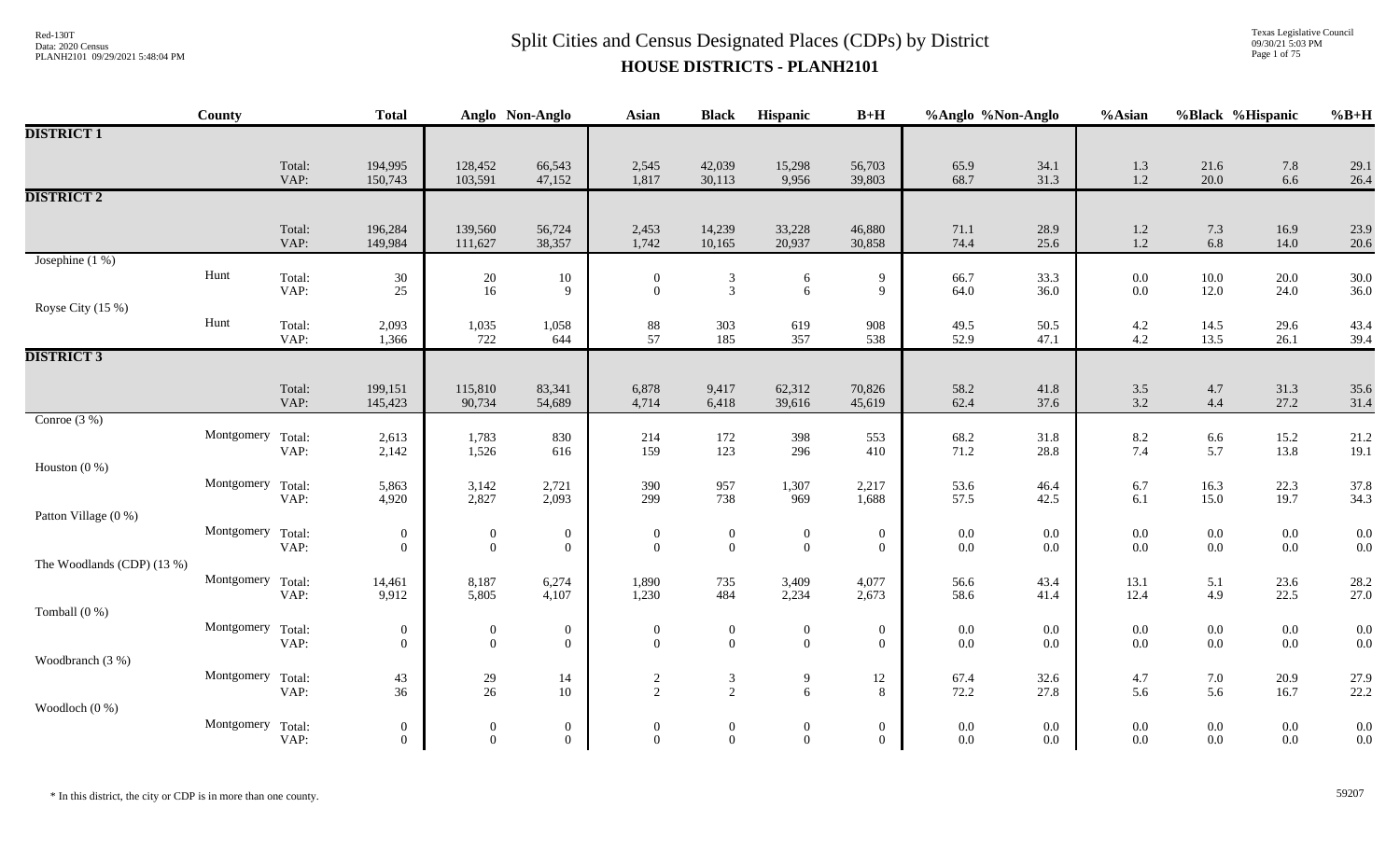# $Split$  Cities and Census Designated Places (CDPs) by District Data: 2020 Census **HOUSE DISTRICTS - PLANH2101**

Texas Legislative Council 09/30/21 5:03 PM Page 2 of 75

|                          | County    |                | <b>Total</b>       |                   | Anglo Non-Anglo           | <b>Asian</b>     | <b>Black</b>                         | Hispanic         | $B+H$            | %Anglo %Non-Anglo |              | %Asian             | %Black %Hispanic        |              | $%B+H$       |
|--------------------------|-----------|----------------|--------------------|-------------------|---------------------------|------------------|--------------------------------------|------------------|------------------|-------------------|--------------|--------------------|-------------------------|--------------|--------------|
| <b>DISTRICT 4</b>        |           |                |                    |                   |                           |                  |                                      |                  |                  |                   |              |                    |                         |              |              |
|                          |           | Total:<br>VAP: | 195,819<br>143,550 | 115,380<br>91,328 | 80,439<br>52,222          | 3,565<br>2,436   | 28,261<br>18,438                     | 44,027<br>27,259 | 71,175<br>45,280 | 58.9<br>63.6      | 41.1<br>36.4 | $1.8\,$<br>$1.7$   | 14.4<br>12.8            | 22.5<br>19.0 | 36.3<br>31.5 |
| Athens $(97%)$           |           |                |                    |                   |                           |                  |                                      |                  |                  |                   |              |                    |                         |              |              |
|                          | Henderson | Total:<br>VAP: | 12,519<br>9,586    | 6,108<br>5,174    | 6,411<br>4,412            | 158<br>142       | 2,329<br>1,691                       | 3,756<br>2,415   | 5,981<br>4,077   | 48.8<br>54.0      | 51.2<br>46.0 | 1.3<br>1.5         | 18.6<br>17.6            | 30.0<br>25.2 | 47.8<br>42.5 |
| Combine $(62%)$          |           |                |                    |                   |                           |                  |                                      |                  |                  |                   |              |                    |                         |              |              |
|                          | Kaufman   | Total:<br>VAP: | 1,381<br>1,089     | 1,116<br>910      | 265<br>179                | 17<br>5          | 26<br>16                             | 188<br>125       | 213<br>141       | 80.8<br>83.6      | 19.2<br>16.4 | $1.2\,$<br>0.5     | 1.9<br>1.5              | 13.6<br>11.5 | 15.4<br>12.9 |
| Dallas $(0\%)$           |           |                |                    |                   |                           |                  |                                      |                  |                  |                   |              |                    |                         |              |              |
|                          | Kaufman   | Total:         | $\overline{4}$     |                   | $\frac{3}{2}$             | $\Omega$         | $\overline{0}$                       |                  |                  | 25.0              | 75.0         | $0.0\,$            | $0.0\,$                 | 25.0         | 25.0         |
| Heath $(2\%)$            |           | VAP:           | $\mathfrak{Z}$     | $\mathbf{1}$      |                           | $\overline{0}$   | $\mathbf{0}$                         |                  | -1               | 33.3              | 66.7         | $0.0\,$            | $0.0\,$                 | 33.3         | 33.3         |
|                          | Kaufman   | Total:         | 155                | 77                | 78                        | 5                | $\frac{34}{17}$                      | $37\,$           | 69               | 49.7              | 50.3         | 3.2                | 21.9                    | 23.9         | 44.5         |
| McLendon-Chisholm (0 %)  |           | VAP:           | 102                | 58                | 44                        | $\mathfrak{Z}$   |                                      | $21\,$           | 37               | 56.9              | 43.1         | 2.9                | 16.7                    | 20.6         | 36.3         |
|                          | Kaufman   | Total:         | $\boldsymbol{0}$   | $\boldsymbol{0}$  | $\mathbf{0}$              | $\mathbf{0}$     | $\overline{0}$                       | $\boldsymbol{0}$ | $\boldsymbol{0}$ | $0.0\,$           | $0.0\,$      | $0.0\,$            | $0.0\,$                 | $0.0\,$      | 0.0          |
|                          |           | VAP:           | $\overline{0}$     | $\overline{0}$    | $\mathbf{0}$              | $\Omega$         | $\overline{0}$                       | $\boldsymbol{0}$ | $\overline{0}$   | 0.0               | 0.0          | $0.0\,$            | $0.0\,$                 | $0.0\,$      | 0.0          |
| Mesquite $(0\%)$         | Kaufman   | Total:         | 163                | 84                | 79                        | 6                | 43                                   | 31               | 71               | 51.5              | 48.5         | 3.7                | 26.4                    | 19.0         | 43.6         |
|                          |           | VAP:           | 123                | 75                | 48                        | 2                | 28                                   | 18               | 43               | 61.0              | 39.0         | 1.6                | 22.8                    | 14.6         | 35.0         |
| Seagoville (0 %)         | Kaufman   |                |                    |                   |                           |                  |                                      |                  |                  |                   |              |                    |                         |              |              |
|                          |           | Total:<br>VAP: | 25<br>20           | 17<br>17          | $\,8\,$<br>3 <sup>7</sup> | $\overline{0}$   | $\begin{matrix} 3 \\ 0 \end{matrix}$ | $\overline{4}$   | 5                | 68.0<br>85.0      | 32.0<br>15.0 | $4.0\,$<br>$0.0\,$ | 12.0<br>$0.0\,$         | 16.0<br>5.0  | 20.0<br>5.0  |
| <b>DISTRICT 5</b>        |           |                |                    |                   |                           |                  |                                      |                  |                  |                   |              |                    |                         |              |              |
|                          |           | Total:         | 186,084            | 125,669           | 60,415                    | 1,768            | 17,228                               | 35,845           | 52,433           | 67.5              | 32.5         | $1.0\,$            | 9.3                     | 19.3         | 28.2         |
|                          |           | VAP:           | 142,286            | 101,442           | 40,844                    | 1,240            | 12,503                               | 22,448           | 34,717           | 71.3              | 28.7         | 0.9                | 8.8                     | 15.8         | 24.4         |
| Clarksville City $(0\%)$ | Upshur    | Total:         | $\boldsymbol{0}$   | $\boldsymbol{0}$  | $\boldsymbol{0}$          | $\boldsymbol{0}$ | $\boldsymbol{0}$                     | $\boldsymbol{0}$ | $\boldsymbol{0}$ | $0.0\,$           | $0.0\,$      | $0.0\,$            | $0.0\,$                 | $0.0\,$      | 0.0          |
|                          |           | VAP:           | $\overline{0}$     | $\overline{0}$    | $\mathbf{0}$              | $\Omega$         | $\mathbf{0}$                         | $\overline{0}$   | $\overline{0}$   | 0.0               | 0.0          | $0.0\,$            | 0.0                     | $0.0\,$      | 0.0          |
| East Mountain (100 %)    | Upshur    |                |                    |                   |                           |                  |                                      |                  |                  |                   |              |                    |                         |              |              |
|                          |           | Total:<br>VAP: | 899<br>689         | 719<br>576        | $180\,$<br>113            | $8\,$<br>6       | $24\,$<br>11                         | 106<br>65        | 129<br>76        | 80.0<br>83.6      | 20.0<br>16.4 | 0.9<br>0.9         | 2.7<br>$1.6\phantom{0}$ | 11.8<br>9.4  | 14.3<br>11.0 |
| Gladewater (38 %)        |           |                |                    |                   |                           |                  |                                      |                  |                  |                   |              |                    |                         |              |              |
|                          | Upshur    | Total:<br>VAP: | 2,357<br>1,829     | 1,609<br>1,318    | 748<br>511                | 30<br>22         | 386<br>281                           | 220<br>124       | 604<br>404       | 68.3<br>72.1      | 31.7<br>27.9 | 1.3<br>1.2         | 16.4<br>15.4            | 9.3<br>6.8   | 25.6<br>22.1 |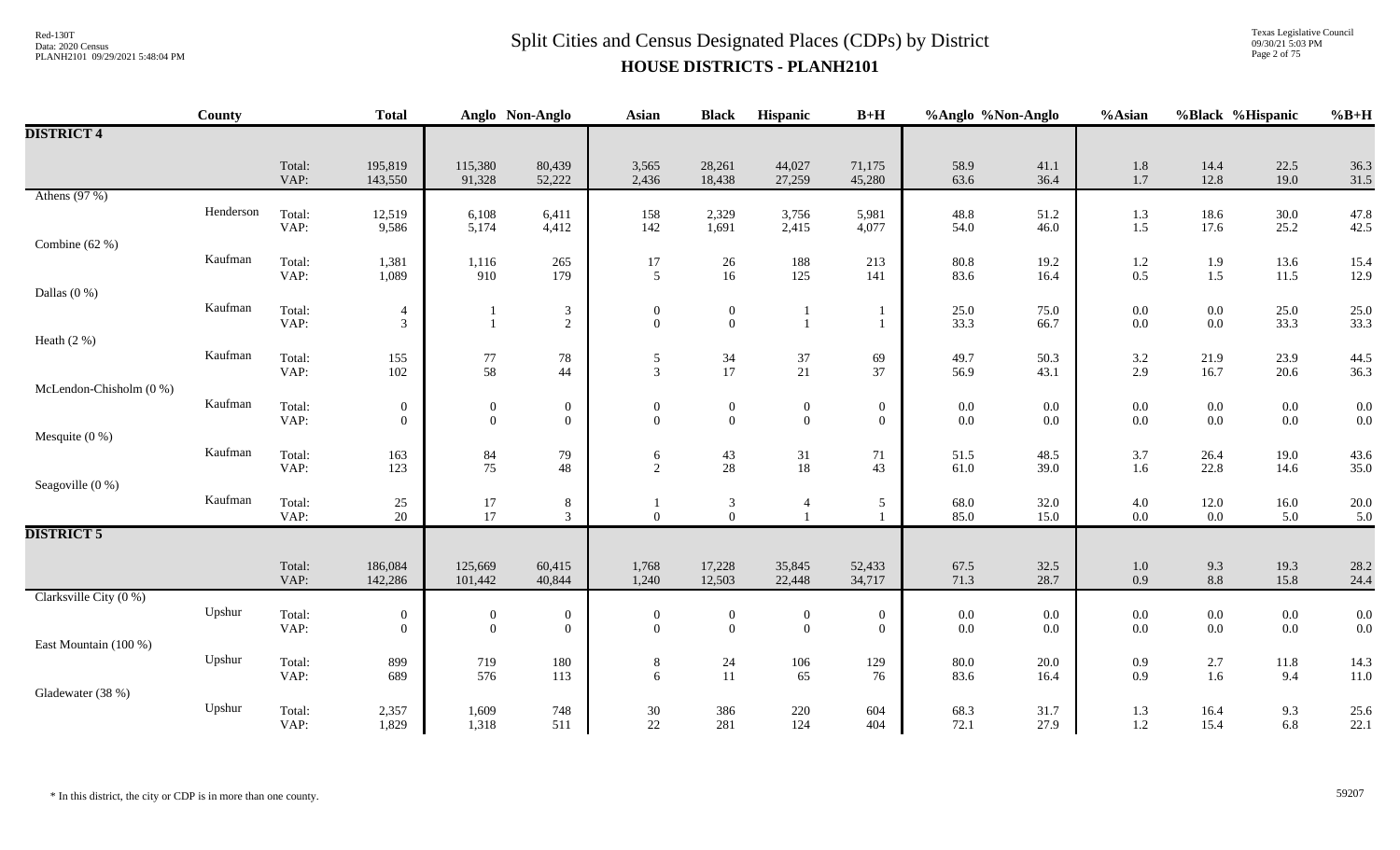Texas Legislative Council 09/30/21 5:03 PM Page 3 of 75

|                   | <b>County</b> |                | <b>Total</b>       |                                  | Anglo Non-Anglo  | <b>Asian</b>                            | <b>Black</b>                            | Hispanic                                  | $B+H$            | %Anglo %Non-Anglo |                 | %Asian         |              | %Black %Hispanic   | $%B+H$       |
|-------------------|---------------|----------------|--------------------|----------------------------------|------------------|-----------------------------------------|-----------------------------------------|-------------------------------------------|------------------|-------------------|-----------------|----------------|--------------|--------------------|--------------|
| <b>DISTRICT 5</b> |               |                |                    |                                  |                  |                                         |                                         |                                           |                  |                   |                 |                |              |                    |              |
| Lindale $(100\%)$ |               |                |                    |                                  |                  |                                         |                                         |                                           |                  |                   |                 |                |              |                    |              |
|                   | Smith         | Total:         | 6,049              | 4,724                            | 1,325            | 117                                     | 482                                     | 567                                       | 1,035            | 78.1              | 21.9            | 1.9            | $8.0\,$      | 9.4                | 17.1         |
|                   |               | VAP:           | 4,399              | 3,512                            | 887              | 81                                      | 333                                     | 346                                       | 677              | 79.8              | 20.2            | $1.8\,$        | 7.6          | 7.9                | 15.4         |
| Overton $(7%)$    |               |                |                    |                                  |                  |                                         |                                         |                                           |                  |                   |                 |                |              |                    |              |
|                   | Smith         | Total:         | 154                | 118                              | 36               | 3                                       | 23                                      | 11                                        | 33               | 76.6              | 23.4            | 1.9            | 14.9         | 7.1                | 21.4         |
|                   |               | VAP:           | 111                | 89                               | $22\,$           | $\mathbf{1}$                            | 18                                      | $\mathfrak{Z}$                            | 21               | 80.2              | 19.8            | 0.9            | 16.2         | 2.7                | 18.9         |
| Tyler $(0\%)$     |               |                |                    |                                  |                  |                                         |                                         |                                           |                  |                   |                 |                |              |                    |              |
|                   | Smith         | Total:         | 167                | $70\,$                           | 97               | 10                                      | $\begin{array}{c} 77 \\ 47 \end{array}$ | 13                                        | 88               | 41.9              | 58.1            | 6.0            | 46.1         | 7.8                | 52.7         |
|                   |               | VAP:           | 109                | 47                               | 62               | $\mathbf{Q}$                            |                                         | $\overline{7}$                            | 54               | 43.1              | 56.9            | 8.3            | 43.1         | 6.4                | 49.5         |
| Warren City (2 %) |               |                |                    |                                  |                  |                                         |                                         |                                           |                  |                   |                 |                |              |                    |              |
|                   | Upshur        | Total:<br>VAP: | 6<br>3             | $\mathfrak{S}$<br>$\mathfrak{Z}$ | $\boldsymbol{0}$ | $\mathbf{1}$<br>$\mathbf{0}$            | $\boldsymbol{0}$<br>$\overline{0}$      | $\boldsymbol{0}$<br>$\overline{0}$        | $\boldsymbol{0}$ | 83.3              | 16.7<br>$0.0\,$ | 16.7<br>0.0    | $0.0\,$      | $0.0\,$<br>$0.0\,$ | 0.0<br>0.0   |
|                   |               |                |                    |                                  |                  |                                         |                                         |                                           | $\overline{0}$   | 100.0             |                 |                | $0.0\,$      |                    |              |
| Winnsboro (78 %)  | Wood          |                |                    |                                  |                  |                                         |                                         |                                           |                  |                   |                 |                |              |                    |              |
|                   |               | Total:<br>VAP: | 2,682<br>2,098     | $^{2,130}_{1,681}$               | 552<br>417       | 31<br>23                                | 138<br>102                              | 298<br>219                                | 427<br>316       | 79.4<br>80.1      | 20.6<br>19.9    | $1.2\,$<br>1.1 | 5.1<br>4.9   | $11.1\,$<br>10.4   | 15.9<br>15.1 |
| <b>DISTRICT 6</b> |               |                |                    |                                  |                  |                                         |                                         |                                           |                  |                   |                 |                |              |                    |              |
|                   |               |                |                    |                                  |                  |                                         |                                         |                                           |                  |                   |                 |                |              |                    |              |
|                   |               | Total:         | 189,005            | 106,250                          | 82,755           | 4,906                                   | 36,103                                  | 38,327                                    | 73,410           | 56.2              | 43.8            | $2.6\,$        | 19.1         | 20.3               | 38.8         |
|                   |               | VAP:           | 144,223            | 86,763                           | 57,460           | 3,510                                   | 26,206                                  | 24,697                                    | 50,446           | 60.2              | 39.8            | 2.4            | 18.2         | 17.1               | 35.0         |
| Bullard (99 %)    |               |                |                    |                                  |                  |                                         |                                         |                                           |                  |                   |                 |                |              |                    |              |
|                   | Smith         | Total:         | 3,276              | 2,695                            | 581              | 54                                      | 155                                     | 278                                       | 429              | 82.3              | 17.7            | 1.6            | 4.7          | 8.5                | 13.1         |
|                   |               | VAP:           | 2,226              | 1,856                            | 370              | 35                                      | 97                                      | 163                                       | 259              | 83.4              | 16.6            | 1.6            | 4.4          | 7.3                | 11.6         |
| Lindale $(0\%)$   |               |                |                    |                                  |                  |                                         |                                         |                                           |                  |                   |                 |                |              |                    |              |
|                   | Smith         | Total:         | $10\,$             | $\overline{4}$                   | 6                | $\mathfrak{Z}$                          | $\boldsymbol{0}$                        |                                           | $\overline{c}$   | 40.0              | 60.0            | $30.0\,$       | $0.0\,$      | $20.0\,$           | 20.0         |
|                   |               | VAP:           | 3                  | $\overline{2}$                   | $\mathbf{1}$     | $\mathbf{0}$                            | $\mathbf{0}$                            | $\begin{smallmatrix}2\0\end{smallmatrix}$ | $\overline{0}$   | 66.7              | 33.3            | $0.0\,$        | $0.0\,$      | 0.0                | 0.0          |
| Overton $(0\%)$   |               |                |                    |                                  |                  |                                         |                                         |                                           |                  |                   |                 |                |              |                    |              |
|                   | Smith         | Total:         | 6                  | $\overline{0}$                   | 6                | $\boldsymbol{0}$                        | 1                                       | $\overline{4}$                            | 5                | $0.0\,$           | 100.0           | $0.0\,$        | 16.7         | 66.7               | 83.3         |
|                   |               | VAP:           | $\overline{4}$     | $\overline{0}$                   | $\overline{4}$   | $\mathbf{0}$                            | $\mathbf{0}$                            | $\overline{4}$                            | $\overline{4}$   | $0.0\,$           | 100.0           | $0.0\,$        | 0.0          | 100.0              | 100.0        |
| Troup (98 %)      |               |                |                    |                                  |                  |                                         |                                         |                                           |                  |                   |                 |                |              |                    |              |
|                   | Smith         | Total:         | 1,956              | 1,240                            | 716              | $\begin{array}{c} 22 \\ 17 \end{array}$ | 391                                     | 284                                       | 664              | 63.4              | 36.6            | 1.1            | 20.0         | 14.5               | 33.9         |
|                   |               | VAP:           | 1,404              | 926                              | 478              |                                         | 268                                     | 172                                       | 439              | 66.0              | 34.0            | $1.2\,$        | 19.1         | 12.3               | 31.3         |
| Tyler (100 %)     |               |                |                    |                                  |                  |                                         |                                         |                                           |                  |                   |                 |                |              |                    |              |
|                   | Smith         | Total:         | 105,828            | 50,715                           | 55,113           | 3,622                                   | 26,013                                  | 24,010                                    | 49,324           | 47.9              | 52.1            | 3.4            | 24.6         | 22.7               | 46.6         |
|                   |               | VAP:           | 82,232             | 43,001                           | 39,231           | 2,654                                   | 19,290                                  | 15,901                                    | 34,859           | 52.3              | 47.7            | 3.2            | 23.5         | 19.3               | 42.4         |
| <b>DISTRICT 7</b> |               |                |                    |                                  |                  |                                         |                                         |                                           |                  |                   |                 |                |              |                    |              |
|                   |               |                |                    |                                  |                  |                                         |                                         |                                           |                  |                   |                 |                |              |                    |              |
|                   |               | Total:<br>VAP: | 202,803<br>153,884 | 116,958<br>94,469                | 85,845<br>59,415 | 2,951<br>2,116                          | 44,077<br>32,094                        | 34,268<br>21,301                          | 77,366<br>53,011 | 57.7<br>61.4      | 42.3<br>38.6    | 1.5<br>1.4     | 21.7<br>20.9 | 16.9<br>13.8       | 38.1<br>34.4 |
|                   |               |                |                    |                                  |                  |                                         |                                         |                                           |                  |                   |                 |                |              |                    |              |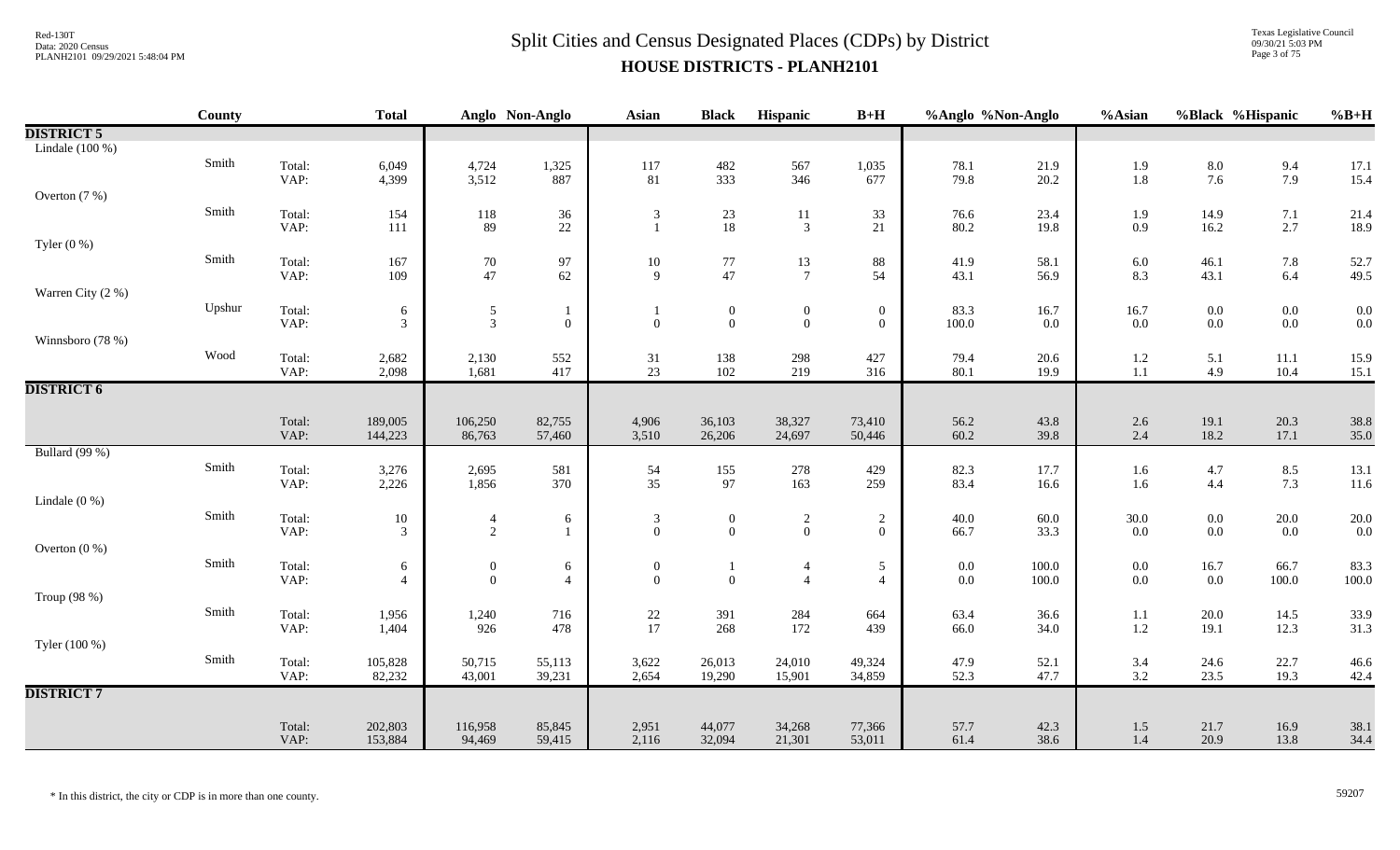Texas Legislative Council 09/30/21 5:03 PM Page 4 of 75

|                            | County    |                | <b>Total</b>                 |                                  | Anglo Non-Anglo                      | Asian                              | <b>Black</b>                     | Hispanic                                | $B+H$                            | %Anglo %Non-Anglo  |              | %Asian         | %Black %Hispanic   |                    | $%B+H$       |
|----------------------------|-----------|----------------|------------------------------|----------------------------------|--------------------------------------|------------------------------------|----------------------------------|-----------------------------------------|----------------------------------|--------------------|--------------|----------------|--------------------|--------------------|--------------|
| <b>DISTRICT 7</b>          |           |                |                              |                                  |                                      |                                    |                                  |                                         |                                  |                    |              |                |                    |                    |              |
| Clarksville City (100 %)   |           |                |                              |                                  |                                      |                                    |                                  |                                         |                                  |                    |              |                |                    |                    |              |
|                            | Gregg     | Total:         | 780                          | 635                              | 145                                  | 6                                  | 41                               | $\begin{array}{c} 80 \\ 50 \end{array}$ | 119                              | 81.4               | 18.6         | $0.8\,$        | 5.3                | $10.3\,$           | 15.3         |
|                            |           | VAP:           | 631                          | 531                              | 100                                  | $\overline{4}$                     | 29                               |                                         | 79                               | 84.2               | 15.8         | 0.6            | 4.6                | 7.9                | 12.5         |
| East Mountain (0 %)        | Gregg     |                |                              |                                  |                                      |                                    |                                  |                                         |                                  |                    |              |                |                    |                    |              |
|                            |           | Total:<br>VAP: | $\boldsymbol{0}$<br>$\Omega$ | $\mathbf{0}$<br>$\boldsymbol{0}$ | $\boldsymbol{0}$<br>$\boldsymbol{0}$ | $\boldsymbol{0}$<br>$\overline{0}$ | $\overline{0}$<br>$\overline{0}$ | $\boldsymbol{0}$<br>$\boldsymbol{0}$    | $\overline{0}$<br>$\overline{0}$ | $0.0\,$<br>$0.0\,$ | 0.0<br>0.0   | 0.0<br>0.0     | $0.0\,$<br>$0.0\,$ | $0.0\,$<br>$0.0\,$ | 0.0<br>0.0   |
| Easton (94 %)              |           |                |                              |                                  |                                      |                                    |                                  |                                         |                                  |                    |              |                |                    |                    |              |
|                            | Gregg     | Total:         | 469                          |                                  | 414                                  | $\overline{0}$                     | 242                              | 171                                     | 411                              | 11.7               | 88.3         | 0.0            | 51.6               | 36.5               | 87.6         |
|                            |           | VAP:           | 368                          | $\frac{55}{49}$                  | 319                                  | $\overline{0}$                     | 206                              | 112                                     | 317                              | 13.3               | 86.7         | 0.0            | 56.0               | 30.4               | 86.1         |
| Gladewater (62 %)          |           |                |                              |                                  |                                      |                                    |                                  |                                         |                                  |                    |              |                |                    |                    |              |
|                            | Gregg     | Total:         | 3,777                        | 2,311                            | 1,466                                | 47                                 | 947                              | 365                                     | 1,286                            | 61.2               | 38.8         | 1.2            | 25.1               | 9.7                | 34.0         |
|                            |           | VAP:           | 2,818                        | 1,843                            | 975                                  | 37                                 | 625                              | 239                                     | 845                              | 65.4               | 34.6         | 1.3            | 22.2               | 8.5                | 30.0         |
| Kilgore (76 %)             | Gregg     |                |                              |                                  |                                      |                                    |                                  |                                         |                                  |                    |              |                |                    |                    |              |
|                            |           | Total:<br>VAP: | 10,100<br>7,453              | 5,536<br>4,415                   | 4,564<br>3,038                       | 109<br>83                          | 1,830<br>1,333                   | 2,428<br>1,460                          | 4,213<br>2,779                   | 54.8<br>59.2       | 45.2<br>40.8 | 1.1<br>$1.1\,$ | 18.1<br>17.9       | 24.0<br>19.6       | 41.7<br>37.3 |
| Lake Cherokee (CDP) (28 %) |           |                |                              |                                  |                                      |                                    |                                  |                                         |                                  |                    |              |                |                    |                    |              |
|                            | Gregg     | Total:         | 825                          | 698                              | 127                                  |                                    | 32                               | $70\,$                                  | 100                              | 84.6               | 15.4         | 0.1            | 3.9                | 8.5                | 12.1         |
|                            |           | VAP:           | 729                          | 648                              | 81                                   |                                    | 20                               | 38                                      | 57                               | 88.9               | 11.1         | 0.1            | 2.7                | 5.2                | 7.8          |
| Warren City (98 %)         |           |                |                              |                                  |                                      |                                    |                                  |                                         |                                  |                    |              |                |                    |                    |              |
|                            | Gregg     | Total:         | 313                          | 236                              | 77                                   | $\boldsymbol{0}$                   | 43                               | 31                                      | 74                               | 75.4               | 24.6         | 0.0            | 13.7               | 9.9                | 23.6         |
|                            |           | VAP:           | 223                          | 179                              | 44                                   | $\Omega$                           | 25                               | 18                                      | 43                               | 80.3               | 19.7         | 0.0            | 11.2               | 8.1                | 19.3         |
| <b>DISTRICT 8</b>          |           |                |                              |                                  |                                      |                                    |                                  |                                         |                                  |                    |              |                |                    |                    |              |
|                            |           | Total:         | 192,599                      | 115,289                          | 77,310                               | 1,802                              | 28,451                           | 42,337                                  | 70,002                           | 59.9               | 40.1         | 0.9            | 14.8               | 22.0               | 36.3         |
|                            |           | VAP:           | 149,542                      | 94,224                           | 55,318                               | 1,290                              | 21,919                           | 28,148                                  | 49,735                           | 63.0               | 37.0         | 0.9            | 14.7               | 18.8               | 33.3         |
| Athens $(3\%)$             |           |                |                              |                                  |                                      |                                    |                                  |                                         |                                  |                    |              |                |                    |                    |              |
|                            | Henderson | Total:         | 338                          | $220\,$                          | 118                                  | $\overline{4}$                     | $29\,$                           | 69                                      | 96                               | 65.1               | 34.9         | 1.2            | 8.6                | 20.4               | 28.4         |
|                            |           | VAP:           | 268                          | 191                              | 77                                   | 2                                  | 13                               | 46                                      | 59                               | 71.3               | 28.7         | 0.7            | 4.9                | 17.2               | 22.0         |
| Bullard (1 %)              | Cherokee  | Total:         |                              |                                  |                                      |                                    |                                  |                                         |                                  |                    |              |                |                    |                    |              |
|                            |           | VAP:           | 42<br>37                     | 39<br>34                         | $\mathfrak{Z}$<br>$\overline{3}$     |                                    | $\mathbf{1}$<br>$\mathbf{1}$     | $\boldsymbol{0}$<br>$\mathbf{0}$        | -1<br>$\mathbf{1}$               | 92.9<br>91.9       | 7.1<br>8.1   | 2.4<br>2.7     | 2.4<br>2.7         | $0.0\,$<br>0.0     | 2.4<br>2.7   |
| Reklaw (53 %)              |           |                |                              |                                  |                                      |                                    |                                  |                                         |                                  |                    |              |                |                    |                    |              |
|                            | Cherokee  | Total:         | 177                          | $107\,$                          | 70                                   |                                    |                                  | $46\,$                                  | 68                               | 60.5               | 39.5         | $0.6\,$        | 13.0               | 26.0               | 38.4         |
|                            |           | VAP:           | 126                          | 82                               | 44                                   | $\Omega$                           | $\frac{23}{13}$                  | 31                                      | 43                               | 65.1               | 34.9         | 0.0            | 10.3               | 24.6               | 34.1         |
| Streetman (0 %)            |           |                |                              |                                  |                                      |                                    |                                  |                                         |                                  |                    |              |                |                    |                    |              |
|                            | Navarro   | Total:         | $\overline{0}$               | $\boldsymbol{0}$                 | $\boldsymbol{0}$                     | $\mathbf{0}$                       | $\mathbf{0}$                     | $\boldsymbol{0}$                        | $\overline{0}$                   | $0.0\,$            | 0.0          | 0.0            | $0.0\,$            | $0.0\,$            | 0.0          |
|                            |           | VAP:           | $\Omega$                     | $\Omega$                         | $\overline{0}$                       | $\Omega$                           | $\overline{0}$                   | $\mathbf{0}$                            | $\theta$                         | $0.0\,$            | $0.0\,$      | 0.0            | $0.0\,$            | $0.0\,$            | 0.0          |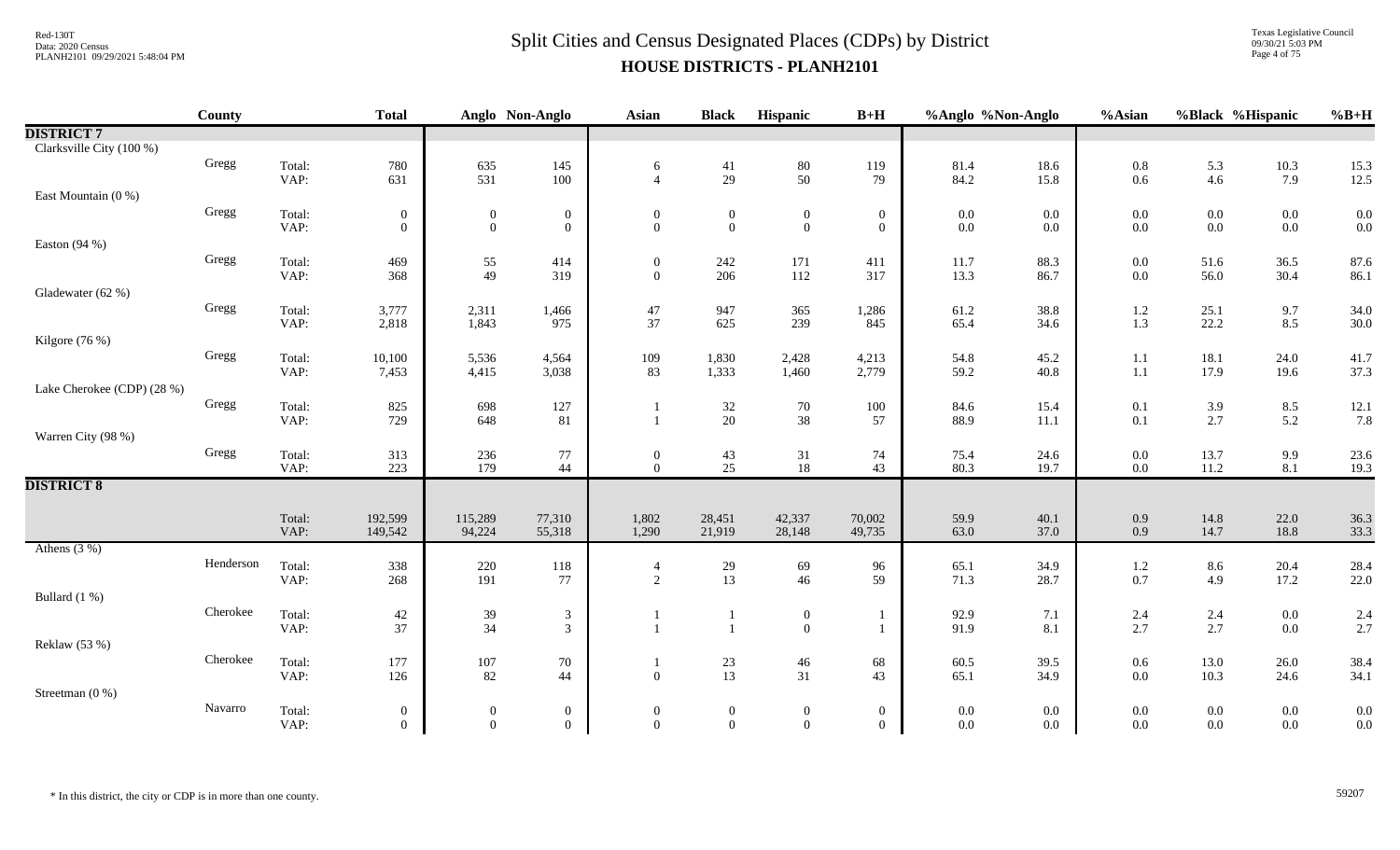Texas Legislative Council 09/30/21 5:03 PM Page 5 of 75

|                                 | County         |                | <b>Total</b>       |                    | Anglo Non-Anglo      | Asian           | <b>Black</b>                     | Hispanic         | $B+H$               | %Anglo %Non-Anglo |              | %Asian                                    | %Black %Hispanic                          |              | $%B+H$       |
|---------------------------------|----------------|----------------|--------------------|--------------------|----------------------|-----------------|----------------------------------|------------------|---------------------|-------------------|--------------|-------------------------------------------|-------------------------------------------|--------------|--------------|
| <b>DISTRICT 8</b>               |                |                |                    |                    |                      |                 |                                  |                  |                     |                   |              |                                           |                                           |              |              |
| Troup $(2 \%)$                  |                |                |                    |                    |                      |                 |                                  |                  |                     |                   |              |                                           |                                           |              |              |
|                                 | Cherokee       | Total:         | $\frac{50}{39}$    | $\frac{46}{35}$    | $\overline{4}$       |                 | $\boldsymbol{0}$                 | $\frac{3}{3}$    | $\mathfrak{Z}$      | 92.0<br>89.7      | 8.0          | $\begin{array}{c} 2.0 \\ 2.6 \end{array}$ | $\begin{array}{c} 0.0 \\ 0.0 \end{array}$ | $6.0$<br>7.7 | 6.0          |
|                                 |                | VAP:           |                    |                    | $\overline{4}$       | $\mathbf{1}$    | $\overline{0}$                   |                  | $\mathfrak{Z}$      |                   | 10.3         |                                           |                                           |              | 7.7          |
| <b>DISTRICT 9</b>               |                |                |                    |                    |                      |                 |                                  |                  |                     |                   |              |                                           |                                           |              |              |
|                                 |                |                |                    |                    |                      |                 |                                  |                  |                     |                   |              |                                           |                                           |              |              |
|                                 |                | Total:<br>VAP: | 199,902<br>156,851 | 128,840<br>105,762 | 71,062<br>51,089     | 2,155<br>1,568  | 30,447<br>22,672                 | 33,621<br>22,723 | 63,323<br>45,066    | 64.5<br>67.4      | 35.5<br>32.6 | 1.1<br>$1.0\,$                            | 15.2<br>14.5                              | 16.8<br>14.5 | 31.7<br>28.7 |
| <b>Big Thicket Lake Estates</b> |                |                |                    |                    |                      |                 |                                  |                  |                     |                   |              |                                           |                                           |              |              |
| $(CDP)$ (46 %)                  |                |                |                    |                    |                      |                 |                                  |                  |                     |                   |              |                                           |                                           |              |              |
|                                 | Polk           | Total:         | 236                | $201\,$            | $35\,$               | $\mathbf{1}$    | $\frac{5}{2}$                    | 15               | 19                  | 85.2              | 14.8         | 0.4                                       |                                           | $6.4\,$      | 8.1          |
|                                 |                | VAP:           | 188                | 172                | 16                   | $\theta$        |                                  | $\mathfrak{Z}$   | 5                   | 91.5              | 8.5          | 0.0                                       | $\begin{array}{c} 2.1 \\ 1.1 \end{array}$ | 1.6          | 2.7          |
| Wildwood (CDP) (42 %)           |                |                |                    |                    |                      |                 |                                  |                  |                     |                   |              |                                           |                                           |              |              |
|                                 | Tyler          | Total:         | 466                | 444                | $\substack{22 \ 20}$ | -1              | $\mathfrak{Z}$                   | 11               | 13                  | 95.3              | 4.7          | $\begin{array}{c} 0.2 \\ 0.3 \end{array}$ | $0.6\,$                                   | 2.4          | 2.8          |
|                                 |                | VAP:           | 400                | 380                |                      | $\mathbf{1}$    | 2                                | 11               | 12                  | 95.0              | 5.0          |                                           | $0.5\,$                                   | 2.8          | 3.0          |
| <b>DISTRICT 10</b>              |                |                |                    |                    |                      |                 |                                  |                  |                     |                   |              |                                           |                                           |              |              |
|                                 |                |                |                    |                    |                      |                 |                                  |                  |                     |                   |              |                                           |                                           |              |              |
|                                 |                | Total:<br>VAP: | 192,455<br>140,984 | 106,495<br>83,519  | 85,960<br>57,465     | 2,639<br>1,708  | 27,000<br>18,423                 | 52,032<br>33,562 | 77,843<br>51,592    | 55.3<br>59.2      | 44.7<br>40.8 | 1.4<br>$1.2\,$                            | 14.0<br>13.1                              | 27.0<br>23.8 | 40.4<br>36.6 |
| Cedar Hill (1 %)                |                |                |                    |                    |                      |                 |                                  |                  |                     |                   |              |                                           |                                           |              |              |
|                                 | Ellis          | Total:         | 629                | 241                | 388                  | 56              | 242                              | 88               | 323                 | 38.3              | 61.7         | 8.9                                       | 38.5                                      | 14.0         | 51.4         |
|                                 |                | VAP:           | 484                | 192                | 292                  | 46              | 180                              | 64               | 239                 | 39.7              | 60.3         | 9.5                                       | 37.2                                      | 13.2         | 49.4         |
| Ferris (100 %)                  |                |                |                    |                    |                      |                 |                                  |                  |                     |                   |              |                                           |                                           |              |              |
|                                 | Ellis          | Total:         | $2,787$<br>$2,034$ | $\frac{910}{730}$  | 1,877                | 17              | 526                              | 1,315            | 1,826               | 32.7              | 67.3         | $0.6\,$                                   | 18.9                                      | 47.2         | 65.5         |
|                                 |                | VAP:           |                    |                    | 1,304                | 9               | 392                              | 880              | 1,262               | 35.9              | 64.1         | 0.4                                       | 19.3                                      | 43.3         | 62.0         |
| Glenn Heights (29 %)            |                |                |                    |                    |                      |                 |                                  |                  |                     |                   |              |                                           |                                           |              |              |
|                                 | Ellis          | Total:         | 4,603              | 1,051              | 3,552                | 43              | 2,423                            | 1,063            | 3,439               | 22.8              | 77.2<br>74.8 | 0.9                                       | 52.6                                      | 23.1         | 74.7         |
| Grand Prairie (0 %)             |                | VAP:           | 3,138              | 792                | 2,346                | 31              | 1,616                            | 672              | 2,271               | 25.2              |              | 1.0                                       | 51.5                                      | 21.4         | 72.4         |
|                                 | $\hbox{Ellis}$ | Total:         | 24                 |                    |                      |                 |                                  |                  |                     | 41.7              |              |                                           |                                           |              | 37.5         |
|                                 |                | VAP:           | 19                 | $10\,$<br>10       | 14<br>9              | $\frac{2}{2}$   | $\overline{c}$<br>$\overline{0}$ | $\frac{9}{5}$    | 9<br>$\overline{5}$ | 52.6              | 58.3<br>47.4 | 8.3<br>$10.5\,$                           | 8.3<br>$0.0\,$                            | 37.5<br>26.3 | 26.3         |
| Mansfield (1 %)                 |                |                |                    |                    |                      |                 |                                  |                  |                     |                   |              |                                           |                                           |              |              |
|                                 | $\hbox{Ellis}$ | Total:         | 479                | 241                | 238                  | 15              | 142                              | $72\,$           | 211                 | 50.3              | 49.7         | 3.1                                       | 29.6                                      | 15.0         | 44.1         |
|                                 |                | VAP:           | 391                | 213                | 178                  | 13              | 109                              | 47               | 155                 | 54.5              | 45.5         | 3.3                                       | 27.9                                      | 12.0         | 39.6         |
| Ovilla (93 %)                   |                |                |                    |                    |                      |                 |                                  |                  |                     |                   |              |                                           |                                           |              |              |
|                                 | Ellis          | Total:         | 4,005              | 2,626              | 1,379                | $\frac{73}{49}$ | 665                              | 535              | 1,179               | 65.6              | 34.4         | $1.8\,$                                   | 16.6                                      | 13.4         | 29.4         |
|                                 |                | VAP:           | 3,136              | 2,164              | 972                  |                 | 511                              | 334              | 835                 | 69.0              | 31.0         | 1.6                                       | 16.3                                      | 10.7         | 26.6         |
| Venus $(9\%)$                   |                |                |                    |                    |                      |                 |                                  |                  |                     |                   |              |                                           |                                           |              |              |
|                                 | Ellis          | Total:         | 406                | 181                | 225                  | 3               | 105                              | 112              | 215                 | 44.6              | 55.4         | 0.7                                       | 25.9                                      | 27.6         | 53.0         |
|                                 |                | VAP:           | 268                | 121                | 147                  | 3               | 73                               | 68               | 141                 | 45.1              | 54.9         | 1.1                                       | 27.2                                      | 25.4         | 52.6         |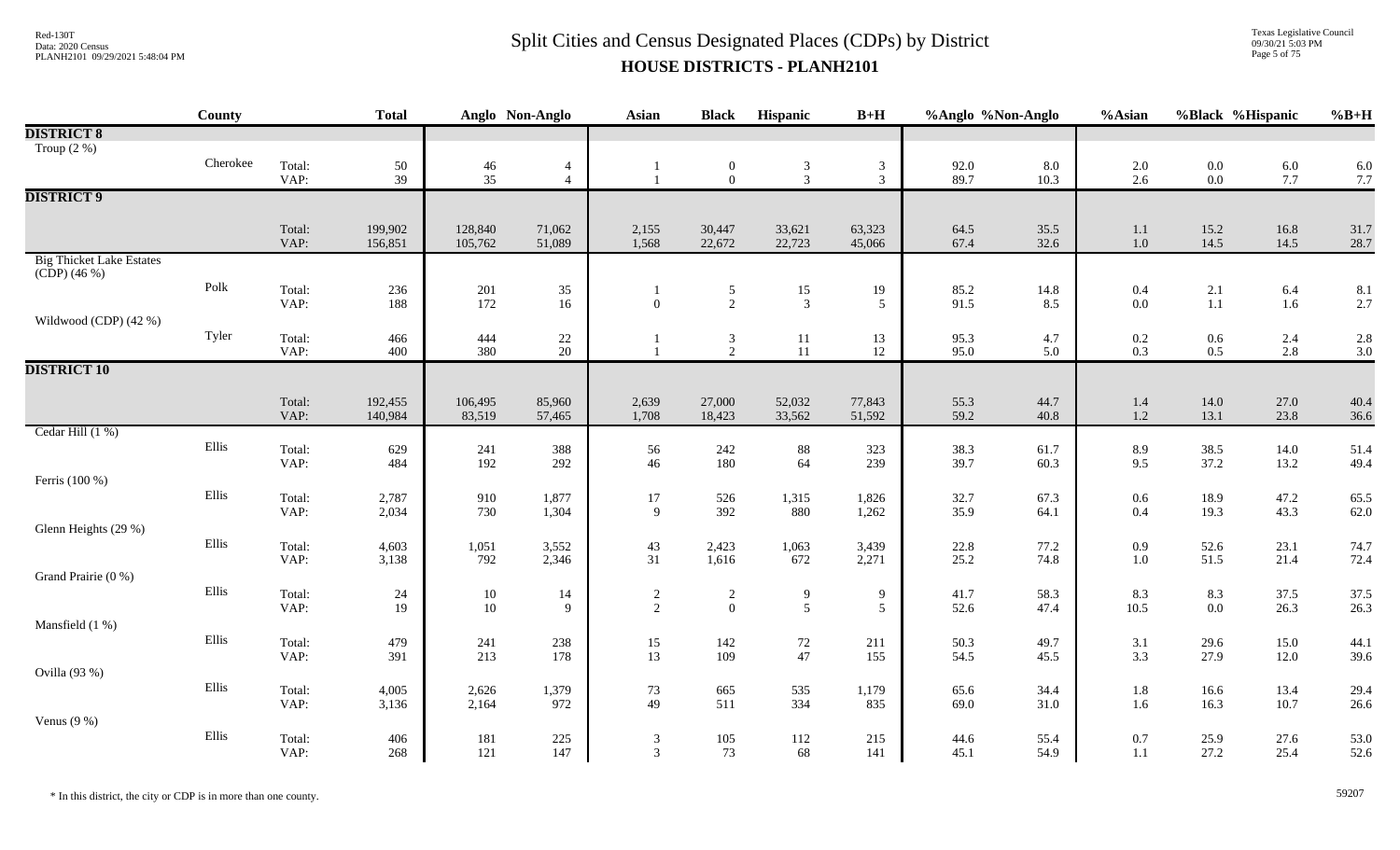Texas Legislative Council 09/30/21 5:03 PM Page 6 of 75

|                            | County        |                | <b>Total</b>       |                                  | Anglo Non-Anglo   | <b>Asian</b>                     | <b>Black</b>                     | Hispanic                     | $B+H$                      | %Anglo %Non-Anglo |                 | %Asian             | %Black %Hispanic |                  | $%B+H$       |
|----------------------------|---------------|----------------|--------------------|----------------------------------|-------------------|----------------------------------|----------------------------------|------------------------------|----------------------------|-------------------|-----------------|--------------------|------------------|------------------|--------------|
| <b>DISTRICT 11</b>         |               |                |                    |                                  |                   |                                  |                                  |                              |                            |                   |                 |                    |                  |                  |              |
|                            |               | Total:<br>VAP: | 185,491<br>143,703 | 117,250<br>95,473                | 68,241<br>48,230  | 2,183<br>1,563                   | 31,351<br>23,226                 | 30,788<br>20,105             | 61,501<br>43,049           | 63.2<br>66.4      | 36.8<br>33.6    | $1.2\,$<br>1.1     | 16.9<br>16.2     | 16.6<br>14.0     | 33.2<br>30.0 |
| Easton $(6\%)$             |               |                |                    |                                  |                   |                                  |                                  |                              |                            |                   |                 |                    |                  |                  |              |
|                            | Rusk          | Total:<br>VAP: | 30<br>20           |                                  | 26<br>19          | $\overline{0}$<br>$\overline{0}$ | $\frac{23}{16}$                  | $\overline{c}$<br>$\sqrt{2}$ | 25<br>18                   | 13.3<br>5.0       | 86.7<br>95.0    | $0.0\,$<br>$0.0\,$ | 76.7<br>80.0     | 6.7<br>$10.0\,$  | 83.3<br>90.0 |
| Kilgore (24 %)             |               |                |                    |                                  |                   |                                  |                                  |                              |                            |                   |                 |                    |                  |                  |              |
|                            | ${\rm Rusk}$  | Total:<br>VAP: | 3,276<br>2,445     | 2,226<br>1,765                   | 1,050<br>680      | $\frac{35}{27}$                  | 335<br>219                       | 570<br>332                   | 885<br>547                 | 67.9<br>72.2      | 32.1<br>27.8    | 1.1<br>1.1         | 10.2<br>9.0      | 17.4<br>13.6     | 27.0<br>22.4 |
| Lake Cherokee (CDP) (72 %) |               |                |                    |                                  |                   |                                  |                                  |                              |                            |                   |                 |                    |                  |                  |              |
|                            | Rusk          | Total:<br>VAP: | 2,155<br>1,764     | 1,633<br>1,398                   | 522<br>366        | 6<br>$\overline{4}$              | 197<br>139                       | 239<br>149                   | 430<br>287                 | 75.8<br>79.3      | 24.2<br>20.7    | $0.3\,$<br>$0.2\,$ | 9.1<br>7.9       | $11.1\,$<br>8.4  | 20.0<br>16.3 |
| Overton (93 %)             |               |                |                    |                                  |                   |                                  |                                  |                              |                            |                   |                 |                    |                  |                  |              |
|                            | ${\rm Rusk}$  | Total:<br>VAP: | 2,115<br>1,576     | 1,535<br>1,177                   | 580<br>399        | 13<br>12                         | 366<br>259                       | 124<br>68                    | 484<br>324                 | 72.6<br>74.7      | 27.4<br>25.3    | $0.6\,$<br>$0.8\,$ | 17.3<br>16.4     | 5.9<br>4.3       | 22.9<br>20.6 |
| Reklaw (47 %)              |               |                |                    |                                  |                   |                                  |                                  |                              |                            |                   |                 |                    |                  |                  |              |
|                            | Rusk          | Total:<br>VAP: | 155<br>109         | 122<br>93                        | 33<br>16          | $\boldsymbol{0}$<br>$\mathbf{0}$ | 10<br>$\overline{4}$             | $22\,$<br>11                 | 31<br>14                   | 78.7<br>85.3      | 21.3<br>14.7    | $0.0\,$<br>$0.0\,$ | 6.5<br>3.7       | 14.2<br>$10.1\,$ | 20.0<br>12.8 |
| <b>DISTRICT 12</b>         |               |                |                    |                                  |                   |                                  |                                  |                              |                            |                   |                 |                    |                  |                  |              |
|                            |               |                |                    |                                  |                   |                                  |                                  |                              |                            |                   |                 |                    |                  |                  |              |
|                            |               | Total:<br>VAP: | 202,487<br>162,321 | 111,581<br>93,529                | 90,906<br>68,792  | 3,099<br>2,403                   | 38,304<br>30,204                 | 45,987<br>33,048             | 83,228<br>62,750           | 55.1<br>57.6      | 44.9<br>42.4    | $1.5\,$<br>1.5     | 18.9<br>18.6     | 22.7<br>20.4     | 41.1<br>38.7 |
| Bryan (12 %)               |               |                |                    |                                  |                   |                                  |                                  |                              |                            |                   |                 |                    |                  |                  |              |
|                            | <b>Brazos</b> | Total:<br>VAP: | 10,131<br>7,171    | 1,232<br>1,050                   | 8,899<br>6,121    | $80\,$<br>46                     | 3,774<br>2,805                   | 5,071<br>3,250               | 8,737<br>6,004             | 12.2<br>14.6      | 87.8<br>85.4    | $0.8\,$<br>$0.6\,$ | 37.3<br>39.1     | 50.1<br>45.3     | 86.2<br>83.7 |
| College Station (0 %)      |               |                |                    |                                  |                   |                                  |                                  |                              |                            |                   |                 |                    |                  |                  |              |
|                            | <b>Brazos</b> | Total:<br>VAP: | 322<br>306         | $202\,$<br>197                   | 120<br>109        | 14<br>14                         | $11\,$<br>10                     | $80\,$<br>73                 | 91<br>83                   | 62.7<br>64.4      | 37.3<br>35.6    | 4.3<br>4.6         | 3.4<br>3.3       | 24.8<br>23.9     | 28.3<br>27.1 |
| Kurten $(5%)$              |               |                |                    |                                  |                   |                                  |                                  |                              |                            |                   |                 |                    |                  |                  |              |
|                            | <b>Brazos</b> | Total:<br>VAP: | 19<br>8            | $\mathfrak{Z}$<br>$\mathfrak{Z}$ | 16<br>5           | $\mathfrak{Z}$                   | $\mathfrak{Z}$<br>$\overline{0}$ | $11\,$<br>$\overline{4}$     | 14<br>$\overline{4}$       | 15.8<br>37.5      | 84.2<br>62.5    | 15.8<br>12.5       | 15.8<br>$0.0\,$  | 57.9<br>50.0     | 73.7<br>50.0 |
| Normangee (12 %)           |               |                |                    |                                  |                   |                                  |                                  |                              |                            |                   |                 |                    |                  |                  |              |
|                            | Madison       | Total:<br>VAP: | 60<br>46           | $37\,$<br>27                     | $23\,$<br>19      | $\overline{4}$<br>$\overline{2}$ | $\mathfrak{Z}$<br>$\overline{3}$ | $12\,$<br>12                 | 15<br>15                   | 61.7<br>58.7      | 38.3<br>41.3    | 6.7<br>4.3         | 5.0<br>6.5       | 20.0<br>26.1     | 25.0<br>32.6 |
| Wixon Valley (1 %)         |               |                |                    |                                  |                   |                                  |                                  |                              |                            |                   |                 |                    |                  |                  |              |
|                            | <b>Brazos</b> | Total:<br>VAP: | $\sqrt{2}$         |                                  | 1<br>$\mathbf{0}$ | $\overline{0}$<br>$\overline{0}$ | $\mathbf{0}$<br>$\mathbf{0}$     | $\mathbf{0}$<br>$\mathbf{0}$ | $\overline{0}$<br>$\theta$ | 50.0<br>100.0     | $50.0\,$<br>0.0 | $0.0\,$<br>0.0     | 0.0<br>0.0       | $0.0\,$<br>0.0   | 0.0<br>0.0   |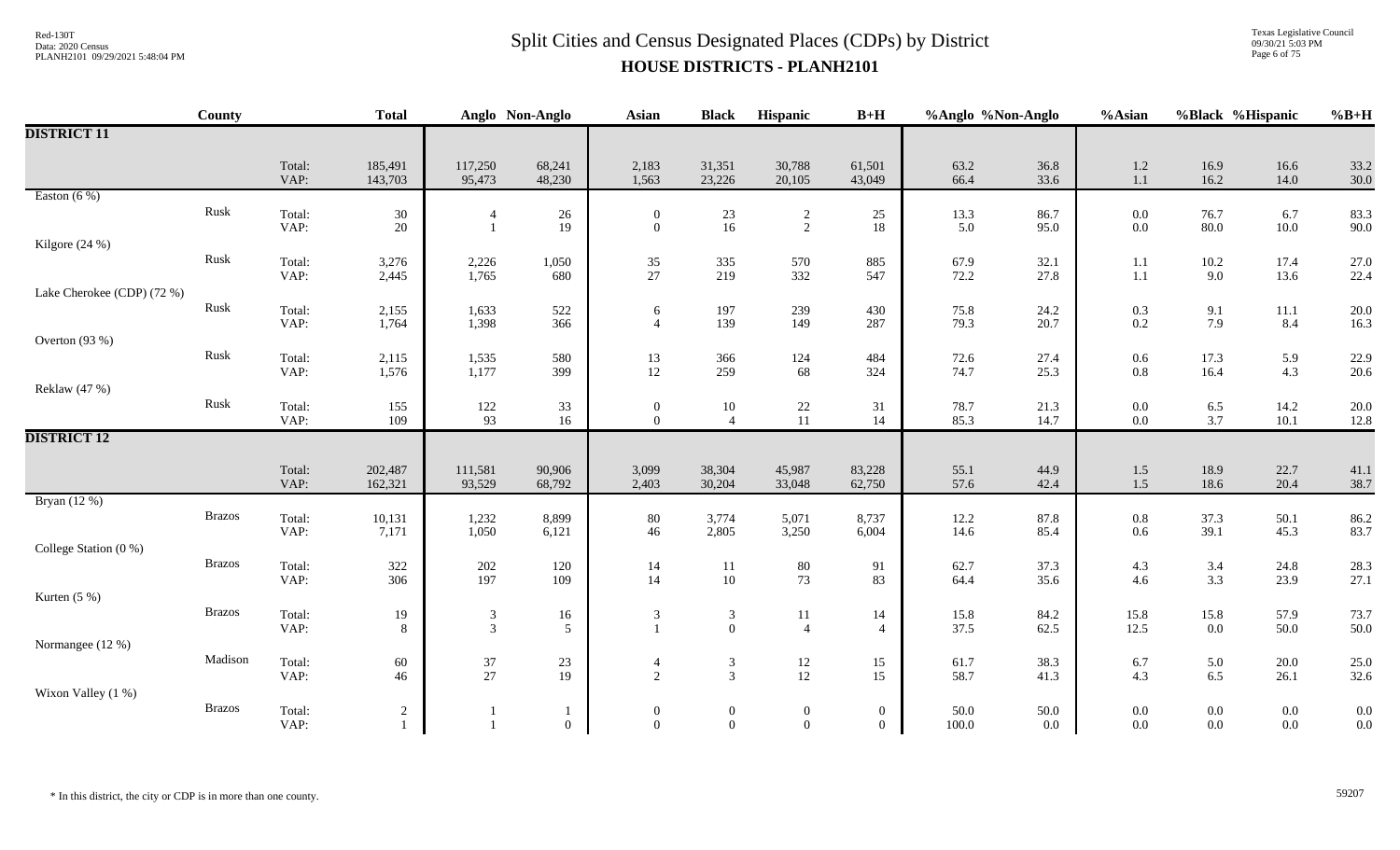# $Split$  Cities and Census Designated Places (CDPs) by District Data: 2020 Census **HOUSE DISTRICTS - PLANH2101**

Texas Legislative Council 09/30/21 5:03 PM Page 7 of 75

|                       | County        |                | <b>Total</b>       |                   | Anglo Non-Anglo  | <b>Asian</b>        | <b>Black</b>                            | Hispanic                                  | $B+H$            | %Anglo %Non-Anglo |              | %Asian                                    | %Black %Hispanic |                                           | $%B+H$       |
|-----------------------|---------------|----------------|--------------------|-------------------|------------------|---------------------|-----------------------------------------|-------------------------------------------|------------------|-------------------|--------------|-------------------------------------------|------------------|-------------------------------------------|--------------|
| <b>DISTRICT 13</b>    |               |                |                    |                   |                  |                     |                                         |                                           |                  |                   |              |                                           |                  |                                           |              |
|                       |               | Total:<br>VAP: | 188,981<br>145,156 | 103,809<br>86,023 | 85,172<br>59,133 | 2,013<br>1,503      | 33,094<br>23,647                        | 46,777<br>30,551                          | 78,356<br>53,681 | 54.9<br>59.3      | 45.1<br>40.7 | 1.1<br>$1.0\,$                            | 17.5<br>16.3     | 24.8<br>21.0                              | 41.5<br>37.0 |
| Bellmead (91 %)       |               |                |                    |                   |                  |                     |                                         |                                           |                  |                   |              |                                           |                  |                                           |              |
|                       | McLennan      | Total:<br>VAP: | 9,562<br>6,823     | 3,175<br>2,629    | 6,387<br>4,194   | 65<br>49            | 2,060<br>1,391                          | 4,171<br>2,634                            | 6,126<br>3,990   | 33.2<br>38.5      | 66.8<br>61.5 | $0.7\,$<br>$0.7\,$                        | 21.5<br>20.4     | 43.6<br>38.6                              | 64.1<br>58.5 |
| Bruceville-Eddy (0 %) |               |                |                    |                   |                  |                     |                                         |                                           |                  |                   |              |                                           |                  |                                           |              |
|                       | Falls         | Total:         | $\boldsymbol{0}$   | $\boldsymbol{0}$  | $\boldsymbol{0}$ | $\boldsymbol{0}$    | $\boldsymbol{0}$                        | $\mathbf{0}$                              | $\boldsymbol{0}$ | $0.0\,$           | $0.0\,$      | $\begin{array}{c} 0.0 \\ 0.0 \end{array}$ | $0.0\,$          | $\begin{array}{c} 0.0 \\ 0.0 \end{array}$ | $0.0\,$      |
|                       |               | VAP:           | $\overline{0}$     | $\mathbf{0}$      | $\mathbf{0}$     | $\mathbf{0}$        | $\theta$                                | $\overline{0}$                            | $\overline{0}$   | $0.0\,$           | 0.0          |                                           | $0.0\,$          |                                           | $0.0\,$      |
| Golinda (76 %)        | Falls         | Total:         | 471                | 281               | 190              | $\overline{0}$      | 91                                      | $89\,$                                    | 179              | 59.7              | 40.3         | $0.0\,$                                   | 19.3             | 18.9                                      | 38.0         |
|                       |               | VAP:           | 379                | 232               | 147              | $\mathbf{0}$        | 81                                      | 56                                        | 137              | 61.2              | 38.8         | $0.0\,$                                   | 21.4             | 14.8                                      | 36.1         |
| Lacy-Lakeview (15 %)  |               |                |                    |                   |                  |                     |                                         |                                           |                  |                   |              |                                           |                  |                                           |              |
|                       | McLennan      | Total:<br>VAP: | 1,043<br>775       | 369<br>303        | 674<br>472       | $\overline{4}$<br>3 | 378<br>270                              | $282\,$<br>187                            | 647<br>449       | 35.4<br>39.1      | 64.6<br>60.9 | 0.4<br>$0.4\,$                            | 36.2<br>34.8     | 27.0<br>24.1                              | 62.0<br>57.9 |
| Normangee (88 %)      |               |                |                    |                   |                  |                     |                                         |                                           |                  |                   |              |                                           |                  |                                           |              |
|                       | Leon          | Total:         | 435                | 276               | 159              | $\mathfrak{Z}$      | 59                                      | $\begin{array}{c} 85 \\ 56 \end{array}$   | 142              | 63.4              | 36.6         | $0.7\,$                                   | 13.6             | 19.5                                      | 32.6         |
|                       |               | VAP:           | 342                | 223               | 119              | 2                   | 48                                      |                                           | 103              | 65.2              | 34.8         | $0.6\,$                                   | 14.0             | 16.4                                      | 30.1         |
| Robinson (6 %)        | McLennan      | Total:         | 790                | 398               | 392              | 5                   |                                         |                                           | 371              | 50.4              | 49.6         | $0.6\,$                                   | 6.6              | 40.9                                      | 47.0         |
|                       |               | VAP:           | 589                | 311               | 278              | $\Delta$            | $\begin{array}{c} 52 \\ 41 \end{array}$ | $\begin{array}{c} 323 \\ 223 \end{array}$ | 262              | 52.8              | 47.2         | $0.7\,$                                   | 7.0              | 37.9                                      | 44.5         |
| Streetman (100 %)     |               |                |                    |                   |                  |                     |                                         |                                           |                  |                   |              |                                           |                  |                                           |              |
|                       | Freestone     | Total:<br>VAP: | 248<br>186         | 196<br>148        | 52<br>38         | $\overline{0}$      | $\frac{20}{15}$                         | 14<br>9                                   | 34<br>24         | 79.0<br>79.6      | 21.0<br>20.4 | 0.4<br>$0.0\,$                            | 8.1<br>8.1       | 5.6<br>4.8                                | 13.7<br>12.9 |
| Valley Mills (99 %)   |               |                |                    |                   |                  |                     |                                         |                                           |                  |                   |              |                                           |                  |                                           |              |
|                       | Bosque        | Total:         | 1,216              | 867               | 349              | 14                  | 57                                      | 233                                       | 284              | 71.3              | 28.7         | $1.2\,$                                   | 4.7              | 19.2                                      | 23.4         |
|                       |               | VAP:           | 867                | 639               | 228              | 9                   | 42                                      | 143                                       | 182              | 73.7              | 26.3         | $1.0\,$                                   | 4.8              | 16.5                                      | 21.0         |
| Waco (28 %)           | McLennan      | Total:         | 38,312             | 9,108             | 29,204           | 789                 | 14,042                                  | 14,324                                    | 27,700           | 23.8              | 76.2         | $2.1\,$                                   | 36.7             | 37.4                                      | 72.3         |
|                       |               | VAP:           | 28,543             | 8,095             | 20,448           | 677                 | 9,817                                   | 9,589                                     | 19,157           | 28.4              | 71.6         | 2.4                                       | 34.4             | 33.6                                      | 67.1         |
| <b>DISTRICT 14</b>    |               |                |                    |                   |                  |                     |                                         |                                           |                  |                   |              |                                           |                  |                                           |              |
|                       |               | Total:         | 203,047            | 106,699           | 96,348           | 16,257              | 23,331                                  | 54,387                                    | 75,715           | 52.5              | 47.5         | $8.0\,$                                   | 11.5             | 26.8                                      | 37.3         |
|                       |               | VAP:           | 163,186            | 91,041            | 72,145           | 13,777              | 16,569                                  | 39,518                                    | 54,844           | 55.8              | 44.2         | 8.4                                       | 10.2             | 24.2                                      | 33.6         |
| Bryan (88 %)          |               |                |                    |                   |                  |                     |                                         |                                           |                  |                   |              |                                           |                  |                                           |              |
|                       | <b>Brazos</b> | Total:<br>VAP: | 73,849<br>56,914   | 31,988<br>27,589  | 41,861<br>29,325 | 2,553<br>2,165      | 10,678<br>7,354                         | 27,753<br>18,809                          | 37,760<br>25,915 | 43.3<br>48.5      | 56.7<br>51.5 | 3.5<br>3.8                                | 14.5<br>12.9     | 37.6<br>33.0                              | 51.1<br>45.5 |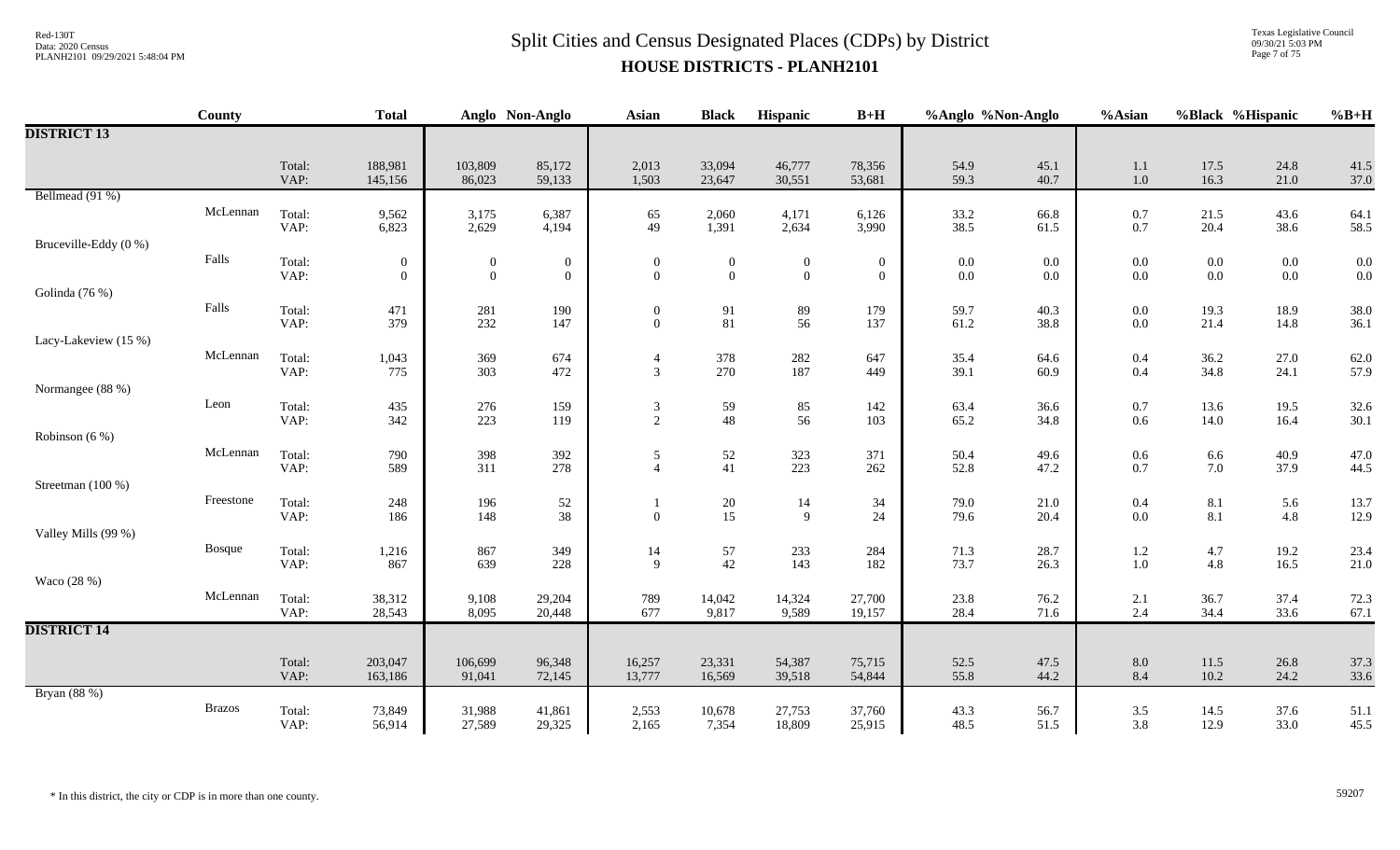Texas Legislative Council 09/30/21 5:03 PM Page 8 of 75

|                            | County            |                | <b>Total</b>     |                  | Anglo Non-Anglo  | Asian            | <b>Black</b>    | Hispanic       | $B+H$            | %Anglo %Non-Anglo |              | %Asian             | %Black %Hispanic  |              | $%B+H$       |
|----------------------------|-------------------|----------------|------------------|------------------|------------------|------------------|-----------------|----------------|------------------|-------------------|--------------|--------------------|-------------------|--------------|--------------|
| <b>DISTRICT 14</b>         |                   |                |                  |                  |                  |                  |                 |                |                  |                   |              |                    |                   |              |              |
| College Station (100 %)    |                   |                |                  |                  |                  |                  |                 |                |                  |                   |              |                    |                   |              |              |
|                            | <b>Brazos</b>     | Total:         | 120,189          | 70,053           | 50,136           | 13,647           | 11,951          | 23,277         | 33,925           | 58.3              | 41.7         | 11.4               | $\frac{9.9}{8.7}$ | 19.4         | 28.2         |
|                            |                   | VAP:           | 99,645           | 59,632           | 40,013           | 11,578           | 8,693           | 18,650         | 26,370           | 59.8              | 40.2         | 11.6               |                   | 18.7         | 26.5         |
| Kurten $(95\%)$            | <b>Brazos</b>     |                |                  |                  |                  |                  |                 |                |                  |                   |              |                    |                   |              |              |
|                            |                   | Total:<br>VAP: | 376<br>277       | $222\,$<br>180   | 154<br>97        | $\overline{2}$   | 12<br>9         | 134<br>84      | 144<br>92        | 59.0<br>65.0      | 41.0<br>35.0 | $0.5\,$<br>$0.4\,$ | $3.2$<br>$3.2$    | 35.6<br>30.3 | 38.3<br>33.2 |
| Wixon Valley (99 %)        |                   |                |                  |                  |                  |                  |                 |                |                  |                   |              |                    |                   |              |              |
|                            | <b>Brazos</b>     | Total:         | 226              | 165              | 61               | $\mathfrak{Z}$   |                 | 24             | 49               | 73.0              | 27.0         | 1.3                | $11.1\,$          | 10.6         | 21.7         |
|                            |                   | VAP:           | 167              | 131              | 36               |                  | $\frac{25}{18}$ | 10             | 28               | 78.4              | 21.6         | 0.6                | 10.8              | 6.0          | 16.8         |
| <b>DISTRICT 15</b>         |                   |                |                  |                  |                  |                  |                 |                |                  |                   |              |                    |                   |              |              |
|                            |                   |                |                  |                  |                  |                  |                 |                |                  |                   |              |                    |                   |              |              |
|                            |                   | Total:         | 200,185          | 121,058          | 79,127           | 16,258           | 18,114          | 40,477         | 57,396           | 60.5              | 39.5         | $8.1\,$            | $9.0\,$           | 20.2         | 28.7         |
| Conroe $(7%)$              |                   | VAP:           | 147,396          | 93,889           | 53,507           | 11,140           | 11,822          | 27,060         | 38,321           | 63.7              | 36.3         | 7.6                | 8.0               | 18.4         | 26.0         |
|                            | Montgomery Total: |                | 6,016            |                  | 2,560            | 358              | 910             | 1,159          | 2,023            | 57.4              | 42.6         |                    | 15.1              | 19.3         | 33.6         |
|                            |                   | VAP:           | 5,013            | 3,456<br>3,061   | 1,952            | 271              | 672             | 904            | 1,553            | 61.1              | 38.9         | 6.0<br>5.4         | 13.4              | 18.0         | 31.0         |
| Houston $(0\%)$            |                   |                |                  |                  |                  |                  |                 |                |                  |                   |              |                    |                   |              |              |
|                            | Montgomery Total: |                | 906              | 283              | 623              | 53               | 183             | 376            | 539              | 31.2              | 68.8         | 5.8                | 20.2              | 41.5         | 59.5         |
|                            |                   | VAP:           | 680              | 243              | 437              | 42               | 121             | 258            | 371              | 35.7              | 64.3         | 6.2                | 17.8              | 37.9         | 54.6         |
| The Woodlands (CDP) (73 %) |                   |                |                  |                  |                  |                  |                 |                |                  |                   |              |                    |                   |              |              |
|                            | Montgomery Total: |                | 83,605           | 57,065           | 26,540           | 7,234            | 3,863           | 13,504         | 17,082           | 68.3              | 31.7         | 8.7                | 4.6               | 16.2         | 20.4         |
|                            |                   | VAP:           | 63,980           | 45,668           | 18,312           | 4,954            | 2,531           | 9,290          | 11,690           | 71.4              | 28.6         | 7.7                | 4.0               | 14.5         | 18.3         |
| Woodloch (100 %)           |                   |                |                  |                  |                  |                  |                 |                |                  |                   |              |                    |                   |              |              |
|                            | Montgomery Total: | VAP:           | 186<br>126       | 104<br>79        | 82<br>47         | 3                | 24<br>14        | 53<br>30       | 76<br>44         | 55.9<br>62.7      | 44.1<br>37.3 | 1.6<br>0.8         | 12.9<br>$11.1\,$  | 28.5<br>23.8 | 40.9<br>34.9 |
| <b>DISTRICT 16</b>         |                   |                |                  |                  |                  |                  |                 |                |                  |                   |              |                    |                   |              |              |
|                            |                   |                |                  |                  |                  |                  |                 |                |                  |                   |              |                    |                   |              |              |
|                            |                   | Total:         | 198,641          | 120,708          | 77,933           | 4,276            | 14,443          | 54,401         | 67,917           | 60.8              | 39.2         | 2.2                | 7.3               | 27.4         | 34.2         |
|                            |                   | VAP:           | 149,220          | 96,829           | 52,391           | 3,082            | 9,799           | 35,596         | 44,978           | 64.9              | 35.1         | 2.1                | 6.6               | 23.9         | 30.1         |
| Conroe $(90\%)$            |                   |                |                  |                  |                  |                  |                 |                |                  |                   |              |                    |                   |              |              |
|                            | Montgomery Total: |                | 81,327           | 40,033           | 41,294           | 2,603            | 9,415           | 27,920         | 36,775           | 49.2              | 50.8         | $\frac{3.2}{3.2}$  | 11.6              | 34.3         | 45.2         |
|                            |                   | VAP:           | 61,341           | 32,841           | 28,500           | 1,948            | 6,456           | 18,872         | 25,069           | 53.5              | 46.5         |                    | 10.5              | 30.8         | 40.9         |
| <b>DISTRICT 17</b>         |                   |                |                  |                  |                  |                  |                 |                |                  |                   |              |                    |                   |              |              |
|                            |                   | Total:         | 202,973          | 99,548           | 103,425          | 2,165            | 16,415          | 81,407         | 96,393           | 49.0              | 51.0         | 1.1                | 8.1               | 40.1         | 47.5         |
|                            |                   | VAP:           | 153,215          | 82,963           | 70,252           | 1,460            | 11,748          | 53,547         | 64,773           | 54.1              | 45.9         | $1.0\,$            | $7.7\,$           | 34.9         | 42.3         |
| Austin $(0\%)$             |                   |                |                  |                  |                  |                  |                 |                |                  |                   |              |                    |                   |              |              |
|                            | <b>Bastrop</b>    | Total:         | $\boldsymbol{0}$ | $\boldsymbol{0}$ | $\boldsymbol{0}$ | $\boldsymbol{0}$ | $\overline{0}$  | $\overline{0}$ | $\boldsymbol{0}$ | $0.0\,$           | $0.0\,$      | $0.0\,$            | $0.0\,$           | $0.0\,$      | 0.0          |
|                            |                   | VAP:           | $\overline{0}$   | $\overline{0}$   | $\boldsymbol{0}$ | $\mathbf{0}$     | $\overline{0}$  | $\overline{0}$ | $\overline{0}$   | $0.0\,$           | 0.0          | 0.0                | $0.0\,$           | $0.0\,$      | 0.0          |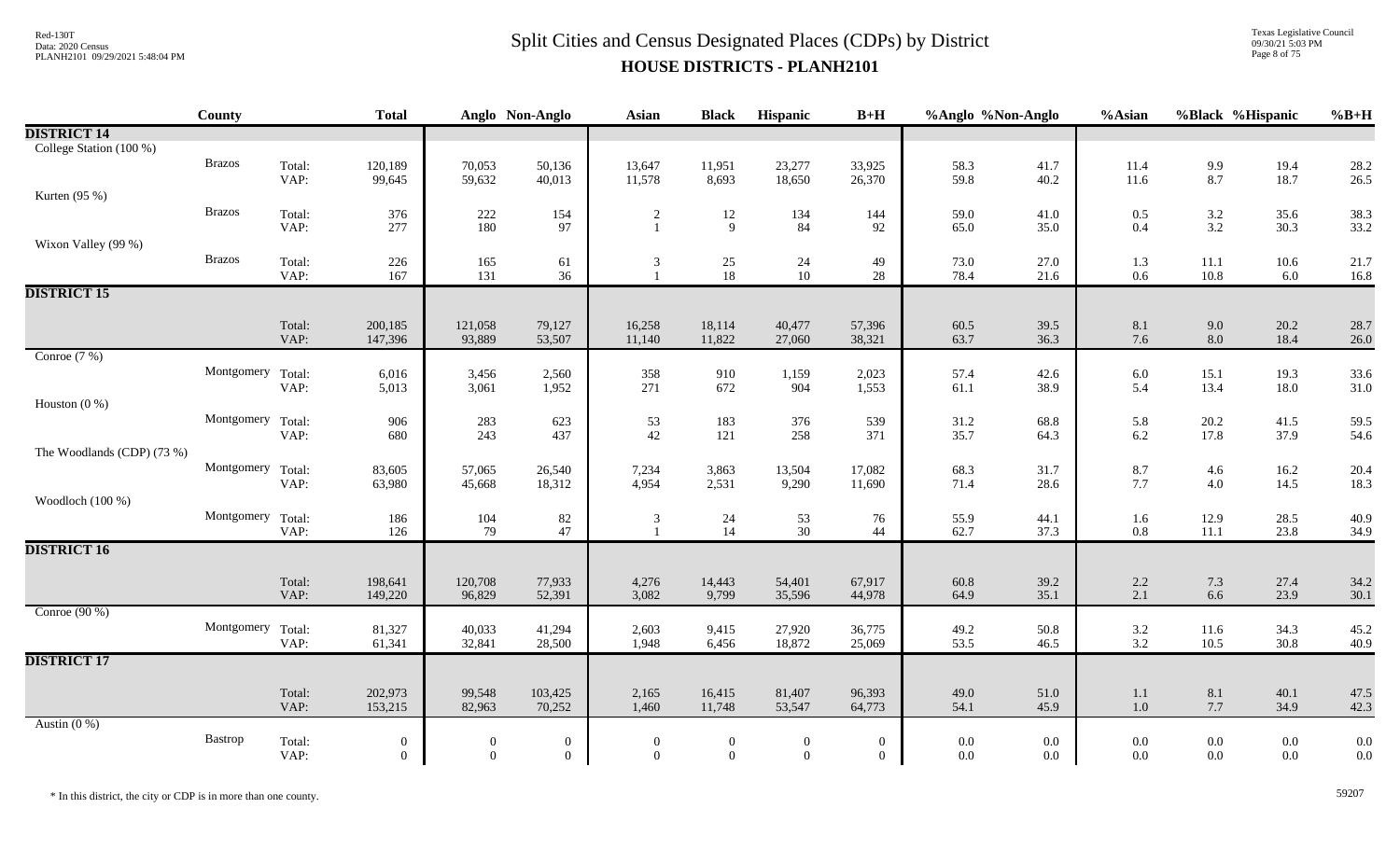Texas Legislative Council 09/30/21 5:03 PM Page 9 of 75

|                                 | County   |                | <b>Total</b>       |                    | Anglo Non-Anglo  | Asian          | <b>Black</b>     | Hispanic         | $B+H$            | %Anglo %Non-Anglo |              | %Asian     | %Black %Hispanic |              | $%B+H$       |
|---------------------------------|----------|----------------|--------------------|--------------------|------------------|----------------|------------------|------------------|------------------|-------------------|--------------|------------|------------------|--------------|--------------|
| <b>DISTRICT 17</b>              |          |                |                    |                    |                  |                |                  |                  |                  |                   |              |            |                  |              |              |
| Elgin (84 %)                    |          |                |                    |                    |                  |                |                  |                  |                  |                   |              |            |                  |              |              |
|                                 | Bastrop  | Total:         | 8,244              | 2,625              | 5,619            | 64             | 1,464            | 4,071            | 5,420            | 31.8              | 68.2         | $0.8\,$    | 17.8             | 49.4         | 65.7         |
|                                 |          | VAP:           | 6,031              | 2,170              | 3,861            | 47             | 1,018            | 2,710            | 3,698            | 36.0              | 64.0         | 0.8        | 16.9             | 44.9         | 61.3         |
| Luling $(98%)$                  |          |                |                    |                    |                  |                |                  |                  |                  |                   |              |            |                  |              |              |
|                                 | Caldwell | Total:         | 5,464              | 1,931              | 3,533            | 53             | 504              | 2,964            | 3,375            | 35.3              | 64.7         | $1.0\,$    | 9.2              | 54.2         | 61.8         |
|                                 |          | VAP:           | 4,002              | 1,643              | 2,359            | 32             | 343              | 1,926            | 2,248            | 41.1              | 58.9         | 0.8        | 8.6              | 48.1         | 56.2         |
| Mustang Ridge (48 %)*           |          |                |                    |                    |                  |                |                  |                  |                  |                   |              |            |                  |              |              |
|                                 | Caldwell | Total:         | 449                | $122\,$            | 327              | 8              | -7               | 307              | 312              | 27.2              | 72.8         | 1.8        | 1.6              | 68.4         | 69.5         |
|                                 |          | VAP:           | 333                | 95                 | 238              | $\tau$         | $\overline{4}$   | 224              | 228              | 28.5              | 71.5         | 2.1        | $1.2\,$          | 67.3         | 68.5         |
|                                 | Bastrop  | Total:         | $\overline{0}$     | $\mathbf{0}$       | $\boldsymbol{0}$ | $\mathbf{0}$   | $\boldsymbol{0}$ | $\boldsymbol{0}$ | $\mathbf{0}$     | $0.0\,$           | 0.0          | 0.0        | $0.0\,$          | $0.0\,$      | 0.0          |
|                                 |          | VAP:           | $\overline{0}$     | $\overline{0}$     | $\overline{0}$   | $\Omega$       | $\overline{0}$   | $\overline{0}$   | $\overline{0}$   | $0.0\,$           | 0.0          | 0.0        | $0.0\,$          | $0.0\,$      | 0.0          |
| Niederwald (21 %)               |          |                |                    |                    |                  |                |                  |                  |                  |                   |              |            |                  |              |              |
|                                 | Caldwell | Total:         | 139                | 57                 | 82               | 3              | 6                | 73               | 79               | 41.0              | 59.0         | $2.2\,$    | 4.3              | 52.5         | 56.8         |
|                                 |          | VAP:           | 102                | $44\,$             | 58               | $\overline{2}$ | 6                | 49               | 55               | 43.1              | 56.9         | $2.0\,$    | 5.9              | 48.0         | 53.9         |
| San Marcos (0 %)                |          |                |                    |                    |                  |                |                  |                  |                  |                   |              |            |                  |              |              |
|                                 | Caldwell | Total:         | 4                  | $\overline{0}$     | $\overline{4}$   |                | $\mathfrak{Z}$   | $\overline{2}$   | 4                | 0.0               | 100.0        | 25.0       | 75.0             | 50.0         | 100.0        |
|                                 |          | VAP:           | $\overline{c}$     | $\boldsymbol{0}$   | $\overline{2}$   | $\Omega$       | 2                | $\mathbf{0}$     | $\sqrt{2}$       | $0.0\,$           | 100.0        | $0.0\,$    | $100.0\,$        | $0.0\,$      | 100.0        |
| Thorndale (100 %)               |          |                |                    |                    |                  |                |                  |                  |                  |                   |              |            |                  |              |              |
|                                 | Milam    | Total:         | 1,259              | 857                | 402              | $\,8\,$        | 59               | 294              | 351              | 68.1              | 31.9         | 0.6        | 4.7              | 23.4         | 27.9         |
|                                 |          | VAP:           | 971                | 677                | 294              | 8              | 57               | 197              | 254              | 69.7              | 30.3         | $0.8\,$    | 5.9              | 20.3         | 26.2         |
| Uhland $(35\%)$                 |          |                |                    |                    |                  |                |                  |                  |                  |                   |              |            |                  |              |              |
|                                 | Caldwell | Total:         | 558                | $90\,$             | 468              | 9              | 14               | 446              | 457              | 16.1              | 83.9         | 1.6        | $2.5\,$          | 79.9         | 81.9         |
|                                 |          | VAP:           | 370                | 72                 | 298              | 6              | $7\phantom{.0}$  | 284              | 291              | 19.5              | 80.5         | 1.6        | 1.9              | 76.8         | 78.6         |
| <b>DISTRICT 18</b>              |          |                |                    |                    |                  |                |                  |                  |                  |                   |              |            |                  |              |              |
|                                 |          |                |                    |                    |                  |                |                  |                  |                  |                   |              |            |                  |              |              |
|                                 |          | Total:<br>VAP: | 197,727<br>147,668 | 129,975<br>102,285 | 67,752<br>45,383 | 1,807<br>1,260 | 14,823<br>10,967 | 45,935<br>28,995 | 60,216<br>39,681 | 65.7<br>69.3      | 34.3<br>30.7 | 0.9<br>0.9 | $7.5\,$<br>7.4   | 23.2<br>19.6 | 30.5<br>26.9 |
| <b>Big Thicket Lake Estates</b> |          |                |                    |                    |                  |                |                  |                  |                  |                   |              |            |                  |              |              |
| $(CDP)$ (54 %)                  |          |                |                    |                    |                  |                |                  |                  |                  |                   |              |            |                  |              |              |
|                                 | Liberty  | Total:         | 278                | 241                | 37               |                |                  |                  | 23               | 86.7              | 13.3         | 0.4        | 0.4              | 8.3          | 8.3          |
|                                 |          | VAP:           | 218                | 191                | $27\,$           |                | $\overline{1}$   | $\frac{23}{17}$  | 17               | 87.6              | 12.4         | 0.5        | $0.5\,$          | $7.8\,$      | 7.8          |
| Mont Belvieu (0 %)              |          |                |                    |                    |                  |                |                  |                  |                  |                   |              |            |                  |              |              |
|                                 | Liberty  | Total:         | 6                  | $\overline{0}$     | 6                | $\mathbf{0}$   |                  | 5                | 5                | $0.0\,$           | 100.0        | $0.0\,$    | 33.3             | 83.3         | 83.3         |
|                                 |          | VAP:           | 5                  | $\boldsymbol{0}$   | $\mathfrak{S}$   | $\Omega$       | $\frac{2}{2}$    | $\overline{4}$   | $\overline{4}$   | $0.0\,$           | 100.0        | $0.0\,$    | 40.0             | 80.0         | 80.0         |
| Old River-Winfree (6 %)         |          |                |                    |                    |                  |                |                  |                  |                  |                   |              |            |                  |              |              |
|                                 | Liberty  | Total:         | 82                 | 58                 | 24               | $\overline{2}$ |                  | $22\,$           | 22               | 70.7              | 29.3         | 2.4        | $1.2\,$          | 26.8         | 26.8         |
|                                 |          | VAP:           | 63                 | 45                 | 18               | $\overline{2}$ | $\mathbf{1}$     | 16               | 16               | 71.4              | 28.6         | 3.2        | 1.6              | 25.4         | 25.4         |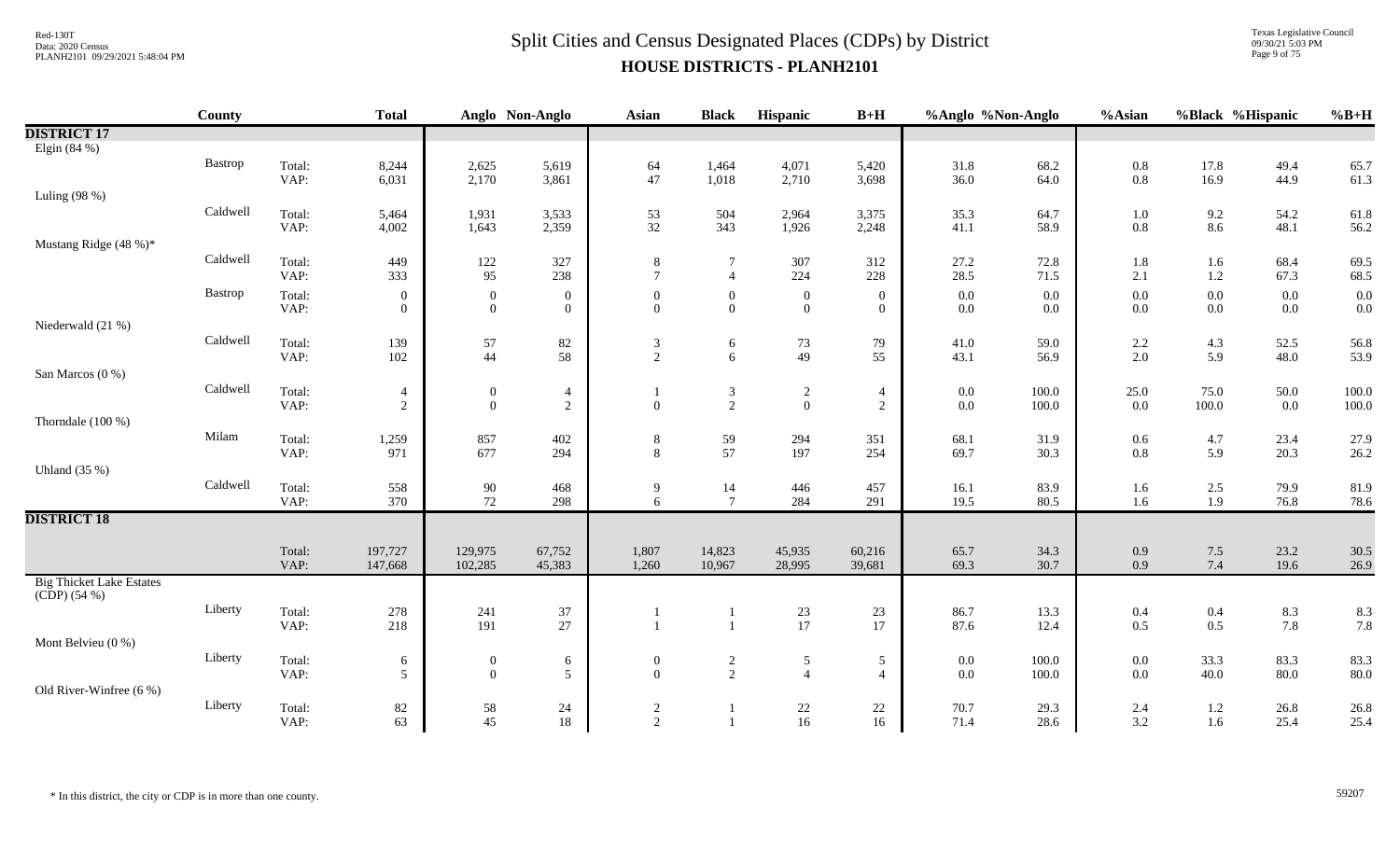#### $Split$  Cities and Census Designated Places (CDPs) by District Data: 2020 Census **HOUSE DISTRICTS - PLANH2101**

Texas Legislative Council 09/30/21 5:03 PM Page 10 of 75

|                        | County            |                | <b>Total</b> |            | Anglo Non-Anglo | Asian                      | <b>Black</b>                            | Hispanic     | $B+H$      | %Anglo %Non-Anglo |              | %Asian       |                    | %Black %Hispanic | $%B+H$       |
|------------------------|-------------------|----------------|--------------|------------|-----------------|----------------------------|-----------------------------------------|--------------|------------|-------------------|--------------|--------------|--------------------|------------------|--------------|
| <b>DISTRICT 18</b>     |                   |                |              |            |                 |                            |                                         |              |            |                   |              |              |                    |                  |              |
| Patton Village (100 %) |                   |                |              |            |                 |                            |                                         |              |            |                   |              |              |                    |                  |              |
|                        | Montgomery Total: |                | 1,647        | 893        | 754             | $\frac{15}{5}$             | $\begin{array}{c} 27 \\ 12 \end{array}$ | 647          | 671        | 54.2              | 45.8         | 0.9          | 1.6                | 39.3             | 40.7         |
|                        |                   | VAP:           | 1,126        | 683        | 443             |                            |                                         | 382          | 392        | 60.7              | 39.3         | 0.4          | $1.1\,$            | 33.9             | 34.8         |
| Wildwood (CDP) (58 %)  | Hardin            |                |              |            |                 |                            |                                         |              |            |                   |              |              |                    |                  |              |
|                        |                   | Total:<br>VAP: | 655<br>540   | 594<br>499 | 61<br>41        | $\sqrt{2}$<br>$\mathbf{1}$ | $\mathfrak{Z}$<br>$\mathbf{1}$          | $37\,$<br>22 | 39<br>23   | 90.7<br>92.4      | 9.3<br>7.6   | 0.3<br>0.2   | $0.5\,$<br>$0.2\,$ | 5.6<br>4.1       | 6.0<br>4.3   |
| Woodbranch (97 %)      |                   |                |              |            |                 |                            |                                         |              |            |                   |              |              |                    |                  |              |
|                        | Montgomery Total: |                | 1,287        | 944        | 343             | 16                         |                                         | 263          | 281        | 73.3              | 26.7         | 1.2          | 1.7                | 20.4             | 21.8         |
|                        |                   | VAP:           | 1,001        | 766        | 235             | 14                         | $\frac{22}{15}$                         | 168          | 181        | 76.5              | 23.5         | 1.4          | 1.5                | 16.8             | 18.1         |
| <b>DISTRICT 19</b>     |                   |                |              |            |                 |                            |                                         |              |            |                   |              |              |                    |                  |              |
|                        |                   |                |              |            |                 |                            |                                         |              |            |                   |              |              |                    |                  |              |
|                        |                   | Total:         | 202,995      | 147,870    | 55,125          | 7,061                      | 3,988                                   | 38,480       | 41,851     | 72.8              | 27.2         | 3.5          | $2.0\,$            | 19.0             | 20.6         |
|                        |                   | VAP:           | 159,395      | 121,643    | 37,752          | 4,835                      | 2,582                                   | 25,751       | 28,033     | 76.3              | 23.7         | 3.0          | 1.6                | 16.2             | 17.6         |
| Austin $(0\%)$         |                   |                |              |            |                 |                            |                                         |              |            |                   |              |              |                    |                  |              |
|                        | Travis            | Total:<br>VAP: | 755<br>608   | 387<br>352 | 368<br>256      | 201<br>139                 | 45<br>31                                | 113<br>79    | 149<br>105 | 51.3<br>57.9      | 48.7<br>42.1 | 26.6<br>22.9 | 6.0<br>5.1         | 15.0             | 19.7<br>17.3 |
| Bee Cave (13 %)        |                   |                |              |            |                 |                            |                                         |              |            |                   |              |              |                    | 13.0             |              |
|                        | Travis            | Total:         |              | 847        |                 |                            |                                         | 167          | 194        |                   |              |              |                    |                  |              |
|                        |                   | VAP:           | 1,198<br>871 | 640        | 351<br>231      | 124<br>82                  | $\frac{32}{24}$                         | 108          | 128        | 70.7<br>73.5      | 29.3<br>26.5 | 10.4<br>9.4  | 2.7<br>2.8         | 13.9<br>12.4     | 16.2<br>14.7 |
| Cedar Park (10 %)      |                   |                |              |            |                 |                            |                                         |              |            |                   |              |              |                    |                  |              |
|                        | Travis            | Total:         | 7,494        | 5,182      | 2,312           | 1,031                      | 222                                     | 916          | 1,120      | 69.1              | 30.9         | 13.8         | 3.0                | 12.2             | 14.9         |
|                        |                   | VAP:           | 5,023        | 3,592      | 1,431           | 655                        | 148                                     | 544          | 682        | 71.5              | 28.5         | 13.0         | 2.9                | $10.8\,$         | 13.6         |
| Fair Oaks Ranch (22 %) |                   |                |              |            |                 |                            |                                         |              |            |                   |              |              |                    |                  |              |
|                        | Kendall           | Total:         | 2,134        | 1,663      | 471             | 41                         | 38                                      | 320          | 352        | 77.9              | 22.1         | 1.9          | $1.8\,$            | 15.0             | 16.5         |
|                        |                   | VAP:           | 1,557        | 1,265      | 292             | 29                         | 20                                      | 194          | 212        | 81.2              | 18.8         | 1.9          | 1.3                | 12.5             | 13.6         |
| Horseshoe Bay (19 %)   |                   |                |              |            |                 |                            |                                         |              |            |                   |              |              |                    |                  |              |
|                        | <b>Burnet</b>     | Total:         | 829          | 547        | 282             | 12                         | $16\,$                                  | 239<br>147   | 251        | 66.0              | 34.0         | 1.4          | 1.9                | 28.8             | 30.3         |
| Lakeway (81 %)         |                   | VAP:           | 638          | 457        | 181             | 6                          | 12                                      |              | 159        | 71.6              | 28.4         | 0.9          | 1.9                | 23.0             | 24.9         |
|                        | Travis            | Total:         | 15,497       | 12,547     | 2,950           | 754                        | 290                                     | 1,494        | 1,749      | 81.0              | 19.0         | 4.9          |                    | 9.6              | 11.3         |
|                        |                   | VAP:           | 12,219       | 10,205     | 2,014           | 479                        | 204                                     | 1,001        | 1,191      | 83.5              | 16.5         | 3.9          | 1.9<br>1.7         | 8.2              | 9.7          |
| Leander $(15\%)$       |                   |                |              |            |                 |                            |                                         |              |            |                   |              |              |                    |                  |              |
|                        | Travis            | Total:         | 9,159        | 5,319      | 3,840           | 1,934                      | 500                                     | 1,209        | 1,657      | 58.1              | 41.9         | 21.1         | 5.5                | 13.2             | 18.1         |
|                        |                   | VAP:           | 6,521        | 3,927      | 2,594           | 1,406                      | 296                                     | 730          | 1,014      | 60.2              | 39.8         | 21.6         | 4.5                | 11.2             | 15.5         |
| <b>DISTRICT 20</b>     |                   |                |              |            |                 |                            |                                         |              |            |                   |              |              |                    |                  |              |
|                        |                   |                |              |            |                 |                            |                                         |              |            |                   |              |              |                    |                  |              |
|                        |                   | Total:         | 203,645      | 130,825    | 72,820          | 10,046                     | 12,105                                  | 46,645       | 57,245     | 64.2              | 35.8         | 4.9          | 5.9                | 22.9             | 28.1         |
|                        |                   | VAP:           | 154,197      | 105,025    | 49,172          | 6,945                      | 7,832                                   | 30,752       | 37,922     | 68.1              | 31.9         | 4.5          | 5.1                | 19.9             | 24.6         |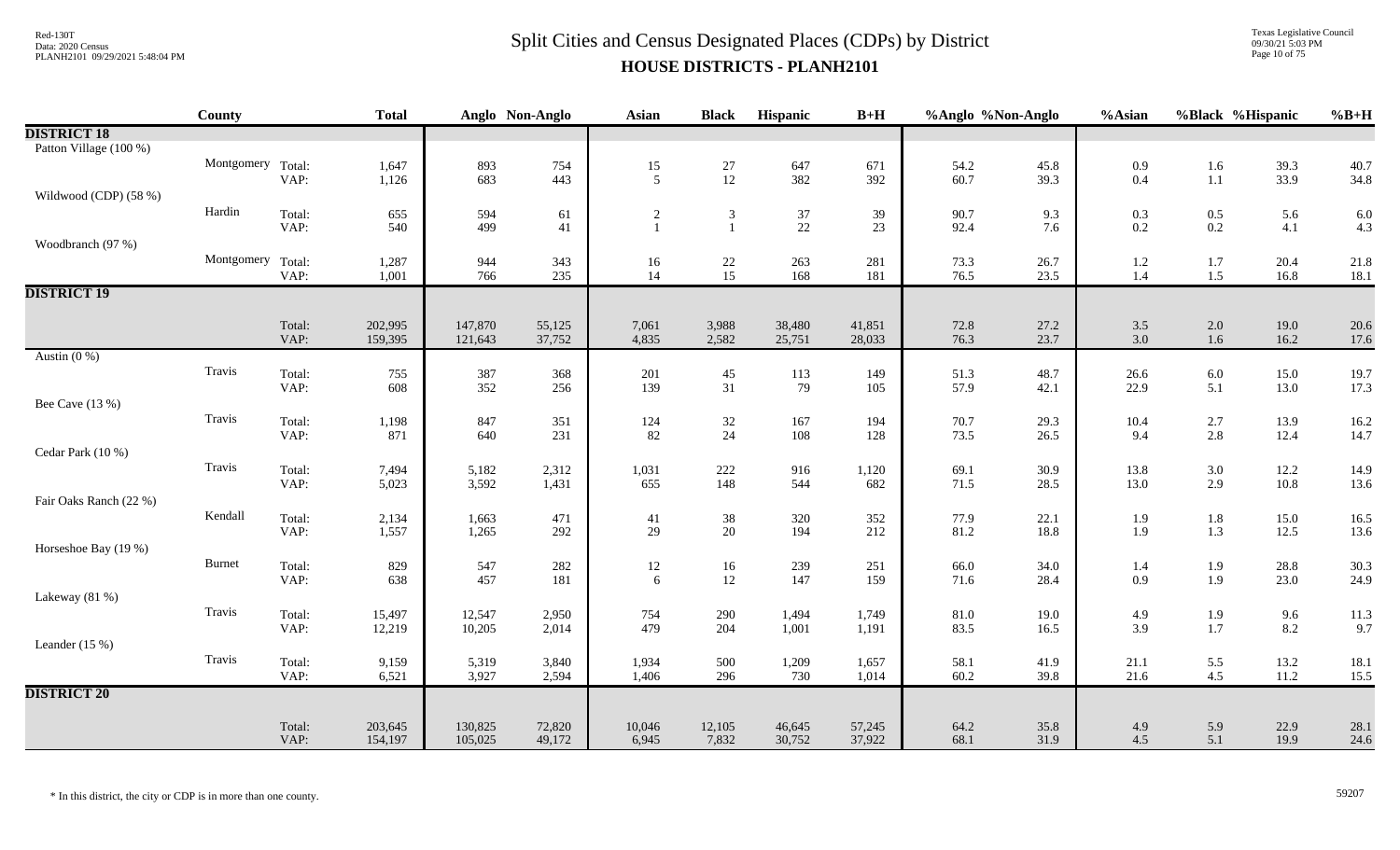Texas Legislative Council 09/30/21 5:03 PM Page 11 of 75

|                               | County     |                | <b>Total</b>     |                  | Anglo Non-Anglo  | Asian          | <b>Black</b>   | Hispanic        | $B+H$           | %Anglo %Non-Anglo |              | %Asian         | %Black %Hispanic |                 | $%B+H$       |
|-------------------------------|------------|----------------|------------------|------------------|------------------|----------------|----------------|-----------------|-----------------|-------------------|--------------|----------------|------------------|-----------------|--------------|
| <b>DISTRICT 20</b>            |            |                |                  |                  |                  |                |                |                 |                 |                   |              |                |                  |                 |              |
| Cedar Park (59 %)             |            |                |                  |                  |                  |                |                |                 |                 |                   |              |                |                  |                 |              |
|                               | Williamson | Total:         | 45,460           | 27,585           | 17,875           | 3,925          | 3,094          | 9,995           | 12,744          | 60.7              | 39.3         | 8.6            | 6.8              | 22.0            | 28.0         |
|                               |            | VAP:           | 34,258           | 21,918           | 12,340           | 2,798          | 2,038          | 6,743           | 8,627           | 64.0              | 36.0         | 8.2            | 5.9              | 19.7            | 25.2         |
| Georgetown (75 %)             |            |                |                  |                  |                  |                |                |                 |                 |                   |              |                |                  |                 |              |
|                               | Williamson | Total:         | 50,472           | 35,152           | 15,320           | 1,183          | 2,762          | 10,608          | 13,019          | 69.6              | 30.4         | $2.3\,$        | 5.5              | 21.0            | 25.8         |
|                               |            | VAP:           | 41,694           | 31,041           | 10,653           | 857            | 1,806          | 7,243           | 8,912           | 74.4              | 25.6         | 2.1            | 4.3              | 17.4            | 21.4         |
| Leander (70 %)                | Williamson |                |                  |                  |                  |                |                |                 |                 |                   |              |                |                  |                 |              |
|                               |            | Total:<br>VAP: | 41,350<br>29,632 | 24,338<br>18,381 | 17,012<br>11,251 | 2,575<br>1,719 | 3,034<br>1,939 | 10,605<br>6,814 | 13,281<br>8,587 | 58.9<br>62.0      | 41.1<br>38.0 | $6.2$<br>5.8   | 7.3<br>6.5       | 25.6<br>23.0    | 32.1<br>29.0 |
| Liberty Hill (99 %)           |            |                |                  |                  |                  |                |                |                 |                 |                   |              |                |                  |                 |              |
|                               | Williamson | Total:         | 3,596            | 2,279            | 1,317            | $102\,$        | 147            | 977             | 1,098           | 63.4              | 36.6         | $2.8\,$        | 4.1              | 27.2            | 30.5         |
|                               |            | VAP:           | 2,536            | 1,688            | 848              | 76             | 103            | 601             | 685             | 66.6              | 33.4         | 3.0            | 4.1              | 23.7            | 27.0         |
| Santa Rita Ranch (CDP) (68 %) |            |                |                  |                  |                  |                |                |                 |                 |                   |              |                |                  |                 |              |
|                               | Williamson | Total:         | 2,137            | 1,473            | 664              | $128\,$        | 128            | 356             | 474             | 68.9              | 31.1         | $6.0\,$        | 6.0              | 16.7            | 22.2         |
|                               |            | VAP:           | 1,383            | 975              | 408              | 74             | 82             | 206             | 283             | 70.5              | 29.5         | 5.4            | 5.9              | 14.9            | 20.5         |
| <b>DISTRICT 21</b>            |            |                |                  |                  |                  |                |                |                 |                 |                   |              |                |                  |                 |              |
|                               |            |                |                  |                  |                  |                |                |                 |                 |                   |              |                |                  |                 |              |
|                               |            | Total:         | 187,992          | 133,180          | 54,812           | 5,496          | 25,302         | 19,738          | 44,527          | 70.8              | 29.2         | 2.9            | 13.5             | $10.5\,$        | 23.7         |
|                               |            | VAP:           | 144,682          | 106,358          | 38,324           | 3,948          | 17,809         | 13,000          | 30,572          | 73.5              | 26.5         | 2.7            | 12.3             | 9.0             | 21.1         |
| Beaumont (24 %)               | Jefferson  |                |                  |                  |                  |                |                |                 |                 |                   |              |                |                  |                 |              |
|                               |            | Total:<br>VAP: | 27,435<br>21,509 | 15,731<br>13,156 | 11,704<br>8,353  | 2,197<br>1,634 | 6,376<br>4,539 | 2,746<br>1,850  | 8,999<br>6,325  | 57.3<br>61.2      | 42.7<br>38.8 | $8.0\,$<br>7.6 | 23.2<br>21.1     | $10.0\,$<br>8.6 | 32.8<br>29.4 |
| Central Gardens (CDP) (98 %)  |            |                |                  |                  |                  |                |                |                 |                 |                   |              |                |                  |                 |              |
|                               | Jefferson  | Total:         | 4,274            | 3,248            | 1,026            | 146            | 173            | 642             | 808             | 76.0              | 24.0         | 3.4            | $4.0\,$          | 15.0            | 18.9         |
|                               |            | VAP:           | 3,363            | 2,656            | 707              | 110            | 107            | 431             | 537             | 79.0              | 21.0         | 3.3            | 3.2              | 12.8            | 16.0         |
| Fannett (CDP) (31 %)          |            |                |                  |                  |                  |                |                |                 |                 |                   |              |                |                  |                 |              |
|                               | Jefferson  | Total:         | 721              | 599              | 122              | 11             | $32\,$         | 65              | 95              | 83.1              | 16.9         | $1.5$          | 4.4              | 9.0             | 13.2         |
|                               |            | VAP:           | 574              | 490              | 84               | $\tau$         | 19             | 43              | 62              | 85.4              | 14.6         | 1.2            | 3.3              | 7.5             | 10.8         |
| Nederland (80 %)              |            |                |                  |                  |                  |                |                |                 |                 |                   |              |                |                  |                 |              |
|                               | Jefferson  | Total:         | 15,091           | 10,340           | 4,751            | 853            | 868            | 2,756           | 3,573           | 68.5              | 31.5         | 5.7            | 5.8              | 18.3            | 23.7         |
|                               |            | VAP:           | 11,471           | 8,321            | 3,150            | 611            | 543            | 1,722           | 2,253           | 72.5              | 27.5         | 5.3            | 4.7              | 15.0            | 19.6         |
| Port Arthur $(11\%)^*$        |            |                |                  |                  |                  |                |                |                 |                 |                   |              |                |                  |                 |              |
|                               | Orange     | Total:         | 81               | 73               | $\,8\,$          | $\overline{4}$ | $\overline{c}$ | 3               | $\overline{4}$  | 90.1              | 9.9          | 4.9            | 2.5              | 3.7             | 4.9          |
|                               |            | VAP:           | 51               | 46               | $\mathfrak{S}$   | $\mathfrak{Z}$ | $\mathbf{1}$   | 2               | 2               | 90.2              | 9.8          | 5.9            | 2.0              | 3.9             | 3.9          |
|                               | Jefferson  | Total:         | 5,853            | 2,870            | 2,983            | 381            | 898            | 1,664           | 2,530           | 49.0              | 51.0         | $6.5\,$        | 15.3             | 28.4            | 43.2         |
|                               |            | VAP:           | 4,508            | 2,531            | 1,977            | 289            | 587            | 1,051           | 1,619           | 56.1              | 43.9         | 6.4            | 13.0             | 23.3            | 35.9         |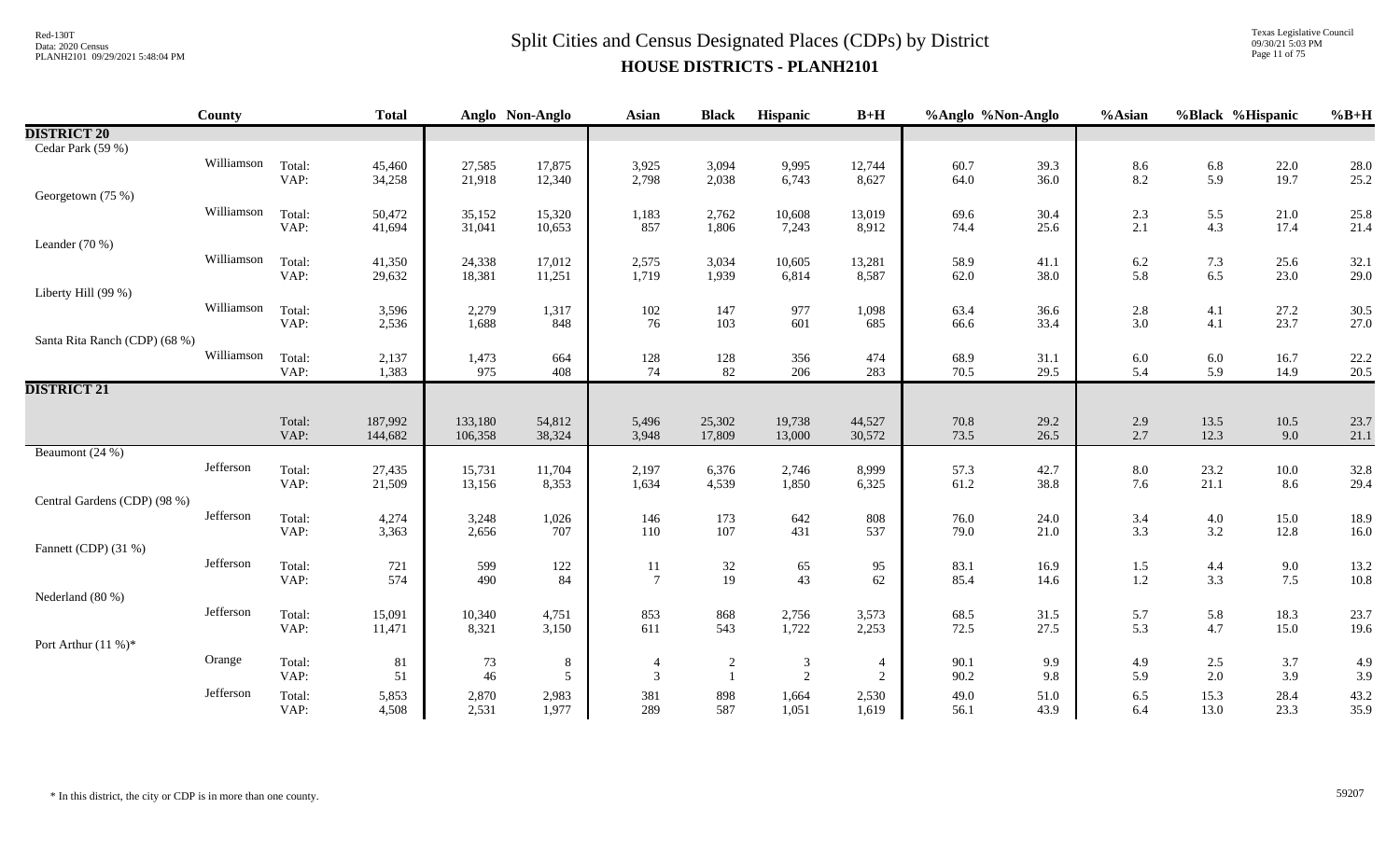Texas Legislative Council 09/30/21 5:03 PM Page 12 of 75

|                             | County    |                | <b>Total</b>                 |                                  | Anglo Non-Anglo                  | <b>Asian</b>                     | <b>Black</b>                       | Hispanic                         | $B+H$                        | %Anglo %Non-Anglo |              | %Asian             | %Black %Hispanic |                    | $%B+H$       |
|-----------------------------|-----------|----------------|------------------------------|----------------------------------|----------------------------------|----------------------------------|------------------------------------|----------------------------------|------------------------------|-------------------|--------------|--------------------|------------------|--------------------|--------------|
| <b>DISTRICT 22</b>          |           |                |                              |                                  |                                  |                                  |                                    |                                  |                              |                   |              |                    |                  |                    |              |
|                             |           | Total:<br>VAP: | 186,322<br>141,013           | 51,597<br>43,734                 | 134,725<br>97,279                | 7,404<br>5,611                   | 78,093<br>57,790                   | 48,640<br>32,910                 | 125,254<br>89,935            | 27.7<br>31.0      | 72.3<br>69.0 | $4.0\,$<br>$4.0\,$ | 41.9<br>41.0     | 26.1<br>23.3       | 67.2<br>63.8 |
| Beaumont (76 %)             |           |                |                              |                                  |                                  |                                  |                                    |                                  |                              |                   |              |                    |                  |                    |              |
|                             | Jefferson | Total:<br>VAP: | 87,847<br>65,639             | 16,818<br>14,876                 | 71,029<br>50,763                 | 2,722<br>2,125                   | 50,290<br>36,472                   | 17,861<br>11,752                 | 67,432<br>47,878             | 19.1<br>22.7      | 80.9<br>77.3 | 3.1<br>3.2         | 57.2<br>55.6     | 20.3<br>17.9       | 76.8<br>72.9 |
| Central Gardens (CDP) (2 %) |           |                |                              |                                  |                                  |                                  |                                    |                                  |                              |                   |              |                    |                  |                    |              |
|                             | Jefferson | Total:<br>VAP: | 99<br>70                     | 49<br>36                         | 50<br>34                         | $\tau$<br>$\Delta$               | 11<br>9                            | 24<br>15                         | 35<br>24                     | 49.5<br>51.4      | 50.5<br>48.6 | 7.1<br>5.7         | 11.1<br>12.9     | 24.2<br>21.4       | 35.4<br>34.3 |
| Fannett (CDP) (69 %)        |           |                |                              |                                  |                                  |                                  |                                    |                                  |                              |                   |              |                    |                  |                    |              |
|                             | Jefferson | Total:<br>VAP: | 1,642<br>1,265               | 1,186<br>942                     | 456<br>323                       | 64<br>57                         | 151<br>108                         | 195<br>127                       | 341<br>234                   | 72.2<br>74.5      | 27.8<br>25.5 | 3.9<br>4.5         | 9.2<br>8.5       | 11.9<br>$10.0\,$   | 20.8<br>18.5 |
| Nederland (20 %)            |           |                |                              |                                  |                                  |                                  |                                    |                                  |                              |                   |              |                    |                  |                    |              |
|                             | Jefferson | Total:<br>VAP: | 3,765<br>2,919               | 2,779<br>2,297                   | 986<br>622                       | 98<br>63                         | 180<br>97                          | 620<br>384                       | 794<br>479                   | 73.8<br>78.7      | 26.2<br>21.3 | 2.6<br>2.2         | 4.8<br>3.3       | 16.5<br>13.2       | 21.1<br>16.4 |
| Port Arthur (89 %)          |           |                |                              |                                  |                                  |                                  |                                    |                                  |                              |                   |              |                    |                  |                    |              |
|                             | Jefferson | Total:<br>VAP: | 50,105<br>36,375             | 6,316<br>5,412                   | 43,789<br>30,963                 | 3,148<br>2,384                   | 21,279<br>15,686                   | 19,498<br>12,829                 | 40,276<br>28,265             | 12.6<br>14.9      | 87.4<br>85.1 | 6.3<br>6.6         | 42.5<br>43.1     | 38.9<br>35.3       | 80.4<br>77.7 |
| <b>DISTRICT 23</b>          |           |                |                              |                                  |                                  |                                  |                                    |                                  |                              |                   |              |                    |                  |                    |              |
|                             |           |                |                              |                                  |                                  |                                  |                                    |                                  |                              |                   |              |                    |                  |                    |              |
|                             |           | Total:<br>VAP: | 198,405<br>151,425           | 101,948<br>83,392                | 96,457<br>68,033                 | 5,970<br>4,483                   | 31,055<br>22,122                   | 56,252<br>38,215                 | 85,733<br>59,676             | 51.4<br>55.1      | 48.6<br>44.9 | 3.0<br>3.0         | 15.7<br>14.6     | 28.4<br>25.2       | 43.2<br>39.4 |
| Baytown (6 %)               |           |                |                              |                                  |                                  |                                  |                                    |                                  |                              |                   |              |                    |                  |                    |              |
|                             | Chambers  | Total:         | 4,861                        | 2,456                            | 2,405                            | 99                               | 565                                | 1,684                            | 2,209                        | 50.5              | 49.5         | $2.0\,$            | 11.6             | 34.6               | 45.4         |
|                             |           | VAP:           | 3,585                        | 1,991                            | 1,594                            | 76                               | 393                                | 1,065                            | 1,448                        | 55.5              | 44.5         | 2.1                | $11.0\,$         | 29.7               | 40.4         |
| Dickinson (4 %)             | Galveston |                |                              |                                  |                                  |                                  |                                    |                                  |                              |                   |              |                    |                  |                    |              |
|                             |           | Total:<br>VAP: | 793<br>560                   | 257<br>206                       | 536<br>354                       | $\overline{7}$<br>$\overline{A}$ | 89<br>62                           | 425<br>275                       | 508<br>335                   | 32.4<br>36.8      | 67.6<br>63.2 | 0.9<br>$0.7\,$     | 11.2<br>11.1     | 53.6<br>49.1       | 64.1<br>59.8 |
| Galveston (100 %)           |           |                |                              |                                  |                                  |                                  |                                    |                                  |                              |                   |              |                    |                  |                    |              |
|                             | Galveston | Total:         | 53,695                       | 25,386                           | 28,309                           | 2,109                            | 9,768                              | 15,779                           | 25,080                       | 47.3              | 52.7         | 3.9                | 18.2             | 29.4               | 46.7         |
|                             |           | VAP:           | 44,284                       | 22,818                           | 21,466                           | 1,731                            | 7,287                              | 11,648                           | 18,712                       | 51.5              | 48.5         | 3.9                | 16.5             | 26.3               | 42.3         |
| Hitchcock (0 %)             |           |                |                              |                                  |                                  |                                  |                                    |                                  |                              |                   |              |                    |                  |                    |              |
|                             | Galveston | Total:         | $\boldsymbol{0}$<br>$\theta$ | $\overline{0}$<br>$\overline{0}$ | $\boldsymbol{0}$<br>$\mathbf{0}$ | $\theta$<br>$\Omega$             | $\boldsymbol{0}$<br>$\overline{0}$ | $\boldsymbol{0}$<br>$\mathbf{0}$ | $\boldsymbol{0}$<br>$\theta$ | $0.0\,$           | 0.0<br>0.0   | 0.0<br>0.0         | $0.0\,$<br>0.0   | $0.0\,$<br>$0.0\,$ | 0.0<br>0.0   |
| Kemah $(0\%)$               |           | VAP:           |                              |                                  |                                  |                                  |                                    |                                  |                              | $0.0\,$           |              |                    |                  |                    |              |
|                             | Galveston | Total:         | $\sqrt{6}$                   | $\overline{0}$                   | 6                                | $\boldsymbol{2}$                 | $\boldsymbol{0}$                   | $\overline{4}$                   | $\overline{4}$               | $0.0\,$           | 100.0        | 33.3               | $0.0\,$          | 66.7               | 66.7         |
|                             |           | VAP:           | $\overline{4}$               | $\overline{0}$                   | $\overline{4}$                   | 2                                | $\overline{0}$                     | 2                                | 2                            | $0.0\,$           | 100.0        | 50.0               | 0.0              | 50.0               | 50.0         |

\* In this district, the city or CDP is in more than one county. 59207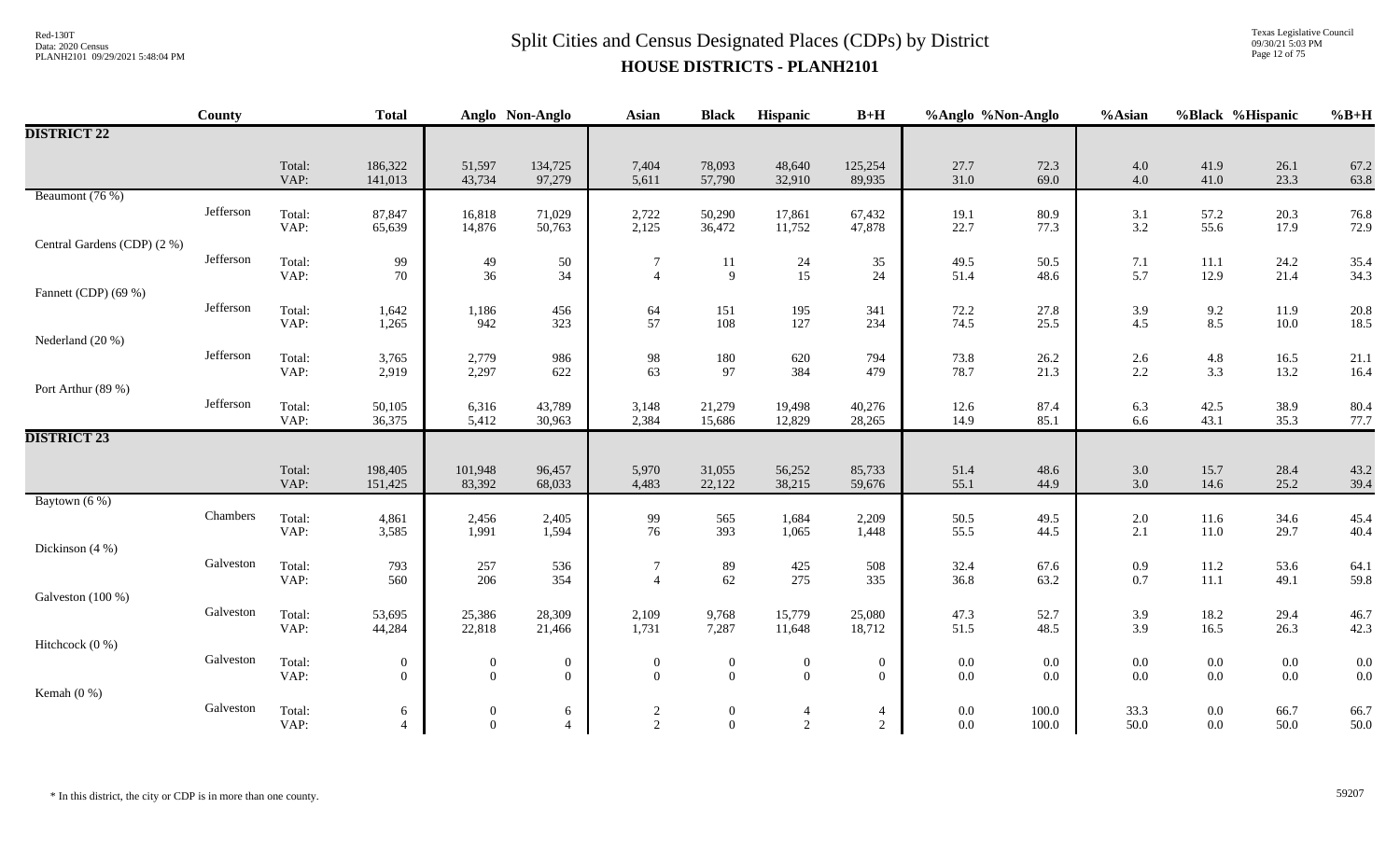Texas Legislative Council 09/30/21 5:03 PM Page 13 of 75

|                          | County    |                | <b>Total</b>                         |                                    | Anglo Non-Anglo                      | <b>Asian</b>                       | <b>Black</b>                     | Hispanic                           | $B+H$                                | %Anglo %Non-Anglo  |                | %Asian             | %Black %Hispanic   |                    | $%B+H$     |
|--------------------------|-----------|----------------|--------------------------------------|------------------------------------|--------------------------------------|------------------------------------|----------------------------------|------------------------------------|--------------------------------------|--------------------|----------------|--------------------|--------------------|--------------------|------------|
| <b>DISTRICT 23</b>       |           |                |                                      |                                    |                                      |                                    |                                  |                                    |                                      |                    |                |                    |                    |                    |            |
| La Marque (77 %)         |           |                |                                      |                                    |                                      |                                    |                                  |                                    |                                      |                    |                |                    |                    |                    |            |
|                          | Galveston | Total:         | 13,869                               | 5,478                              | 8,391                                | 329                                | 3,928                            | 4,072                              | 7,820                                | 39.5               | 60.5           | 2.4                | 28.3<br>27.0       | 29.4               | 56.4       |
| League City (15 %)       |           | VAP:           | 10,477                               | 4,487                              | 5,990                                | 245                                | 2,826                            | 2,791                              | 5,530                                | 42.8               | 57.2           | 2.3                |                    | 26.6               | 52.8       |
|                          | Galveston | Total:         | 17,550                               | 11,441                             | 6,109                                | 1,305                              | 1,422                            | 2,997                              | 4,316                                | 65.2               | 34.8           | 7.4                | 8.1                | 17.1               | 24.6       |
|                          |           | VAP:           | 12,421                               | 8,422                              | 3,999                                | 893                                | 914                              | 1,902                              | 2,782                                | 67.8               | 32.2           | $7.2\,$            | 7.4                | 15.3               | 22.4       |
| Mont Belvieu (100 %)     |           |                |                                      |                                    |                                      |                                    |                                  |                                    |                                      |                    |                |                    |                    |                    |            |
|                          | Chambers  | Total:         | 7,648                                | 5,721                              | 1,927                                | 261                                | 349                              | 1,092                              | 1,419                                | 74.8               | 25.2           | 3.4                | 4.6                | 14.3               | 18.6       |
|                          |           | VAP:           | 5,314                                | 4,107                              | 1,207                                | 162                                | 209                              | 656                                | 854                                  | 77.3               | 22.7           | $3.0\,$            | 3.9                | 12.3               | 16.1       |
| Morgan's Point (0 %)     | Chambers  |                |                                      |                                    |                                      |                                    |                                  |                                    |                                      |                    |                |                    |                    |                    |            |
|                          |           | Total:<br>VAP: | $\boldsymbol{0}$<br>$\overline{0}$   | $\mathbf{0}$<br>$\overline{0}$     | $\boldsymbol{0}$<br>$\mathbf{0}$     | $\boldsymbol{0}$<br>$\overline{0}$ | $\mathbf{0}$<br>$\overline{0}$   | $\boldsymbol{0}$<br>$\mathbf{0}$   | $\mathbf{0}$<br>$\overline{0}$       | $0.0\,$<br>0.0     | 0.0<br>0.0     | $0.0\,$<br>$0.0\,$ | $0.0\,$<br>0.0     | $0.0\,$<br>$0.0\,$ | 0.0<br>0.0 |
| Old River-Winfree (94 %) |           |                |                                      |                                    |                                      |                                    |                                  |                                    |                                      |                    |                |                    |                    |                    |            |
|                          | Chambers  | Total:         | 1,233                                | 914                                | 319                                  | 10                                 | 59                               | 205                                | 257                                  | 74.1               | 25.9           | $0.8\,$            | $4.8\,$            | 16.6               | 20.8       |
|                          |           | VAP:           | 879                                  | 675                                | 204                                  | 6                                  | 44                               | 120                                | 159                                  | 76.8               | 23.2           | $0.7\,$            | 5.0                | 13.7               | 18.1       |
| Seabrook (0 %)           |           |                |                                      |                                    |                                      |                                    |                                  |                                    |                                      |                    |                |                    |                    |                    |            |
|                          | Chambers  | Total:<br>VAP: | $\boldsymbol{0}$<br>$\Omega$         | $\boldsymbol{0}$<br>$\overline{0}$ | $\boldsymbol{0}$<br>$\overline{0}$   | $\boldsymbol{0}$<br>$\Omega$       | $\mathbf{0}$<br>$\overline{0}$   | $\boldsymbol{0}$<br>$\overline{0}$ | $\mathbf{0}$<br>$\mathbf{0}$         | $0.0\,$<br>$0.0\,$ | 0.0<br>0.0     | $0.0\,$<br>$0.0\,$ | $0.0\,$<br>$0.0\,$ | $0.0\,$<br>$0.0\,$ | 0.0<br>0.0 |
| Shoreacres $(0\%)$       |           |                |                                      |                                    |                                      |                                    |                                  |                                    |                                      |                    |                |                    |                    |                    |            |
|                          | Chambers  | Total:         | $\overline{0}$                       | $\boldsymbol{0}$                   | $\boldsymbol{0}$                     | $\boldsymbol{0}$                   | $\boldsymbol{0}$                 | $\boldsymbol{0}$                   | $\boldsymbol{0}$                     | 0.0                | 0.0            | $0.0\,$            | $0.0\,$            | $0.0\,$            | 0.0        |
|                          |           | VAP:           | $\overline{0}$                       | $\overline{0}$                     | $\boldsymbol{0}$                     | $\theta$                           | $\overline{0}$                   | $\mathbf{0}$                       | $\overline{0}$                       | 0.0                | 0.0            | $0.0\,$            | $0.0\,$            | 0.0                | 0.0        |
| Texas City (83 %)*       |           |                |                                      |                                    |                                      |                                    |                                  |                                    |                                      |                    |                |                    |                    |                    |            |
|                          | Galveston | Total:         | 42,993                               | 16,774                             | 26,219                               | 748                                | 10,945                           | 14,123                             | 24,547                               | 39.0               | 61.0           | 1.7                | 25.5               | 32.8               | 57.1       |
|                          | Chambers  | VAP:           | 32,381                               | 13,958                             | 18,423                               | 535                                | 7,615                            | 9,712                              | 17,133                               | 43.1               | 56.9           | 1.7                | 23.5               | 30.0               | 52.9       |
|                          |           | Total:<br>VAP: | $\theta$<br>$\overline{0}$           | $\boldsymbol{0}$<br>$\overline{0}$ | $\boldsymbol{0}$<br>$\overline{0}$   | $\mathbf{0}$<br>$\mathbf{0}$       | $\overline{0}$<br>$\overline{0}$ | $\bf{0}$<br>$\overline{0}$         | $\overline{0}$<br>$\overline{0}$     | $0.0\,$<br>$0.0\,$ | 0.0<br>$0.0\,$ | $0.0\,$<br>$0.0\,$ | 0.0<br>$0.0\,$     | $0.0\,$<br>$0.0\,$ | 0.0<br>0.0 |
| <b>DISTRICT 24</b>       |           |                |                                      |                                    |                                      |                                    |                                  |                                    |                                      |                    |                |                    |                    |                    |            |
|                          |           |                |                                      |                                    |                                      |                                    |                                  |                                    |                                      |                    |                |                    |                    |                    |            |
|                          |           | Total:         | 198,848                              | 119,268                            | 79,580                               | 10,545                             | 21,882                           | 43,336                             | 64,042                               | 60.0               | 40.0           | 5.3                | 11.0               | 21.8               | 32.2       |
| Dickinson (96 %)         |           | VAP:           | 149,421                              | 94,104                             | 55,317                               | 7,535                              | 15,610                           | 28,725                             | 43,844                               | 63.0               | 37.0           | 5.0                | 10.4               | 19.2               | 29.3       |
|                          | Galveston | Total:         | 20,054                               | 9,250                              | 10,804                               | 665                                | 2,472                            | 7,329                              | 9,645                                | 46.1               | 53.9           | 3.3                | 12.3               | 36.5               | 48.1       |
|                          |           | VAP:           | 14,772                               | 7,564                              | 7,208                                | 506                                | 1,679                            | 4,683                              | 6,299                                | 51.2               | 48.8           | 3.4                | 11.4               | 31.7               | 42.6       |
| Friendswood (74 %)       |           |                |                                      |                                    |                                      |                                    |                                  |                                    |                                      |                    |                |                    |                    |                    |            |
|                          | Galveston | Total:         | 30,495                               | 22,544                             | 7,951                                | 2,216                              | 879                              | 4,157                              | 4,959                                | 73.9               | 26.1           | $7.3$              | 2.9                | 13.6               | 16.3       |
|                          |           | VAP:           | 22,493                               | 17,180                             | 5,313                                | 1,478                              | 592                              | 2,721                              | 3,277                                | 76.4               | 23.6           | 6.6                | 2.6                | 12.1               | 14.6       |
| Galveston $(0\%)$        | Galveston | Total:         |                                      |                                    |                                      | $\mathbf{0}$                       |                                  |                                    |                                      |                    |                | $0.0\,$            |                    | $0.0\,$            | 0.0        |
|                          |           | VAP:           | $\boldsymbol{0}$<br>$\boldsymbol{0}$ | $\boldsymbol{0}$<br>$\overline{0}$ | $\boldsymbol{0}$<br>$\boldsymbol{0}$ | $\boldsymbol{0}$                   | $\overline{0}$<br>$\overline{0}$ | $\mathbf{0}$<br>$\mathbf{0}$       | $\boldsymbol{0}$<br>$\boldsymbol{0}$ | $0.0\,$<br>$0.0\,$ | $0.0\,$<br>0.0 | $0.0\,$            | $0.0\,$<br>0.0     | $0.0\,$            | 0.0        |
|                          |           |                |                                      |                                    |                                      |                                    |                                  |                                    |                                      |                    |                |                    |                    |                    |            |

\* In this district, the city or CDP is in more than one county. 59207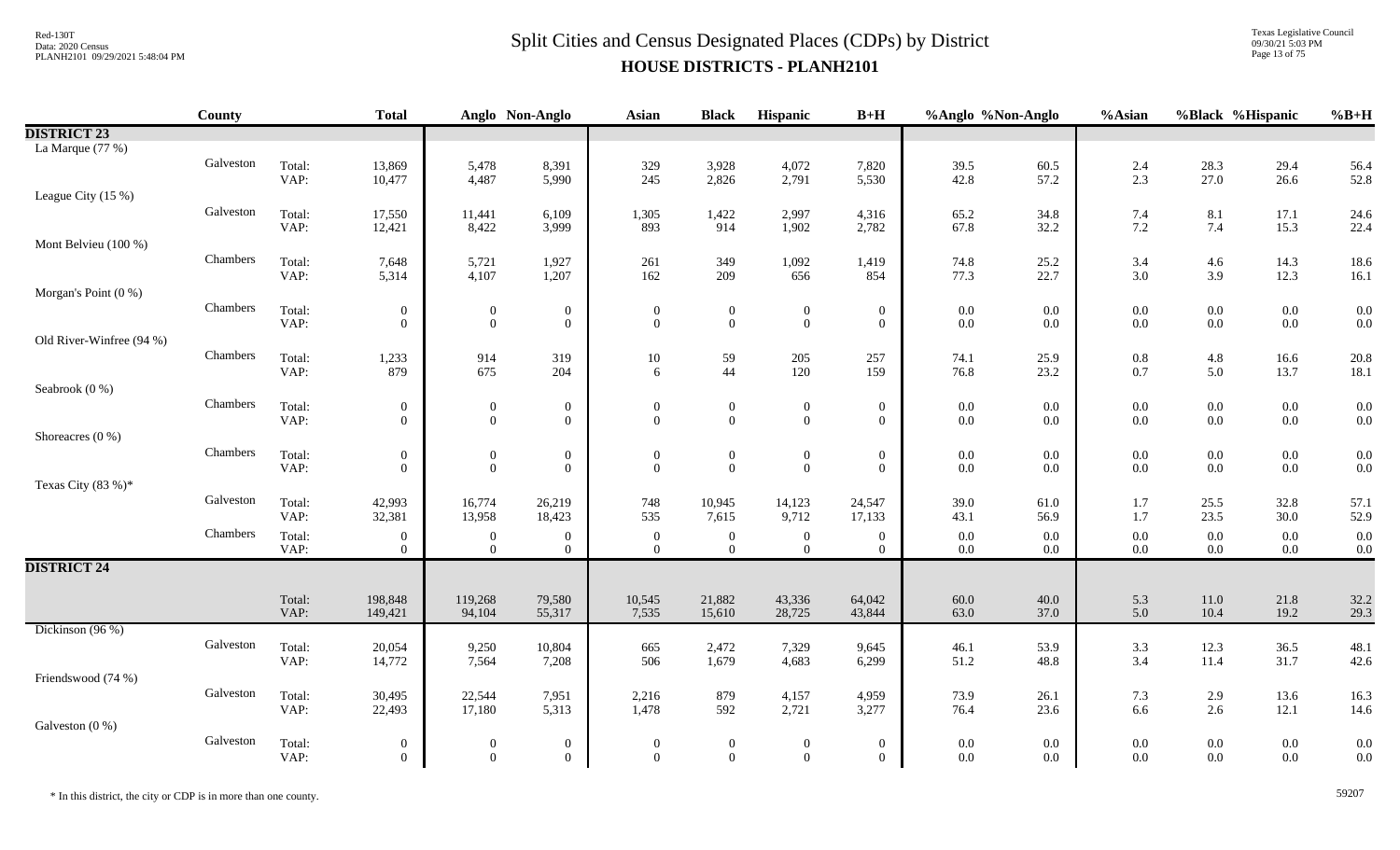### $Split$  Cities and Census Designated Places (CDPs) by District Data: 2020 Census **HOUSE DISTRICTS - PLANH2101**

Texas Legislative Council 09/30/21 5:03 PM Page 14 of 75

|                      | <b>County</b>   |                | <b>Total</b>     |                  | Anglo Non-Anglo  | <b>Asian</b>                            | <b>Black</b>          | Hispanic         | $B+H$            | %Anglo %Non-Anglo |              | %Asian             | %Black %Hispanic |              | $%B+H$       |
|----------------------|-----------------|----------------|------------------|------------------|------------------|-----------------------------------------|-----------------------|------------------|------------------|-------------------|--------------|--------------------|------------------|--------------|--------------|
| <b>DISTRICT 24</b>   |                 |                |                  |                  |                  |                                         |                       |                  |                  |                   |              |                    |                  |              |              |
| Hitchcock (100 %)    |                 |                |                  |                  |                  |                                         |                       |                  |                  |                   |              |                    |                  |              |              |
|                      | Galveston       | Total:         | 7,301            | 3,311            | 3,990            | $\begin{array}{c} 82 \\ 52 \end{array}$ | 1,952                 | 1,826            | 3,722            | 45.3              | 54.7         | 1.1                | 26.7             | 25.0         | 51.0         |
|                      |                 | VAP:           | 5,510            | 2,749            | 2,761            |                                         | 1,374                 | 1,197            | 2,550            | 49.9              | 50.1         | 0.9                | 24.9             | 21.7         | 46.3         |
| Kemah (100 %)        |                 |                |                  |                  |                  |                                         |                       |                  |                  |                   |              |                    |                  |              |              |
|                      | Galveston       | Total:         | 1,801            | 1,170            | 631              | $111\,$                                 | $92\,$                | 398              | 476              | 65.0              | 35.0         | $6.2\,$            | 5.1              | 22.1         | 26.4         |
|                      |                 | VAP:           | 1,385            | 924              | 461              | 81                                      | 59                    | 284              | 338              | 66.7              | 33.3         | 5.8                | 4.3              | 20.5         | 24.4         |
| La Marque (23 %)     |                 |                |                  |                  |                  |                                         |                       |                  |                  |                   |              |                    |                  |              |              |
|                      | Galveston       | Total:<br>VAP: | 4,161            | 889<br>762       | 3,272<br>2,530   | $\frac{57}{42}$                         | 2,118<br>1,691        | 1,109<br>793     | 3,164            | 21.4<br>23.1      | 78.6<br>76.9 | 1.4<br>1.3         | 50.9<br>51.4     | 26.7<br>24.1 | 76.0         |
|                      |                 |                | 3,292            |                  |                  |                                         |                       |                  | 2,457            |                   |              |                    |                  |              | 74.6         |
| League City (82 %)   | Galveston       |                |                  |                  |                  |                                         |                       |                  |                  |                   |              |                    |                  |              |              |
|                      |                 | Total:<br>VAP: | 94,315<br>70,223 | 56,958<br>44,306 | 37,357<br>25,917 | 6,789<br>4,910                          | 8,435<br>5,782        | 20,438<br>13,663 | 28,304<br>19,209 | 60.4<br>63.1      | 39.6<br>36.9 | $7.2\,$<br>$7.0\,$ | 8.9<br>8.2       | 21.7<br>19.5 | 30.0<br>27.4 |
| Seabrook (0 %)       |                 |                |                  |                  |                  |                                         |                       |                  |                  |                   |              |                    |                  |              |              |
|                      | Galveston       | Total:         | $\mathbf{0}$     | $\overline{0}$   | $\bf{0}$         | $\mathbf{0}$                            | $\boldsymbol{0}$      | $\boldsymbol{0}$ | $\overline{0}$   | 0.0               | $0.0\,$      | $0.0\,$            | $0.0\,$          | $0.0\,$      | 0.0          |
|                      |                 | VAP:           | $\overline{0}$   | $\mathbf{0}$     | $\boldsymbol{0}$ | $\overline{0}$                          | $\bf{0}$              | $\boldsymbol{0}$ | $\overline{0}$   | $0.0\,$           | 0.0          | $0.0\,$            | $0.0\,$          | $0.0\,$      | 0.0          |
| Texas City (17 %)    |                 |                |                  |                  |                  |                                         |                       |                  |                  |                   |              |                    |                  |              |              |
|                      | Galveston       | Total:         | 8,905            | 2,048            | 6,857            | 249                                     | 4,644                 | 1,993            | 6,493            | 23.0              | 77.0         | 2.8                | 52.2             | 22.4         | 72.9         |
|                      |                 | VAP:           | 6,677            | 1,652            | 5,025            | 196                                     | 3,556                 | 1,254            | 4,741            | 24.7              | 75.3         | 2.9                | 53.3             | 18.8         | 71.0         |
| <b>DISTRICT 25</b>   |                 |                |                  |                  |                  |                                         |                       |                  |                  |                   |              |                    |                  |              |              |
|                      |                 |                |                  |                  |                  |                                         |                       |                  |                  |                   |              |                    |                  |              |              |
|                      |                 | Total:         | 186,416          | 79,648           | 106,768          | 13,233                                  | 35,935                | 55,943           | 89,986           | 42.7              | 57.3         | 7.1                | 19.3             | $30.0\,$     | 48.3         |
|                      |                 | VAP:           | 138,919          | 63,985           | 74,934           | 9,217                                   | 25,518                | 38,035           | 62,804           | 46.1              | 53.9         | 6.6                | 18.4             | 27.4         | 45.2         |
| Alvin $(0\%)$        |                 |                |                  |                  |                  |                                         |                       |                  |                  |                   |              |                    |                  |              |              |
|                      | Brazoria        | Total:         | 120              | $23\,$<br>20     | 97               | 9                                       | 13<br>$8\phantom{.0}$ | $75\,$<br>41     | 87               | 19.2              | 80.8         | $7.5\,$            | $10.8\,$         | 62.5         | 72.5         |
|                      |                 | VAP:           | 74               |                  | 54               | $\mathfrak{Z}$                          |                       |                  | 49               | 27.0              | 73.0         | 4.1                | 10.8             | 55.4         | 66.2         |
| Clute (100 %)        | Brazoria        |                |                  |                  |                  |                                         |                       |                  |                  |                   |              |                    |                  |              |              |
|                      |                 | Total:<br>VAP: | 10,604<br>7,654  | 3,404<br>2,750   | 7,200<br>4,904   | 134<br>92                               | 1,269<br>847          | 5,692<br>3,845   | 6,857<br>4,653   | 32.1<br>35.9      | 67.9<br>64.1 | 1.3<br>$1.2\,$     | 12.0<br>11.1     | 53.7<br>50.2 | 64.7<br>60.8 |
| Freeport (50 %)      |                 |                |                  |                  |                  |                                         |                       |                  |                  |                   |              |                    |                  |              |              |
|                      | <b>Brazoria</b> | Total:         | 5,395            | 1,069            | 4,326            | 36                                      | 856                   | 3,470            | 4,211            | 19.8              | 80.2         | $0.7\,$            | 15.9             | 64.3         | 78.1         |
|                      |                 | VAP:           | 3,877            | 859              | 3,018            | 29                                      | 550                   | 2,410            | 2,925            | 22.2              | 77.8         | 0.7                | 14.2             | 62.2         | 75.4         |
| Iowa Colony (88 %)   |                 |                |                  |                  |                  |                                         |                       |                  |                  |                   |              |                    |                  |              |              |
|                      | Brazoria        | Total:         | 7,206            | 1,640            | 5,566            | 450                                     | 3,127                 | 2,044            | 5,053            | 22.8              | 77.2         | $6.2\,$            | 43.4             | 28.4         | 70.1         |
|                      |                 | VAP:           | 4,840            | 1,194            | 3,646            | 317                                     | 2,035                 | 1,276            | 3,264            | 24.7              | 75.3         | 6.5                | 42.0             | 26.4         | 67.4         |
| Lake Jackson (100 %) |                 |                |                  |                  |                  |                                         |                       |                  |                  |                   |              |                    |                  |              |              |
|                      | Brazoria        | Total:         | 28,177           | 16,442           | 11,735           | 1,153                                   | 2,038                 | 8,024            | 9,788            | 58.4              | 41.6         | 4.1                | $7.2\,$          | 28.5         | 34.7         |
|                      |                 | VAP:           | 21,386           | 13,368           | 8,018            | 836                                     | 1,345                 | 5,306            | 6,551            | 62.5              | 37.5         | 3.9                | 6.3              | 24.8         | 30.6         |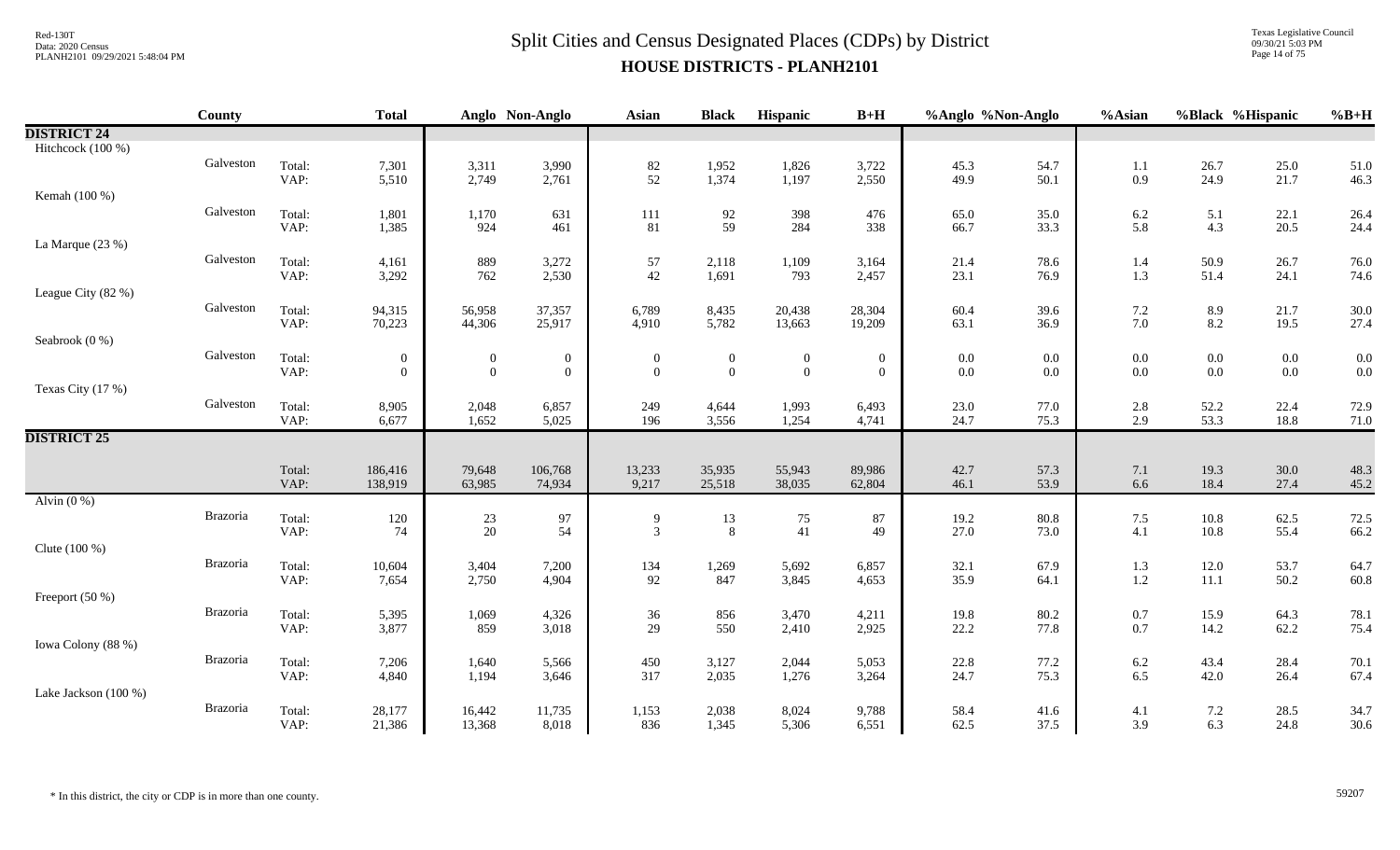Texas Legislative Council 09/30/21 5:03 PM Page 15 of 75

|                          | County    |                | <b>Total</b>             |                            | Anglo Non-Anglo                  | <b>Asian</b>             | <b>Black</b>                   | Hispanic                           | $B+H$                            | %Anglo %Non-Anglo  |              | %Asian         | %Black %Hispanic   |                    | $%B+H$     |
|--------------------------|-----------|----------------|--------------------------|----------------------------|----------------------------------|--------------------------|--------------------------------|------------------------------------|----------------------------------|--------------------|--------------|----------------|--------------------|--------------------|------------|
| <b>DISTRICT 25</b>       |           |                |                          |                            |                                  |                          |                                |                                    |                                  |                    |              |                |                    |                    |            |
| Manvel $(49%$            |           |                |                          |                            |                                  |                          |                                |                                    |                                  |                    |              |                |                    |                    |            |
|                          | Brazoria  | Total:         | 4,913                    | 784<br>594                 | 4,129                            | 645                      | 2,345                          | 1,206                              | 3,441                            | 16.0               | 84.0         | 13.1           | 47.7               | 24.5               | 70.0       |
|                          |           | VAP:           | 3,294                    |                            | 2,700                            | 445                      | 1,526                          | 749                                | 2,223                            | 18.0               | 82.0         | 13.5           | 46.3               | 22.7               | 67.5       |
| Pearland (20 %)          |           |                |                          |                            |                                  |                          |                                |                                    |                                  |                    |              |                |                    |                    |            |
|                          | Brazoria  | Total:<br>VAP: | 24,681<br>17,080         | 5,531<br>4,077             | 19,150<br>13,003                 | 7,485<br>5,109           | 8,021<br>5,499                 | 3,756<br>2,359                     | 11,460                           | 22.4<br>23.9       | 77.6<br>76.1 | 30.3<br>29.9   | 32.5<br>32.2       | 15.2<br>13.8       | 46.4       |
| <b>DISTRICT 26</b>       |           |                |                          |                            |                                  |                          |                                |                                    | 7,705                            |                    |              |                |                    |                    | 45.1       |
|                          |           |                |                          |                            |                                  |                          |                                |                                    |                                  |                    |              |                |                    |                    |            |
|                          |           | Total:         | 197,008                  | 83,287                     | 113,721                          | 41,607                   | 23,859                         | 46,328                             | 68,906                           | 42.3               | 57.7         | 21.1           | 12.1               | 23.5               | 35.0       |
|                          |           | VAP:           | 138,128                  | 61,886                     | 76,242                           | 27,493                   | 15,914                         | 31,124                             | 46,368                           | 44.8               | 55.2         | 19.9           | 11.5               | 22.5               | 33.6       |
| Cinco Ranch (CDP) (84 %) |           |                |                          |                            |                                  |                          |                                |                                    |                                  |                    |              |                |                    |                    |            |
|                          | Fort Bend | Total:         | 14,147                   | 8,497                      | 5,650                            | 2,517                    | 621                            | 2,223                              | 2,782                            | 60.1               | 39.9         | 17.8           | $4.4$<br>$4.2$     | 15.7               | 19.7       |
|                          |           | VAP:           | 10,418                   | 6,519                      | 3,899                            | 1,716                    | 435                            | 1,485                              | 1,890                            | 62.6               | 37.4         | 16.5           |                    | 14.3               | 18.1       |
| Houston $(0\;\%)$        |           |                |                          |                            |                                  |                          |                                |                                    |                                  |                    |              |                |                    |                    |            |
|                          | Fort Bend | Total:         | 4,678                    | 1,521                      | 3,157                            | 690                      | 1,097                          | 1,372                              | 2,407                            | 32.5               | 67.5         | 14.7           | 23.5               | 29.3               | 51.5       |
|                          |           | VAP:           | 3,534                    | 1,322                      | 2,212                            | 464                      | 785                            | 954                                | 1,700                            | 37.4               | 62.6         | 13.1           | 22.2               | 27.0               | 48.1       |
| Katy (19 %)              | Fort Bend | Total:         | 4,157                    | 1,847                      | 2,310                            | 1,106                    | 528                            | 632                                |                                  | 44.4               | 55.6         | 26.6           | 12.7               |                    | 27.3       |
|                          |           | VAP:           | 2,832                    | 1,337                      | 1,495                            | 694                      | 338                            | 415                                | 1,136<br>740                     | 47.2               | 52.8         | 24.5           | 11.9               | 15.2<br>14.7       | 26.1       |
| Richmond (100 %)         |           |                |                          |                            |                                  |                          |                                |                                    |                                  |                    |              |                |                    |                    |            |
|                          | Fort Bend | Total:         | 11,627                   | 2,625                      | 9,002                            | 279                      | 2,182                          | 6,637                              | 8,672                            | 22.6               | 77.4         | 2.4            | 18.8               | 57.1               | 74.6       |
|                          |           | VAP:           | 8,805                    | 2,346                      | 6,459                            | 213                      | 1,635                          | 4,609                              | 6,198                            | 26.6               | 73.4         | 2.4            | 18.6               | 52.3               | 70.4       |
| Rosenberg (13 %)         |           |                |                          |                            |                                  |                          |                                |                                    |                                  |                    |              |                |                    |                    |            |
|                          | Fort Bend | Total:         | 5,165                    | 607                        | 4,558                            | 74                       | 1,370                          | 3,176                              | 4,458                            | $11.8\,$           | 88.2         | 1.4            | 26.5               | 61.5               | 86.3       |
|                          |           | VAP:           | 3,669                    | 528                        | 3,141                            | 53                       | 871                            | 2,226                              | 3,062                            | 14.4               | 85.6         | 1.4            | 23.7               | 60.7               | 83.5       |
| Sugar Land (0 %)         |           |                |                          |                            |                                  |                          |                                |                                    |                                  |                    |              |                |                    |                    |            |
|                          | Fort Bend | Total:<br>VAP: | $\mathbf{0}$<br>$\Omega$ | $\overline{0}$<br>$\theta$ | $\overline{0}$<br>$\overline{0}$ | $\mathbf{0}$<br>$\theta$ | $\overline{0}$<br>$\mathbf{0}$ | $\boldsymbol{0}$<br>$\overline{0}$ | $\overline{0}$<br>$\overline{0}$ | $0.0\,$<br>$0.0\,$ | 0.0          | $0.0\,$<br>0.0 | $0.0\,$<br>$0.0\,$ | $0.0\,$<br>$0.0\,$ | 0.0<br>0.0 |
| <b>DISTRICT 27</b>       |           |                |                          |                            |                                  |                          |                                |                                    |                                  |                    | $0.0\,$      |                |                    |                    |            |
|                          |           |                |                          |                            |                                  |                          |                                |                                    |                                  |                    |              |                |                    |                    |            |
|                          |           | Total:         | 197,352                  | 32,701                     | 164,651                          | 32,709                   | 83,264                         | 49,795                             | 130,649                          | 16.6               | 83.4         | 16.6           | 42.2               | 25.2               | 66.2       |
|                          |           | VAP:           | 145,498                  | 25,661                     | 119,837                          | 24,689                   | 61,433                         | 33,725                             | 93,971                           | 17.6               | 82.4         | 17.0           | 42.2               | 23.2               | 64.6       |
| Houston $(1%)$           |           |                |                          |                            |                                  |                          |                                |                                    |                                  |                    |              |                |                    |                    |            |
|                          | Fort Bend | Total:         | 34,257                   | 852                        | 33,405                           | 375                      | 20,185                         | 13,217                             | 32,881                           | $2.5\,$            | 97.5         | 1.1            | 58.9               | 38.6               | 96.0       |
|                          |           | VAP:           | 25,317                   | 722                        | 24,595                           | 293                      | 15,427                         | 9,019                              | 24,195                           | 2.9                | 97.1         | 1.2            | 60.9               | 35.6               | 95.6       |
| Missouri City (92 %)     |           |                |                          |                            |                                  |                          |                                |                                    |                                  |                    |              |                |                    |                    |            |
|                          | Fort Bend | Total:         | 68,509                   | 13,549                     | 54,960                           | 14,113                   | 29,627                         | 11,577                             | 40,406                           | 19.8               | 80.2         | 20.6           | 43.2               | 16.9               | 59.0       |
|                          |           | VAP:           | 53,638                   | 11,632                     | 42,006                           | 11,231                   | 22,628                         | 8,092                              | 30,315                           | 21.7               | 78.3         | 20.9           | 42.2               | 15.1               | 56.5       |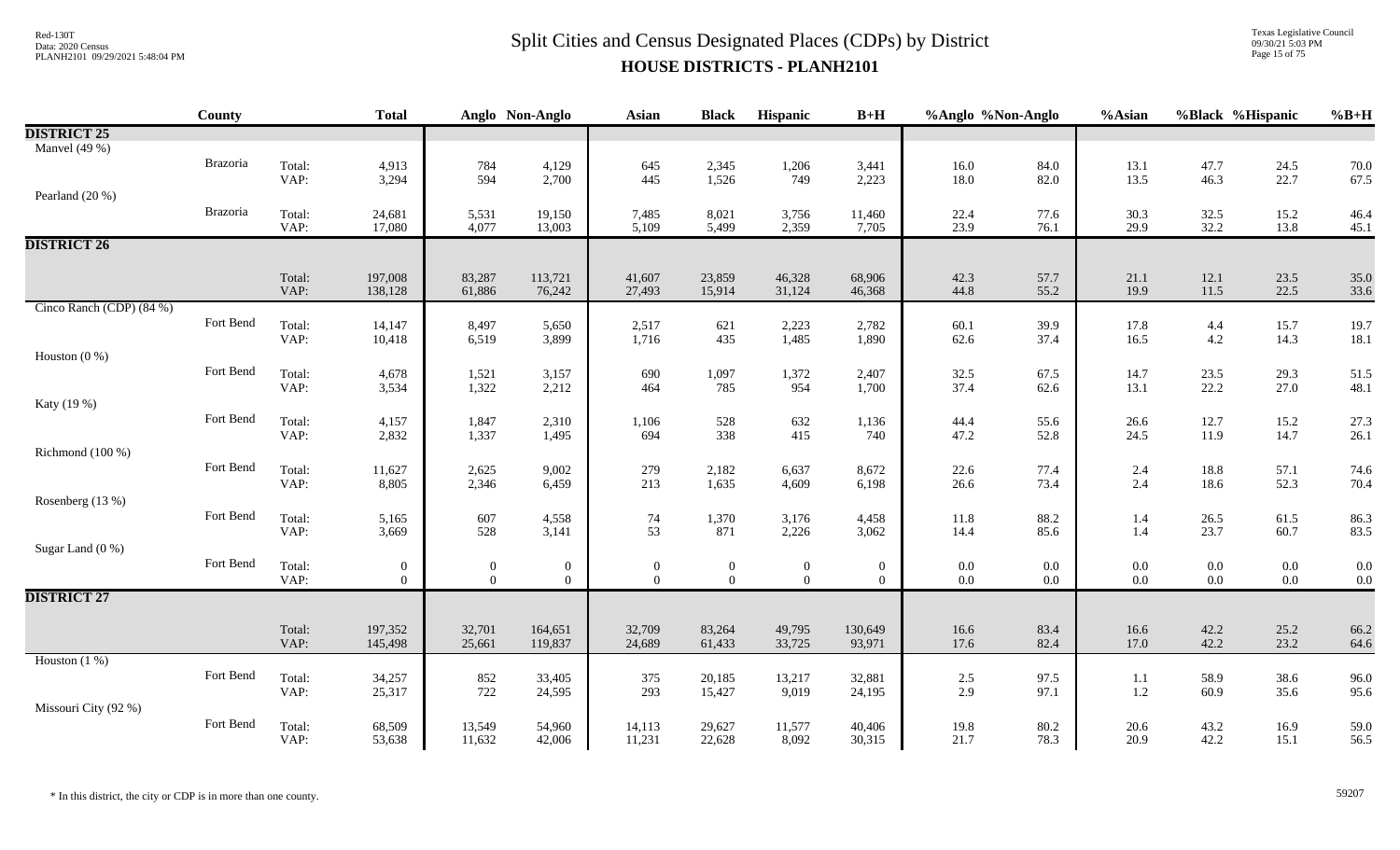Texas Legislative Council 09/30/21 5:03 PM Page 16 of 75

|                    | <b>County</b> |                | <b>Total</b>                     |                                    | Anglo Non-Anglo                  | <b>Asian</b>                     | <b>Black</b>                     | <b>Hispanic</b>                    | $B+H$                          | %Anglo %Non-Anglo |                | %Asian         | %Black %Hispanic   |                    | $%B+H$       |
|--------------------|---------------|----------------|----------------------------------|------------------------------------|----------------------------------|----------------------------------|----------------------------------|------------------------------------|--------------------------------|-------------------|----------------|----------------|--------------------|--------------------|--------------|
| <b>DISTRICT 27</b> |               |                |                                  |                                    |                                  |                                  |                                  |                                    |                                |                   |                |                |                    |                    |              |
| Pearland $(5\%)$   |               |                |                                  |                                    |                                  |                                  |                                  |                                    |                                |                   |                |                |                    |                    |              |
|                    | Fort Bend     | Total:<br>VAP: | 5,915<br>4,679                   | 981<br>840                         | 4,934<br>3,839                   | 1,525<br>1,230                   | 2,569<br>1,962                   | 879<br>653                         | 3,379<br>2,573                 | 16.6<br>18.0      | 83.4<br>82.0   | 25.8<br>26.3   | 43.4<br>41.9       | 14.9<br>14.0       | 57.1<br>55.0 |
| Stafford (62 %)    |               |                |                                  |                                    |                                  |                                  |                                  |                                    |                                |                   |                |                |                    |                    |              |
|                    | Fort Bend     | Total:         | 10,934                           | 1,430                              | 9,504                            | 2,178                            | 3,595                            | 3,714                              | 7,206                          | 13.1              | 86.9           | 19.9           | 32.9               | 34.0               | 65.9         |
|                    |               | VAP:           | 8,327                            | 1,233                              | 7,094                            | 1,765                            | 2,649                            | 2,607                              | 5,205                          | 14.8              | 85.2           | 21.2           | 31.8               | 31.3               | 62.5         |
| Sugar Land (0 %)   | Fort Bend     | Total:         | $\mathbf{0}$                     | $\boldsymbol{0}$                   | $\mathbf{0}$                     | $\bf{0}$                         | $\bf{0}$                         | $\boldsymbol{0}$                   | $\boldsymbol{0}$               | $0.0\,$           | $0.0\,$        | $0.0\,$        | $0.0\,$            | $0.0\,$            | 0.0          |
|                    |               | VAP:           | $\overline{0}$                   | $\overline{0}$                     | $\overline{0}$                   | $\theta$                         | $\overline{0}$                   | $\overline{0}$                     | $\overline{0}$                 | $0.0\,$           | $0.0\,$        | 0.0            | $0.0\,$            | $0.0\,$            | 0.0          |
| <b>DISTRICT 28</b> |               |                |                                  |                                    |                                  |                                  |                                  |                                    |                                |                   |                |                |                    |                    |              |
|                    |               | Total:         | 197,621                          | 78,182                             | 119,439                          | 38,396                           | 25,859                           | 53,560                             | 78,087                         | 39.6              | 60.4           | 19.4           | 13.1               | 27.1               | 39.5         |
|                    |               | VAP:           | 142,048                          | 59,748                             | 82,300                           | 27,340                           | 17,249                           | 35,969                             | 52,663                         | 42.1              | 57.9           | 19.2           | 12.1               | 25.3               | 37.1         |
| Houston $(0\%)$    |               |                |                                  |                                    |                                  |                                  |                                  |                                    |                                |                   |                |                |                    |                    |              |
|                    | Fort Bend     | Total:<br>VAP: | 37<br>18                         | $16\,$<br>$\mathbf Q$              | 21<br>9                          | 6<br>$\overline{4}$              | 5<br>2                           | $11\,$<br>3                        | 15<br>5                        | 43.2<br>50.0      | 56.8<br>50.0   | 16.2<br>22.2   | 13.5<br>11.1       | 29.7<br>16.7       | 40.5<br>27.8 |
| Katy (7 %)         |               |                |                                  |                                    |                                  |                                  |                                  |                                    |                                |                   |                |                |                    |                    |              |
|                    | Fort Bend     | Total:         | 1,521                            | 644                                | 877                              | 167                              | 277                              | 427                                | 693                            | 42.3              | 57.7           | $11.0\,$       | 18.2               | 28.1               | 45.6         |
| Richmond $(0\%)$   |               | VAP:           | 1,025                            | 452                                | 573                              | 112                              | 173                              | 283                                | 454                            | 44.1              | 55.9           | 10.9           | 16.9               | 27.6               | 44.3         |
|                    | Fort Bend     | Total:         | $\overline{0}$                   | $\boldsymbol{0}$                   | $\overline{0}$                   | $\overline{0}$                   | $\boldsymbol{0}$                 | $\boldsymbol{0}$                   | $\overline{0}$                 | $0.0\,$           | $0.0\,$        | $0.0\,$        | $0.0\,$            | $0.0\,$            | 0.0          |
|                    |               | VAP:           | $\overline{0}$                   | $\mathbf{0}$                       | $\overline{0}$                   | $\boldsymbol{0}$                 | $\mathbf{0}$                     | $\boldsymbol{0}$                   | $\mathbf{0}$                   | $0.0\,$           | 0.0            | $0.0\,$        | $0.0\,$            | $0.0\,$            | 0.0          |
| Rosenberg (87 %)   |               |                |                                  |                                    |                                  |                                  |                                  |                                    |                                |                   |                |                |                    |                    |              |
|                    | Fort Bend     | Total:<br>VAP: | 33,117<br>24,118                 | 7,601<br>6,404                     | 25,516<br>17,714                 | 1,887<br>1,389                   | 5,722<br>3,831                   | 17,922<br>12,303                   | 23,233<br>15,984               | 23.0<br>26.6      | 77.0<br>73.4   | 5.7<br>5.8     | 17.3<br>15.9       | 54.1<br>51.0       | 70.2<br>66.3 |
| Sugar Land (53 %)  |               |                |                                  |                                    |                                  |                                  |                                  |                                    |                                |                   |                |                |                    |                    |              |
|                    | Fort Bend     | Total:         | 58,882                           | 23,178                             | 35,704                           | 24,448                           | 4,253                            | 6,526                              | 10,571                         | 39.4              | 60.6           | 41.5           | 7.2                | 11.1               | 18.0         |
| <b>DISTRICT 29</b> |               | VAP:           | 44,291                           | 18,410                             | 25,881                           | 17,898                           | 3,022                            | 4,509                              | 7,439                          | 41.6              | 58.4           | 40.4           | 6.8                | 10.2               | 16.8         |
|                    |               |                |                                  |                                    |                                  |                                  |                                  |                                    |                                |                   |                |                |                    |                    |              |
|                    |               | Total:         | 185,615                          | 82,185                             | 103,430                          | 16,764                           | 25,183                           | 59,259                             | 83,040                         | 44.3              | 55.7           | 9.0            | 13.6               | 31.9               | 44.7         |
|                    |               | VAP:           | 136,981                          | 65,297                             | 71,684                           | 11,780                           | 17,814                           | 39,637                             | 56,831                         | 47.7              | 52.3           | 8.6            | 13.0               | 28.9               | 41.5         |
| Alvin (100 %)      | Brazoria      | Total:         | 26,978                           | 14,412                             | 12,566                           | 511                              | 1,490                            | 10,134                             | 11,440                         | 53.4              | 46.6           | 1.9            | 5.5                | 37.6               | 42.4         |
|                    |               | VAP:           | 20,085                           | 11,595                             | 8,490                            | 334                              | 951                              | 6,757                              | 7,632                          | 57.7              | 42.3           | 1.7            | 4.7                | 33.6               | 38.0         |
| Clute $(0\%)$      |               |                |                                  |                                    |                                  |                                  |                                  |                                    |                                |                   |                |                |                    |                    |              |
|                    | Brazoria      | Total:<br>VAP: | $\overline{0}$<br>$\overline{0}$ | $\boldsymbol{0}$<br>$\overline{0}$ | $\overline{0}$<br>$\overline{0}$ | $\overline{0}$<br>$\overline{0}$ | $\overline{0}$<br>$\overline{0}$ | $\boldsymbol{0}$<br>$\overline{0}$ | $\mathbf{0}$<br>$\overline{0}$ | 0.0<br>$0.0\,$    | $0.0\,$<br>0.0 | $0.0\,$<br>0.0 | $0.0\,$<br>$0.0\,$ | $0.0\,$<br>$0.0\,$ | 0.0<br>0.0   |
|                    |               |                |                                  |                                    |                                  |                                  |                                  |                                    |                                |                   |                |                |                    |                    |              |

\* In this district, the city or CDP is in more than one county. 59207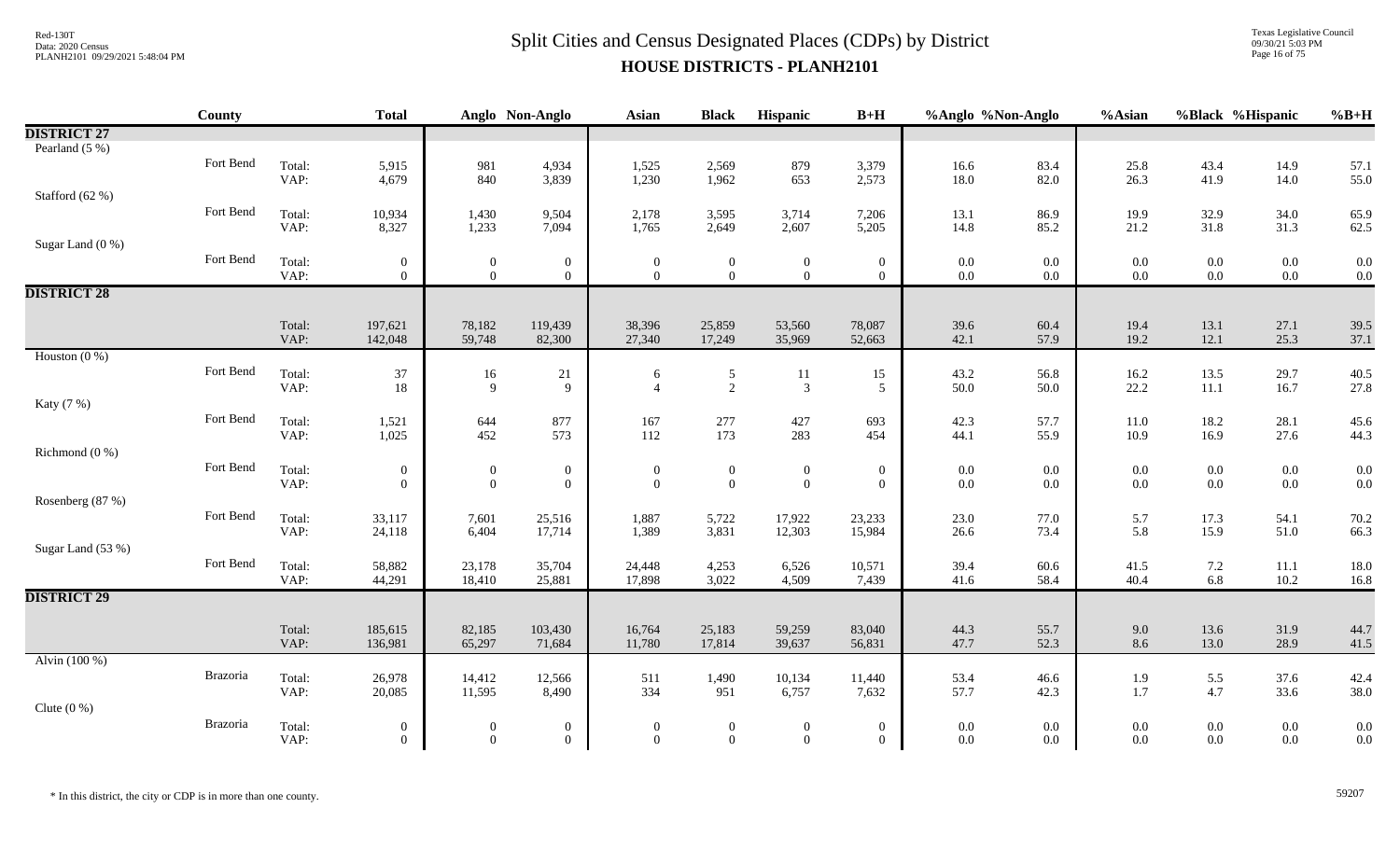Texas Legislative Council 09/30/21 5:03 PM Page 17 of 75

|                     | County   |                | <b>Total</b>                       |                                  | Anglo Non-Anglo                  | Asian                            | <b>Black</b>                       | Hispanic                         | $B+H$                              | %Anglo %Non-Anglo  |                    | %Asian             |                    | %Black %Hispanic | $%B+H$       |
|---------------------|----------|----------------|------------------------------------|----------------------------------|----------------------------------|----------------------------------|------------------------------------|----------------------------------|------------------------------------|--------------------|--------------------|--------------------|--------------------|------------------|--------------|
| <b>DISTRICT 29</b>  |          |                |                                    |                                  |                                  |                                  |                                    |                                  |                                    |                    |                    |                    |                    |                  |              |
| Freeport (50 %)     |          |                |                                    |                                  |                                  |                                  |                                    |                                  |                                    |                    |                    |                    |                    |                  |              |
|                     | Brazoria | Total:         | 5,301                              | 1,354                            | 3,947                            | $52\,$                           | 581                                | 3,328                            | 3,821                              | 25.5               | 74.5               | $1.0\,$            | 11.0               | 62.8             | 72.1         |
|                     |          | VAP:           | 3,852                              | 1,114                            | 2,738                            | 21                               | 405                                | 2,283                            | 2,650                              | 28.9               | 71.1               | 0.5                | 10.5               | 59.3             | 68.8         |
| Iowa Colony (12 %)  |          |                |                                    |                                  |                                  |                                  |                                    |                                  |                                    |                    |                    |                    |                    |                  |              |
|                     | Brazoria | Total:         | 948                                | 399                              | 549                              | 57                               | 181                                | 277                              | 455                                | 42.1               | 57.9               | $6.0\,$            | 19.1               | 29.2             | 48.0         |
|                     |          | VAP:           | 723                                | 324                              | 399                              | 46                               | 120                                | 198                              | 317                                | 44.8               | 55.2               | 6.4                | 16.6               | 27.4             | 43.8         |
| Lake Jackson (0 %)  | Brazoria |                |                                    |                                  |                                  |                                  |                                    |                                  |                                    |                    |                    |                    |                    |                  |              |
|                     |          | Total:<br>VAP: | $\boldsymbol{0}$<br>$\overline{0}$ | $\boldsymbol{0}$<br>$\mathbf{0}$ | $\overline{0}$<br>$\overline{0}$ | $\boldsymbol{0}$<br>$\mathbf{0}$ | $\boldsymbol{0}$<br>$\overline{0}$ | $\boldsymbol{0}$<br>$\mathbf{0}$ | $\boldsymbol{0}$<br>$\overline{0}$ | $0.0\,$<br>$0.0\,$ | $0.0\,$<br>$0.0\,$ | $0.0\,$<br>$0.0\,$ | $0.0\,$<br>0.0     | 0.0<br>0.0       | 0.0<br>0.0   |
| Manvel $(51%)$      |          |                |                                    |                                  |                                  |                                  |                                    |                                  |                                    |                    |                    |                    |                    |                  |              |
|                     | Brazoria | Total:         | 5,079                              | 2,879                            | 2,200                            | 176                              | 615                                | 1,319                            | 1,907                              | 56.7               | 43.3               | 3.5                | 12.1               | 26.0             | 37.5         |
|                     |          | VAP:           | 3,950                              | 2,396                            | 1,554                            | 120                              | 442                                | 903                              | 1,336                              | 60.7               | 39.3               | 3.0                | 11.2               | 22.9             | 33.8         |
| Pearland (69 %)     |          |                |                                    |                                  |                                  |                                  |                                    |                                  |                                    |                    |                    |                    |                    |                  |              |
|                     | Brazoria | Total:         | 87,104                             | 36,306                           | 50,798                           | 10,228                           | 15,913                             | 23,975                           | 39,157                             | 41.7               | 58.3               | 11.7               | 18.3               | 27.5             | 45.0         |
|                     |          | VAP:           | 63,956                             | 28,461                           | 35,495                           | 7,280                            | 11,372                             | 15,949                           | 27,000                             | 44.5               | 55.5               | 11.4               | 17.8               | 24.9             | 42.2         |
| <b>DISTRICT 30</b>  |          |                |                                    |                                  |                                  |                                  |                                    |                                  |                                    |                    |                    |                    |                    |                  |              |
|                     |          |                |                                    |                                  |                                  |                                  |                                    |                                  |                                    |                    |                    |                    |                    |                  |              |
|                     |          | Total:         | 189,735                            | 92,859                           | 96,876                           | 3,121                            | 16,072                             | 76,329                           | 90,543                             | 48.9               | 51.1               | 1.6                | 8.5                | 40.2             | 47.7         |
|                     |          | VAP:           | 143,889                            | 76,349                           | 67,540                           | 2,301                            | 10,999                             | 52,271                           | 62,634                             | 53.1               | 46.9               | 1.6                | 7.6                | 36.3             | 43.5         |
| <b>DISTRICT 31</b>  |          |                |                                    |                                  |                                  |                                  |                                    |                                  |                                    |                    |                    |                    |                    |                  |              |
|                     |          |                |                                    |                                  |                                  |                                  |                                    |                                  |                                    |                    |                    |                    |                    |                  |              |
|                     |          | Total:<br>VAP: | 184,966<br>137,003                 | 45,168<br>36,866                 | 139,798<br>100,137               | 1,201<br>841                     | 3,396<br>2,807                     | 133,026<br>94,656                | 135,870<br>97,165                  | 24.4<br>26.9       | 75.6<br>73.1       | $0.6\,$<br>0.6     | $1.8\,$<br>$2.0\,$ | 71.9<br>69.1     | 73.5<br>70.9 |
| Elmendorf $(0\%)$   |          |                |                                    |                                  |                                  |                                  |                                    |                                  |                                    |                    |                    |                    |                    |                  |              |
|                     | Wilson   | Total:         |                                    | $\boldsymbol{0}$                 | 1                                | $\boldsymbol{0}$                 | $\overline{0}$                     |                                  | $\mathbf{1}$                       | $0.0\,$            | 100.0              | $0.0\,$            | $0.0\,$            | 100.0            | 100.0        |
|                     |          | VAP:           | $\mathbf{1}$                       | $\boldsymbol{0}$                 | 1                                | $\boldsymbol{0}$                 | $\mathbf{0}$                       | $\mathbf{1}$                     | $\mathbf{1}$                       | $0.0\,$            | 100.0              | $0.0\,$            | $0.0\,$            | 100.0            | 100.0        |
| Nixon $(0\%)$       |          |                |                                    |                                  |                                  |                                  |                                    |                                  |                                    |                    |                    |                    |                    |                  |              |
|                     | Wilson   | Total:         | $\boldsymbol{0}$                   | $\boldsymbol{0}$                 | $\overline{0}$                   | $\boldsymbol{0}$                 | $\boldsymbol{0}$                   | $\mathbf{0}$                     | $\overline{0}$                     | $0.0\,$            | $0.0\,$            | $0.0\,$            | $0.0\,$            | $0.0\,$          | 0.0          |
|                     |          | VAP:           | $\theta$                           | $\mathbf{0}$                     | $\mathbf{0}$                     | $\theta$                         | $\overline{0}$                     | $\theta$                         | $\overline{0}$                     | $0.0\,$            | $0.0\,$            | $0.0\,$            | $0.0\,$            | 0.0              | 0.0          |
| San Diego (80 %)    |          |                |                                    |                                  |                                  |                                  |                                    |                                  |                                    |                    |                    |                    |                    |                  |              |
|                     | Duval    | Total:         | 2,995                              | 144                              | 2,851                            | 21                               | $\frac{25}{15}$                    | 2,366                            | 2,377                              | 4.8                | 95.2               | 0.7                | $0.8\,$            | 79.0             | 79.4         |
|                     |          | VAP:           | 2,176                              | 109                              | 2,067                            | 14                               |                                    | 1,707                            | 1,716                              | 5.0                | 95.0               | 0.6                | 0.7                | 78.4             | 78.9         |
| <b>DISTRICT 32</b>  |          |                |                                    |                                  |                                  |                                  |                                    |                                  |                                    |                    |                    |                    |                    |                  |              |
|                     |          |                |                                    |                                  |                                  |                                  |                                    |                                  |                                    |                    |                    |                    |                    |                  |              |
|                     |          | Total:<br>VAP: | 187,448                            | 83,763                           | 103,685                          | 9,032                            | 9,317                              | 82,996                           | 90,779                             | 44.7               | 55.3               | 4.8                | 5.0<br>4.6         | 44.3             | 48.4         |
| Aransas Pass (8 %)* |          |                | 146,778                            | 70,678                           | 76,100                           | 6,768                            | 6,799                              | 59,854                           | 65,928                             | 48.2               | 51.8               | 4.6                |                    | 40.8             | 44.9         |
|                     | Aransas  |                |                                    |                                  |                                  |                                  |                                    |                                  |                                    |                    |                    |                    |                    |                  |              |
|                     |          | Total:<br>VAP: | 649<br>527                         | 307<br>269                       | 342<br>258                       | $\sqrt{2}$<br>$\sqrt{2}$         | 32<br>23                           | 288<br>215                       | 319<br>238                         | 47.3<br>51.0       | 52.7<br>49.0       | 0.3<br>0.4         | 4.9<br>4.4         | 44.4<br>40.8     | 49.2<br>45.2 |
|                     |          |                |                                    |                                  |                                  |                                  |                                    |                                  |                                    |                    |                    |                    |                    |                  |              |

\* In this district, the city or CDP is in more than one county. 59207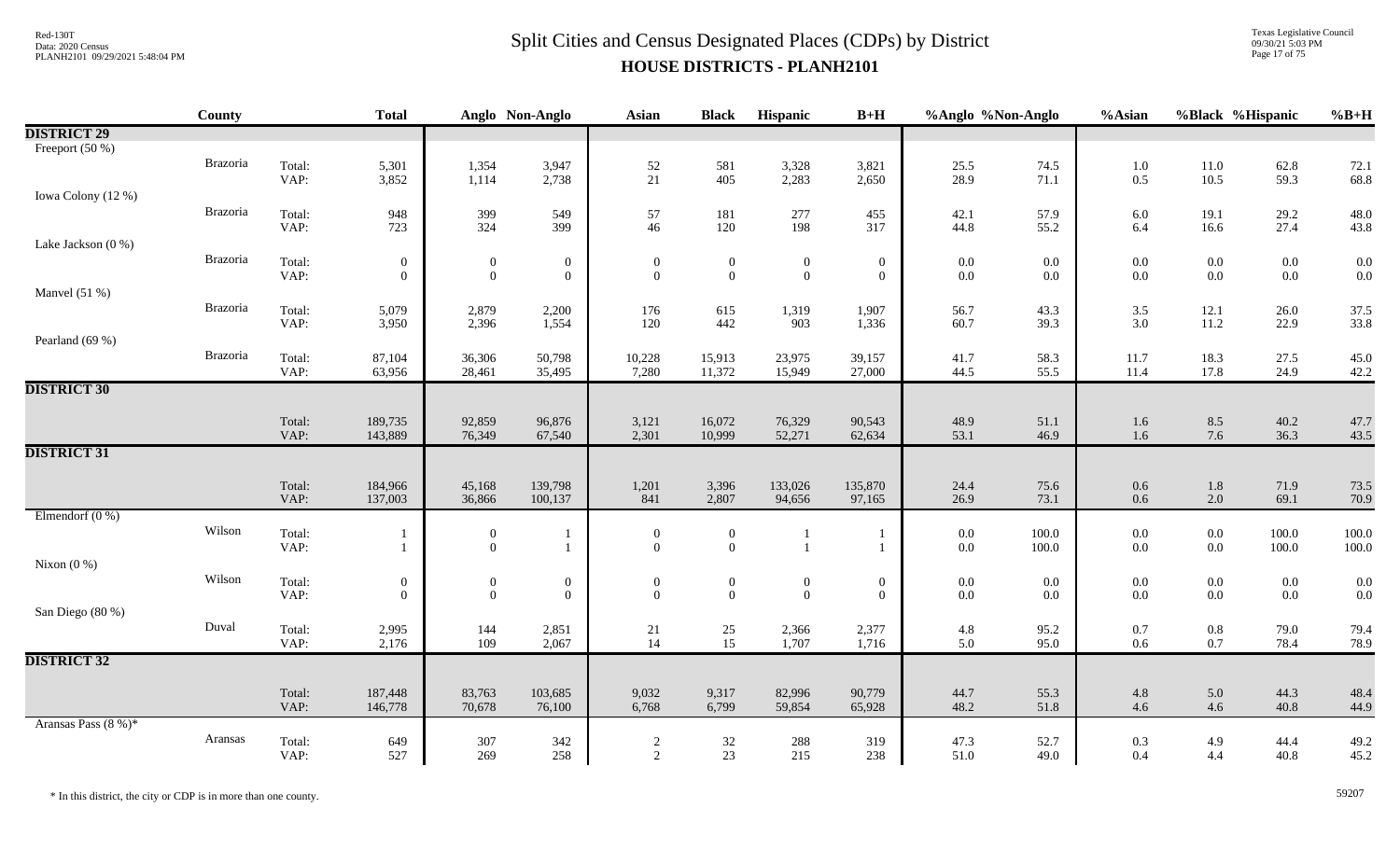Texas Legislative Council 09/30/21 5:03 PM Page 18 of 75

|                           | County   |                | <b>Total</b>                       |                                  | Anglo Non-Anglo                  | Asian                        | <b>Black</b>                     | Hispanic                         | $B+H$                              | %Anglo %Non-Anglo  |                    | %Asian             | %Black %Hispanic   |                    | $%B+H$       |
|---------------------------|----------|----------------|------------------------------------|----------------------------------|----------------------------------|------------------------------|----------------------------------|----------------------------------|------------------------------------|--------------------|--------------------|--------------------|--------------------|--------------------|--------------|
| <b>DISTRICT 32</b>        |          |                |                                    |                                  |                                  |                              |                                  |                                  |                                    |                    |                    |                    |                    |                    |              |
| Aransas Pass (8 %)*       |          |                |                                    |                                  |                                  |                              |                                  |                                  |                                    |                    |                    |                    |                    |                    |              |
|                           | Nueces   | Total:         | $19\,$                             | $16\,$                           | $\sqrt{3}$                       | $\mathfrak{Z}$               | $\boldsymbol{0}$                 |                                  | -1                                 | 84.2               | 15.8               | 15.8               | $0.0\,$            | 5.3                | 5.3          |
|                           |          | VAP:           | 17                                 | 15                               | $\sqrt{2}$                       | $\overline{2}$               | $\boldsymbol{0}$                 |                                  | $\mathbf{1}$                       | 88.2               | 11.8               | 11.8               | $0.0\,$            | 5.9                | 5.9          |
| Corpus Christi (50 %)*    |          |                |                                    |                                  |                                  |                              |                                  |                                  |                                    |                    |                    |                    |                    |                    |              |
|                           | Aransas  | Total:         | $\overline{0}$                     | $\boldsymbol{0}$                 | $\boldsymbol{0}$                 | $\boldsymbol{0}$             | $\boldsymbol{0}$                 | $\boldsymbol{0}$                 | $\boldsymbol{0}$                   | $0.0\,$            | $0.0\,$            | $0.0\,$            | $0.0\,$            | $0.0\,$            | 0.0          |
|                           |          | VAP:           | $\theta$                           | $\overline{0}$                   | $\overline{0}$                   | $\theta$                     | $\mathbf{0}$                     | $\mathbf{0}$                     | $\overline{0}$                     | $0.0\,$            | $0.0\,$            | 0.0                | $0.0\,$            | $0.0\,$            | 0.0          |
|                           | Nueces   | Total:         | 158,992                            | 64,766                           | 94,226                           | 8,249                        | 8,871                            | 75,711                           | 83,128                             | 40.7               | 59.3               | 5.2                | 5.6                | 47.6               | 52.3         |
|                           |          | VAP:           | 123,258                            | 54,045                           | 69,213                           | 6,179                        | 6,515                            | 54,688                           | 60,512                             | 43.8               | 56.2               | 5.0                | 5.3                | 44.4               | 49.1         |
| Ingleside $(0\%)$         | Nueces   |                |                                    |                                  |                                  |                              |                                  |                                  |                                    |                    |                    |                    |                    |                    |              |
|                           |          | Total:<br>VAP: | $\boldsymbol{0}$<br>$\overline{0}$ | $\boldsymbol{0}$<br>$\mathbf{0}$ | $\boldsymbol{0}$<br>$\mathbf{0}$ | $\boldsymbol{0}$<br>$\theta$ | $\boldsymbol{0}$<br>$\mathbf{0}$ | $\boldsymbol{0}$<br>$\theta$     | $\boldsymbol{0}$<br>$\overline{0}$ | $0.0\,$<br>$0.0\,$ | 0.0<br>$0.0\,$     | $0.0\,$<br>$0.0\,$ | $0.0\,$<br>$0.0\,$ | $0.0\,$<br>$0.0\,$ | 0.0<br>0.0   |
| Portland $(0\%)$          |          |                |                                    |                                  |                                  |                              |                                  |                                  |                                    |                    |                    |                    |                    |                    |              |
|                           | Nueces   | Total:         | $\boldsymbol{0}$                   | $\boldsymbol{0}$                 | $\boldsymbol{0}$                 | $\boldsymbol{0}$             | $\overline{0}$                   | $\boldsymbol{0}$                 | $\boldsymbol{0}$                   | $0.0\,$            | $0.0\,$            | $0.0\,$            | $0.0\,$            | $0.0\,$            | 0.0          |
|                           |          | VAP:           | $\overline{0}$                     | $\Omega$                         | $\mathbf{0}$                     | $\Omega$                     | $\mathbf{0}$                     | $\overline{0}$                   | $\overline{0}$                     | $0.0\,$            | $0.0\,$            | 0.0                | $0.0\,$            | $0.0\,$            | 0.0          |
| <b>DISTRICT 33</b>        |          |                |                                    |                                  |                                  |                              |                                  |                                  |                                    |                    |                    |                    |                    |                    |              |
|                           |          |                |                                    |                                  |                                  |                              |                                  |                                  |                                    |                    |                    |                    |                    |                    |              |
|                           |          | Total:         | 201,977                            | 111,431                          | 90,546                           | 23,720                       | 21,866                           | 40,699                           | 61,619                             | 55.2               | 44.8               | 11.7               | $10.8\,$           | 20.2               | 30.5         |
|                           |          | VAP:           | 150,072                            | 86,943                           | 63,129                           | 17,370                       | 15,143                           | 27,125                           | 41,815                             | 57.9               | 42.1               | $11.6\,$           | 10.1               | 18.1               | 27.9         |
| Dallas $(0\%)$            |          |                |                                    |                                  |                                  |                              |                                  |                                  |                                    |                    |                    |                    |                    |                    |              |
|                           | Rockwall | Total:         | $\overline{4}$                     | $\boldsymbol{2}$                 | $\sqrt{2}$                       | $\overline{0}$               | $\boldsymbol{0}$                 |                                  |                                    | 50.0               | 50.0               | $0.0\,$            | $0.0\,$            | 25.0               | 25.0         |
|                           |          | VAP:           | $\overline{2}$                     | $\mathbf{1}$                     | $\mathbf{1}$                     | $\theta$                     | $\mathbf{0}$                     |                                  | $\mathbf{1}$                       | 50.0               | 50.0               | $0.0\,$            | $0.0\,$            | 50.0               | 50.0         |
| Garland $(0\%)^*$         |          |                |                                    |                                  |                                  |                              |                                  |                                  |                                    |                    |                    |                    |                    |                    |              |
|                           | Collin   | Total:         | 162<br>117                         | 62                               | 100                              | 63                           | 10                               | 31<br>22                         | 37                                 | 38.3<br>38.5       | 61.7               | 38.9               | 6.2                | 19.1               | 22.8         |
|                           |          | VAP:           |                                    | 45                               | 72                               | 45                           | 8                                |                                  | 28                                 |                    | 61.5               | 38.5               | 6.8                | 18.8               | 23.9         |
|                           | Rockwall | Total:<br>VAP: | $\overline{c}$<br>$\sqrt{2}$       | $\overline{c}$<br>$\sqrt{2}$     | $\overline{0}$<br>$\overline{0}$ | $\overline{0}$<br>$\theta$   | $\overline{0}$<br>$\overline{0}$ | $\boldsymbol{0}$<br>$\mathbf{0}$ | $\overline{0}$<br>$\overline{0}$   | 100.0<br>100.0     | $0.0\,$<br>$0.0\,$ | $0.0\,$<br>$0.0\,$ | $0.0\,$<br>$0.0\,$ | $0.0\,$<br>$0.0\,$ | 0.0<br>0.0   |
| Heath (98 %)              |          |                |                                    |                                  |                                  |                              |                                  |                                  |                                    |                    |                    |                    |                    |                    |              |
|                           | Rockwall | Total:         |                                    |                                  | 1,907                            |                              |                                  |                                  |                                    | 80.2               |                    |                    |                    |                    |              |
|                           |          | VAP:           | 9,614<br>7,150                     | 7,707<br>5,879                   | 1,271                            | 368<br>242                   | 420<br>255                       | 795<br>531                       | 1,181<br>773                       | 82.2               | 19.8<br>17.8       | 3.8<br>3.4         | 4.4<br>3.6         | 8.3<br>7.4         | 12.3<br>10.8 |
| McLendon-Chisholm (100 %) |          |                |                                    |                                  |                                  |                              |                                  |                                  |                                    |                    |                    |                    |                    |                    |              |
|                           | Rockwall | Total:         | 3,562                              | 2,615                            | 947                              | 144                          | 226                              | 455                              | 672                                | 73.4               | 26.6               | 4.0                | 6.3                | 12.8               | 18.9         |
|                           |          | VAP:           | 2,528                              | 1,920                            | 608                              | 98                           | 158                              | 268                              | 425                                | 75.9               | 24.1               | 3.9                | 6.3                | 10.6               | 16.8         |
| Murphy (20 %)             |          |                |                                    |                                  |                                  |                              |                                  |                                  |                                    |                    |                    |                    |                    |                    |              |
|                           | Collin   | Total:         | 4,115                              | 2,319                            | 1,796                            | 880                          | 462                              | 352                              | 805                                | 56.4               | 43.6               | 21.4               | 11.2               | 8.6                | 19.6         |
|                           |          | VAP:           | 3,111                              | 1,793                            | 1,318                            | 642                          | 350                              | 245                              | 590                                | 57.6               | 42.4               | 20.6               | 11.3               | 7.9                | 19.0         |
| Plano $(12%)$             |          |                |                                    |                                  |                                  |                              |                                  |                                  |                                    |                    |                    |                    |                    |                    |              |
|                           | Collin   | Total:         | 33,261                             | 9,661                            | 23,600                           | 5,959                        | 4,637                            | 12,624                           | 17,079                             | 29.0               | 71.0               | 17.9               | 13.9               | 38.0               | 51.3         |
|                           |          | VAP:           | 25,264                             | 8,305                            | 16,959                           | 4,477                        | 3,327                            | 8,798                            | 12,024                             | 32.9               | 67.1               | 17.7               | 13.2               | 34.8               | 47.6         |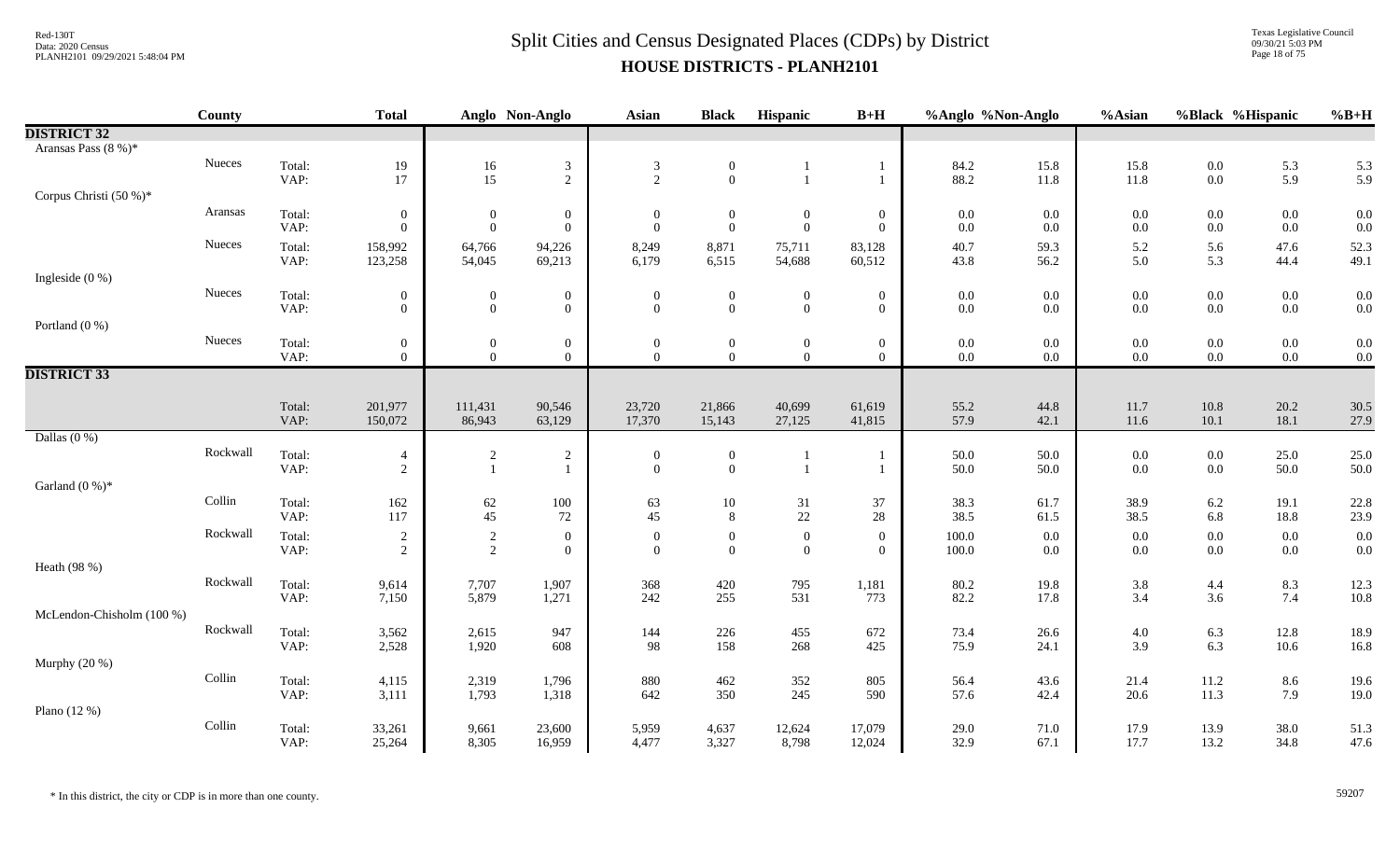Texas Legislative Council 09/30/21 5:03 PM Page 19 of 75

|                       | County   |                | <b>Total</b>       |                  | Anglo Non-Anglo    | Asian            | <b>Black</b>     | Hispanic           | $B+H$              | %Anglo %Non-Anglo |              | %Asian         | %Black %Hispanic   |              | $%B+H$       |
|-----------------------|----------|----------------|--------------------|------------------|--------------------|------------------|------------------|--------------------|--------------------|-------------------|--------------|----------------|--------------------|--------------|--------------|
| <b>DISTRICT 33</b>    |          |                |                    |                  |                    |                  |                  |                    |                    |                   |              |                |                    |              |              |
| Richardson (26 %)     |          |                |                    |                  |                    |                  |                  |                    |                    |                   |              |                |                    |              |              |
|                       | Collin   | Total:         | 30,911             | 15,051           | 15,860             | 8,721            | 3,695            | 2,954              | 6,524              | 48.7              | 51.3         | 28.2           | 12.0               | 9.6          | 21.1         |
|                       |          | VAP:           | 25,175             | 12,836           | 12,339             | 6,727            | 2,932            | 2,248              | 5,097              | 51.0              | 49.0         | 26.7           | 11.6               | 8.9          | 20.2         |
| Rowlett $(12%)$       |          |                |                    |                  |                    |                  |                  |                    |                    |                   |              |                |                    |              |              |
|                       | Rockwall | Total:<br>VAP: | 7,518<br>5,982     | 4,615<br>3,871   | 2,903<br>2,111     | 399<br>312       | 990<br>683       | 1,319<br>945       | 2,272<br>1,612     | 61.4<br>64.7      | 38.6<br>35.3 | 5.3<br>5.2     | 13.2<br>11.4       | 17.5<br>15.8 | 30.2<br>26.9 |
| Royse City (68 %)     |          |                |                    |                  |                    |                  |                  |                    |                    |                   |              |                |                    |              |              |
|                       | Rockwall | Total:         | 9,122              | 5,630            | 3,492              | 216              | 902              | 2,162              | 3,017              | 61.7              | 38.3         |                |                    | 23.7         | 33.1         |
|                       |          | VAP:           | 6,407              | 4,133            | 2,274              | 152              | 586              | 1,373              | 1,934              | 64.5              | 35.5         | $2.4$<br>$2.4$ | $\frac{9.9}{9.1}$  | 21.4         | 30.2         |
| Sachse (37 %)         |          |                |                    |                  |                    |                  |                  |                    |                    |                   |              |                |                    |              |              |
|                       | Collin   | Total:         | 9,903              | 5,165            | 4,738              | 2,013            | 1,341            | 1,211              | 2,507              | 52.2              | 47.8         | 20.3           | 13.5               | 12.2         | 25.3         |
|                       |          | VAP:           | 6,900              | 3,742            | 3,158              | 1,340            | 886              | 817                | 1,686              | 54.2              | 45.8         | 19.4           | 12.8               | $11.8\,$     | 24.4         |
| Wylie $(28%)$ *       |          |                |                    |                  |                    |                  |                  |                    |                    |                   |              |                |                    |              |              |
|                       | Rockwall | Total:         | 1,442              | 590              | 852                | 72               | 318              | 408                | 717                | 40.9              | 59.1         | 5.0            | 22.1               | 28.3         | 49.7         |
|                       |          | VAP:           | 983                | 427              | 556                | 47               | 221              | 256                | 472                | 43.4              | 56.6         | 4.8            | 22.5               | 26.0         | 48.0         |
|                       | Collin   | Total:         | 14,653             | 8,158            | 6,495              | 1,532            | 1,923            | 2,704              | 4,567              | 55.7              | 44.3         | 10.5           | 13.1               | 18.5         | 31.2         |
|                       |          | VAP:           | 10,089             | 5,931            | 4,158              | 1,061            | 1,231            | 1,627              | 2,831              | 58.8              | 41.2         | 10.5           | 12.2               | 16.1         | 28.1         |
| <b>DISTRICT 34</b>    |          |                |                    |                  |                    |                  |                  |                    |                    |                   |              |                |                    |              |              |
|                       |          |                |                    |                  | 151,342            |                  |                  | 140,214            | 147,187            |                   |              |                |                    |              | 77.6         |
|                       |          | Total:<br>VAP: | 189,560<br>143,094 | 38,218<br>32,137 | 110,957            | 2,248<br>1,578   | 8,756<br>6,051   | 102,315            | 107,668            | 20.2<br>22.5      | 79.8<br>77.5 | 1.2<br>1.1     | $4.6\,$<br>$4.2\,$ | 74.0<br>71.5 | 75.2         |
| Corpus Christi (50 %) |          |                |                    |                  |                    |                  |                  |                    |                    |                   |              |                |                    |              |              |
|                       | Nueces   | Total:         | 158,871            | 31,253           | 127,618            | 2,019            | 8,304            | 117,279            | 123,969            | 19.7              | 80.3         | 1.3            | 5.2                | 73.8         | 78.0         |
|                       |          | VAP:           | 119,988            | 26,323           | 93,665             | 1,445            | 5,748            | 85,615             | 90,744             | 21.9              | 78.1         | 1.2            | $4.8\,$            | 71.4         | 75.6         |
| Portland (0 %)        |          |                |                    |                  |                    |                  |                  |                    |                    |                   |              |                |                    |              |              |
|                       | Nueces   | Total:         | $\overline{0}$     | $\boldsymbol{0}$ | $\boldsymbol{0}$   | $\boldsymbol{0}$ | $\boldsymbol{0}$ | $\boldsymbol{0}$   | $\overline{0}$     | $0.0\,$           | $0.0\,$      | $0.0\,$        | $0.0\,$            | $0.0\,$      | 0.0          |
|                       |          | VAP:           | $\overline{0}$     | $\overline{0}$   | $\overline{0}$     | $\mathbf{0}$     | $\overline{0}$   | $\overline{0}$     | $\overline{0}$     | $0.0\,$           | $0.0\,$      | $0.0\,$        | $0.0\,$            | $0.0\,$      | 0.0          |
| <b>DISTRICT 35</b>    |          |                |                    |                  |                    |                  |                  |                    |                    |                   |              |                |                    |              |              |
|                       |          |                |                    |                  |                    |                  |                  |                    |                    |                   |              |                |                    |              |              |
|                       |          | Total:<br>VAP: | 186,070<br>127,961 | 14,882<br>12,854 | 171,188<br>115,107 | 1,035<br>735     | 1,339<br>790     | 168,780<br>113,308 | 169,398<br>113,746 | $8.0\,$<br>10.0   | 92.0<br>90.0 | 0.6<br>0.6     | $0.7\,$<br>$0.6\,$ | 90.7<br>88.5 | 91.0<br>88.9 |
| Alton $(0\%)$         |          |                |                    |                  |                    |                  |                  |                    |                    |                   |              |                |                    |              |              |
|                       | Hidalgo  | Total:         | $\boldsymbol{0}$   | $\overline{0}$   | $\mathbf{0}$       | $\bf{0}$         | $\mathbf{0}$     | $\boldsymbol{0}$   | $\boldsymbol{0}$   | $0.0\,$           | 0.0          | $0.0\,$        | $0.0\,$            | $0.0\,$      | 0.0          |
|                       |          | VAP:           | $\overline{0}$     | $\overline{0}$   | $\theta$           | $\overline{0}$   | $\overline{0}$   | $\overline{0}$     | $\overline{0}$     | $0.0\,$           | 0.0          | 0.0            | $0.0\,$            | $0.0\,$      | 0.0          |
| Doffing (CDP) (78 %)  |          |                |                    |                  |                    |                  |                  |                    |                    |                   |              |                |                    |              |              |
|                       | Hidalgo  | Total:         | 4,383              | $36\,$           | 4,347              | $\overline{c}$   | 18               | 4,322              | 4,330              | $0.8\,$           | 99.2         | 0.0            | $0.4\,$            | 98.6         | 98.8         |
|                       |          | VAP:           | 2,891              | 29               | 2,862              | $\overline{2}$   | 12               | 2,846              | 2,853              | $1.0\,$           | 99.0         | 0.1            | 0.4                | 98.4         | 98.7         |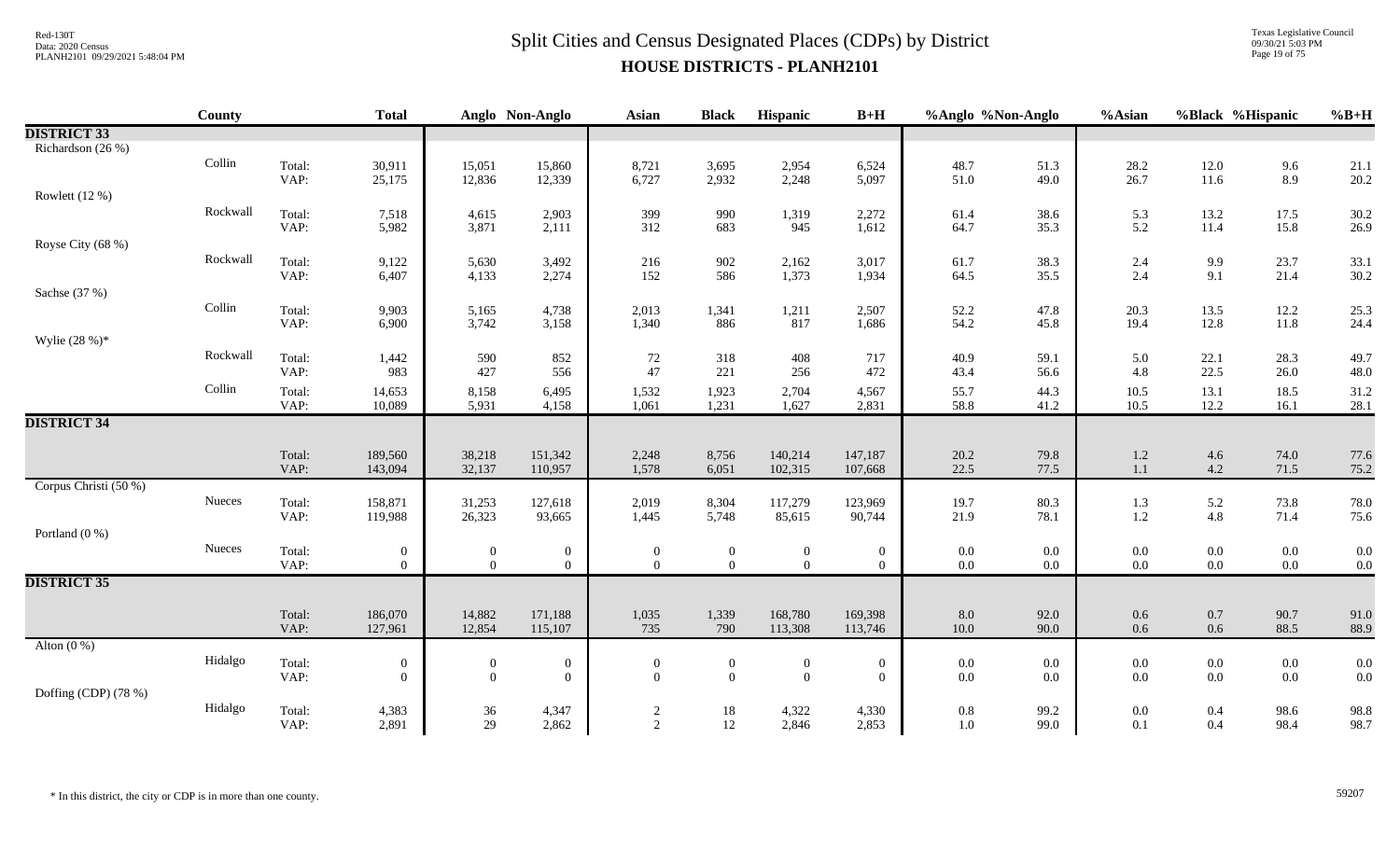Texas Legislative Council 09/30/21 5:03 PM Page 20 of 75

|                           | <b>County</b> |                | <b>Total</b>       |                  | Anglo Non-Anglo | <b>Asian</b>                   | <b>Black</b>                     | Hispanic   | $B+H$      | %Anglo %Non-Anglo |              | %Asian             | %Black %Hispanic   |              | $%B+H$       |
|---------------------------|---------------|----------------|--------------------|------------------|-----------------|--------------------------------|----------------------------------|------------|------------|-------------------|--------------|--------------------|--------------------|--------------|--------------|
| <b>DISTRICT 35</b>        |               |                |                    |                  |                 |                                |                                  |            |            |                   |              |                    |                    |              |              |
| Harlingen (50 %)          |               |                |                    |                  |                 |                                |                                  |            |            |                   |              |                    |                    |              |              |
|                           | Cameron       | Total:         | 35,799             | 5,517            | 30,282          | 489                            | 540                              | 29,217     | 29,538     | 15.4              | 84.6         | 1.4                | 1.5                | 81.6         | 82.5         |
|                           |               | VAP:           | 25,817             | 4,754            | 21,063          | 364                            | 331                              | 20,252     | 20,478     | 18.4              | 81.6         | 1.4                | $1.3\,$            | 78.4         | 79.3         |
| Indian Hills (CDP) (36 %) | Hidalgo       |                |                    |                  |                 |                                |                                  |            |            |                   |              |                    |                    |              |              |
|                           |               | Total:<br>VAP: | 971<br>677         | 49<br>36         | 922<br>641      |                                | $\boldsymbol{0}$<br>$\mathbf{0}$ | 918<br>638 | 918<br>638 | 5.0<br>5.3        | 95.0<br>94.7 | 0.1<br>0.1         | $0.0\,$<br>$0.0\,$ | 94.5<br>94.2 | 94.5<br>94.2 |
| La Feria (100 %)          |               |                |                    |                  |                 |                                |                                  |            |            |                   |              |                    |                    |              |              |
|                           | Cameron       | Total:         | 6,786              | 828              | 5,958           | 40                             | $45\,$                           | 5,889      | 5,901      | 12.2              | 87.8         | 0.6                | $0.7\,$            | 86.8         | 87.0         |
|                           |               | VAP:           | 5,109              | 768              | 4,341           | $28\,$                         | $22\,$                           | 4,295      | 4,301      | 15.0              | 85.0         | 0.5                | 0.4                | 84.1         | 84.2         |
| Linn (CDP) $(12\%)$       |               |                |                    |                  |                 |                                |                                  |            |            |                   |              |                    |                    |              |              |
|                           | Hidalgo       | Total:         | 85                 | 8                | 77              |                                | $\boldsymbol{0}$                 | 75         | 75         | 9.4               | 90.6         | 1.2                | $0.0\,$            | 88.2         | 88.2         |
|                           |               | VAP:           | 77                 | $8\,$            | 69              | $\mathbf{0}$                   | $\overline{0}$                   | 68         | 68         | 10.4              | 89.6         | 0.0                | $0.0\,$            | 88.3         | 88.3         |
| McAllen $(0\%)$           | Hidalgo       |                | 327                |                  | 304             |                                |                                  | 300        | 302        |                   | 93.0         |                    |                    |              |              |
|                           |               | Total:<br>VAP: | 259                | $23\,$<br>16     | 243             | $\overline{c}$<br>$\mathbf{0}$ | $\mathfrak{Z}$<br>$\overline{3}$ | 240        | 242        | 7.0<br>6.2        | 93.8         | $0.6\,$<br>0.0     | $0.9\,$<br>$1.2\,$ | 91.7<br>92.7 | 92.4<br>93.4 |
| Midway North (CDP) (65 %) |               |                |                    |                  |                 |                                |                                  |            |            |                   |              |                    |                    |              |              |
|                           | Hidalgo       | Total:         | 2,741              | $27\,$           | 2,714           | 13                             | 9                                | 2,707      | 2,708      | $1.0\,$           | 99.0         | 0.5                | 0.3                | 98.8         | 98.8         |
|                           |               | VAP:           | 1,927              | 15               | 1,912           | $\tau$                         | $\tau$                           | 1,909      | 1,909      | $0.8\,$           | 99.2         | 0.4                | 0.4                | 99.1         | 99.1         |
| Mission $(0\%)$           |               |                |                    |                  |                 |                                |                                  |            |            |                   |              |                    |                    |              |              |
|                           | Hidalgo       | Total:         | 6                  | $\boldsymbol{0}$ | 6               | $\overline{0}$                 | $\boldsymbol{0}$                 | $\sqrt{6}$ | 6          | $0.0\,$           | 100.0        | 0.0                | $0.0\,$            | 100.0        | 100.0        |
| Palmview (18 %)           |               | VAP:           | 6                  | $\overline{0}$   | 6               | $\Omega$                       | $\overline{0}$                   | 6          | 6          | $0.0\,$           | 100.0        | 0.0                | $0.0\,$            | 100.0        | 100.0        |
|                           | Hidalgo       | Total:         | 2,925              |                  | 2,896           | 3                              | $\tau$                           | 2,884      | 2,887      | $1.0\,$           | 99.0         | 0.1                | $0.2\,$            | 98.6         | 98.7         |
|                           |               | VAP:           | 2,026              | 29<br>23         | 2,003           |                                | 5                                | 1,992      | 1,995      | 1.1               | 98.9         | 0.0                | $0.2\,$            | 98.3         | 98.5         |
| Weslaco $(13%)$           |               |                |                    |                  |                 |                                |                                  |            |            |                   |              |                    |                    |              |              |
|                           | Hidalgo       | Total:         | 5,240              | 319              | 4,921           | 40                             | 48                               | 4,833      | 4,867      | 6.1               | 93.9         | $0.8\,$            | $0.9\,$            | 92.2         | 92.9         |
|                           |               | VAP:           | 3,573              | 276              | 3,297           | 28                             | 27                               | 3,232      | 3,256      | 7.7               | 92.3         | 0.8                | $0.8\,$            | 90.5         | 91.1         |
| <b>DISTRICT 36</b>        |               |                |                    |                  |                 |                                |                                  |            |            |                   |              |                    |                    |              |              |
|                           |               | Total:         |                    | 9,775            | 176,000         | 1,836                          |                                  | 173,138    | 173,657    | 5.3               |              |                    |                    | 93.2         | 93.5         |
|                           |               | VAP:           | 185,775<br>131,913 | 8,135            | 123,778         | 1,350                          | 1,167<br>687                     | 121,685    | 122,066    | 6.2               | 94.7<br>93.8 | $1.0\,$<br>$1.0\,$ | $0.6\,$<br>0.5     | 92.2         | 92.5         |
| McAllen $(23%)$           |               |                |                    |                  |                 |                                |                                  |            |            |                   |              |                    |                    |              |              |
|                           | Hidalgo       | Total:         | 32,769             | 1,485            | 31,284          | 404                            | 203                              | 30,691     | 30,769     | 4.5               | 95.5         | 1.2                | $0.6\,$            | 93.7         | 93.9         |
|                           |               | VAP:           | 24,349             | 1,211            | 23,138          | 310                            | 123                              | 22,671     | 22,729     | 5.0               | 95.0         | 1.3                | $0.5\,$            | 93.1         | 93.3         |
| Mission $(68%)$           |               |                |                    |                  |                 |                                |                                  |            |            |                   |              |                    |                    |              |              |
|                           | Hidalgo       | Total:         | 58,570             | 3,980            | 54,590          | 1,036                          | 520                              | 53,074     | 53,368     | 6.8               | 93.2         | 1.8                | 0.9                | 90.6         | 91.1         |
|                           |               | VAP:           | 41,740             | 3,354            | 38,386          | 788                            | 344                              | 37,244     | 37,474     | 8.0               | 92.0         | 1.9                | $0.8\,$            | 89.2         | 89.8         |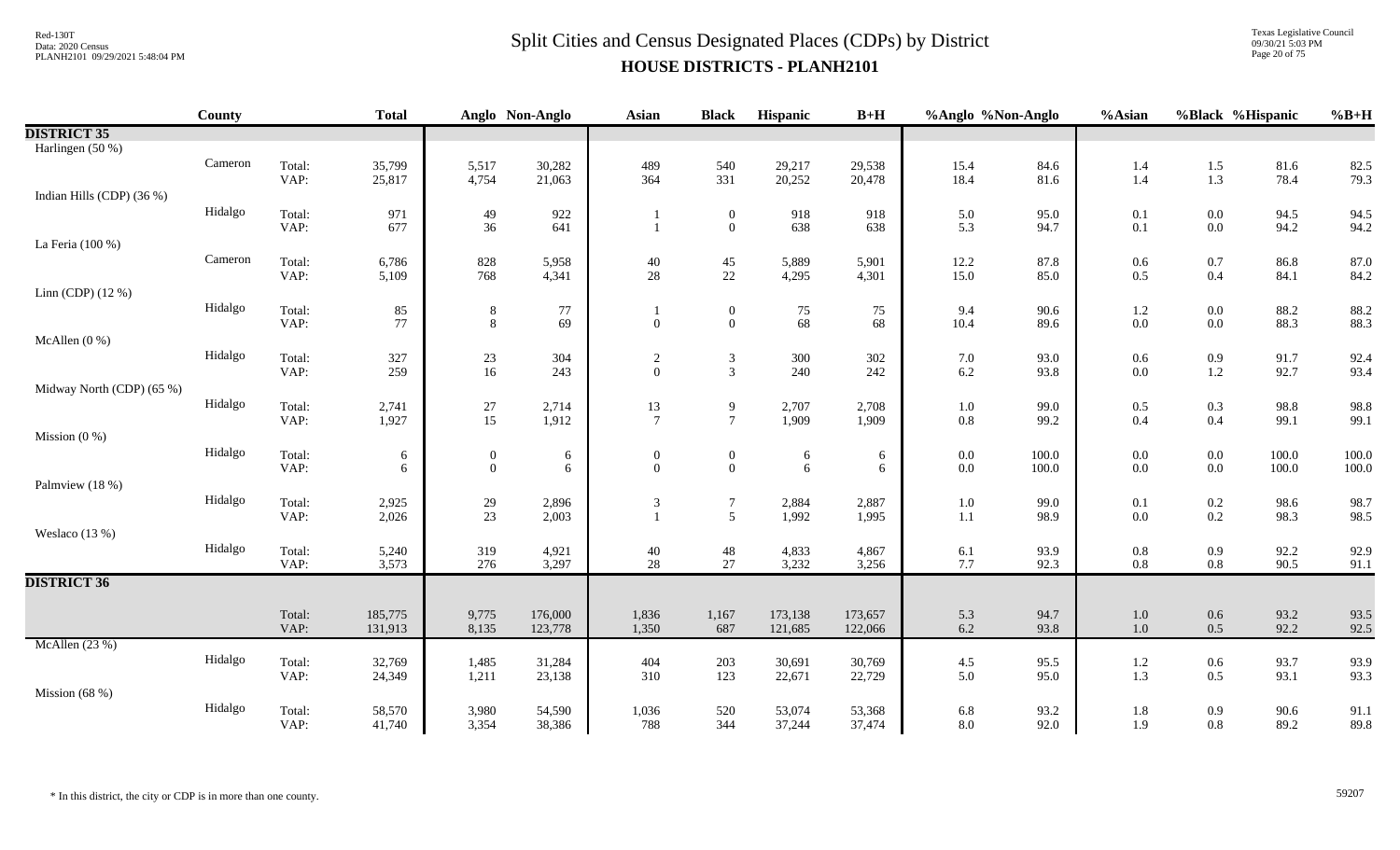Texas Legislative Council 09/30/21 5:03 PM Page 21 of 75

|                      | County  |                | <b>Total</b>                       |                              | Anglo Non-Anglo                  | <b>Asian</b>                   | <b>Black</b>                     | Hispanic                     | $B+H$                            | %Anglo %Non-Anglo  |              | %Asian                                    | %Black %Hispanic   |                    | $%B+H$         |
|----------------------|---------|----------------|------------------------------------|------------------------------|----------------------------------|--------------------------------|----------------------------------|------------------------------|----------------------------------|--------------------|--------------|-------------------------------------------|--------------------|--------------------|----------------|
| <b>DISTRICT 36</b>   |         |                |                                    |                              |                                  |                                |                                  |                              |                                  |                    |              |                                           |                    |                    |                |
| Palmview (82 %)      |         |                |                                    |                              |                                  |                                |                                  |                              |                                  |                    |              |                                           |                    |                    |                |
|                      | Hidalgo | Total:         | 12,905                             | 999                          | 11,906                           | $\frac{32}{16}$                | $44\,$                           | 11,821                       | 11,834                           | 7.7                | 92.3         | $0.2\,$                                   | $0.3\,$            | 91.6               | 91.7           |
|                      |         | VAP:           | 9,431                              | 911                          | 8,520                            |                                | 32                               | 8,466                        | 8,479                            | 9.7                | 90.3         | 0.2                                       | 0.3                | 89.8               | 89.9           |
| Pharr (66 %)         |         |                |                                    |                              |                                  |                                |                                  |                              |                                  |                    |              |                                           |                    |                    |                |
|                      | Hidalgo | Total:<br>VAP: | 52,370                             | 2,367                        | 50,003                           | 236<br>152                     | 273<br>124                       | 49,548                       | 49,650                           | 4.5                | 95.5<br>94.7 | 0.5                                       | $0.5\,$<br>0.3     | 94.6<br>93.9       | 94.8           |
| San Juan (34 %)      |         |                | 35,911                             | 1,917                        | 33,994                           |                                |                                  | 33,719                       | 33,783                           | 5.3                |              | 0.4                                       |                    |                    | 94.1           |
|                      | Hidalgo |                |                                    |                              |                                  |                                |                                  |                              |                                  |                    |              |                                           |                    |                    |                |
|                      |         | Total:<br>VAP: | 11,975<br>8,371                    | 487<br>409                   | 11,488<br>7,962                  | 85<br>61                       | 69<br>26                         | 11,368<br>7,872              | 11,382<br>7,878                  | 4.1<br>4.9         | 95.9<br>95.1 | 0.7<br>0.7                                | $0.6\,$<br>0.3     | 94.9<br>94.0       | 95.0<br>94.1   |
| <b>DISTRICT 37</b>   |         |                |                                    |                              |                                  |                                |                                  |                              |                                  |                    |              |                                           |                    |                    |                |
|                      |         |                |                                    |                              |                                  |                                |                                  |                              |                                  |                    |              |                                           |                    |                    |                |
|                      |         | Total:         | 184,621                            | 14,415                       | 170,206                          | 1,112                          | 1,527                            | 167,455                      | 168,366                          | $7.8\,$            | 92.2         | $0.6\,$                                   | $0.8\,$            | 90.7               | 91.2           |
|                      |         | VAP:           | 133,615                            | 12,411                       | 121,204                          | 911                            | 1,093                            | 118,942                      | 119,733                          | 9.3                | 90.7         | 0.7                                       | $0.8\,$            | 89.0               | 89.6           |
| Brownsville (59 %)   |         |                |                                    |                              |                                  |                                |                                  |                              |                                  |                    |              |                                           |                    |                    |                |
|                      | Cameron | Total:         | 110,807                            | 4,621                        | 106,186                          | 490                            | 548                              | 105,160                      | 105,385                          | 4.2                | 95.8         | 0.4                                       | $0.5\,$            | 94.9               | 95.1           |
|                      |         | VAP:           | 79,350                             | 3,786                        | 75,564                           | 391                            | 355                              | 74,776                       | 74,959                           | 4.8                | 95.2         | 0.5                                       | 0.4                | 94.2               | 94.5           |
| Rancho Viejo (0 %)   |         |                |                                    |                              |                                  |                                |                                  |                              |                                  |                    |              |                                           |                    |                    |                |
|                      | Cameron | Total:<br>VAP: | $\boldsymbol{0}$<br>$\overline{0}$ | $\boldsymbol{0}$<br>$\Omega$ | $\boldsymbol{0}$<br>$\mathbf{0}$ | $\overline{0}$<br>$\Omega$     | $\overline{0}$<br>$\overline{0}$ | $\boldsymbol{0}$<br>$\theta$ | $\overline{0}$<br>$\overline{0}$ | $0.0\,$<br>$0.0\,$ | 0.0<br>0.0   | $0.0\,$<br>$0.0\,$                        | $0.0\,$<br>$0.0\,$ | $0.0\,$<br>$0.0\,$ | $0.0\,$<br>0.0 |
| Rio Hondo (53 %)     |         |                |                                    |                              |                                  |                                |                                  |                              |                                  |                    |              |                                           |                    |                    |                |
|                      | Cameron | Total:         | 1,073                              | 115                          | 958                              |                                | 8                                | 952                          | 955                              | 10.7               | 89.3         | 0.2                                       | $0.7\,$            | 88.7               | 89.0           |
|                      |         | VAP:           | 811                                | 93                           | 718                              | $\overline{c}$<br>$\mathbf{1}$ | $\overline{4}$                   | 713                          | 715                              | 11.5               | 88.5         | $0.1\,$                                   | $0.5\,$            | 87.9               | 88.2           |
| <b>DISTRICT 38</b>   |         |                |                                    |                              |                                  |                                |                                  |                              |                                  |                    |              |                                           |                    |                    |                |
|                      |         |                |                                    |                              |                                  |                                |                                  |                              |                                  |                    |              |                                           |                    |                    |                |
|                      |         | Total:         | 184,626                            | 14,444                       | 170,182                          | 2,014                          | 1,558                            | 166,668                      | 167,557                          | 7.8                | 92.2         | 1.1                                       | $0.8\,$            | 90.3               | 90.8           |
|                      |         | VAP:           | 130,901                            | 12,113                       | 118,788                          | 1,542                          | 959                              | 116,130                      | 116,754                          | 9.3                | 90.7         | $1.2\,$                                   | $0.7\,$            | 88.7               | 89.2           |
| Brownsville (41 %)   |         |                |                                    |                              |                                  |                                |                                  |                              |                                  |                    |              |                                           |                    |                    |                |
|                      | Cameron | Total:         | 75,931                             | 4,347                        | 71,584                           | 965                            | 552                              | 70,150                       | 70,454                           | 5.7                | 94.3         | 1.3                                       | $0.7\,$            | 92.4               | 92.8           |
|                      |         | VAP:           | 53,580                             | 3,531                        | 50,049                           | 727                            | 332                              | 48,979                       | 49,176                           | 6.6                | 93.4         | 1.4                                       | 0.6                | 91.4               | 91.8           |
| Harlingen (50 %)     |         |                |                                    |                              |                                  |                                |                                  |                              |                                  |                    |              |                                           |                    |                    |                |
|                      | Cameron | Total:<br>VAP: | 36,030<br>26,227                   | 5,309<br>4,576               | 30,721<br>21,651                 | 658<br>540                     | 597<br>403                       | 29,485<br>20,674             | 29,860<br>20,965                 | 14.7<br>17.4       | 85.3<br>82.6 | 1.8<br>2.1                                | 1.7<br>1.5         | 81.8<br>78.8       | 82.9<br>79.9   |
| La Feria $(0\%)$     |         |                |                                    |                              |                                  |                                |                                  |                              |                                  |                    |              |                                           |                    |                    |                |
|                      | Cameron | Total:         | 31                                 | $\boldsymbol{0}$             |                                  |                                | $\boldsymbol{0}$                 | 31                           | 31                               | $0.0\,$            | 100.0        |                                           | $0.0\,$            | 100.0              | 100.0          |
|                      |         | VAP:           | $22\,$                             | $\theta$                     | 31<br>$22\,$                     | $\mathbf{0}$                   | $\mathbf{0}$                     | $22\,$                       | $22\,$                           | $0.0\,$            | 100.0        | $\begin{array}{c} 3.2 \\ 0.0 \end{array}$ | $0.0\,$            | 100.0              | 100.0          |
| Rancho Viejo (100 %) |         |                |                                    |                              |                                  |                                |                                  |                              |                                  |                    |              |                                           |                    |                    |                |
|                      | Cameron | Total:         | 2,838                              | 670                          | 2,168                            | $107\,$                        | $29\,$                           | 2,013                        | 2,040                            | 23.6               | 76.4         | 3.8                                       | $1.0\,$            | 70.9               | 71.9           |
|                      |         | VAP:           | 2,203                              | 578                          | 1,625                            | 77                             | 20                               | 1,506                        | 1,526                            | 26.2               | 73.8         | 3.5                                       | 0.9                | 68.4               | 69.3           |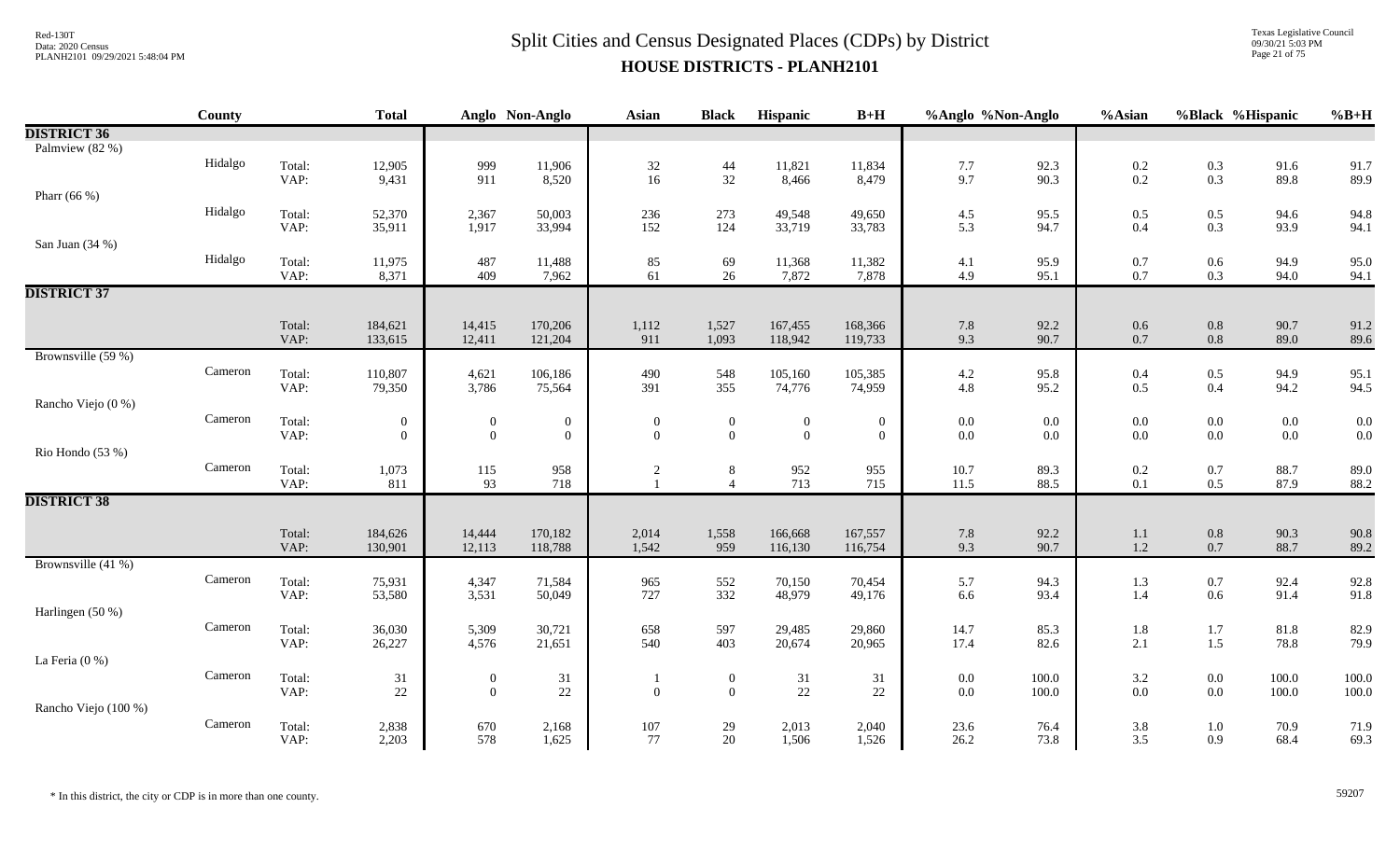Texas Legislative Council 09/30/21 5:03 PM Page 22 of 75

|                           | County  |                | <b>Total</b>     |                                         | Anglo Non-Anglo  | Asian                                   | <b>Black</b>   | Hispanic         | $B+H$            | %Anglo %Non-Anglo |              | %Asian            | %Black %Hispanic                          |              | $%B+H$       |
|---------------------------|---------|----------------|------------------|-----------------------------------------|------------------|-----------------------------------------|----------------|------------------|------------------|-------------------|--------------|-------------------|-------------------------------------------|--------------|--------------|
| <b>DISTRICT 38</b>        |         |                |                  |                                         |                  |                                         |                |                  |                  |                   |              |                   |                                           |              |              |
| Rio Hondo (47 %)          |         |                |                  |                                         |                  |                                         |                |                  |                  |                   |              |                   |                                           |              |              |
|                           | Cameron | Total:         | 948              | 78                                      | $870\,$          | $\frac{5}{5}$                           | $\sqrt{2}$     | 853              | 854              | $8.2\,$           | 91.8         | $0.5\,$           | $0.2\,$                                   | 90.0         | 90.1         |
|                           |         | VAP:           | 685              | 63                                      | 622              |                                         | $\overline{1}$ | 608              | 608              | 9.2               | 90.8         | 0.7               | $0.1\,$                                   | 88.8         | 88.8         |
| <b>DISTRICT 39</b>        |         |                |                  |                                         |                  |                                         |                |                  |                  |                   |              |                   |                                           |              |              |
|                           |         | Total:         | 187,075          | 11,451                                  | 175,624          | 782                                     | 937            | 173,857          | 174,196          | 6.1               | 93.9         | 0.4               | $0.5\,$                                   | 92.9         | 93.1         |
|                           |         | VAP:           | 128,031          | 10,108                                  | 117,923          | 584                                     | 549            | 116,649          | 116,873          | 7.9               | 92.1         | $0.5\,$           | 0.4                                       | 91.1         | 91.3         |
| Indian Hills (CDP) (64 %) |         |                |                  |                                         |                  |                                         |                |                  |                  |                   |              |                   |                                           |              |              |
|                           | Hidalgo | Total:         | 1,723            | 29                                      | 1,694            |                                         | $\mathbf{1}$   | 1,693            | 1,693            | $1.7\,$           | 98.3         | 0.1               | 0.1                                       | 98.3         | 98.3         |
|                           |         | VAP:           | 1,050            | $19\,$                                  | 1,031            |                                         | $\overline{0}$ | 1,030            | 1,030            | $1.8\,$           | 98.2         | 0.1               | $0.0\,$                                   | 98.1         | 98.1         |
| Lopezville (CDP) (64 %)   |         |                |                  |                                         |                  |                                         |                |                  |                  |                   |              |                   |                                           |              |              |
|                           | Hidalgo | Total:         | 1,518            | 32                                      | 1,486            | $\sqrt{3}$                              | $8\,$          | 1,468            | 1,468            | $2.1\,$           | 97.9         | 0.2               | $0.5\,$                                   | 96.7         | 96.7         |
|                           |         | VAP:           | 1,085            | 24                                      | 1,061            | $\overline{3}$                          | $\mathfrak{Z}$ | 1,048            | 1,048            | $2.2\,$           | 97.8         | 0.3               | 0.3                                       | 96.6         | 96.6         |
| Midway North (CDP) (35 %) |         |                |                  |                                         |                  |                                         |                |                  |                  |                   |              |                   |                                           |              |              |
|                           | Hidalgo | Total:         | 1,491            | $\begin{array}{c} 25 \\ 15 \end{array}$ | 1,466            | $\overline{4}$                          | $\overline{7}$ | 1,458            | 1,460            | 1.7               | 98.3         | 0.3               | $0.5\,$                                   | 97.8         | 97.9         |
|                           |         | VAP:           | 1,058            |                                         | 1,043            | $\overline{4}$                          | $\overline{2}$ | 1,037            | 1,038            | $1.4\,$           | 98.6         | 0.4               | 0.2                                       | 98.0         | 98.1         |
| San Juan (55 %)           |         |                |                  |                                         |                  |                                         |                |                  |                  |                   |              |                   |                                           |              |              |
|                           | Hidalgo | Total:         | 19,416           | 418                                     | 18,998           | $\begin{array}{c} 25 \\ 11 \end{array}$ | 104            | 18,851           | 18,897           | $2.2\,$           | 97.8         | 0.1               | $0.5\,$                                   | 97.1         | 97.3         |
|                           |         | VAP:           | 13,642           | 262                                     | 13,380           |                                         | 67             | 13,276           | 13,305           | 1.9               | 98.1         | 0.1               | $0.5\,$                                   | 97.3         | 97.5         |
| Weslaco (87 %)            | Hidalgo |                |                  |                                         |                  |                                         |                |                  |                  |                   |              |                   |                                           |              |              |
|                           |         | Total:<br>VAP: | 34,920<br>25,153 | 3,349<br>3,056                          | 31,571<br>22,097 | $428\,$<br>354                          | 314<br>211     | 30,935<br>21,568 | 31,051<br>21,661 | 9.6<br>12.1       | 90.4<br>87.9 | 1.2<br>1.4        | $0.9\,$<br>$0.8\,$                        | 88.6<br>85.7 | 88.9<br>86.1 |
| <b>DISTRICT 40</b>        |         |                |                  |                                         |                  |                                         |                |                  |                  |                   |              |                   |                                           |              |              |
|                           |         |                |                  |                                         |                  |                                         |                |                  |                  |                   |              |                   |                                           |              |              |
|                           |         | Total:         | 197,911          | 9,998                                   | 187,913          | 3,192                                   | 2,500          | 182,317          | 184,010          | 5.1               | 94.9         | 1.6               | $1.3\,$                                   | 92.1         | 93.0         |
|                           |         | VAP:           | 137,868          | 8,096                                   | 129,772          | 2,350                                   | 1,829          | 125,442          | 126,844          | 5.9               | 94.1         | 1.7               | $1.3\,$                                   | 91.0         | 92.0         |
| Edinburg (98 %)           |         |                |                  |                                         |                  |                                         |                |                  |                  |                   |              |                   |                                           |              |              |
|                           | Hidalgo | Total:         | 98,043           | 6,544                                   | 91,499           | 2,667                                   | 2,001          | 87,003           | 88,506           | 6.7               | 93.3         |                   | $\begin{array}{c} 2.0 \\ 2.2 \end{array}$ | 88.7         | 90.3         |
|                           |         | VAP:           | 71,061           | 5,433                                   | 65,628           | 1,983                                   | 1,544          | 62,059           | 63,331           | 7.6               | 92.4         | $\frac{2.7}{2.8}$ |                                           | 87.3         | 89.1         |
| Linn (CDP) $(88\%)$       |         |                |                  |                                         |                  |                                         |                |                  |                  |                   |              |                   |                                           |              |              |
|                           | Hidalgo | Total:         | 648              | 108                                     | 540              | $\boldsymbol{0}$                        | $\mathbf{1}$   | 539              | 539              | 16.7              | 83.3         | 0.0               | $0.2\,$                                   | 83.2         | 83.2         |
|                           |         | VAP:           | 496              | 93                                      | 403              | $\mathbf{0}$                            | $\overline{0}$ | 403              | 403              | 18.8              | 81.3         | 0.0               | $0.0\,$                                   | 81.3         | 81.3         |
| Lopezville (CDP) (36 %)   |         |                |                  |                                         |                  |                                         |                |                  |                  |                   |              |                   |                                           |              |              |
|                           | Hidalgo | Total:         | 849              | $17\,$                                  | 832              | $\begin{array}{c} 12 \\ 8 \end{array}$  | $\mathbf{1}$   | 822              | 822              | $2.0\,$           | 98.0         | 1.4               | 0.1                                       | 96.8         | 96.8         |
|                           |         | VAP:           | 592              | 13                                      | 579              |                                         | $\overline{0}$ | 570              | 570              | 2.2               | 97.8         | 1.4               | $0.0\,$                                   | 96.3         | 96.3         |
| McAllen (2 %)             |         |                |                  |                                         |                  |                                         |                |                  |                  |                   |              |                   |                                           |              |              |
|                           | Hidalgo | Total:         | 2,603            | 351                                     | 2,252            | 152                                     | 52             | 2,058            | 2,095            | 13.5              | 86.5         | 5.8               | $2.0\,$                                   | 79.1         | 80.5         |
|                           |         | VAP:           | 1,673            | 264                                     | 1,409            | 100                                     | 38             | 1,274            | 1,303            | 15.8              | 84.2         | 6.0               | 2.3                                       | 76.2         | 77.9         |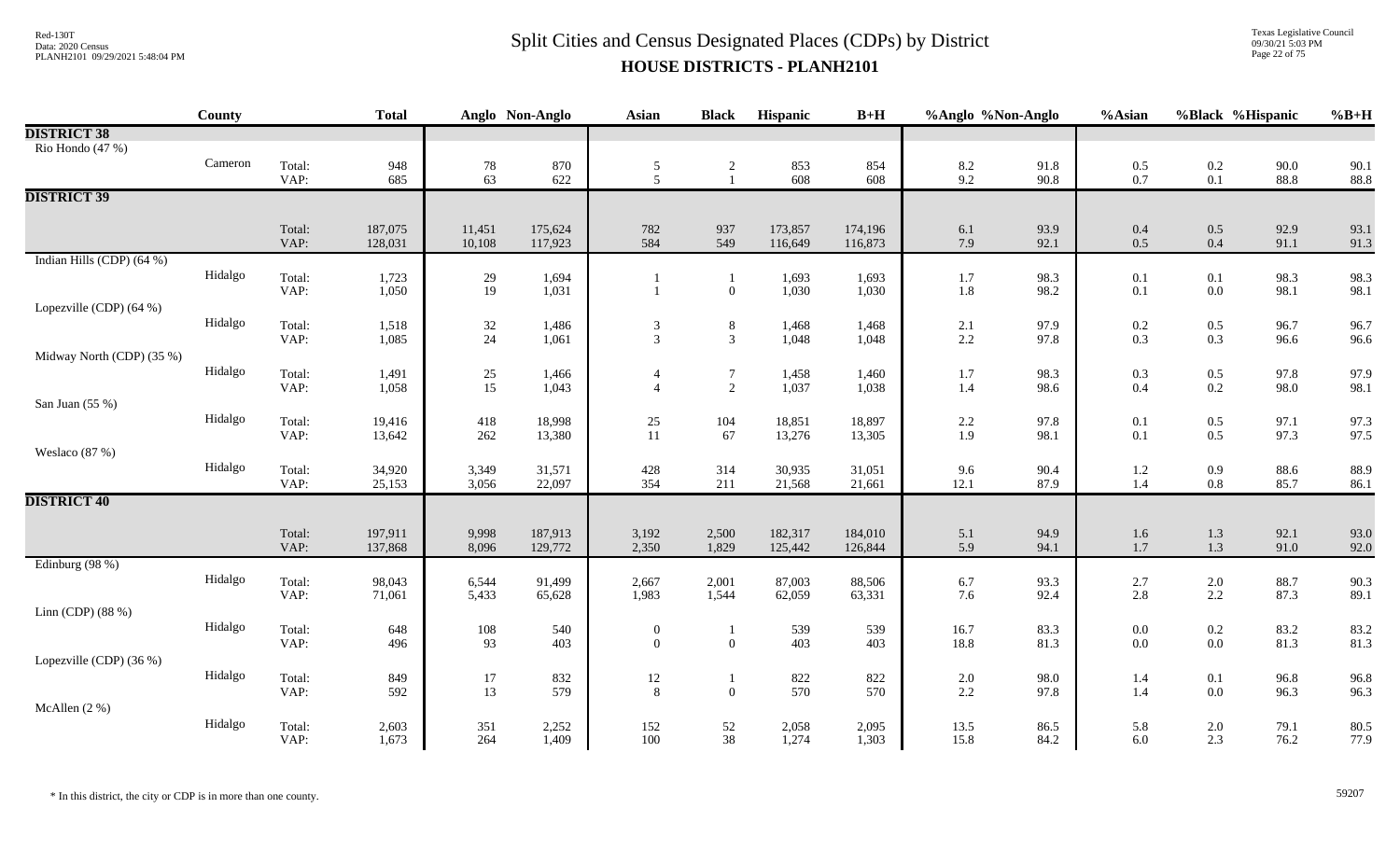Texas Legislative Council 09/30/21 5:03 PM Page 23 of 75

|                      | County  |                | <b>Total</b>       |                | Anglo Non-Anglo    | <b>Asian</b>                   | <b>Black</b>                            | Hispanic           | $B+H$              | %Anglo %Non-Anglo  |              | %Asian                                    | %Black %Hispanic                          |              | $%B+H$       |
|----------------------|---------|----------------|--------------------|----------------|--------------------|--------------------------------|-----------------------------------------|--------------------|--------------------|--------------------|--------------|-------------------------------------------|-------------------------------------------|--------------|--------------|
| <b>DISTRICT 40</b>   |         |                |                    |                |                    |                                |                                         |                    |                    |                    |              |                                           |                                           |              |              |
| Pharr (29 %)         |         |                |                    |                |                    |                                |                                         |                    |                    |                    |              |                                           |                                           |              |              |
|                      | Hidalgo | Total:         | 22,756             | 884            | 21,872             | $\frac{125}{96}$               | $\begin{array}{c} 95 \\ 51 \end{array}$ | 21,639             | 21,672             | 3.9                | 96.1         | 0.5                                       | $0.4\,$                                   | 95.1         | 95.2         |
|                      |         | VAP:           | 15,751             | 705            | 15,046             |                                |                                         | 14,864             | 14,882             | 4.5                | 95.5         | $0.6\,$                                   | 0.3                                       | 94.4         | 94.5         |
| San Juan $(11\%)$    |         |                |                    |                |                    |                                |                                         |                    |                    |                    |              |                                           |                                           |              |              |
|                      | Hidalgo | Total:<br>VAP: | 3,903              | 93<br>77       | 3,810              | $\mathfrak{Z}$<br>$\mathbf{1}$ | 25<br>$\overline{4}$                    | 3,788              | 3,795              | 2.4<br>2.7         | 97.6<br>97.3 | 0.1                                       | $0.6\,$                                   | 97.1<br>97.0 | 97.2         |
| <b>DISTRICT 41</b>   |         |                | 2,804              |                | 2,727              |                                |                                         | 2,721              | 2,724              |                    |              | $0.0\,$                                   | 0.1                                       |              | 97.1         |
|                      |         |                |                    |                |                    |                                |                                         |                    |                    |                    |              |                                           |                                           |              |              |
|                      |         | Total:         | 185,884            | 17,285         | 168,599            | 4,573                          | 2,042                                   | 162,077            | 163,264            | 9.3                | 90.7         | 2.5                                       | 1.1                                       | 87.2         | 87.8         |
|                      |         | VAP:           | 134,628            | 14,638         | 119,990            | 3,512                          | 1,283                                   | 114,920            | 115,812            | 10.9               | 89.1         | 2.6                                       | $1.0\,$                                   | 85.4         | 86.0         |
| Alton (100 %)        |         |                |                    |                |                    |                                |                                         |                    |                    |                    |              |                                           |                                           |              |              |
|                      | Hidalgo | Total:         | 18,198             | 439            | 17,759             | $28\,$                         | 116                                     | 17,646             | 17,699             | 2.4                | 97.6         | $\begin{array}{c} 0.2 \\ 0.2 \end{array}$ | $0.6\,$                                   | 97.0         | 97.3         |
|                      |         | VAP:           | 12,119             | 306            | 11,813             | 24                             | 66                                      | 11,740             | 11,772             | 2.5                | 97.5         |                                           | $0.5\,$                                   | 96.9         | 97.1         |
| Doffing (CDP) (22 %) |         |                |                    |                |                    |                                |                                         |                    |                    |                    |              |                                           |                                           |              |              |
|                      | Hidalgo | Total:         | 1,235              | 13             | 1,222              |                                | 6                                       | 1,221              | 1,221              | $1.1\,$            | 98.9         | 0.1                                       | $0.5\,$                                   | 98.9         | 98.9         |
|                      |         | VAP:           | 849                | $\overline{9}$ | 840                | $\mathbf{1}$                   | $\overline{2}$                          | 839                | 839                | $1.1\,$            | 98.9         | 0.1                                       | 0.2                                       | 98.8         | 98.8         |
| Edinburg $(2\%)$     | Hidalgo |                |                    |                |                    |                                |                                         |                    |                    |                    |              |                                           |                                           |              |              |
|                      |         | Total:<br>VAP: | 2,200<br>1,563     | 249<br>204     | 1,951<br>1,359     | $280\,$<br>208                 | $34\,$<br>19                            | 1,655<br>1,134     | 1,667<br>1,141     | $11.3\,$<br>13.1   | 88.7<br>86.9 | 12.7<br>13.3                              | $1.5\,$<br>$1.2\,$                        | 75.2<br>72.6 | 75.8<br>73.0 |
| McAllen (75 %)       |         |                |                    |                |                    |                                |                                         |                    |                    |                    |              |                                           |                                           |              |              |
|                      | Hidalgo | Total:         | 106,511            | 11,173         | 95,338             | 3,666                          | 1,466                                   | 90,201             | 91,146             | 10.5               | 89.5         | 3.4                                       | 1.4                                       | 84.7         | 85.6         |
|                      |         | VAP:           | 79,262             | 9,424          | 69,838             | 2,832                          | 968                                     | 65,794             | 66,516             | 11.9               | 88.1         | 3.6                                       | $1.2\,$                                   | 83.0         | 83.9         |
| Mission $(32%)$      |         |                |                    |                |                    |                                |                                         |                    |                    |                    |              |                                           |                                           |              |              |
|                      | Hidalgo | Total:         | 27,202             | 3,645          | 23,557             | 425                            | 250                                     | 22,876             | 22,986             | 13.4               | 86.6         | 1.6                                       | $\rm 0.9$                                 | 84.1         | 84.5         |
|                      |         | VAP:           | 19,613             | 3,269          | 16,344             | 310                            | 128                                     | 15,848             | 15,926             | 16.7               | 83.3         | 1.6                                       | $0.7\,$                                   | 80.8         | 81.2         |
| Pharr $(6\%)$        |         |                |                    |                |                    |                                |                                         |                    |                    |                    |              |                                           |                                           |              |              |
|                      | Hidalgo | Total:         | 4,589              | 482            | 4,107              | 66                             | 46                                      | 4,012              | 4,034              | 10.5               | 89.5         | 1.4                                       | $1.0\,$                                   | 87.4         | 87.9         |
|                      |         | VAP:           | 3,368              | 419            | 2,949              | 56                             | 24                                      | 2,865              | 2,886              | 12.4               | 87.6         | $1.7\,$                                   | $0.7\,$                                   | 85.1         | 85.7         |
| <b>DISTRICT 42</b>   |         |                |                    |                |                    |                                |                                         |                    |                    |                    |              |                                           |                                           |              |              |
|                      |         |                |                    |                |                    |                                |                                         |                    |                    |                    |              |                                           |                                           |              |              |
|                      |         | Total:<br>VAP: | 184,728<br>132,081 | 6,966<br>5,322 | 177,762<br>126,759 | 1,576<br>1,175                 | 1,228<br>873                            | 175,074<br>124,724 | 175,773<br>125,286 | $3.8\,$<br>$4.0\,$ | 96.2<br>96.0 | 0.9<br>0.9                                | 0.7<br>0.7                                | 94.8<br>94.4 | 95.2<br>94.9 |
| Laredo $(72%)$       |         |                |                    |                |                    |                                |                                         |                    |                    |                    |              |                                           |                                           |              |              |
|                      | Webb    | Total:         | 183,884            | 6,930          | 176,954            | 1,571                          | 1,220                                   | 174,271            | 174,969            | $3.8\,$            | 96.2         | 0.9                                       |                                           | 94.8         | 95.2         |
|                      |         | VAP:           | 131,489            | 5,297          | 126,192            | 1,171                          | 867                                     | 124,161            | 124,722            | $4.0\,$            | 96.0         | 0.9                                       | $\begin{array}{c} 0.7 \\ 0.7 \end{array}$ | 94.4         | 94.9         |
| <b>DISTRICT 43</b>   |         |                |                    |                |                    |                                |                                         |                    |                    |                    |              |                                           |                                           |              |              |
|                      |         |                |                    |                |                    |                                |                                         |                    |                    |                    |              |                                           |                                           |              |              |
|                      |         | Total:         | 196,580            | 60,142         | 136,438            | 4,004                          | 7,126                                   | 123,531            | 129,389            | $30.6\,$           | 69.4         | 2.0                                       | 3.6                                       | 62.8         | 65.8         |
|                      |         | VAP:           | 149,566            | 49,943         | 99,623             | 2,982                          | 5,425                                   | 89,312             | 94,190             | 33.4               | 66.6         | 2.0                                       | 3.6                                       | 59.7         | 63.0         |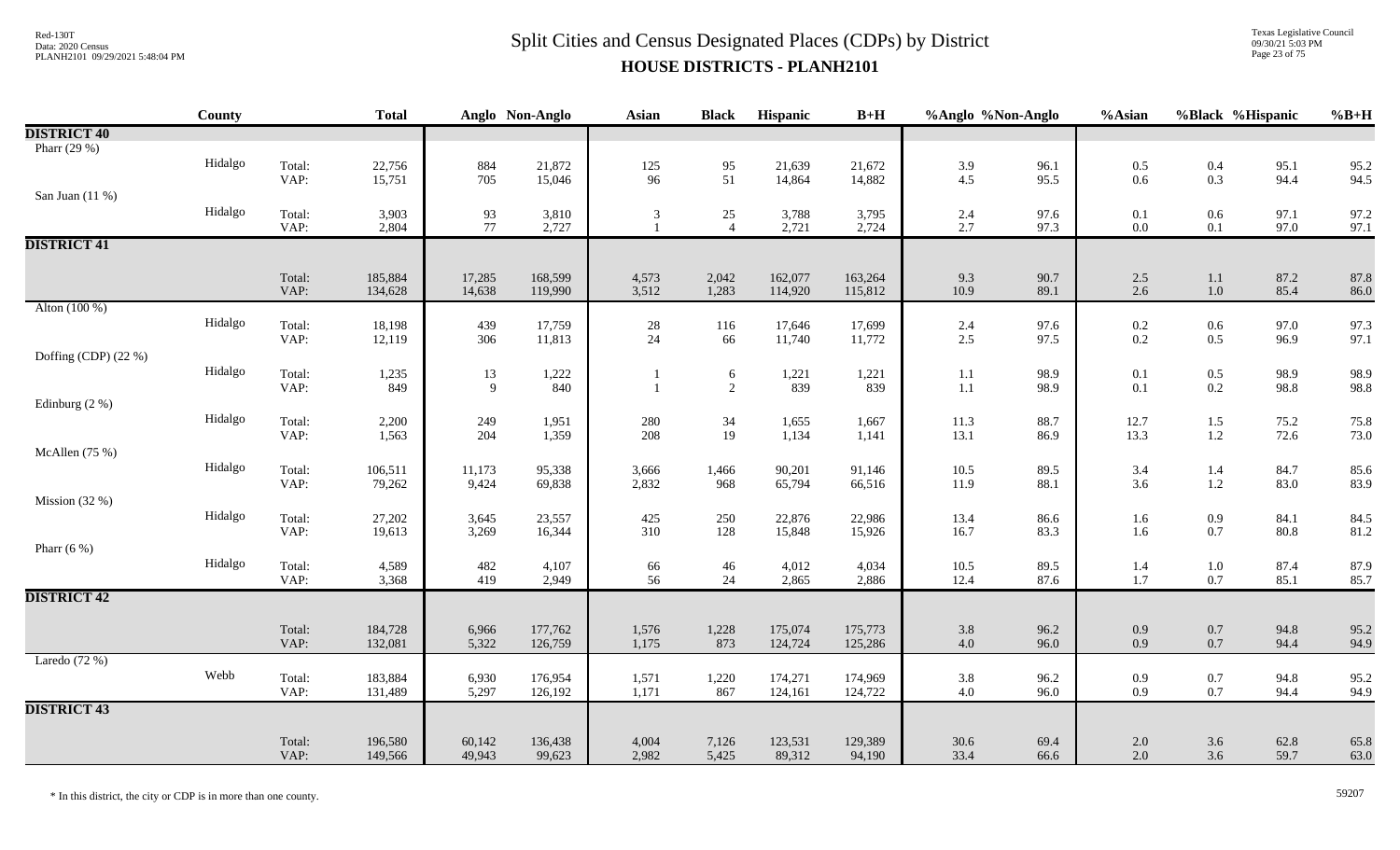#### $Split$  Cities and Census Designated Places (CDPs) by District Data: 2020 Census **HOUSE DISTRICTS - PLANH2101**

Texas Legislative Council 09/30/21 5:03 PM Page 24 of 75

|                       | County       |                | <b>Total</b>     |                  | Anglo Non-Anglo  | <b>Asian</b>     | <b>Black</b>                     | Hispanic         | $B+H$            | %Anglo %Non-Anglo |              | %Asian            |                    | %Black %Hispanic | $%B+H$       |
|-----------------------|--------------|----------------|------------------|------------------|------------------|------------------|----------------------------------|------------------|------------------|-------------------|--------------|-------------------|--------------------|------------------|--------------|
| <b>DISTRICT 43</b>    |              |                |                  |                  |                  |                  |                                  |                  |                  |                   |              |                   |                    |                  |              |
| Aransas Pass (92 %)   |              |                |                  |                  |                  |                  |                                  |                  |                  |                   |              |                   |                    |                  |              |
|                       | San Patricio | Total:         | 7,273            | 3,826            | 3,447            | 122              | 271                              | 2,936            | 3,160            | 52.6              | 47.4         | 1.7               | $3.7$              | 40.4             | 43.4         |
|                       |              | VAP:           | 5,736            | 3,321            | 2,415            | 90               | 175                              | 2,025            | 2,189            | 57.9              | 42.1         | 1.6               | 3.1                | 35.3             | 38.2         |
| Corpus Christi (0 %)* |              |                |                  |                  |                  |                  |                                  |                  |                  |                   |              |                   |                    |                  |              |
|                       | San Patricio | Total:         | $\boldsymbol{0}$ | $\boldsymbol{0}$ | $\boldsymbol{0}$ | $\boldsymbol{0}$ | $\overline{0}$                   | $\boldsymbol{0}$ | $\boldsymbol{0}$ | $0.0\,$           | $0.0\,$      | $0.0\,$           | $0.0\,$            | $0.0\,$          | 0.0          |
|                       |              | VAP:           | $\overline{0}$   | $\boldsymbol{0}$ | $\overline{0}$   | $\overline{0}$   | $\overline{0}$                   | $\overline{0}$   | $\mathbf{0}$     | 0.0               | $0.0\,$      | 0.0               | $0.0\,$            | $0.0\,$          | 0.0          |
|                       | Kleberg      | Total:         | $\overline{0}$   | $\boldsymbol{0}$ | $\overline{0}$   | $\boldsymbol{0}$ | $\mathbf{0}$                     | $\theta$         | $\boldsymbol{0}$ | $0.0\,$           | 0.0          | $0.0\,$           | $0.0\,$            | $0.0\,$          | 0.0          |
|                       |              | VAP:           | $\mathbf{0}$     | $\boldsymbol{0}$ | $\overline{0}$   | $\Omega$         | $\mathbf{0}$                     | $\overline{0}$   | $\mathbf{0}$     | $0.0\,$           | $0.0\,$      | $0.0\,$           | $0.0\,$            | $0.0\,$          | 0.0          |
| Ingleside (100 %)     |              |                |                  |                  |                  |                  |                                  |                  |                  |                   |              |                   |                    |                  |              |
|                       | San Patricio | Total:         | 9,519            | 4,393            | 5,126            | 181              | 268                              | 4,530            | 4,714            | 46.1              | 53.9         | 1.9               | $2.8\,$            | 47.6             | 49.5         |
|                       |              | VAP:           | 6,913            | 3,471            | 3,442            | 118              | 150                              | 3,014            | 3,136            | 50.2              | 49.8         | 1.7               | 2.2                | 43.6             | 45.4         |
| Portland (100 %)      |              |                |                  |                  |                  |                  |                                  |                  |                  |                   |              |                   |                    |                  |              |
|                       | San Patricio | Total:<br>VAP: | 20,383<br>14,970 | 10,095<br>8,000  | 10,288<br>6,970  | 771<br>524       | 599<br>408                       | 8,483<br>5,671   | 8,957<br>6,001   | 49.5<br>53.4      | 50.5<br>46.6 | $\frac{3.8}{3.5}$ | $\frac{2.9}{2.7}$  | 41.6<br>37.9     | 43.9<br>40.1 |
| San Diego (20 %)      |              |                |                  |                  |                  |                  |                                  |                  |                  |                   |              |                   |                    |                  |              |
|                       | Jim Wells    | Total:         |                  |                  |                  |                  |                                  |                  |                  |                   |              |                   |                    |                  | 71.7         |
|                       |              | VAP:           | 753<br>537       | 69<br>49         | 684<br>488       | $\mathbf{0}$     | $\mathfrak{S}$<br>$\overline{4}$ | 538<br>385       | 540<br>387       | $9.2\,$<br>9.1    | 90.8<br>90.9 | 0.1<br>$0.0\,$    | $0.7\,$<br>$0.7\,$ | 71.4<br>71.7     | 72.1         |
| <b>DISTRICT 44</b>    |              |                |                  |                  |                  |                  |                                  |                  |                  |                   |              |                   |                    |                  |              |
|                       |              |                |                  |                  |                  |                  |                                  |                  |                  |                   |              |                   |                    |                  |              |
|                       |              | Total:         | 192,359          | 92,222           | 100,137          | 5,729            | 17,457                           | 75,130           | 90,362           | 47.9              | 52.1         | 3.0               | 9.1                | 39.1             | 47.0         |
|                       |              | VAP:           | 142,911          | 73,853           | 69,058           | 3,872            | 12,023                           | 50,754           | 61,872           | 51.7              | 48.3         | 2.7               | 8.4                | 35.5             | 43.3         |
| Cibolo (100 %)        |              |                |                  |                  |                  |                  |                                  |                  |                  |                   |              |                   |                    |                  |              |
|                       | Guadalupe    | Total:         | 32,276           | 14,030           | 18,246           | 1,885            | 6,460                            | 9,907            | 15,719           | 43.5              | 56.5         | 5.8               | 20.0               | 30.7             | 48.7         |
|                       |              | VAP:           | 22,565           | 10,422           | 12,143           | 1,271            | 4,386                            | 6,255            | 10,357           | 46.2              | 53.8         | 5.6               | 19.4               | 27.7             | 45.9         |
| Luling $(2\%)$        |              |                |                  |                  |                  |                  |                                  |                  |                  |                   |              |                   |                    |                  |              |
|                       | Guadalupe    | Total:         | 135              | 100              | 35               | $\boldsymbol{0}$ | $\overline{4}$                   | 28               | 31               | 74.1              | 25.9         | $0.0\,$           | $3.0\,$            | 20.7             | 23.0         |
|                       |              | VAP:           | 113              | 89               | 24               | $\overline{0}$   | $\overline{3}$                   | 17               | $20\,$           | 78.8              | 21.2         | $0.0\,$           | 2.7                | 15.0             | 17.7         |
| New Braunfels (23 %)  |              |                |                  |                  |                  |                  |                                  |                  |                  |                   |              |                   |                    |                  |              |
|                       | Guadalupe    | Total:         | 21,166           | 12,201           | 8,965            | 619              | 918                              | 7,013            | 7,773            | 57.6              | 42.4         | 2.9               | 4.3                | 33.1             | 36.7         |
|                       |              | VAP:           | 14,877           | 9,087            | 5,790            | 401              | 573                              | 4,493            | 4,999            | 61.1              | 38.9         | 2.7               | 3.9                | 30.2             | 33.6         |
| Nixon (100 %)         |              |                |                  |                  |                  |                  |                                  |                  |                  |                   |              |                   |                    |                  |              |
|                       | Gonzales     | Total:         | 2,341            | 326              | 2,015            | $18\,$           | 79                               | 1,914            | 1,981            | 13.9              | 86.1         | $0.8\,$           | 3.4                | 81.8             | 84.6         |
|                       |              | VAP:           | 1,602            | 269              | 1,333            | 15               | 57                               | 1,251            | 1,305            | 16.8              | 83.2         | 0.9               | 3.6                | 78.1             | 81.5         |
| San Marcos (0 %)      |              |                |                  |                  |                  |                  |                                  |                  |                  |                   |              |                   |                    |                  |              |
|                       | Guadalupe    | Total:         | $\boldsymbol{0}$ | $\boldsymbol{0}$ | $\boldsymbol{0}$ | $\boldsymbol{0}$ | $\overline{0}$                   | $\boldsymbol{0}$ | $\boldsymbol{0}$ | $0.0\,$           | $0.0\,$      | $0.0\,$           | $0.0\,$            | $0.0\,$          | 0.0          |
|                       |              | VAP:           | $\overline{0}$   | $\boldsymbol{0}$ | $\overline{0}$   | $\mathbf{0}$     | $\overline{0}$                   | $\mathbf{0}$     | $\mathbf{0}$     | $0.0\,$           | $0.0\,$      | $0.0\,$           | $0.0\,$            | $0.0\,$          | 0.0          |
| Schertz (82 %)        | Guadalupe    |                |                  |                  |                  |                  |                                  |                  |                  |                   |              |                   |                    |                  |              |
|                       |              | Total:<br>VAP: | 34,612<br>25,868 | 17,376<br>13,836 | 17,236<br>12,032 | 1,763<br>1,212   | 4,370<br>3,060                   | 10,904<br>7,346  | 14,726<br>10,159 | $50.2\,$<br>53.5  | 49.8<br>46.5 | 5.1<br>4.7        | 12.6<br>$11.8\,$   | 31.5<br>28.4     | 42.5<br>39.3 |
|                       |              |                |                  |                  |                  |                  |                                  |                  |                  |                   |              |                   |                    |                  |              |

\* In this district, the city or CDP is in more than one county. 59207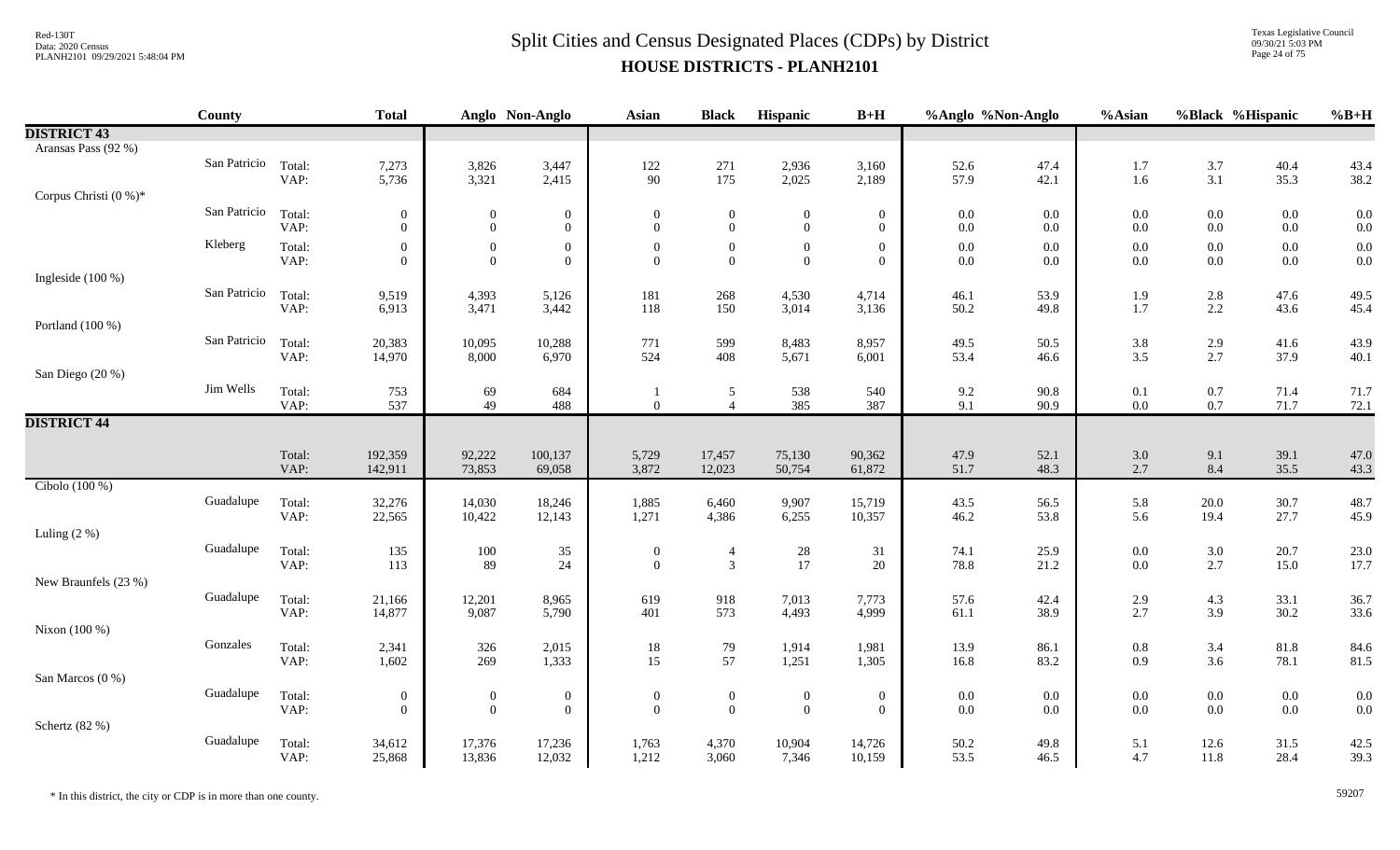Texas Legislative Council 09/30/21 5:03 PM Page 25 of 75

|                        | <b>County</b> |                | <b>Total</b> |                                    | Anglo Non-Anglo | <b>Asian</b>                     | <b>Black</b>   | Hispanic        | $B+H$    | %Anglo %Non-Anglo  |                | %Asian                                    | %Black %Hispanic |              | $%B+H$       |
|------------------------|---------------|----------------|--------------|------------------------------------|-----------------|----------------------------------|----------------|-----------------|----------|--------------------|----------------|-------------------------------------------|------------------|--------------|--------------|
| <b>DISTRICT 44</b>     |               |                |              |                                    |                 |                                  |                |                 |          |                    |                |                                           |                  |              |              |
| Selma (32 %)           |               |                |              |                                    |                 |                                  |                |                 |          |                    |                |                                           |                  |              |              |
|                        | Guadalupe     | Total:         | 3,515        | 1,493                              | 2,022           | 291                              | 500            | 1,264           | 1,705    | 42.5               | 57.5           | 8.3                                       | 14.2             | 36.0         | 48.5         |
|                        |               | VAP:           | 2,503        | 1,132                              | 1,371           | 196                              | 333            | 819             | 1,128    | 45.2               | 54.8           | 7.8                                       | 13.3             | 32.7         | 45.1         |
| <b>DISTRICT 45</b>     |               |                |              |                                    |                 |                                  |                |                 |          |                    |                |                                           |                  |              |              |
|                        |               | Total:         | 202,193      | 90,819                             | 111,374         | 9,423                            | 12,545         | 87,359          | 98,027   | 44.9               | 55.1           | 4.7                                       | $6.2\,$          | 43.2         | 48.5         |
|                        |               | VAP:           | 155,158      | 74,001                             | 81,157          | 7,555                            | 9,340          | 61,971          | 70,367   | 47.7               | 52.3           | 4.9                                       | $6.0\,$          | 39.9         | 45.4         |
| Austin $(0\%)$         |               |                |              |                                    |                 |                                  |                |                 |          |                    |                |                                           |                  |              |              |
|                        | Hays          | Total:         | 933          | 530                                | 403             | 191                              | 20             | 181             | 197      | 56.8               | 43.2           | 20.5                                      | 2.1              | 19.4         | 21.1         |
|                        |               | VAP:           | 577          | 334                                | 243             | 118                              | 15             | 105             | 117      | 57.9               | 42.1           | 20.5                                      | $2.6\,$          | 18.2         | 20.3         |
| Creedmoor (6 %)        |               |                |              |                                    |                 |                                  |                |                 |          |                    |                |                                           |                  |              |              |
|                        | Hays          | Total:<br>VAP: | 28<br>19     | $\boldsymbol{0}$<br>$\overline{0}$ | $28\,$<br>19    | $\overline{c}$<br>$\overline{0}$ |                | 24<br>17        | 25<br>18 | $0.0\,$<br>$0.0\,$ | 100.0<br>100.0 | 7.1<br>$0.0\,$                            | $3.6\,$<br>5.3   | 85.7<br>89.5 | 89.3<br>94.7 |
| Dripping Springs (2 %) |               |                |              |                                    |                 |                                  |                |                 |          |                    |                |                                           |                  |              |              |
|                        | Hays          | Total:         | 90           | 51                                 | 39              | 5                                | $\mathfrak{Z}$ |                 | 32       | 56.7               | 43.3           | 5.6                                       | 3.3              | 32.2         | 35.6         |
|                        |               | VAP:           | 78           | 49                                 | 29              | $\overline{4}$                   | $\overline{3}$ | $\frac{29}{22}$ | 25       | 62.8               | 37.2           | 5.1                                       | 3.8              | 28.2         | 32.1         |
| Niederwald (79 %)      |               |                |              |                                    |                 |                                  |                |                 |          |                    |                |                                           |                  |              |              |
|                        | Hays          | Total:         | 529          | 204                                | 325             | $\overline{4}$                   | $17\,$         | 305             | 319      | 38.6               | 61.4           | $\begin{array}{c} 0.8 \\ 0.8 \end{array}$ | $3.2\,$          | 57.7         | 60.3         |
|                        |               | VAP:           | 395          | 181                                | 214             | $\mathfrak{Z}$                   | 9              | 201             | 210      | 45.8               | 54.2           |                                           | 2.3              | 50.9         | 53.2         |
| San Marcos (100 %)     |               |                |              |                                    |                 |                                  |                |                 |          |                    |                |                                           |                  |              |              |
|                        | Hays          | Total:         | 67,549       | 28,505                             | 39,044          | 5,136                            | 6,052          | 27,438          | 32,707   | 42.2               | 57.8           | 7.6                                       | $9.0\,$          | 40.6         | 48.4         |
| Uhland $(65%)$         |               | VAP:           | 57,266       | 25,474                             | 31,792          | 4,686                            | 4,930          | 21,597          | 26,058   | 44.5               | 55.5           | 8.2                                       | 8.6              | 37.7         | 45.5         |
|                        | Hays          | Total:         | 1,030        | 208                                | 822             | 9                                | 43             | 767             | 792      | 20.2               | 79.8           | 0.9                                       | $4.2\,$          | 74.5         | 76.9         |
|                        |               | VAP:           | 712          | 173                                | 539             | $\overline{3}$                   | 22             | 499             | 515      | 24.3               | 75.7           | 0.4                                       | 3.1              | 70.1         | 72.3         |
| Wimberley $(2 \%)$     |               |                |              |                                    |                 |                                  |                |                 |          |                    |                |                                           |                  |              |              |
|                        | Hays          | Total:         | 68           | $\frac{55}{52}$                    | 13              | $\boldsymbol{0}$                 |                | 12              | 13       | 80.9               | 19.1           | $0.0\,$                                   | $1.5\,$          | 17.6         | 19.1         |
|                        |               | VAP:           | 62           |                                    | 10              | $\overline{0}$                   | $\overline{0}$ | $10\,$          | 10       | 83.9               | 16.1           | $0.0\,$                                   | $0.0\,$          | 16.1         | 16.1         |
| <b>DISTRICT 46</b>     |               |                |              |                                    |                 |                                  |                |                 |          |                    |                |                                           |                  |              |              |
|                        |               | Total:         | 202,556      | 71,147                             | 131,409         | 15,909                           | 39,937         | 75,166          | 112,420  | 35.1               | 64.9           | 7.9                                       | 19.7             | 37.1         | 55.5         |
|                        |               | VAP:           | 152,715      | 59,213                             | 93,502          | 11,827                           | 29,241         | 51,136          | 79,019   | 38.8               | 61.2           | 7.7                                       | 19.1             | 33.5         | 51.7         |
| Austin $(8\%)$         |               |                |              |                                    |                 |                                  |                |                 |          |                    |                |                                           |                  |              |              |
|                        | Travis        | Total:         | 72,160       | 29,311                             | 42,849          | 5,413                            | 14,223         | 22,887          | 36,309   | 40.6               | 59.4           | $7.5\,$                                   | 19.7             | 31.7         | 50.3         |
|                        |               | VAP:           | 58,392       | 25,734                             | 32,658          | 4,275                            | 11,259         | 16,570          | 27,391   | 44.1               | 55.9           | 7.3                                       | 19.3             | 28.4         | 46.9         |
| Elgin $(16%)$          |               |                |              |                                    |                 |                                  |                |                 |          |                    |                |                                           |                  |              |              |
|                        | Travis        | Total:         | 1,540        | 476                                | 1,064           | 39                               | 347            | 680             | 1,000    | 30.9               | 69.1           | $2.5\,$                                   | 22.5             | 44.2         | 64.9         |
|                        |               | VAP:           | 1,082        | 375                                | 707             | 30                               | 244            | 429             | 656      | 34.7               | 65.3           | 2.8                                       | 22.6             | 39.6         | 60.6         |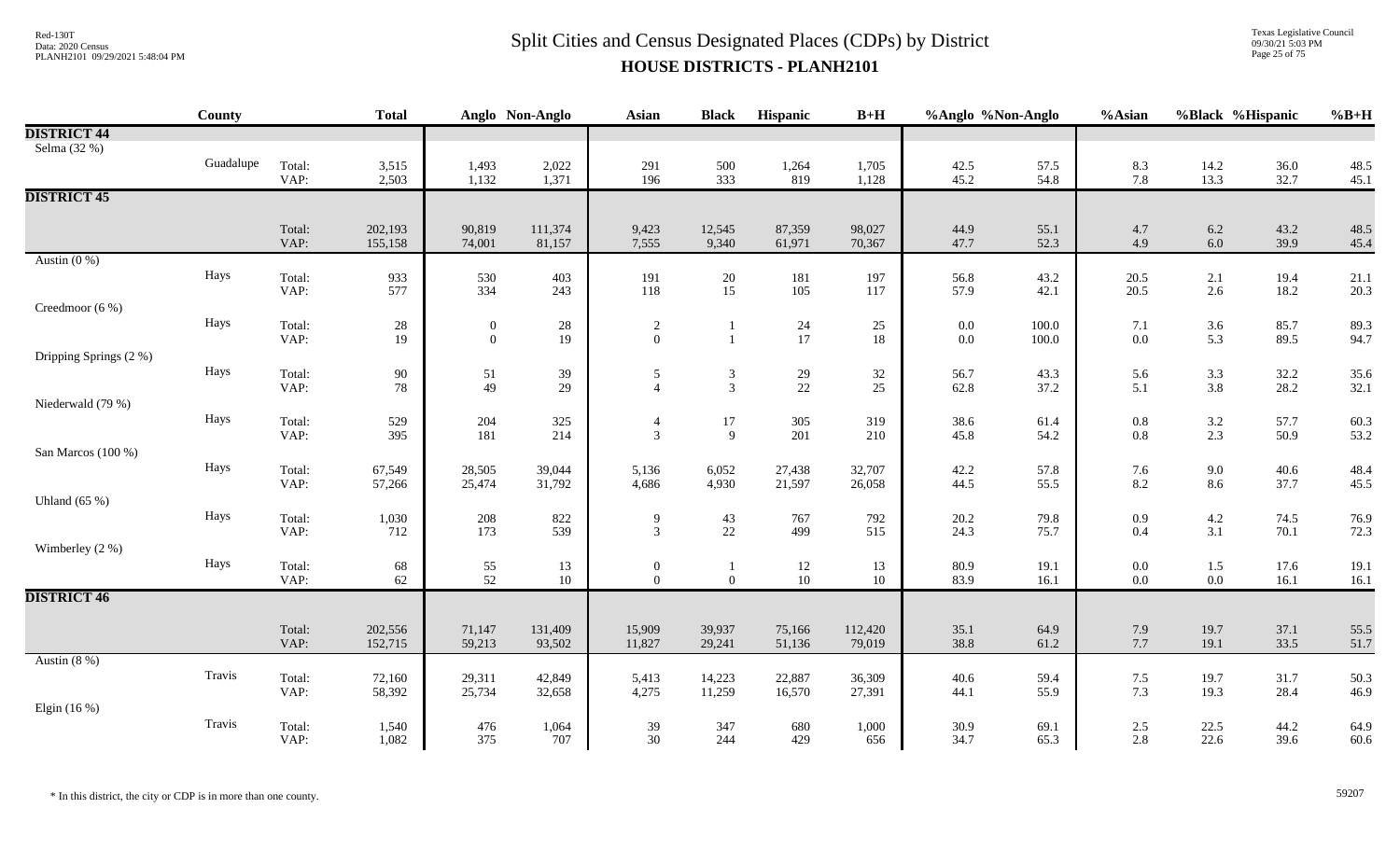### $Split$  Cities and Census Designated Places (CDPs) by District Data: 2020 Census **HOUSE DISTRICTS - PLANH2101**

Texas Legislative Council 09/30/21 5:03 PM Page 26 of 75

|                            | <b>County</b> |                | <b>Total</b>   |                | Anglo Non-Anglo | <b>Asian</b> | <b>Black</b> | Hispanic     | $B+H$        | %Anglo %Non-Anglo |              | %Asian       | %Black %Hispanic |              | $%B+H$       |
|----------------------------|---------------|----------------|----------------|----------------|-----------------|--------------|--------------|--------------|--------------|-------------------|--------------|--------------|------------------|--------------|--------------|
| <b>DISTRICT 46</b>         |               |                |                |                |                 |              |              |              |              |                   |              |              |                  |              |              |
| Hornsby Bend (CDP) (100 %) |               |                |                |                |                 |              |              |              |              |                   |              |              |                  |              |              |
|                            | Travis        | Total:         | 12,133         | 1,990          | 10,143          | 270          | 2,552        | 7,367        | 9,723        | 16.4              | 83.6         | 2.2          | 21.0             | 60.7         | 80.1         |
|                            |               | VAP:           | 8,438          | 1,634          | 6,804           | 208          | 1,787        | 4,795        | 6,488        | 19.4              | 80.6         | 2.5          | 21.2             | 56.8         | 76.9         |
| Pflugerville (47 %)        |               |                |                |                |                 |              |              |              |              |                   |              |              |                  |              |              |
|                            | Travis        | Total:         | 30,798         | 12,139         | 18,659          | 3,221        | 6,131        | 9,154        | 14,876       | 39.4              | 60.6         | 10.5         | 19.9             | 29.7         | 48.3         |
|                            |               | VAP:           | 22,934         | 9,677          | 13,257          | 2,333        | 4,386        | 6,264        | 10,437       | 42.2              | 57.8         | 10.2         | 19.1             | 27.3         | 45.5         |
| Round Rock (2 %)           |               |                |                |                |                 |              |              |              |              |                   |              |              |                  |              |              |
|                            | Travis        | Total:<br>VAP: | 1,915<br>1,499 | 550<br>470     | 1,365<br>1,029  | 314<br>252   | 397<br>294   | 647<br>464   | 997<br>726   | 28.7<br>31.4      | 71.3<br>68.6 | 16.4<br>16.8 | 20.7<br>19.6     | 33.8<br>31.0 | 52.1<br>48.4 |
| <b>DISTRICT 47</b>         |               |                |                |                |                 |              |              |              |              |                   |              |              |                  |              |              |
|                            |               |                |                |                |                 |              |              |              |              |                   |              |              |                  |              |              |
|                            |               | Total:         | 203,109        | 121,607        | 81,502          | 17,050       | 10,404       | 51,032       | 60,086       | 59.9              | 40.1         | 8.4          | 5.1              | 25.1         | 29.6         |
|                            |               | VAP:           | 161,835        | 100,457        | 61,378          | 12,782       | 7,933        | 37,792       | 44,940       | 62.1              | 37.9         | 7.9          | 4.9              | 23.4         | 27.8         |
| Austin (18 %)              |               |                |                |                |                 |              |              |              |              |                   |              |              |                  |              |              |
|                            | Travis        | Total:         | 173,925        | 101,949        | 71,976          | 15,105       | 9,596        | 44,719       | 53,141       | 58.6              | 41.4         | 8.7          | 5.5              | 25.7         | 30.6         |
|                            |               | VAP:           | 139,940        | 85,075         | 54,865          | 11,497       | 7,380        | 33,528       | 40,225       | 60.8              | 39.2         | 8.2          | 5.3              | 24.0         | 28.7         |
| <b>DISTRICT 48</b>         |               |                |                |                |                 |              |              |              |              |                   |              |              |                  |              |              |
|                            |               |                |                |                |                 |              |              |              |              |                   |              |              |                  |              |              |
|                            |               | Total:         | 203,486        | 126,576        | 76,910          | 32,888       | 8,185        | 31,944       | 39,251       | 62.2              | 37.8         | 16.2         | $4.0\,$          | 15.7         | 19.3         |
|                            |               | VAP:           | 153,797        | 99,544         | 54,253          | 22,687       | 5,911        | 22,472       | 27,915       | 64.7              | 35.3         | 14.8         | 3.8              | 14.6         | 18.2         |
| Austin $(14%)$             |               |                |                |                |                 |              |              |              |              |                   |              |              |                  |              |              |
|                            | Travis        | Total:         | 133,237        | 79,252         | 53,985          | 23,818       | 6,172        | 21,790       | 27,282       | 59.5              | 40.5         | 17.9         | $4.6\,$          | 16.4         | 20.5         |
|                            |               | VAP:           | 102,515        | 63,583         | 38,932          | 16,737       | 4,606        | 15,703       | 19,919       | 62.0              | 38.0         | 16.3         | 4.5              | 15.3         | 19.4         |
| Bee Cave (87 %)            |               |                |                |                |                 |              |              |              |              |                   |              |              |                  |              |              |
|                            | Travis        | Total:<br>VAP: | 7,946          | 5,200<br>4,087 | 2,746           | 1,266        | 326<br>247   | 1,005<br>723 | 1,301<br>949 | 65.4              | 34.6<br>32.1 | 15.9<br>14.0 | 4.1<br>4.1       | 12.6         | 16.4         |
| Lakeway $(19%)$            |               |                | 6,018          |                | 1,931           | 843          |              |              |              | 67.9              |              |              |                  | 12.0         | 15.8         |
|                            | Travis        |                |                |                |                 |              |              |              |              |                   |              |              |                  |              |              |
|                            |               | Total:<br>VAP: | 3,692<br>2,712 | 2,500<br>1,898 | 1,192<br>814    | 524<br>367   | 112<br>68    | 476<br>317   | 572<br>380   | 67.7<br>70.0      | 32.3<br>30.0 | 14.2<br>13.5 | $3.0\,$<br>2.5   | 12.9<br>11.7 | 15.5<br>14.0 |
| <b>DISTRICT 49</b>         |               |                |                |                |                 |              |              |              |              |                   |              |              |                  |              |              |
|                            |               |                |                |                |                 |              |              |              |              |                   |              |              |                  |              |              |
|                            |               | Total:         | 202,705        | 118,466        | 84,239          | 20,301       | 10,319       | 50,628       | 59,756       | 58.4              | 41.6         | $10.0\,$     | 5.1              | 25.0         | 29.5         |
|                            |               | VAP:           | 174,950        | 106,187        | 68,763          | 17,936       | 8,495        | 39,399       | 47,109       | 60.7              | 39.3         | 10.3         | 4.9              | 22.5         | 26.9         |
| Austin $(21\%)$            |               |                |                |                |                 |              |              |              |              |                   |              |              |                  |              |              |
|                            | Travis        | Total:         | 201,673        | 117,832        | 83,841          | 20,183       | 10,287       | 50,399       | 59,501       | 58.4              | 41.6         | 10.0         | 5.1              | 25.0         | 29.5         |
|                            |               | VAP:           | 174,099        | 105,632        | 68,467          | 17,851       | 8,472        | 39,224       | 46,916       | 60.7              | 39.3         | 10.3         | 4.9              | 22.5         | 26.9         |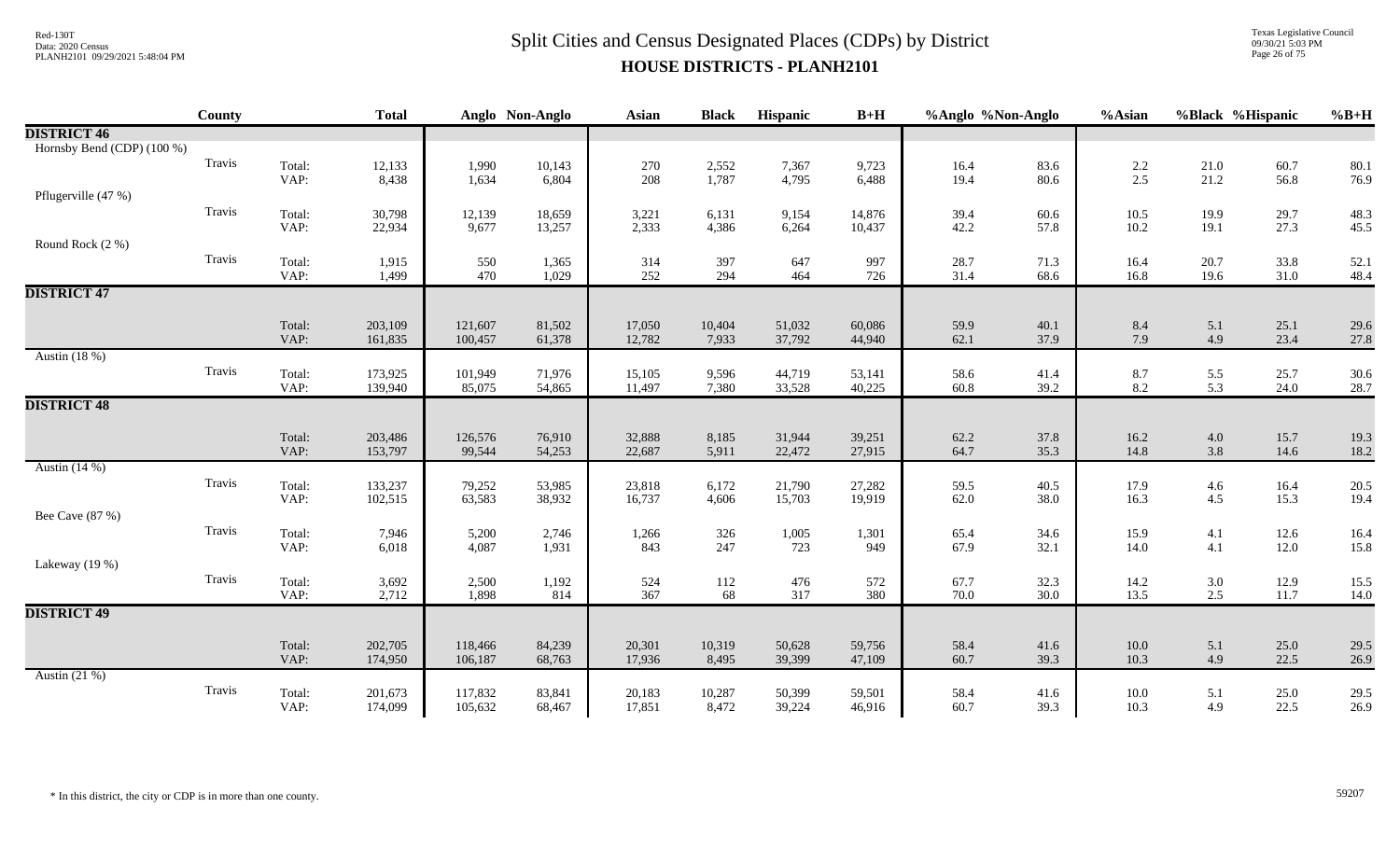Texas Legislative Council 09/30/21 5:03 PM Page 27 of 75

|                          | County     |                | <b>Total</b>       |                   | Anglo Non-Anglo    | Asian                            | <b>Black</b>                     | Hispanic          | $B+H$             | %Anglo %Non-Anglo |              | %Asian            |                    | %Black %Hispanic | $%B+H$       |
|--------------------------|------------|----------------|--------------------|-------------------|--------------------|----------------------------------|----------------------------------|-------------------|-------------------|-------------------|--------------|-------------------|--------------------|------------------|--------------|
| <b>DISTRICT 50</b>       |            |                |                    |                   |                    |                                  |                                  |                   |                   |                   |              |                   |                    |                  |              |
|                          |            | Total:<br>VAP: | 203,128<br>157,542 | 62,187<br>54,277  | 140,941<br>103,265 | 22,249<br>17,537                 | 30,104<br>22,399                 | 88,192<br>62,182  | 115,739<br>83,108 | 30.6<br>34.5      | 69.4<br>65.5 | 11.0<br>11.1      | 14.8<br>14.2       | 43.4<br>39.5     | 57.0<br>52.8 |
| Austin $(14%)$           | Travis     | Total:<br>VAP: | 136,406<br>108,264 | 40,161<br>36,187  | 96,245<br>72,077   | 15,002<br>12,139                 | 20,300<br>15,516                 | 60,931<br>43,873  | 79,439<br>58,315  | 29.4<br>33.4      | 70.6<br>66.6 | 11.0<br>11.2      | 14.9<br>14.3       | 44.7<br>40.5     | 58.2<br>53.9 |
| Pflugerville (53 %)      | Travis     | Total:         | 34,229             | 13,942            | 20,287             | 3,494                            | 5,366                            | 11,104            | 16,073            | 40.7              | 59.3         | 10.2              | 15.7               | 32.4             | 47.0         |
| <b>DISTRICT 51</b>       |            | VAP:           | 25,887             | 11,409            | 14,478             | 2,509                            | 3,869                            | 7,675             | 11,332            | 44.1              | 55.9         | 9.7               | 14.9               | 29.6             | 43.8         |
|                          |            | Total:<br>VAP: | 203,717<br>160,760 | 60,139<br>54,748  | 143,578<br>106,012 | 8,674<br>7,070                   | 19,415<br>14,981                 | 114,754<br>82,599 | 131,903<br>96,262 | 29.5<br>34.1      | 70.5<br>65.9 | 4.3<br>4.4        | $9.5\,$<br>9.3     | 56.3<br>51.4     | 64.7<br>59.9 |
| Austin (19 %)            | Travis     | Total:<br>VAP: | 182,486<br>144,813 | 55,658<br>50,714  | 126,828<br>94,099  | 8,261<br>6,765                   | 17,966<br>13,713                 | 99,983<br>72,415  | 115,826<br>84,885 | 30.5<br>35.0      | 69.5<br>65.0 | 4.5<br>4.7        | 9.8<br>9.5         | 54.8<br>50.0     | 63.5<br>58.6 |
| Creedmoor (94 %)         | Travis     | Total:<br>VAP: | 430<br>331         | 140<br>125        | 290<br>206         | $\sqrt{5}$<br>$\mathbf{1}$       | $\overline{4}$<br>$\mathfrak{Z}$ | 276<br>198        | 279<br>200        | 32.6<br>37.8      | 67.4<br>62.2 | 1.2<br>0.3        | $0.9\,$<br>$0.9\,$ | 64.2<br>59.8     | 64.9<br>60.4 |
| Hornsby Bend (CDP) (0 %) | Travis     | Total:         | $35\,$             | $\boldsymbol{0}$  | 35                 |                                  | $\,8\,$                          | 19                | 25                | $0.0\,$           | $100.0\,$    | 5.7               | 22.9               | 54.3             | 71.4         |
| Mustang Ridge (52 %)     |            | VAP:           | $22\,$             | $\mathbf{0}$      | $22\,$             | $\frac{2}{2}$                    | $\overline{7}$                   | 11                | 17                | $0.0\,$           | 100.0        | 9.1               | 31.8               | 50.0             | 77.3         |
|                          | Travis     | Total:<br>VAP: | 495<br>347         | $111\,$<br>89     | 384<br>258         | 7<br>$\overline{3}$              | 13<br>$\overline{7}$             | 361<br>239        | 368<br>246        | 22.4<br>25.6      | 77.6<br>74.4 | 1.4<br>0.9        | $2.6\,$<br>$2.0\,$ | 72.9<br>68.9     | 74.3<br>70.9 |
| <b>DISTRICT 52</b>       |            |                |                    |                   |                    |                                  |                                  |                   |                   |                   |              |                   |                    |                  |              |
|                          |            | Total:<br>VAP: | 201,468<br>145,731 | 110,044<br>85,092 | 91,424<br>60,639   | 19,889<br>12,686                 | 18,473<br>12,346                 | 50,216<br>32,708  | 66,927<br>44,279  | 54.6<br>58.4      | 45.4<br>41.6 | $\frac{9.9}{8.7}$ | $9.2\,$<br>8.5     | 24.9<br>22.4     | 33.2<br>30.4 |
| Bartlett (57 %)          | Williamson | Total:<br>VAP: | 936<br>713         | 271<br>231        | 665<br>482         | $\mathfrak{S}$<br>$\overline{4}$ | 126<br>102                       | 534<br>370        | 650<br>468        | 29.0<br>32.4      | 71.0<br>67.6 | 0.5<br>0.6        | 13.5<br>14.3       | 57.1<br>51.9     | 69.4<br>65.6 |
| Brushy Creek (CDP) (8 %) | Williamson | Total:         | 1,716              | 1,351             | 365                | $70\,$                           | 24                               | 214               | 237               | 78.7              | 21.3         | 4.1               | $1.4\,$            | 12.5             | 13.8         |
| Cedar Park (3 %)         | Williamson | VAP:           | 1,321              | 1,063             | 258                | 52                               | 18                               | 142               | 159               | 80.5              | 19.5         | 3.9               | 1.4                | 10.7             | 12.0         |
|                          |            | Total:<br>VAP: | 2,285<br>1,689     | 1,251<br>1,011    | 1,034<br>678       | 640<br>396                       | 103<br>78                        | 253<br>172        | 348<br>247        | 54.7<br>59.9      | 45.3<br>40.1 | 28.0<br>23.4      | 4.5<br>4.6         | 11.1<br>10.2     | 15.2<br>14.6 |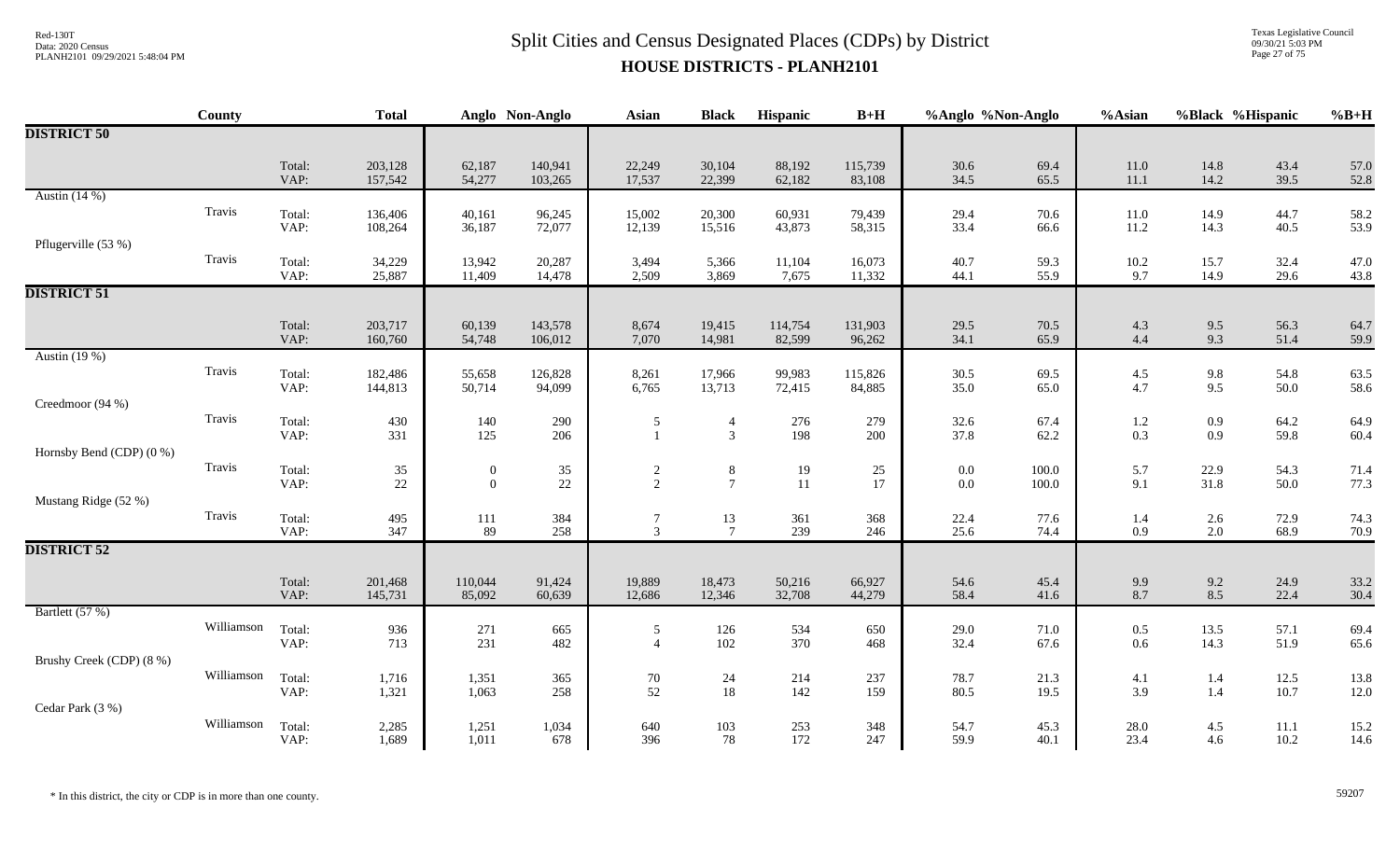Texas Legislative Council 09/30/21 5:03 PM Page 28 of 75

|                               | <b>County</b> |                | <b>Total</b>     |                                | Anglo Non-Anglo                  | Asian                            | <b>Black</b>                   | Hispanic         | $B+H$               | %Anglo %Non-Anglo  |                    | %Asian           | %Black %Hispanic   |               | $%B+H$        |
|-------------------------------|---------------|----------------|------------------|--------------------------------|----------------------------------|----------------------------------|--------------------------------|------------------|---------------------|--------------------|--------------------|------------------|--------------------|---------------|---------------|
| <b>DISTRICT 52</b>            |               |                |                  |                                |                                  |                                  |                                |                  |                     |                    |                    |                  |                    |               |               |
| Georgetown (25 %)             |               |                |                  |                                |                                  |                                  |                                |                  |                     |                    |                    |                  |                    |               |               |
|                               | Williamson    | Total:         | 16,704           | 10,403                         | 6,301                            | 849                              | 1,396                          | 3,837            | 5,062               | 62.3               | 37.7               | 5.1              | 8.4                | 23.0          | 30.3          |
|                               |               | VAP:           | 13,059           | 8,570                          | 4,489                            | 656                              | 978                            | 2,629            | 3,510               | 65.6               | 34.4               | 5.0              | 7.5                | 20.1          | 26.9          |
| Leander $(15\%)$              | Williamson    |                |                  |                                |                                  |                                  |                                |                  |                     |                    |                    |                  |                    |               |               |
|                               |               | Total:<br>VAP: | 8,693<br>5,883   | 4,248<br>3,097                 | 4,445<br>2,786                   | 2,607<br>1,595                   | 443<br>282                     | 1,273<br>789     | 1,657<br>1,047      | 48.9<br>52.6       | 51.1<br>47.4       | $30.0\,$<br>27.1 | 5.1<br>$4.8\,$     | 14.6<br>13.4  | 19.1<br>17.8  |
| Liberty Hill (1 %)            |               |                |                  |                                |                                  |                                  |                                |                  |                     |                    |                    |                  |                    |               |               |
|                               | Williamson    | Total:         | 50               | 29                             | 21                               |                                  | $8\phantom{.}8$                | 13               | 19                  | 58.0               | 42.0               | 2.0              | 16.0               | 26.0          | 38.0          |
|                               |               | VAP:           | 44               | $26\,$                         | $18\,$                           | $\mathbf{0}$                     | $7\phantom{.0}$                | $12\,$           | 18                  | 59.1               | 40.9               | 0.0              | 15.9               | 27.3          | 40.9          |
| Pflugerville (0 %)            |               |                |                  |                                |                                  |                                  |                                |                  |                     |                    |                    |                  |                    |               |               |
|                               | Williamson    | Total:         | $\boldsymbol{0}$ | $\boldsymbol{0}$               | $\boldsymbol{0}$                 | $\mathbf{0}$                     | $\boldsymbol{0}$               | $\boldsymbol{0}$ | $\boldsymbol{0}$    | $0.0\,$            | 0.0                | $0.0\,$          | $0.0\,$            | $0.0\,$       | 0.0           |
|                               |               | VAP:           | $\overline{0}$   | $\overline{0}$                 | $\boldsymbol{0}$                 | $\Omega$                         | $\overline{0}$                 | $\boldsymbol{0}$ | $\overline{0}$      | $0.0\,$            | $0.0\,$            | 0.0              | $0.0\,$            | $0.0\,$       | 0.0           |
| Round Rock (34 %)             |               |                |                  |                                |                                  |                                  |                                |                  |                     |                    |                    |                  |                    |               |               |
|                               | Williamson    | Total:         | 40,047           | 22,099                         | 17,948                           | 5,595                            | 3,499                          | 8,205            | 11,446              | 55.2               | 44.8               | 14.0             | $8.7\,$            | 20.5          | 28.6          |
|                               |               | VAP:           | 27,907           | 16,212                         | 11,695                           | 3,548                            | 2,294                          | 5,299            | 7,490               | 58.1               | 41.9               | 12.7             | 8.2                | 19.0          | 26.8          |
| Santa Rita Ranch (CDP) (32 %) |               |                |                  |                                |                                  |                                  |                                |                  |                     |                    |                    |                  |                    |               |               |
|                               | Williamson    | Total:         | 1,015            | 731                            | 284                              | 22                               | 64                             | 154              | 217                 | 72.0               | 28.0               | 2.2              | 6.3                | 15.2          | 21.4          |
|                               |               | VAP:           | 742              | 563                            | 179                              | 14                               | 36                             | 109              | 145                 | 75.9               | 24.1               | 1.9              | 4.9                | 14.7          | 19.5          |
| Thorndale $(0\%)$             | Williamson    |                |                  |                                |                                  |                                  |                                |                  |                     |                    |                    |                  |                    |               |               |
|                               |               | Total:<br>VAP: | $\overline{4}$   | $\mathbf{0}$<br>$\overline{0}$ | $\overline{4}$<br>$\mathbf{1}$   | $\boldsymbol{0}$                 | $\mathbf{0}$<br>$\overline{0}$ | $\mathbf{3}$     | $\mathfrak{Z}$      | $0.0\,$<br>$0.0\,$ | $100.0\,$<br>100.0 | 25.0<br>0.0      | $0.0\,$<br>$0.0\,$ | 75.0<br>100.0 | 75.0<br>100.0 |
| <b>DISTRICT 53</b>            |               |                |                  |                                |                                  |                                  |                                |                  |                     |                    |                    |                  |                    |               |               |
|                               |               |                |                  |                                |                                  |                                  |                                |                  |                     |                    |                    |                  |                    |               |               |
|                               |               | Total:         | 199,548          | 115,565                        | 83,983                           | 2,331                            | 4,730                          | 72,969           | 76,802              | 57.9               | 42.1               | $1.2\,$          | 2.4                | 36.6          | 38.5          |
|                               |               | VAP:           | 159,656          | 98,924                         | 60,732                           | 1,657                            | 3,496                          | 51,911           | 54,987              | 62.0               | 38.0               | $1.0\,$          | $2.2\,$            | 32.5          | 34.4          |
| Horseshoe Bay (81 %)          |               |                |                  |                                |                                  |                                  |                                |                  |                     |                    |                    |                  |                    |               |               |
|                               | Llano         | Total:         | 3,428            | 3,065                          | 363                              | 24                               | 20                             | 223              | 239                 | 89.4               | 10.6               | 0.7              | $0.6\,$            | $6.5\,$       | 7.0           |
|                               |               | VAP:           | 3,214            | 2,927                          | 287                              | 23                               | 14                             | 165              | 178                 | 91.1               | 8.9                | 0.7              | 0.4                | 5.1           | 5.5           |
| Lytle (27 %)                  | Medina        |                |                  |                                |                                  |                                  |                                |                  |                     |                    |                    |                  |                    |               |               |
|                               |               | Total:<br>VAP: | 791<br>580       | 251<br>206                     | 540<br>374                       | $\overline{4}$<br>$\overline{A}$ | $20\,$<br>11                   | 516<br>356       | 524<br>363          | 31.7<br>35.5       | 68.3<br>64.5       | $0.5\,$<br>0.7   | $2.5\,$<br>1.9     | 65.2<br>61.4  | 66.2<br>62.6  |
| San Antonio (0 %)             |               |                |                  |                                |                                  |                                  |                                |                  |                     |                    |                    |                  |                    |               |               |
|                               | Medina        | Total:         | $\mathfrak{S}$   | $\boldsymbol{0}$               |                                  | $\boldsymbol{0}$                 |                                |                  |                     | $0.0\,$            | $100.0\,$          | 0.0              | $20.0\,$           | $80.0\,$      | 100.0         |
|                               |               | VAP:           | $\overline{2}$   | $\overline{0}$                 | $\mathfrak{S}$<br>$\overline{2}$ | $\mathbf{0}$                     |                                |                  | 5<br>$\overline{2}$ | $0.0\,$            | 100.0              | $0.0\,$          | 50.0               | 50.0          | 100.0         |
| <b>DISTRICT 54</b>            |               |                |                  |                                |                                  |                                  |                                |                  |                     |                    |                    |                  |                    |               |               |
|                               |               |                |                  |                                |                                  |                                  |                                |                  |                     |                    |                    |                  |                    |               |               |
|                               |               | Total:         | 185,389          | 81,381                         | 104,008                          | 8,627                            | 45,784                         | 48,345           | 89,975              | 43.9               | 56.1               | 4.7              | 24.7               | 26.1          | 48.5          |
|                               |               | VAP:           | 134,947          | 64,911                         | 70,036                           | 5,812                            | 30,532                         | 31,066           | 59,770              | 48.1               | 51.9               | 4.3              | 22.6               | 23.0          | 44.3          |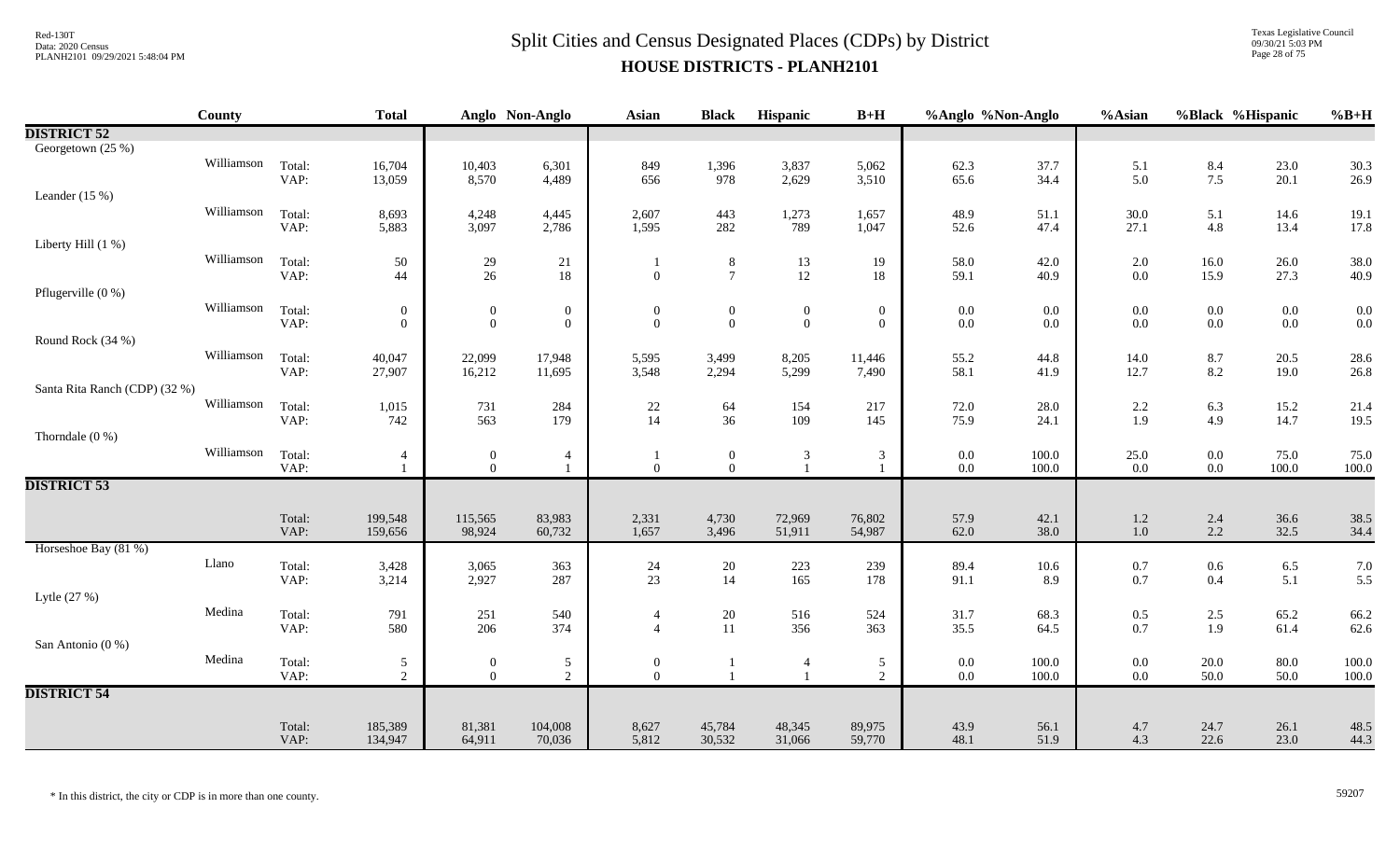Texas Legislative Council 09/30/21 5:03 PM Page 29 of 75

|                        | County |                | <b>Total</b>      |                  | Anglo Non-Anglo  | <b>Asian</b>     | <b>Black</b>     | <b>Hispanic</b>  | $B+H$               | %Anglo %Non-Anglo                         |              | %Asian         | %Black %Hispanic                          |                                           | $%B+H$       |
|------------------------|--------|----------------|-------------------|------------------|------------------|------------------|------------------|------------------|---------------------|-------------------------------------------|--------------|----------------|-------------------------------------------|-------------------------------------------|--------------|
| <b>DISTRICT 54</b>     |        |                |                   |                  |                  |                  |                  |                  |                     |                                           |              |                |                                           |                                           |              |
| Bartlett (43 %)        |        |                |                   |                  |                  |                  |                  |                  |                     |                                           |              |                |                                           |                                           |              |
|                        | Bell   | Total:         | 697               | 313              | 384              | 17               | 69               | $305\,$          | 359                 | 44.9                                      | 55.1         | 2.4            | $\frac{9.9}{9.0}$                         | 43.8                                      | 51.5         |
|                        |        | VAP:           | 533               | 251              | 282              | 11               | 48               | 214              | 260                 | 47.1                                      | 52.9         | 2.1            |                                           | 40.2                                      | 48.8         |
| Belton $(42%)$         |        |                |                   |                  |                  |                  |                  |                  |                     |                                           |              |                |                                           |                                           |              |
|                        | Bell   | Total:         | 9,684             | 4,289            | 5,395            | 225              | 1,120            | 3,993            | 4,968               | 44.3                                      | 55.7         | 2.3            | 11.6                                      | 41.2                                      | 51.3         |
|                        |        | VAP:           | 7,064             | 3,414            | 3,650            | 151              | 695              | 2,689            | 3,334               | 48.3                                      | 51.7         | 2.1            | 9.8                                       | 38.1                                      | 47.2         |
| Copperas Cove (0 %)    |        |                |                   |                  |                  |                  |                  |                  |                     |                                           |              |                |                                           |                                           |              |
|                        | Bell   | Total:         | $\mathbf{0}$      | $\boldsymbol{0}$ | $\boldsymbol{0}$ | $\boldsymbol{0}$ | $\boldsymbol{0}$ | $\boldsymbol{0}$ | $\boldsymbol{0}$    | $\begin{array}{c} 0.0 \\ 0.0 \end{array}$ | $0.0\,$      | $0.0\,$        | $0.0\,$                                   | $\begin{array}{c} 0.0 \\ 0.0 \end{array}$ | 0.0          |
|                        |        | VAP:           | $\overline{0}$    | $\mathbf{0}$     | $\overline{0}$   | $\mathbf{0}$     | $\overline{0}$   | $\boldsymbol{0}$ | $\overline{0}$      |                                           | $0.0\,$      | 0.0            | $0.0\,$                                   |                                           | 0.0          |
| Killeen (32 %)         | Bell   |                |                   |                  |                  |                  |                  |                  |                     |                                           |              |                |                                           |                                           |              |
|                        |        | Total:<br>VAP: | 48,918<br>33,182  | 12,163<br>9,213  | 36,755<br>23,969 | 3,630<br>2,351   | 21,105<br>13,618 | 12,678<br>7,800  | 31,796<br>20,496    | 24.9<br>27.8                              | 75.1<br>72.2 | 7.4<br>$7.1\,$ | 43.1<br>41.0                              | 25.9<br>23.5                              | 65.0<br>61.8 |
| Pendleton (CDP) (94 %) |        |                |                   |                  |                  |                  |                  |                  |                     |                                           |              |                |                                           |                                           |              |
|                        | Bell   | Total:         | 797               | 590              | 207              |                  | 20               | 156              | 173                 | 74.0                                      | 26.0         |                |                                           | 19.6                                      | 21.7         |
|                        |        | VAP:           | 619               | 488              | 131              | 5                | 11               | 97               | 108                 | 78.8                                      | 21.2         | 0.6<br>$0.2\,$ | $\begin{array}{c} 2.5 \\ 1.8 \end{array}$ | 15.7                                      | 17.4         |
| Temple (53 %)          |        |                |                   |                  |                  |                  |                  |                  |                     |                                           |              |                |                                           |                                           |              |
|                        | Bell   | Total:         | 43,847            | 18,270           | 25,577           | 1,108            | 10,274           | 13,918           | 23,451              | 41.7                                      | 58.3         | 2.5            | 23.4                                      | 31.7                                      | 53.5         |
|                        |        | VAP:           | 33,265            | 15,449           | 17,816           | 803              | 7,176            | 9,269            | 16,172              | 46.4                                      | 53.6         | 2.4            | 21.6                                      | 27.9                                      | 48.6         |
| <b>DISTRICT 55</b>     |        |                |                   |                  |                  |                  |                  |                  |                     |                                           |              |                |                                           |                                           |              |
|                        |        |                |                   |                  |                  |                  |                  |                  |                     |                                           |              |                |                                           |                                           |              |
|                        |        | Total:         | 185,258           | 75,399           | 109,859          | 9,644            | 54,821           | 45,122           | 94,958              | 40.7                                      | 59.3         | 5.2            | 29.6                                      | 24.4                                      | 51.3         |
|                        |        | VAP:           | 137,216           | 61,213           | 76,003           | 7,079            | 36,947           | 30,110           | 64,648              | 44.6                                      | 55.4         | 5.2            | 26.9                                      | 21.9                                      | 47.1         |
| Belton (58 %)          |        |                |                   |                  |                  |                  |                  |                  |                     |                                           |              |                |                                           |                                           |              |
|                        | Bell   | Total:         | 13,370            | 8,229            | 5,141            | 450              | 1,452            | 3,086            | 4,399               | 61.5                                      | 38.5         | 3.4            | $10.9\,$                                  | 23.1                                      | 32.9         |
|                        |        | VAP:           | 10,829            | 6,932            | 3,897            | 335              | 1,221            | 2,205            | 3,334               | 64.0                                      | 36.0         | 3.1            | 11.3                                      | 20.4                                      | 30.8         |
| Fort Hood (CDP) (46 %) |        |                |                   |                  |                  |                  |                  |                  |                     |                                           |              |                |                                           |                                           |              |
|                        | Bell   | Total:         | 12,962            | 6,286            | 6,676            | 630              | 2,716            | 3,133            | 5,574               | 48.5                                      | 51.5         | 4.9            | $21.0\,$                                  | 24.2                                      | 43.0         |
| Killeen $(68%)$        |        | VAP:           | 9,656             | 4,897            | 4,759            | 488              | 1,810            | 2,247            | 3,914               | 50.7                                      | 49.3         | 5.1            | 18.7                                      | 23.3                                      | 40.5         |
|                        | Bell   |                |                   |                  |                  |                  |                  |                  |                     |                                           |              |                |                                           |                                           |              |
|                        |        | Total:<br>VAP: | 104,177<br>75,504 | 24,792<br>20,633 | 79,385<br>54,871 | 6,163<br>4,653   | 45,452<br>30,503 | 28,747<br>19,154 | 70,269<br>47,774    | 23.8<br>27.3                              | 76.2<br>72.7 | 5.9<br>6.2     | 43.6<br>40.4                              | 27.6<br>25.4                              | 67.5<br>63.3 |
| Pendleton (CDP) (6 %)  |        |                |                   |                  |                  |                  |                  |                  |                     |                                           |              |                |                                           |                                           |              |
|                        | Bell   | Total:         | 48                |                  |                  | $\bf{0}$         |                  | $\tau$           |                     | 70.8                                      | 29.2         | $0.0\,$        | $6.3\,$                                   | 14.6                                      | 18.8         |
|                        |        | VAP:           | 39                | $\frac{34}{27}$  | 14<br>12         | $\overline{0}$   | $\frac{3}{2}$    | 5                | 9<br>$\overline{7}$ | 69.2                                      | 30.8         | 0.0            | 5.1                                       | 12.8                                      | 17.9         |
| Temple (47 %)          |        |                |                   |                  |                  |                  |                  |                  |                     |                                           |              |                |                                           |                                           |              |
|                        | Bell   | Total:         | 38,226            | 23,706           | 14,520           | 1,964            | 4,534            | 7,605            | 11,608              | 62.0                                      | 38.0         | 5.1            | 11.9                                      | 19.9                                      | 30.4         |
|                        |        | VAP:           | 28,347            | 18,717           | 9,630            | 1,316            | 2,999            | 4,769            | 7,544               | 66.0                                      | 34.0         | 4.6            | 10.6                                      | 16.8                                      | 26.6         |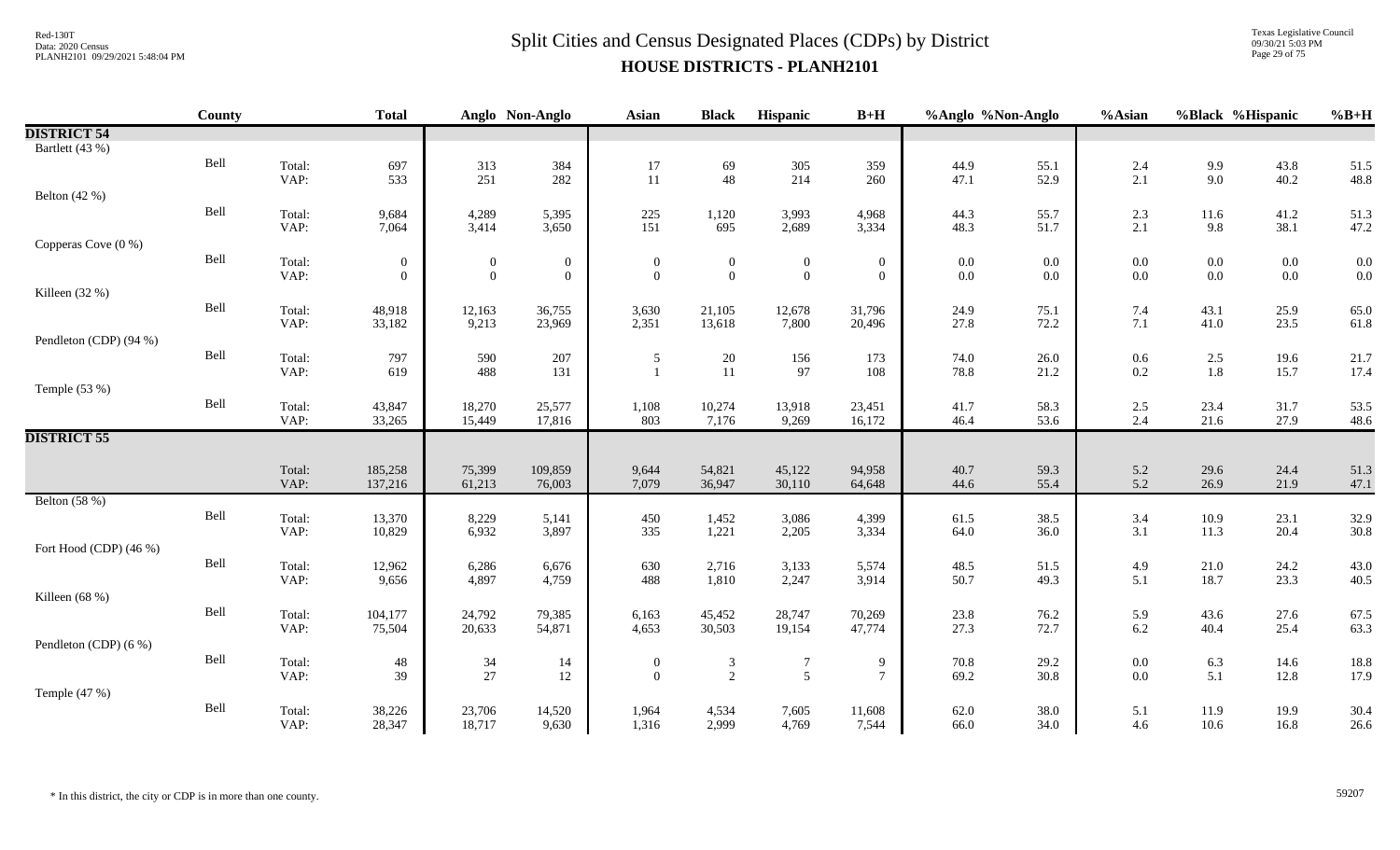# $Split$  Cities and Census Designated Places (CDPs) by District Data: 2020 Census **HOUSE DISTRICTS - PLANH2101**

Texas Legislative Council 09/30/21 5:03 PM Page 30 of 75

|                         | County   |                | <b>Total</b>         |                   | Anglo Non-Anglo                  | Asian                                   | <b>Black</b>                       | Hispanic         | $B+H$            | %Anglo %Non-Anglo |              | %Asian         | %Black %Hispanic   |              | $%B+H$       |
|-------------------------|----------|----------------|----------------------|-------------------|----------------------------------|-----------------------------------------|------------------------------------|------------------|------------------|-------------------|--------------|----------------|--------------------|--------------|--------------|
| <b>DISTRICT 56</b>      |          |                |                      |                   |                                  |                                         |                                    |                  |                  |                   |              |                |                    |              |              |
|                         |          | Total:<br>VAP: | 199,975<br>152,415   | 119,341<br>96,864 | 80,634<br>55,551                 | 5,764<br>4,386                          | 23,972<br>16,368                   | 47,594<br>31,491 | 69,859<br>47,218 | 59.7<br>63.6      | 40.3<br>36.4 | 2.9<br>2.9     | 12.0<br>10.7       | 23.8<br>20.7 | 34.9<br>31.0 |
| Bellmead (9 %)          |          |                |                      |                   |                                  |                                         |                                    |                  |                  |                   |              |                |                    |              |              |
|                         | McLennan | Total:<br>VAP: | 932<br>673           | 429<br>363        | 503<br>310                       | $\sqrt{5}$<br>$\overline{3}$            | 147<br>91                          | 334<br>193       | 466<br>280       | 46.0<br>53.9      | 54.0<br>46.1 | $0.5\,$<br>0.4 | 15.8<br>13.5       | 35.8<br>28.7 | 50.0<br>41.6 |
| Bruceville-Eddy (100 %) |          |                |                      |                   |                                  |                                         |                                    |                  |                  |                   |              |                |                    |              |              |
|                         | McLennan | Total:         | 1,413                | 1,041             | 372                              | $\begin{array}{c} 15 \\ 12 \end{array}$ | $\frac{51}{32}$                    | 244              | 287              | 73.7              | 26.3         | 1.1            | 3.6                | 17.3         | 20.3         |
| Golinda (24 %)          |          | VAP:           | 1,098                | 837               | 261                              |                                         |                                    | 162              | 192              | 76.2              | 23.8         | 1.1            | 2.9                | 14.8         | 17.5         |
|                         | McLennan | Total:         | 147                  | $105\,$           | $42\,$                           |                                         | $\overline{4}$                     | 37               | 40               | 71.4              | 28.6         | 1.4            | $2.7\,$            | 25.2         | 27.2         |
|                         |          | VAP:           | 108                  | 82                | 26                               | $\frac{2}{2}$                           | $\mathfrak{Z}$                     | $21\,$           | 24               | 75.9              | 24.1         | 1.9            | 2.8                | 19.4         | 22.2         |
| Lacy-Lakeview (85 %)    | McLennan |                |                      |                   |                                  |                                         |                                    |                  |                  |                   |              |                |                    |              |              |
|                         |          | Total:<br>VAP: | 5,945<br>4,380       | 2,490<br>2,105    | 3,455<br>2,275                   | 68<br>51                                | 1,609<br>1,047                     | 1,709<br>1,088   | 3,245<br>2,102   | 41.9<br>48.1      | 58.1<br>51.9 | 1.1<br>1.2     | 27.1<br>23.9       | 28.7<br>24.8 | 54.6<br>48.0 |
| McGregor (100 %)        |          |                |                      |                   |                                  |                                         |                                    |                  |                  |                   |              |                |                    |              |              |
|                         | McLennan | Total:         | 5,321                | 2,459             | 2,862                            | 44                                      | 501                                | 2,205            | 2,679            | 46.2              | 53.8         | 0.8            | 9.4                | 41.4         | 50.3         |
| Robinson (94 %)         |          | VAP:           | 3,795                | 1,941             | 1,854                            | 29                                      | 356                                | 1,377            | 1,722            | 51.1              | 48.9         | $0.8\,$        | 9.4                | 36.3         | 45.4         |
|                         | McLennan | Total:         | 11,653               | 8,420             | 3,233                            | 176                                     | 727                                | 1,969            | 2,631            | 72.3              | 27.7         | 1.5            | $6.2\,$            | 16.9         | 22.6         |
|                         |          | VAP:           | 8,637                | 6,523             | 2,114                            | 122                                     | 455                                | 1,249            | 1,678            | 75.5              | 24.5         | 1.4            | 5.3                | 14.5         | 19.4         |
| Valley Mills (1 %)      | McLennan | Total:         |                      |                   |                                  |                                         |                                    |                  |                  |                   |              |                |                    |              |              |
|                         |          | VAP:           | 13<br>$\mathfrak{S}$ | 11<br>5           | $\overline{c}$<br>$\overline{0}$ | $\mathbf{0}$                            | $\boldsymbol{0}$<br>$\overline{0}$ | $\overline{0}$   | $\overline{0}$   | 84.6<br>100.0     | 15.4<br>0.0  | 7.7<br>0.0     | $0.0\,$<br>$0.0\,$ | 7.7<br>0.0   | 7.7<br>0.0   |
| Waco (72 %)             |          |                |                      |                   |                                  |                                         |                                    |                  |                  |                   |              |                |                    |              |              |
|                         | McLennan | Total:<br>VAP: | 100,174<br>77,066    | 49,536<br>41,514  | 50,638<br>35,552                 | 3,853<br>3,094                          | 16,436<br>11,423                   | 29,533<br>19,865 | 44,832<br>30,836 | 49.4<br>53.9      | 50.6<br>46.1 | 3.8<br>4.0     | 16.4<br>14.8       | 29.5<br>25.8 | 44.8<br>40.0 |
| <b>DISTRICT 57</b>      |          |                |                      |                   |                                  |                                         |                                    |                  |                  |                   |              |                |                    |              |              |
|                         |          |                |                      |                   |                                  |                                         |                                    |                  |                  |                   |              |                |                    |              |              |
|                         |          | Total:<br>VAP: | 194,130<br>140,220   | 107,452<br>83,227 | 86,678<br>56,993                 | 14,121<br>9,475                         | 27,756<br>17,863                   | 40,525<br>25,965 | 66,856<br>43,178 | 55.4<br>59.4      | 44.6<br>40.6 | 7.3<br>6.8     | 14.3<br>12.7       | 20.9<br>18.5 | 34.4<br>30.8 |
| Argyle (41 %)           |          |                |                      |                   |                                  |                                         |                                    |                  |                  |                   |              |                |                    |              |              |
|                         | Denton   | Total:         | 1,799                | 1,530             | 269                              | $27\,$                                  | 17                                 | 145              | 160              | 85.0              | 15.0         | 1.5            | 0.9                | $8.1\,$      | 8.9          |
| Copper Canyon (25 %)    |          | VAP:           | 1,251                | 1,095             | 156                              | 13                                      | 9                                  | 77               | 86               | 87.5              | 12.5         | 1.0            | 0.7                | 6.2          | 6.9          |
|                         | Denton   | Total:         | 429                  | 377               | $52\,$                           | $18\,$                                  | 6                                  | $25\,$           | 29               | 87.9              | 12.1         | $4.2\,$        | 1.4                | 5.8          | 6.8          |
|                         |          | VAP:           | 351                  | 314               | 37                               | 15                                      | $\overline{2}$                     | 19               | 20               | 89.5              | 10.5         | 4.3            | 0.6                | 5.4          | 5.7          |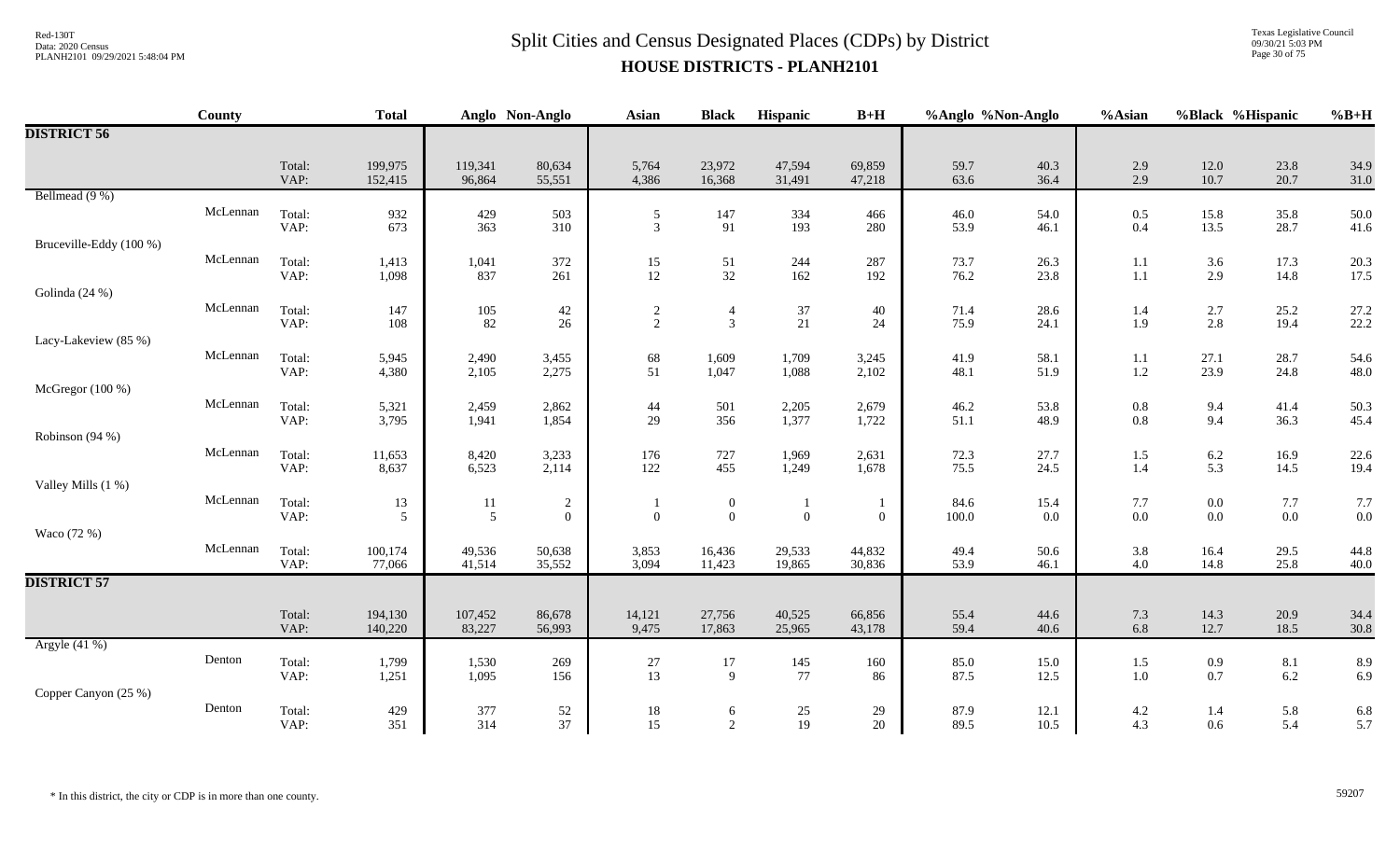Texas Legislative Council 09/30/21 5:03 PM Page 31 of 75

|                         | County |                | <b>Total</b>     |                        | Anglo Non-Anglo  | <b>Asian</b>                 | <b>Black</b>     | Hispanic                         | $B+H$               | %Anglo %Non-Anglo |              | %Asian                                    | %Black %Hispanic |                                           | $%B+H$                                    |
|-------------------------|--------|----------------|------------------|------------------------|------------------|------------------------------|------------------|----------------------------------|---------------------|-------------------|--------------|-------------------------------------------|------------------|-------------------------------------------|-------------------------------------------|
| <b>DISTRICT 57</b>      |        |                |                  |                        |                  |                              |                  |                                  |                     |                   |              |                                           |                  |                                           |                                           |
| Corinth $(94%)$         |        |                |                  |                        |                  |                              |                  |                                  |                     |                   |              |                                           |                  |                                           |                                           |
|                         | Denton | Total:         | 21,345           | 13,932                 | 7,413            | 1,247                        | 1,861            | 3,639                            | 5,381               | 65.3              | 34.7         | 5.8                                       | $8.7\,$          | 17.0                                      | 25.2                                      |
|                         |        | VAP:           | 16,083           | 11,032                 | 5,051            | 883                          | 1,246            | 2,412                            | 3,585               | 68.6              | 31.4         | 5.5                                       | $7.7\,$          | 15.0                                      | 22.3                                      |
| Cross Roads (29 %)      |        |                |                  |                        |                  |                              |                  |                                  |                     |                   |              |                                           |                  |                                           |                                           |
|                         | Denton | Total:         | 501              | 398                    | 103              | 12                           | $17\,$           | 56                               | 71                  | 79.4              | 20.6         | 2.4                                       | $3.4\,$          | 11.2                                      | 14.2                                      |
|                         |        | VAP:           | 420              | 342                    | $78\,$           | 8                            | 17               | 40                               | 55                  | 81.4              | 18.6         | 1.9                                       | $4.0\,$          | 9.5                                       | 13.1                                      |
| Denton $(29%)$          | Denton |                |                  |                        |                  |                              |                  |                                  |                     |                   |              |                                           |                  |                                           |                                           |
|                         |        | Total:<br>VAP: | 40,882<br>30,677 | 23,597<br>19,008       | 17,285<br>11,669 | 2,243<br>1,620               | 4,645<br>3,106   | 9,610<br>6,235                   | 13,985<br>9,218     | 57.7<br>62.0      | 42.3<br>38.0 | 5.5<br>5.3                                | 11.4<br>$10.1\,$ | 23.5<br>20.3                              | 34.2<br>30.0                              |
| Frisco $(0\%)$          |        |                |                  |                        |                  |                              |                  |                                  |                     |                   |              |                                           |                  |                                           |                                           |
|                         | Denton | Total:         | 456              |                        | 329              | 203                          | 101              |                                  | 118                 | 27.9              | 72.1         | 44.5                                      | 22.1             | 5.3                                       | 25.9                                      |
|                         |        | VAP:           | 300              | 127<br>92              | 208              | 123                          | 69               | $24\,$<br>11                     | 77                  | 30.7              | 69.3         | 41.0                                      | 23.0             | 3.7                                       | 25.7                                      |
| Hackberry (58 %)        |        |                |                  |                        |                  |                              |                  |                                  |                     |                   |              |                                           |                  |                                           |                                           |
|                         | Denton | Total:         | 1,732            | 560                    | 1,172            | 291                          | $322\,$          | 532                              | 845                 | 32.3              | 67.7         | 16.8                                      | 18.6             | 30.7                                      | 48.8                                      |
|                         |        | VAP:           | 1,257            | 430                    | 827              | 232                          | 225              | 343                              | 568                 | 34.2              | 65.8         | 18.5                                      | 17.9             | 27.3                                      | 45.2                                      |
| Highland Village (48 %) |        |                |                  |                        |                  |                              |                  |                                  |                     |                   |              |                                           |                  |                                           |                                           |
|                         | Denton | Total:         | 7,557            | 6,093                  | 1,464            | 387                          | 241              | 654                              | 874                 | 80.6              | 19.4         | 5.1                                       | $3.2\,$          | $8.7\,$                                   | 11.6                                      |
|                         |        | VAP:           | 5,763            | 4,760                  | 1,003            | 264                          | 168              | 437                              | 591                 | 82.6              | 17.4         | 4.6                                       | 2.9              | 7.6                                       | 10.3                                      |
| Justin $(0\%)$          |        |                |                  |                        |                  |                              |                  |                                  |                     |                   |              |                                           |                  |                                           |                                           |
|                         | Denton | Total:         | $\mathbf{0}$     | $\overline{0}$         | $\boldsymbol{0}$ | $\theta$                     | $\boldsymbol{0}$ | $\boldsymbol{0}$                 | $\boldsymbol{0}$    | $0.0\,$           | 0.0          | $0.0\,$                                   | $0.0\,$          | $\begin{array}{c} 0.0 \\ 0.0 \end{array}$ | $\begin{array}{c} 0.0 \\ 0.0 \end{array}$ |
|                         |        | VAP:           | $\overline{0}$   | $\overline{0}$         | $\overline{0}$   | $\overline{0}$               | $\overline{0}$   | $\mathbf{0}$                     | $\overline{0}$      | $0.0\,$           | $0.0\,$      | 0.0                                       | $0.0\,$          |                                           |                                           |
| Lewisville $(0, % )$    |        |                |                  |                        |                  |                              |                  |                                  |                     |                   |              |                                           |                  |                                           |                                           |
|                         | Denton | Total:         | $\boldsymbol{0}$ | $\boldsymbol{0}$       | $\boldsymbol{0}$ | $\boldsymbol{0}$             | $\boldsymbol{0}$ | $\boldsymbol{0}$                 | $\boldsymbol{0}$    | $0.0\,$           | $0.0\,$      | 0.0                                       | $0.0\,$          | $0.0\,$                                   | 0.0                                       |
|                         |        | VAP:           | $\overline{0}$   | $\overline{0}$         | $\boldsymbol{0}$ | $\overline{0}$               | $\mathbf{0}$     | $\boldsymbol{0}$                 | $\overline{0}$      | $0.0\,$           | 0.0          | 0.0                                       | $0.0\,$          | $0.0\,$                                   | 0.0                                       |
| Little Elm $(88%)$      |        |                |                  |                        |                  |                              |                  |                                  |                     |                   |              |                                           |                  |                                           |                                           |
|                         | Denton | Total:         | 40,995           | 16,999                 | 23,996           | 4,672                        | 8,391            | 10,210                           | 18,237              | 41.5              | 58.5         | 11.4                                      | 20.5             | 24.9                                      | 44.5<br>41.7                              |
|                         |        | VAP:           | 28,476           | 12,760                 | 15,716           | 3,015                        | 5,453            | 6,588                            | 11,877              | 44.8              | 55.2         | 10.6                                      | 19.1             | 23.1                                      |                                           |
| New Fairview (1 %)      | Denton |                |                  |                        |                  |                              |                  |                                  |                     |                   |              |                                           |                  |                                           |                                           |
|                         |        | Total:<br>VAP: | 15<br>9          | 11<br>$\boldsymbol{8}$ | 4                | $\boldsymbol{0}$<br>$\theta$ | $\overline{0}$   | $\overline{4}$<br>$\overline{1}$ | 4<br>$\overline{1}$ | $73.3$<br>88.9    | 26.7<br>11.1 | $\begin{array}{c} 0.0 \\ 0.0 \end{array}$ | $6.7\atop 0.0$   | 26.7<br>$11.1\,$                          | 26.7<br>11.1                              |
| Northlake (18 %)        |        |                |                  |                        |                  |                              |                  |                                  |                     |                   |              |                                           |                  |                                           |                                           |
|                         | Denton | Total:         | 949              | $761\,$                | 188              |                              |                  | 89                               | 110                 | 80.2              | 19.8         | 4.5                                       | $2.6\,$          | 9.4                                       | 11.6                                      |
|                         |        | VAP:           | 698              | 563                    | 135              | 43<br>27                     | $\frac{25}{17}$  | 67                               | 80                  | 80.7              | 19.3         | 3.9                                       | 2.4              | 9.6                                       | 11.5                                      |
| <b>DISTRICT 58</b>      |        |                |                  |                        |                  |                              |                  |                                  |                     |                   |              |                                           |                  |                                           |                                           |
|                         |        |                |                  |                        |                  |                              |                  |                                  |                     |                   |              |                                           |                  |                                           |                                           |
|                         |        | Total:         | 189,132          | 126,237                | 62,895           | 2,945                        | 9,003            | 44,300                           | 52,457              | 66.7              | 33.3         | $1.6\,$                                   | 4.8              | 23.4                                      | 27.7                                      |
|                         |        | VAP:           | 140,933          | 99,137                 | 41,796           | 2,010                        | 5,874            | 28,557                           | 34,098              | 70.3              | 29.7         | 1.4                                       | 4.2              | 20.3                                      | 24.2                                      |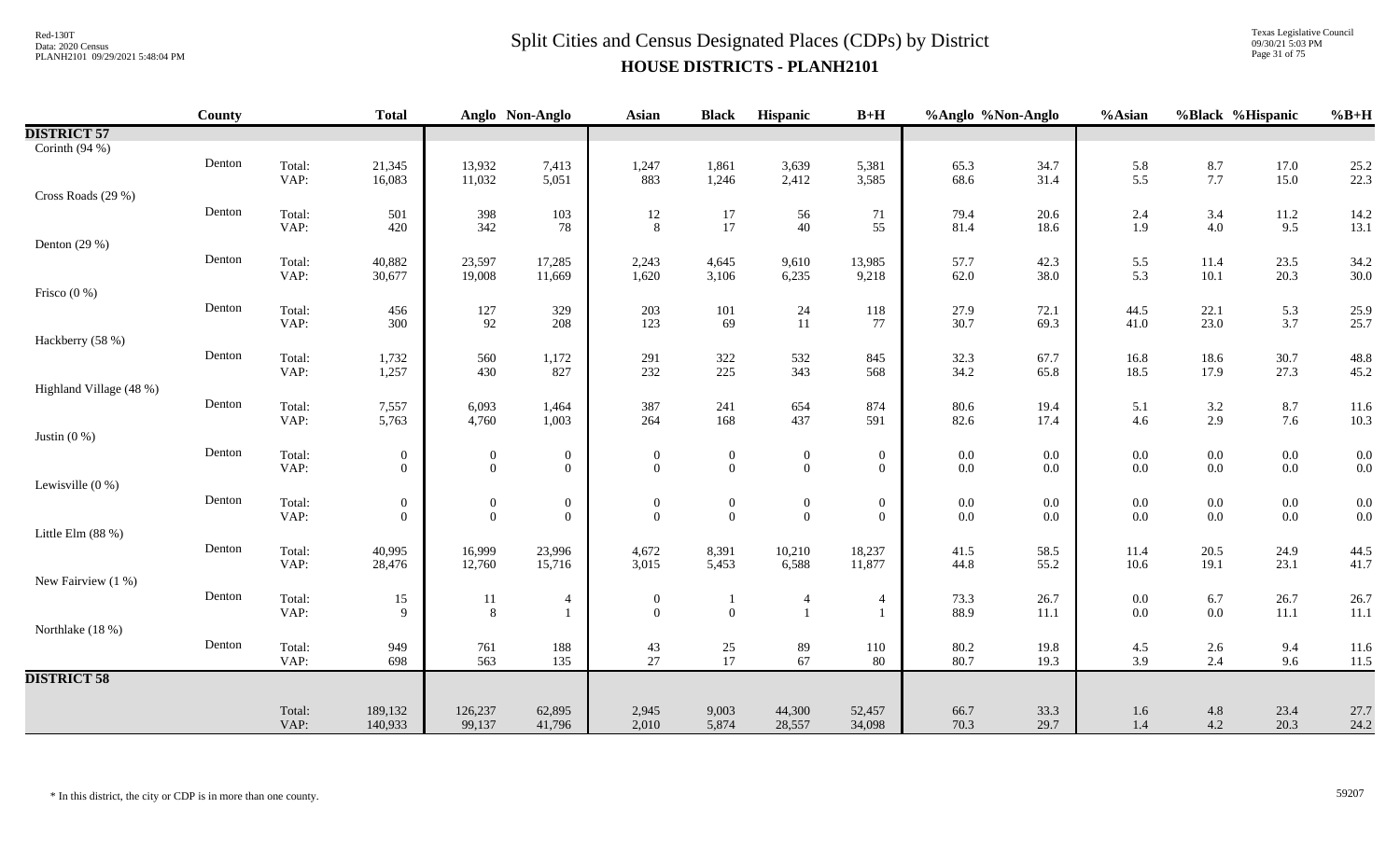Texas Legislative Council 09/30/21 5:03 PM Page 32 of 75

|                              | <b>County</b> |                | <b>Total</b>                     |                                  | Anglo Non-Anglo              | <b>Asian</b>                       | <b>Black</b>                       | Hispanic                           | $B+H$                            | %Anglo %Non-Anglo  |              | %Asian     | %Black %Hispanic   |                    | $%B+H$       |
|------------------------------|---------------|----------------|----------------------------------|----------------------------------|------------------------------|------------------------------------|------------------------------------|------------------------------------|----------------------------------|--------------------|--------------|------------|--------------------|--------------------|--------------|
| <b>DISTRICT 58</b>           |               |                |                                  |                                  |                              |                                    |                                    |                                    |                                  |                    |              |            |                    |                    |              |
| Burleson (81 %)              |               |                |                                  |                                  |                              |                                    |                                    |                                    |                                  |                    |              |            |                    |                    |              |
|                              | Johnson       | Total:         | 38,467                           | 28,285                           | 10,182                       | 867                                | 1,991                              | 6,080                              | 7,890                            | 73.5               | 26.5         | 2.3        | $\frac{5.2}{4.3}$  | 15.8               | 20.5         |
|                              |               | VAP:           | 27,943                           | 21,370                           | 6,573                        | 555                                | 1,190                              | 3,790                              | 4,922                            | 76.5               | 23.5         | 2.0        |                    | 13.6               | 17.6         |
| Cresson $(8\%)$              |               |                |                                  |                                  |                              |                                    |                                    |                                    |                                  |                    |              |            |                    |                    |              |
|                              | Johnson       | Total:         | 114                              | $87\,$                           | 27                           |                                    | 3                                  | 15                                 | 16                               | 76.3               | 23.7         | 0.9        | 2.6                | 13.2               | 14.0         |
|                              |               | VAP:           | 90                               | $75\,$                           | 15                           | $\overline{0}$                     | $\overline{2}$                     | 6                                  | $\tau$                           | 83.3               | 16.7         | 0.0        | 2.2                | 6.7                | 7.8          |
| Crowley $(0\%)$              | Johnson       |                |                                  |                                  |                              |                                    |                                    |                                    |                                  |                    |              |            |                    |                    |              |
|                              |               | Total:<br>VAP: | 32<br>27                         | $\frac{26}{22}$                  | $\sqrt{6}$<br>5 <sup>5</sup> | $\boldsymbol{0}$<br>$\overline{0}$ | $\boldsymbol{0}$<br>$\overline{0}$ | $\overline{4}$<br>$\mathfrak{Z}$   | $\overline{4}$<br>$\mathfrak{Z}$ | 81.3<br>81.5       | 18.8<br>18.5 | 0.0<br>0.0 | $0.0\,$<br>$0.0\,$ | 12.5<br>$11.1\,$   | 12.5<br>11.1 |
| Fort Worth (0 %)             |               |                |                                  |                                  |                              |                                    |                                    |                                    |                                  |                    |              |            |                    |                    |              |
|                              | Johnson       | Total:         | $\mathbf{0}$                     | $\overline{0}$                   | $\boldsymbol{0}$             | $\boldsymbol{0}$                   | $\boldsymbol{0}$                   | $\boldsymbol{0}$                   | $\boldsymbol{0}$                 | $0.0\,$            | 0.0          | 0.0        | $0.0\,$            | $0.0\,$            | 0.0          |
|                              |               | VAP:           | $\overline{0}$                   | $\overline{0}$                   | $\boldsymbol{0}$             | $\theta$                           | $\mathbf{0}$                       | $\boldsymbol{0}$                   | $\overline{0}$                   | $0.0\,$            | 0.0          | 0.0        | $0.0\,$            | $0.0\,$            | 0.0          |
| Mansfield (7 %)              |               |                |                                  |                                  |                              |                                    |                                    |                                    |                                  |                    |              |            |                    |                    |              |
|                              | Johnson       | Total:         | 4,737                            | 1,736                            | 3,001                        | 395                                | 1,462                              | 1,125                              | 2,525                            | 36.6               | 63.4         | 8.3        | $30.9\,$           | 23.7               | 53.3         |
|                              |               | VAP:           | 3,215                            | 1,282                            | 1,933                        | 267                                | 921                                | 701                                | 1,599                            | 39.9               | 60.1         | 8.3        | 28.6               | 21.8               | 49.7         |
| Pecan Plantation (CDP) (4 %) |               |                |                                  |                                  |                              |                                    |                                    |                                    |                                  |                    |              |            |                    |                    |              |
|                              | Johnson       | Total:         | 246                              | $230\,$                          | 16                           |                                    | $\mathfrak{Z}$                     | 13                                 | 14                               | 93.5               | 6.5          | 0.4        | $1.2\,$            | 5.3                | 5.7          |
|                              |               | VAP:           | 223                              | 210                              | 13                           |                                    | $\overline{c}$                     | 11                                 | 11                               | 94.2               | 5.8          | $0.4\,$    | $0.9\,$            | 4.9                | 4.9          |
| Venus $(91\%)$               |               |                |                                  |                                  |                              |                                    |                                    |                                    |                                  |                    |              |            |                    |                    |              |
|                              | Johnson       | Total:<br>VAP: | 3,955<br>3,040                   | 1,763<br>1,382                   | 2,192<br>1,658               | 97<br>64                           | 769<br>619                         | 1,270<br>930                       | 2,011<br>1,534                   | 44.6<br>45.5       | 55.4<br>54.5 | 2.5<br>2.1 | 19.4<br>20.4       | 32.1<br>30.6       | 50.8<br>50.5 |
| <b>DISTRICT 59</b>           |               |                |                                  |                                  |                              |                                    |                                    |                                    |                                  |                    |              |            |                    |                    |              |
|                              |               |                |                                  |                                  |                              |                                    |                                    |                                    |                                  |                    |              |            |                    |                    |              |
|                              |               | Total:         | 195,458                          | 132,839                          | 62,619                       | 4,613                              | 17,935                             | 34,739                             | 51,088                           | 68.0               | 32.0         | 2.4        | $9.2\,$            | 17.8               | 26.1         |
|                              |               | VAP:           | 152,143                          | 108,250                          | 43,893                       | 3,221                              | 12,594                             | 23,413                             | 35,265                           | 71.2               | 28.8         | 2.1        | 8.3                | 15.4               | 23.2         |
| Copperas Cove (98 %)         |               |                |                                  |                                  |                              |                                    |                                    |                                    |                                  |                    |              |            |                    |                    |              |
|                              | Coryell       | Total:         | 35,772                           | 17,366                           | 18,406                       | 1,919                              | 8,521                              | 7,123                              | 14,812                           | 48.5               | 51.5         | 5.4        | 23.8               | 19.9               | 41.4         |
|                              |               | VAP:           | 25,825                           | 13,505                           | 12,320                       | 1,334                              | 5,625                              | 4,435                              | 9,704                            | 52.3               | 47.7         | 5.2        | 21.8               | 17.2               | 37.6         |
| Cresson $(53%)$              |               |                |                                  |                                  |                              |                                    |                                    |                                    |                                  |                    |              |            |                    |                    |              |
|                              | Hood          | Total:         | 717                              | 468                              | 249                          | $\overline{7}$                     | 132                                | 103                                | 231                              | 65.3               | 34.7         | $1.0\,$    | 18.4               | 14.4               | 32.2         |
|                              |               | VAP:           | 455                              | 325                              | 130                          | 6                                  | 64                                 | 57                                 | 118                              | 71.4               | 28.6         | 1.3        | 14.1               | 12.5               | 25.9         |
| Fort Hood (CDP) (54 %)       |               |                |                                  |                                  |                              |                                    |                                    |                                    |                                  |                    |              |            |                    |                    |              |
|                              | Coryell       | Total:<br>VAP: | 15,333<br>10,636                 | 7,223<br>5,304                   | 8,110<br>5,332               | 902<br>637                         | 3,256<br>2,003                     | 3,711<br>2,467                     | 6,635<br>4,295                   | 47.1<br>49.9       | 52.9<br>50.1 | 5.9<br>6.0 | 21.2<br>18.8       | 24.2<br>23.2       | 43.3<br>40.4 |
| McGregor $(0\%)$             |               |                |                                  |                                  |                              |                                    |                                    |                                    |                                  |                    |              |            |                    |                    |              |
|                              | Coryell       | Total:         |                                  |                                  | $\boldsymbol{0}$             | $\theta$                           |                                    |                                    | $\overline{0}$                   |                    | 0.0          | 0.0        | $0.0\,$            |                    | 0.0          |
|                              |               | VAP:           | $\overline{0}$<br>$\overline{0}$ | $\overline{0}$<br>$\overline{0}$ | $\theta$                     | $\overline{0}$                     | $\boldsymbol{0}$<br>$\overline{0}$ | $\boldsymbol{0}$<br>$\overline{0}$ | $\Omega$                         | $0.0\,$<br>$0.0\,$ | $0.0\,$      | 0.0        | $0.0\,$            | $0.0\,$<br>$0.0\,$ | 0.0          |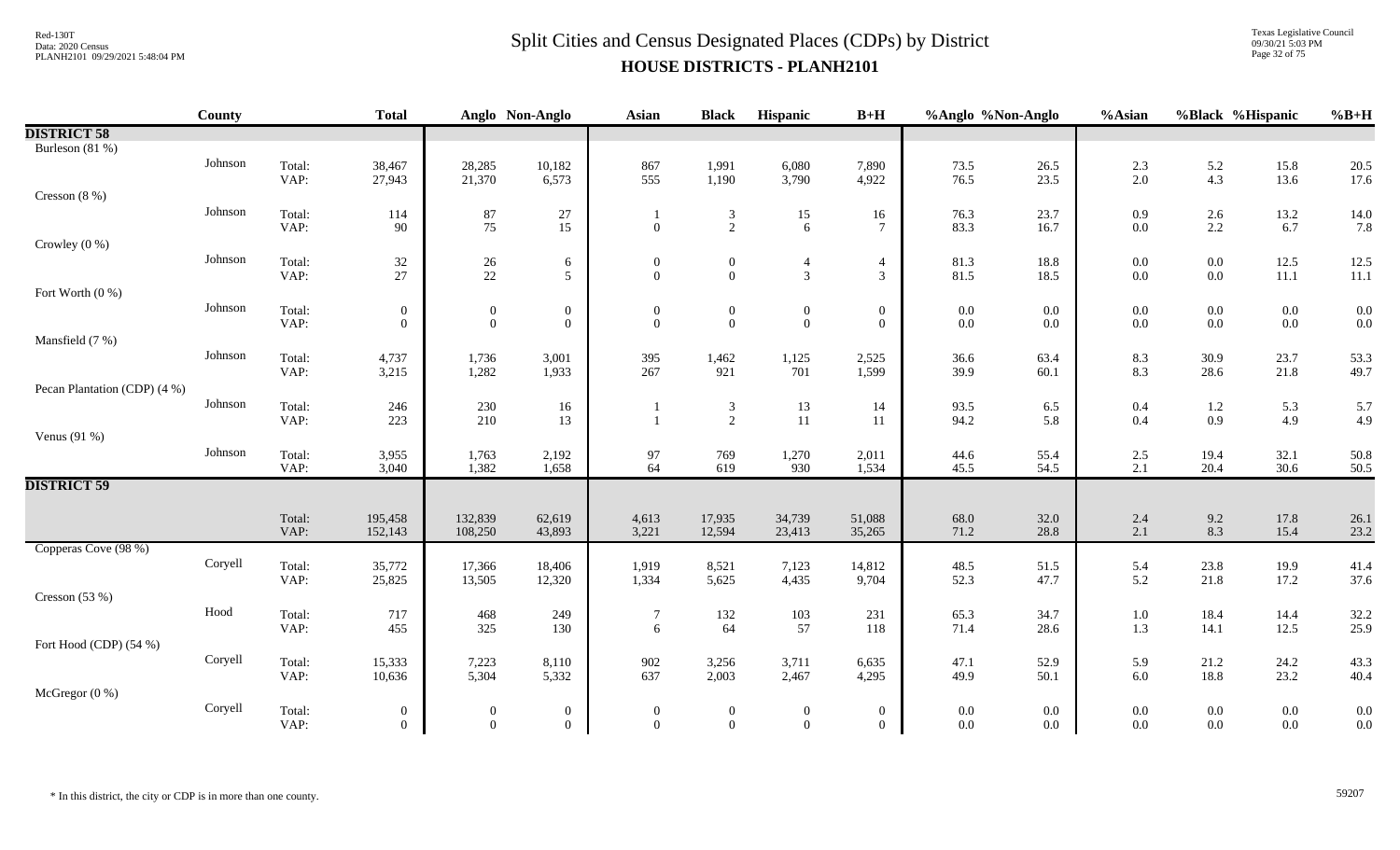Texas Legislative Council 09/30/21 5:03 PM Page 33 of 75

|                               | <b>County</b> |                | <b>Total</b>       |                             | Anglo Non-Anglo  | <b>Asian</b>         | <b>Black</b>     | Hispanic         | $B+H$            | %Anglo %Non-Anglo |              | %Asian       | %Black %Hispanic |              | $%B+H$         |
|-------------------------------|---------------|----------------|--------------------|-----------------------------|------------------|----------------------|------------------|------------------|------------------|-------------------|--------------|--------------|------------------|--------------|----------------|
| <b>DISTRICT 59</b>            |               |                |                    |                             |                  |                      |                  |                  |                  |                   |              |              |                  |              |                |
| Pecan Plantation (CDP) (96 %) |               |                |                    |                             |                  |                      |                  |                  |                  |                   |              |              |                  |              |                |
|                               | Hood          | Total:         | 5,990              | 5,442                       | 548              | 73                   | 38               | 277              | 313              | 90.9              | 9.1          | 1.2          | $0.6\,$          | 4.6          | $5.2$<br>$4.5$ |
|                               |               | VAP:           | 5,363              | 4,922                       | 441              | 54                   | 24               | 219              | 241              | 91.8              | 8.2          | 1.0          | $0.4\,$          | 4.1          |                |
| <b>DISTRICT 60</b>            |               |                |                    |                             |                  |                      |                  |                  |                  |                   |              |              |                  |              |                |
|                               |               |                |                    |                             |                  |                      |                  |                  |                  |                   |              |              |                  |              | 32.8           |
|                               |               | Total:<br>VAP: | 194,549<br>139,862 | 96,317<br>74,399            | 98,232<br>65,463 | 29,294<br>19,510     | 27,195<br>18,168 | 37,761<br>24,415 | 63,765<br>42,065 | 49.5<br>53.2      | 50.5<br>46.8 | 15.1<br>13.9 | 14.0<br>13.0     | 19.4<br>17.5 | 30.1           |
| Allen (18 %)                  |               |                |                    |                             |                  |                      |                  |                  |                  |                   |              |              |                  |              |                |
|                               | Collin        | Total:         | 18,747             | 7,458                       | 11,289           | 8,010                | 1,574            | 1,407            | 2,937            | 39.8              | 60.2         | 42.7         | 8.4              | 7.5          | 15.7           |
|                               |               | VAP:           | 13,054             | 5,563                       | 7,491            | 5,231                | 1,127            | 917              | 2,035            | 42.6              | 57.4         | 40.1         | 8.6              | $7.0\,$      | 15.6           |
| Anna (100 %)                  |               |                |                    |                             |                  |                      |                  |                  |                  |                   |              |              |                  |              |                |
|                               | Collin        | Total:         | 16,896             | 9,452                       | 7,444            | 567                  | 2,451            | 3,930            | 6,279            | 55.9              | 44.1         | 3.4          | 14.5             | 23.3         | 37.2           |
|                               |               | VAP:           | 11,508             | 6,853                       | 4,655            | 369                  | 1,578            | 2,328            | 3,873            | 59.5              | 40.5         | 3.2          | 13.7             | 20.2         | 33.7           |
| Blue Ridge (100 %)            | Collin        | Total:         |                    | 714                         |                  |                      |                  | 375              | 390              | 60.5              | 39.5         |              |                  | 31.8         | 33.1           |
|                               |               | VAP:           | 1,180<br>797       | 526                         | 466<br>271       | 15<br>$\overline{4}$ | 18<br>$10\,$     | 219              | 227              | 66.0              | 34.0         | 1.3<br>0.5   | 1.5<br>$1.3\,$   | 27.5         | 28.5           |
| Dallas $(0\%)$                |               |                |                    |                             |                  |                      |                  |                  |                  |                   |              |              |                  |              |                |
|                               | Collin        | Total:         | $10\,$             | $\boldsymbol{\mathfrak{Z}}$ | $\tau$           | 2                    | $\overline{c}$   | $\overline{4}$   | 6                | 30.0              | 70.0         | 20.0         | $20.0\,$         | 40.0         | 60.0           |
|                               |               | VAP:           | 8                  | $\mathfrak{Z}$              | $\mathfrak{S}$   | $\mathbf{1}$         | $\overline{2}$   | $\mathbf{3}$     | $\mathfrak{S}$   | 37.5              | 62.5         | 12.5         | 25.0             | 37.5         | 62.5           |
| Farmersville (100 %)          |               |                |                    |                             |                  |                      |                  |                  |                  |                   |              |              |                  |              |                |
|                               | Collin        | Total:         | 3,612              | 2,123                       | 1,489            | 40                   | 285              | 1,056            | 1,340            | 58.8              | 41.2         | 1.1          | 7.9              | 29.2         | 37.1           |
|                               |               | VAP:           | 2,617              | 1,661                       | 956              | 25                   | 213              | 631              | 843              | 63.5              | 36.5         | 1.0          | 8.1              | 24.1         | 32.2           |
| Josephine (99 %)              | Collin        |                |                    |                             |                  |                      |                  |                  |                  |                   |              |              |                  |              |                |
|                               |               | Total:<br>VAP: | 2,089<br>1,417     | 1,370<br>964                | 719<br>453       | 35<br>23             | 162<br>90        | 439<br>276       | 601<br>366       | 65.6<br>68.0      | 34.4<br>32.0 | 1.7<br>1.6   | 7.8<br>6.4       | 21.0<br>19.5 | 28.8<br>25.8   |
| Lavon $(99%)$                 |               |                |                    |                             |                  |                      |                  |                  |                  |                   |              |              |                  |              |                |
|                               | Collin        | Total:         | 4,421              | 2,566                       | 1,855            | 242                  | 652              | 819              | 1,441            | 58.0              | 42.0         | 5.5          | 14.7             | 18.5         | 32.6           |
|                               |               | VAP:           | 3,061              | 1,918                       | 1,143            | 164                  | 390              | 474              | 859              | 62.7              | 37.3         | 5.4          | 12.7             | 15.5         | 28.1           |
| McKinney (46 %)               |               |                |                    |                             |                  |                      |                  |                  |                  |                   |              |              |                  |              |                |
|                               | Collin        | Total:         | 89,606             | 40,079                      | 49,527           | 11,409               | 16,555           | 20,307           | 36,087           | 44.7              | 55.3         | 12.7         | 18.5             | 22.7         | 40.3           |
|                               |               | VAP:           | 66,233             | 32,290                      | 33,943           | 7,762                | 11,213           | 13,671           | 24,523           | 48.8              | 51.2         | 11.7         | 16.9             | 20.6         | 37.0           |
| Melissa $(100\%)$             | Collin        |                |                    |                             |                  |                      |                  |                  |                  |                   |              |              |                  |              |                |
|                               |               | Total:<br>VAP: | 13,901<br>9,194    | 8,926<br>6,112              | 4,975<br>3,082   | 715<br>435           | 1,825<br>1,125   | 1,997<br>1,206   | 3,750<br>2,299   | 64.2<br>66.5      | 35.8<br>33.5 | 5.1<br>4.7   | 13.1<br>12.2     | 14.4<br>13.1 | 27.0<br>25.0   |
| Nevada $(16\%)$               |               |                |                    |                             |                  |                      |                  |                  |                  |                   |              |              |                  |              |                |
|                               | Collin        | Total:         | 209                | 147                         | 62               | 5                    | 9                | $36\,$           | 45               | 70.3              | 29.7         | 2.4          | 4.3              | 17.2         | 21.5           |
|                               |               | VAP:           | 172                | 126                         | 46               | $\overline{2}$       | $\overline{7}$   | 29               | 36               | 73.3              | 26.7         | 1.2          | 4.1              | 16.9         | 20.9           |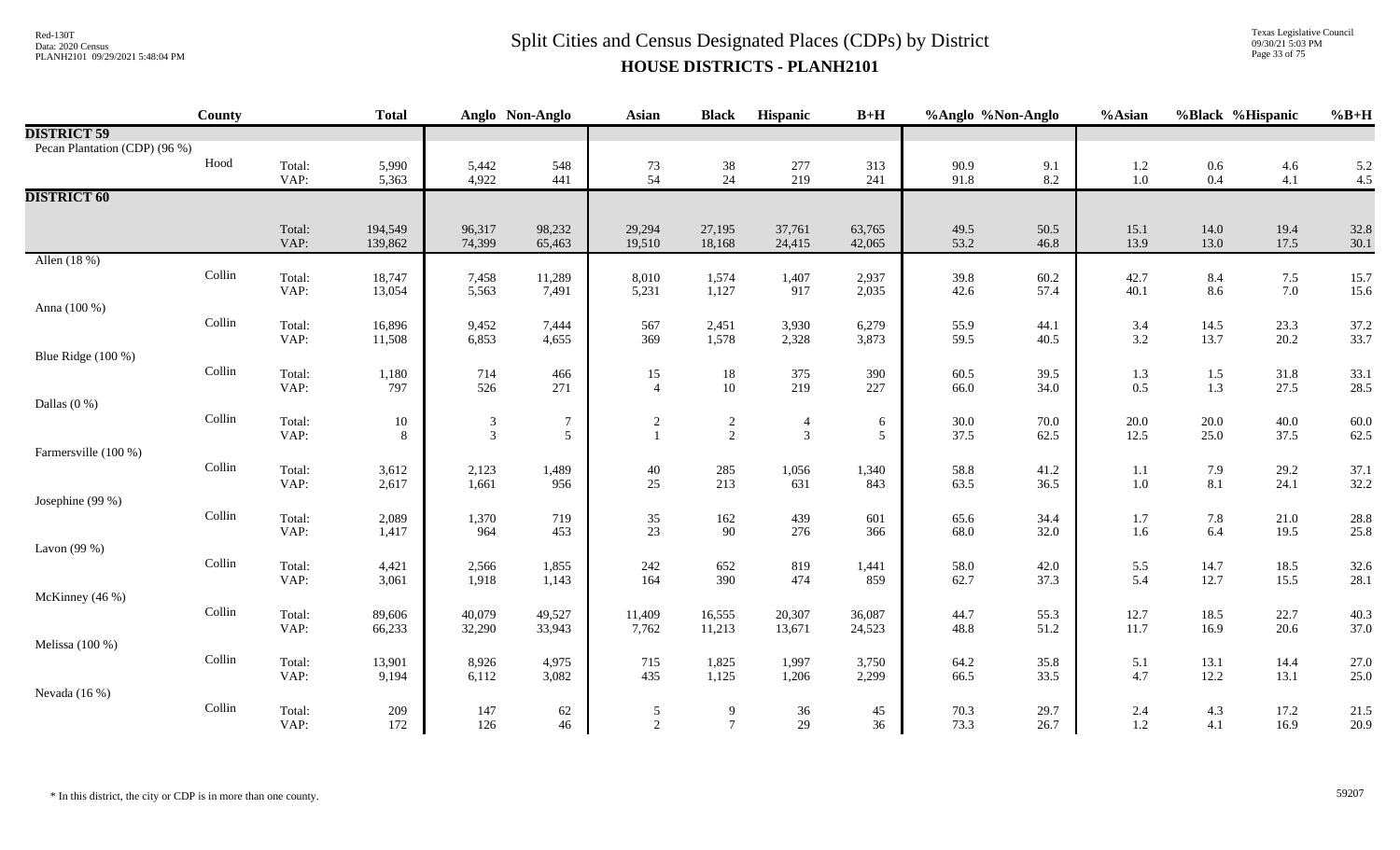Texas Legislative Council 09/30/21 5:03 PM Page 34 of 75

|                       | <b>County</b> |                | <b>Total</b>                       |                              | Anglo Non-Anglo                    | <b>Asian</b>                         | <b>Black</b>                       | Hispanic                             | $B+H$                                | %Anglo %Non-Anglo                         |                | %Asian                                    | %Black %Hispanic   |                                           | $%B+H$       |
|-----------------------|---------------|----------------|------------------------------------|------------------------------|------------------------------------|--------------------------------------|------------------------------------|--------------------------------------|--------------------------------------|-------------------------------------------|----------------|-------------------------------------------|--------------------|-------------------------------------------|--------------|
| <b>DISTRICT 60</b>    |               |                |                                    |                              |                                    |                                      |                                    |                                      |                                      |                                           |                |                                           |                    |                                           |              |
| Plano $(6\%)$         |               |                |                                    |                              |                                    |                                      |                                    |                                      |                                      |                                           |                |                                           |                    |                                           |              |
|                       | Collin        | Total:         | 15,768                             | 5,064                        | 10,704                             | 7,325                                | 1,895                              | 1,297                                | 3,102                                | 32.1                                      | 67.9           | 46.5                                      | 12.0               | $8.2\,$                                   | 19.7         |
|                       |               | VAP:           | 11,191                             | 4,035                        | 7,156                              | 4,851                                | 1,292                              | 851                                  | 2,107                                | 36.1                                      | 63.9           | 43.3                                      | 11.5               | 7.6                                       | 18.8         |
| Royse City (17 %)     |               |                |                                    |                              |                                    |                                      |                                    |                                      |                                      |                                           |                |                                           |                    |                                           |              |
|                       | Collin        | Total:         | 2,293                              | 1,665                        | 628                                | 61                                   | 162                                | 341                                  | 488                                  | 72.6                                      | 27.4           | 2.7                                       | $7.1\,$            | 14.9                                      | 21.3         |
|                       |               | VAP:           | 1,585                              | 1,183                        | 402                                | 48                                   | 101                                | 199                                  | 298                                  | 74.6                                      | 25.4           | 3.0                                       | 6.4                | 12.6                                      | 18.8         |
| Trenton $(0\%)$       |               |                |                                    |                              |                                    |                                      |                                    |                                      |                                      |                                           |                |                                           |                    |                                           |              |
|                       | Collin        | Total:         | $\mathbf{0}$                       | $\mathbf{0}$                 | $\boldsymbol{0}$                   | $\boldsymbol{0}$<br>$\mathbf{0}$     | $\mathbf{0}$                       | $\boldsymbol{0}$                     | $\boldsymbol{0}$                     | $\begin{array}{c} 0.0 \\ 0.0 \end{array}$ | 0.0            | $\begin{array}{c} 0.0 \\ 0.0 \end{array}$ | $0.0\,$            | $\begin{array}{c} 0.0 \\ 0.0 \end{array}$ | 0.0<br>0.0   |
|                       |               | VAP:           | $\overline{0}$                     | $\overline{0}$               | $\overline{0}$                     |                                      | $\overline{0}$                     | $\mathbf{0}$                         | $\overline{0}$                       |                                           | 0.0            |                                           | $0.0\,$            |                                           |              |
| Van Alstyne (0 %)     | Collin        |                |                                    |                              |                                    |                                      |                                    |                                      |                                      |                                           |                |                                           |                    |                                           |              |
|                       |               | Total:<br>VAP: | $\boldsymbol{0}$<br>$\overline{0}$ | $\mathbf{0}$<br>$\mathbf{0}$ | $\boldsymbol{0}$<br>$\overline{0}$ | $\boldsymbol{0}$<br>$\mathbf{0}$     | $\boldsymbol{0}$<br>$\overline{0}$ | $\boldsymbol{0}$<br>$\boldsymbol{0}$ | $\boldsymbol{0}$<br>$\boldsymbol{0}$ | $0.0\,$<br>$0.0\,$                        | 0.0<br>$0.0\,$ | $0.0\,$<br>0.0                            | $0.0\,$<br>$0.0\,$ | $0.0\,$<br>$0.0\,$                        | 0.0<br>0.0   |
| Weston $(4\% )$       |               |                |                                    |                              |                                    |                                      |                                    |                                      |                                      |                                           |                |                                           |                    |                                           |              |
|                       | Collin        | Total:         |                                    | $\boldsymbol{7}$             |                                    |                                      |                                    |                                      |                                      |                                           | 36.4           |                                           |                    | 27.3                                      | 36.4         |
|                       |               | VAP:           | 11<br>10                           | $\tau$                       | $\overline{4}$<br>$\mathfrak{Z}$   | $\boldsymbol{0}$<br>$\boldsymbol{0}$ | 1<br>$\mathbf{0}$                  | $\frac{3}{3}$                        | 4<br>3                               | 63.6<br>70.0                              | 30.0           | $0.0\,$<br>0.0                            | $9.1\,$<br>$0.0\,$ | 30.0                                      | 30.0         |
| Wylie $(4\%)$         |               |                |                                    |                              |                                    |                                      |                                    |                                      |                                      |                                           |                |                                           |                    |                                           |              |
|                       | Collin        | Total:         | 2,403                              | 1,135                        | 1,268                              | 250                                  | 526                                | 455                                  | 975                                  | 47.2                                      | 52.8           | 10.4                                      | 21.9               | 18.9                                      | 40.6         |
|                       |               | VAP:           | 1,656                              | 817                          | 839                                | 178                                  | 333                                | 299                                  | 632                                  | 49.3                                      | 50.7           | 10.7                                      | 20.1               | 18.1                                      | 38.2         |
| <b>DISTRICT 61</b>    |               |                |                                    |                              |                                    |                                      |                                    |                                      |                                      |                                           |                |                                           |                    |                                           |              |
|                       |               |                |                                    |                              |                                    |                                      |                                    |                                      |                                      |                                           |                |                                           |                    |                                           |              |
|                       |               | Total:         | 185,732                            | 144,781                      | 40,951                             | 2,424                                | 4,113                              | 27,637                               | 31,343                               | 78.0                                      | 22.0           | 1.3                                       | $2.2\,$            | 14.9                                      | 16.9         |
|                       |               | VAP:           | 140,599                            | 113,471                      | 27,128                             | 1,575                                | 2,528                              | 17,618                               | 19,982                               | 80.7                                      | 19.3           | 1.1                                       | $1.8\,$            | 12.5                                      | 14.2         |
| Azle (19 %)           |               |                |                                    |                              |                                    |                                      |                                    |                                      |                                      |                                           |                |                                           |                    |                                           |              |
|                       | Parker        | Total:         | 2,508                              | 1,912                        | 596                                | $\frac{43}{33}$                      | $\frac{77}{39}$                    | 362                                  | 426                                  | 76.2                                      | 23.8           | $\frac{1.7}{1.8}$                         | $3.1\,$            | $14.4$<br>$12.7$                          | 17.0         |
|                       |               | VAP:           | 1,826                              | 1,436                        | 390                                |                                      |                                    | 231                                  | 264                                  | 78.6                                      | 21.4           |                                           | $2.1\,$            |                                           | 14.5         |
| Briar (CDP) (17 %)    | Parker        |                |                                    |                              |                                    |                                      |                                    |                                      |                                      |                                           |                |                                           |                    |                                           |              |
|                       |               | Total:<br>VAP: | 1,161<br>853                       | 871<br>664                   | 290<br>189                         | $27\,$<br>13                         | $34\,$<br>22                       | 198<br>126                           | 225<br>148                           | 75.0<br>77.8                              | 25.0<br>22.2   | 2.3<br>1.5                                | $2.9\,$<br>2.6     | 17.1<br>14.8                              | 19.4<br>17.4 |
| Cresson (38 %)        |               |                |                                    |                              |                                    |                                      |                                    |                                      |                                      |                                           |                |                                           |                    |                                           |              |
|                       | Parker        | Total:         | 518                                | 416                          |                                    |                                      |                                    | 69                                   | 82                                   | 80.3                                      | 19.7           |                                           |                    | 13.3                                      | 15.8         |
|                       |               | VAP:           | 400                                | 334                          | $102\,$<br>66                      | $\frac{5}{5}$                        | 16<br>10                           | 41                                   | 50                                   | 83.5                                      | 16.5           | 1.0<br>1.3                                | 3.1<br>$2.5$       | 10.3                                      | 12.5         |
| Fort Worth (0 %)      |               |                |                                    |                              |                                    |                                      |                                    |                                      |                                      |                                           |                |                                           |                    |                                           |              |
|                       | Parker        | Total:         | 1,246                              | 972                          | 274                                | 91                                   |                                    | $122\,$                              | 153                                  | 78.0                                      | 22.0           | 7.3                                       | $2.6\,$            | $9.8\,$                                   | 12.3         |
|                       |               | VAP:           | 804                                | 640                          | 164                                | 52                                   | $\frac{32}{19}$                    | 74                                   | 92                                   | 79.6                                      | 20.4           | 6.5                                       | 2.4                | 9.2                                       | 11.4         |
| Reno (Parker) (100 %) |               |                |                                    |                              |                                    |                                      |                                    |                                      |                                      |                                           |                |                                           |                    |                                           |              |
|                       | Parker        | Total:         | 2,869                              | 2,192                        | 677                                | $27\,$                               | 43                                 | 460                                  | 499                                  | 76.4                                      | 23.6           | 0.9                                       | 1.5                | 16.0                                      | 17.4         |
|                       |               | VAP:           | 2,184                              | 1,755                        | 429                                | 16                                   | 20                                 | 273                                  | 291                                  | 80.4                                      | 19.6           | 0.7                                       | 0.9                | 12.5                                      | 13.3         |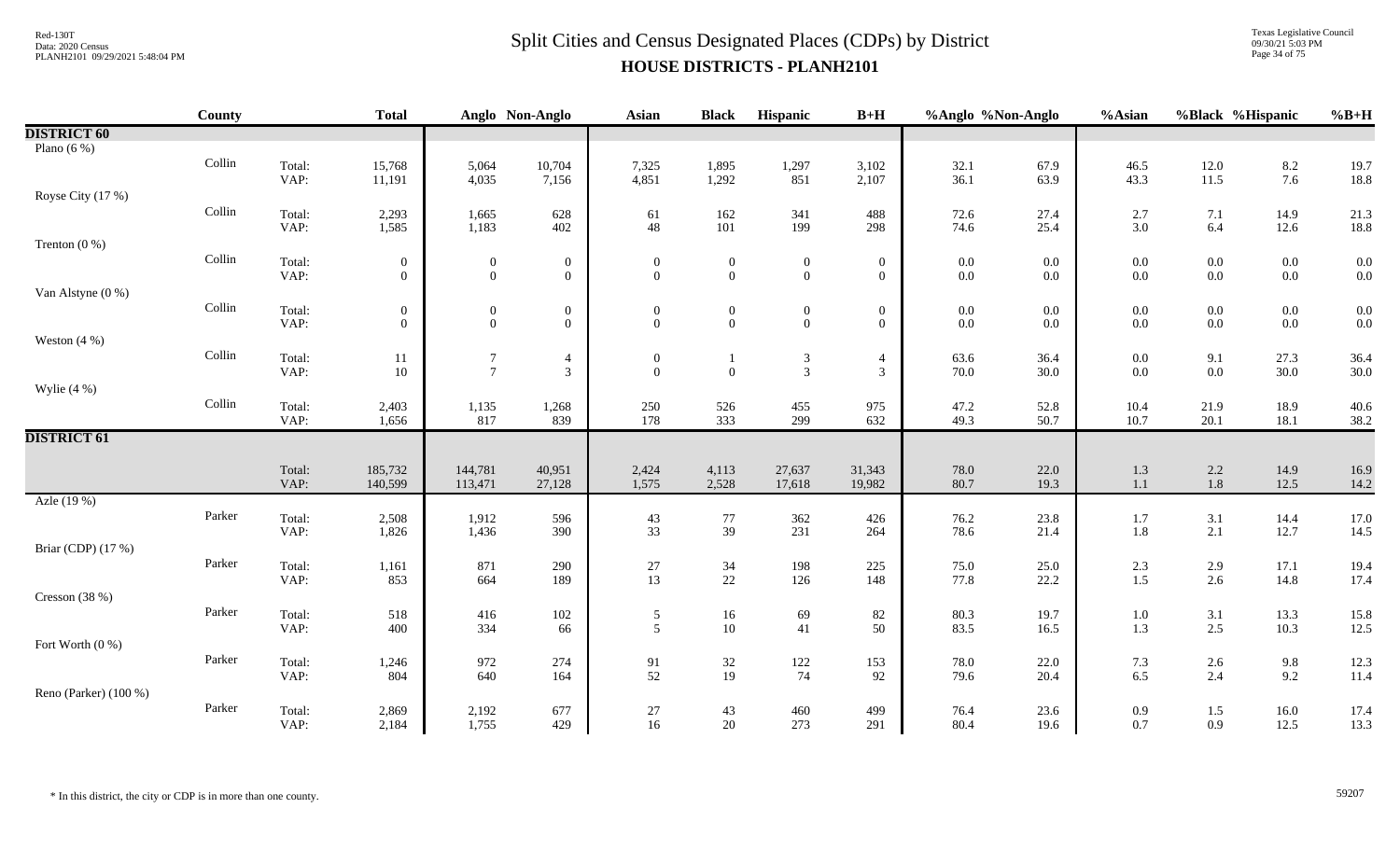Texas Legislative Council 09/30/21 5:03 PM Page 35 of 75

| Springtown (100 %)<br>Parker<br>Total:<br>3,064<br>2,449<br>$\frac{33}{24}$<br>$\frac{57}{25}$<br>391<br>446<br>79.9<br>20.1<br>1.9<br>12.8<br>615<br>1.1<br>14.6<br>1,831<br>226<br>82.9<br>$1.1\,$<br>11.3<br>VAP:<br>379<br>250<br>17.1<br>$1.1\,$<br>10.2<br>2,210<br><b>DISTRICT 62</b><br>13,420<br>21.2<br>Total:<br>186,794<br>134,318<br>52,476<br>3,172<br>26,935<br>39,664<br>71.9<br>28.1<br>1.7<br>$7.2\,$<br>14.4<br>6.4<br>VAP:<br>108,720<br>35,434<br>2,195<br>9,261<br>17,025<br>26,028<br>75.4<br>24.6<br>$1.5\,$<br>11.8<br>18.1<br>144,154<br>Pilot Point $(0\%)$<br>Grayson<br>Total:<br>$\boldsymbol{0}$<br>$\overline{0}$<br>0.0<br>$0.0\,$<br>$0.0\,$<br>$0.0\,$<br>0.0<br>$\mathbf{0}$<br>$\boldsymbol{0}$<br>$\boldsymbol{0}$<br>$0.0\,$<br>$\mathbf{0}$<br>$\overline{0}$<br>$\mathbf{0}$<br>0.0<br>VAP:<br>$\mathbf{0}$<br>$\mathbf{0}$<br>$\boldsymbol{0}$<br>$\overline{0}$<br>$\boldsymbol{0}$<br>$\mathbf{0}$<br>$0.0\,$<br>$0.0\,$<br>$0.0\,$<br>$0.0\,$<br>$0.0\,$<br>Trenton $(100\%)^*$<br>Fannin<br>Total:<br>743<br>559<br>127<br>155<br>24.8<br>184<br>30<br>75.2<br>0.1<br>$4.0\,$<br>17.1<br>20.9<br>1<br>24<br>552<br>VAP:<br>426<br>84<br>22.8<br>126<br>$\overline{0}$<br>106<br>77.2<br>0.0<br>4.3<br>15.2<br>19.2<br>Grayson<br>$0.0\,$<br>0.0<br>Total:<br>$\overline{0}$<br>$\boldsymbol{0}$<br>$\overline{0}$<br>$0.0\,$<br>0.0<br>$0.0\,$<br>$\overline{0}$<br>$\boldsymbol{0}$<br>$\boldsymbol{0}$<br>$\boldsymbol{0}$<br>$0.0\,$<br>VAP:<br>$\mathbf{0}$<br>$\mathbf{0}$<br>0.0<br>$\overline{0}$<br>$\boldsymbol{0}$<br>$\bf{0}$<br>$\overline{0}$<br>$\overline{0}$<br>$0.0\,$<br>0.0<br>$0.0\,$<br>$0.0\,$<br>$0.0\,$<br>Van Alstyne (100 %)<br>Grayson<br>Total:<br>4,369<br>3,220<br>1,149<br>$\frac{53}{32}$<br>192<br>710<br>893<br>73.7<br>26.3<br>$1.2\,$<br>4.4<br>16.3<br>20.4<br>2,378<br>23.3<br>VAP:<br>3,100<br>722<br>141<br>418<br>558<br>1.0<br>4.5<br>13.5<br>18.0<br>76.7<br>Winnsboro (22 %)<br>Franklin<br>Total:<br>773<br>564<br>209<br>27.0<br>1.9<br>4.5<br>15<br>124<br>156<br>73.0<br>16.0<br>20.2<br>35<br>10<br>13<br>VAP:<br>544<br>410<br>82<br>75.4<br>$1.8\,$<br>2.4<br>17.3<br>134<br>94<br>24.6<br>15.1<br><b>DISTRICT 63</b><br>67,243<br>50.0<br>14.3<br>Total:<br>202,319<br>101,237<br>101,082<br>28,998<br>23,993<br>44,533<br>50.0<br>11.9<br>22.0<br>33.2<br>VAP:<br>81,282<br>13.6<br>30.6<br>152,377<br>71,095<br>30,094<br>46,648<br>53.3<br>46.7<br>11.3<br>19.7<br>20,664<br>17,164<br>Carrollton (20 %)<br>Denton<br>Total:<br>10,001<br>16,497<br>6,697<br>3,424<br>6,059<br>9,320<br>37.7<br>62.3<br>25.3<br>12.9<br>22.9<br>35.2<br>26,498<br>25.3<br>31.7<br>VAP:<br>8,527<br>4,232<br>59.0<br>11.7<br>20.3<br>12,287<br>5,267<br>2,434<br>6,602<br>41.0<br>20,814<br>Coppell (2 %)<br>Denton<br>452<br>Total:<br>1,022<br>80<br>106<br>181<br>44.2<br>55.8<br>34.6<br>7.8<br>10.4<br>570<br>354<br>17.7<br>368<br>63<br>79<br>7.9<br>17.6<br>VAP:<br>428<br>140<br>53.8<br>33.4<br>9.9<br>796<br>266<br>46.2<br>Flower Mound (82 %)<br>Denton<br>Total:<br>62,325<br>41,555<br>20,770<br>9,975<br>2,752<br>6,495<br>9,050<br>33.3<br>16.0<br>10.4<br>14.5<br>4.4<br>66.7<br>4.2<br>13.3<br>VAP:<br>32,179<br>30.1<br>14.0<br>9.3<br>13,877<br>1,937<br>4,285<br>6,129<br>69.9<br>46,056<br>6,469<br>Fort Worth $(0\%)$<br>Denton<br>Total:<br>501<br>797<br>32.7<br>11.3<br>4,407<br>2,967<br>1,440<br>496<br>318<br>67.3<br>7.2<br>11.4<br>18.1<br>VAP:<br>2,969<br>2,080<br>889<br>317<br>190<br>296<br>480<br>70.1<br>29.9<br>10.7<br>6.4<br>10.0<br>16.2 |                    | County | <b>Total</b> | Anglo Non-Anglo | <b>Asian</b> | <b>Black</b> | Hispanic | $B+H$ | %Anglo %Non-Anglo | %Asian | %Black %Hispanic | $%B+H$ |
|-------------------------------------------------------------------------------------------------------------------------------------------------------------------------------------------------------------------------------------------------------------------------------------------------------------------------------------------------------------------------------------------------------------------------------------------------------------------------------------------------------------------------------------------------------------------------------------------------------------------------------------------------------------------------------------------------------------------------------------------------------------------------------------------------------------------------------------------------------------------------------------------------------------------------------------------------------------------------------------------------------------------------------------------------------------------------------------------------------------------------------------------------------------------------------------------------------------------------------------------------------------------------------------------------------------------------------------------------------------------------------------------------------------------------------------------------------------------------------------------------------------------------------------------------------------------------------------------------------------------------------------------------------------------------------------------------------------------------------------------------------------------------------------------------------------------------------------------------------------------------------------------------------------------------------------------------------------------------------------------------------------------------------------------------------------------------------------------------------------------------------------------------------------------------------------------------------------------------------------------------------------------------------------------------------------------------------------------------------------------------------------------------------------------------------------------------------------------------------------------------------------------------------------------------------------------------------------------------------------------------------------------------------------------------------------------------------------------------------------------------------------------------------------------------------------------------------------------------------------------------------------------------------------------------------------------------------------------------------------------------------------------------------------------------------------------------------------------------------------------------------------------------------------------------------------------------------------------------------------------------------------------------------------------------------------------------------------------------------------------------------------------------------------------------------------------------------------------------------------------------------------------------------------------------------------------------|--------------------|--------|--------------|-----------------|--------------|--------------|----------|-------|-------------------|--------|------------------|--------|
|                                                                                                                                                                                                                                                                                                                                                                                                                                                                                                                                                                                                                                                                                                                                                                                                                                                                                                                                                                                                                                                                                                                                                                                                                                                                                                                                                                                                                                                                                                                                                                                                                                                                                                                                                                                                                                                                                                                                                                                                                                                                                                                                                                                                                                                                                                                                                                                                                                                                                                                                                                                                                                                                                                                                                                                                                                                                                                                                                                                                                                                                                                                                                                                                                                                                                                                                                                                                                                                                                                                                                                         | <b>DISTRICT 61</b> |        |              |                 |              |              |          |       |                   |        |                  |        |
|                                                                                                                                                                                                                                                                                                                                                                                                                                                                                                                                                                                                                                                                                                                                                                                                                                                                                                                                                                                                                                                                                                                                                                                                                                                                                                                                                                                                                                                                                                                                                                                                                                                                                                                                                                                                                                                                                                                                                                                                                                                                                                                                                                                                                                                                                                                                                                                                                                                                                                                                                                                                                                                                                                                                                                                                                                                                                                                                                                                                                                                                                                                                                                                                                                                                                                                                                                                                                                                                                                                                                                         |                    |        |              |                 |              |              |          |       |                   |        |                  |        |
|                                                                                                                                                                                                                                                                                                                                                                                                                                                                                                                                                                                                                                                                                                                                                                                                                                                                                                                                                                                                                                                                                                                                                                                                                                                                                                                                                                                                                                                                                                                                                                                                                                                                                                                                                                                                                                                                                                                                                                                                                                                                                                                                                                                                                                                                                                                                                                                                                                                                                                                                                                                                                                                                                                                                                                                                                                                                                                                                                                                                                                                                                                                                                                                                                                                                                                                                                                                                                                                                                                                                                                         |                    |        |              |                 |              |              |          |       |                   |        |                  |        |
|                                                                                                                                                                                                                                                                                                                                                                                                                                                                                                                                                                                                                                                                                                                                                                                                                                                                                                                                                                                                                                                                                                                                                                                                                                                                                                                                                                                                                                                                                                                                                                                                                                                                                                                                                                                                                                                                                                                                                                                                                                                                                                                                                                                                                                                                                                                                                                                                                                                                                                                                                                                                                                                                                                                                                                                                                                                                                                                                                                                                                                                                                                                                                                                                                                                                                                                                                                                                                                                                                                                                                                         |                    |        |              |                 |              |              |          |       |                   |        |                  |        |
|                                                                                                                                                                                                                                                                                                                                                                                                                                                                                                                                                                                                                                                                                                                                                                                                                                                                                                                                                                                                                                                                                                                                                                                                                                                                                                                                                                                                                                                                                                                                                                                                                                                                                                                                                                                                                                                                                                                                                                                                                                                                                                                                                                                                                                                                                                                                                                                                                                                                                                                                                                                                                                                                                                                                                                                                                                                                                                                                                                                                                                                                                                                                                                                                                                                                                                                                                                                                                                                                                                                                                                         |                    |        |              |                 |              |              |          |       |                   |        |                  |        |
|                                                                                                                                                                                                                                                                                                                                                                                                                                                                                                                                                                                                                                                                                                                                                                                                                                                                                                                                                                                                                                                                                                                                                                                                                                                                                                                                                                                                                                                                                                                                                                                                                                                                                                                                                                                                                                                                                                                                                                                                                                                                                                                                                                                                                                                                                                                                                                                                                                                                                                                                                                                                                                                                                                                                                                                                                                                                                                                                                                                                                                                                                                                                                                                                                                                                                                                                                                                                                                                                                                                                                                         |                    |        |              |                 |              |              |          |       |                   |        |                  |        |
|                                                                                                                                                                                                                                                                                                                                                                                                                                                                                                                                                                                                                                                                                                                                                                                                                                                                                                                                                                                                                                                                                                                                                                                                                                                                                                                                                                                                                                                                                                                                                                                                                                                                                                                                                                                                                                                                                                                                                                                                                                                                                                                                                                                                                                                                                                                                                                                                                                                                                                                                                                                                                                                                                                                                                                                                                                                                                                                                                                                                                                                                                                                                                                                                                                                                                                                                                                                                                                                                                                                                                                         |                    |        |              |                 |              |              |          |       |                   |        |                  |        |
|                                                                                                                                                                                                                                                                                                                                                                                                                                                                                                                                                                                                                                                                                                                                                                                                                                                                                                                                                                                                                                                                                                                                                                                                                                                                                                                                                                                                                                                                                                                                                                                                                                                                                                                                                                                                                                                                                                                                                                                                                                                                                                                                                                                                                                                                                                                                                                                                                                                                                                                                                                                                                                                                                                                                                                                                                                                                                                                                                                                                                                                                                                                                                                                                                                                                                                                                                                                                                                                                                                                                                                         |                    |        |              |                 |              |              |          |       |                   |        |                  |        |
|                                                                                                                                                                                                                                                                                                                                                                                                                                                                                                                                                                                                                                                                                                                                                                                                                                                                                                                                                                                                                                                                                                                                                                                                                                                                                                                                                                                                                                                                                                                                                                                                                                                                                                                                                                                                                                                                                                                                                                                                                                                                                                                                                                                                                                                                                                                                                                                                                                                                                                                                                                                                                                                                                                                                                                                                                                                                                                                                                                                                                                                                                                                                                                                                                                                                                                                                                                                                                                                                                                                                                                         |                    |        |              |                 |              |              |          |       |                   |        |                  |        |
|                                                                                                                                                                                                                                                                                                                                                                                                                                                                                                                                                                                                                                                                                                                                                                                                                                                                                                                                                                                                                                                                                                                                                                                                                                                                                                                                                                                                                                                                                                                                                                                                                                                                                                                                                                                                                                                                                                                                                                                                                                                                                                                                                                                                                                                                                                                                                                                                                                                                                                                                                                                                                                                                                                                                                                                                                                                                                                                                                                                                                                                                                                                                                                                                                                                                                                                                                                                                                                                                                                                                                                         |                    |        |              |                 |              |              |          |       |                   |        |                  |        |
|                                                                                                                                                                                                                                                                                                                                                                                                                                                                                                                                                                                                                                                                                                                                                                                                                                                                                                                                                                                                                                                                                                                                                                                                                                                                                                                                                                                                                                                                                                                                                                                                                                                                                                                                                                                                                                                                                                                                                                                                                                                                                                                                                                                                                                                                                                                                                                                                                                                                                                                                                                                                                                                                                                                                                                                                                                                                                                                                                                                                                                                                                                                                                                                                                                                                                                                                                                                                                                                                                                                                                                         |                    |        |              |                 |              |              |          |       |                   |        |                  |        |
|                                                                                                                                                                                                                                                                                                                                                                                                                                                                                                                                                                                                                                                                                                                                                                                                                                                                                                                                                                                                                                                                                                                                                                                                                                                                                                                                                                                                                                                                                                                                                                                                                                                                                                                                                                                                                                                                                                                                                                                                                                                                                                                                                                                                                                                                                                                                                                                                                                                                                                                                                                                                                                                                                                                                                                                                                                                                                                                                                                                                                                                                                                                                                                                                                                                                                                                                                                                                                                                                                                                                                                         |                    |        |              |                 |              |              |          |       |                   |        |                  |        |
|                                                                                                                                                                                                                                                                                                                                                                                                                                                                                                                                                                                                                                                                                                                                                                                                                                                                                                                                                                                                                                                                                                                                                                                                                                                                                                                                                                                                                                                                                                                                                                                                                                                                                                                                                                                                                                                                                                                                                                                                                                                                                                                                                                                                                                                                                                                                                                                                                                                                                                                                                                                                                                                                                                                                                                                                                                                                                                                                                                                                                                                                                                                                                                                                                                                                                                                                                                                                                                                                                                                                                                         |                    |        |              |                 |              |              |          |       |                   |        |                  |        |
|                                                                                                                                                                                                                                                                                                                                                                                                                                                                                                                                                                                                                                                                                                                                                                                                                                                                                                                                                                                                                                                                                                                                                                                                                                                                                                                                                                                                                                                                                                                                                                                                                                                                                                                                                                                                                                                                                                                                                                                                                                                                                                                                                                                                                                                                                                                                                                                                                                                                                                                                                                                                                                                                                                                                                                                                                                                                                                                                                                                                                                                                                                                                                                                                                                                                                                                                                                                                                                                                                                                                                                         |                    |        |              |                 |              |              |          |       |                   |        |                  |        |
|                                                                                                                                                                                                                                                                                                                                                                                                                                                                                                                                                                                                                                                                                                                                                                                                                                                                                                                                                                                                                                                                                                                                                                                                                                                                                                                                                                                                                                                                                                                                                                                                                                                                                                                                                                                                                                                                                                                                                                                                                                                                                                                                                                                                                                                                                                                                                                                                                                                                                                                                                                                                                                                                                                                                                                                                                                                                                                                                                                                                                                                                                                                                                                                                                                                                                                                                                                                                                                                                                                                                                                         |                    |        |              |                 |              |              |          |       |                   |        |                  |        |
|                                                                                                                                                                                                                                                                                                                                                                                                                                                                                                                                                                                                                                                                                                                                                                                                                                                                                                                                                                                                                                                                                                                                                                                                                                                                                                                                                                                                                                                                                                                                                                                                                                                                                                                                                                                                                                                                                                                                                                                                                                                                                                                                                                                                                                                                                                                                                                                                                                                                                                                                                                                                                                                                                                                                                                                                                                                                                                                                                                                                                                                                                                                                                                                                                                                                                                                                                                                                                                                                                                                                                                         |                    |        |              |                 |              |              |          |       |                   |        |                  |        |
|                                                                                                                                                                                                                                                                                                                                                                                                                                                                                                                                                                                                                                                                                                                                                                                                                                                                                                                                                                                                                                                                                                                                                                                                                                                                                                                                                                                                                                                                                                                                                                                                                                                                                                                                                                                                                                                                                                                                                                                                                                                                                                                                                                                                                                                                                                                                                                                                                                                                                                                                                                                                                                                                                                                                                                                                                                                                                                                                                                                                                                                                                                                                                                                                                                                                                                                                                                                                                                                                                                                                                                         |                    |        |              |                 |              |              |          |       |                   |        |                  |        |
|                                                                                                                                                                                                                                                                                                                                                                                                                                                                                                                                                                                                                                                                                                                                                                                                                                                                                                                                                                                                                                                                                                                                                                                                                                                                                                                                                                                                                                                                                                                                                                                                                                                                                                                                                                                                                                                                                                                                                                                                                                                                                                                                                                                                                                                                                                                                                                                                                                                                                                                                                                                                                                                                                                                                                                                                                                                                                                                                                                                                                                                                                                                                                                                                                                                                                                                                                                                                                                                                                                                                                                         |                    |        |              |                 |              |              |          |       |                   |        |                  |        |
|                                                                                                                                                                                                                                                                                                                                                                                                                                                                                                                                                                                                                                                                                                                                                                                                                                                                                                                                                                                                                                                                                                                                                                                                                                                                                                                                                                                                                                                                                                                                                                                                                                                                                                                                                                                                                                                                                                                                                                                                                                                                                                                                                                                                                                                                                                                                                                                                                                                                                                                                                                                                                                                                                                                                                                                                                                                                                                                                                                                                                                                                                                                                                                                                                                                                                                                                                                                                                                                                                                                                                                         |                    |        |              |                 |              |              |          |       |                   |        |                  |        |
|                                                                                                                                                                                                                                                                                                                                                                                                                                                                                                                                                                                                                                                                                                                                                                                                                                                                                                                                                                                                                                                                                                                                                                                                                                                                                                                                                                                                                                                                                                                                                                                                                                                                                                                                                                                                                                                                                                                                                                                                                                                                                                                                                                                                                                                                                                                                                                                                                                                                                                                                                                                                                                                                                                                                                                                                                                                                                                                                                                                                                                                                                                                                                                                                                                                                                                                                                                                                                                                                                                                                                                         |                    |        |              |                 |              |              |          |       |                   |        |                  |        |
|                                                                                                                                                                                                                                                                                                                                                                                                                                                                                                                                                                                                                                                                                                                                                                                                                                                                                                                                                                                                                                                                                                                                                                                                                                                                                                                                                                                                                                                                                                                                                                                                                                                                                                                                                                                                                                                                                                                                                                                                                                                                                                                                                                                                                                                                                                                                                                                                                                                                                                                                                                                                                                                                                                                                                                                                                                                                                                                                                                                                                                                                                                                                                                                                                                                                                                                                                                                                                                                                                                                                                                         |                    |        |              |                 |              |              |          |       |                   |        |                  |        |
|                                                                                                                                                                                                                                                                                                                                                                                                                                                                                                                                                                                                                                                                                                                                                                                                                                                                                                                                                                                                                                                                                                                                                                                                                                                                                                                                                                                                                                                                                                                                                                                                                                                                                                                                                                                                                                                                                                                                                                                                                                                                                                                                                                                                                                                                                                                                                                                                                                                                                                                                                                                                                                                                                                                                                                                                                                                                                                                                                                                                                                                                                                                                                                                                                                                                                                                                                                                                                                                                                                                                                                         |                    |        |              |                 |              |              |          |       |                   |        |                  |        |
|                                                                                                                                                                                                                                                                                                                                                                                                                                                                                                                                                                                                                                                                                                                                                                                                                                                                                                                                                                                                                                                                                                                                                                                                                                                                                                                                                                                                                                                                                                                                                                                                                                                                                                                                                                                                                                                                                                                                                                                                                                                                                                                                                                                                                                                                                                                                                                                                                                                                                                                                                                                                                                                                                                                                                                                                                                                                                                                                                                                                                                                                                                                                                                                                                                                                                                                                                                                                                                                                                                                                                                         |                    |        |              |                 |              |              |          |       |                   |        |                  |        |
|                                                                                                                                                                                                                                                                                                                                                                                                                                                                                                                                                                                                                                                                                                                                                                                                                                                                                                                                                                                                                                                                                                                                                                                                                                                                                                                                                                                                                                                                                                                                                                                                                                                                                                                                                                                                                                                                                                                                                                                                                                                                                                                                                                                                                                                                                                                                                                                                                                                                                                                                                                                                                                                                                                                                                                                                                                                                                                                                                                                                                                                                                                                                                                                                                                                                                                                                                                                                                                                                                                                                                                         |                    |        |              |                 |              |              |          |       |                   |        |                  |        |
|                                                                                                                                                                                                                                                                                                                                                                                                                                                                                                                                                                                                                                                                                                                                                                                                                                                                                                                                                                                                                                                                                                                                                                                                                                                                                                                                                                                                                                                                                                                                                                                                                                                                                                                                                                                                                                                                                                                                                                                                                                                                                                                                                                                                                                                                                                                                                                                                                                                                                                                                                                                                                                                                                                                                                                                                                                                                                                                                                                                                                                                                                                                                                                                                                                                                                                                                                                                                                                                                                                                                                                         |                    |        |              |                 |              |              |          |       |                   |        |                  |        |
|                                                                                                                                                                                                                                                                                                                                                                                                                                                                                                                                                                                                                                                                                                                                                                                                                                                                                                                                                                                                                                                                                                                                                                                                                                                                                                                                                                                                                                                                                                                                                                                                                                                                                                                                                                                                                                                                                                                                                                                                                                                                                                                                                                                                                                                                                                                                                                                                                                                                                                                                                                                                                                                                                                                                                                                                                                                                                                                                                                                                                                                                                                                                                                                                                                                                                                                                                                                                                                                                                                                                                                         |                    |        |              |                 |              |              |          |       |                   |        |                  |        |
|                                                                                                                                                                                                                                                                                                                                                                                                                                                                                                                                                                                                                                                                                                                                                                                                                                                                                                                                                                                                                                                                                                                                                                                                                                                                                                                                                                                                                                                                                                                                                                                                                                                                                                                                                                                                                                                                                                                                                                                                                                                                                                                                                                                                                                                                                                                                                                                                                                                                                                                                                                                                                                                                                                                                                                                                                                                                                                                                                                                                                                                                                                                                                                                                                                                                                                                                                                                                                                                                                                                                                                         |                    |        |              |                 |              |              |          |       |                   |        |                  |        |
|                                                                                                                                                                                                                                                                                                                                                                                                                                                                                                                                                                                                                                                                                                                                                                                                                                                                                                                                                                                                                                                                                                                                                                                                                                                                                                                                                                                                                                                                                                                                                                                                                                                                                                                                                                                                                                                                                                                                                                                                                                                                                                                                                                                                                                                                                                                                                                                                                                                                                                                                                                                                                                                                                                                                                                                                                                                                                                                                                                                                                                                                                                                                                                                                                                                                                                                                                                                                                                                                                                                                                                         |                    |        |              |                 |              |              |          |       |                   |        |                  |        |
|                                                                                                                                                                                                                                                                                                                                                                                                                                                                                                                                                                                                                                                                                                                                                                                                                                                                                                                                                                                                                                                                                                                                                                                                                                                                                                                                                                                                                                                                                                                                                                                                                                                                                                                                                                                                                                                                                                                                                                                                                                                                                                                                                                                                                                                                                                                                                                                                                                                                                                                                                                                                                                                                                                                                                                                                                                                                                                                                                                                                                                                                                                                                                                                                                                                                                                                                                                                                                                                                                                                                                                         |                    |        |              |                 |              |              |          |       |                   |        |                  |        |
|                                                                                                                                                                                                                                                                                                                                                                                                                                                                                                                                                                                                                                                                                                                                                                                                                                                                                                                                                                                                                                                                                                                                                                                                                                                                                                                                                                                                                                                                                                                                                                                                                                                                                                                                                                                                                                                                                                                                                                                                                                                                                                                                                                                                                                                                                                                                                                                                                                                                                                                                                                                                                                                                                                                                                                                                                                                                                                                                                                                                                                                                                                                                                                                                                                                                                                                                                                                                                                                                                                                                                                         |                    |        |              |                 |              |              |          |       |                   |        |                  |        |
|                                                                                                                                                                                                                                                                                                                                                                                                                                                                                                                                                                                                                                                                                                                                                                                                                                                                                                                                                                                                                                                                                                                                                                                                                                                                                                                                                                                                                                                                                                                                                                                                                                                                                                                                                                                                                                                                                                                                                                                                                                                                                                                                                                                                                                                                                                                                                                                                                                                                                                                                                                                                                                                                                                                                                                                                                                                                                                                                                                                                                                                                                                                                                                                                                                                                                                                                                                                                                                                                                                                                                                         |                    |        |              |                 |              |              |          |       |                   |        |                  |        |
|                                                                                                                                                                                                                                                                                                                                                                                                                                                                                                                                                                                                                                                                                                                                                                                                                                                                                                                                                                                                                                                                                                                                                                                                                                                                                                                                                                                                                                                                                                                                                                                                                                                                                                                                                                                                                                                                                                                                                                                                                                                                                                                                                                                                                                                                                                                                                                                                                                                                                                                                                                                                                                                                                                                                                                                                                                                                                                                                                                                                                                                                                                                                                                                                                                                                                                                                                                                                                                                                                                                                                                         |                    |        |              |                 |              |              |          |       |                   |        |                  |        |
|                                                                                                                                                                                                                                                                                                                                                                                                                                                                                                                                                                                                                                                                                                                                                                                                                                                                                                                                                                                                                                                                                                                                                                                                                                                                                                                                                                                                                                                                                                                                                                                                                                                                                                                                                                                                                                                                                                                                                                                                                                                                                                                                                                                                                                                                                                                                                                                                                                                                                                                                                                                                                                                                                                                                                                                                                                                                                                                                                                                                                                                                                                                                                                                                                                                                                                                                                                                                                                                                                                                                                                         |                    |        |              |                 |              |              |          |       |                   |        |                  |        |
|                                                                                                                                                                                                                                                                                                                                                                                                                                                                                                                                                                                                                                                                                                                                                                                                                                                                                                                                                                                                                                                                                                                                                                                                                                                                                                                                                                                                                                                                                                                                                                                                                                                                                                                                                                                                                                                                                                                                                                                                                                                                                                                                                                                                                                                                                                                                                                                                                                                                                                                                                                                                                                                                                                                                                                                                                                                                                                                                                                                                                                                                                                                                                                                                                                                                                                                                                                                                                                                                                                                                                                         |                    |        |              |                 |              |              |          |       |                   |        |                  |        |
|                                                                                                                                                                                                                                                                                                                                                                                                                                                                                                                                                                                                                                                                                                                                                                                                                                                                                                                                                                                                                                                                                                                                                                                                                                                                                                                                                                                                                                                                                                                                                                                                                                                                                                                                                                                                                                                                                                                                                                                                                                                                                                                                                                                                                                                                                                                                                                                                                                                                                                                                                                                                                                                                                                                                                                                                                                                                                                                                                                                                                                                                                                                                                                                                                                                                                                                                                                                                                                                                                                                                                                         |                    |        |              |                 |              |              |          |       |                   |        |                  |        |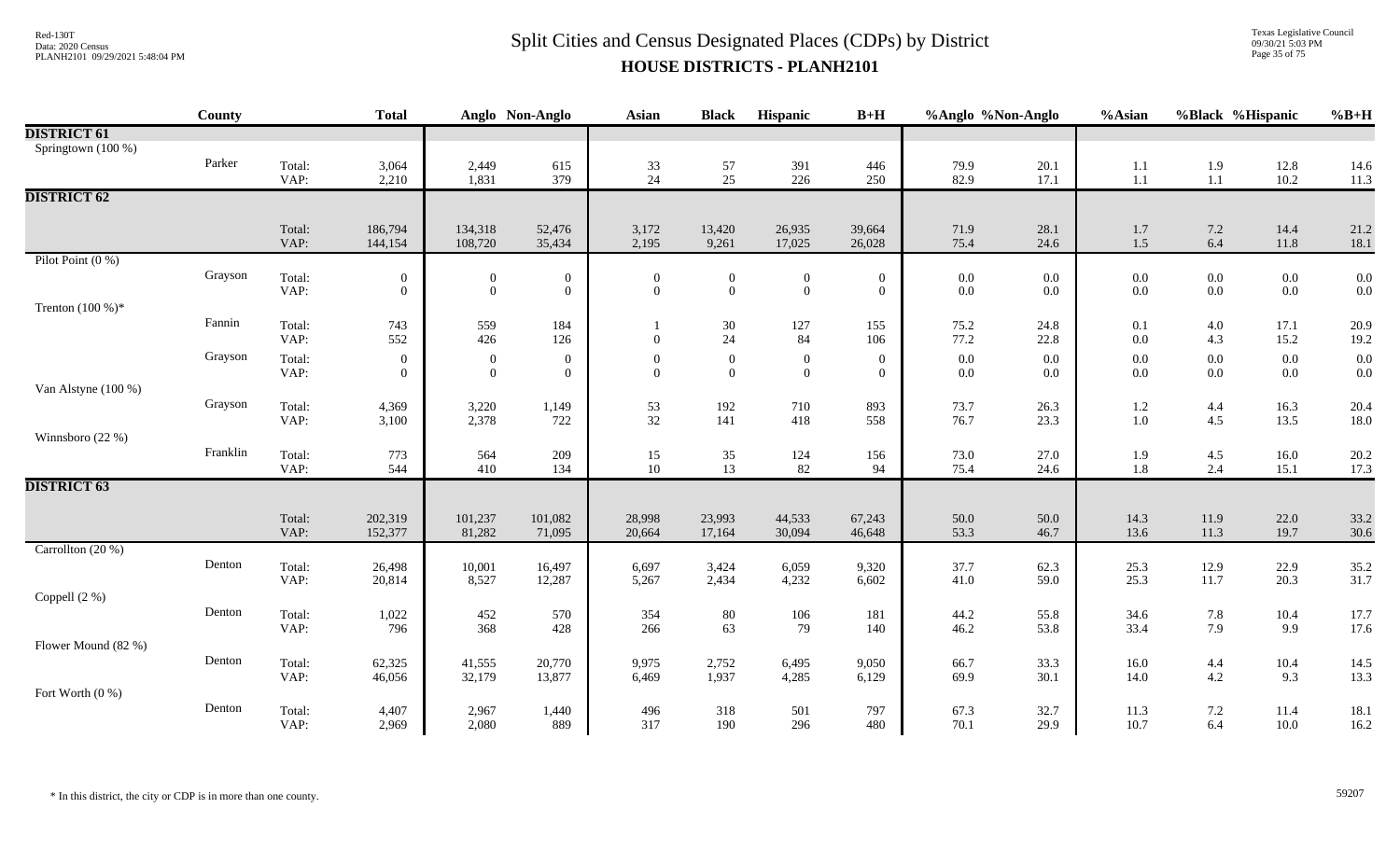Texas Legislative Council 09/30/21 5:03 PM Page 36 of 75

|                    | County |                | <b>Total</b>   |                  | Anglo Non-Anglo  | <b>Asian</b>     | <b>Black</b>     | Hispanic         | $B+H$            | %Anglo %Non-Anglo |              | %Asian     | %Black %Hispanic  |              | $%B+H$       |
|--------------------|--------|----------------|----------------|------------------|------------------|------------------|------------------|------------------|------------------|-------------------|--------------|------------|-------------------|--------------|--------------|
| <b>DISTRICT 63</b> |        |                |                |                  |                  |                  |                  |                  |                  |                   |              |            |                   |              |              |
| Grapevine (0 %)    |        |                |                |                  |                  |                  |                  |                  |                  |                   |              |            |                   |              |              |
|                    | Denton | Total:         | $\overline{0}$ | $\boldsymbol{0}$ | $\boldsymbol{0}$ | $\boldsymbol{0}$ | $\boldsymbol{0}$ | $\boldsymbol{0}$ | $\boldsymbol{0}$ | $0.0\,$           | $0.0\,$      | $0.0\,$    | $0.0\,$           | $0.0\,$      | 0.0          |
|                    |        | VAP:           | $\overline{0}$ | $\overline{0}$   | $\overline{0}$   | $\mathbf{0}$     | $\mathbf{0}$     | $\mathbf{0}$     | $\overline{0}$   | $0.0\,$           | $0.0\,$      | $0.0\,$    | $0.0\,$           | $0.0\,$      | 0.0          |
| Hebron $(0\%)$     |        |                |                |                  |                  |                  |                  |                  |                  |                   |              |            |                   |              |              |
|                    | Denton | Total:         | $\overline{0}$ | $\boldsymbol{0}$ | $\boldsymbol{0}$ | $\overline{0}$   | $\overline{0}$   | $\boldsymbol{0}$ | $\boldsymbol{0}$ | $0.0\,$           | $0.0\,$      | $0.0\,$    | $0.0\,$           | $0.0\,$      | 0.0          |
|                    |        | VAP:           | $\overline{0}$ | $\overline{0}$   | $\boldsymbol{0}$ | $\Omega$         | $\mathbf{0}$     | $\mathbf{0}$     | $\overline{0}$   | $0.0\,$           | 0.0          | $0.0\,$    | $0.0\,$           | $0.0\,$      | 0.0          |
| Lewisville (76 %)  |        |                |                |                  |                  |                  |                  |                  |                  |                   |              |            |                   |              |              |
|                    | Denton | Total:         | 84,906         | 29,808           | 55,098           | 9,687            | 16,236           | 28,297           | 43,725           | 35.1              | 64.9         | 11.4       | 19.1              | 33.3         | 51.5         |
|                    |        | VAP:           | 64,754         | 25,621           | 39,133           | 7,153            | 11,792           | 19,183           | 30,565           | 39.6              | 60.4         | 11.0       | 18.2              | 29.6         | 47.2         |
| Northlake (33 %)   | Denton |                |                |                  |                  |                  |                  |                  |                  |                   |              |            |                   |              |              |
|                    |        | Total:         | 1,729          | 950<br>801       | 779<br>557       | 145              | 280<br>179       | 319<br>231       | 582<br>403       | 54.9              | 45.1         | 8.4<br>8.3 | $16.2\,$<br>13.2  | 18.4         | 33.7         |
|                    |        | VAP:           | 1,358          |                  |                  | 113              |                  |                  |                  | 59.0              | 41.0         |            |                   | 17.0         | 29.7         |
| Roanoke (78 %)     | Denton |                |                |                  |                  |                  |                  |                  |                  |                   |              |            |                   |              |              |
|                    |        | Total:<br>VAP: | 7,569<br>5,695 | 4,790<br>3,787   | 2,779<br>1,908   | 626<br>438       | 433<br>258       | 1,509<br>1,024   | 1,904<br>1,271   | 63.3<br>66.5      | 36.7<br>33.5 | 8.3<br>7.7 | 5.7<br>4.5        | 19.9<br>18.0 | 25.2<br>22.3 |
| Southlake (2 %)    |        |                |                |                  |                  |                  |                  |                  |                  |                   |              |            |                   |              |              |
|                    | Denton | Total:         | 722            | 528              | 194              | 43               | $34\,$           | 92               | 125              | 73.1              | 26.9         | $6.0\,$    | 4.7               | 12.7         | 17.3         |
|                    |        | VAP:           | 540            | 400              | 140              | 34               | 23               | 60               | 82               | 74.1              | 25.9         | 6.3        | 4.3               | 11.1         | 15.2         |
| Trophy Club (95 %) |        |                |                |                  |                  |                  |                  |                  |                  |                   |              |            |                   |              |              |
|                    | Denton | Total:         | 13,000         | 10,077           | 2,923            | 966              | 433              | 1,143            | 1,545            | 77.5              | 22.5         | 7.4        |                   | $8.8\,$      | 11.9         |
|                    |        | VAP:           | 9,294          | 7,437            | 1,857            | 602              | 286              | 699              | 969              | 80.0              | 20.0         | 6.5        | $\frac{3.3}{3.1}$ | 7.5          | 10.4         |
| Westlake $(0\%)$   |        |                |                |                  |                  |                  |                  |                  |                  |                   |              |            |                   |              |              |
|                    | Denton | Total:         | 3              | $\boldsymbol{0}$ | $\mathfrak{Z}$   |                  | $\boldsymbol{0}$ |                  |                  | $0.0\,$           | 100.0        | 33.3       | $0.0\,$           | 33.3         | 33.3         |
|                    |        | VAP:           | $\overline{2}$ | $\Omega$         | $\overline{2}$   | $\mathbf{0}$     | $\overline{0}$   |                  |                  | $0.0\,$           | 100.0        | 0.0        | $0.0\,$           | 50.0         | 50.0         |
| <b>DISTRICT 64</b> |        |                |                |                  |                  |                  |                  |                  |                  |                   |              |            |                   |              |              |
|                    |        |                |                |                  |                  |                  |                  |                  |                  |                   |              |            |                   |              |              |
|                    |        | Total:         | 185,263        | 116,411          | 68,852           | 6,394            | 15,543           | 41,836           | 56,304           | 62.8              | 37.2         | 3.5        | $8.4\,$           | 22.6         | 30.4         |
|                    |        | VAP:           | 146,845        | 96,133           | 50,712           | 5,290            | 11,860           | 29,152           | 40,435           | 65.5              | 34.5         | 3.6        | 8.1               | 19.9         | 27.5         |
| Briar (CDP) (31 %) |        |                |                |                  |                  |                  |                  |                  |                  |                   |              |            |                   |              |              |
|                    | Wise   | Total:         | 2,195          | 1,739            | 456              | 11               | 17               | 314              | 330              | 79.2              | 20.8         | 0.5        | $0.8\,$           | 14.3         | 15.0         |
|                    |        | VAP:           | 1,641          | 1,340            | 301              | 11               | 9                | 189              | 198              | 81.7              | 18.3         | 0.7        | 0.5               | 11.5         | 12.1         |
| Corinth $(6\%)$    |        |                |                |                  |                  |                  |                  |                  |                  |                   |              |            |                   |              |              |
|                    | Denton | Total:         | 1,289          | 981              | 308              | 65               | 71               | 139              | 201              | 76.1              | 23.9         | 5.0        | 5.5               | $10.8\,$     | 15.6         |
|                    |        | VAP:           | 1,051          | 835              | 216              | 40               | 49               | 97               | 143              | 79.4              | 20.6         | 3.8        | 4.7               | 9.2          | 13.6         |
| Denton $(70\%)$    |        |                |                |                  |                  |                  |                  |                  |                  |                   |              |            |                   |              |              |
|                    | Denton | Total:         | 97,790         | 52,320           | 45,470           | 5,474            | 13,721           | 24,464           | 37,365           | 53.5              | 46.5         | 5.6        | 14.0              | 25.0         | 38.2         |
|                    |        | VAP:           | 80,855         | 45,648           | 35,207           | 4,690            | 10,733           | 18,035           | 28,295           | 56.5              | 43.5         | 5.8        | 13.3              | 22.3         | 35.0         |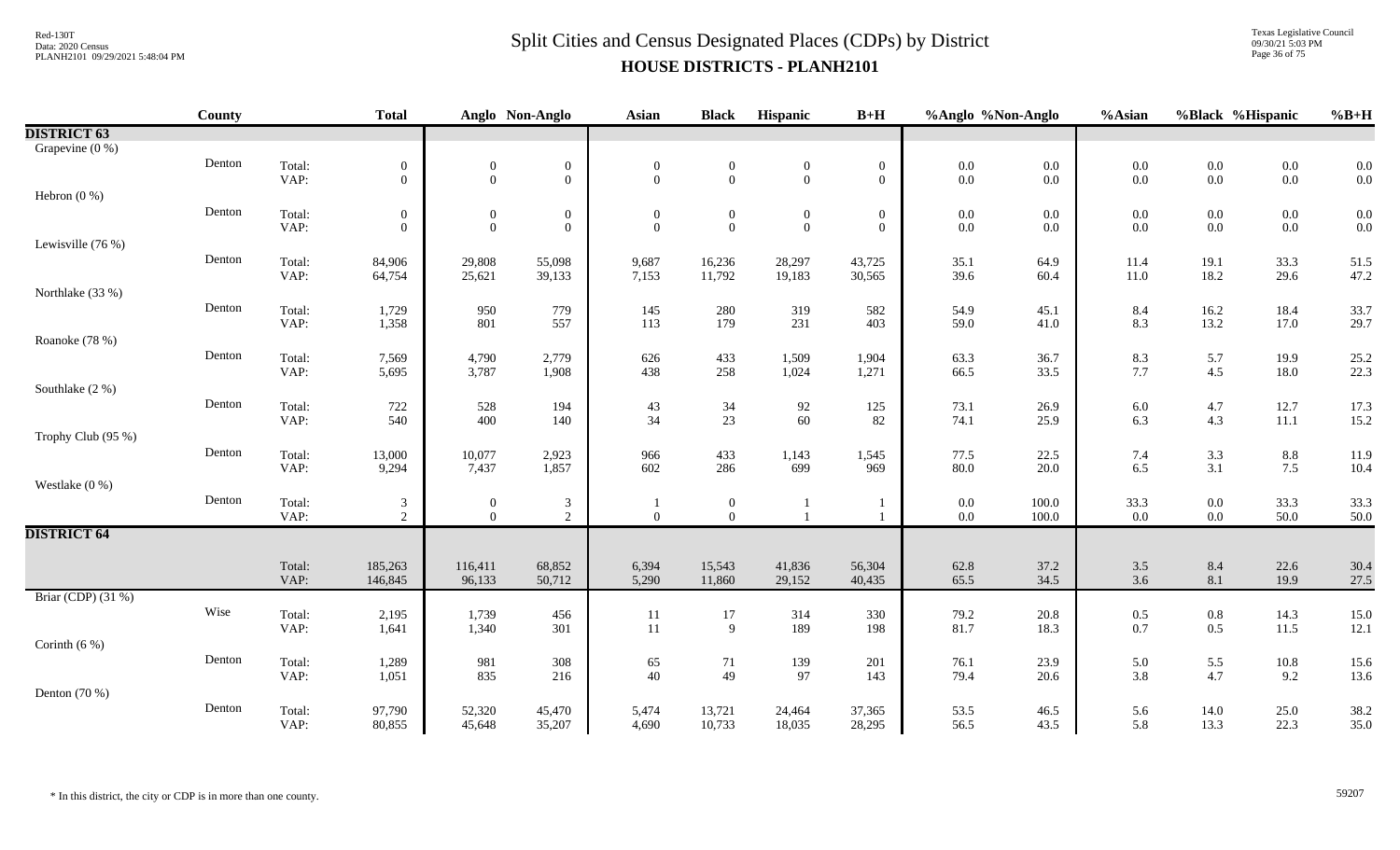#### $Split$  Cities and Census Designated Places (CDPs) by District Data: 2020 Census **HOUSE DISTRICTS - PLANH2101**

Texas Legislative Council 09/30/21 5:03 PM Page 37 of 75

|                          | County |                | <b>Total</b>                     |                                    | Anglo Non-Anglo                    | <b>Asian</b>                   | <b>Black</b>                       | Hispanic                         | $B+H$                            | %Anglo %Non-Anglo |                | %Asian         | %Black %Hispanic |                    | $%B+H$       |
|--------------------------|--------|----------------|----------------------------------|------------------------------------|------------------------------------|--------------------------------|------------------------------------|----------------------------------|----------------------------------|-------------------|----------------|----------------|------------------|--------------------|--------------|
| <b>DISTRICT 64</b>       |        |                |                                  |                                    |                                    |                                |                                    |                                  |                                  |                   |                |                |                  |                    |              |
| Fort Worth (0 %)         |        |                |                                  |                                    |                                    |                                |                                    |                                  |                                  |                   |                |                |                  |                    |              |
|                          | Wise   | Total:         | $\mathbf{0}$                     | $\boldsymbol{0}$                   | $\boldsymbol{0}$                   | $\boldsymbol{0}$               | $\boldsymbol{0}$                   | $\boldsymbol{0}$                 | $\boldsymbol{0}$                 | $0.0\,$           | $0.0\,$        | $0.0\,$        | $0.0\,$          | $0.0\,$            | 0.0          |
|                          |        | VAP:           | $\overline{0}$                   | $\theta$                           | $\mathbf{0}$                       | $\overline{0}$                 | $\mathbf{0}$                       | $\boldsymbol{0}$                 | $\overline{0}$                   | $0.0\,$           | $0.0\,$        | $0.0\,$        | $0.0\,$          | $0.0\,$            | 0.0          |
| New Fairview (99 %)      |        |                |                                  |                                    |                                    |                                |                                    |                                  |                                  |                   |                |                |                  |                    |              |
|                          | Wise   | Total:         | 1,371                            | 844                                | 527                                | 14                             | $18\,$                             | 439                              | 457                              | 61.6              | 38.4           | $1.0\,$        | 1.3              | 32.0               | 33.3         |
|                          |        | VAP:           | 1,004                            | 666                                | 338                                | 12                             | 14                                 | 268                              | 282                              | 66.3              | 33.7           | 1.2            | $1.4\,$          | 26.7               | 28.1         |
| Newark (100 %)           |        |                |                                  |                                    |                                    |                                |                                    |                                  |                                  |                   |                |                |                  |                    |              |
|                          | Wise   | Total:         | 1,096                            | 697                                | 399                                | $\tau$<br>$\overline{7}$       | $28\,$                             | 328                              | 350                              | 63.6              | 36.4           | 0.6            | $2.6\,$          | 29.9               | 31.9         |
|                          |        | VAP:           | 780                              | 525                                | 255                                |                                | 10                                 | 200                              | 210                              | 67.3              | 32.7           | 0.9            | $1.3$            | 25.6               | 26.9         |
| Pecan Acres (CDP) (39 %) | Wise   |                |                                  |                                    |                                    |                                |                                    |                                  |                                  |                   |                |                |                  |                    |              |
|                          |        | Total:<br>VAP: | 1,894<br>1,430                   | 1,278<br>1,023                     | 616<br>407                         | $18\,$<br>$\mathfrak{Z}$       | $24\,$<br>20                       | 442<br>272                       | 463<br>289                       | 67.5<br>71.5      | 32.5<br>28.5   | 1.0<br>0.2     | 1.3<br>1.4       | 23.3<br>19.0       | 24.4<br>20.2 |
|                          |        |                |                                  |                                    |                                    |                                |                                    |                                  |                                  |                   |                |                |                  |                    |              |
| Sanger (18 %)            | Denton |                |                                  |                                    |                                    |                                |                                    |                                  |                                  |                   |                |                |                  |                    |              |
|                          |        | Total:<br>VAP: | 1,565<br>1,125                   | 1,065<br>836                       | 500<br>289                         | 12<br>6                        | 56<br>$28\,$                       | 371<br>216                       | 426<br>243                       | 68.1<br>74.3      | 31.9<br>25.7   | $0.8\,$<br>0.5 | 3.6<br>$2.5\,$   | 23.7<br>19.2       | 27.2<br>21.6 |
| Springtown (0 %)         |        |                |                                  |                                    |                                    |                                |                                    |                                  |                                  |                   |                |                |                  |                    |              |
|                          | Wise   | Total:         |                                  |                                    |                                    |                                |                                    |                                  |                                  | $0.0\,$           | $0.0\,$        | $0.0\,$        | $0.0\,$          | $0.0\,$            | 0.0          |
|                          |        | VAP:           | $\overline{0}$<br>$\overline{0}$ | $\boldsymbol{0}$<br>$\overline{0}$ | $\boldsymbol{0}$<br>$\overline{0}$ | $\boldsymbol{0}$<br>$\theta$   | $\overline{0}$<br>$\overline{0}$   | $\boldsymbol{0}$<br>$\mathbf{0}$ | $\overline{0}$<br>$\overline{0}$ | $0.0\,$           | $0.0\,$        | $0.0\,$        | $0.0\,$          | $0.0\,$            | 0.0          |
| <b>DISTRICT 65</b>       |        |                |                                  |                                    |                                    |                                |                                    |                                  |                                  |                   |                |                |                  |                    |              |
|                          |        |                |                                  |                                    |                                    |                                |                                    |                                  |                                  |                   |                |                |                  |                    |              |
|                          |        | Total:         | 202,249                          | 104,394                            | 97,855                             | 29,075                         | 26,835                             | 38,414                           | 63,964                           | 51.6              | 48.4           | 14.4           | 13.3             | 19.0               | 31.6         |
|                          |        | VAP:           | 154,144                          | 83,581                             | 70,563                             | 21,618                         | 19,540                             | 26,261                           | 45,135                           | 54.2              | 45.8           | 14.0           | 12.7             | 17.0               | 29.3         |
| Argyle (59 %)            |        |                |                                  |                                    |                                    |                                |                                    |                                  |                                  |                   |                |                |                  |                    |              |
|                          | Denton | Total:         | 2,604                            | 2,229                              | 375                                | 55                             | $42\,$                             | $207\,$                          | 244                              | 85.6              | 14.4           | 2.1            | 1.6              | 7.9                | 9.4          |
|                          |        | VAP:           | 1,934                            | 1,673                              | 261                                | 42                             | 23                                 | 136                              | 156                              | 86.5              | 13.5           | 2.2            | $1.2\,$          | 7.0                | 8.1          |
| Carrollton (41 %)        |        |                |                                  |                                    |                                    |                                |                                    |                                  |                                  |                   |                |                |                  |                    |              |
|                          | Denton | Total:         | 54,925                           | 23,928                             | 30,997                             | 11,929                         | 6,636                              | 11,754                           | 18,057                           | 43.6              | 56.4           | 21.7           | 12.1             | 21.4               | 32.9         |
|                          |        | VAP:           | 43,042                           | 20,202                             | 22,840                             | 9,134                          | 4,808                              | 8,170                            | 12,828                           | 46.9              | 53.1           | 21.2           | $11.2\,$         | 19.0               | 29.8         |
| Copper Canyon (75 %)     |        |                |                                  |                                    |                                    |                                |                                    |                                  |                                  |                   |                |                |                  |                    |              |
|                          | Denton | Total:         | 1,302                            | 1,057                              | 245                                | 50                             | 35                                 | 112                              | 144                              | 81.2              | 18.8           | 3.8            | $2.7\,$          | 8.6                | 11.1         |
|                          |        | VAP:           | 1,021                            | 868                                | 153                                | 35                             | 24                                 | 62                               | 85                               | 85.0              | 15.0           | 3.4            | 2.4              | 6.1                | 8.3          |
| Dallas (2 %)             |        |                |                                  |                                    |                                    |                                |                                    |                                  |                                  |                   |                |                |                  |                    |              |
|                          | Denton | Total:         | 28,540                           | 7,438                              | 21,102                             | 2,246                          | 10,932                             | 7,763                            | 18,293                           | 26.1              | 73.9           | 7.9            | 38.3             | 27.2               | 64.1         |
|                          |        | VAP:           | 22,974                           | 6,785                              | 16,189                             | 1,910                          | 8,218                              | 5,760                            | 13,756                           | 29.5              | 70.5           | 8.3            | 35.8             | 25.1               | 59.9         |
| Denton $(0\%)$           | Denton |                |                                  |                                    |                                    |                                |                                    |                                  |                                  |                   |                |                |                  |                    |              |
|                          |        | Total:<br>VAP: | $\overline{0}$<br>$\overline{0}$ | $\overline{0}$<br>$\overline{0}$   | $\overline{0}$<br>$\overline{0}$   | $\overline{0}$<br>$\mathbf{0}$ | $\boldsymbol{0}$<br>$\overline{0}$ | $\boldsymbol{0}$<br>$\mathbf{0}$ | $\overline{0}$<br>$\Omega$       | $0.0\,$<br>0.0    | 0.0<br>$0.0\,$ | 0.0<br>0.0     | $0.0\,$<br>0.0   | $0.0\,$<br>$0.0\,$ | 0.0<br>0.0   |
|                          |        |                |                                  |                                    |                                    |                                |                                    |                                  |                                  |                   |                |                |                  |                    |              |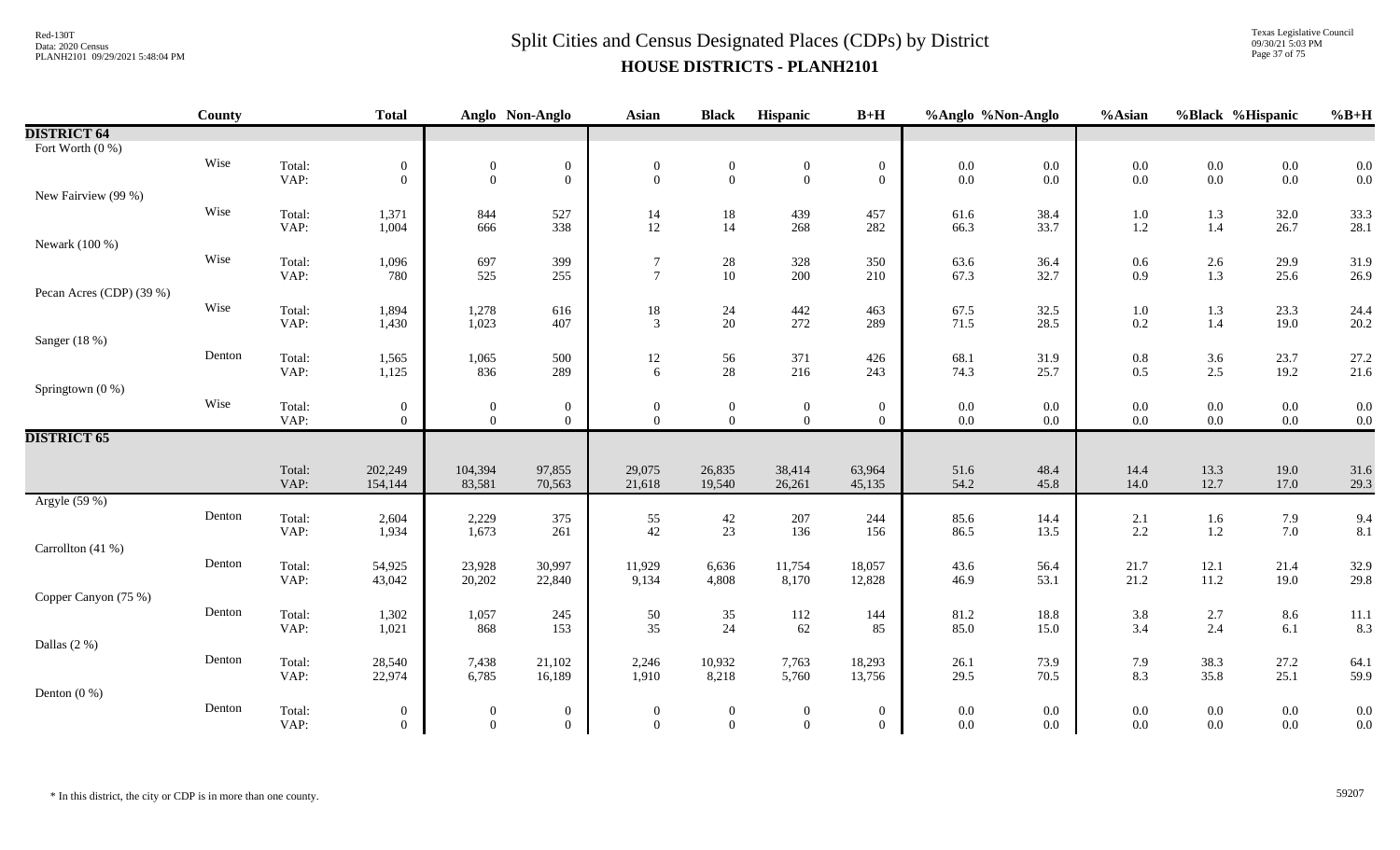Texas Legislative Council 09/30/21 5:03 PM Page 38 of 75

|                         | County |                | <b>Total</b>     |                  | Anglo Non-Anglo  | <b>Asian</b>     | <b>Black</b> | Hispanic         | $B+H$            | %Anglo %Non-Anglo |              | %Asian           | %Black %Hispanic |                      | $%B+H$                                    |
|-------------------------|--------|----------------|------------------|------------------|------------------|------------------|--------------|------------------|------------------|-------------------|--------------|------------------|------------------|----------------------|-------------------------------------------|
| <b>DISTRICT 65</b>      |        |                |                  |                  |                  |                  |              |                  |                  |                   |              |                  |                  |                      |                                           |
| Flower Mound (17 %)     |        |                |                  |                  |                  |                  |              |                  |                  |                   |              |                  |                  |                      |                                           |
|                         | Denton | Total:         | 12,989           | 8,306            | 4,683            | 2,004            | 644          | 1,707            | 2,327            | 63.9              | 36.1         | 15.4             | 5.0              | 13.1                 | 17.9                                      |
|                         |        | VAP:           | 9,270            | 6,251            | 3,019            | 1,291            | 457          | 1,080            | 1,523            | 67.4              | 32.6         | 13.9             | 4.9              | 11.7                 | 16.4                                      |
| Fort Worth (1 %)        |        |                |                  |                  |                  |                  |              |                  |                  |                   |              |                  |                  |                      |                                           |
|                         | Denton | Total:<br>VAP: | 12,591<br>8,591  | 7,699<br>5,521   | 4,892<br>3,070   | 591<br>395       | 1,597<br>952 | 2,361<br>1,449   | 3,871<br>2,367   | 61.1<br>64.3      | 38.9<br>35.7 | 4.7<br>4.6       | 12.7<br>$11.1\,$ | 18.8<br>16.9         | 30.7<br>27.6                              |
| Haslet $(0\%)$          |        |                |                  |                  |                  |                  |              |                  |                  |                   |              |                  |                  |                      |                                           |
|                         | Denton | Total:         | $\boldsymbol{0}$ | $\boldsymbol{0}$ | $\boldsymbol{0}$ | $\boldsymbol{0}$ | $\mathbf{0}$ | $\boldsymbol{0}$ | $\boldsymbol{0}$ | $0.0\,$           | 0.0          | $0.0\,$          | $0.0\,$          | $0.0\,$              |                                           |
|                         |        | VAP:           | $\mathbf{0}$     | $\overline{0}$   | $\mathbf{0}$     | $\mathbf{0}$     | $\mathbf{0}$ | $\mathbf{0}$     | $\overline{0}$   | $0.0\,$           | $0.0\,$      | 0.0              | $0.0\,$          | $0.0\,$              | $\begin{array}{c} 0.0 \\ 0.0 \end{array}$ |
| Hebron (100 %)          |        |                |                  |                  |                  |                  |              |                  |                  |                   |              |                  |                  |                      |                                           |
|                         | Denton | Total:         | 803              | $223\,$          | 580              | 463              | 57           | 55               | 107              | 27.8              | 72.2         | 57.7             | 7.1              | $6.8\,$              | 13.3                                      |
|                         |        | VAP:           | 599              | 171              | 428              | 349              | $42\,$       | 32               | 71               | 28.5              | 71.5         | 58.3             | $7.0\,$          | 5.3                  | 11.9                                      |
| Highland Village (52 %) |        |                |                  |                  |                  |                  |              |                  |                  |                   |              |                  |                  |                      |                                           |
|                         | Denton | Total:         | 8,342            | 6,398            | 1,944            | 506              | 324          | 906              | 1,214            | 76.7              | 23.3         | 6.1              | 3.9              | 10.9                 | 14.6                                      |
|                         |        | VAP:           | 6,269            | 4,971            | 1,298            | 356              | 230          | 552              | 773              | 79.3              | 20.7         | 5.7              | 3.7              | $8.8\,$              | 12.3                                      |
| Justin (100 %)          |        |                |                  |                  |                  |                  |              |                  |                  |                   |              |                  |                  |                      |                                           |
|                         | Denton | Total:<br>VAP: | 4,409<br>3,243   | 3,390<br>2,583   | 1,019<br>660     | 72<br>46         | 182<br>110   | 594<br>379       | 750<br>477       | 76.9<br>79.6      | 23.1<br>20.4 | 1.6<br>1.4       | 4.1<br>3.4       | 13.5<br>11.7         | 17.0<br>14.7                              |
| Lewisville (19 %)       |        |                |                  |                  |                  |                  |              |                  |                  |                   |              |                  |                  |                      |                                           |
|                         | Denton | Total:         | 21,454           | 9,204            | 12,250           | 2,683            | 2,727        | 6,537            | 9,137            | 42.9              | 57.1         | 12.5             | 12.7             | 30.5                 | 42.6                                      |
|                         |        | VAP:           | 16,162           | 7,648            | 8,514            | 2,001            | 1,943        | 4,266            | 6,145            | 47.3              | 52.7         | 12.4             | 12.0             | 26.4                 | 38.0                                      |
| Northlake (49 %)        |        |                |                  |                  |                  |                  |              |                  |                  |                   |              |                  |                  |                      |                                           |
|                         | Denton | Total:         | 2,523            | 1,759            | 764              | 216              | 156          | 341              | 488              | 69.7              | 30.3         | 8.6              | 6.2              | 13.5                 | 19.3                                      |
|                         |        | VAP:           | 1,855            | 1,328            | 527              | 140              | 123          | 221              | 335              | 71.6              | 28.4         | 7.5              | 6.6              | 11.9                 | 18.1                                      |
| Plano $(2 \%)$          |        |                |                  |                  |                  |                  |              |                  |                  |                   |              |                  |                  |                      |                                           |
|                         | Denton | Total:         | 5,534            | 3,886            | 1,648            | 809              | 312          | 434              | 730              | 70.2              | 29.8         | 14.6             | 5.6              | 7.8                  | 13.2                                      |
|                         |        | VAP:           | 4,733            | 3,413            | 1,320            | 662              | 240          | 328              | 560              | 72.1              | 27.9         | 14.0             | 5.1              | 6.9                  | 11.8                                      |
| Roanoke (22 %)          | Denton |                |                  |                  |                  |                  |              |                  |                  |                   |              |                  |                  |                      |                                           |
|                         |        | Total:<br>VAP: | 2,096<br>1,340   | 1,434<br>929     | 662<br>411       | 228<br>141       | 134<br>90    | 245<br>149       | 374<br>235       | 68.4<br>69.3      | 31.6<br>30.7 | $10.9\,$<br>10.5 | $6.4\,$<br>6.7   | $11.7\,$<br>$11.1\,$ | 17.8<br>17.5                              |
| The Colony $(16\%)$     |        |                |                  |                  |                  |                  |              |                  |                  |                   |              |                  |                  |                      |                                           |
|                         | Denton | Total:         | 6,993            | 3,806            | 3,187            | 1,029            | 1,022        | 1,073            | 2,008            | 54.4              | 45.6         | 14.7             | 14.6             | 15.3                 | 28.7                                      |
|                         |        | VAP:           | 6,330            | 3,569            | 2,761            | 880              | 853          | 945              | 1,737            | 56.4              | 43.6         | 13.9             | 13.5             | 14.9                 | 27.4                                      |
| <b>DISTRICT 66</b>      |        |                |                  |                  |                  |                  |              |                  |                  |                   |              |                  |                  |                      |                                           |
|                         |        |                |                  |                  |                  |                  |              |                  |                  |                   |              |                  |                  |                      |                                           |
|                         |        | Total:         | 196,331          | 98,790           | 97,541           | 45,469           | 23,542       | 25,185           | 47,793           | 50.3              | 49.7         | 23.2             | 12.0             | 12.8                 | 24.3                                      |
|                         |        | VAP:           | 149,369          | 78,977           | 70,392           | 32,291           | 17,407       | 17,813           | 34,736           | 52.9              | 47.1         | 21.6             | 11.7             | 11.9                 | 23.3                                      |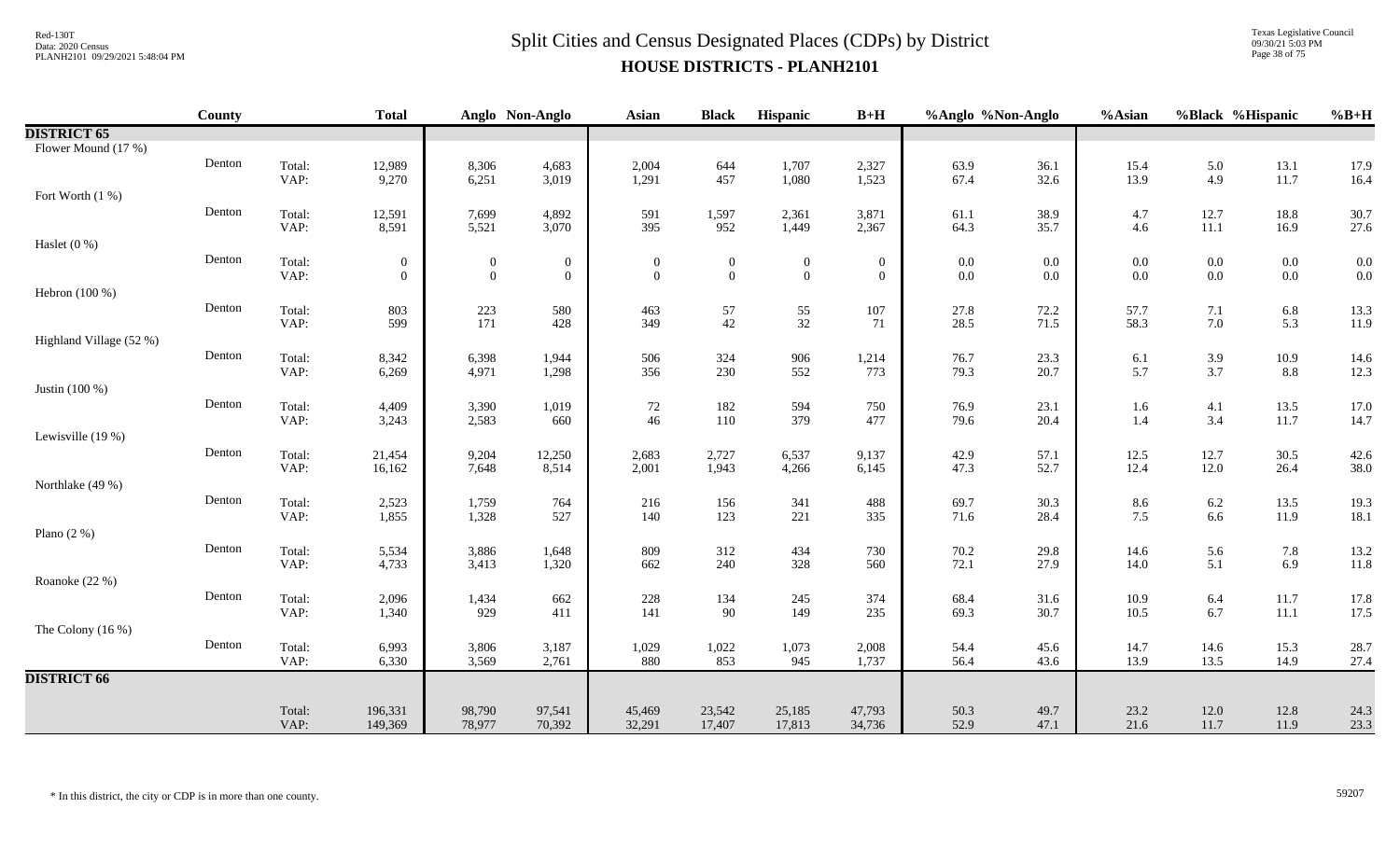Texas Legislative Council 09/30/21 5:03 PM Page 39 of 75

|                    | County |                | <b>Total</b>     |                  | Anglo Non-Anglo  | <b>Asian</b>     | <b>Black</b>     | Hispanic         | $B+H$            | %Anglo %Non-Anglo |              | %Asian          | %Black %Hispanic |                   | $%B+H$       |
|--------------------|--------|----------------|------------------|------------------|------------------|------------------|------------------|------------------|------------------|-------------------|--------------|-----------------|------------------|-------------------|--------------|
| <b>DISTRICT 66</b> |        |                |                  |                  |                  |                  |                  |                  |                  |                   |              |                 |                  |                   |              |
| Carrollton (1 %)   |        |                |                  |                  |                  |                  |                  |                  |                  |                   |              |                 |                  |                   |              |
|                    | Collin | Total:         | 672              | 304<br>299       | 368              | 129              | $106\,$          | 127              | 232              | 45.2              | 54.8         | 19.2            | 15.8             | 18.9              | 34.5         |
|                    |        | VAP:           | 627              |                  | 328              | 121              | 96               | 106              | 201              | 47.7              | 52.3         | 19.3            | 15.3             | 16.9              | 32.1         |
| Celina $(14%)$     |        |                |                  |                  |                  |                  |                  |                  |                  |                   |              |                 |                  |                   |              |
|                    | Collin | Total:         | 2,391            | 1,457            | 934              | 240              | 279              | 371              | 639              | 60.9              | 39.1         | $10.0\,$        | 11.7             | 15.5              | 26.7         |
|                    |        | VAP:           | 1,513            | 955              | 558              | 156              | 165              | 203              | 364              | 63.1              | 36.9         | 10.3            | 10.9             | 13.4              | 24.1         |
| Dallas $(3%)$      | Collin |                |                  |                  |                  |                  |                  |                  |                  |                   |              |                 |                  |                   |              |
|                    |        | Total:<br>VAP: | 35,687<br>29,330 | 16,380<br>14,272 | 19,307<br>15,058 | 3,565<br>2,906   | 8,410<br>6,513   | 6,928<br>5,195   | 15,031<br>11,540 | 45.9<br>48.7      | 54.1<br>51.3 | $10.0\,$<br>9.9 | 23.6<br>22.2     | 19.4<br>17.7      | 42.1<br>39.3 |
| Frisco $(24%)$     |        |                |                  |                  |                  |                  |                  |                  |                  |                   |              |                 |                  |                   |              |
|                    | Collin | Total:         | 48,532           | 25,441           | 23,091           | 7,614            | 5,849            | 8,459            | 14,065           | 52.4              | 47.6         | 15.7            | 12.1             | 17.4              | 29.0         |
|                    |        | VAP:           | 37,725           | 20,831           | 16,894           | 5,597            | 4,296            | 5,978            | 10,160           | 55.2              | 44.8         | 14.8            | 11.4             | 15.8              | 26.9         |
| Hebron $(0\%)$     |        |                |                  |                  |                  |                  |                  |                  |                  |                   |              |                 |                  |                   |              |
|                    | Collin | Total:         | $\mathbf{0}$     | $\overline{0}$   | $\mathbf{0}$     | $\mathbf{0}$     | $\bf{0}$         | $\bf{0}$         | $\mathbf{0}$     | $0.0\,$           | $0.0\,$      | $0.0\,$         | $0.0\,$          | $0.0\,$           | 0.0          |
|                    |        | VAP:           | $\overline{0}$   | $\boldsymbol{0}$ | $\overline{0}$   | $\mathbf{0}$     | $\mathbf{0}$     | $\boldsymbol{0}$ | $\overline{0}$   | $0.0\,$           | $0.0\,$      | 0.0             | $0.0\,$          | $0.0\,$           | 0.0          |
| McKinney (1 %)     |        |                |                  |                  |                  |                  |                  |                  |                  |                   |              |                 |                  |                   |              |
|                    | Collin | Total:         | 2,043            | 827              | 1,216            | 743              | 210              | 247              | 439              | 40.5              | 59.5         | 36.4            | 10.3             | 12.1              | 21.5         |
|                    |        | VAP:           | 1,275            | 528              | 747              | 456              | 135              | 139              | 266              | 41.4              | 58.6         | 35.8            | 10.6             | 10.9              | 20.9         |
| Plano (28 %)       | Collin |                |                  |                  |                  |                  |                  |                  |                  |                   |              |                 |                  |                   |              |
|                    |        | Total:<br>VAP: | 78,961<br>60,518 | 34,004<br>28,399 | 44,957<br>32,119 | 31,066<br>21,801 | 6,420<br>4,823   | 6,382<br>4,564   | 12,552<br>9,239  | 43.1<br>46.9      | 56.9<br>53.1 | 39.3<br>36.0    | 8.1<br>$8.0\,$   | $\frac{8.1}{7.5}$ | 15.9<br>15.3 |
| Prosper (79 %)     |        |                |                  |                  |                  |                  |                  |                  |                  |                   |              |                 |                  |                   |              |
|                    | Collin | Total:         | 23,958           | 17,196           | 6,762            | 1,930            | 2,038            | 2,268            | 4,222            | 71.8              | 28.2         | 8.1             | $8.5\,$          | 9.5               | 17.6         |
|                    |        | VAP:           | 15,773           | 11,628           | 4,145            | 1,154            | 1,238            | 1,385            | 2,591            | 73.7              | 26.3         | 7.3             | 7.8              | 8.8               | 16.4         |
| <b>DISTRICT 67</b> |        |                |                  |                  |                  |                  |                  |                  |                  |                   |              |                 |                  |                   |              |
|                    |        |                |                  |                  |                  |                  |                  |                  |                  |                   |              |                 |                  |                   |              |
|                    |        | Total:         | 200,042          | 111,825          | 88,217           | 36,107           | 19,059           | 29,302           | 47,371           | 55.9              | 44.1         | 18.0            | $9.5\,$          | 14.6              | 23.7         |
|                    |        | VAP:           | 157,389          | 92,819           | 64,570           | 27,844           | 13,401           | 20,021           | 32,934           | 59.0              | 41.0         | 17.7            | 8.5              | 12.7              | 20.9         |
| Allen (37 %)       | Collin |                |                  |                  |                  |                  |                  |                  |                  |                   |              |                 |                  |                   |              |
|                    |        | Total:<br>VAP: | 38,846<br>28,739 | 21,449<br>16,855 | 17,397<br>11,884 | 8,137<br>5,584   | 3,940<br>2,619   | 4,635<br>3,055   | 8,371<br>5,585   | 55.2<br>58.6      | 44.8<br>41.4 | 20.9<br>19.4    | 10.1<br>9.1      | 11.9<br>10.6      | 21.5<br>19.4 |
| Anna $(0\%)$       |        |                |                  |                  |                  |                  |                  |                  |                  |                   |              |                 |                  |                   |              |
|                    | Collin | Total:         | $\overline{0}$   | $\boldsymbol{0}$ | $\boldsymbol{0}$ | $\mathbf{0}$     | $\boldsymbol{0}$ | $\boldsymbol{0}$ | $\boldsymbol{0}$ | $0.0\,$           | $0.0\,$      | 0.0             | $0.0\,$          | $0.0\,$           | 0.0          |
|                    |        | VAP:           | $\overline{0}$   | $\mathbf{0}$     | $\overline{0}$   | $\theta$         | $\overline{0}$   | $\mathbf{0}$     | $\theta$         | 0.0               | $0.0\,$      | 0.0             | $0.0\,$          | $0.0\,$           | 0.0          |
| Blue Ridge (0 %)   |        |                |                  |                  |                  |                  |                  |                  |                  |                   |              |                 |                  |                   |              |
|                    | Collin | Total:         | $\mathbf{0}$     | $\boldsymbol{0}$ | $\boldsymbol{0}$ | $\overline{0}$   | $\boldsymbol{0}$ | $\boldsymbol{0}$ | $\overline{0}$   | $0.0\,$           | $0.0\,$      | 0.0             | $0.0\,$          | $0.0\,$           | 0.0          |
|                    |        | VAP:           | $\overline{0}$   | $\mathbf{0}$     | $\Omega$         | $\theta$         | $\overline{0}$   | $\mathbf{0}$     | $\theta$         | 0.0               | $0.0\,$      | 0.0             | $0.0\,$          | $0.0\,$           | 0.0          |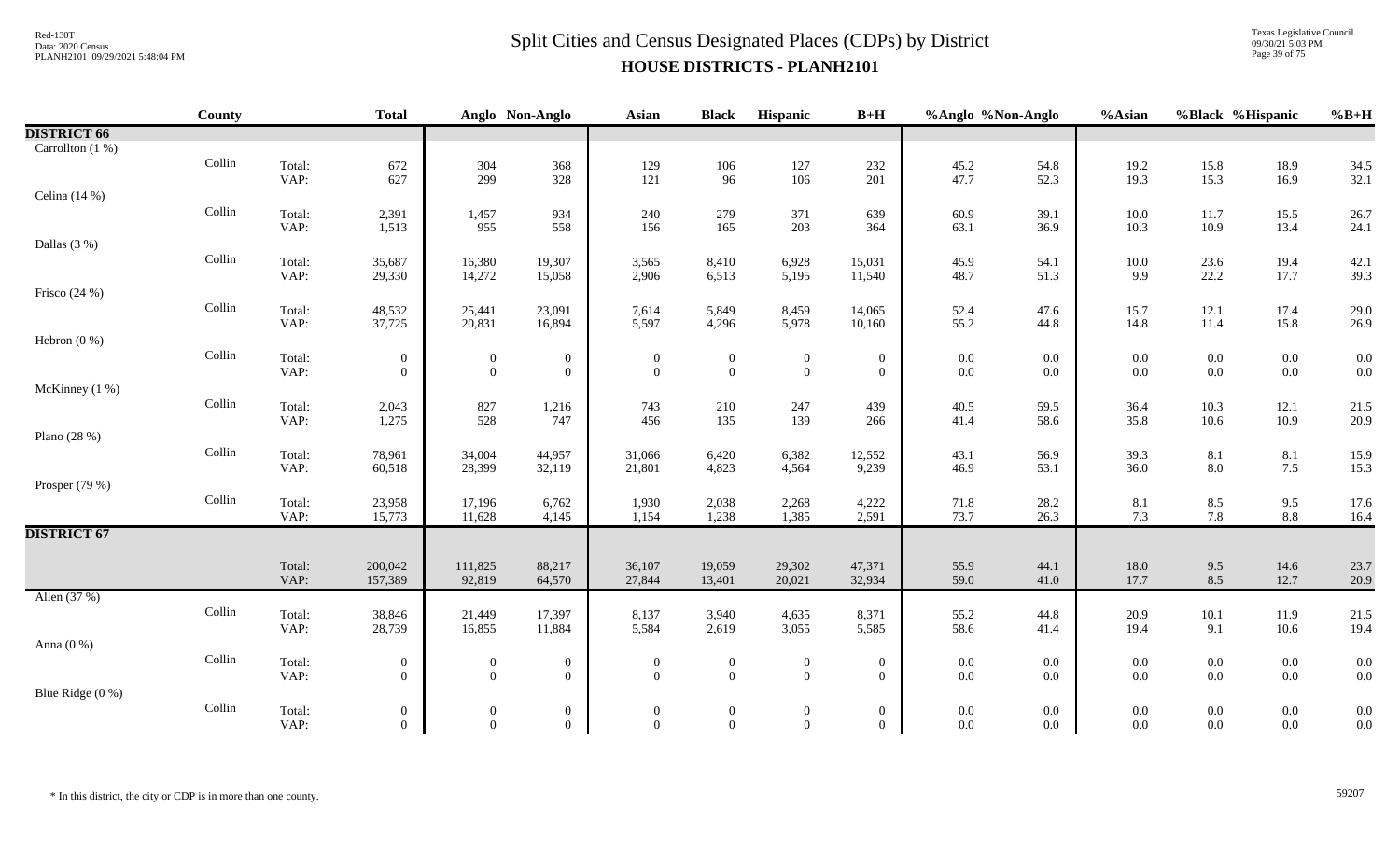Texas Legislative Council 09/30/21 5:03 PM Page 40 of 75

|                      | <b>County</b>           |                | <b>Total</b>                     |                            | Anglo Non-Anglo              | Asian            | <b>Black</b>     | Hispanic         | $B+H$            | %Anglo %Non-Anglo                         |              | %Asian             | %Black %Hispanic |              | $%B+H$                                    |
|----------------------|-------------------------|----------------|----------------------------------|----------------------------|------------------------------|------------------|------------------|------------------|------------------|-------------------------------------------|--------------|--------------------|------------------|--------------|-------------------------------------------|
| <b>DISTRICT 67</b>   |                         |                |                                  |                            |                              |                  |                  |                  |                  |                                           |              |                    |                  |              |                                           |
| Dallas $(1%)$        |                         |                |                                  |                            |                              |                  |                  |                  |                  |                                           |              |                    |                  |              |                                           |
|                      | Collin                  | Total:         | 16,053                           | 7,796                      | 8,257                        | 3,917            | 1,876            | 2,259            | 4,027            | 48.6                                      | 51.4         | 24.4               | 11.7             | 14.1         | 25.1                                      |
|                      |                         | VAP:           | 13,473                           | 6,711                      | 6,762                        | 3,454            | 1,465            | 1,631            | 3,034            | 49.8                                      | 50.2         | 25.6               | 10.9             | 12.1         | 22.5                                      |
| Fairview (89 %)      |                         |                |                                  |                            |                              |                  |                  |                  |                  |                                           |              |                    |                  |              |                                           |
|                      | Collin                  | Total:         | 9,207                            | 6,800                      | 2,407                        | 795              | 714              | 692              | 1,373            | 73.9                                      | 26.1         | 8.6                | 7.8              | 7.5          | 14.9                                      |
|                      |                         | VAP:           | 7,508                            | 5,762                      | 1,746                        | 550              | 520              | 498              | 997              | 76.7                                      | 23.3         | 7.3                | 6.9              | 6.6          | 13.3                                      |
| Lowry Crossing (0 %) |                         |                |                                  |                            |                              |                  |                  |                  |                  |                                           |              |                    |                  |              |                                           |
|                      | Collin                  | Total:         | $\mathbf{0}$                     | $\overline{0}$             | $\bf{0}$                     | $\boldsymbol{0}$ | $\boldsymbol{0}$ | $\boldsymbol{0}$ | $\mathbf{0}$     | $\begin{array}{c} 0.0 \\ 0.0 \end{array}$ | 0.0          | $0.0\,$            | $0.0\,$          | $0.0\,$      | $\begin{array}{c} 0.0 \\ 0.0 \end{array}$ |
|                      |                         | VAP:           | $\overline{0}$                   | $\overline{0}$             | $\overline{0}$               | $\overline{0}$   | $\overline{0}$   | $\mathbf{0}$     | $\overline{0}$   |                                           | 0.0          | 0.0                | $0.0\,$          | $0.0\,$      |                                           |
| McKinney (2 %)       | Collin                  |                |                                  |                            |                              |                  |                  |                  |                  |                                           |              |                    |                  |              |                                           |
|                      |                         | Total:<br>VAP: | 4,527<br>3,416                   | 1,868<br>1,623             | 2,659<br>1,793               | 274<br>204       | 613<br>433       | 1,750<br>1,132   | 2,321<br>1,540   | 41.3<br>47.5                              | 58.7<br>52.5 | 6.1<br>6.0         | 13.5<br>12.7     | 38.7<br>33.1 | 51.3<br>45.1                              |
| Melissa $(0\%)$      |                         |                |                                  |                            |                              |                  |                  |                  |                  |                                           |              |                    |                  |              |                                           |
|                      | Collin                  | Total:         |                                  |                            |                              | $\boldsymbol{0}$ | $\overline{0}$   | $\boldsymbol{0}$ | $\overline{0}$   |                                           | 0.0          | 0.0                | $0.0\,$          | $0.0\,$      | 0.0                                       |
|                      |                         | VAP:           | $\overline{0}$<br>$\overline{0}$ | $\bf{0}$<br>$\overline{0}$ | $\bf{0}$<br>$\boldsymbol{0}$ | $\boldsymbol{0}$ | $\boldsymbol{0}$ | $\boldsymbol{0}$ | $\overline{0}$   | $0.0\,$<br>$0.0\,$                        | 0.0          | 0.0                | $0.0\,$          | $0.0\,$      | 0.0                                       |
| Plano $(37%)$        |                         |                |                                  |                            |                              |                  |                  |                  |                  |                                           |              |                    |                  |              |                                           |
|                      | $\operatorname{Collin}$ | Total:         | 105,970                          | 60,405                     | 45,565                       | 19,181           | 9,761            | 14,549           | 23,848           | 57.0                                      | 43.0         | 18.1               | 9.2              | 13.7         | 22.5                                      |
|                      |                         | VAP:           | 83,937                           | 50,638                     | 33,299                       | 14,596           | 6,841            | 10,079           | 16,696           | 60.3                                      | 39.7         | 17.4               | $8.2\,$          | 12.0         | 19.9                                      |
| Princeton (45 %)     |                         |                |                                  |                            |                              |                  |                  |                  |                  |                                           |              |                    |                  |              |                                           |
|                      | Collin                  | Total:         | 7,611                            | 3,706                      | 3,905                        | 269              | 1,209            | 2,274            | 3,405            | 48.7                                      | 51.3         | 3.5                | 15.9             | 29.9         | 44.7                                      |
|                      |                         | VAP:           | 5,286                            | 2,794                      | 2,492                        | 196              | 761              | 1,390            | 2,120            | 52.9                                      | 47.1         | 3.7                | 14.4             | 26.3         | 40.1                                      |
| Richardson (8 %)     |                         |                |                                  |                            |                              |                  |                  |                  |                  |                                           |              |                    |                  |              |                                           |
|                      | Collin                  | Total:         | 9,561                            | 4,364                      | 5,197                        | 3,391            | 707              | 1,028            | 1,706            | 45.6                                      | 54.4         | 35.5               | 7.4              | $10.8\,$     | 17.8                                      |
|                      |                         | VAP:           | 8,867                            | 4,067                      | 4,800                        | 3,174            | 629              | 931              | 1,539            | 45.9                                      | 54.1         | 35.8               | 7.1              | 10.5         | 17.4                                      |
| <b>DISTRICT 68</b>   |                         |                |                                  |                            |                              |                  |                  |                  |                  |                                           |              |                    |                  |              |                                           |
|                      |                         |                |                                  |                            |                              |                  |                  |                  |                  |                                           |              |                    |                  |              |                                           |
|                      |                         | Total:<br>VAP: | 193,744<br>150,323               | 141,215<br>115,128         | 52,529<br>35,195             | 2,024<br>1,441   | 6,416<br>4,274   | 38,085<br>24,597 | 43,778<br>28,555 | 72.9<br>76.6                              | 27.1<br>23.4 | $1.0\,$<br>$1.0\,$ | 3.3<br>2.8       | 19.7<br>16.4 | 22.6<br>19.0                              |
| Copperas Cove (2 %)  |                         |                |                                  |                            |                              |                  |                  |                  |                  |                                           |              |                    |                  |              |                                           |
|                      | Lampasas                | Total:         | 898                              | 506                        | 392                          | 47               | 143              | 161              | 290              | 56.3                                      | 43.7         | 5.2                | 15.9             | 17.9         | 32.3                                      |
|                      |                         | VAP:           | 668                              | 405                        | 263                          | 29               | 113              | 97               | 196              | 60.6                                      | 39.4         | 4.3                | 16.9             | 14.5         | 29.3                                      |
| Lueders $(0\%)$      |                         |                |                                  |                            |                              |                  |                  |                  |                  |                                           |              |                    |                  |              |                                           |
|                      | Shackelford             | Total:         | $\mathbf{0}$                     | $\overline{0}$             | $\bf{0}$                     | $\boldsymbol{0}$ | $\boldsymbol{0}$ | $\boldsymbol{0}$ | $\mathbf{0}$     | $0.0\,$                                   | 0.0          | $0.0\,$            | $0.0\,$          | $0.0\,$      | 0.0                                       |
|                      |                         | VAP:           | $\overline{0}$                   | $\overline{0}$             | $\mathbf{0}$                 | $\Omega$         | $\mathbf{0}$     | $\overline{0}$   | $\overline{0}$   | $0.0\,$                                   | 0.0          | 0.0                | $0.0\,$          | $0.0\,$      | 0.0                                       |
| Pilot Point $(0\%)$  |                         |                |                                  |                            |                              |                  |                  |                  |                  |                                           |              |                    |                  |              |                                           |
|                      | Cooke                   | Total:         | $\mathbf{0}$                     | $\overline{0}$             | $\boldsymbol{0}$             | $\boldsymbol{0}$ | $\boldsymbol{0}$ | $\boldsymbol{0}$ | $\mathbf{0}$     | $0.0\,$                                   | 0.0          | 0.0                | $0.0\,$          | $0.0\,$      | 0.0                                       |
|                      |                         | VAP:           | $\overline{0}$                   | $\overline{0}$             | $\overline{0}$               | $\overline{0}$   | $\overline{0}$   | $\overline{0}$   | $\overline{0}$   | $0.0\,$                                   | $0.0\,$      | 0.0                | $0.0\,$          | $0.0\,$      | 0.0                                       |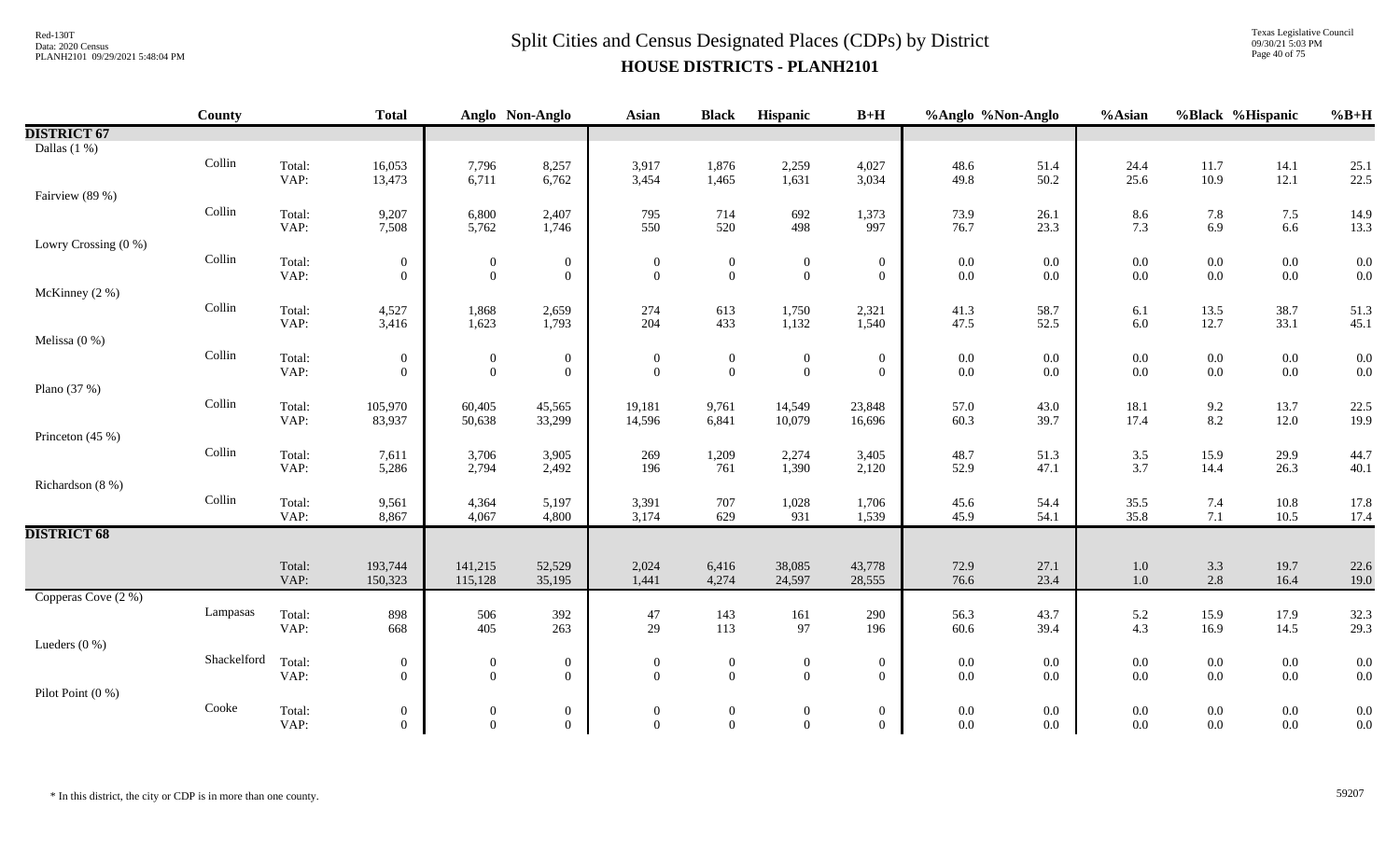Texas Legislative Council 09/30/21 5:03 PM Page 41 of 75

|                    | County  |                | <b>Total</b>                     |                                           | Anglo Non-Anglo                | <b>Asian</b>                         | <b>Black</b>                 | Hispanic                           | $B+H$                          | %Anglo %Non-Anglo                         |                    | %Asian                                    |                                           | %Black %Hispanic   | $%B+H$       |
|--------------------|---------|----------------|----------------------------------|-------------------------------------------|--------------------------------|--------------------------------------|------------------------------|------------------------------------|--------------------------------|-------------------------------------------|--------------------|-------------------------------------------|-------------------------------------------|--------------------|--------------|
| <b>DISTRICT 68</b> |         |                |                                  |                                           |                                |                                      |                              |                                    |                                |                                           |                    |                                           |                                           |                    |              |
| Sanger (0 %)       |         |                |                                  |                                           |                                |                                      |                              |                                    |                                |                                           |                    |                                           |                                           |                    |              |
|                    | Cooke   | Total:         | $\overline{0}$                   | $\boldsymbol{0}$                          | $\overline{0}$                 | $\mathbf{0}$                         | $\bf{0}$                     | $\boldsymbol{0}$                   | $\bf{0}$                       | $\begin{array}{c} 0.0 \\ 0.0 \end{array}$ | $0.0\,$            | $\begin{array}{c} 0.0 \\ 0.0 \end{array}$ | $\begin{array}{c} 0.0 \\ 0.0 \end{array}$ | $0.0\,$            | 0.0          |
|                    |         | VAP:           | $\overline{0}$                   | $\mathbf{0}$                              | $\overline{0}$                 | $\mathbf{0}$                         | $\mathbf{0}$                 | $\overline{0}$                     | $\mathbf{0}$                   |                                           | $0.0\,$            |                                           |                                           | $0.0\,$            | 0.0          |
| <b>DISTRICT 69</b> |         |                |                                  |                                           |                                |                                      |                              |                                    |                                |                                           |                    |                                           |                                           |                    |              |
|                    |         |                |                                  |                                           |                                |                                      |                              |                                    |                                |                                           |                    |                                           |                                           |                    |              |
|                    |         | Total:         | 185,518                          | 120,093                                   | 65,425                         | 4,978                                | 19,237                       | 36,585                             | 54,377                         | 64.7                                      | 35.3               | 2.7                                       | $10.4\,$                                  | 19.7               | 29.3         |
|                    |         | VAP:           | 144,494                          | 98,337                                    | 46,157                         | 3,571                                | 13,636                       | 24,647                             | 37,669                         | 68.1                                      | 31.9               | 2.5                                       | 9.4                                       | 17.1               | 26.1         |
| Hamlin $(0\%)$     | Fisher  |                |                                  |                                           |                                |                                      |                              |                                    |                                |                                           |                    |                                           |                                           |                    |              |
|                    |         | Total:<br>VAP: | $\overline{0}$<br>$\overline{0}$ | $\mathbf{0}$<br>$\mathbf{0}$              | $\mathbf{0}$<br>$\overline{0}$ | $\boldsymbol{0}$<br>$\boldsymbol{0}$ | $\boldsymbol{0}$<br>$\theta$ | $\boldsymbol{0}$<br>$\overline{0}$ | $\mathbf{0}$<br>$\overline{0}$ | $0.0\,$<br>$0.0\,$                        | $0.0\,$<br>$0.0\,$ | 0.0<br>0.0                                | $0.0\,$<br>$0.0\,$                        | $0.0\,$<br>$0.0\,$ | 0.0<br>0.0   |
| Stamford (1 %)     |         |                |                                  |                                           |                                |                                      |                              |                                    |                                |                                           |                    |                                           |                                           |                    |              |
|                    | Haskell | Total:         | 41                               |                                           | 8                              | $\boldsymbol{0}$                     | 5                            | 6                                  | $\tau$                         | 80.5                                      | 19.5               | 0.0                                       | 12.2                                      | 14.6               | 17.1         |
|                    |         | VAP:           | 32                               | $\frac{33}{29}$                           | $\mathfrak{Z}$                 | $\mathbf{0}$                         | $\mathbf{1}$                 | $\mathbf{1}$                       | $\overline{2}$                 | 90.6                                      | 9.4                | 0.0                                       | 3.1                                       | 3.1                | 6.3          |
| <b>DISTRICT 70</b> |         |                |                                  |                                           |                                |                                      |                              |                                    |                                |                                           |                    |                                           |                                           |                    |              |
|                    |         |                |                                  |                                           |                                |                                      |                              |                                    |                                |                                           |                    |                                           |                                           |                    |              |
|                    |         | Total:         | 188,804                          | 98,783                                    | 90,021                         | 45,110                               | 20,585                       | 20,798                             | 40,513                         | 52.3                                      | 47.7               | 23.9                                      | 10.9                                      | 11.0               | 21.5         |
|                    |         | VAP:           | 130,251                          | 72,545                                    | 57,706                         | 28,671                               | 13,202                       | 13,213                             | 26,033                         | 55.7                                      | 44.3               | 22.0                                      | 10.1                                      | 10.1               | 20.0         |
| Anna $(0\%)$       |         |                |                                  |                                           |                                |                                      |                              |                                    |                                |                                           |                    |                                           |                                           |                    |              |
|                    | Collin  | Total:         | $\boldsymbol{0}$                 | $\boldsymbol{0}$                          | $\boldsymbol{0}$               | $\boldsymbol{0}$                     | $\boldsymbol{0}$             | $\boldsymbol{0}$                   | $\boldsymbol{0}$               | $0.0\,$                                   | $0.0\,$            | 0.0                                       | $0.0\,$                                   | $0.0\,$            | 0.0          |
|                    |         | VAP:           | $\overline{0}$                   | $\mathbf{0}$                              | $\overline{0}$                 | $\mathbf{0}$                         | $\mathbf{0}$                 | $\overline{0}$                     | $\overline{0}$                 | $0.0\,$                                   | $0.0\,$            | 0.0                                       | $0.0\,$                                   | $0.0\,$            | 0.0          |
| Celina (78 %)      |         |                |                                  |                                           |                                |                                      |                              |                                    |                                |                                           |                    |                                           |                                           |                    |              |
|                    | Collin  | Total:         | 13,005                           | 8,939                                     | 4,066                          | 537                                  | 912                          | 2,259                              | 3,116                          | 68.7                                      | 31.3               | 4.1                                       | 7.0                                       | 17.4               | 24.0         |
|                    |         | VAP:           | 8,767                            | 6,180                                     | 2,587                          | 339                                  | 591                          | 1,418                              | 1,979                          | 70.5                                      | 29.5               | 3.9                                       | 6.7                                       | 16.2               | 22.6         |
| Frisco $(35%)$     | Collin  |                |                                  |                                           |                                |                                      |                              |                                    |                                |                                           |                    |                                           |                                           |                    |              |
|                    |         | Total:<br>VAP: | 70,503<br>47,410                 | 25,515<br>18,791                          | 44,988<br>28,619               | 29,349<br>18,450                     | 7,937<br>5,080               | 6,634<br>4,310                     | 14,298<br>9,262                | 36.2<br>39.6                              | 63.8<br>60.4       | 41.6<br>38.9                              | 11.3<br>10.7                              | 9.4<br>9.1         | 20.3<br>19.5 |
| McKinney (51 %)    |         |                |                                  |                                           |                                |                                      |                              |                                    |                                |                                           |                    |                                           |                                           |                    |              |
|                    | Collin  | Total:         | 99,132                           | 59,775                                    | 39,357                         | 14,915                               | 11,452                       | 11,088                             | 22,013                         | 60.3                                      | 39.7               | 15.0                                      | 11.6                                      | 11.2               | 22.2         |
|                    |         | VAP:           | 69,687                           | 44,181                                    | 25,506                         | 9,688                                | 7,359                        | 6,975                              | 14,123                         | 63.4                                      | 36.6               | 13.9                                      | 10.6                                      | $10.0\,$           | 20.3         |
| Weston $(96\%)$    |         |                |                                  |                                           |                                |                                      |                              |                                    |                                |                                           |                    |                                           |                                           |                    |              |
|                    | Collin  | Total:         | 272                              |                                           | 49                             | $\overline{4}$                       | 14                           | 31                                 | 42                             | 82.0                                      | 18.0               | 1.5                                       | 5.1                                       | 11.4               | 15.4         |
|                    |         | VAP:           | 214                              | $\begin{array}{c} 223 \\ 177 \end{array}$ | 37                             | $\overline{2}$                       | 13                           | 22                                 | 32                             | 82.7                                      | 17.3               | 0.9                                       | 6.1                                       | 10.3               | 15.0         |
| <b>DISTRICT 71</b> |         |                |                                  |                                           |                                |                                      |                              |                                    |                                |                                           |                    |                                           |                                           |                    |              |
|                    |         |                |                                  |                                           |                                |                                      |                              |                                    |                                |                                           |                    |                                           |                                           |                    |              |
|                    |         | Total:         | 191,317                          | 118,494                                   | 72,823                         | 4,716                                | 18,064                       | 46,920                             | 63,138                         | 61.9                                      | 38.1               | $2.5$                                     | 9.4                                       | 24.5               | 33.0         |
|                    |         | VAP:           | 146,476                          | 95,900                                    | 50,576                         | 3,368                                | 12,176                       | 31,617                             | 43,155                         | 65.5                                      | 34.5               | 2.3                                       | 8.3                                       | 21.6               | 29.5         |
| Blackwell (98 %)   |         |                |                                  |                                           |                                |                                      |                              |                                    |                                |                                           |                    |                                           |                                           |                    |              |
|                    | Nolan   | Total:         | 254                              | 218                                       | 36                             | $\mathbf{0}$                         | 7                            | $22\,$                             | 26                             | 85.8                                      | 14.2               | 0.0                                       | $2.8\,$                                   | 8.7                | 10.2         |
|                    |         | VAP:           | 205                              | 183                                       | $22\,$                         | $\boldsymbol{0}$                     | $\mathfrak{S}$               | 10                                 | 14                             | 89.3                                      | 10.7               | 0.0                                       | 2.4                                       | 4.9                | 6.8          |

\* In this district, the city or CDP is in more than one county. 59207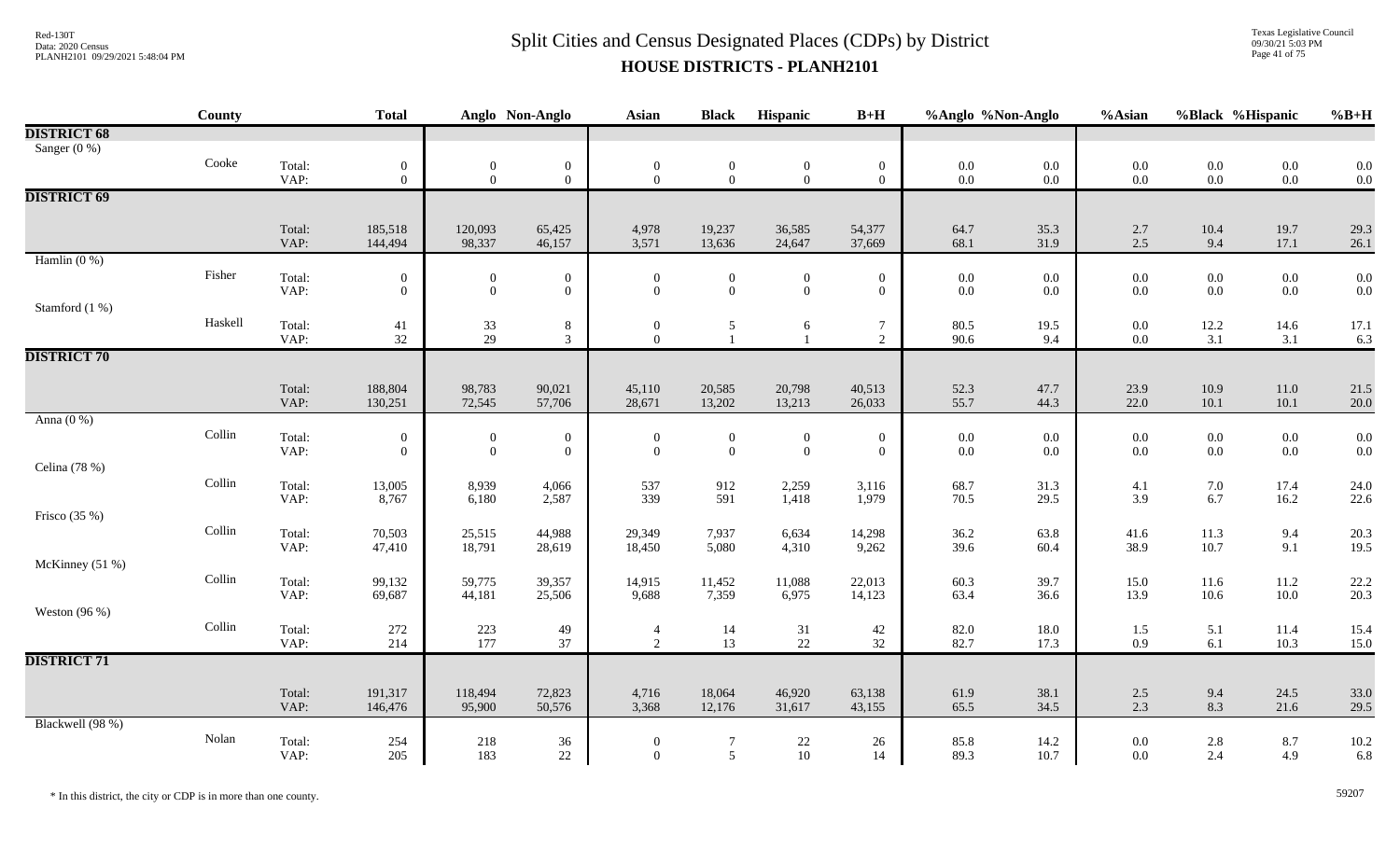#### $Split$  Cities and Census Designated Places (CDPs) by District  $Split$  Cities and Census Designated Places (CDPs) by District **HOUSE DISTRICTS - PLANH2101**

Texas Legislative Council 09/30/21 5:03 PM Page 42 of 75

|                         | County |                | <b>Total</b>       |                  | Anglo Non-Anglo  | Asian            | <b>Black</b>        | Hispanic         | $B+H$            | %Anglo %Non-Anglo |              | %Asian         | %Black %Hispanic                          |              | $%B+H$       |
|-------------------------|--------|----------------|--------------------|------------------|------------------|------------------|---------------------|------------------|------------------|-------------------|--------------|----------------|-------------------------------------------|--------------|--------------|
| <b>DISTRICT 71</b>      |        |                |                    |                  |                  |                  |                     |                  |                  |                   |              |                |                                           |              |              |
| Hamlin (100 %)          |        |                |                    |                  |                  |                  |                     |                  |                  |                   |              |                |                                           |              |              |
|                         | Jones  | Total:         | 1,831              | 1,054            | 777              | 21               | 133                 | 590              | 710              | 57.6              | 42.4         | 1.1            | $\begin{array}{c} 7.3 \\ 6.8 \end{array}$ | 32.2         | 38.8         |
|                         |        | VAP:           | 1,388              | 860              | 528              | 6                | 95                  | 400              | 489              | 62.0              | 38.0         | 0.4            |                                           | 28.8         | 35.2         |
| Lueders $(100\%)$       | Jones  |                |                    |                  |                  |                  |                     |                  |                  |                   |              |                |                                           |              |              |
|                         |        | Total:<br>VAP: | 258<br>198         | 203<br>164       | 55<br>34         | $\overline{4}$   | 6<br>$\overline{2}$ | 38<br>25         | 42<br>27         | 78.7<br>82.8      | 21.3<br>17.2 | 1.6<br>$0.5\,$ | 2.3<br>$1.0\,$                            | 14.7<br>12.6 | 16.3<br>13.6 |
| Stamford (99 %)         |        |                |                    |                  |                  |                  |                     |                  |                  |                   |              |                |                                           |              |              |
|                         | Jones  | Total:         | 2,866              | 1,431            | 1,435            | $10\,$           | 288                 | 1,090            | 1,361            | 49.9              | 50.1         | 0.3            | $10.0\,$                                  | 38.0         | 47.5         |
|                         |        | VAP:           | 2,143              | 1,201            | 942              | 9                | 199                 | 697              | 890              | 56.0              | 44.0         | $0.4\,$        | 9.3                                       | 32.5         | 41.5         |
| <b>DISTRICT 72</b>      |        |                |                    |                  |                  |                  |                     |                  |                  |                   |              |                |                                           |              |              |
|                         |        |                |                    |                  |                  |                  |                     |                  |                  |                   |              |                |                                           |              |              |
|                         |        | Total:<br>VAP: | 186,421<br>143,348 | 98,364<br>80,498 | 88,057<br>62,850 | 3,598<br>2,536   | 8,956<br>6,079      | 72,948<br>51,396 | 80,340<br>56,826 | 52.8<br>56.2      | 47.2<br>43.8 | 1.9<br>$1.8\,$ | $4.8\,$<br>4.2                            | 39.1<br>35.9 | 43.1<br>39.6 |
| Blackwell (2 %)         |        |                |                    |                  |                  |                  |                     |                  |                  |                   |              |                |                                           |              |              |
|                         | Coke   | Total:         | 4                  | $\overline{0}$   | $\overline{4}$   |                  | $\boldsymbol{0}$    | $\overline{c}$   | 2                | $0.0\,$           | 100.0        | $25.0\,$       | $0.0\,$                                   | 50.0         | 50.0         |
|                         |        | VAP:           | 2                  | $\overline{0}$   | $\overline{2}$   | $\mathbf{0}$     | $\overline{0}$      | $\overline{0}$   | $\overline{0}$   | $0.0\,$           | 100.0        | $0.0\,$        | $0.0\,$                                   | $0.0\,$      | 0.0          |
| <b>DISTRICT 73</b>      |        |                |                    |                  |                  |                  |                     |                  |                  |                   |              |                |                                           |              |              |
|                         |        |                |                    |                  |                  |                  |                     |                  |                  |                   |              |                |                                           |              |              |
|                         |        | Total:         | 200,375            | 135,999          | 64,376           | 4,320            | 5,914               | 49,102           | 54,111           | 67.9              | 32.1<br>28.9 | $2.2\,$        | $3.0\,$                                   | 24.5         | 27.0         |
| Dripping Springs (98 %) |        | VAP:           | 156,900            | 111,629          | 45,271           | 2,930            | 4,143               | 33,872           | 37,555           | 71.1              |              | 1.9            | 2.6                                       | 21.6         | 23.9         |
|                         | Hays   | Total:         | 4,560              | 3,295            | 1,265            | 99               | 67                  | 960              | 1,021            | 72.3              | 27.7         | 2.2            | 1.5                                       | 21.1         | 22.4         |
|                         |        | VAP:           | 3,384              | 2,539            | 845              | 64               | 53                  | 619              | 668              | 75.0              | 25.0         | 1.9            | 1.6                                       | 18.3         | 19.7         |
| Fair Oaks Ranch (13 %)  |        |                |                    |                  |                  |                  |                     |                  |                  |                   |              |                |                                           |              |              |
|                         | Comal  | Total:         | 1,306              | 876              | 430              | 62               | 53                  | 289              | 342              | 67.1              | 32.9         | 4.7            | 4.1                                       | 22.1         | 26.2         |
|                         |        | VAP:           | 1,034              | 719              | 315              | 45               | 44                  | 201              | 245              | 69.5              | 30.5         | 4.4            | 4.3                                       | 19.4         | 23.7         |
| New Braunfels (77 %)    |        |                |                    |                  |                  |                  |                     |                  |                  |                   |              |                |                                           |              |              |
|                         | Comal  | Total:<br>VAP: | 69,237<br>53,287   | 39,600<br>32,374 | 29,637<br>20,913 | 1,557<br>1,098   | 2,686<br>1,885      | 24,252<br>16,867 | 26,502<br>18,536 | 57.2<br>$60.8\,$  | 42.8<br>39.2 | $2.2\,$<br>2.1 | $3.9$<br>$3.5$                            | 35.0<br>31.7 | 38.3<br>34.8 |
| San Antonio (0 %)       |        |                |                    |                  |                  |                  |                     |                  |                  |                   |              |                |                                           |              |              |
|                         | Comal  | Total:         | $\boldsymbol{0}$   | $\overline{0}$   | $\boldsymbol{0}$ | $\boldsymbol{0}$ | $\overline{0}$      | $\boldsymbol{0}$ | $\overline{0}$   | $0.0\,$           | $0.0\,$      | $0.0\,$        | $0.0\,$                                   | $0.0\,$      | 0.0          |
|                         |        | VAP:           | $\overline{0}$     | $\overline{0}$   | $\boldsymbol{0}$ | $\mathbf{0}$     | $\overline{0}$      | $\mathbf{0}$     | $\overline{0}$   | $0.0\,$           | $0.0\,$      | 0.0            | 0.0                                       | $0.0\,$      | 0.0          |
| Schertz (4 %)           |        |                |                    |                  |                  |                  |                     |                  |                  |                   |              |                |                                           |              |              |
|                         | Comal  | Total:         | 1,633              | 823              | 810              | 79               | 172                 | 528              | 685              | 50.4              | 49.6         | 4.8            | 10.5                                      | 32.3         | 41.9         |
|                         |        | VAP:           | 1,226              | 649              | 577              | 61               | 120                 | 366              | 475              | 52.9              | 47.1         | 5.0            | 9.8                                       | 29.9         | 38.7         |
| Selma (3 %)             |        |                |                    |                  |                  |                  |                     |                  |                  |                   |              |                |                                           |              |              |
|                         | Comal  | Total:         | 290                | $87\,$           | 203<br>107       | $\overline{c}$   | 71                  | 128              | 196              | 30.0              | 70.0         | 0.7            | 24.5                                      | 44.1         | 67.6<br>61.7 |
|                         |        | VAP:           | 167                | 60               |                  |                  | 42                  | 61               | 103              | 35.9              | 64.1         | 0.6            | 25.1                                      | 36.5         |              |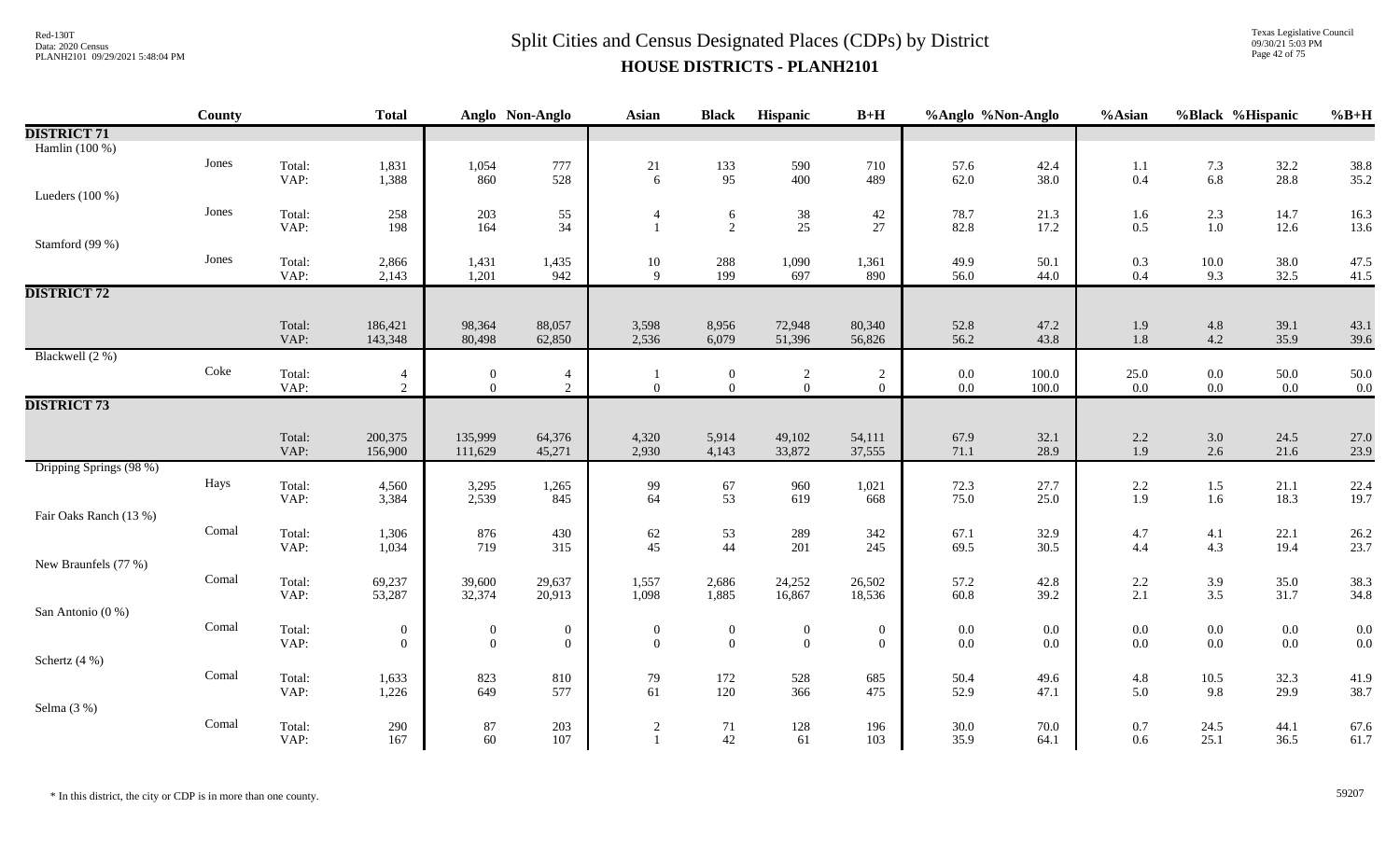Texas Legislative Council 09/30/21 5:03 PM Page 43 of 75

|                           | County    |                | <b>Total</b>     |                | Anglo Non-Anglo  | <b>Asian</b>                            | <b>Black</b>   | Hispanic                              | $B+H$            | %Anglo %Non-Anglo |              | %Asian         | %Black %Hispanic |              | $%B+H$       |
|---------------------------|-----------|----------------|------------------|----------------|------------------|-----------------------------------------|----------------|---------------------------------------|------------------|-------------------|--------------|----------------|------------------|--------------|--------------|
| <b>DISTRICT 73</b>        |           |                |                  |                |                  |                                         |                |                                       |                  |                   |              |                |                  |              |              |
| Wimberley (98 %)          |           |                |                  |                |                  |                                         |                |                                       |                  |                   |              |                |                  |              |              |
|                           | Hays      | Total:         | 2,771            | 2,260          | 511              | $\begin{array}{c} 20 \\ 14 \end{array}$ | 40             | 375                                   | 398              | 81.6              | 18.4         | 0.7            | 1.4              | 13.5         | 14.4         |
|                           |           | VAP:           | 2,302            | 1,956          | 346              |                                         | 21             | 241                                   | 249              | 85.0              | 15.0         | $0.6\,$        | $0.9\,$          | 10.5         | 10.8         |
| <b>DISTRICT 74</b>        |           |                |                  |                |                  |                                         |                |                                       |                  |                   |              |                |                  |              |              |
|                           |           | Total:         | 200,697          | 32,616         | 168,081          | 3,672                                   | 7,592          | 155,992                               | 161,664          | 16.3              | 83.7         |                | 3.8              | 77.7         | 80.6         |
|                           |           | VAP:           | 148,484          | 27,856         | 120,628          | 2,769                                   | 5,210          | 111,420                               | 115,700          | 18.8              | 81.2         | $1.8\,$<br>1.9 | $3.5$            | 75.0         | 77.9         |
| El Paso $(6\%)$           |           |                |                  |                |                  |                                         |                |                                       |                  |                   |              |                |                  |              |              |
|                           | El Paso   | Total:         | 37,583           | 6,141          | 31,442           | 1,191                                   | 3,932          | 26,710                                | 29,772           | 16.3              | 83.7         | $3.2\,$        | $10.5\,$         | 71.1         | 79.2         |
|                           |           | VAP:           | 26,758           | 5,057          | 21,701           | 841                                     | 2,559          | 18,184                                | 20,420           | 18.9              | 81.1         | 3.1            | 9.6              | 68.0         | 76.3         |
| Fort Bliss (CDP) $(45\%)$ |           |                |                  |                |                  |                                         |                |                                       |                  |                   |              |                |                  |              |              |
|                           | El Paso   | Total:         | 5,019            | 2,160          | 2,859            | 483                                     | 905            | 1,368                                 | 2,109            | 43.0              | 57.0         | 9.6            | 18.0             | 27.3         | 42.0         |
|                           |           | VAP:           | 3,334            | 1,496          | 1,838            | 358                                     | 576            | 813                                   | 1,303            | 44.9              | 55.1         | 10.7           | 17.3             | 24.4         | 39.1         |
| <b>DISTRICT 75</b>        |           |                |                  |                |                  |                                         |                |                                       |                  |                   |              |                |                  |              |              |
|                           |           | Total:         | 200,418          | 11,244         | 189,174          | 2,441                                   | 6,308          | 181,361                               | 185,886          | 5.6               | 94.4         | $1.2\,$        | 3.1              | 90.5         | 92.7         |
|                           |           | VAP:           | 137,283          | 8,278          | 129,005          | 1,525                                   | 3,824          | 123,659                               | 126,767          | $6.0\,$           | 94.0         | $1.1\,$        | $2.8\,$          | 90.1         | 92.3         |
| El Paso $(8\%)$           |           |                |                  |                |                  |                                         |                |                                       |                  |                   |              |                |                  |              |              |
|                           | El Paso   | Total:         | 55,163           | 5,472          | 49,691           | 1,456                                   | 3,922          | 44,871                                | 47,854           | 9.9               | 90.1         | $2.6\,$        | $7.1\,$          | 81.3         | 86.8         |
|                           |           | VAP:           | 36,278           | 3,931          | 32,347           | 901                                     | 2,337          | 29,096                                | 31,079           | $10.8\,$          | 89.2         | 2.5            | 6.4              | 80.2         | 85.7         |
| <b>DISTRICT 76</b>        |           |                |                  |                |                  |                                         |                |                                       |                  |                   |              |                |                  |              |              |
|                           |           | Total:         | 201,357          | 41,652         | 159,705          | 66,279                                  | 48,015         | 45,661                                | 91,903           | 20.7              | 79.3         | 32.9           | 23.8             | 22.7         | 45.6         |
|                           |           | VAP:           | 150,301          | 33,803         | 116,498          | 50,126                                  | 33,291         | 32,614                                | 64,947           | 22.5              | 77.5         | 33.4           | 22.1             | 21.7         | 43.2         |
| Houston $(0\%)$           |           |                |                  |                |                  |                                         |                |                                       |                  |                   |              |                |                  |              |              |
|                           | Fort Bend | Total:         | 3,397            | 572            | 2,825            | 844                                     | 933            | 1,054                                 | 1,933            | 16.8              | 83.2         | 24.8           | 27.5             | 31.0         | 56.9         |
|                           |           | VAP:           | 2,534            | 484            | 2,050            | 646                                     | 676            | 736                                   | 1,378            | 19.1              | 80.9         | 25.5           | 26.7             | 29.0         | 54.4         |
| Mission Bend (CDP) (65 %) |           |                |                  |                |                  |                                         |                |                                       |                  |                   |              |                |                  |              |              |
|                           | Fort Bend | Total:<br>VAP: | 24,052<br>18,247 | 2,233<br>1,900 | 21,819<br>16,347 | 3,936<br>3,211                          | 7,343<br>5,358 | 10,747<br>7,862                       | 17,787<br>13,044 | 9.3<br>$10.4\,$   | 90.7<br>89.6 | 16.4<br>17.6   | 30.5<br>29.4     | 44.7<br>43.1 | 74.0<br>71.5 |
| Missouri City (0 %)       |           |                |                  |                |                  |                                         |                |                                       |                  |                   |              |                |                  |              |              |
|                           | Fort Bend | Total:         | 20               | $\mathfrak{Z}$ | 17               | 6                                       | $\mathfrak{Z}$ |                                       | 10               | 15.0              | 85.0         | 30.0           | 15.0             | 40.0         | 50.0         |
|                           |           | VAP:           | 15               | $\mathbf{0}$   | 15               | 6                                       | $\overline{2}$ | $\begin{array}{c} 8 \\ 8 \end{array}$ | $\mathbf{Q}$     | $0.0\,$           | 100.0        | 40.0           | 13.3             | 53.3         | 60.0         |
| Stafford (37 %)           |           |                |                  |                |                  |                                         |                |                                       |                  |                   |              |                |                  |              |              |
|                           | Fort Bend | Total:         | 6,461            | 1,367          | 5,094            | 1,842                                   | 2,038          | 1,227                                 | 3,180            | 21.2              | 78.8         | 28.5           | 31.5             | 19.0         | 49.2         |
|                           |           | VAP:           | 5,168            | 1,162          | 4,006            | 1,549                                   | 1,516          | 920                                   | 2,392            | 22.5              | 77.5         | 30.0           | 29.3             | 17.8         | 46.3         |
| Sugar Land (40 %)         |           |                |                  |                |                  |                                         |                |                                       |                  |                   |              |                |                  |              |              |
|                           | Fort Bend | Total:<br>VAP: | 44,932           | 16,875         | 28,057           | 16,528                                  | 4,771          | 6,418<br>4,704                        | 10,985           | 37.6<br>39.6      | 62.4<br>60.4 | 36.8<br>36.4   | $10.6\,$<br>9.8  | 14.3         | 24.4<br>22.6 |
|                           |           |                | 35,723           | 14,155         | 21,568           | 13,005                                  | 3,486          |                                       | 8,065            |                   |              |                |                  | 13.2         |              |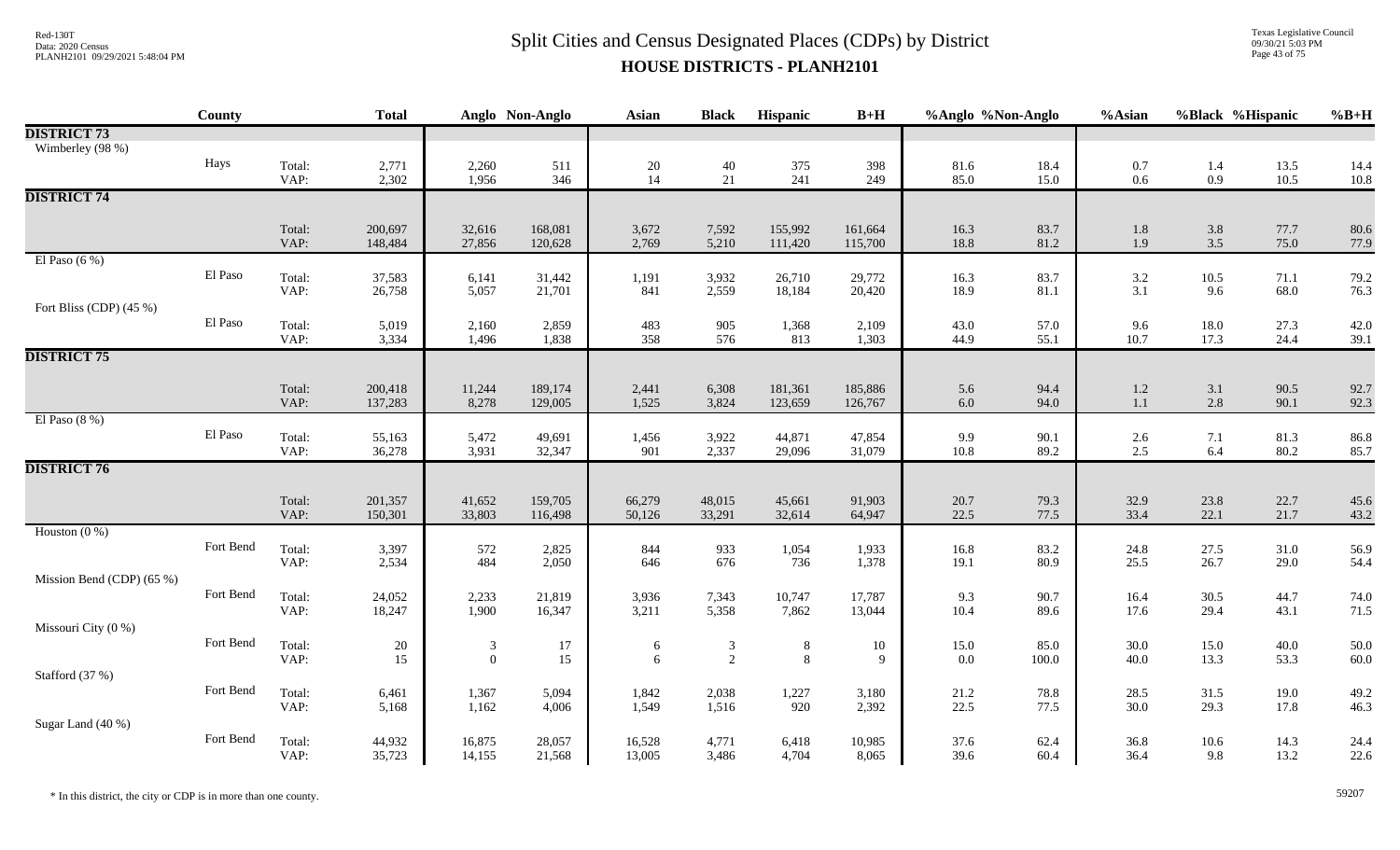# $Split$  Cities and Census Designated Places (CDPs) by District Data: 2020 Census **HOUSE DISTRICTS - PLANH2101**

Texas Legislative Council 09/30/21 5:03 PM Page 44 of 75

|                         | County   |                | <b>Total</b>       |                  | Anglo Non-Anglo    | <b>Asian</b>    | <b>Black</b>    | Hispanic           | $B+H$              | %Anglo %Non-Anglo |              | %Asian                                    |                    | %Black %Hispanic | $%B+H$       |
|-------------------------|----------|----------------|--------------------|------------------|--------------------|-----------------|-----------------|--------------------|--------------------|-------------------|--------------|-------------------------------------------|--------------------|------------------|--------------|
| <b>DISTRICT 77</b>      |          |                |                    |                  |                    |                 |                 |                    |                    |                   |              |                                           |                    |                  |              |
|                         |          | Total:<br>VAP: | 203,921<br>158,812 | 15,838<br>13,388 | 188,083<br>145,424 | 2,918<br>2,154  | 5,837<br>4,059  | 180,004<br>139,246 | 184,146<br>142,411 | 7.8<br>8.4        | 92.2<br>91.6 | 1.4<br>$1.4\,$                            | 2.9<br>2.6         | 88.3<br>87.7     | 90.3<br>89.7 |
| El Paso $(30\%)$        | El Paso  | Total:<br>VAP: | 203,921<br>158,812 | 15,838<br>13,388 | 188,083<br>145,424 | 2,918<br>2,154  | 5,837<br>4,059  | 180,004<br>139,246 | 184,146<br>142,411 | 7.8<br>8.4        | 92.2<br>91.6 | 1.4<br>1.4                                | $2.9\,$<br>$2.6\,$ | 88.3<br>87.7     | 90.3<br>89.7 |
| <b>DISTRICT 78</b>      |          |                |                    |                  |                    |                 |                 |                    |                    |                   |              |                                           |                    |                  |              |
|                         |          | Total:<br>VAP: | 203,786<br>153,882 | 38,407<br>32,417 | 165,379<br>121,465 | 6,811<br>5,041  | 11,617<br>8,036 | 148,278<br>108,291 | 157,137<br>115,036 | 18.8<br>21.1      | 81.2<br>78.9 | $3.3$<br>$3.3$                            | 5.7<br>5.2         | 72.8<br>70.4     | 77.1<br>74.8 |
| El Paso $(27%)$         | El Paso  | Total:<br>VAP: | 184,616<br>139,557 | 36,826<br>31,016 | 147,790<br>108,541 | 6,624<br>4,918  | 11,299<br>7,803 | 131,265<br>95,819  | 139,883<br>102,370 | 19.9<br>22.2      | 80.1<br>77.8 | 3.6<br>3.5                                | 6.1<br>5.6         | 71.1<br>68.7     | 75.8<br>73.4 |
| <b>DISTRICT 79</b>      |          |                |                    |                  |                    |                 |                 |                    |                    |                   |              |                                           |                    |                  |              |
|                         |          | Total:<br>VAP: | 204,008<br>155,827 | 21,792<br>18,177 | 182,216<br>137,650 | 4,060<br>2,996  | 8,974<br>6,278  | 170,457<br>128,475 | 177,226<br>133,636 | 10.7<br>11.7      | 89.3<br>88.3 | $2.0\,$<br>1.9                            | 4.4<br>4.0         | 83.6<br>82.4     | 86.9<br>85.8 |
| El Paso (29 %)          | El Paso  | Total:<br>VAP: | 197,532<br>151,373 | 19,024<br>16,317 | 178,508<br>135,056 | 3,449<br>2,509  | 7,807<br>5,501  | 168,663<br>127,260 | 174,444<br>131,781 | 9.6<br>$10.8\,$   | 90.4<br>89.2 | 1.7<br>1.7                                | $4.0\,$<br>3.6     | 85.4<br>84.1     | 88.3<br>87.1 |
| Fort Bliss (CDP) (55 %) | El Paso  | Total:<br>VAP: | 6,241<br>4,273     | 2,720<br>1,812   | 3,521<br>2,461     | 605<br>482      | 1,158<br>772    | 1,622<br>1,093     | 2,605<br>1,729     | 43.6<br>42.4      | 56.4<br>57.6 | 9.7<br>11.3                               | 18.6<br>18.1       | 26.0<br>25.6     | 41.7<br>40.5 |
| <b>DISTRICT 80</b>      |          |                |                    |                  |                    |                 |                 |                    |                    |                   |              |                                           |                    |                  |              |
|                         |          | Total:<br>VAP: | 192,601<br>135,888 | 29,731<br>24,064 | 162,870<br>111,824 | 1,154<br>858    | 2,452<br>1,790  | 158,377<br>108,349 | 160,111<br>109,772 | 15.4<br>17.7      | 84.6<br>82.3 | $0.6\,$<br>$0.6\,$                        | 1.3<br>1.3         | 82.2<br>79.7     | 83.1<br>80.8 |
| Laredo $(28%)$          | Webb     | Total:<br>VAP: | 71,321<br>46,855   | 2,251<br>1,679   | 69,070<br>45,176   | 177<br>128      | 356<br>276      | 68,547<br>44,801   | 68,725<br>44,962   | 3.2<br>3.6        | 96.8<br>96.4 | $0.2\,$<br>0.3                            | $0.5\,$<br>0.6     | 96.1<br>95.6     | 96.4<br>96.0 |
| Lytle (72 %)            | Atascosa | Total:         | 2,101              | 566              | 1,535              |                 | 33              | 1,472              | 1,488              | 26.9              | 73.1         |                                           | 1.6                | 70.1             | 70.8         |
|                         |          | VAP:           | 1,572              | 476              | 1,096              | $\frac{26}{18}$ | 18              | 1,056              | 1,066              | 30.3              | 69.7         | $\begin{array}{c} 1.2 \\ 1.1 \end{array}$ | $1.1\,$            | 67.2             | 67.8         |
| <b>DISTRICT 81</b>      |          |                |                    |                  |                    |                 |                 |                    |                    |                   |              |                                           |                    |                  |              |
|                         |          | Total:<br>VAP: | 184,670<br>133,588 | 58,287<br>46,695 | 126,383<br>86,893  | 3,170<br>2,314  | 10,401<br>7,074 | 111,109<br>75,720  | 120,095<br>82,156  | 31.6<br>35.0      | 68.4<br>65.0 | 1.7<br>1.7                                | 5.6<br>5.3         | 60.2<br>56.7     | 65.0<br>61.5 |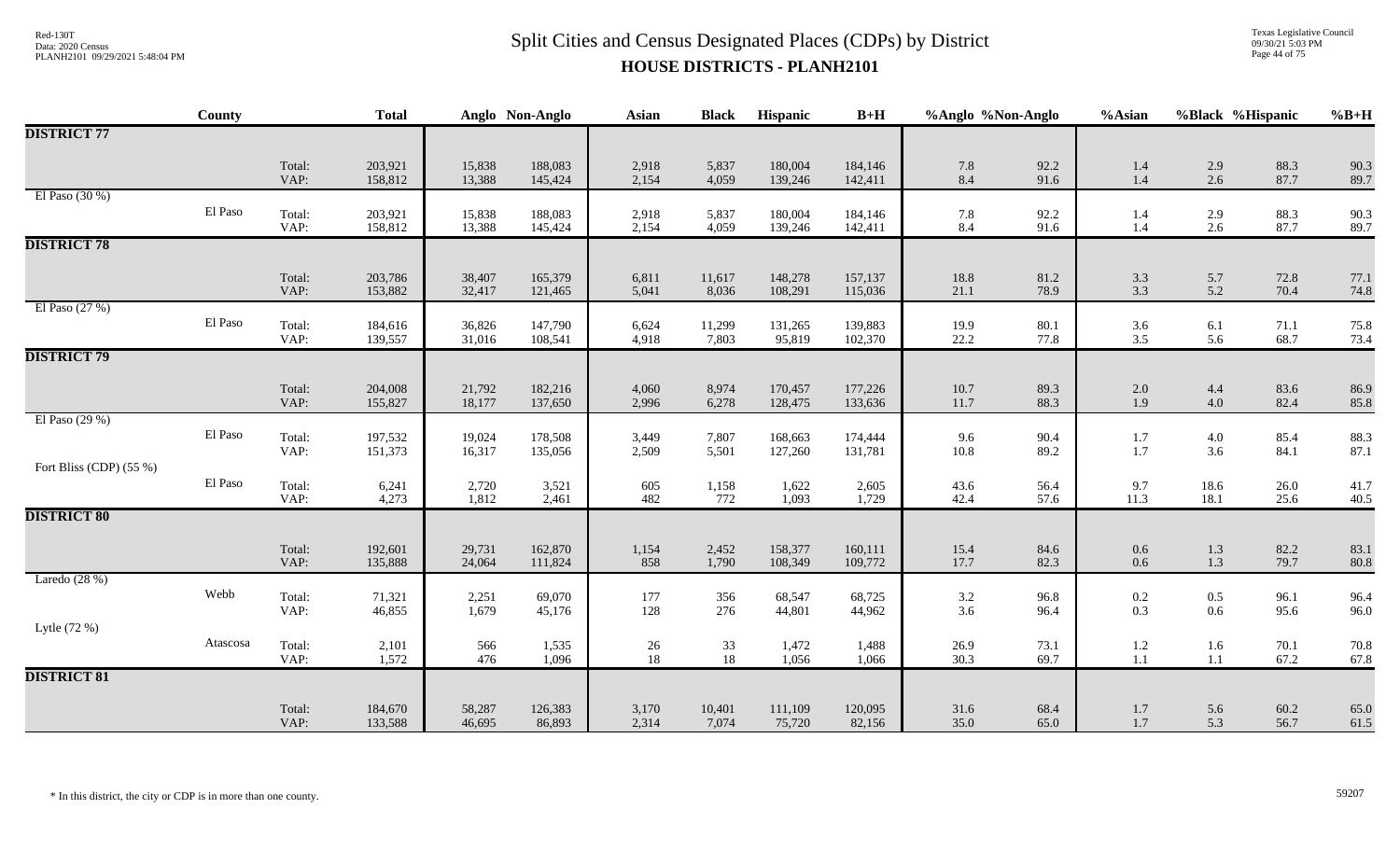Texas Legislative Council 09/30/21 5:03 PM Page 45 of 75

|                                     | County  |                | <b>Total</b>       |                                           | Anglo Non-Anglo   | Asian                            | <b>Black</b>                       | Hispanic         | $B+H$            | %Anglo %Non-Anglo |              | %Asian             | %Black %Hispanic   |              | $%B+H$       |
|-------------------------------------|---------|----------------|--------------------|-------------------------------------------|-------------------|----------------------------------|------------------------------------|------------------|------------------|-------------------|--------------|--------------------|--------------------|--------------|--------------|
| <b>DISTRICT 81</b><br>Odessa (97 %) |         |                |                    |                                           |                   |                                  |                                    |                  |                  |                   |              |                    |                    |              |              |
|                                     | Ector   | Total:<br>VAP: | 110,636<br>80,963  | 35,233<br>28,362                          | 75,403<br>52,601  | 2,667<br>1,976                   | 8,568<br>5,943                     | 63,212<br>43,634 | 70,793<br>49,100 | 31.8<br>35.0      | 68.2<br>65.0 | 2.4<br>2.4         | $7.7$<br>$7.3$     | 57.1<br>53.9 | 64.0<br>60.6 |
| <b>DISTRICT 82</b>                  |         |                |                    |                                           |                   |                                  |                                    |                  |                  |                   |              |                    |                    |              |              |
|                                     |         | Total:<br>VAP: | 187,676<br>136,280 | 83,857<br>65,334                          | 103,819<br>70,946 | 4,918<br>3,304                   | 13,863<br>9,649                    | 82,353<br>55,471 | 94,911<br>64,603 | 44.7<br>47.9      | 55.3<br>52.1 | 2.6<br>2.4         | 7.4<br>$7.1\,$     | 43.9<br>40.7 | 50.6<br>47.4 |
| O'Donnell $(14%)$                   |         |                |                    |                                           |                   |                                  |                                    |                  |                  |                   |              |                    |                    |              |              |
|                                     | Dawson  | Total:<br>VAP: | 100<br>72          | 39<br>31                                  | 61<br>41          | $\boldsymbol{0}$                 | $\boldsymbol{0}$<br>$\overline{0}$ | 60<br>41         | 60<br>41         | 39.0<br>43.1      | 61.0<br>56.9 | $1.0\,$<br>$0.0\,$ | $0.0\,$<br>$0.0\,$ | 60.0<br>56.9 | 60.0<br>56.9 |
| Odessa (3 %)                        |         |                |                    |                                           |                   |                                  |                                    |                  |                  |                   |              |                    |                    |              |              |
|                                     | Midland | Total:<br>VAP: | 3,792<br>2,972     | 2,157<br>1,756                            | 1,635<br>1,216    | 345<br>259                       | 178<br>140                         | 1,032<br>751     | 1,195<br>881     | 56.9<br>59.1      | 43.1<br>40.9 | 9.1<br>8.7         | 4.7<br>4.7         | 27.2<br>25.3 | 31.5<br>29.6 |
| <b>DISTRICT 83</b>                  |         |                |                    |                                           |                   |                                  |                                    |                  |                  |                   |              |                    |                    |              |              |
|                                     |         | Total:<br>VAP: | 186,970<br>139,966 | 105,647<br>83,973                         | 81,323<br>55,993  | 4,296<br>3,009                   | 9,781<br>6,559                     | 64,866<br>43,828 | 73,331<br>49,945 | 56.5<br>60.0      | 43.5<br>40.0 | 2.3<br>2.1         | 5.2<br>4.7         | 34.7<br>31.3 | 39.2<br>35.7 |
| Lubbock $(34%)$                     | Lubbock |                |                    |                                           |                   |                                  |                                    |                  |                  |                   |              |                    |                    |              |              |
|                                     |         | Total:<br>VAP: | 86,931<br>65,064   | 54,004<br>43,055                          | 32,927<br>22,009  | 3,432<br>2,466                   | 4,990<br>3,129                     | 23,150<br>15,034 | 27,603<br>17,983 | 62.1<br>66.2      | 37.9<br>33.8 | 3.9<br>3.8         | 5.7<br>4.8         | 26.6<br>23.1 | 31.8<br>27.6 |
| O'Donnell (86 %)                    |         |                |                    |                                           |                   |                                  |                                    |                  |                  |                   |              |                    |                    |              |              |
|                                     | Lynn    | Total:<br>VAP: | 604<br>447         | 179<br>135                                | 425<br>312        | $\overline{0}$<br>$\mathbf{0}$   | 5<br>5                             | 414<br>302       | 419<br>307       | 29.6<br>30.2      | 70.4<br>69.8 | $0.0\,$<br>$0.0\,$ | $0.8\,$<br>1.1     | 68.5<br>67.6 | 69.4<br>68.7 |
| <b>DISTRICT 84</b>                  |         |                |                    |                                           |                   |                                  |                                    |                  |                  |                   |              |                    |                    |              |              |
|                                     |         | Total:<br>VAP: | 186,523<br>145,008 | 78,551<br>66,378                          | 107,972<br>78,630 | 7,740<br>6,492                   | 24,783<br>18,046                   | 73,665<br>51,587 | 96,275<br>68,813 | 42.1<br>45.8      | 57.9<br>54.2 | 4.1<br>4.5         | 13.3<br>12.4       | 39.5<br>35.6 | 51.6<br>47.5 |
| Abernathy $(25%)$                   |         |                |                    |                                           |                   |                                  |                                    |                  |                  |                   |              |                    |                    |              |              |
|                                     | Lubbock | Total:<br>VAP: | 705<br>502         | $\begin{array}{c} 330 \\ 262 \end{array}$ | 375<br>240        | $\overline{5}$<br>$\overline{3}$ | $23\,$<br>14                       | 347<br>223       | 366<br>235       | 46.8<br>52.2      | 53.2<br>47.8 | 0.7<br>0.6         | $\frac{3.3}{2.8}$  | 49.2<br>44.4 | 51.9<br>46.8 |
| Lubbock $(66\%)$                    |         |                |                    |                                           |                   |                                  |                                    |                  |                  |                   |              |                    |                    |              |              |
|                                     | Lubbock | Total:<br>VAP: | 170,210<br>133,013 | 68,333<br>58,521                          | 101,877<br>74,492 | 7,611<br>6,405                   | 24,470<br>17,862                   | 68,395<br>48,071 | 90,760<br>65,141 | 40.1<br>44.0      | 59.9<br>56.0 | 4.5<br>4.8         | 14.4<br>13.4       | 40.2<br>36.1 | 53.3<br>49.0 |
| <b>DISTRICT 85</b>                  |         |                |                    |                                           |                   |                                  |                                    |                  |                  |                   |              |                    |                    |              |              |
|                                     |         | Total:<br>VAP: | 202,964<br>154,177 | 96,810<br>79,369                          | 106,154<br>74,808 | 17,177<br>11,822                 | 28,702<br>22,037                   | 57,947<br>38,484 | 85,308<br>60,049 | 47.7<br>51.5      | 52.3<br>48.5 | 8.5<br>7.7         | 14.1<br>14.3       | 28.6<br>25.0 | 42.0<br>38.9 |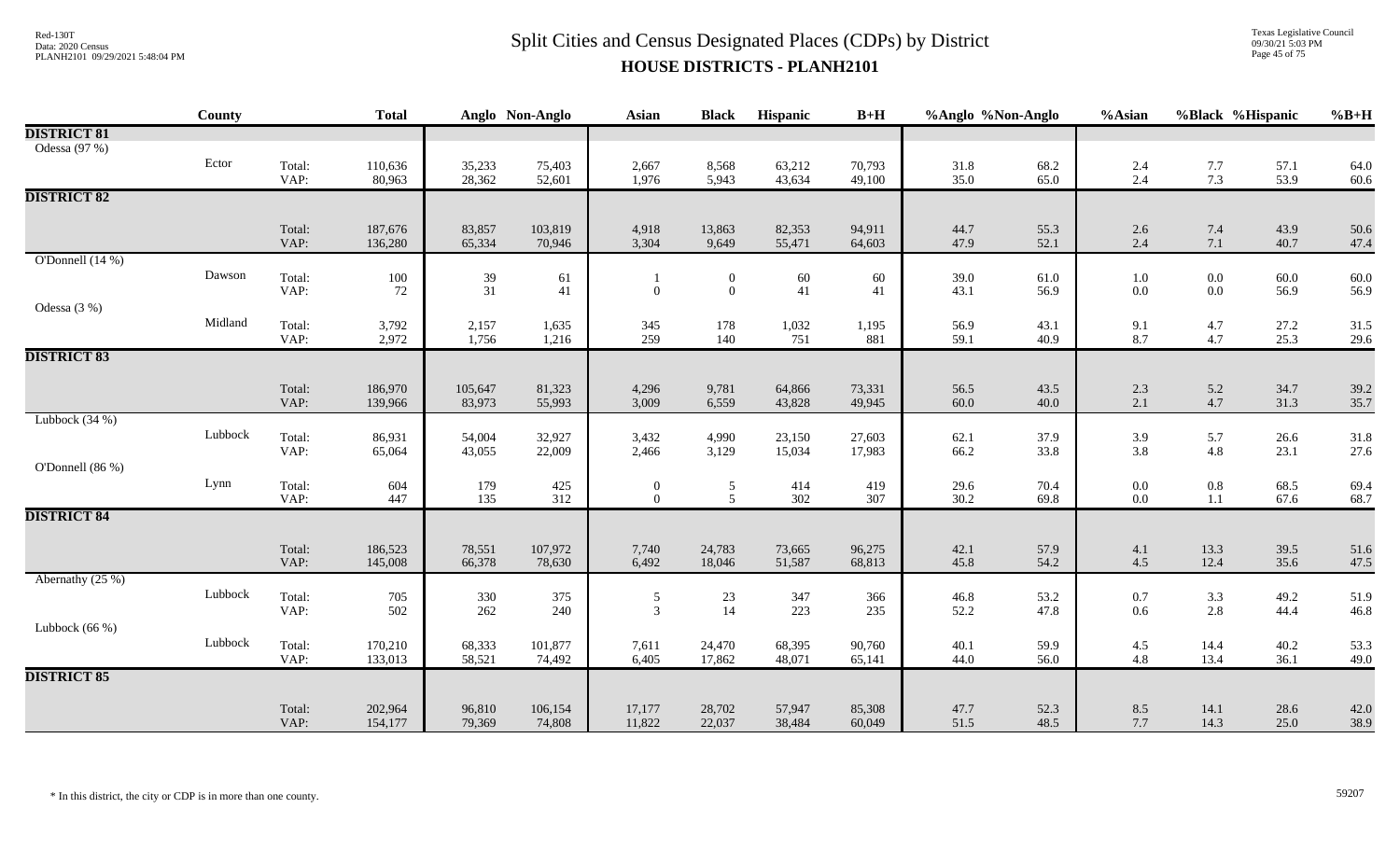Texas Legislative Council 09/30/21 5:03 PM Page 46 of 75

|                       | <b>County</b> |                | <b>Total</b>                       |                                | Anglo Non-Anglo                  | <b>Asian</b>                     | <b>Black</b>                   | <b>Hispanic</b>                    | $B+H$                              | %Anglo %Non-Anglo  |              | %Asian     |                    | %Black %Hispanic   | $%B+H$       |
|-----------------------|---------------|----------------|------------------------------------|--------------------------------|----------------------------------|----------------------------------|--------------------------------|------------------------------------|------------------------------------|--------------------|--------------|------------|--------------------|--------------------|--------------|
| <b>DISTRICT 85</b>    |               |                |                                    |                                |                                  |                                  |                                |                                    |                                    |                    |              |            |                    |                    |              |
| Houston $(0\%)$       |               |                |                                    |                                |                                  |                                  |                                |                                    |                                    |                    |              |            |                    |                    |              |
|                       | Waller        | Total:         | $\mathbf{0}$                       | $\boldsymbol{0}$               | $\boldsymbol{0}$                 | $\boldsymbol{0}$                 | $\boldsymbol{0}$               | $\boldsymbol{0}$                   | $\boldsymbol{0}$                   | $0.0\,$            | $0.0\,$      | $0.0\,$    | $0.0\,$            | $0.0\,$            | 0.0          |
|                       |               | VAP:           | $\overline{0}$                     | $\overline{0}$                 | $\boldsymbol{0}$                 | $\mathbf{0}$                     | $\overline{0}$                 | $\mathbf{0}$                       | $\overline{0}$                     | $0.0\,$            | 0.0          | 0.0        | $0.0\,$            | $0.0\,$            | 0.0          |
| Katy (20 %)           |               |                |                                    |                                |                                  |                                  |                                |                                    |                                    |                    |              |            |                    |                    |              |
|                       | Waller        | Total:<br>VAP: | 4,399                              | 2,799                          | 1,600                            | 343                              | 342<br>213                     | 822<br>525                         | 1,136<br>731                       | 63.6               | 36.4         | 7.8        | 7.8                | 18.7               | 25.8         |
| Missouri City (0 %)   |               |                | 3,149                              | 2,113                          | 1,036                            | 215                              |                                |                                    |                                    | 67.1               | 32.9         | 6.8        | 6.8                | 16.7               | 23.2         |
|                       | Fort Bend     |                |                                    |                                |                                  |                                  |                                |                                    |                                    |                    |              |            |                    |                    |              |
|                       |               | Total:<br>VAP: | $\boldsymbol{0}$<br>$\overline{0}$ | $\mathbf{0}$<br>$\overline{0}$ | $\boldsymbol{0}$<br>$\mathbf{0}$ | $\boldsymbol{0}$<br>$\mathbf{0}$ | $\mathbf{0}$<br>$\overline{0}$ | $\boldsymbol{0}$<br>$\overline{0}$ | $\boldsymbol{0}$<br>$\overline{0}$ | $0.0\,$<br>$0.0\,$ | 0.0<br>0.0   | 0.0<br>0.0 | $0.0\,$<br>$0.0\,$ | $0.0\,$<br>$0.0\,$ | 0.0<br>0.0   |
| Rosenberg (0 %)       |               |                |                                    |                                |                                  |                                  |                                |                                    |                                    |                    |              |            |                    |                    |              |
|                       | Fort Bend     | Total:         | $\mathbf{0}$                       | $\boldsymbol{0}$               | $\boldsymbol{0}$                 | $\boldsymbol{0}$                 | $\boldsymbol{0}$               | $\boldsymbol{0}$                   | $\boldsymbol{0}$                   | $0.0\,$            | 0.0          | $0.0\,$    | $0.0\,$            | $0.0\,$            | 0.0          |
|                       |               | VAP:           | $\overline{0}$                     | $\overline{0}$                 | $\overline{0}$                   | $\theta$                         | $\overline{0}$                 | $\overline{0}$                     | $\overline{0}$                     | $0.0\,$            | 0.0          | 0.0        | $0.0\,$            | $0.0\,$            | 0.0          |
| Sugar Land (6 %)      |               |                |                                    |                                |                                  |                                  |                                |                                    |                                    |                    |              |            |                    |                    |              |
|                       | Fort Bend     | Total:         | 7,212                              | 2,252                          | 4,960                            | 4,128                            | 274                            | 486                                | 750                                | 31.2               | 68.8         | 57.2       | 3.8                | 6.7                | 10.4         |
|                       |               | VAP:           | 5,457                              | 1,795                          | 3,662                            | 3,093                            | 179                            | 334                                | 511                                | 32.9               | 67.1         | 56.7       | 3.3                | $6.1\,$            | 9.4          |
| Waller $(67%)$        |               |                |                                    |                                |                                  |                                  |                                |                                    |                                    |                    |              |            |                    |                    |              |
|                       | Waller        | Total:         | 1,803                              | 810                            | 993                              | 15                               | 283                            | 639                                | 910                                | 44.9               | 55.1         | 0.8        | 15.7               | 35.4               | 50.5         |
|                       |               | VAP:           | 1,325                              | 662                            | 663                              | 11                               | 199                            | 404                                | 603                                | 50.0               | 50.0         | $0.8\,$    | 15.0               | 30.5               | 45.5         |
| <b>DISTRICT 86</b>    |               |                |                                    |                                |                                  |                                  |                                |                                    |                                    |                    |              |            |                    |                    |              |
|                       |               |                |                                    |                                |                                  |                                  |                                |                                    |                                    |                    |              |            |                    |                    |              |
|                       |               | Total:<br>VAP: | 185,308<br>138,631                 | 112,317<br>89,743              | 72,991<br>48,888                 | 3,795<br>2,602                   | 7,521<br>4,678                 | 57,807<br>38,049                   | 64,282<br>42,333                   | 60.6<br>64.7       | 39.4<br>35.3 | 2.0<br>1.9 | 4.1<br>3.4         | 31.2<br>27.4       | 34.7<br>30.5 |
| Amarillo (49 %)       |               |                |                                    |                                |                                  |                                  |                                |                                    |                                    |                    |              |            |                    |                    |              |
|                       | Randall       | Total:         | 98,839                             | 64,229                         | 34,610                           | 3,010                            | 5,425                          | 24,007                             | 28,749                             | 65.0               | 35.0         | 3.0        | 5.5                | 24.3               | 29.1         |
|                       |               | VAP:           | 74,565                             | 51,795                         | 22,770                           | 2,054                            | 3,199                          | 15,385                             | 18,385                             | 69.5               | 30.5         | 2.8        | 4.3                | 20.6               | 24.7         |
| Bushland (CDP) (16 %) |               |                |                                    |                                |                                  |                                  |                                |                                    |                                    |                    |              |            |                    |                    |              |
|                       | Randall       | Total:         | 360                                | 291                            | 69                               |                                  | 6                              |                                    | 63                                 | $80.8\,$           | 19.2         | 0.3        | $1.7$              | 15.8               | 17.5         |
|                       |               | VAP:           | 248                                | 207                            | 41                               | $\mathbf{0}$                     | $\overline{2}$                 | $\frac{57}{36}$                    | 38                                 | 83.5               | 16.5         | 0.0        | $0.8\,$            | 14.5               | 15.3         |
| Happy (9 %)           |               |                |                                    |                                |                                  |                                  |                                |                                    |                                    |                    |              |            |                    |                    |              |
|                       | Randall       | Total:         | 53                                 | 39                             | 14                               |                                  | $\mathbf{1}$                   | 10                                 | 11                                 | 73.6               | 26.4         | 1.9        | 1.9                | 18.9               | 20.8         |
|                       |               | VAP:           | 35                                 | 25                             | 10                               | $\mathbf{0}$                     | $\overline{0}$                 | $\overline{7}$                     | $\tau$                             | 71.4               | 28.6         | 0.0        | $0.0\,$            | 20.0               | 20.0         |
| <b>DISTRICT 87</b>    |               |                |                                    |                                |                                  |                                  |                                |                                    |                                    |                    |              |            |                    |                    |              |
|                       |               |                |                                    |                                |                                  |                                  |                                |                                    |                                    |                    |              |            |                    |                    |              |
|                       |               | Total:         | 187,448                            | 85,253                         | 102,195                          | 8,176                            | 16,309                         | 73,882                             | 88,798                             | 45.5               | 54.5         | 4.4        | $8.7\,$            | 39.4               | 47.4         |
|                       |               | VAP:           | 138,418                            | 69,386                         | 69,032                           | 5,377                            | 10,864                         | 49,016                             | 59,411                             | 50.1               | 49.9         | 3.9        | 7.8                | 35.4               | 42.9         |
| Amarillo (51 %)       | Potter        |                |                                    |                                |                                  |                                  |                                |                                    |                                    |                    |              |            |                    |                    |              |
|                       |               | Total:<br>VAP: | 101,554<br>74,353                  | 39,797<br>33,181               | 61,757<br>41,172                 | 6,621<br>4,424                   | 12,336<br>7,681                | 41,295<br>27,260                   | 52,574<br>34,590                   | 39.2<br>44.6       | 60.8<br>55.4 | 6.5<br>5.9 | 12.1<br>10.3       | 40.7<br>36.7       | 51.8<br>46.5 |
|                       |               |                |                                    |                                |                                  |                                  |                                |                                    |                                    |                    |              |            |                    |                    |              |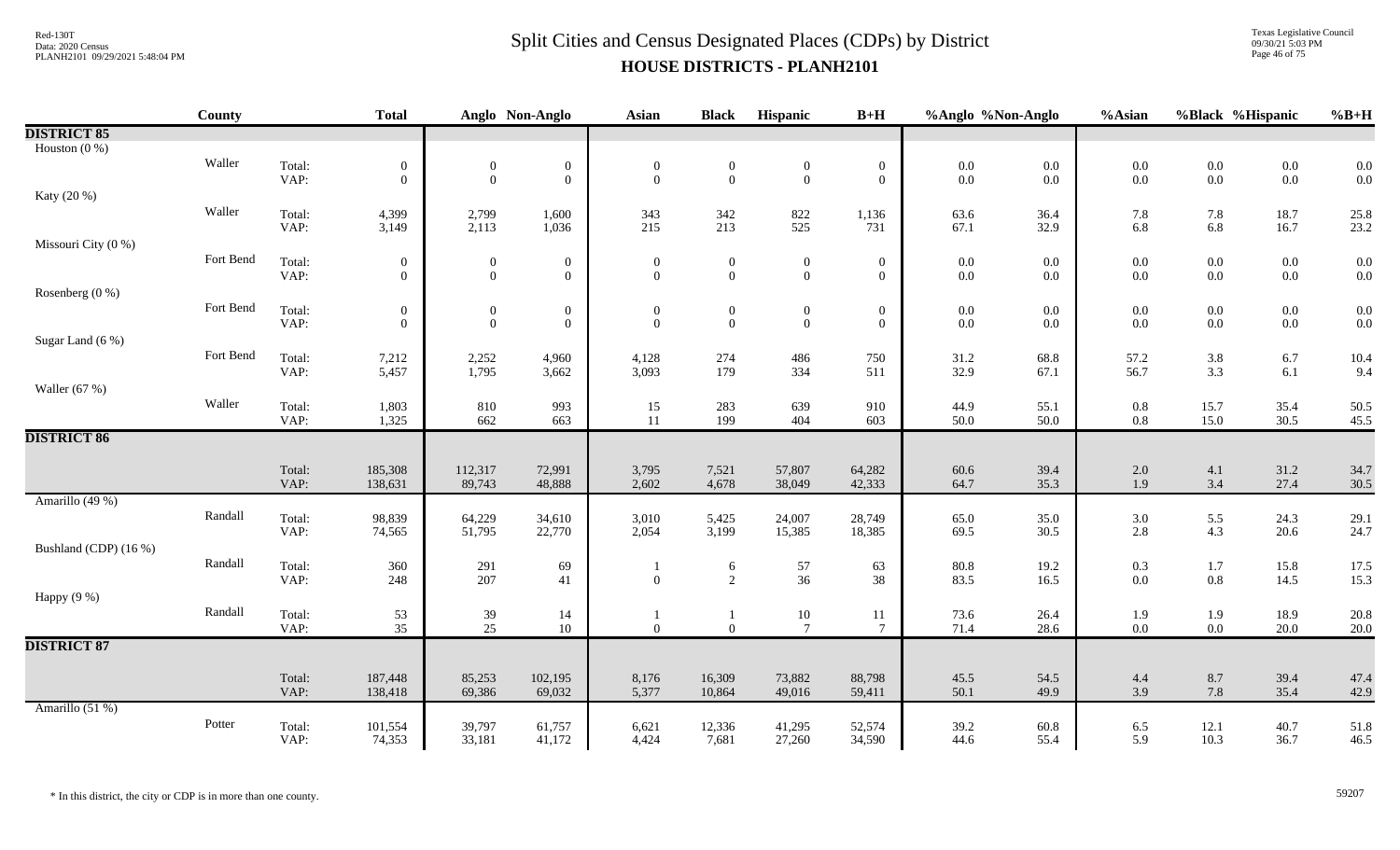Texas Legislative Council 09/30/21 5:03 PM Page 47 of 75

|                        | County                  |                | <b>Total</b>     |                  | Anglo Non-Anglo | <b>Asian</b>     | <b>Black</b>                            | Hispanic        | $B+H$            | %Anglo %Non-Anglo |              | %Asian       | %Black %Hispanic |              | $%B+H$       |
|------------------------|-------------------------|----------------|------------------|------------------|-----------------|------------------|-----------------------------------------|-----------------|------------------|-------------------|--------------|--------------|------------------|--------------|--------------|
| <b>DISTRICT 87</b>     |                         |                |                  |                  |                 |                  |                                         |                 |                  |                   |              |              |                  |              |              |
| Bushland (CDP) (84 %)  |                         |                |                  |                  |                 |                  |                                         |                 |                  |                   |              |              |                  |              |              |
|                        | Potter                  | Total:         | 1,874            | 1,524            | 350             | $\frac{12}{7}$   | $30\,$                                  | 215             | 243              | 81.3              | 18.7         | $0.6\,$      | $1.6\,$          | 11.5         | 13.0         |
|                        |                         | VAP:           | 1,291            | 1,088            | 203             |                  | 14                                      | 129             | 141              | 84.3              | 15.7         | 0.5          | $1.1\,$          | 10.0         | 10.9         |
| <b>DISTRICT 88</b>     |                         |                |                  |                  |                 |                  |                                         |                 |                  |                   |              |              |                  |              |              |
|                        |                         | Total:         | 186,059          | 86,426           | 99,633          | 1,382            | 7,400                                   | 88,538          | 94,893           | 46.5              | 53.5         | 0.7          | 4.0              | 47.6         | 51.0         |
|                        |                         | VAP:           | 135,454          | 67,951           | 67,503          | 922              | 5,229                                   | 59,037          | 63,898           | 50.2              | 49.8         | 0.7          | 3.9              | 43.6         | 47.2         |
| Abernathy (75 %)       |                         |                |                  |                  |                 |                  |                                         |                 |                  |                   |              |              |                  |              |              |
|                        | Hale                    | Total:         | 2,160            | 989              | 1,171           | 19               | $\frac{58}{35}$                         | 1,062           | 1,114            | 45.8              | 54.2         | 0.9          | $2.7\,$          | 49.2         | 51.6         |
|                        |                         | VAP:           | 1,560            | 761              | 799             | $10\,$           |                                         | 732             | 767              | 48.8              | 51.2         | 0.6          | 2.2              | 46.9         | 49.2         |
| Happy (91 %)           |                         |                |                  |                  |                 |                  |                                         |                 |                  |                   |              |              |                  |              |              |
|                        | Swisher                 | Total:<br>VAP: | 549<br>391       | 432<br>306       | 117<br>85       | $\frac{3}{2}$    | 9<br>5 <sup>5</sup>                     | 103<br>74       | 111<br>79        | 78.7<br>78.3      | 21.3<br>21.7 | 0.5<br>0.5   | 1.6<br>1.3       | 18.8<br>18.9 | 20.2         |
| <b>DISTRICT 89</b>     |                         |                |                  |                  |                 |                  |                                         |                 |                  |                   |              |              |                  |              | 20.2         |
|                        |                         |                |                  |                  |                 |                  |                                         |                 |                  |                   |              |              |                  |              |              |
|                        |                         | Total:         | 190,581          | 95,524           | 95,057          | 31,717           | 23,711                                  | 35,973          | 58,663           | 50.1              | 49.9         | 16.6         | 12.4             | 18.9         | 30.8         |
|                        |                         | VAP:           | 138,420          | 73,897           | 64,523          | 22,370           | 15,677                                  | 23,344          | 38,558           | 53.4              | 46.6         | 16.2         | 11.3             | 16.9         | 27.9         |
| Allen (45 %)           |                         |                |                  |                  |                 |                  |                                         |                 |                  |                   |              |              |                  |              |              |
|                        | Collin                  | Total:         | 47,034           | 24,423           | 22,611          | 8,326            | 6,260                                   | 7,155           | 13,175           | 51.9              | 48.1         | 17.7         | 13.3             | 15.2         | 28.0         |
|                        |                         | VAP:           | 34,324           | 18,878           | 15,446          | 5,854            | 4,107                                   | 4,730           | 8,737            | 55.0              | 45.0         | 17.1         | 12.0             | 13.8         | 25.5         |
| Fairview (11 %)        | $\operatorname{Collin}$ |                |                  |                  |                 |                  |                                         |                 |                  |                   |              |              |                  |              |              |
|                        |                         | Total:<br>VAP: | 1,165<br>799     | 781<br>558       | 384<br>241      | 201<br>124       | $\begin{array}{c} 81 \\ 50 \end{array}$ | $\frac{57}{35}$ | 137<br>84        | 67.0<br>69.8      | 33.0<br>30.2 | 17.3<br>15.5 | $7.0\,$<br>6.3   | 4.9<br>4.4   | 11.8<br>10.5 |
| Farmersville (0 %)     |                         |                |                  |                  |                 |                  |                                         |                 |                  |                   |              |              |                  |              |              |
|                        | Collin                  | Total:         | $\boldsymbol{0}$ | $\boldsymbol{0}$ | $\overline{0}$  | $\boldsymbol{0}$ | $\boldsymbol{0}$                        | $\overline{0}$  | $\boldsymbol{0}$ | $0.0\,$           | 0.0          | 0.0          | $0.0\,$          | $0.0\,$      | 0.0          |
|                        |                         | VAP:           | $\theta$         | $\overline{0}$   | $\overline{0}$  | $\mathbf{0}$     | $\Omega$                                | $\overline{0}$  | $\overline{0}$   | $0.0\,$           | $0.0\,$      | 0.0          | $0.0\,$          | $0.0\,$      | 0.0          |
| Lavon $(1%)$           |                         |                |                  |                  |                 |                  |                                         |                 |                  |                   |              |              |                  |              |              |
|                        | $\operatorname{Collin}$ | Total:         | $\sqrt{48}$      | 47               | $\mathbf{1}$    |                  | $\mathbf{0}$                            | $\overline{0}$  | $\boldsymbol{0}$ | 97.9              | 2.1          | 2.1          | $0.0\,$          | $0.0\,$      | 0.0          |
|                        |                         | VAP:           | 35               | 34               | $\mathbf{1}$    | $\overline{1}$   | $\overline{0}$                          | $\overline{0}$  | $\overline{0}$   | 97.1              | 2.9          | 2.9          | $0.0\,$          | $0.0\,$      | 0.0          |
| Lowry Crossing (100 %) | Collin                  | Total:         | 1,689            |                  | 419             |                  |                                         | 317             | 351              | 75.2              | 24.8         |              |                  | 18.8         | 20.8         |
|                        |                         | VAP:           | 1,327            | 1,270<br>1,041   | 286             | $27\,$<br>20     | 43<br>25                                | 212             | 228              | 78.4              | 21.6         | 1.6<br>1.5   | $2.5\,$<br>1.9   | 16.0         | 17.2         |
| McKinney (0 %)         |                         |                |                  |                  |                 |                  |                                         |                 |                  |                   |              |              |                  |              |              |
|                        | Collin                  | Total:         | $\boldsymbol{0}$ | $\boldsymbol{0}$ | $\overline{0}$  | $\boldsymbol{0}$ | $\boldsymbol{0}$                        | $\overline{0}$  | $\boldsymbol{0}$ | $0.0\,$           | 0.0          | $0.0\,$      | $0.0\,$          | $0.0\,$      | 0.0          |
|                        |                         | VAP:           | $\overline{0}$   | $\boldsymbol{0}$ | $\overline{0}$  | $\mathbf{0}$     | $\overline{0}$                          | $\overline{0}$  | $\overline{0}$   | $0.0\,$           | 0.0          | 0.0          | $0.0\,$          | $0.0\,$      | 0.0          |
| Murphy (80 %)          |                         |                |                  |                  |                 |                  |                                         |                 |                  |                   |              |              |                  |              |              |
|                        | Collin                  | Total:         | 16,898           | 7,530            | 9,368           | 5,908            | 1,875                                   | 1,359           | 3,186            | 44.6              | 55.4         | 35.0         | 11.1             | $8.0\,$      | 18.9         |
|                        |                         | VAP:           | 11,555           | 5,338            | 6,217           | 3,922            | 1,262                                   | 877             | 2,115            | 46.2              | 53.8         | 33.9         | 10.9             | 7.6          | 18.3         |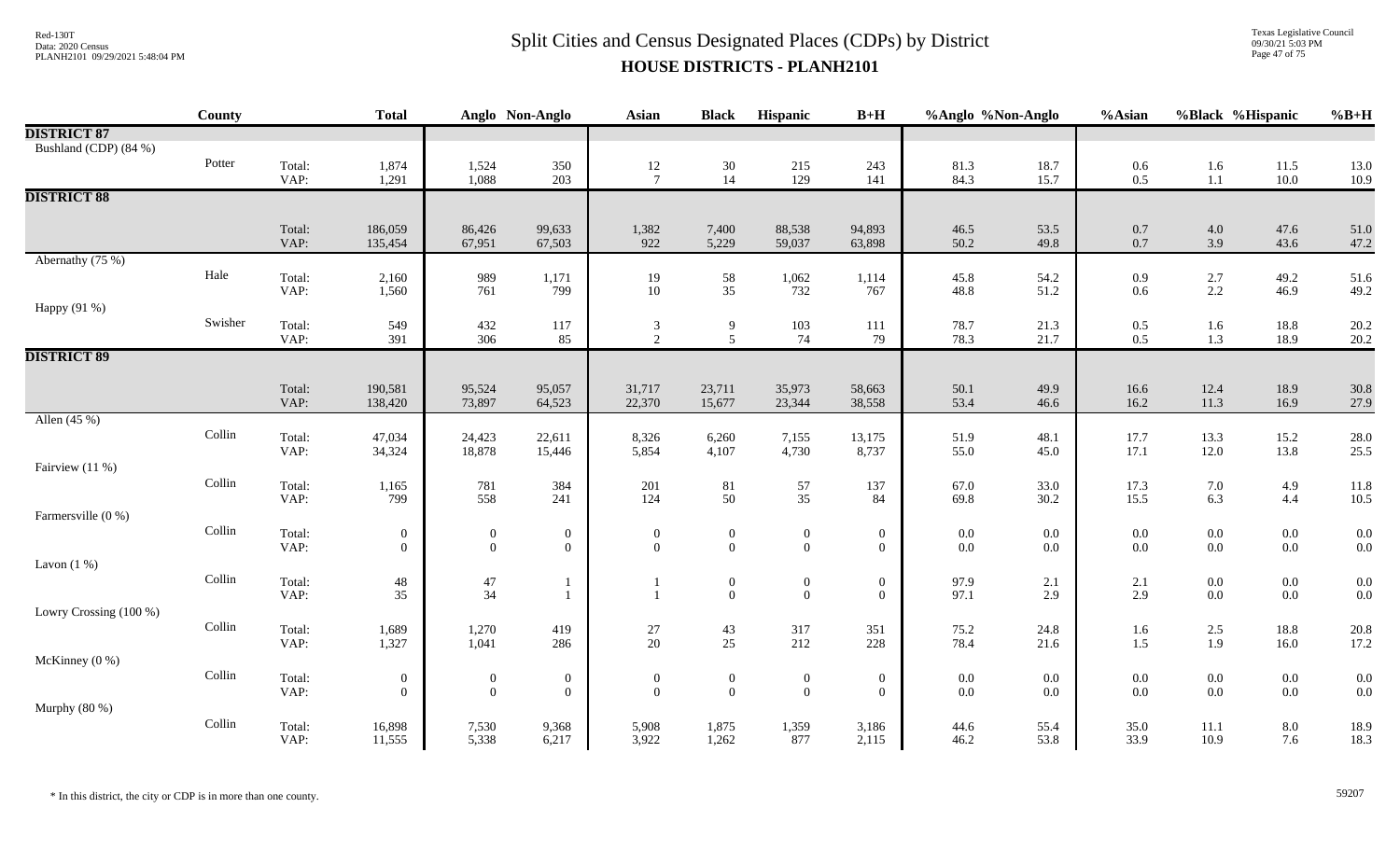Texas Legislative Council 09/30/21 5:03 PM Page 48 of 75

|                     | <b>County</b>           |                | <b>Total</b>                       |                                    | Anglo Non-Anglo                      | Asian                          | <b>Black</b>                            | Hispanic                             | $B+H$                                | %Anglo %Non-Anglo  |                | %Asian         | %Black %Hispanic                          |                    | $%B+H$       |
|---------------------|-------------------------|----------------|------------------------------------|------------------------------------|--------------------------------------|--------------------------------|-----------------------------------------|--------------------------------------|--------------------------------------|--------------------|----------------|----------------|-------------------------------------------|--------------------|--------------|
| <b>DISTRICT 89</b>  |                         |                |                                    |                                    |                                      |                                |                                         |                                      |                                      |                    |                |                |                                           |                    |              |
| Nevada (84 %)       |                         |                |                                    |                                    |                                      |                                |                                         |                                      |                                      |                    |                |                |                                           |                    |              |
|                     | Collin                  | Total:         | 1,105                              | 873                                | 232                                  | $20\,$                         | $\begin{array}{c} 33 \\ 18 \end{array}$ | 148                                  | 179                                  | 79.0               | $21.0\,$       | 1.8            | $3.0\,$                                   | 13.4               | 16.2         |
|                     |                         | VAP:           | 820                                | 665                                | 155                                  | 15                             |                                         | 98                                   | 116                                  | 81.1               | 18.9           | 1.8            | 2.2                                       | 12.0               | 14.1         |
| Plano $(16\%)$      | $\operatorname{Collin}$ |                |                                    |                                    |                                      |                                |                                         |                                      |                                      |                    |                |                |                                           |                    |              |
|                     |                         | Total:<br>VAP: | 46,000<br>35,664                   | 19,174<br>16,276                   | 26,826<br>19,388                     | 9,449<br>7,171                 | 6,144<br>4,345                          | 10,513<br>7,142                      | 16,389<br>11,363                     | 41.7<br>45.6       | 58.3<br>54.4   | 20.5<br>20.1   | 13.4<br>12.2                              | 22.9<br>20.0       | 35.6<br>31.9 |
| Princeton (55 %)    |                         |                |                                    |                                    |                                      |                                |                                         |                                      |                                      |                    |                |                |                                           |                    |              |
|                     | Collin                  | Total:         | 9,416                              | 3,899                              | 5,517                                | 561                            | 1,799                                   | 3,011                                | 4,712                                | 41.4               | 58.6           | 6.0            | 19.1                                      | 32.0               | 50.0         |
|                     |                         | VAP:           | 6,273                              | 2,788                              | 3,485                                | 369                            | 1,126                                   | 1,884                                | 2,953                                | 44.4               | 55.6           | 5.9            | 17.9                                      | 30.0               | 47.1         |
| Wylie (65 %)        |                         |                |                                    |                                    |                                      |                                |                                         |                                      |                                      |                    |                |                |                                           |                    |              |
|                     | Collin                  | Total:         | 37,602                             | 19,072                             | 18,530                               | 4,516                          | 5,940                                   | 7,311                                | 13,010                               | 50.7               | 49.3           | 12.0           | 15.8                                      | 19.4               | 34.6         |
|                     |                         | VAP:           | 26,220                             | 14,088                             | 12,132                               | 3,114                          | 3,777                                   | 4,598                                | 8,271                                | 53.7               | 46.3           | 11.9           | 14.4                                      | 17.5               | 31.5         |
| <b>DISTRICT 90</b>  |                         |                |                                    |                                    |                                      |                                |                                         |                                      |                                      |                    |                |                |                                           |                    |              |
|                     |                         | Total:         | 201,099                            | 35,799                             | 165,300                              | 5,803                          | 29,280                                  | 129,764                              | 157,585                              | 17.8               | 82.2           | 2.9            | 14.6                                      | 64.5               | 78.4         |
|                     |                         | VAP:           | 144,701                            | 30,639                             | 114,062                              | 4,168                          | 20,795                                  | 88,156                               | 108,255                              | 21.2               | 78.8           | 2.9            | 14.4                                      | 60.9               | 74.8         |
| Fort Worth (22 %)   |                         |                |                                    |                                    |                                      |                                |                                         |                                      |                                      |                    |                |                |                                           |                    |              |
|                     | Tarrant                 | Total:         | 199,234                            | 35,373                             | 163,861                              | 5,774                          | 29,075                                  | 128,570                              | 156,194                              | 17.8               | 82.2           | 2.9            | 14.6                                      | 64.5               | 78.4         |
|                     |                         | VAP:           | 143,393                            | 30,280                             | 113,113                              | 4,146                          | 20,641                                  | 87,392                               | 107,344                              | 21.1               | 78.9           | 2.9            | 14.4                                      | 60.9               | 74.9         |
| Saginaw $(0\%)$     |                         |                |                                    |                                    |                                      |                                |                                         |                                      |                                      |                    |                |                |                                           |                    |              |
|                     | Tarrant                 | Total:<br>VAP: | $\boldsymbol{0}$<br>$\overline{0}$ | $\overline{0}$<br>$\boldsymbol{0}$ | $\boldsymbol{0}$<br>$\boldsymbol{0}$ | $\overline{0}$<br>$\mathbf{0}$ | $\boldsymbol{0}$<br>$\mathbf{0}$        | $\boldsymbol{0}$<br>$\boldsymbol{0}$ | $\boldsymbol{0}$<br>$\boldsymbol{0}$ | $0.0\,$<br>$0.0\,$ | $0.0\,$<br>0.0 | 0.0<br>$0.0\,$ | $0.0\,$<br>$0.0\,$                        | $0.0\,$<br>$0.0\,$ | 0.0<br>0.0   |
| Sansom Park (34 %)  |                         |                |                                    |                                    |                                      |                                |                                         |                                      |                                      |                    |                |                |                                           |                    |              |
|                     | Tarrant                 | Total:         | 1,865                              | 426                                | 1,439                                | 29                             | 205                                     | 1,194                                | 1,391                                | 22.8               | 77.2           | 1.6            | 11.0                                      | 64.0               | 74.6         |
|                     |                         | VAP:           | 1,308                              | 359                                | 949                                  | $22\,$                         | 154                                     | 764                                  | 911                                  | 27.4               | 72.6           | 1.7            | 11.8                                      | 58.4               | 69.6         |
| <b>DISTRICT 91</b>  |                         |                |                                    |                                    |                                      |                                |                                         |                                      |                                      |                    |                |                |                                           |                    |              |
|                     |                         |                |                                    |                                    |                                      |                                |                                         |                                      |                                      |                    |                |                |                                           |                    |              |
|                     |                         | Total:         | 187,551                            | 100,338                            | 87,213                               | 14,458                         | 17,184                                  | 51,343                               | 67,254                               | 53.5<br>57.7       | 46.5<br>42.3   | 7.7            | 9.2                                       | 27.4               | 35.9         |
| Fort Worth (4 %)    |                         | VAP:           | 141,549                            | 81,638                             | 59,911                               | 10,808                         | 11,276                                  | 34,028                               | 44,696                               |                    |                | 7.6            | 8.0                                       | 24.0               | 31.6         |
|                     | Tarrant                 | Total:         | 39,109                             | 20,585                             | 18,524                               | 4,726                          | 4,600                                   | 8,445                                | 12,744                               | 52.6               | 47.4           | 12.1           | 11.8                                      | 21.6               | 32.6         |
|                     |                         | VAP:           | 28,414                             | 15,778                             | 12,636                               | 3,423                          | 2,957                                   | 5,599                                | 8,394                                | 55.5               | 44.5           | 12.0           | 10.4                                      | 19.7               | 29.5         |
| Haltom City (100 %) |                         |                |                                    |                                    |                                      |                                |                                         |                                      |                                      |                    |                |                |                                           |                    |              |
|                     | Tarrant                 | Total:         | 46,073                             | 16,088                             | 29,985                               | 4,031                          | 4,014                                   | 21,341                               | 25,053                               | 34.9               | 65.1           | 8.7            | $\begin{array}{c} 8.7 \\ 8.2 \end{array}$ | 46.3               | 54.4         |
|                     |                         | VAP:           | 34,195                             | 13,595                             | 20,600                               | 3,170                          | 2,799                                   | 14,008                               | 16,669                               | 39.8               | 60.2           | 9.3            |                                           | 41.0               | 48.7         |
| Hurst $(0\%)$       |                         |                |                                    |                                    |                                      |                                |                                         |                                      |                                      |                    |                |                |                                           |                    |              |
|                     | Tarrant                 | Total:         | 172                                | 68                                 | 104                                  | 15                             | $25\,$                                  | 51                                   | 70                                   | 39.5               | 60.5           | 8.7            | 14.5                                      | 29.7               | 40.7         |
|                     |                         | VAP:           | 135                                | 61                                 | 74                                   | 12                             | 15                                      | 36                                   | 49                                   | 45.2               | 54.8           | 8.9            | 11.1                                      | 26.7               | 36.3         |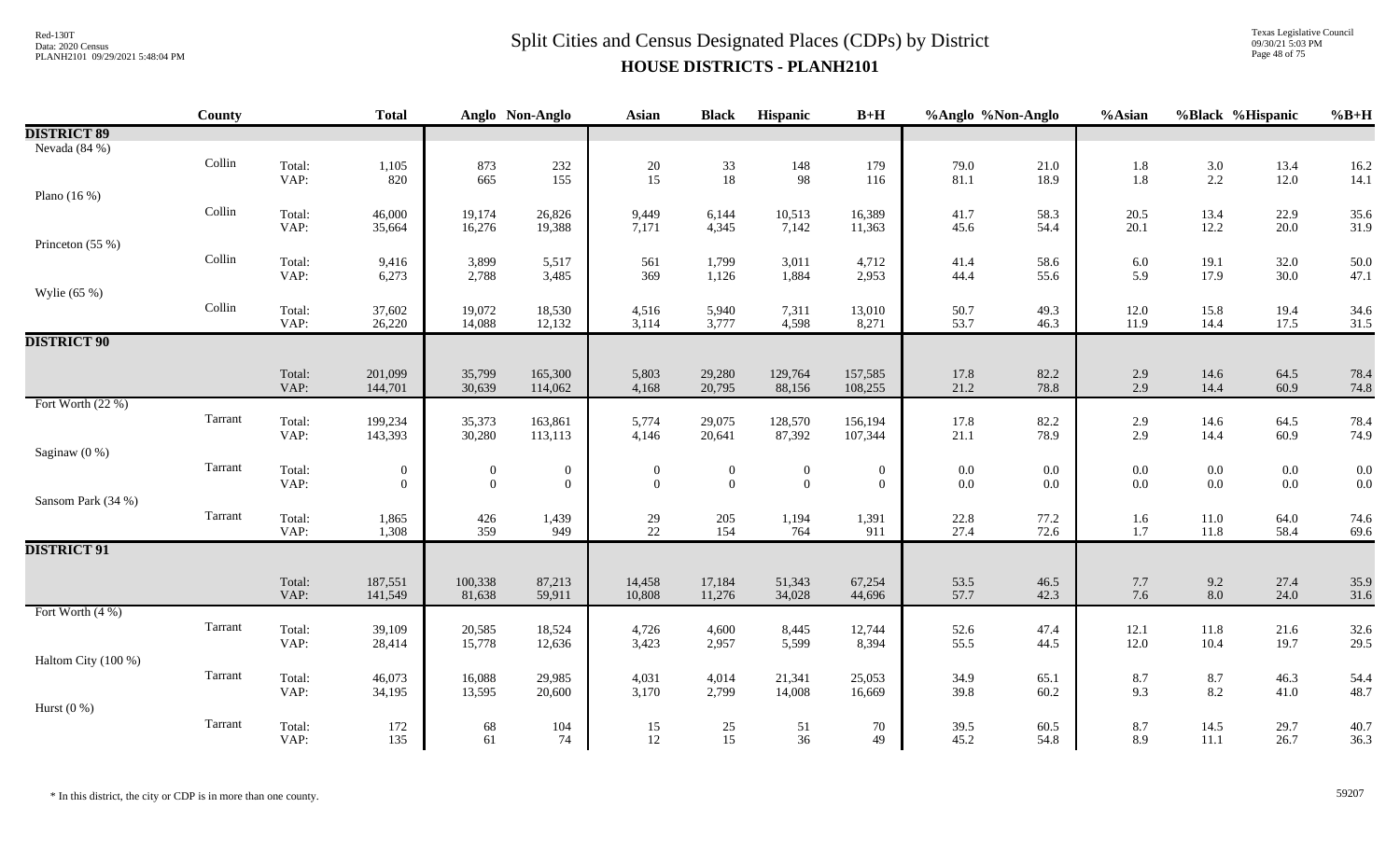Texas Legislative Council 09/30/21 5:03 PM Page 49 of 75

|                              | <b>County</b> |                | <b>Total</b>     |                  | Anglo Non-Anglo  | Asian            | <b>Black</b>   | Hispanic         | $B+H$            | %Anglo %Non-Anglo |              | %Asian       | %Black %Hispanic |                                           | $%B+H$       |
|------------------------------|---------------|----------------|------------------|------------------|------------------|------------------|----------------|------------------|------------------|-------------------|--------------|--------------|------------------|-------------------------------------------|--------------|
| <b>DISTRICT 91</b>           |               |                |                  |                  |                  |                  |                |                  |                  |                   |              |              |                  |                                           |              |
| Keller $(0\%)$               |               |                |                  |                  |                  |                  |                |                  |                  |                   |              |              |                  |                                           |              |
|                              | Tarrant       | Total:         | $\boldsymbol{0}$ | $\overline{0}$   | $\boldsymbol{0}$ | $\boldsymbol{0}$ | $\overline{0}$ | $\boldsymbol{0}$ | $\boldsymbol{0}$ | $0.0\,$           | $0.0\,$      | $0.0\,$      | $0.0\,$          | $\begin{array}{c} 0.0 \\ 0.0 \end{array}$ | 0.0          |
|                              |               | VAP:           | $\theta$         | $\overline{0}$   | $\boldsymbol{0}$ | $\mathbf{0}$     | $\overline{0}$ | $\mathbf{0}$     | $\overline{0}$   | $0.0\,$           | 0.0          | 0.0          | $0.0\,$          |                                           | 0.0          |
| North Richland Hills (100 %) | Tarrant       |                |                  |                  |                  |                  |                |                  |                  |                   |              |              |                  |                                           |              |
|                              |               | Total:<br>VAP: | 69,917<br>54,384 | 45,240<br>37,247 | 24,677<br>17,137 | 3,709<br>2,702   | 5,917<br>3,937 | 13,158<br>8,832  | 18,620<br>12,565 | 64.7<br>68.5      | 35.3<br>31.5 | 5.3<br>5.0   | 8.5<br>$7.2\,$   | 18.8<br>16.2                              | 26.6<br>23.1 |
| Richland Hills (100 %)       |               |                |                  |                  |                  |                  |                |                  |                  |                   |              |              |                  |                                           |              |
|                              | Tarrant       | Total:         | 8,621            | 5,040            | 3,581            | 228              | 684            | 2,365            | 3,001            | 58.5              | 41.5         | $2.6\,$      | 7.9              | 27.4                                      | 34.8         |
|                              |               | VAP:           | 6,785            | 4,329            | 2,456            | 170              | 419            | 1,587            | 1,991            | 63.8              | 36.2         | 2.5          | $6.2\,$          | 23.4                                      | 29.3         |
| <b>DISTRICT 92</b>           |               |                |                  |                  |                  |                  |                |                  |                  |                   |              |              |                  |                                           |              |
|                              |               |                |                  |                  |                  |                  |                |                  |                  |                   |              |              |                  |                                           |              |
|                              |               | Total:         | 192,096          | 50,201           | 141,895          | 18,784           | 53,752         | 67,411           | 119,090          | 26.1              | 73.9         | 9.8          | 28.0             | 35.1                                      | 62.0         |
| Arlington (31 %)             |               | VAP:           | 146,866          | 43,860           | 103,006          | 15,185           | 39,533         | 46,147           | 84,568           | 29.9              | 70.1         | 10.3         | 26.9             | 31.4                                      | 57.6         |
|                              | Tarrant       | Total:         | 120,469          | 27,224           | 93,245           | 9,541            | 32,512         | 50,764           | 82,026           | 22.6              | 77.4         | 7.9          | 27.0             | 42.1                                      | 68.1         |
|                              |               | VAP:           | 91,352           | 24,062           | 67,290           | 8,101            | 24,163         | 34,297           | 57,799           | 26.3              | 73.7         | 8.9          | 26.5             | 37.5                                      | 63.3         |
| Bedford (29 %)               |               |                |                  |                  |                  |                  |                |                  |                  |                   |              |              |                  |                                           |              |
|                              | Tarrant       | Total:         | 14,397           | 7,394            | 7,003            | 1,295            | 2,914          | 2,521            | 5,304            | 51.4              | 48.6         | 9.0          | 20.2             | 17.5                                      | 36.8         |
|                              |               | VAP:           | 11,718           | 6,533            | 5,185            | 1,004            | 2,059          | 1,845            | 3,837            | 55.8              | 44.2         | 8.6          | 17.6             | 15.7                                      | 32.7         |
| Euless $(35%)$               |               |                |                  |                  |                  |                  |                |                  |                  |                   |              |              |                  |                                           |              |
|                              | Tarrant       | Total:         | 21,451           | 7,631            | 13,820           | 4,172            | 3,430          | 5,066            | 8,330            | 35.6              | 64.4         | 19.4         | 16.0             | 23.6                                      | 38.8         |
|                              |               | VAP:           | 16,149           | 6,322            | 9,827            | 3,175            | 2,272          | 3,505            | 5,696            | 39.1              | 60.9         | 19.7         | 14.1             | 21.7                                      | 35.3         |
| Fort Worth (2 %)             | Tarrant       |                |                  |                  |                  |                  |                |                  |                  |                   |              |              |                  |                                           |              |
|                              |               | Total:<br>VAP: | 15,125<br>12,006 | 3,614<br>3,172   | 11,511<br>8,834  | 2,575<br>1,981   | 6,203<br>4,633 | 2,586<br>2,016   | 8,587<br>6,531   | 23.9<br>26.4      | 76.1<br>73.6 | 17.0<br>16.5 | 41.0<br>38.6     | 17.1<br>16.8                              | 56.8<br>54.4 |
| Grand Prairie (11 %)         |               |                |                  |                  |                  |                  |                |                  |                  |                   |              |              |                  |                                           |              |
|                              | Tarrant       | Total:         | 20,654           | 4,338            | 16,316           | 1,201            | 8,693          | 6,474            | 14,843           | 21.0              | 79.0         | 5.8          | 42.1             | 31.3                                      | 71.9         |
|                              |               | VAP:           | 15,641           | 3,771            | 11,870           | 924              | 6,406          | 4,484            | 10,705           | 24.1              | 75.9         | 5.9          | 41.0             | 28.7                                      | 68.4         |
| <b>DISTRICT 93</b>           |               |                |                  |                  |                  |                  |                |                  |                  |                   |              |              |                  |                                           |              |
|                              |               |                |                  |                  |                  |                  |                |                  |                  |                   |              |              |                  |                                           |              |
|                              |               | Total:         | 188,296          | 96,474           | 91,822           | 19,863           | 24,714         | 44,194           | 67,150           | 51.2              | 48.8         | 10.5         | 13.1             | 23.5                                      | 35.7         |
| Fort Worth (19 %)            |               | VAP:           | 132,214          | 71,455           | 60,759           | 13,720           | 15,566         | 28,619           | 43,437           | 54.0              | 46.0         | 10.4         | 11.8             | 21.6                                      | 32.9         |
|                              | Tarrant       | Total:         | 170,360          | 86,006           | 84,354           | 18,987           | 23,293         | 39,432           | 61,099           | 50.5              | 49.5         | $11.1\,$     | 13.7             | 23.1                                      | 35.9         |
|                              |               | VAP:           | 118,884          | 63,196           | 55,688           | 13,112           | 14,624         | 25,432           | 39,365           | 53.2              | 46.8         | 11.0         | 12.3             | 21.4                                      | 33.1         |
| Haslet (100 %)               |               |                |                  |                  |                  |                  |                |                  |                  |                   |              |              |                  |                                           |              |
|                              | Tarrant       | Total:         | 1,952            | 1,525            | 427              | 60               | $72\,$         | 235              | 299              | 78.1              | 21.9         | 3.1          | 3.7              | 12.0                                      | 15.3         |
|                              |               | VAP:           | 1,535            | 1,216            | 319              | 46               | 55             | 164              | 214              | 79.2              | 20.8         | 3.0          | 3.6              | 10.7                                      | 13.9         |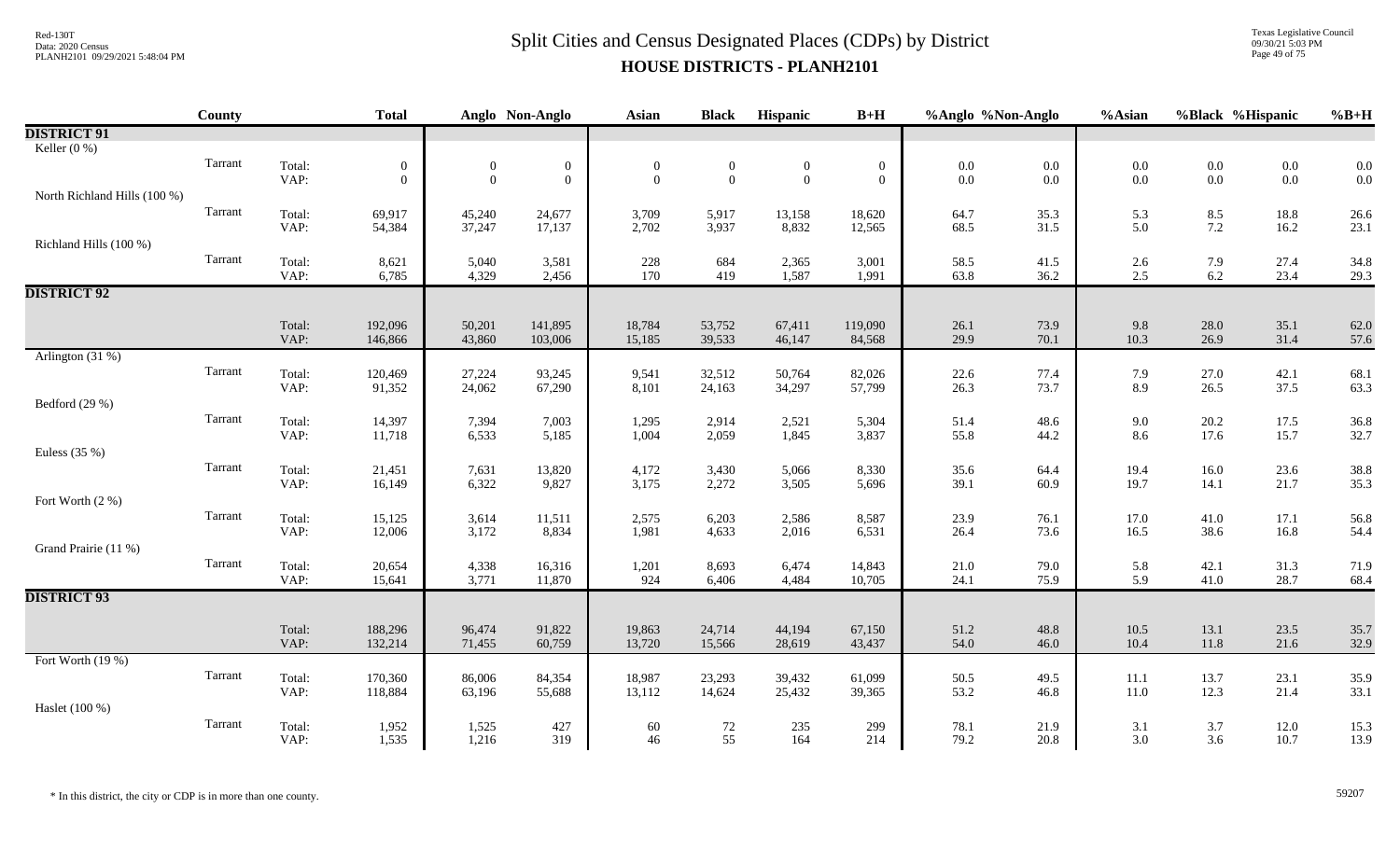Texas Legislative Council 09/30/21 5:03 PM Page 50 of 75

|                    | <b>County</b> |                | <b>Total</b>     |                                  | Anglo Non-Anglo  | <b>Asian</b>                     | <b>Black</b>                       | Hispanic                     | $B+H$                            | %Anglo %Non-Anglo |              | %Asian            | %Black %Hispanic |              | $%B+H$       |
|--------------------|---------------|----------------|------------------|----------------------------------|------------------|----------------------------------|------------------------------------|------------------------------|----------------------------------|-------------------|--------------|-------------------|------------------|--------------|--------------|
| <b>DISTRICT 93</b> |               |                |                  |                                  |                  |                                  |                                    |                              |                                  |                   |              |                   |                  |              |              |
| Keller (0 %)       |               |                |                  |                                  |                  |                                  |                                    |                              |                                  |                   |              |                   |                  |              |              |
|                    | Tarrant       | Total:         | $\frac{23}{22}$  | $6\,$                            | $17\,$           |                                  | $\frac{2}{2}$                      | $\boldsymbol{9}$             | 10                               | 26.1              | 73.9         | $4.3$             | $8.7\,$          | 39.1         | 43.5         |
|                    |               | VAP:           |                  | 5                                | 17               |                                  |                                    | $\overline{9}$               | 10                               | 22.7              | 77.3         | 4.5               | 9.1              | 40.9         | 45.5         |
| Roanoke (0 %)      |               |                |                  |                                  |                  |                                  |                                    |                              |                                  |                   |              |                   |                  |              |              |
|                    | Tarrant       | Total:         | $\boldsymbol{0}$ | $\boldsymbol{0}$                 | $\boldsymbol{0}$ | $\overline{0}$                   | $\boldsymbol{0}$                   | $\boldsymbol{0}$             | $\boldsymbol{0}$                 | $0.0\,$           | 0.0          | $0.0\,$           | $0.0\,$          | $0.0\,$      | 0.0          |
|                    |               | VAP:           | $\Omega$         | $\overline{0}$                   | $\mathbf{0}$     | $\theta$                         | $\mathbf{0}$                       | $\mathbf{0}$                 | $\theta$                         | $0.0\,$           | $0.0\,$      | 0.0               | $0.0\,$          | $0.0\,$      | 0.0          |
| Saginaw (33 %)     | Tarrant       |                |                  |                                  |                  |                                  |                                    |                              |                                  |                   |              |                   |                  |              |              |
|                    |               | Total:<br>VAP: | 7,981<br>5,756   | 3,920<br>3,030                   | 4,061<br>2,726   | 621<br>427                       | 1,103<br>730                       | 2,215<br>1,473               | 3,236<br>2,169                   | 49.1<br>52.6      | 50.9<br>47.4 | 7.8<br>7.4        | 13.8<br>12.7     | 27.8<br>25.6 | 40.5<br>37.7 |
| Westlake $(0\%)$   |               |                |                  |                                  |                  |                                  |                                    |                              |                                  |                   |              |                   |                  |              |              |
|                    | Tarrant       | Total:         | $\overline{0}$   |                                  | $\boldsymbol{0}$ |                                  |                                    |                              | $\overline{0}$                   | $0.0\,$           | $0.0\,$      | $0.0\,$           | $0.0\,$          | $0.0\,$      | 0.0          |
|                    |               | VAP:           | $\overline{0}$   | $\mathbf{0}$<br>$\overline{0}$   | $\mathbf{0}$     | $\overline{0}$<br>$\overline{0}$ | $\boldsymbol{0}$<br>$\overline{0}$ | $\mathbf{0}$<br>$\mathbf{0}$ | $\theta$                         | $0.0\,$           | $0.0\,$      | $0.0\,$           | $0.0\,$          | $0.0\,$      | 0.0          |
| <b>DISTRICT 94</b> |               |                |                  |                                  |                  |                                  |                                    |                              |                                  |                   |              |                   |                  |              |              |
|                    |               |                |                  |                                  |                  |                                  |                                    |                              |                                  |                   |              |                   |                  |              |              |
|                    |               | Total:         | 185,566          | 104,650                          | 80,916           | 11,755                           | 27,016                             | 38,012                       | 63,512                           | 56.4              | 43.6         | 6.3               | 14.6             | 20.5         | 34.2         |
|                    |               | VAP:           | 144,505          | 88,213                           | 56,292           | 8,800                            | 18,306                             | 25,398                       | 42,966                           | 61.0              | 39.0         | 6.1               | 12.7             | 17.6         | 29.7         |
| Arlington (20 %)   |               |                |                  |                                  |                  |                                  |                                    |                              |                                  |                   |              |                   |                  |              |              |
|                    | Tarrant       | Total:         | 79,126           | 44,466                           | 34,660           | 4,299                            | 12,382                             | 16,708                       | 28,431                           | 56.2              | 43.8         | $\frac{5.4}{5.3}$ | 15.6             | 21.1         | 35.9         |
|                    |               | VAP:           | 62,307           | 37,973                           | 24,334           | 3,326                            | 8,583                              | 11,123                       | 19,425                           | 60.9              | 39.1         |                   | 13.8             | 17.9         | 31.2         |
| Bedford (71 %)     |               |                |                  |                                  |                  |                                  |                                    |                              |                                  |                   |              |                   |                  |              |              |
|                    | Tarrant       | Total:         | 35,526           | 22,597                           | 12,929           | 1,948                            | 4,012                              | 5,938                        | 9,657                            | 63.6              | 36.4         | 5.5               | $11.3\,$         | 16.7         | 27.2         |
|                    |               | VAP:           | 28,331           | 19,306                           | 9,025            | 1,456                            | 2,637                              | 4,071                        | 6,553                            | 68.1              | 31.9         | 5.1               | 9.3              | 14.4         | 23.1         |
| Colleyville (0 %)  | Tarrant       |                |                  |                                  |                  |                                  |                                    |                              |                                  |                   |              |                   |                  |              |              |
|                    |               | Total:<br>VAP: | 18<br>10         | $\overline{c}$<br>$\overline{2}$ | 16<br>8          | $\overline{4}$<br>$\mathbf{0}$   | $\sqrt{2}$<br>$\mathbf{0}$         | $\overline{4}$               | $\mathfrak{S}$<br>$\overline{1}$ | 11.1<br>20.0      | 88.9<br>80.0 | $22.2\,$<br>0.0   | $11.1\,$<br>0.0  | 22.2<br>10.0 | 27.8<br>10.0 |
| Euless $(18%)$     |               |                |                  |                                  |                  |                                  |                                    |                              |                                  |                   |              |                   |                  |              |              |
|                    | Tarrant       | Total:         | 10,985           | 4,337                            | 6,648            | 1,336                            | 2,799                              | 2,165                        | 4,827                            | 39.5              | 60.5         | 12.2              | 25.5             | 19.7         | 43.9         |
|                    |               | VAP:           | 8,204            | 3,567                            | 4,637            | 1,002                            | 1,826                              | 1,541                        | 3,288                            | 43.5              | 56.5         | 12.2              | 22.3             | 18.8         | 40.1         |
| Fort Worth (2 %)   |               |                |                  |                                  |                  |                                  |                                    |                              |                                  |                   |              |                   |                  |              |              |
|                    | Tarrant       | Total:         | 14,774           | 6,646                            | 8,128            | 2,330                            | 2,573                              | 2,938                        | 5,407                            | 45.0              | 55.0         | 15.8              | 17.4             | 19.9         | 36.6         |
|                    |               | VAP:           | 10,892           | 5,151                            | 5,741            | 1,696                            | 1,834                              | 1,937                        | 3,717                            | 47.3              | 52.7         | 15.6              | 16.8             | 17.8         | 34.1         |
| Haltom City (0 %)  |               |                |                  |                                  |                  |                                  |                                    |                              |                                  |                   |              |                   |                  |              |              |
|                    | Tarrant       | Total:         | $\boldsymbol{0}$ | $\boldsymbol{0}$                 | $\boldsymbol{0}$ | $\boldsymbol{0}$                 | $\boldsymbol{0}$                   | $\boldsymbol{0}$             | $\boldsymbol{0}$                 | $0.0\,$           | 0.0          | $0.0\,$           | $0.0\,$          | $0.0\,$      | 0.0          |
|                    |               | VAP:           | $\overline{0}$   | $\overline{0}$                   | $\boldsymbol{0}$ | $\mathbf{0}$                     | $\mathbf{0}$                       | $\overline{0}$               | $\mathbf{0}$                     | $0.0\,$           | $0.0\,$      | 0.0               | $0.0\,$          | $0.0\,$      | 0.0          |
| Hurst (100 %)      |               |                |                  |                                  |                  |                                  |                                    |                              |                                  |                   |              |                   |                  |              |              |
|                    | Tarrant       | Total:         | 40,241           | 23,025                           | 17,216           | 1,611                            | 4,838                              | 9,729                        | 14,265                           | 57.2              | 42.8         | $4.0\,$           | 12.0             | 24.2         | 35.4         |
|                    |               | VAP:           | 30,828           | 19,180                           | 11,648           | 1,156                            | 3,153                              | 6,391                        | 9,387                            | 62.2              | 37.8         | 3.7               | 10.2             | 20.7         | 30.4         |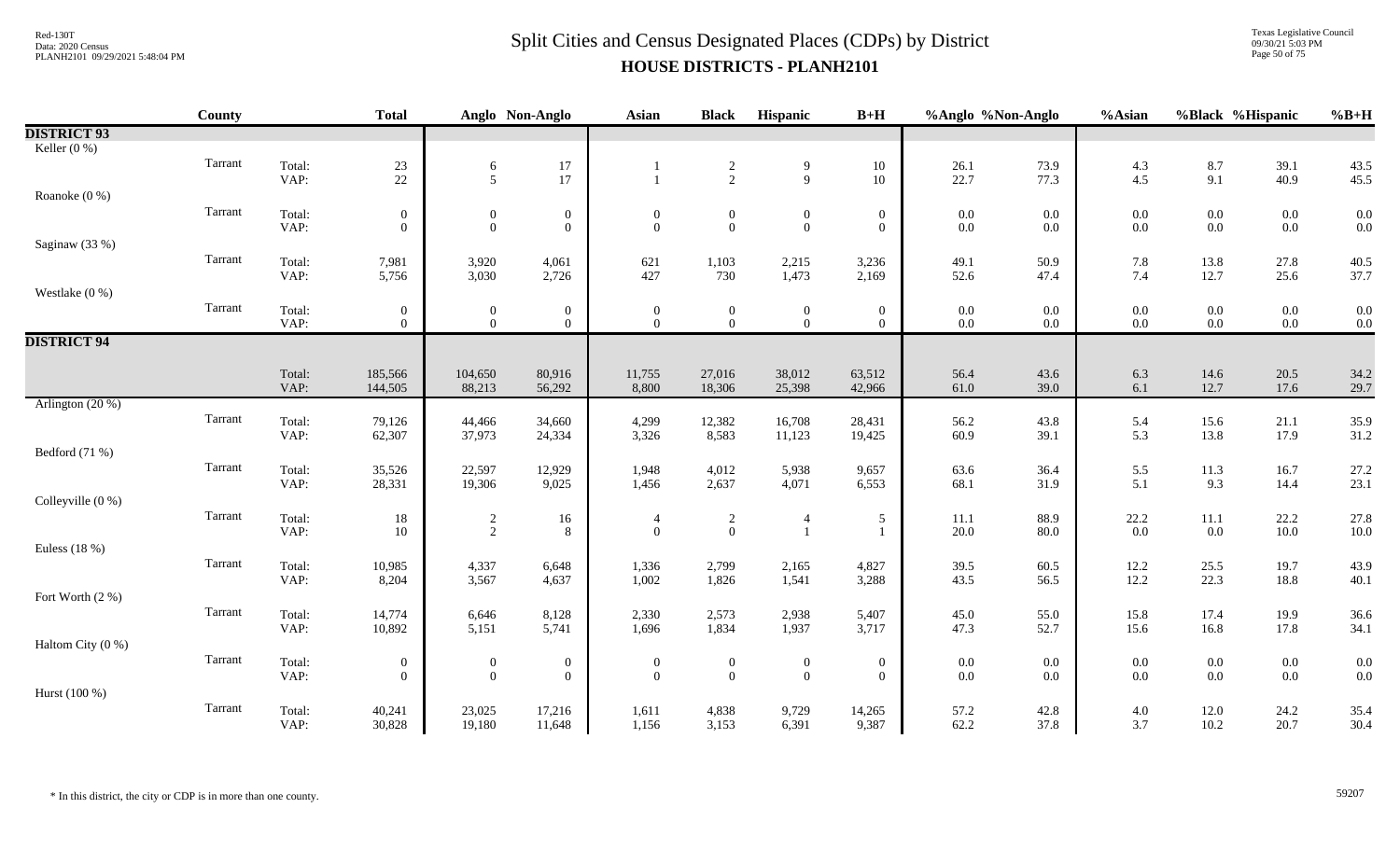Texas Legislative Council 09/30/21 5:03 PM Page 51 of 75

|                            | County  |                | <b>Total</b>       |                  | Anglo Non-Anglo    | <b>Asian</b>                          | <b>Black</b>     | Hispanic         | $B+H$             | %Anglo %Non-Anglo |                  | %Asian            |              | %Black %Hispanic | $%B+H$       |
|----------------------------|---------|----------------|--------------------|------------------|--------------------|---------------------------------------|------------------|------------------|-------------------|-------------------|------------------|-------------------|--------------|------------------|--------------|
| <b>DISTRICT 94</b>         |         |                |                    |                  |                    |                                       |                  |                  |                   |                   |                  |                   |              |                  |              |
| North Richland Hills (0 %) |         |                |                    |                  |                    |                                       |                  |                  |                   |                   |                  |                   |              |                  |              |
|                            | Tarrant | Total:         | $\mathbf{0}$       | $\boldsymbol{0}$ | $\boldsymbol{0}$   | $\boldsymbol{0}$                      | $\boldsymbol{0}$ | $\boldsymbol{0}$ | $\boldsymbol{0}$  | $0.0\,$           | $0.0\,$          | $0.0\,$           | $0.0\,$      | $0.0\,$          | 0.0          |
|                            |         | VAP:           | $\Omega$           | $\overline{0}$   | $\overline{0}$     | $\mathbf{0}$                          | $\overline{0}$   | $\overline{0}$   | $\theta$          | 0.0               | $0.0\,$          | 0.0               | $0.0\,$      | $0.0\,$          | 0.0          |
| Richland Hills (0 %)       |         |                |                    |                  |                    |                                       |                  |                  |                   |                   |                  |                   |              |                  |              |
|                            | Tarrant | Total:         | $\mathbf{0}$       | $\boldsymbol{0}$ | $\bf{0}$           | $\overline{0}$                        | $\mathbf{0}$     | $\bf{0}$         | $\boldsymbol{0}$  | $0.0\,$           | $0.0\,$          | $0.0\,$           | $0.0\,$      | $0.0\,$          | 0.0          |
|                            |         | VAP:           | $\Omega$           | $\theta$         | $\overline{0}$     | $\overline{0}$                        | $\theta$         | $\theta$         | $\theta$          | $0.0\,$           | $0.0\,$          | $0.0\,$           | $0.0\,$      | $0.0\,$          | 0.0          |
| <b>DISTRICT 95</b>         |         |                |                    |                  |                    |                                       |                  |                  |                   |                   |                  |                   |              |                  |              |
|                            |         | Total:         | 203,641            | 37,924           | 165,717            | 7,718                                 | 85,432           | 72,647           | 155,839           | 18.6              | 81.4             | 3.8               | 42.0         | 35.7             | 76.5         |
|                            |         | VAP:           | 148,994            | 33,622           | 115,372            | 5,418                                 | 62,058           | 47,029           | 108,057           | 22.6              | 77.4             | $3.6\,$           | 41.7         | 31.6             | 72.5         |
| Arlington $(0\%)$          |         |                |                    |                  |                    |                                       |                  |                  |                   |                   |                  |                   |              |                  |              |
|                            | Tarrant | Total:         | 44                 | 15               | 29                 | $\begin{array}{c} 2 \\ 0 \end{array}$ | 10               | 16               | 24                | 34.1              | 65.9             | 4.5               | 22.7         | 36.4             | 54.5         |
|                            |         | VAP:           | 28                 | 10               | $18\,$             |                                       | 6                | 9                | 15                | 35.7              | 64.3             | $0.0\,$           | 21.4         | 32.1             | 53.6         |
| Forest Hill (100 %)        |         |                |                    |                  |                    |                                       |                  |                  |                   |                   |                  |                   |              |                  |              |
|                            | Tarrant | Total:         | 13,935             | 1,211            | 12,724             | 189                                   | 5,745            | 6,850            | 12,472            | 8.7               | 91.3             | 1.4               | 41.2         | 49.2             | 89.5         |
|                            |         | VAP:           | 10,032             | 1,065            | 8,967              | 147                                   | 4,391            | 4,427            | 8,760             | 10.6              | 89.4             | 1.5               | 43.8         | 44.1             | 87.3         |
| Fort Worth (20 %)          | Tarrant |                |                    |                  |                    |                                       |                  |                  |                   |                   |                  |                   |              |                  |              |
|                            |         | Total:<br>VAP: | 179,720<br>131,669 | 34,219<br>30,355 | 145,501<br>101,314 | 7,195<br>5,036                        | 77,703<br>56,213 | 60,658<br>39,284 | 136,327<br>94,557 | 19.0<br>23.1      | $81.0\,$<br>76.9 | 4.0<br>3.8        | 43.2<br>42.7 | 33.8<br>29.8     | 75.9<br>71.8 |
| <b>DISTRICT 96</b>         |         |                |                    |                  |                    |                                       |                  |                  |                   |                   |                  |                   |              |                  |              |
|                            |         |                |                    |                  |                    |                                       |                  |                  |                   |                   |                  |                   |              |                  |              |
|                            |         | Total:         | 188,593            | 99,275           | 89,318             | 10,975                                | 37,889           | 37,308           | 73,553            | 52.6              | 47.4             | 5.8               | 20.1         | 19.8             | 39.0         |
|                            |         | VAP:           | 140,738            | 79,950           | 60,788             | 7,730                                 | 25,582           | 24,346           | 49,283            | 56.8              | 43.2             | 5.5               | 18.2         | 17.3             | 35.0         |
| Arlington (17 %)           |         |                |                    |                  |                    |                                       |                  |                  |                   |                   |                  |                   |              |                  |              |
|                            | Tarrant | Total:         | 68,379             | 39,264           | 29,115             | 4,738                                 | 11,554           | 11,633           | 22,667            | 57.4              | 42.6             | 6.9               | 16.9         | 17.0             | 33.1         |
|                            |         | VAP:           | 52,929             | 32,483           | 20,446             | 3,429                                 | 8,057            | 7,746            | 15,600            | 61.4              | 38.6             | 6.5               | 15.2         | 14.6             | 29.5         |
| Burleson (19 %)            |         |                |                    |                  |                    |                                       |                  |                  |                   |                   |                  |                   |              |                  |              |
|                            | Tarrant | Total:         | 9,174              | 6,091            | 3,083              | 320                                   | 835              | 1,667            | 2,441             | 66.4              | 33.6             | $\frac{3.5}{3.3}$ | $9.1\,$      | 18.2             | 26.6         |
|                            |         | VAP:           | 6,453              | 4,515            | 1,938              | 214                                   | 502              | 1,009            | 1,485             | 70.0              | 30.0             |                   | 7.8          | 15.6             | 23.0         |
| Crowley $(6\%)$            | Tarrant |                |                    |                  |                    |                                       |                  |                  |                   |                   |                  |                   |              |                  |              |
|                            |         | Total:<br>VAP: | 1,104<br>774       | 375<br>294       | 729<br>480         | 53<br>34                              | 395<br>258       | 285<br>192       | 666<br>443        | 34.0<br>38.0      | 66.0<br>62.0     | 4.8<br>4.4        | 35.8<br>33.3 | 25.8<br>24.8     | 60.3<br>57.2 |
| Forest Hill (0 %)          |         |                |                    |                  |                    |                                       |                  |                  |                   |                   |                  |                   |              |                  |              |
|                            | Tarrant | Total:         | 20                 |                  | 15                 | $\mathbf{0}$                          | 9                | $7\phantom{.0}$  | 15                | 25.0              | 75.0             | $0.0\,$           | 45.0         | 35.0             | 75.0         |
|                            |         | VAP:           | 12                 | $\frac{5}{5}$    | $7\phantom{.0}$    | $\mathbf{0}$                          | 2                | 6                | $\overline{7}$    | 41.7              | 58.3             | 0.0               | 16.7         | 50.0             | 58.3         |
| Fort Worth (3 %)           |         |                |                    |                  |                    |                                       |                  |                  |                   |                   |                  |                   |              |                  |              |
|                            | Tarrant | Total:         | 28,683             | 8,126            | 20,557             | 1,365                                 | 10,806           | 8,224            | 18,634            | 28.3              | 71.7             | 4.8               | 37.7         | 28.7             | 65.0         |
|                            |         | VAP:           | 20,116             | 6,538            | 13,578             | 997                                   | 7,108            | 5,240            | 12,191            | 32.5              | 67.5             | 5.0               | 35.3         | 26.0             | 60.6         |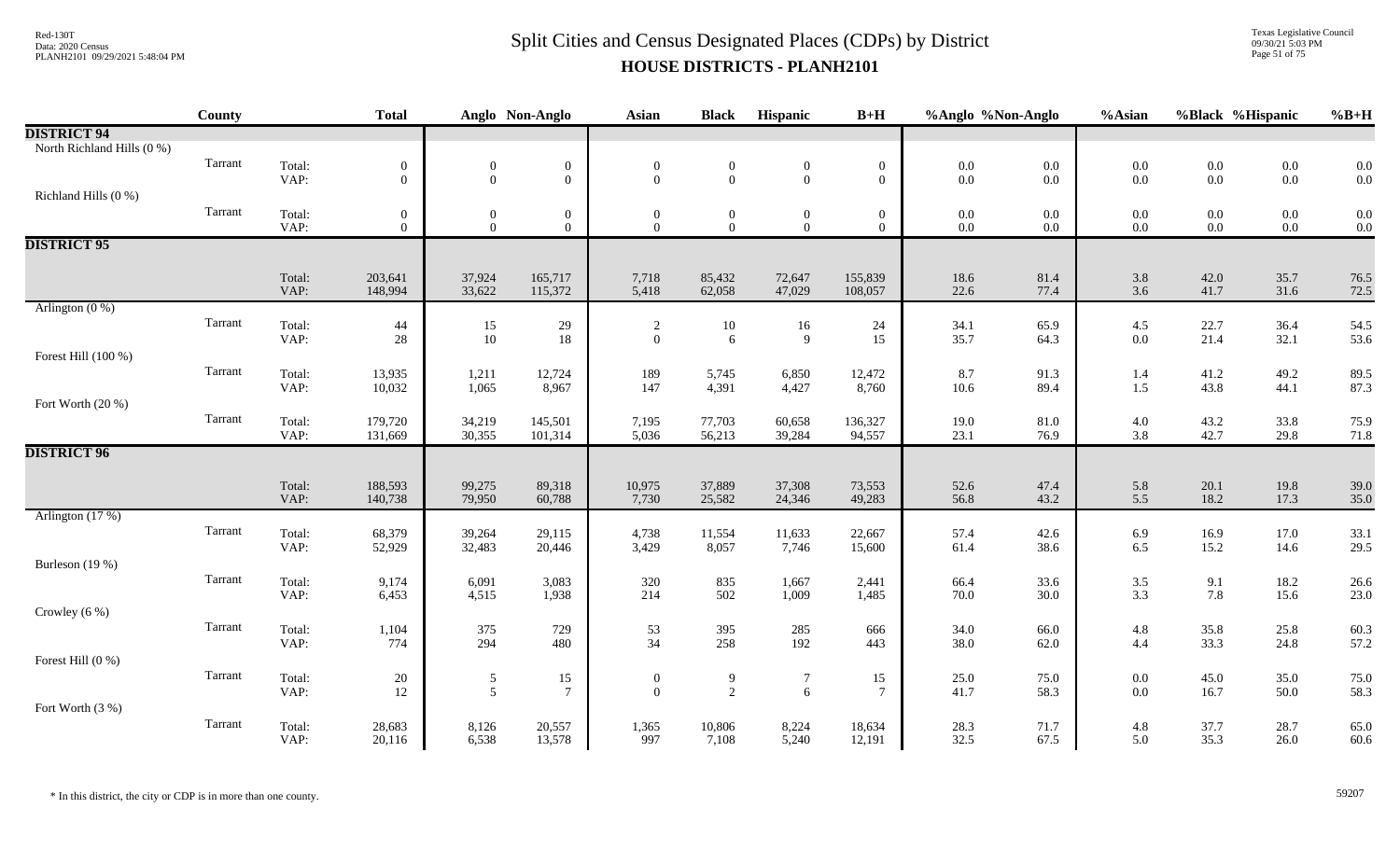Texas Legislative Council 09/30/21 5:03 PM Page 52 of 75

| <b>DISTRICT 96</b><br>Mansfield (79 %)<br>Tarrant<br>Total:<br>57,508<br>30,313<br>27,195<br>3,698<br>10,637<br>22,031<br>52.7<br>47.3<br>20.7<br>11,921<br>6.4<br>18.5<br>38.3<br>42,332<br>23,890<br>5.9<br>19.0<br>35.0<br>VAP:<br>18,442<br>2,486<br>8,034<br>7,001<br>14,829<br>56.4<br>43.6<br>16.5<br><b>DISTRICT 97</b><br>65,595<br>Total:<br>190,669<br>111,137<br>79,532<br>9,047<br>26,592<br>40,338<br>58.3<br>41.7<br>4.7<br>13.9<br>21.2<br>34.4<br>VAP:<br>92,222<br>6,889<br>37.9<br>12.6<br>148,417<br>56,195<br>18,716<br>27,224<br>45,320<br>62.1<br>4.6<br>18.3<br>30.5<br>Crowley $(94\%)$<br>Tarrant<br>Total:<br>8,143<br>25.3<br>16,934<br>8,791<br>507<br>3,726<br>4,288<br>7,852<br>48.1<br>51.9<br>3.0<br>22.0<br>46.4<br>4,997<br>2.9<br>19.5<br>21.9<br>41.0<br>VAP:<br>12,187<br>6,498<br>5,689<br>352<br>2,381<br>53.3<br>46.7<br>2,666<br>Fort Worth (13 %)<br>Tarrant<br>Total:<br>69,319<br>50,842<br>6,859<br>18,141<br>23,965<br>41,278<br>57.7<br>42.3<br>5.7<br>15.1<br>19.9<br>120,161<br>34.4<br>57,973<br>VAP:<br>61.2<br>13.8<br>94,696<br>36,723<br>38.8<br>5.6<br>17.4<br>30.8<br>5,284<br>13,105<br>16,490<br>29,183<br><b>DISTRICT 98</b><br>33.3<br>13.2<br>Total:<br>184,798<br>123,244<br>61,554<br>21,009<br>11,644<br>24,410<br>35,309<br>66.7<br>11.4<br>6.3<br>19.1<br>10.1<br>5.8<br>VAP:<br>98,400<br>42,606<br>14,245<br>8,152<br>16,539<br>24,320<br>30.2<br>11.7<br>17.2<br>141,006<br>69.8<br>Bedford $(0\%)$<br>Tarrant<br>Total:<br>$\sqrt{5}$<br>$\sqrt{5}$<br>40.0<br>$\sqrt{2}$<br>100.0<br>40.0<br>$20.0\,$<br>$20.0\,$<br>$\overline{c}$<br>$0.0\,$<br>$\boldsymbol{0}$<br>$\overline{2}$<br>$\boldsymbol{0}$<br>VAP:<br>$\mathfrak{S}$<br>$\overline{5}$<br>$20.0\,$<br>40.0<br>$\overline{1}$<br>$\overline{2}$<br>$0.0\,$<br>100.0<br>40.0<br>$20.0\,$<br>$\mathbf{1}$<br>Colleyville (100 %)<br>Tarrant<br>Total:<br>19,671<br>6,368<br>2,617<br>24.5<br>11.6<br>7.1<br>26,039<br>3,019<br>820<br>1,853<br>75.5<br>3.1<br>10.1<br>VAP:<br>15,790<br>562<br>1,211<br>1,753<br>21.9<br>10.4<br>2.8<br>$6.0\,$<br>8.7<br>20,220<br>4,430<br>2,105<br>78.1<br>Euless (47 %)<br>Tarrant<br>14,884<br>4,327<br>48.0<br>Total:<br>28,596<br>13,712<br>4,929<br>5,043<br>9,721<br>52.0<br>15.1<br>17.2<br>17.6<br>34.0<br>31.3<br>VAP:<br>22,716<br>11,705<br>3,224<br>3,545<br>3,703<br>7,101<br>51.5<br>48.5<br>14.2<br>15.6<br>16.3<br>11,011<br>Flower Mound (1 %)<br>Tarrant<br>Total:<br>642<br>286<br>19<br>239<br>253<br>44.5<br>14.5<br>$3.0\,$<br>37.2<br>39.4<br>356<br>93<br>55.5<br>255<br>69<br>14<br>147<br>2.8<br>32.0<br>VAP:<br>493<br>238<br>158<br>48.3<br>14.0<br>29.8<br>51.7<br>Grapevine (100 %)<br>Tarrant<br>Total:<br>32,625<br>18,006<br>3,837<br>2,897<br>12,782<br>64.4<br>5.7<br>$20.0\,$<br>25.2<br>50,631<br>10,101<br>35.6<br>7.6<br>5.2<br>22.3<br>VAP:<br>39,993<br>27,158<br>12,835<br>2,781<br>2,089<br>6,950<br>8,927<br>67.9<br>32.1<br>7.0<br>17.4<br>Keller (100 %)<br>Tarrant<br>Total:<br>45,753<br>34,075<br>25.5<br>8.4<br>$10.2\,$<br>11,678<br>3,866<br>1,865<br>4,687<br>6,406<br>74.5<br>4.1<br>14.0<br>77.4<br>22.6<br>7.4<br>3.6<br>$8.8\,$<br>12.2<br>VAP:<br>33,962<br>26,297<br>2,508<br>1,217<br>2,984<br>7,665<br>4,146<br>Roanoke (0 %)<br>Tarrant<br>Total:<br>0.0<br>$\boldsymbol{0}$<br>$0.0\,$<br>$0.0\,$<br>$0.0\,$<br>$0.0\,$<br>$\boldsymbol{0}$<br>$\bf{0}$<br>$\mathbf{0}$<br>$\boldsymbol{0}$<br>$\bf{0}$<br>$\boldsymbol{0}$<br>$0.0\,$<br>0.0<br>$\mathbf{0}$<br>$\overline{0}$<br>$\mathbf{0}$<br>VAP:<br>$\overline{0}$<br>$\theta$<br>$\overline{0}$<br>$\overline{0}$<br>$0.0\,$<br>$0.0\,$<br>$0.0\,$<br>$0.0\,$<br>0.0 | County | <b>Total</b> | Anglo Non-Anglo | Asian | <b>Black</b> | Hispanic | $B+H$ | %Anglo %Non-Anglo | %Asian | %Black %Hispanic | $%B+H$ |
|-------------------------------------------------------------------------------------------------------------------------------------------------------------------------------------------------------------------------------------------------------------------------------------------------------------------------------------------------------------------------------------------------------------------------------------------------------------------------------------------------------------------------------------------------------------------------------------------------------------------------------------------------------------------------------------------------------------------------------------------------------------------------------------------------------------------------------------------------------------------------------------------------------------------------------------------------------------------------------------------------------------------------------------------------------------------------------------------------------------------------------------------------------------------------------------------------------------------------------------------------------------------------------------------------------------------------------------------------------------------------------------------------------------------------------------------------------------------------------------------------------------------------------------------------------------------------------------------------------------------------------------------------------------------------------------------------------------------------------------------------------------------------------------------------------------------------------------------------------------------------------------------------------------------------------------------------------------------------------------------------------------------------------------------------------------------------------------------------------------------------------------------------------------------------------------------------------------------------------------------------------------------------------------------------------------------------------------------------------------------------------------------------------------------------------------------------------------------------------------------------------------------------------------------------------------------------------------------------------------------------------------------------------------------------------------------------------------------------------------------------------------------------------------------------------------------------------------------------------------------------------------------------------------------------------------------------------------------------------------------------------------------------------------------------------------------------------------------------------------------------------------------------------------------------------------------------------------------------------------------------------------------------------------------------------------------------------------------------------------------------------------------------------------------------------------------------------------------------------------------------------------------------------------------------------------------------------------------------------------------------------------------------------------------|--------|--------------|-----------------|-------|--------------|----------|-------|-------------------|--------|------------------|--------|
|                                                                                                                                                                                                                                                                                                                                                                                                                                                                                                                                                                                                                                                                                                                                                                                                                                                                                                                                                                                                                                                                                                                                                                                                                                                                                                                                                                                                                                                                                                                                                                                                                                                                                                                                                                                                                                                                                                                                                                                                                                                                                                                                                                                                                                                                                                                                                                                                                                                                                                                                                                                                                                                                                                                                                                                                                                                                                                                                                                                                                                                                                                                                                                                                                                                                                                                                                                                                                                                                                                                                                                                                                                                                   |        |              |                 |       |              |          |       |                   |        |                  |        |
|                                                                                                                                                                                                                                                                                                                                                                                                                                                                                                                                                                                                                                                                                                                                                                                                                                                                                                                                                                                                                                                                                                                                                                                                                                                                                                                                                                                                                                                                                                                                                                                                                                                                                                                                                                                                                                                                                                                                                                                                                                                                                                                                                                                                                                                                                                                                                                                                                                                                                                                                                                                                                                                                                                                                                                                                                                                                                                                                                                                                                                                                                                                                                                                                                                                                                                                                                                                                                                                                                                                                                                                                                                                                   |        |              |                 |       |              |          |       |                   |        |                  |        |
|                                                                                                                                                                                                                                                                                                                                                                                                                                                                                                                                                                                                                                                                                                                                                                                                                                                                                                                                                                                                                                                                                                                                                                                                                                                                                                                                                                                                                                                                                                                                                                                                                                                                                                                                                                                                                                                                                                                                                                                                                                                                                                                                                                                                                                                                                                                                                                                                                                                                                                                                                                                                                                                                                                                                                                                                                                                                                                                                                                                                                                                                                                                                                                                                                                                                                                                                                                                                                                                                                                                                                                                                                                                                   |        |              |                 |       |              |          |       |                   |        |                  |        |
|                                                                                                                                                                                                                                                                                                                                                                                                                                                                                                                                                                                                                                                                                                                                                                                                                                                                                                                                                                                                                                                                                                                                                                                                                                                                                                                                                                                                                                                                                                                                                                                                                                                                                                                                                                                                                                                                                                                                                                                                                                                                                                                                                                                                                                                                                                                                                                                                                                                                                                                                                                                                                                                                                                                                                                                                                                                                                                                                                                                                                                                                                                                                                                                                                                                                                                                                                                                                                                                                                                                                                                                                                                                                   |        |              |                 |       |              |          |       |                   |        |                  |        |
|                                                                                                                                                                                                                                                                                                                                                                                                                                                                                                                                                                                                                                                                                                                                                                                                                                                                                                                                                                                                                                                                                                                                                                                                                                                                                                                                                                                                                                                                                                                                                                                                                                                                                                                                                                                                                                                                                                                                                                                                                                                                                                                                                                                                                                                                                                                                                                                                                                                                                                                                                                                                                                                                                                                                                                                                                                                                                                                                                                                                                                                                                                                                                                                                                                                                                                                                                                                                                                                                                                                                                                                                                                                                   |        |              |                 |       |              |          |       |                   |        |                  |        |
|                                                                                                                                                                                                                                                                                                                                                                                                                                                                                                                                                                                                                                                                                                                                                                                                                                                                                                                                                                                                                                                                                                                                                                                                                                                                                                                                                                                                                                                                                                                                                                                                                                                                                                                                                                                                                                                                                                                                                                                                                                                                                                                                                                                                                                                                                                                                                                                                                                                                                                                                                                                                                                                                                                                                                                                                                                                                                                                                                                                                                                                                                                                                                                                                                                                                                                                                                                                                                                                                                                                                                                                                                                                                   |        |              |                 |       |              |          |       |                   |        |                  |        |
|                                                                                                                                                                                                                                                                                                                                                                                                                                                                                                                                                                                                                                                                                                                                                                                                                                                                                                                                                                                                                                                                                                                                                                                                                                                                                                                                                                                                                                                                                                                                                                                                                                                                                                                                                                                                                                                                                                                                                                                                                                                                                                                                                                                                                                                                                                                                                                                                                                                                                                                                                                                                                                                                                                                                                                                                                                                                                                                                                                                                                                                                                                                                                                                                                                                                                                                                                                                                                                                                                                                                                                                                                                                                   |        |              |                 |       |              |          |       |                   |        |                  |        |
|                                                                                                                                                                                                                                                                                                                                                                                                                                                                                                                                                                                                                                                                                                                                                                                                                                                                                                                                                                                                                                                                                                                                                                                                                                                                                                                                                                                                                                                                                                                                                                                                                                                                                                                                                                                                                                                                                                                                                                                                                                                                                                                                                                                                                                                                                                                                                                                                                                                                                                                                                                                                                                                                                                                                                                                                                                                                                                                                                                                                                                                                                                                                                                                                                                                                                                                                                                                                                                                                                                                                                                                                                                                                   |        |              |                 |       |              |          |       |                   |        |                  |        |
|                                                                                                                                                                                                                                                                                                                                                                                                                                                                                                                                                                                                                                                                                                                                                                                                                                                                                                                                                                                                                                                                                                                                                                                                                                                                                                                                                                                                                                                                                                                                                                                                                                                                                                                                                                                                                                                                                                                                                                                                                                                                                                                                                                                                                                                                                                                                                                                                                                                                                                                                                                                                                                                                                                                                                                                                                                                                                                                                                                                                                                                                                                                                                                                                                                                                                                                                                                                                                                                                                                                                                                                                                                                                   |        |              |                 |       |              |          |       |                   |        |                  |        |
|                                                                                                                                                                                                                                                                                                                                                                                                                                                                                                                                                                                                                                                                                                                                                                                                                                                                                                                                                                                                                                                                                                                                                                                                                                                                                                                                                                                                                                                                                                                                                                                                                                                                                                                                                                                                                                                                                                                                                                                                                                                                                                                                                                                                                                                                                                                                                                                                                                                                                                                                                                                                                                                                                                                                                                                                                                                                                                                                                                                                                                                                                                                                                                                                                                                                                                                                                                                                                                                                                                                                                                                                                                                                   |        |              |                 |       |              |          |       |                   |        |                  |        |
|                                                                                                                                                                                                                                                                                                                                                                                                                                                                                                                                                                                                                                                                                                                                                                                                                                                                                                                                                                                                                                                                                                                                                                                                                                                                                                                                                                                                                                                                                                                                                                                                                                                                                                                                                                                                                                                                                                                                                                                                                                                                                                                                                                                                                                                                                                                                                                                                                                                                                                                                                                                                                                                                                                                                                                                                                                                                                                                                                                                                                                                                                                                                                                                                                                                                                                                                                                                                                                                                                                                                                                                                                                                                   |        |              |                 |       |              |          |       |                   |        |                  |        |
|                                                                                                                                                                                                                                                                                                                                                                                                                                                                                                                                                                                                                                                                                                                                                                                                                                                                                                                                                                                                                                                                                                                                                                                                                                                                                                                                                                                                                                                                                                                                                                                                                                                                                                                                                                                                                                                                                                                                                                                                                                                                                                                                                                                                                                                                                                                                                                                                                                                                                                                                                                                                                                                                                                                                                                                                                                                                                                                                                                                                                                                                                                                                                                                                                                                                                                                                                                                                                                                                                                                                                                                                                                                                   |        |              |                 |       |              |          |       |                   |        |                  |        |
|                                                                                                                                                                                                                                                                                                                                                                                                                                                                                                                                                                                                                                                                                                                                                                                                                                                                                                                                                                                                                                                                                                                                                                                                                                                                                                                                                                                                                                                                                                                                                                                                                                                                                                                                                                                                                                                                                                                                                                                                                                                                                                                                                                                                                                                                                                                                                                                                                                                                                                                                                                                                                                                                                                                                                                                                                                                                                                                                                                                                                                                                                                                                                                                                                                                                                                                                                                                                                                                                                                                                                                                                                                                                   |        |              |                 |       |              |          |       |                   |        |                  |        |
|                                                                                                                                                                                                                                                                                                                                                                                                                                                                                                                                                                                                                                                                                                                                                                                                                                                                                                                                                                                                                                                                                                                                                                                                                                                                                                                                                                                                                                                                                                                                                                                                                                                                                                                                                                                                                                                                                                                                                                                                                                                                                                                                                                                                                                                                                                                                                                                                                                                                                                                                                                                                                                                                                                                                                                                                                                                                                                                                                                                                                                                                                                                                                                                                                                                                                                                                                                                                                                                                                                                                                                                                                                                                   |        |              |                 |       |              |          |       |                   |        |                  |        |
|                                                                                                                                                                                                                                                                                                                                                                                                                                                                                                                                                                                                                                                                                                                                                                                                                                                                                                                                                                                                                                                                                                                                                                                                                                                                                                                                                                                                                                                                                                                                                                                                                                                                                                                                                                                                                                                                                                                                                                                                                                                                                                                                                                                                                                                                                                                                                                                                                                                                                                                                                                                                                                                                                                                                                                                                                                                                                                                                                                                                                                                                                                                                                                                                                                                                                                                                                                                                                                                                                                                                                                                                                                                                   |        |              |                 |       |              |          |       |                   |        |                  |        |
|                                                                                                                                                                                                                                                                                                                                                                                                                                                                                                                                                                                                                                                                                                                                                                                                                                                                                                                                                                                                                                                                                                                                                                                                                                                                                                                                                                                                                                                                                                                                                                                                                                                                                                                                                                                                                                                                                                                                                                                                                                                                                                                                                                                                                                                                                                                                                                                                                                                                                                                                                                                                                                                                                                                                                                                                                                                                                                                                                                                                                                                                                                                                                                                                                                                                                                                                                                                                                                                                                                                                                                                                                                                                   |        |              |                 |       |              |          |       |                   |        |                  |        |
|                                                                                                                                                                                                                                                                                                                                                                                                                                                                                                                                                                                                                                                                                                                                                                                                                                                                                                                                                                                                                                                                                                                                                                                                                                                                                                                                                                                                                                                                                                                                                                                                                                                                                                                                                                                                                                                                                                                                                                                                                                                                                                                                                                                                                                                                                                                                                                                                                                                                                                                                                                                                                                                                                                                                                                                                                                                                                                                                                                                                                                                                                                                                                                                                                                                                                                                                                                                                                                                                                                                                                                                                                                                                   |        |              |                 |       |              |          |       |                   |        |                  |        |
|                                                                                                                                                                                                                                                                                                                                                                                                                                                                                                                                                                                                                                                                                                                                                                                                                                                                                                                                                                                                                                                                                                                                                                                                                                                                                                                                                                                                                                                                                                                                                                                                                                                                                                                                                                                                                                                                                                                                                                                                                                                                                                                                                                                                                                                                                                                                                                                                                                                                                                                                                                                                                                                                                                                                                                                                                                                                                                                                                                                                                                                                                                                                                                                                                                                                                                                                                                                                                                                                                                                                                                                                                                                                   |        |              |                 |       |              |          |       |                   |        |                  |        |
|                                                                                                                                                                                                                                                                                                                                                                                                                                                                                                                                                                                                                                                                                                                                                                                                                                                                                                                                                                                                                                                                                                                                                                                                                                                                                                                                                                                                                                                                                                                                                                                                                                                                                                                                                                                                                                                                                                                                                                                                                                                                                                                                                                                                                                                                                                                                                                                                                                                                                                                                                                                                                                                                                                                                                                                                                                                                                                                                                                                                                                                                                                                                                                                                                                                                                                                                                                                                                                                                                                                                                                                                                                                                   |        |              |                 |       |              |          |       |                   |        |                  |        |
|                                                                                                                                                                                                                                                                                                                                                                                                                                                                                                                                                                                                                                                                                                                                                                                                                                                                                                                                                                                                                                                                                                                                                                                                                                                                                                                                                                                                                                                                                                                                                                                                                                                                                                                                                                                                                                                                                                                                                                                                                                                                                                                                                                                                                                                                                                                                                                                                                                                                                                                                                                                                                                                                                                                                                                                                                                                                                                                                                                                                                                                                                                                                                                                                                                                                                                                                                                                                                                                                                                                                                                                                                                                                   |        |              |                 |       |              |          |       |                   |        |                  |        |
|                                                                                                                                                                                                                                                                                                                                                                                                                                                                                                                                                                                                                                                                                                                                                                                                                                                                                                                                                                                                                                                                                                                                                                                                                                                                                                                                                                                                                                                                                                                                                                                                                                                                                                                                                                                                                                                                                                                                                                                                                                                                                                                                                                                                                                                                                                                                                                                                                                                                                                                                                                                                                                                                                                                                                                                                                                                                                                                                                                                                                                                                                                                                                                                                                                                                                                                                                                                                                                                                                                                                                                                                                                                                   |        |              |                 |       |              |          |       |                   |        |                  |        |
|                                                                                                                                                                                                                                                                                                                                                                                                                                                                                                                                                                                                                                                                                                                                                                                                                                                                                                                                                                                                                                                                                                                                                                                                                                                                                                                                                                                                                                                                                                                                                                                                                                                                                                                                                                                                                                                                                                                                                                                                                                                                                                                                                                                                                                                                                                                                                                                                                                                                                                                                                                                                                                                                                                                                                                                                                                                                                                                                                                                                                                                                                                                                                                                                                                                                                                                                                                                                                                                                                                                                                                                                                                                                   |        |              |                 |       |              |          |       |                   |        |                  |        |
|                                                                                                                                                                                                                                                                                                                                                                                                                                                                                                                                                                                                                                                                                                                                                                                                                                                                                                                                                                                                                                                                                                                                                                                                                                                                                                                                                                                                                                                                                                                                                                                                                                                                                                                                                                                                                                                                                                                                                                                                                                                                                                                                                                                                                                                                                                                                                                                                                                                                                                                                                                                                                                                                                                                                                                                                                                                                                                                                                                                                                                                                                                                                                                                                                                                                                                                                                                                                                                                                                                                                                                                                                                                                   |        |              |                 |       |              |          |       |                   |        |                  |        |
|                                                                                                                                                                                                                                                                                                                                                                                                                                                                                                                                                                                                                                                                                                                                                                                                                                                                                                                                                                                                                                                                                                                                                                                                                                                                                                                                                                                                                                                                                                                                                                                                                                                                                                                                                                                                                                                                                                                                                                                                                                                                                                                                                                                                                                                                                                                                                                                                                                                                                                                                                                                                                                                                                                                                                                                                                                                                                                                                                                                                                                                                                                                                                                                                                                                                                                                                                                                                                                                                                                                                                                                                                                                                   |        |              |                 |       |              |          |       |                   |        |                  |        |
|                                                                                                                                                                                                                                                                                                                                                                                                                                                                                                                                                                                                                                                                                                                                                                                                                                                                                                                                                                                                                                                                                                                                                                                                                                                                                                                                                                                                                                                                                                                                                                                                                                                                                                                                                                                                                                                                                                                                                                                                                                                                                                                                                                                                                                                                                                                                                                                                                                                                                                                                                                                                                                                                                                                                                                                                                                                                                                                                                                                                                                                                                                                                                                                                                                                                                                                                                                                                                                                                                                                                                                                                                                                                   |        |              |                 |       |              |          |       |                   |        |                  |        |
|                                                                                                                                                                                                                                                                                                                                                                                                                                                                                                                                                                                                                                                                                                                                                                                                                                                                                                                                                                                                                                                                                                                                                                                                                                                                                                                                                                                                                                                                                                                                                                                                                                                                                                                                                                                                                                                                                                                                                                                                                                                                                                                                                                                                                                                                                                                                                                                                                                                                                                                                                                                                                                                                                                                                                                                                                                                                                                                                                                                                                                                                                                                                                                                                                                                                                                                                                                                                                                                                                                                                                                                                                                                                   |        |              |                 |       |              |          |       |                   |        |                  |        |
|                                                                                                                                                                                                                                                                                                                                                                                                                                                                                                                                                                                                                                                                                                                                                                                                                                                                                                                                                                                                                                                                                                                                                                                                                                                                                                                                                                                                                                                                                                                                                                                                                                                                                                                                                                                                                                                                                                                                                                                                                                                                                                                                                                                                                                                                                                                                                                                                                                                                                                                                                                                                                                                                                                                                                                                                                                                                                                                                                                                                                                                                                                                                                                                                                                                                                                                                                                                                                                                                                                                                                                                                                                                                   |        |              |                 |       |              |          |       |                   |        |                  |        |
|                                                                                                                                                                                                                                                                                                                                                                                                                                                                                                                                                                                                                                                                                                                                                                                                                                                                                                                                                                                                                                                                                                                                                                                                                                                                                                                                                                                                                                                                                                                                                                                                                                                                                                                                                                                                                                                                                                                                                                                                                                                                                                                                                                                                                                                                                                                                                                                                                                                                                                                                                                                                                                                                                                                                                                                                                                                                                                                                                                                                                                                                                                                                                                                                                                                                                                                                                                                                                                                                                                                                                                                                                                                                   |        |              |                 |       |              |          |       |                   |        |                  |        |
|                                                                                                                                                                                                                                                                                                                                                                                                                                                                                                                                                                                                                                                                                                                                                                                                                                                                                                                                                                                                                                                                                                                                                                                                                                                                                                                                                                                                                                                                                                                                                                                                                                                                                                                                                                                                                                                                                                                                                                                                                                                                                                                                                                                                                                                                                                                                                                                                                                                                                                                                                                                                                                                                                                                                                                                                                                                                                                                                                                                                                                                                                                                                                                                                                                                                                                                                                                                                                                                                                                                                                                                                                                                                   |        |              |                 |       |              |          |       |                   |        |                  |        |
|                                                                                                                                                                                                                                                                                                                                                                                                                                                                                                                                                                                                                                                                                                                                                                                                                                                                                                                                                                                                                                                                                                                                                                                                                                                                                                                                                                                                                                                                                                                                                                                                                                                                                                                                                                                                                                                                                                                                                                                                                                                                                                                                                                                                                                                                                                                                                                                                                                                                                                                                                                                                                                                                                                                                                                                                                                                                                                                                                                                                                                                                                                                                                                                                                                                                                                                                                                                                                                                                                                                                                                                                                                                                   |        |              |                 |       |              |          |       |                   |        |                  |        |
|                                                                                                                                                                                                                                                                                                                                                                                                                                                                                                                                                                                                                                                                                                                                                                                                                                                                                                                                                                                                                                                                                                                                                                                                                                                                                                                                                                                                                                                                                                                                                                                                                                                                                                                                                                                                                                                                                                                                                                                                                                                                                                                                                                                                                                                                                                                                                                                                                                                                                                                                                                                                                                                                                                                                                                                                                                                                                                                                                                                                                                                                                                                                                                                                                                                                                                                                                                                                                                                                                                                                                                                                                                                                   |        |              |                 |       |              |          |       |                   |        |                  |        |
|                                                                                                                                                                                                                                                                                                                                                                                                                                                                                                                                                                                                                                                                                                                                                                                                                                                                                                                                                                                                                                                                                                                                                                                                                                                                                                                                                                                                                                                                                                                                                                                                                                                                                                                                                                                                                                                                                                                                                                                                                                                                                                                                                                                                                                                                                                                                                                                                                                                                                                                                                                                                                                                                                                                                                                                                                                                                                                                                                                                                                                                                                                                                                                                                                                                                                                                                                                                                                                                                                                                                                                                                                                                                   |        |              |                 |       |              |          |       |                   |        |                  |        |
|                                                                                                                                                                                                                                                                                                                                                                                                                                                                                                                                                                                                                                                                                                                                                                                                                                                                                                                                                                                                                                                                                                                                                                                                                                                                                                                                                                                                                                                                                                                                                                                                                                                                                                                                                                                                                                                                                                                                                                                                                                                                                                                                                                                                                                                                                                                                                                                                                                                                                                                                                                                                                                                                                                                                                                                                                                                                                                                                                                                                                                                                                                                                                                                                                                                                                                                                                                                                                                                                                                                                                                                                                                                                   |        |              |                 |       |              |          |       |                   |        |                  |        |
|                                                                                                                                                                                                                                                                                                                                                                                                                                                                                                                                                                                                                                                                                                                                                                                                                                                                                                                                                                                                                                                                                                                                                                                                                                                                                                                                                                                                                                                                                                                                                                                                                                                                                                                                                                                                                                                                                                                                                                                                                                                                                                                                                                                                                                                                                                                                                                                                                                                                                                                                                                                                                                                                                                                                                                                                                                                                                                                                                                                                                                                                                                                                                                                                                                                                                                                                                                                                                                                                                                                                                                                                                                                                   |        |              |                 |       |              |          |       |                   |        |                  |        |
|                                                                                                                                                                                                                                                                                                                                                                                                                                                                                                                                                                                                                                                                                                                                                                                                                                                                                                                                                                                                                                                                                                                                                                                                                                                                                                                                                                                                                                                                                                                                                                                                                                                                                                                                                                                                                                                                                                                                                                                                                                                                                                                                                                                                                                                                                                                                                                                                                                                                                                                                                                                                                                                                                                                                                                                                                                                                                                                                                                                                                                                                                                                                                                                                                                                                                                                                                                                                                                                                                                                                                                                                                                                                   |        |              |                 |       |              |          |       |                   |        |                  |        |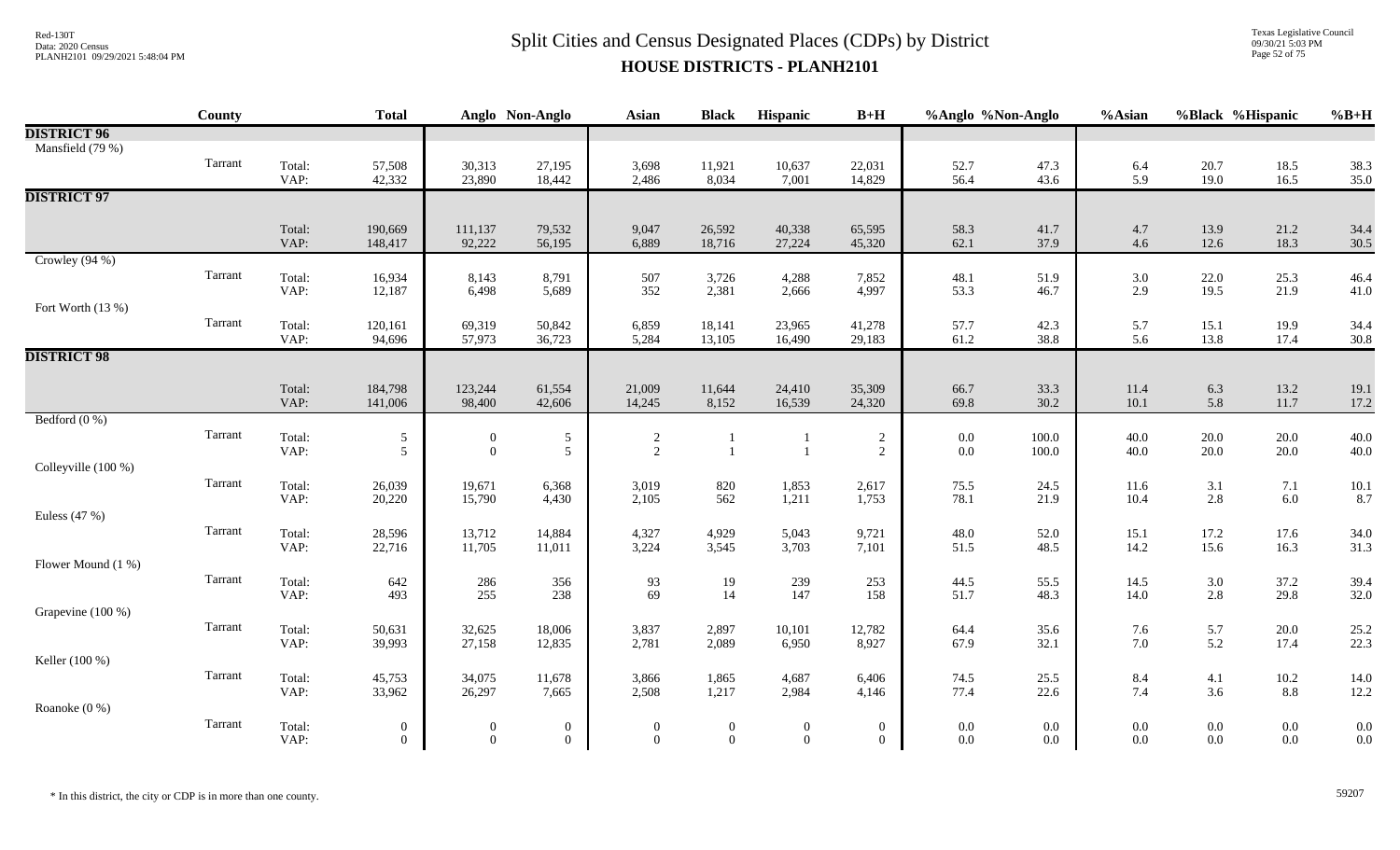Texas Legislative Council 09/30/21 5:03 PM Page 53 of 75

|                          | County  |                | <b>Total</b>                       |                                    | Anglo Non-Anglo                  | <b>Asian</b>                     | <b>Black</b>                     | Hispanic                             | $B+H$                              | %Anglo %Non-Anglo  |            | %Asian         | %Black %Hispanic   |                    | $%B+H$     |
|--------------------------|---------|----------------|------------------------------------|------------------------------------|----------------------------------|----------------------------------|----------------------------------|--------------------------------------|------------------------------------|--------------------|------------|----------------|--------------------|--------------------|------------|
| <b>DISTRICT 98</b>       |         |                |                                    |                                    |                                  |                                  |                                  |                                      |                                    |                    |            |                |                    |                    |            |
| Southlake (98 %)         |         |                |                                    |                                    |                                  |                                  |                                  |                                      |                                    |                    |            |                |                    |                    |            |
|                          | Tarrant | Total:         | 30,543                             | 20,984                             | 9,559                            | 5,539                            | 999                              | 2,295                                | 3,235                              | 68.7               | 31.3       | 18.1           | $\frac{3.3}{3.1}$  | $7.5$              | 10.6       |
|                          |         | VAP:           | 21,735                             | 15,724                             | 6,011                            | 3,374                            | 666                              | 1,430                                | 2,065                              | 72.3               | 27.7       | 15.5           |                    | 6.6                | 9.5        |
| Trophy Club (5 %)        |         |                |                                    |                                    |                                  |                                  |                                  |                                      |                                    |                    |            |                |                    |                    |            |
|                          | Tarrant | Total:         | 688                                | 524                                | 164                              | 31                               | $38\,$                           | 84                                   | 122                                | 76.2               | 23.8       | 4.5            | 5.5                | 12.2               | 17.7       |
|                          |         | VAP:           | 548                                | 436                                | 112                              | 20                               | 24                               | 55                                   | 79                                 | 79.6               | 20.4       | 3.6            | 4.4                | $10.0\,$           | 14.4       |
| Westlake (100 %)         |         |                |                                    |                                    |                                  |                                  |                                  |                                      |                                    |                    |            |                |                    |                    |            |
|                          | Tarrant | Total:         | 1,620                              | 1,134                              | 486                              | 291                              | 67                               | 85                                   | 141                                | $70.0$<br>$75.3$   | 30.0       | 18.0           | 4.1                | 5.2                | 8.7        |
|                          |         | VAP:           | 1,124                              | 846                                | 278                              | 160                              | 33                               | 47                                   | 77                                 |                    | 24.7       | 14.2           | 2.9                | 4.2                | 6.9        |
| <b>DISTRICT 99</b>       |         |                |                                    |                                    |                                  |                                  |                                  |                                      |                                    |                    |            |                |                    |                    |            |
|                          |         | Total:         | 201,695                            | 105,014                            | 96,681                           | 7,551                            | 25,059                           | 60,514                               | 84,023                             | 52.1               | 47.9       | 3.7            | 12.4               | 30.0               | 41.7       |
|                          |         | VAP:           | 151,589                            | 85,913                             | 65,676                           | 5,540                            | 16,567                           | 40,142                               | 56,034                             | 56.7               | 43.3       | 3.7            | 10.9               | 26.5               | 37.0       |
| Azle (81 %)              |         |                |                                    |                                    |                                  |                                  |                                  |                                      |                                    |                    |            |                |                    |                    |            |
|                          | Tarrant | Total:         | 10,861                             | 8,748                              | 2,113                            | 136                              | 286                              | 1,267                                | 1,527                              | 80.5               | 19.5       | 1.3            | $2.6\,$            | 11.7               | 14.1       |
|                          |         | VAP:           | 8,333                              | 6,941                              | 1,392                            | 98                               | 173                              | 799                                  | 954                                | 83.3               | 16.7       | 1.2            | $2.1\,$            | 9.6                | 11.4       |
| Briar (CDP) (52 %)       |         |                |                                    |                                    |                                  |                                  |                                  |                                      |                                    |                    |            |                |                    |                    |            |
|                          | Tarrant | Total:         | 3,679                              | 2,995                              | 684                              | $\sqrt{48}$                      | 69                               | 402                                  | 462                                | 81.4               | 18.6       | 1.3            | 1.9                | 10.9               | 12.6       |
|                          |         | VAP:           | 2,996                              | 2,537                              | 459                              | 35                               | 33                               | 244                                  | 275                                | 84.7               | 15.3       | 1.2            | $1.1\,$            | 8.1                | 9.2        |
| Fort Worth (15 %)        |         |                |                                    |                                    |                                  |                                  |                                  |                                      |                                    |                    |            |                |                    |                    |            |
|                          | Tarrant | Total:         | 133,505                            | 61,097                             | 72,408                           | 6,074                            | 22,674                           | 42,034                               | 63,442                             | 45.8               | 54.2       | 4.5            | 17.0               | 31.5               | 47.5       |
|                          |         | VAP:           | 99,459                             | 50,152                             | 49,307                           | 4,476                            | 15,067                           | 27,982                               | 42,502                             | 50.4               | 49.6       | 4.5            | 15.1               | 28.1               | 42.7       |
| Newark $(0\%)$           | Tarrant |                |                                    |                                    |                                  |                                  |                                  |                                      |                                    |                    |            |                |                    |                    |            |
|                          |         | Total:<br>VAP: | $\boldsymbol{0}$<br>$\overline{0}$ | $\boldsymbol{0}$<br>$\overline{0}$ | $\boldsymbol{0}$<br>$\mathbf{0}$ | $\boldsymbol{0}$<br>$\mathbf{0}$ | $\boldsymbol{0}$<br>$\mathbf{0}$ | $\boldsymbol{0}$<br>$\boldsymbol{0}$ | $\boldsymbol{0}$<br>$\overline{0}$ | $0.0\,$<br>$0.0\,$ | 0.0<br>0.0 | $0.0\,$<br>0.0 | $0.0\,$<br>$0.0\,$ | $0.0\,$<br>$0.0\,$ | 0.0<br>0.0 |
| Pecan Acres (CDP) (61 %) |         |                |                                    |                                    |                                  |                                  |                                  |                                      |                                    |                    |            |                |                    |                    |            |
|                          | Tarrant | Total:         | 2,914                              | 2,373                              | 541                              | 81                               | $80\,$                           | 276                                  | 353                                | 81.4               | 18.6       | 2.8            | $2.7\,$            | 9.5                | 12.1       |
|                          |         | VAP:           | 2,186                              | 1,828                              | 358                              | 54                               | 35                               | 185                                  | 220                                | 83.6               | 16.4       | 2.5            | $1.6\,$            | 8.5                | 10.1       |
| Reno (Parker) (0 %)      |         |                |                                    |                                    |                                  |                                  |                                  |                                      |                                    |                    |            |                |                    |                    |            |
|                          | Tarrant | Total:         | 9                                  | $\overline{4}$                     | $\mathfrak{S}$                   | $\boldsymbol{0}$                 |                                  | $\mathfrak{Z}$                       | 4                                  | 44.4               | 55.6       | $0.0\,$        | $11.1\,$           | 33.3               | 44.4       |
|                          |         | VAP:           | $\overline{4}$                     |                                    | $\overline{3}$                   | $\mathbf{0}$                     | $\mathbf{0}$                     | $\overline{2}$                       | $\overline{2}$                     | 25.0               | 75.0       | 0.0            | $0.0\,$            | 50.0               | 50.0       |
| Saginaw (67 %)           |         |                |                                    |                                    |                                  |                                  |                                  |                                      |                                    |                    |            |                |                    |                    |            |
|                          | Tarrant | Total:         | 15,909                             | 9,106                              | 6,803                            | 547                              | 985                              | 4,937                                | 5,830                              | 57.2               | 42.8       | 3.4            | 6.2                | 31.0               | 36.6       |
|                          |         | VAP:           | 11,841                             | 7,285                              | 4,556                            | 383                              | 632                              | 3,238                                | 3,831                              | 61.5               | 38.5       | 3.2            | 5.3                | 27.3               | 32.4       |
| Sansom Park (66 %)       |         |                |                                    |                                    |                                  |                                  |                                  |                                      |                                    |                    |            |                |                    |                    |            |
|                          | Tarrant | Total:         | 3,589                              | 1,163                              | 2,426                            | 33                               | 79                               | 2,267                                | 2,327                              | 32.4               | 67.6       | 0.9            | $2.2\,$            | 63.2               | 64.8       |
|                          |         | VAP:           | 2,604                              | 999                                | 1,605                            | 20                               | 46                               | 1,493                                | 1,529                              | 38.4               | 61.6       | 0.8            | 1.8                | 57.3               | 58.7       |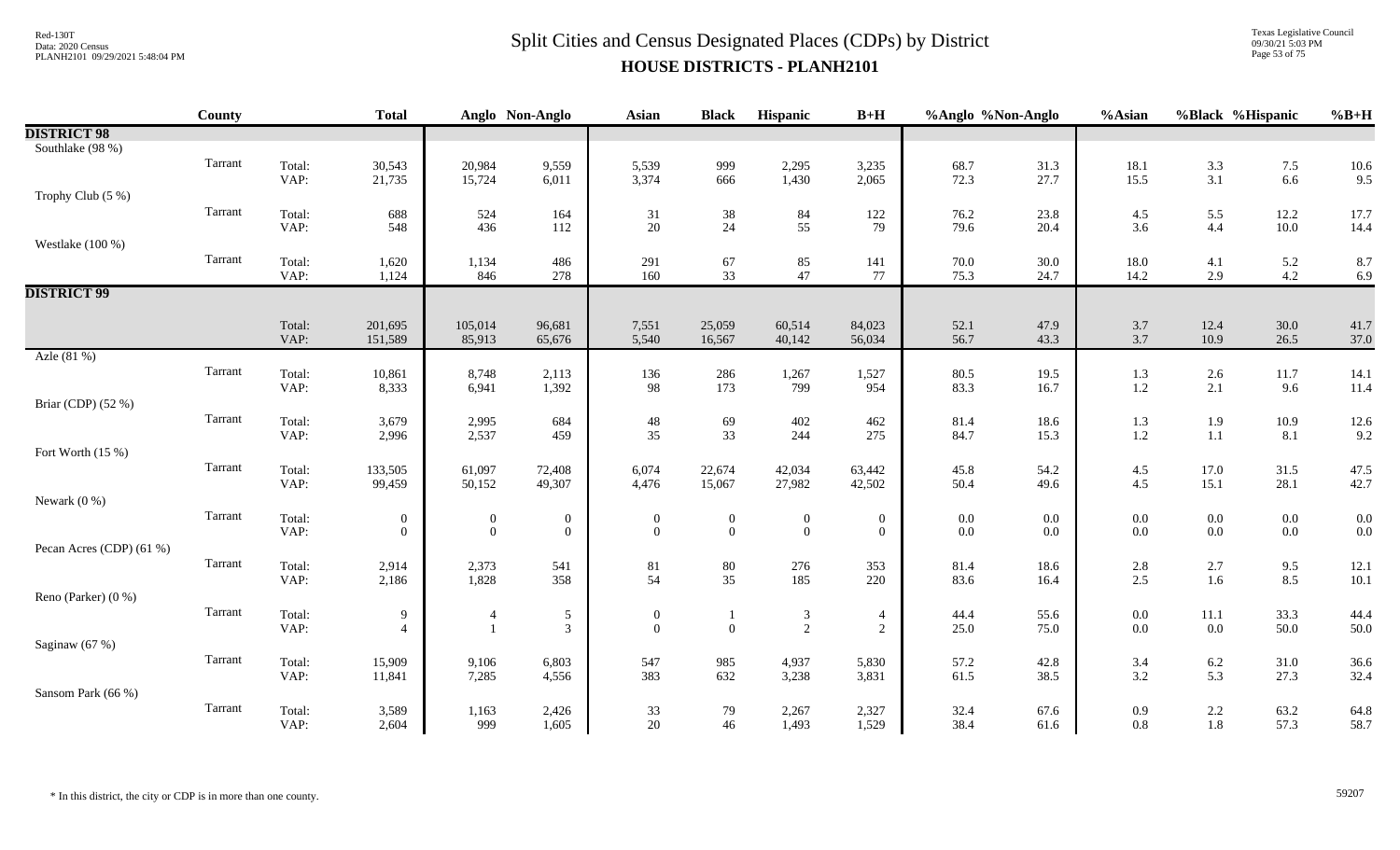Texas Legislative Council 09/30/21 5:03 PM Page 54 of 75

|                      | County  |                | <b>Total</b>       |                  | Anglo Non-Anglo    | <b>Asian</b>                      | <b>Black</b>     | Hispanic          | $B+H$             | %Anglo %Non-Anglo |              | %Asian                      |                             | %Black %Hispanic | $%B+H$       |
|----------------------|---------|----------------|--------------------|------------------|--------------------|-----------------------------------|------------------|-------------------|-------------------|-------------------|--------------|-----------------------------|-----------------------------|------------------|--------------|
| <b>DISTRICT 100</b>  |         |                |                    |                  |                    |                                   |                  |                   |                   |                   |              |                             |                             |                  |              |
|                      |         | Total:<br>VAP: | 185,436<br>150,653 | 63,867<br>58,188 | 121,569<br>92,465  | 7,173<br>6,188                    | 52,561<br>40,842 | 60,576<br>43,824  | 111,642<br>83,814 | 34.4<br>38.6      | 65.6<br>61.4 | 3.9<br>4.1                  | 28.3<br>27.1                | 32.7<br>29.1     | 60.2<br>55.6 |
| Dallas $(14%)$       | Dallas  | Total:<br>VAP: | 184,923<br>150,317 | 63,828<br>58,155 | 121,095<br>92,162  | 7,165<br>6,186                    | 52,284<br>40,662 | 60,383<br>43,700  | 111,175<br>83,513 | 34.5<br>38.7      | 65.5<br>61.3 | 3.9<br>4.1                  | 28.3<br>27.1                | 32.7<br>29.1     | 60.1<br>55.6 |
| Mesquite $(0\%)$     | Dallas  | Total:<br>VAP: | 513<br>336         | 39<br>33         | 474<br>303         | $8\phantom{.0}$<br>$\overline{2}$ | 277<br>180       | 193<br>124        | 467<br>301        | 7.6<br>9.8        | 92.4<br>90.2 | 1.6<br>$0.6\,$              | 54.0<br>53.6                | 37.6<br>36.9     | 91.0<br>89.6 |
| <b>DISTRICT 101</b>  |         |                |                    |                  |                    |                                   |                  |                   |                   |                   |              |                             |                             |                  |              |
|                      |         | Total:<br>VAP: | 186,636<br>133,467 | 40,828<br>32,386 | 145,808<br>101,081 | 25,065<br>18,798                  | 65,842<br>44,846 | 54,966<br>36,549  | 118,600<br>80,374 | 21.9<br>24.3      | 78.1<br>75.7 | 13.4<br>14.1                | 35.3<br>33.6                | 29.5<br>27.4     | 63.5<br>60.2 |
| Arlington (32 %)     | Tarrant | Total:<br>VAP: | 126,248<br>90,434  | 26,762<br>21,502 | 99,486<br>68,932   | 15,790<br>12,193                  | 41,969<br>28,350 | 41,823<br>27,840  | 82,219<br>55,448  | 21.2<br>23.8      | 78.8<br>76.2 | 12.5<br>13.5                | $33.2$<br>$31.3$            | 33.1<br>30.8     | 65.1<br>61.3 |
| Grand Prairie (26 %) | Tarrant | Total:         | 50,510             | 10,755           | 39,755             | 8,372                             | 19,871           | 11,553            | 30,868            | 21.3              | 78.7         | 16.6                        | 39.3                        | 22.9             | 61.1         |
| Mansfield (14 %)     | Tarrant | VAP:<br>Total: | 36,420<br>9,878    | 8,521<br>3,311   | 27,899<br>6,567    | 6,024<br>903                      | 13,933<br>4,002  | 7,705<br>1,590    | 21,391<br>5,513   | 23.4<br>33.5      | 76.6<br>66.5 | 16.5<br>9.1                 | 38.3<br>40.5                | 21.2<br>16.1     | 58.7<br>55.8 |
| <b>DISTRICT 102</b>  |         | VAP:           | 6,613              | 2,363            | 4,250              | 581                               | 2,563            | 1,004             | 3,535             | 35.7              | 64.3         | 8.8                         | 38.8                        | 15.2             | 53.5         |
|                      |         | Total:<br>VAP: | 187,686<br>141,854 | 49,338<br>42,406 | 138,348<br>99,448  | 24,361<br>18,849                  | 50,521<br>36,901 | 62,693<br>42,532  | 111,783<br>78,688 | 26.3<br>29.9      | 73.7<br>70.1 | 13.0<br>13.3                | 26.9<br>26.0                | 33.4<br>30.0     | 59.6<br>55.5 |
| Dallas $(7%)$        | Dallas  | Total:<br>VAP: | 94,050<br>71,391   | 22,581<br>19,596 | 71,469<br>51,795   | 6,904<br>5,278                    | 35,370<br>26,287 | 29,010<br>19,820  | 63,502<br>45,631  | 24.0<br>27.4      | 76.0<br>72.6 | 7.3<br>7.4                  | 37.6<br>36.8                | $30.8\,$<br>27.8 | 67.5<br>63.9 |
| Garland (22 %)       | Dallas  | Total:         | 55,197             | 11,509           | 43,688             | 11,211                            | 8,319            | 24,015            | 31,980            | 20.9              | 79.1         | 20.3                        | 15.1                        | 43.5             | 57.9         |
| Richardson (32 %)    | Dallas  | VAP:<br>Total: | 41,141<br>38,439   | 9,999<br>15,248  | 31,142<br>23,191   | 8,806<br>6,246                    | 5,799<br>6,832   | 16,243<br>9,668   | 21,881<br>16,301  | 24.3<br>39.7      | 75.7<br>60.3 | 21.4<br>$\frac{16.2}{16.3}$ | 14.1<br>$\frac{17.8}{16.4}$ | 39.5<br>25.2     | 53.2<br>42.4 |
| <b>DISTRICT 103</b>  |         | VAP:           | 29,322             | 12,811           | 16,511             | 4,765                             | 4,815            | 6,469             | 11,176            | 43.7              | 56.3         |                             |                             | 22.1             | 38.1         |
|                      |         | Total:<br>VAP: | 189,432<br>147,409 | 42,685<br>39,046 | 146,747<br>108,363 | 9,536<br>8,222                    | 19,904<br>16,192 | 116,247<br>82,594 | 134,906<br>98,070 | 22.5<br>26.5      | 77.5<br>73.5 | 5.0<br>5.6                  | $10.5$<br>11.0              | 61.4<br>56.0     | 71.2<br>66.5 |

\* In this district, the city or CDP is in more than one county. 59207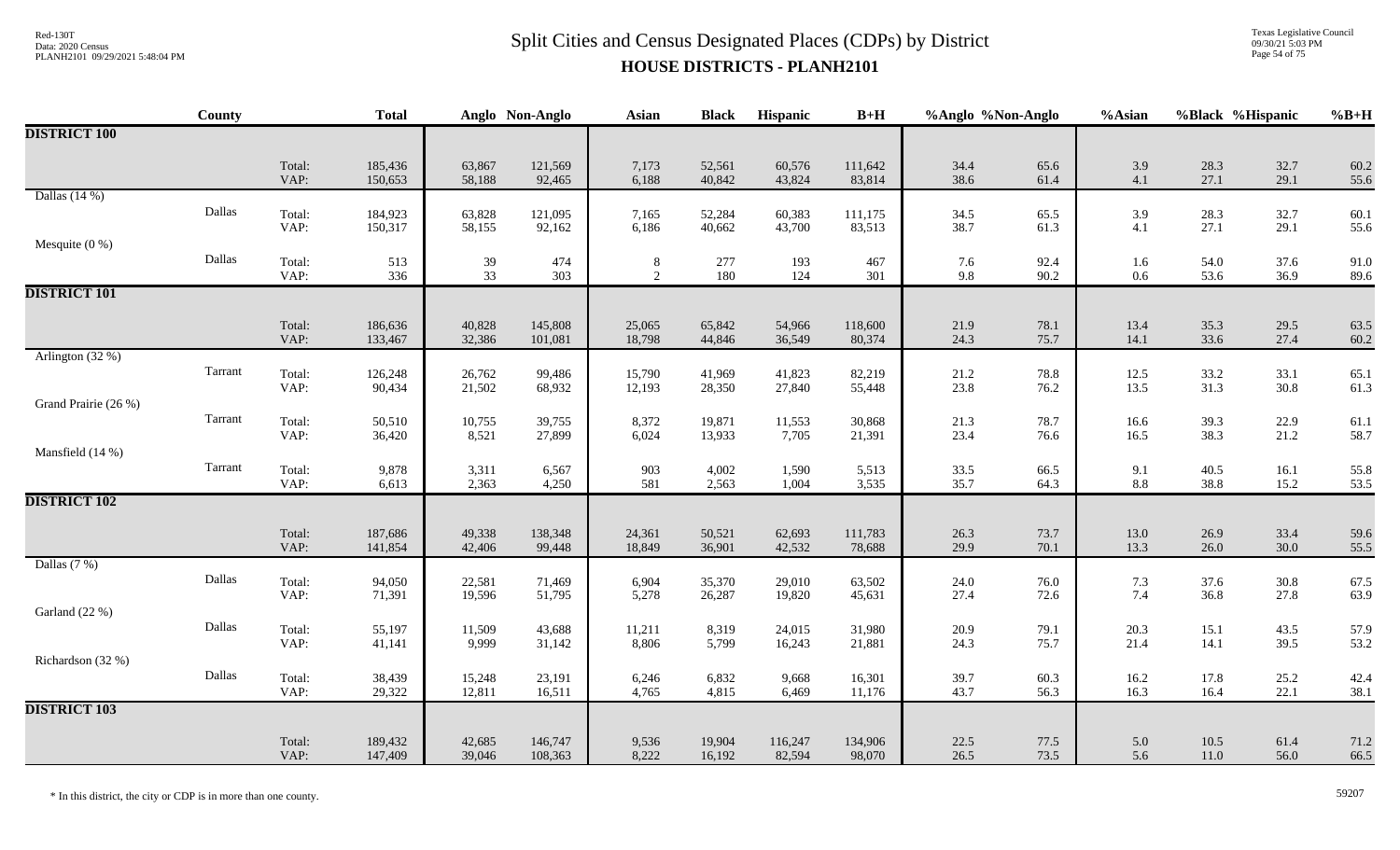# $Split$  Cities and Census Designated Places (CDPs) by District  $Split$  Cities and Census Designated Places (CDPs) by District **HOUSE DISTRICTS - PLANH2101**

Texas Legislative Council 09/30/21 5:03 PM Page 55 of 75

|                       | <b>County</b> |                | <b>Total</b>                       |                                    | Anglo Non-Anglo                    | <b>Asian</b>                     | <b>Black</b>                       | Hispanic                         | $B+H$                              | %Anglo %Non-Anglo  |                    | %Asian             | %Black %Hispanic |                    | $%B+H$       |
|-----------------------|---------------|----------------|------------------------------------|------------------------------------|------------------------------------|----------------------------------|------------------------------------|----------------------------------|------------------------------------|--------------------|--------------------|--------------------|------------------|--------------------|--------------|
| <b>DISTRICT 103</b>   |               |                |                                    |                                    |                                    |                                  |                                    |                                  |                                    |                    |                    |                    |                  |                    |              |
| Carrollton (16 %)     |               |                |                                    |                                    |                                    |                                  |                                    |                                  |                                    |                    |                    |                    |                  |                    |              |
|                       | Dallas        | Total:         | 21,877                             | 4,007                              | 17,870                             | 1,492                            | 1,291                              | 14,987                           | 16,133                             | 18.3               | 81.7               | 6.8                | 5.9              | 68.5               | 73.7         |
|                       |               | VAP:           | 16,344                             | 3,595                              | 12,749                             | 1,259                            | 993                                | 10,388                           | 11,297                             | 22.0               | 78.0               | 7.7                | 6.1              | 63.6               | 69.1         |
| Dallas $(11%)$        | Dallas        |                |                                    |                                    |                                    |                                  |                                    |                                  |                                    |                    |                    |                    |                  |                    |              |
|                       |               | Total:<br>VAP: | 142,059<br>110,913                 | 31,552<br>29,082                   | 110,507<br>81,831                  | 5,660<br>4,895                   | 16,571<br>13,507                   | 87,600<br>62,471                 | 103,200<br>75,418                  | 22.2<br>26.2       | 77.8<br>73.8       | $4.0\,$<br>4.4     | 11.7<br>12.2     | 61.7<br>56.3       | 72.6<br>68.0 |
| Farmers Branch (63 %) |               |                |                                    |                                    |                                    |                                  |                                    |                                  |                                    |                    |                    |                    |                  |                    |              |
|                       | Dallas        | Total:         | 22,564                             | 6,522                              | 16,042                             | 2,317                            | 1,906                              | 11,549                           | 13,339                             | 28.9               | 71.1               | $10.3\,$           | 8.4              | 51.2               | 59.1         |
|                       |               | VAP:           | 17,980                             | 5,813                              | 12,167                             | 2,012                            | 1,597                              | 8,285                            | 9,817                              | 32.3               | 67.7               | 11.2               | 8.9              | 46.1               | 54.6         |
| Grand Prairie (0 %)   |               |                |                                    |                                    |                                    |                                  |                                    |                                  |                                    |                    |                    |                    |                  |                    |              |
|                       | Dallas        | Total:         | $\overline{0}$                     | $\boldsymbol{0}$                   | $\boldsymbol{0}$                   | $\overline{0}$                   | $\boldsymbol{0}$                   | $\boldsymbol{0}$                 | $\boldsymbol{0}$                   | $0.0\,$            | 0.0                | $0.0\,$            | $0.0\,$          | $0.0\,$            | 0.0          |
|                       |               | VAP:           | $\overline{0}$                     | $\overline{0}$                     | $\overline{0}$                     | $\mathbf{0}$                     | $\overline{0}$                     | $\overline{0}$                   | $\overline{0}$                     | $0.0\,$            | $0.0\,$            | $0.0\,$            | $0.0\,$          | $0.0\,$            | 0.0          |
| Highland Park (0 %)   |               |                |                                    |                                    |                                    |                                  |                                    |                                  |                                    |                    |                    |                    |                  |                    |              |
|                       | Dallas        | Total:         | $\boldsymbol{0}$                   | $\boldsymbol{0}$                   | $\boldsymbol{0}$                   | $\boldsymbol{0}$                 | $\boldsymbol{0}$                   | $\boldsymbol{0}$                 | $\boldsymbol{0}$                   | $0.0\,$            | $0.0\,$            | $0.0\,$            | $0.0\,$          | $0.0\,$            | 0.0          |
|                       |               | VAP:           | $\overline{0}$                     | $\overline{0}$                     | $\boldsymbol{0}$                   | $\mathbf{0}$                     | $\overline{0}$                     | $\overline{0}$                   | $\overline{0}$                     | $0.0\,$            | $0.0\,$            | $0.0\,$            | $0.0\,$          | $0.0\,$            | 0.0          |
| Irving $(1%)$         | Dallas        |                |                                    |                                    |                                    |                                  |                                    |                                  |                                    |                    |                    |                    |                  |                    |              |
|                       |               | Total:<br>VAP: | 2,932<br>2,172                     | 604<br>556                         | 2,328<br>1,616                     | 67<br>56                         | 136<br>95                          | 2,111<br>1,450                   | 2,234<br>1,538                     | 20.6<br>25.6       | 79.4<br>74.4       | $2.3\,$<br>2.6     | 4.6<br>4.4       | 72.0<br>66.8       | 76.2<br>70.8 |
| <b>DISTRICT 104</b>   |               |                |                                    |                                    |                                    |                                  |                                    |                                  |                                    |                    |                    |                    |                  |                    |              |
|                       |               |                |                                    |                                    |                                    |                                  |                                    |                                  |                                    |                    |                    |                    |                  |                    |              |
|                       |               | Total:         | 186,630                            | 16,858                             | 169,772                            | 1,740                            | 36,529                             | 131,654                          | 166,759                            | 9.0                | 91.0               | 0.9                | 19.6             | 70.5               | 89.4         |
|                       |               | VAP:           | 135,171                            | 14,994                             | 120,177                            | 1,322                            | 27,614                             | 90,879                           | 117,799                            | 11.1               | 88.9               | $1.0\,$            | 20.4             | 67.2               | 87.1         |
| Dallas (13 %)         |               |                |                                    |                                    |                                    |                                  |                                    |                                  |                                    |                    |                    |                    |                  |                    |              |
|                       | Dallas        | Total:         | 167,810                            | 14,034                             | 153,776                            | 1,519                            | 33,201                             | 119,175                          | 151,115                            | 8.4                | 91.6               | 0.9                | 19.8             | 71.0               | 90.1         |
|                       |               | VAP:           | 121,907                            | 12,520                             | 109,387                            | 1,151                            | 25,378                             | 82,543                           | 107,306                            | 10.3               | 89.7               | 0.9                | 20.8             | 67.7               | 88.0         |
| Mesquite $(10\%)$     | Dallas        |                |                                    |                                    |                                    |                                  |                                    |                                  |                                    |                    |                    |                    |                  |                    |              |
|                       |               | Total:<br>VAP: | 15,005<br>10,537                   | 2,630<br>2,296                     | 12,375<br>8,241                    | 192<br>153                       | 3,244<br>2,180                     | 8,966<br>5,867                   | 12,069<br>7,981                    | 17.5<br>21.8       | 82.5<br>78.2       | 1.3<br>1.5         | 21.6<br>20.7     | 59.8<br>55.7       | 80.4<br>75.7 |
| <b>DISTRICT 105</b>   |               |                |                                    |                                    |                                    |                                  |                                    |                                  |                                    |                    |                    |                    |                  |                    |              |
|                       |               |                |                                    |                                    |                                    |                                  |                                    |                                  |                                    |                    |                    |                    |                  |                    |              |
|                       |               | Total:         | 186,828                            | 40,249                             | 146,579                            | 30,032                           | 24,553                             | 90,885                           | 114,033                            | 21.5               | 78.5               | 16.1               | 13.1             | 48.6               | 61.0         |
|                       |               | VAP:           | 140,913                            | 35,636                             | 105,277                            | 22,741                           | 18,302                             | 62,847                           | 80,431                             | 25.3               | 74.7               | 16.1               | 13.0             | 44.6               | 57.1         |
| Dallas $(0\%)$        |               |                |                                    |                                    |                                    |                                  |                                    |                                  |                                    |                    |                    |                    |                  |                    |              |
|                       | Dallas        | Total:         | $\boldsymbol{0}$                   | $\boldsymbol{0}$                   | $\boldsymbol{0}$                   | $\overline{0}$                   | $\mathbf{0}$                       | $\boldsymbol{0}$                 | $\boldsymbol{0}$                   | $0.0\,$            | $0.0\,$            | $0.0\,$            | $0.0\,$          | $0.0\,$            | 0.0          |
|                       |               | VAP:           | $\overline{0}$                     | $\overline{0}$                     | $\overline{0}$                     | $\overline{0}$                   | $\overline{0}$                     | $\overline{0}$                   | $\overline{0}$                     | $0.0\,$            | $0.0\,$            | $0.0\,$            | $0.0\,$          | $0.0\,$            | 0.0          |
| Grand Prairie (0 %)   | Dallas        |                |                                    |                                    |                                    |                                  |                                    |                                  |                                    |                    |                    |                    |                  |                    |              |
|                       |               | Total:<br>VAP: | $\boldsymbol{0}$<br>$\overline{0}$ | $\boldsymbol{0}$<br>$\overline{0}$ | $\boldsymbol{0}$<br>$\overline{0}$ | $\boldsymbol{0}$<br>$\mathbf{0}$ | $\boldsymbol{0}$<br>$\overline{0}$ | $\boldsymbol{0}$<br>$\mathbf{0}$ | $\boldsymbol{0}$<br>$\overline{0}$ | $0.0\,$<br>$0.0\,$ | $0.0\,$<br>$0.0\,$ | $0.0\,$<br>$0.0\,$ | $0.0\,$<br>0.0   | $0.0\,$<br>$0.0\,$ | 0.0<br>0.0   |
|                       |               |                |                                    |                                    |                                    |                                  |                                    |                                  |                                    |                    |                    |                    |                  |                    |              |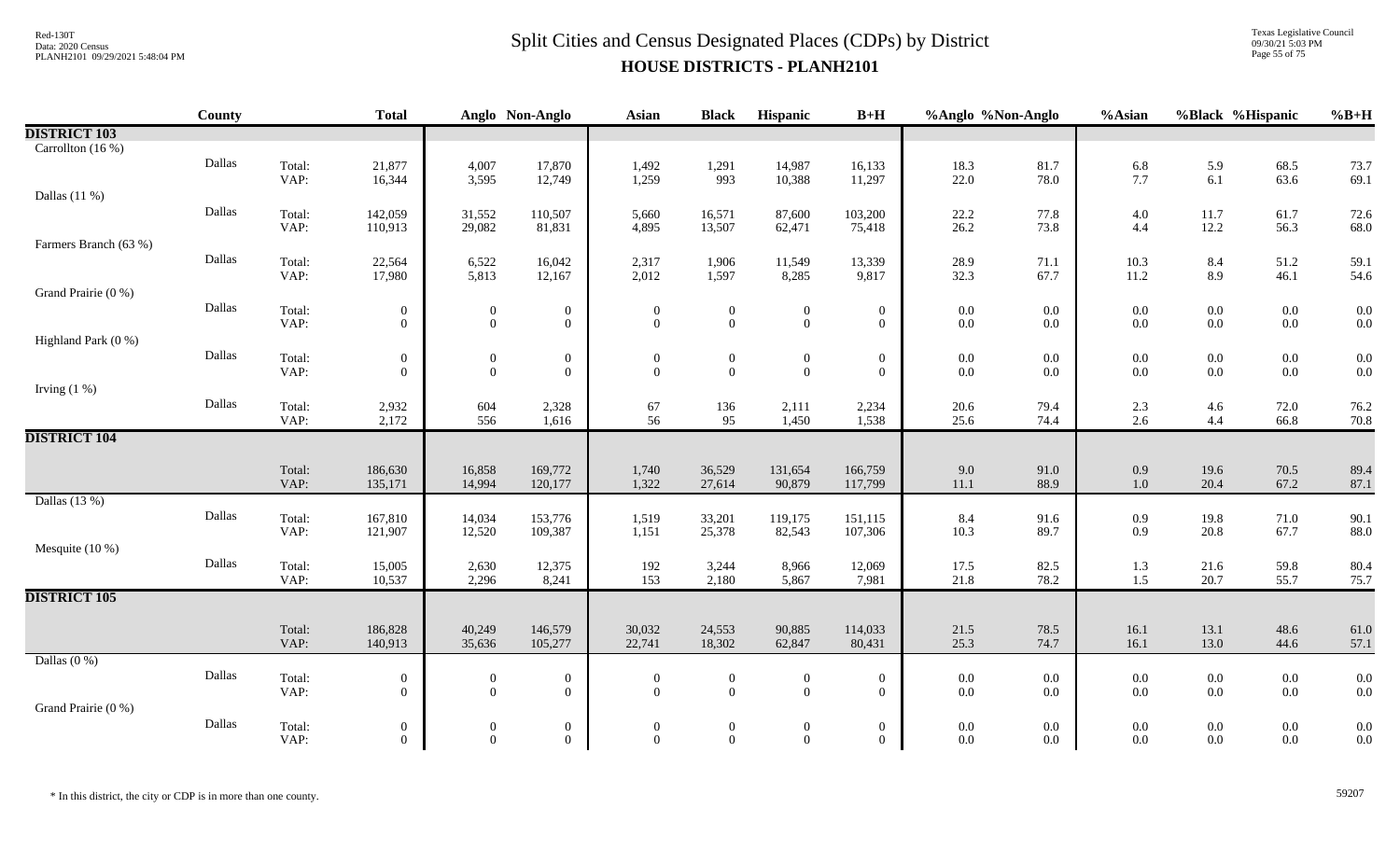Texas Legislative Council 09/30/21 5:03 PM Page 56 of 75

|                     | County |                | <b>Total</b>       |                   | Anglo Non-Anglo  | <b>Asian</b>     | <b>Black</b>     | Hispanic         | $B+H$            | %Anglo %Non-Anglo |              | %Asian          | %Black %Hispanic |              | $%B+H$       |
|---------------------|--------|----------------|--------------------|-------------------|------------------|------------------|------------------|------------------|------------------|-------------------|--------------|-----------------|------------------|--------------|--------------|
| <b>DISTRICT 105</b> |        |                |                    |                   |                  |                  |                  |                  |                  |                   |              |                 |                  |              |              |
| Irving $(73%)$      |        |                |                    |                   |                  |                  |                  |                  |                  |                   |              |                 |                  |              |              |
|                     | Dallas | Total:         | 186,828            | 40,249            | 146,579          | 30,032           | 24,553           | 90,885           | 114,033          | 21.5              | 78.5         | 16.1            | 13.1             | 48.6         | 61.0         |
|                     |        | VAP:           | 140,913            | 35,636            | 105,277          | 22,741           | 18,302           | 62,847           | 80,431           | 25.3              | 74.7         | 16.1            | 13.0             | 44.6         | 57.1         |
| <b>DISTRICT 106</b> |        |                |                    |                   |                  |                  |                  |                  |                  |                   |              |                 |                  |              |              |
|                     |        |                |                    |                   |                  |                  |                  |                  |                  |                   |              |                 |                  |              |              |
|                     |        | Total:<br>VAP: | 191,093<br>136,666 | 106,647<br>81,025 | 84,446<br>55,641 | 28,316<br>18,270 | 20,772<br>13,789 | 31,164<br>20,216 | 50,858<br>33,472 | 55.8<br>59.3      | 44.2<br>40.7 | 14.8<br>13.4    | $10.9\,$<br>10.1 | 16.3<br>14.8 | 26.6<br>24.5 |
| Celina $(8\%)$      |        |                |                    |                   |                  |                  |                  |                  |                  |                   |              |                 |                  |              |              |
|                     | Denton | Total:         | 1,343              | 638               | 705              |                  | 332              | 292              | 600              | 47.5              | 52.5         |                 | 24.7             | 21.7         | 44.7         |
|                     |        | VAP:           | 873                | 432               | 441              | 74<br>47         | 208              | 173              | 367              | 49.5              | 50.5         | 5.5<br>5.4      | 23.8             | 19.8         | 42.0         |
| Cross Roads (71 %)  |        |                |                    |                   |                  |                  |                  |                  |                  |                   |              |                 |                  |              |              |
|                     | Denton | Total:         | 1,243              | 796               | 447              | 62               | 157              | 185              | 337              | 64.0              | 36.0         | 5.0             | 12.6             | 14.9         | 27.1         |
|                     |        | VAP:           | 942                | 635               | 307              | $42\,$           | 110              | 122              | 229              | 67.4              | 32.6         | 4.5             | 11.7             | 13.0         | 24.3         |
| Denton $(1%)$       |        |                |                    |                   |                  |                  |                  |                  |                  |                   |              |                 |                  |              |              |
|                     | Denton | Total:         | 1,197              | 615               | 582              | 14               | 154              | 379              | 531              | 51.4              | 48.6         | 1.2             | 12.9             | 31.7         | 44.4         |
|                     |        | VAP:           | 877                | 490               | 387              | 12               | 101              | 243              | 344              | 55.9              | 44.1         | 1.4             | 11.5             | 27.7         | 39.2         |
| Frisco (40 %)       |        |                |                    |                   |                  |                  |                  |                  |                  |                   |              |                 |                  |              |              |
|                     | Denton | Total:         | 81,018             | 45,165            | 35,853           | 19,471           | 7,110            | 7,899            | 14,601           | 55.7              | 44.3         | 24.0            | $\ \, 8.8$       | 9.7          | 18.0         |
|                     |        | VAP:           | 55,781             | 33,149            | 22,632           | 12,020           | 4,766            | 4,857            | 9,426            | 59.4              | 40.6         | 21.5            | 8.5              | 8.7          | 16.9         |
| Hackberry (42 %)    |        |                |                    |                   |                  |                  |                  |                  |                  |                   |              |                 |                  |              |              |
|                     | Denton | Total:         | 1,241              | 447               | 794              | $125\,$          | 231              | 415              | 641              | 36.0              | 64.0         | $10.1\,$        | 18.6             | 33.4         | 51.7         |
|                     |        | VAP:           | 867                | 335               | 532              | 97               | 154              | 273              | 423              | 38.6              | 61.4         | 11.2            | 17.8             | 31.5         | 48.8         |
| Lewisville (4 %)    |        |                |                    |                   |                  |                  |                  |                  |                  |                   |              |                 |                  |              |              |
|                     | Denton | Total:         | 4,153              | 1,380             | 2,773            | 1,057            | 1,014            | 661              | 1,634            | 33.2              | 66.8         | 25.5            | 24.4             | 15.9         | 39.3         |
|                     |        | VAP:           | 3,453              | 1,230             | 2,223            | 814              | 840              | 524              | 1,338            | 35.6              | 64.4         | 23.6            | 24.3             | 15.2         | 38.7         |
| Little Elm $(12%)$  |        |                |                    |                   |                  |                  |                  |                  |                  |                   |              |                 |                  |              |              |
|                     | Denton | Total:<br>VAP: | 5,458              | 2,423<br>1,866    | 3,035            | 564              | 1,384            | 1,007            | 2,347            | 44.4              | 55.6<br>52.9 | $10.3\,$<br>9.7 | 25.4<br>23.6     | 18.4         | 43.0         |
| Pilot Point (100 %) |        |                | 3,965              |                   | 2,099            | 386              | 936              | 704              | 1,622            | 47.1              |              |                 |                  | 17.8         | 40.9         |
|                     | Denton |                |                    | 2,396             |                  |                  |                  |                  |                  |                   |              |                 |                  |              |              |
|                     |        | Total:<br>VAP: | 4,381<br>3,272     | 1,965             | 1,985<br>1,307   | $35\,$<br>22     | 250<br>153       | 1,497<br>971     | 1,729<br>1,118   | 54.7<br>60.1      | 45.3<br>39.9 | $0.8\,$<br>0.7  | 5.7<br>4.7       | 34.2<br>29.7 | 39.5<br>34.2 |
| Plano $(0\%)$       |        |                |                    |                   |                  |                  |                  |                  |                  |                   |              |                 |                  |              |              |
|                     | Denton | Total:         | $\boldsymbol{0}$   | $\overline{0}$    | $\boldsymbol{0}$ | $\theta$         | $\boldsymbol{0}$ | $\boldsymbol{0}$ | $\boldsymbol{0}$ | $0.0\,$           | 0.0          | $0.0\,$         | $0.0\,$          | $0.0\,$      | 0.0          |
|                     |        | VAP:           | $\overline{0}$     | $\overline{0}$    | $\mathbf{0}$     | $\overline{0}$   | $\theta$         | $\mathbf{0}$     | $\overline{0}$   | $0.0\,$           | $0.0\,$      | 0.0             | $0.0\,$          | $0.0\,$      | 0.0          |
| Prosper $(21\%)$    |        |                |                    |                   |                  |                  |                  |                  |                  |                   |              |                 |                  |              |              |
|                     | Denton | Total:         | 6,216              | 3,482             | 2,734            | 834              | 960              | 800              | 1,720            | 56.0              | 44.0         | 13.4            | 15.4             | 12.9         | 27.7         |
|                     |        | VAP:           | 4,051              | 2,394             | 1,657            | 500              | 608              | 446              | 1,032            | 59.1              | 40.9         | 12.3            | 15.0             | 11.0         | 25.5         |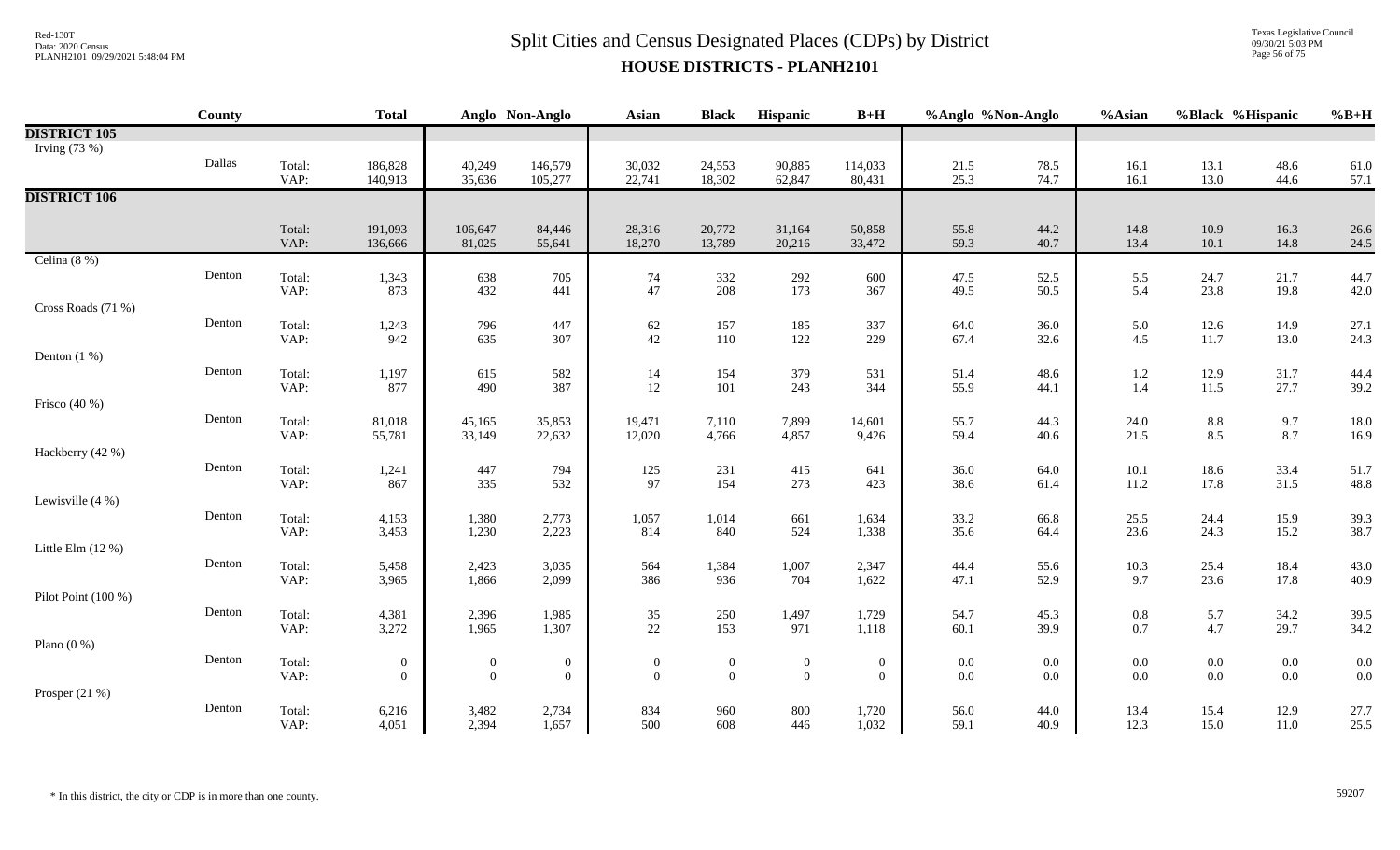Texas Legislative Council 09/30/21 5:03 PM Page 57 of 75

|                       | County |                | <b>Total</b>       |                    | Anglo Non-Anglo   | <b>Asian</b>    | <b>Black</b>     | Hispanic         | $B+H$             | %Anglo %Non-Anglo |              | %Asian                                    | %Black %Hispanic  |                 | $%B+H$       |
|-----------------------|--------|----------------|--------------------|--------------------|-------------------|-----------------|------------------|------------------|-------------------|-------------------|--------------|-------------------------------------------|-------------------|-----------------|--------------|
| <b>DISTRICT 106</b>   |        |                |                    |                    |                   |                 |                  |                  |                   |                   |              |                                           |                   |                 |              |
| Sanger (82 %)         |        |                |                    |                    |                   |                 |                  |                  |                   |                   |              |                                           |                   |                 |              |
|                       | Denton | Total:<br>VAP: | 7,274<br>5,252     | 4,964<br>3,743     | 2,310<br>1,509    | 117<br>74       | 426<br>257       | 1,478<br>939     | 1,863<br>1,183    | 68.2<br>71.3      | 31.8<br>28.7 | 1.6<br>1.4                                | $\frac{5.9}{4.9}$ | 20.3<br>17.9    | 25.6<br>22.5 |
| The Colony $(84\%)$   |        |                |                    |                    |                   |                 |                  |                  |                   |                   |              |                                           |                   |                 |              |
|                       | Denton | Total:         | 37,541             | 19,885             | 17,656            | 3,609           | 4,286            | 8,955            | 13,016            | 53.0              | 47.0         | 9.6                                       | 11.4              | 23.9            | 34.7         |
|                       |        | VAP:           | 28,933             | 16,300             | 12,633            | 2,696           | 2,933            | 6,272            | 9,075             | 56.3              | 43.7         | 9.3                                       | $10.1\,$          | 21.7            | 31.4         |
| <b>DISTRICT 107</b>   |        |                |                    |                    |                   |                 |                  |                  |                   |                   |              |                                           |                   |                 |              |
|                       |        |                |                    |                    |                   |                 |                  |                  |                   |                   |              |                                           |                   |                 |              |
|                       |        | Total:<br>VAP: | 186,185<br>140,174 | 58,050<br>50,294   | 128,135<br>89,880 | 10,574<br>7,617 | 33,570<br>24,488 | 82,522<br>55,975 | 114,654<br>79,772 | 31.2<br>35.9      | 68.8<br>64.1 | 5.7<br>5.4                                | $18.0\,$<br>17.5  | 44.3<br>39.9    | 61.6<br>56.9 |
| Dallas $(8\%)$        |        |                |                    |                    |                   |                 |                  |                  |                   |                   |              |                                           |                   |                 |              |
|                       | Dallas | Total:         | 101,733            | 36,588             | 65,145            | 8,288           | 16,946           | 38,899           | 55,177            | 36.0              | 64.0         | 8.1                                       | 16.7              | 38.2            | 54.2         |
|                       |        | VAP:           | 78,691             | 31,572             | 47,119            | 5,922           | 13,062           | 27,086           | 39,778            | 40.1              | 59.9         | 7.5                                       | 16.6              | 34.4            | 50.5         |
| Garland (14 %)        |        |                |                    |                    |                   |                 |                  |                  |                   |                   |              |                                           |                   |                 |              |
|                       | Dallas | Total:<br>VAP: | 35,475<br>26,105   | 9,664<br>8,496     | 25,811<br>17,609  | 1,000<br>688    | 3,968<br>2,837   | 20,520<br>13,698 | 24,247<br>16,428  | 27.2<br>32.5      | 72.8<br>67.5 | 2.8<br>2.6                                | $11.2\,$<br>10.9  | 57.8<br>52.5    | 68.3<br>62.9 |
| Mesquite (33 %)       |        |                |                    |                    |                   |                 |                  |                  |                   |                   |              |                                           |                   |                 |              |
|                       | Dallas | Total:         | 48,977             | 11,798             | 37,179            | 1,286           | 12,656           | 23,103           | 35,230            | 24.1              | 75.9         | 2.6                                       | 25.8              | 47.2            | 71.9         |
|                       |        | VAP:           | 35,378             | 10,226             | 25,152            | 1,007           | 8,589            | 15,191           | 23,566            | 28.9              | 71.1         | 2.8                                       | 24.3              | 42.9            | 66.6         |
| <b>DISTRICT 108</b>   |        |                |                    |                    |                   |                 |                  |                  |                   |                   |              |                                           |                   |                 |              |
|                       |        |                |                    |                    |                   |                 |                  |                  |                   |                   |              |                                           |                   |                 |              |
|                       |        | Total:<br>VAP: | 187,643<br>151,154 | 141,723<br>116,123 | 45,920<br>35,031  | 12,335<br>9,322 | 10,076<br>7,875  | 20,047<br>14,882 | 29,509<br>22,455  | 75.5<br>76.8      | 24.5<br>23.2 | 6.6<br>6.2                                | 5.4<br>5.2        | $10.7\,$<br>9.8 | 15.7<br>14.9 |
| Dallas (12 %)         |        |                |                    |                    |                   |                 |                  |                  |                   |                   |              |                                           |                   |                 |              |
|                       | Dallas | Total:         | 153,501            | 113,836            | 39,665            | 9,484           | 9,393            | 18,159           | 26,987            | 74.2              | 25.8         | 6.2                                       | 6.1               | 11.8            | 17.6         |
|                       |        | VAP:           | 126,097            | 95,462             | 30,635            | 7,348           | 7,330            | 13,559           | 20,612            | 75.7              | 24.3         | 5.8                                       | 5.8               | $10.8\,$        | 16.3         |
| Highland Park (100 %) | Dallas |                |                    |                    |                   |                 |                  |                  |                   |                   |              |                                           |                   |                 |              |
|                       |        | Total:<br>VAP: | 8,864<br>6,670     | 7,553<br>5,810     | 1,311<br>860      | 514<br>320      | 123<br>71        | 465<br>321       | 571<br>386        | 85.2<br>87.1      | 14.8<br>12.9 | $\frac{5.8}{4.8}$                         | 1.4<br>$1.1\,$    | 5.2<br>4.8      | 6.4<br>5.8   |
| <b>DISTRICT 109</b>   |        |                |                    |                    |                   |                 |                  |                  |                   |                   |              |                                           |                   |                 |              |
|                       |        |                |                    |                    |                   |                 |                  |                  |                   |                   |              |                                           |                   |                 |              |
|                       |        | Total:         | 188,181            | 22,635             | 165,546           | 2,173           | 109,820          | 53,786           | 161,670           | 12.0              | 88.0         | $\begin{array}{c} 1.2 \\ 1.2 \end{array}$ | 58.4              | 28.6            | 85.9         |
| Balch Springs (2 %)   |        | VAP:           | 136,550            | 19,730             | 116,820           | 1,629           | 80,362           | 34,257           | 113,787           | 14.4              | 85.6         |                                           | 58.9              | 25.1            | 83.3         |
|                       | Dallas | Total:         | 687                | 59                 | 628               | 54              | 309              | 262              | 568               | 8.6               | 91.4         | 7.9                                       | 45.0              | 38.1            | 82.7         |
|                       |        | VAP:           | 483                | 53                 | 430               | 42              | 214              | 170              | 384               | $11.0\,$          | 89.0         | 8.7                                       | 44.3              | 35.2            | 79.5         |
| Combine (38 %)        |        |                |                    |                    |                   |                 |                  |                  |                   |                   |              |                                           |                   |                 |              |
|                       | Dallas | Total:         | 864                | 400                | 464               | $\overline{2}$  | 3                | 411              | 414               | 46.3              | 53.7         | 0.2                                       | 0.3               | 47.6            | 47.9         |
|                       |        | VAP:           | 653                | 340                | 313               | $\overline{2}$  | $\overline{2}$   | 267              | 269               | 52.1              | 47.9         | 0.3                                       | 0.3               | 40.9            | 41.2         |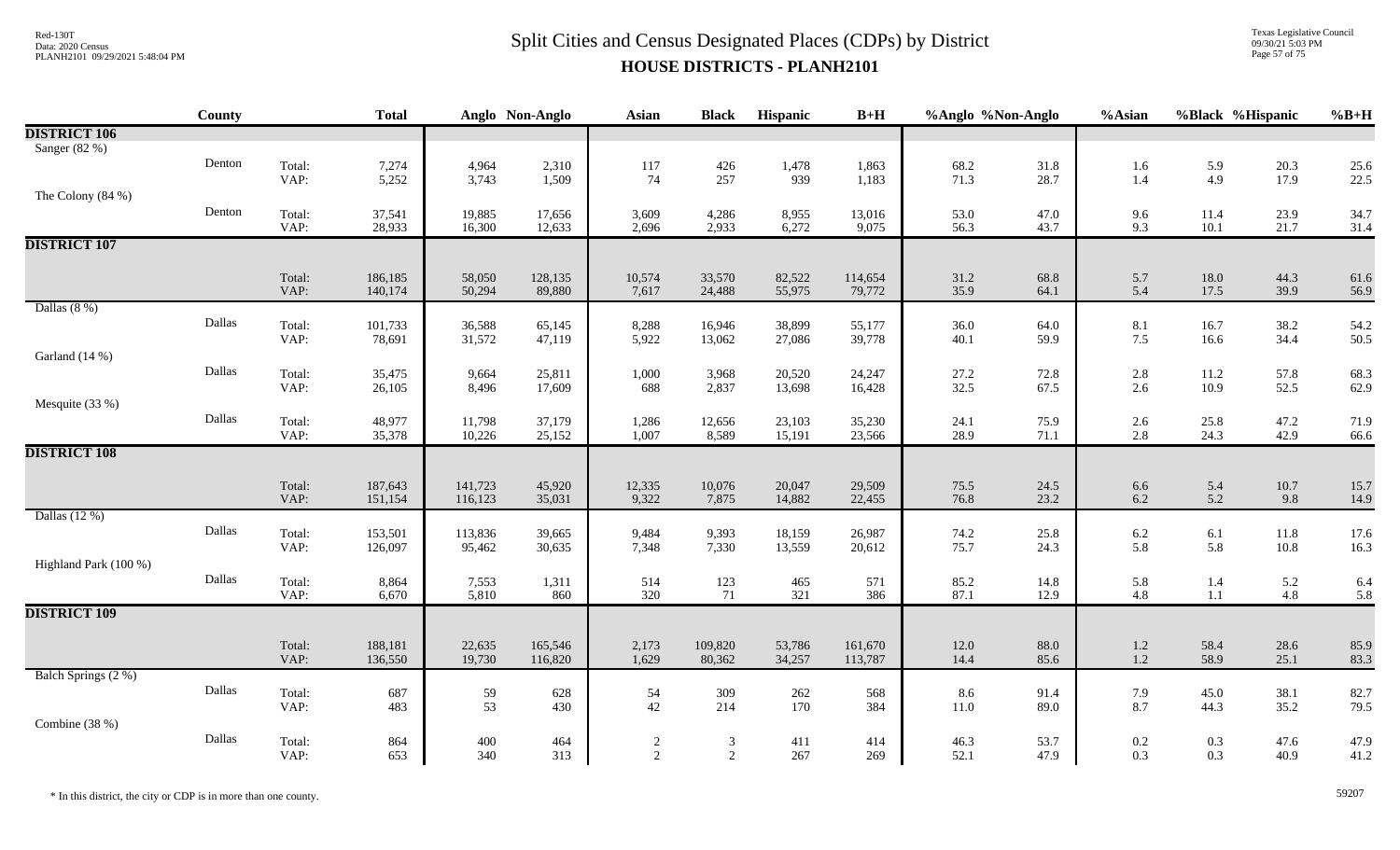Texas Legislative Council 09/30/21 5:03 PM Page 58 of 75

|                      | <b>County</b> |                | <b>Total</b>       |                  | Anglo Non-Anglo    | <b>Asian</b>   | <b>Black</b>     | Hispanic          | $B+H$              | %Anglo %Non-Anglo |              | %Asian         | %Black %Hispanic |              | $%B+H$       |
|----------------------|---------------|----------------|--------------------|------------------|--------------------|----------------|------------------|-------------------|--------------------|-------------------|--------------|----------------|------------------|--------------|--------------|
| <b>DISTRICT 109</b>  |               |                |                    |                  |                    |                |                  |                   |                    |                   |              |                |                  |              |              |
| Dallas $(3\%)$       |               |                |                    |                  |                    |                |                  |                   |                    |                   |              |                |                  |              |              |
|                      | Dallas        | Total:         | 37,162             | 1,170            | 35,992             | 236            | 26,446           | 9,491             | 35,548             | 3.1               | 96.9         | $0.6\,$        | 71.2             | 25.5         | 95.7         |
|                      |               | VAP:           | 26,616             | 976              | 25,640             | 170            | 19,657           | 5,830             | 25,313             | 3.7               | 96.3         | 0.6            | 73.9             | 21.9         | 95.1         |
| DeSoto (76 %)        | Dallas        |                |                    |                  |                    |                |                  |                   |                    |                   |              |                |                  |              |              |
|                      |               | Total:<br>VAP: | 42,711<br>32,326   | 4,085<br>3,719   | 38,626<br>28,607   | 483<br>387     | 30,518<br>23,133 | 7,722<br>5,012    | 37,761<br>27,922   | 9.6<br>11.5       | 90.4<br>88.5 | 1.1<br>1.2     | 71.5<br>71.6     | 18.1<br>15.5 | 88.4<br>86.4 |
| Ferris $(0\%)$       |               |                |                    |                  |                    |                |                  |                   |                    |                   |              |                |                  |              |              |
|                      | Dallas        | Total:         |                    | $\boldsymbol{0}$ | -1                 | $\overline{0}$ |                  | $\boldsymbol{0}$  |                    | 0.0               | 100.0        | $0.0\,$        | 100.0            | $0.0\,$      | 100.0        |
|                      |               | VAP:           |                    | $\boldsymbol{0}$ | $\overline{1}$     | $\mathbf{0}$   |                  | $\boldsymbol{0}$  | $\overline{1}$     | $0.0\,$           | 100.0        | $0.0\,$        | 100.0            | $0.0\,$      | 100.0        |
| Glenn Heights (71 %) |               |                |                    |                  |                    |                |                  |                   |                    |                   |              |                |                  |              |              |
|                      | Dallas        | Total:         | 11,216             | 1,344            | 9,872              | 97             | 6,656            | 3,147             | 9,682              | 12.0              | 88.0         | 0.9            | 59.3             | 28.1         | 86.3         |
|                      |               | VAP:           | 7,864              | 1,099            | 6,765              | 72             | 4,668            | 1,989             | 6,614              | 14.0              | 86.0         | 0.9            | 59.4             | 25.3         | 84.1         |
| Mesquite $(11%)$     | Dallas        |                |                    |                  |                    |                |                  |                   |                    |                   |              |                |                  |              |              |
|                      |               | Total:<br>VAP: | 17,211<br>12,175   | 3,398<br>2,860   | 13,813<br>9,315    | 720<br>535     | 7,650<br>5,123   | 5,410<br>3,542    | 12,874<br>8,588    | 19.7<br>23.5      | 80.3<br>76.5 | 4.2<br>4.4     | 44.4<br>42.1     | 31.4<br>29.1 | 74.8<br>70.5 |
| Seagoville (100 %)   |               |                |                    |                  |                    |                |                  |                   |                    |                   |              |                |                  |              |              |
|                      | Dallas        | Total:         | 18,421             | 5,663            | 12,758             | 154            | 3,660            | 8,765             | 12,326             | 30.7              | 69.3         | $0.8\,$        | 19.9             | 47.6         | 66.9         |
|                      |               | VAP:           | 13,355             | 4,895            | 8,460              | 116            | 2,634            | 5,516             | 8,109              | 36.7              | 63.3         | 0.9            | 19.7             | 41.3         | 60.7         |
| <b>DISTRICT 110</b>  |               |                |                    |                  |                    |                |                  |                   |                    |                   |              |                |                  |              |              |
|                      |               |                |                    |                  |                    |                |                  |                   |                    |                   |              |                |                  |              |              |
|                      |               | Total:<br>VAP: | 185,481<br>126,827 | 15,160<br>12,801 | 170,321<br>114,026 | 1,268<br>899   | 45,380<br>32,938 | 123,839<br>79,901 | 167,917<br>112,235 | 8.2<br>10.1       | 91.8<br>89.9 | $0.7\,$<br>0.7 | 24.5<br>26.0     | 66.8<br>63.0 | 90.5<br>88.5 |
| Balch Springs (93 %) |               |                |                    |                  |                    |                |                  |                   |                    |                   |              |                |                  |              |              |
|                      | Dallas        | Total:         | 25,665             | 3,908            | 21,757             | 283            | 5,767            | 15,660            | 21,244             | 15.2              | 84.8         | 1.1            | 22.5             | 61.0         | 82.8         |
|                      |               | VAP:           | 17,535             | 3,311            | 14,224             | 210            | 3,884            | 10,024            | 13,829             | 18.9              | 81.1         | $1.2\,$        | 22.1             | 57.2         | 78.9         |
| Dallas $(11%)$       |               |                |                    |                  |                    |                |                  |                   |                    |                   |              |                |                  |              |              |
|                      | Dallas        | Total:         | 147,830            | 9,109            | 138,721            | 817            | 37,274           | 100,885           | 137,112            | $6.2\,$           | 93.8         | $0.6\,$        | 25.2             | 68.2         | 92.7         |
|                      |               | VAP:           | 101,064            | 7,640            | 93,424             | 560            | 27,492           | 65,248            | 92,243             | 7.6               | 92.4         | 0.6            | 27.2             | 64.6         | 91.3         |
| Mesquite $(8\%)$     | Dallas        |                |                    |                  |                    |                |                  |                   |                    |                   |              |                |                  |              |              |
|                      |               | Total:<br>VAP: | 11,657<br>8,009    | 2,103<br>1,811   | 9,554<br>6,198     | 167<br>128     | 2,282<br>1,518   | 7,064<br>4,493    | 9,276<br>5,985     | 18.0<br>22.6      | 82.0<br>77.4 | 1.4<br>1.6     | 19.6<br>19.0     | 60.6<br>56.1 | 79.6<br>74.7 |
| <b>DISTRICT 111</b>  |               |                |                    |                  |                    |                |                  |                   |                    |                   |              |                |                  |              |              |
|                      |               |                |                    |                  |                    |                |                  |                   |                    |                   |              |                |                  |              |              |
|                      |               | Total:         | 185,801            | 23,833           | 161,968            | 4,301          | 100,617          | 57,235            | 155,850            | 12.8              | 87.2         | 2.3            | 54.2             | $30.8\,$     | 83.9         |
|                      |               | VAP:           | 137,653            | 20,992           | 116,661            | 3,277          | 75,266           | 37,605            | 111,909            | 15.2              | 84.8         | 2.4            | 54.7             | 27.3         | 81.3         |
| Cedar Hill (99 %)    |               |                |                    |                  |                    |                |                  |                   |                    |                   |              |                |                  |              |              |
|                      | Dallas        | Total:         | 48,519             | 8,405            | 40,114             | 1,297          | 27,127           | 11,793            | 38,277             | 17.3              | 82.7         | 2.7            | 55.9             | 24.3         | 78.9         |
|                      |               | VAP:           | 35,907             | 7,308            | 28,599             | 1,004          | 19,641           | 7,833             | 27,166             | 20.4              | 79.6         | 2.8            | 54.7             | 21.8         | 75.7         |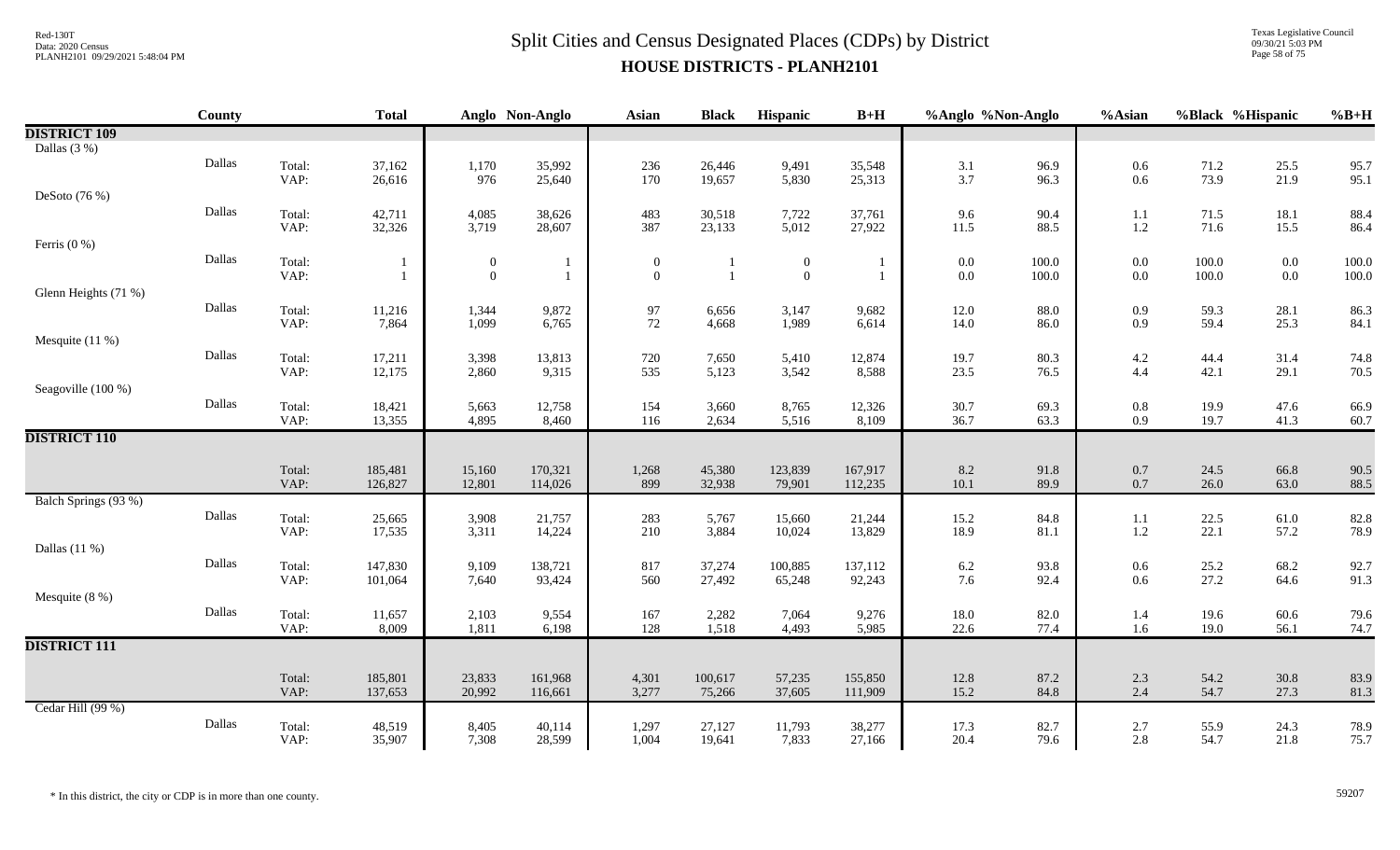Texas Legislative Council 09/30/21 5:03 PM Page 59 of 75

|                     | <b>County</b> |                | <b>Total</b>                     |                                      | Anglo Non-Anglo                | <b>Asian</b>                     | <b>Black</b>                     | Hispanic                         | $B+H$                            | %Anglo %Non-Anglo  |              | %Asian         | %Black %Hispanic   |                    | $%B+H$       |
|---------------------|---------------|----------------|----------------------------------|--------------------------------------|--------------------------------|----------------------------------|----------------------------------|----------------------------------|----------------------------------|--------------------|--------------|----------------|--------------------|--------------------|--------------|
| <b>DISTRICT 111</b> |               |                |                                  |                                      |                                |                                  |                                  |                                  |                                  |                    |              |                |                    |                    |              |
| Dallas $(6\%)$      |               |                |                                  |                                      |                                |                                  |                                  |                                  |                                  |                    |              |                |                    |                    |              |
|                     | Dallas        | Total:         | 79,521                           | 4,497                                | 75,024                         | 1,274                            | 49,519                           | 24,316                           | 73,036                           | 5.7                | 94.3         | 1.6            | 62.3               | 30.6               | 91.8         |
|                     |               | VAP:           | 58,003                           | 3,902                                | 54,101                         | 986                              | 37,215                           | 15,781                           | 52,584                           | 6.7                | 93.3         | 1.7            | 64.2               | 27.2               | 90.7         |
| DeSoto $(24%)$      |               |                |                                  |                                      |                                |                                  |                                  |                                  |                                  |                    |              |                |                    |                    |              |
|                     | Dallas        | Total:         | 13,434                           | 1,555                                | 11,879                         | 263                              | 10,115                           | 1,595                            | 11,568                           | 11.6               | 88.4         | $2.0\,$        | 75.3               | 11.9               | 86.1         |
|                     |               | VAP:           | 10,936                           | 1,407                                | 9,529                          | 204                              | 8,227                            | 1,114                            | 9,275                            | 12.9               | 87.1         | 1.9            | 75.2               | 10.2               | 84.8         |
| Duncanville (91 %)  |               |                |                                  |                                      |                                |                                  |                                  |                                  |                                  |                    |              |                |                    |                    |              |
|                     | Dallas        | Total:         | 36,938                           | 7,766                                | 29,172                         | 669                              | 11,786                           | 16,659                           | 28,082                           | 21.0               | 79.0         | 1.8            | 31.9               | 45.1               | 76.0         |
|                     |               | VAP:           | 27,356                           | 6,965                                | 20,391                         | 522                              | 8,686                            | 10,958                           | 19,489                           | 25.5               | 74.5         | 1.9            | 31.8               | 40.1               | 71.2         |
| Glenn Heights (0 %) | Dallas        |                |                                  |                                      |                                |                                  |                                  |                                  |                                  |                    |              |                |                    |                    |              |
|                     |               | Total:<br>VAP: | $\overline{0}$<br>$\overline{0}$ | $\boldsymbol{0}$<br>$\boldsymbol{0}$ | $\overline{0}$<br>$\mathbf{0}$ | $\overline{0}$<br>$\overline{0}$ | $\boldsymbol{0}$<br>$\mathbf{0}$ | $\boldsymbol{0}$<br>$\mathbf{0}$ | $\boldsymbol{0}$<br>$\mathbf{0}$ | $0.0\,$<br>$0.0\,$ | 0.0<br>0.0   | $0.0\,$<br>0.0 | $0.0\,$<br>$0.0\,$ | $0.0\,$<br>$0.0\,$ | 0.0<br>0.0   |
| Grand Prairie (3 %) |               |                |                                  |                                      |                                |                                  |                                  |                                  |                                  |                    |              |                |                    |                    |              |
|                     | Dallas        |                |                                  | 1,380                                | 4,987                          |                                  |                                  |                                  |                                  | 21.7               | 78.3         |                |                    | 34.4               | 64.8         |
|                     |               | Total:<br>VAP: | 6,367<br>4,698                   | 1,205                                | 3,493                          | 785<br>553                       | 1,987<br>1,434                   | 2,188<br>1,456                   | 4,128<br>2,872                   | 25.6               | 74.4         | 12.3<br>11.8   | 31.2<br>30.5       | 31.0               | 61.1         |
| Ovilla (7 %)        |               |                |                                  |                                      |                                |                                  |                                  |                                  |                                  |                    |              |                |                    |                    |              |
|                     | Dallas        | Total:         | 299                              | 124                                  | 175                            | 5                                | $70\,$                           | 97                               | 161                              | 41.5               | 58.5         | 1.7            | 23.4               | 32.4               | 53.8         |
|                     |               | VAP:           | 244                              | 117                                  | 127                            | $\overline{2}$                   | 53                               | 62                               | 114                              | 48.0               | 52.0         | $0.8\,$        | 21.7               | 25.4               | 46.7         |
| <b>DISTRICT 112</b> |               |                |                                  |                                      |                                |                                  |                                  |                                  |                                  |                    |              |                |                    |                    |              |
|                     |               |                |                                  |                                      |                                |                                  |                                  |                                  |                                  |                    |              |                |                    |                    |              |
|                     |               | Total:         | 185,204                          | 101,216                              | 83,988                         | 22,344                           | 24,687                           | 33,622                           | 57,222                           | 54.7               | 45.3         | 12.1           | 13.3               | 18.2               | 30.9         |
|                     |               | VAP:           | 144,361                          | 83,096                               | 61,265                         | 17,235                           | 17,637                           | 23,356                           | 40,468                           | 57.6               | 42.4         | 11.9           | 12.2               | 16.2               | 28.0         |
| Dallas $(3%)$       |               |                |                                  |                                      |                                |                                  |                                  |                                  |                                  |                    |              |                |                    |                    |              |
|                     | Dallas        | Total:         | 33,449                           | 22,193                               | 11,256                         | 2,603                            | 2,944                            | 5,112                            | 7,902                            | 66.3               | 33.7         | 7.8            | $\ \, 8.8$         | 15.3               | 23.6         |
|                     |               | VAP:           | 26,233                           | 17,818                               | 8,415                          | 2,059                            | 2,303                            | 3,600                            | 5,817                            | 67.9               | 32.1         | 7.8            | 8.8                | 13.7               | 22.2         |
| Garland (17 %)      | Dallas        |                |                                  |                                      |                                |                                  |                                  |                                  |                                  |                    |              |                |                    |                    |              |
|                     |               | Total:<br>VAP: | 41,375<br>33,336                 | 19,438<br>17,027                     | 21,937<br>16,309               | 6,744<br>5,250                   | 6,838<br>4,987                   | 7,774<br>5,482                   | 14,316<br>10,323                 | 47.0<br>51.1       | 53.0<br>48.9 | 16.3<br>15.7   | 16.5<br>15.0       | 18.8<br>16.4       | 34.6<br>31.0 |
| Mesquite $(0\%)$    |               |                |                                  |                                      |                                |                                  |                                  |                                  |                                  |                    |              |                |                    |                    |              |
|                     | Dallas        | Total:         | 31                               | $\overline{4}$                       | $27\,$                         |                                  | 9                                | 21                               | 26                               | 12.9               | 87.1         | 3.2            | 29.0               | 67.7               | 83.9         |
|                     |               | VAP:           | 6                                | $\mathbf{0}$                         | 6                              |                                  | $\overline{3}$                   | 2                                | 5                                | $0.0\,$            | 100.0        | 16.7           | 50.0               | 33.3               | 83.3         |
| Richardson (34 %)   |               |                |                                  |                                      |                                |                                  |                                  |                                  |                                  |                    |              |                |                    |                    |              |
|                     | Dallas        | Total:         | 40,558                           | 25,623                               | 14,935                         | 4,068                            | 3,215                            | 6,878                            | 9,915                            | 63.2               | 36.8         | $10.0\,$       | 7.9                | 17.0               | 24.4         |
|                     |               | VAP:           | 32,411                           | 20,953                               | 11,458                         | 3,380                            | 2,423                            | 4,933                            | 7,258                            | 64.6               | 35.4         | 10.4           | 7.5                | 15.2               | 22.4         |
| Rowlett (67 %)      |               |                |                                  |                                      |                                |                                  |                                  |                                  |                                  |                    |              |                |                    |                    |              |
|                     | Dallas        | Total:         | 41,793                           | 20,141                               | 21,652                         | 3,410                            | 8,505                            | 9,051                            | 17,208                           | 48.2               | 51.8         | 8.2            | 20.4               | 21.7               | 41.2         |
|                     |               | VAP:           | 31,770                           | 16,518                               | 15,252                         | 2,600                            | 5,840                            | 6,119                            | 11,797                           | 52.0               | 48.0         | 8.2            | 18.4               | 19.3               | 37.1         |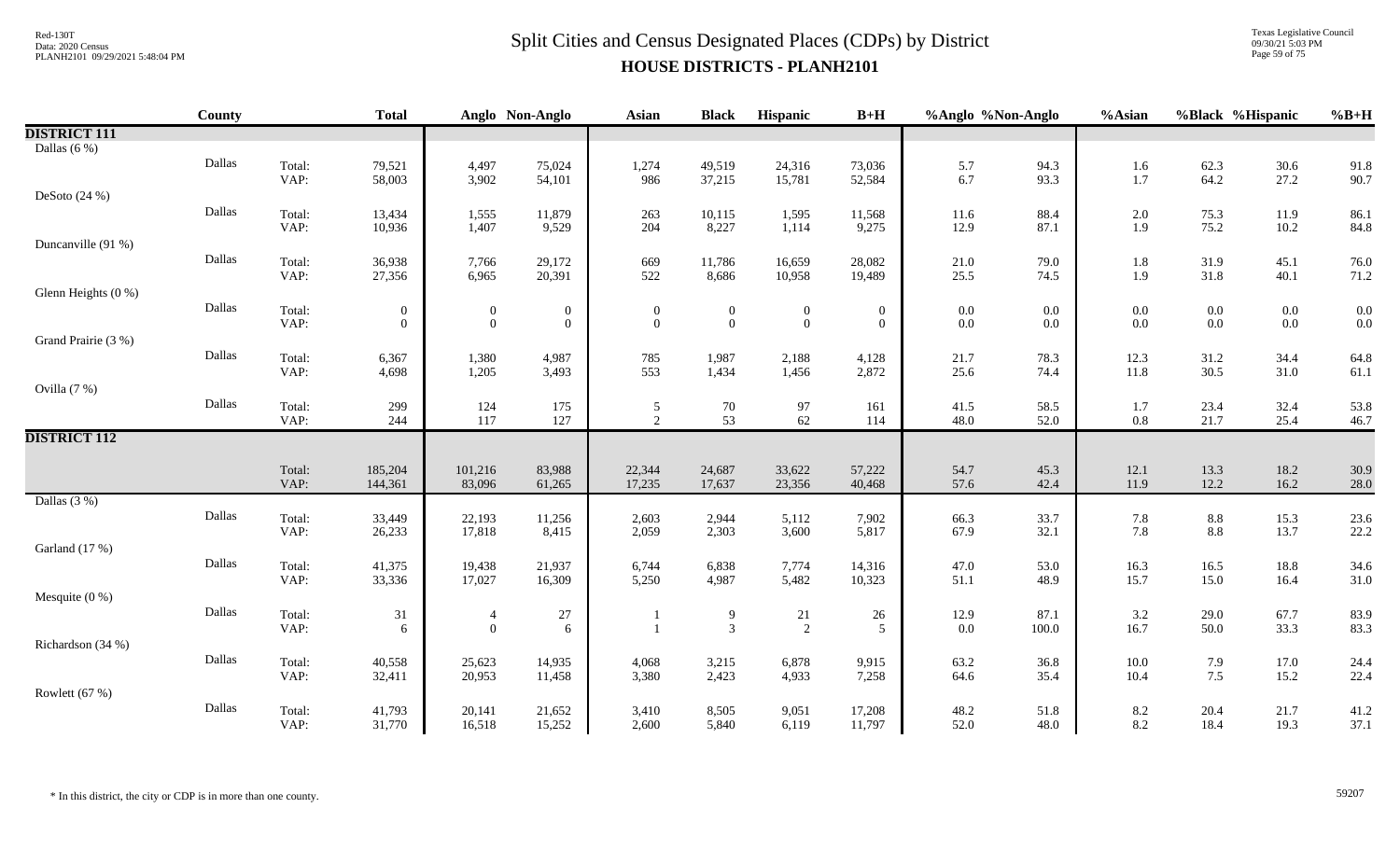Texas Legislative Council 09/30/21 5:03 PM Page 60 of 75

|                     | <b>County</b> |                | <b>Total</b>             |                                           | Anglo Non-Anglo              | <b>Asian</b>                 | <b>Black</b>                            | Hispanic                                    | $B+H$                        | %Anglo %Non-Anglo                         |              | %Asian            |                    | %Black %Hispanic                          | $%B+H$       |
|---------------------|---------------|----------------|--------------------------|-------------------------------------------|------------------------------|------------------------------|-----------------------------------------|---------------------------------------------|------------------------------|-------------------------------------------|--------------|-------------------|--------------------|-------------------------------------------|--------------|
| <b>DISTRICT 112</b> |               |                |                          |                                           |                              |                              |                                         |                                             |                              |                                           |              |                   |                    |                                           |              |
| Sachse (63 %)       |               |                |                          |                                           |                              |                              |                                         |                                             |                              |                                           |              |                   |                    |                                           |              |
|                     | Dallas        | Total:         | 17,200                   | 8,470                                     | 8,730                        | 3,210                        | 2,030                                   | 3,034                                       | 4,997                        | 49.2                                      | 50.8         | 18.7              | $11.8\,$           | 17.6                                      | 29.1         |
|                     |               | VAP:           | 12,804                   | 6,717                                     | 6,087                        | 2,291                        | 1,336                                   | 2,081                                       | 3,397                        | 52.5                                      | 47.5         | 17.9              | 10.4               | 16.3                                      | 26.5         |
| Sunnyvale (100 %)   |               |                |                          |                                           |                              |                              |                                         |                                             |                              |                                           |              |                   |                    |                                           |              |
|                     | Dallas        | Total:<br>VAP: | 7,893<br>5,745           | 3,897<br>2,927                            | 3,996<br>2,818               | 2,089<br>1,504               | 893<br>593                              | 851<br>596                                  | 1,720<br>1,180               | 49.4<br>50.9                              | 50.6<br>49.1 | 26.5<br>26.2      | 11.3<br>10.3       | $10.8\,$<br>10.4                          | 21.8<br>20.5 |
| Wylie $(2\%)$       |               |                |                          |                                           |                              |                              |                                         |                                             |                              |                                           |              |                   |                    |                                           |              |
|                     | Dallas        | Total:         | 1,426                    | 627                                       | 799                          | 176                          | 197                                     | 382                                         | 574                          | 44.0                                      | 56.0         | 12.3              | 13.8               | 26.8                                      | 40.3         |
|                     |               | VAP:           | 953                      | 455                                       | 498                          | 124                          | 116                                     | 221                                         | 336                          | 47.7                                      | 52.3         | 13.0              | 12.2               | 23.2                                      | 35.3         |
| <b>DISTRICT 113</b> |               |                |                          |                                           |                              |                              |                                         |                                             |                              |                                           |              |                   |                    |                                           |              |
|                     |               |                |                          |                                           |                              |                              |                                         |                                             |                              |                                           |              |                   |                    |                                           |              |
|                     |               | Total:         | 185,073                  | 50,038                                    | 135,035                      | 17,120                       | 38,948                                  | 77,570                                      | 115,016                      | 27.0                                      | 73.0         | 9.3               | $21.0\,$           | 41.9                                      | 62.1         |
|                     |               | VAP:           | 137,196                  | 42,673                                    | 94,523                       | 13,258                       | 27,280                                  | 52,087                                      | 78,721                       | 31.1                                      | 68.9         | 9.7               | 19.9               | 38.0                                      | 57.4         |
| Balch Springs (5 %) |               |                |                          |                                           |                              |                              |                                         |                                             |                              |                                           |              |                   |                    |                                           |              |
|                     | Dallas        | Total:         | 1,333                    | $\begin{array}{c} 208 \\ 185 \end{array}$ | 1,125                        | 33                           | 542                                     | 562                                         | 1,084                        | 15.6                                      | 84.4         | $\frac{2.5}{3.1}$ | 40.7               | 42.2                                      | 81.3         |
|                     |               | VAP:           | 996                      |                                           | 811                          | 31                           | 411                                     | 368                                         | 772                          | 18.6                                      | 81.4         |                   | 41.3               | 36.9                                      | 77.5         |
| Dallas $(0\%)$      | Dallas        |                |                          |                                           |                              |                              |                                         |                                             |                              |                                           |              |                   |                    |                                           |              |
|                     |               | Total:<br>VAP: | 141<br>100               | $\frac{29}{26}$                           | $112\,$<br>74                | $\frac{2}{2}$                | $\begin{array}{c} 82 \\ 56 \end{array}$ | $\begin{array}{c} 25 \\ 13 \end{array}$     | 107<br>69                    | $20.6\,$<br>26.0                          | 79.4<br>74.0 | 1.4<br>2.0        | $58.2\,$<br>56.0   | 17.7<br>13.0                              | 75.9<br>69.0 |
| Garland (46 %)      |               |                |                          |                                           |                              |                              |                                         |                                             |                              |                                           |              |                   |                    |                                           |              |
|                     | Dallas        | Total:         | 113,807                  | 26,515                                    | 87,292                       | 12,483                       | 21,492                                  | 52,605                                      | 73,207                       | 23.3                                      | 76.7         | 11.0              | 18.9               | 46.2                                      | 64.3         |
|                     |               | VAP:           | 84,025                   | 22,607                                    | 61,418                       | 9,624                        | 15,257                                  | 35,533                                      | 50,403                       | 26.9                                      | 73.1         | 11.5              | 18.2               | 42.3                                      | 60.0         |
| Mesquite (38 %)     |               |                |                          |                                           |                              |                              |                                         |                                             |                              |                                           |              |                   |                    |                                           |              |
|                     | Dallas        | Total:         | 56,551                   | 17,741                                    | 38,810                       | 2,703                        | 14,112                                  | 21,484                                      | 35,082                       | $31.4$<br>$36.2$                          | 68.6         | $\frac{4.8}{5.3}$ | 25.0               | $38.0$<br>$33.7$                          | 62.0         |
|                     |               | VAP:           | 41,924                   | 15,187                                    | 26,737                       | 2,208                        | 9,697                                   | 14,136                                      | 23,618                       |                                           | 63.8         |                   | 23.1               |                                           | 56.3         |
| Rowlett (21 %)      |               |                |                          |                                           |                              |                              |                                         |                                             |                              |                                           |              |                   |                    |                                           |              |
|                     | Dallas        | Total:         | 13,224                   | 5,538                                     | 7,686                        | 1,896                        | 2,715                                   | 2,887                                       | 5,528                        | 41.9                                      | 58.1         | 14.3              | 20.5               | 21.8                                      | 41.8         |
|                     |               | VAP:           | 10,139                   | 4,661                                     | 5,478                        | 1,390                        | 1,859                                   | 2,034                                       | 3,856                        | 46.0                                      | 54.0         | 13.7              | 18.3               | 20.1                                      | 38.0         |
| Sachse $(0\%)$      | Dallas        |                |                          |                                           |                              |                              |                                         |                                             |                              |                                           |              |                   |                    |                                           |              |
|                     |               | Total:<br>VAP: | $\mathbf{0}$<br>$\Omega$ | $\boldsymbol{0}$<br>$\overline{0}$        | $\boldsymbol{0}$<br>$\theta$ | $\boldsymbol{0}$<br>$\Omega$ | $\boldsymbol{0}$<br>$\overline{0}$      | $\boldsymbol{0}$<br>$\overline{0}$          | $\boldsymbol{0}$<br>$\Omega$ | $0.0\,$<br>$0.0\,$                        | 0.0<br>0.0   | $0.0\,$<br>0.0    | $0.0\,$<br>$0.0\,$ | $0.0\,$<br>$0.0\,$                        | 0.0<br>0.0   |
| Sunnyvale (0 %)     |               |                |                          |                                           |                              |                              |                                         |                                             |                              |                                           |              |                   |                    |                                           |              |
|                     | Dallas        | Total:         | $\mathbf{0}$             | $\overline{0}$                            | $\boldsymbol{0}$             | $\mathbf{0}$                 | $\boldsymbol{0}$                        |                                             | $\boldsymbol{0}$             |                                           | 0.0          | $0.0\,$           | $0.0\,$            |                                           | 0.0          |
|                     |               | VAP:           | $\overline{0}$           | $\overline{0}$                            | $\overline{0}$               | $\overline{0}$               | $\overline{0}$                          | $\begin{smallmatrix}0\0\0\end{smallmatrix}$ | $\theta$                     | $\begin{array}{c} 0.0 \\ 0.0 \end{array}$ | $0.0\,$      | $0.0\,$           | $0.0\,$            | $\begin{array}{c} 0.0 \\ 0.0 \end{array}$ | 0.0          |
| <b>DISTRICT 114</b> |               |                |                          |                                           |                              |                              |                                         |                                             |                              |                                           |              |                   |                    |                                           |              |
|                     |               |                |                          |                                           |                              |                              |                                         |                                             |                              |                                           |              |                   |                    |                                           |              |
|                     |               | Total:<br>VAP: | 187,670<br>136,156       | 32,081<br>27,911                          | 155,589<br>108,245           | 12,079<br>9,025              | 38,211<br>26,958                        | 104,588<br>71,019                           | 141,023<br>97,132            | 17.1<br>20.5                              | 82.9<br>79.5 | 6.4<br>6.6        | 20.4<br>19.8       | 55.7<br>52.2                              | 75.1<br>71.3 |
|                     |               |                |                          |                                           |                              |                              |                                         |                                             |                              |                                           |              |                   |                    |                                           |              |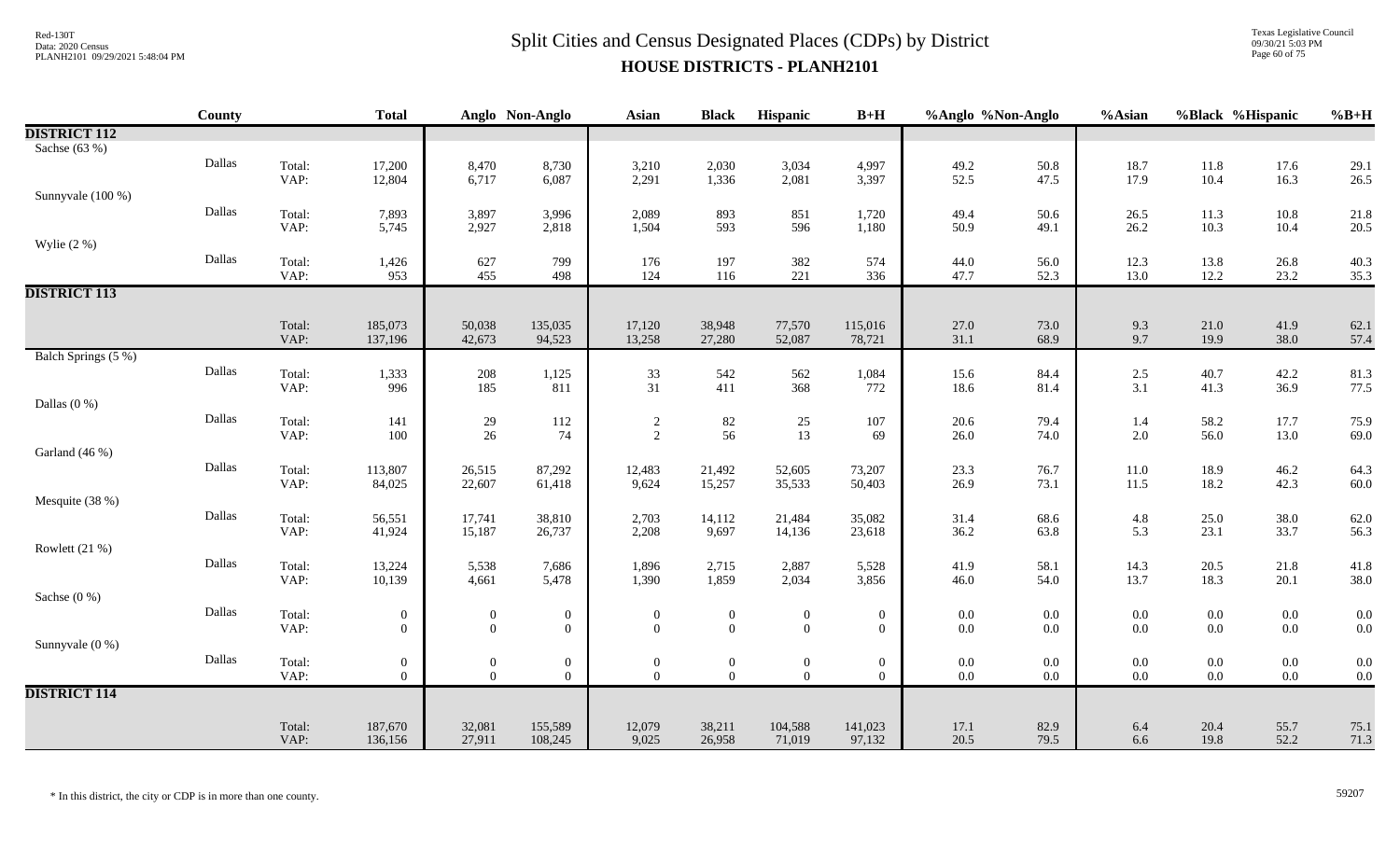Texas Legislative Council 09/30/21 5:03 PM Page 61 of 75

|                       | County |                | <b>Total</b>                   |                                    | Anglo Non-Anglo                  | <b>Asian</b>               | <b>Black</b>                       | Hispanic                           | $B+H$                              | %Anglo %Non-Anglo  |              | %Asian         | %Black %Hispanic   |                    | $%B+H$       |
|-----------------------|--------|----------------|--------------------------------|------------------------------------|----------------------------------|----------------------------|------------------------------------|------------------------------------|------------------------------------|--------------------|--------------|----------------|--------------------|--------------------|--------------|
| <b>DISTRICT 114</b>   |        |                |                                |                                    |                                  |                            |                                    |                                    |                                    |                    |              |                |                    |                    |              |
| Dallas $(3\%)$        |        |                |                                |                                    |                                  |                            |                                    |                                    |                                    |                    |              |                |                    |                    |              |
|                       | Dallas | Total:         | 42,582                         | 4,044                              | 38,538                           | 1,344                      | 11,016                             | 26,186                             | 36,837                             | 9.5                | 90.5         | 3.2            | 25.9               | 61.5               | 86.5         |
|                       |        | VAP:           | 30,408                         | 3,644                              | 26,764                           | 1,078                      | 7,718                              | 17,820                             | 25,370                             | 12.0               | 88.0         | 3.5            | 25.4               | 58.6               | 83.4         |
| Duncanville (9 %)     |        |                |                                |                                    |                                  |                            |                                    |                                    |                                    |                    |              |                |                    |                    |              |
|                       | Dallas | Total:         | 3,768                          | 963                                | 2,805                            | 116                        | 1,159                              | 1,507                              | 2,629                              | 25.6               | 74.4         | 3.1            | 30.8               | 40.0               | 69.8         |
|                       |        | VAP:           | 2,863                          | 836                                | 2,027                            | 91                         | 835                                | 1,060                              | 1,877                              | 29.2               | 70.8         | 3.2            | 29.2               | 37.0               | 65.6         |
| Grand Prairie (60 %)  |        |                |                                |                                    |                                  |                            |                                    |                                    |                                    |                    |              |                |                    |                    |              |
|                       | Dallas | Total:         | 118,545                        | 22,820                             | 95,725                           | 6,264                      | 20,366                             | 68,525                             | 87,742                             | 19.3               | 80.7         | 5.3            | 17.2               | 57.8               | 74.0         |
|                       |        | VAP:           | 85,996                         | 19,761                             | 66,235                           | 4,776                      | 14,290                             | 46,232                             | 60,006                             | 23.0               | 77.0         | 5.6            | 16.6               | 53.8               | 69.8         |
| Irving $(9\%)$        | Dallas |                |                                |                                    |                                  |                            |                                    |                                    |                                    |                    |              |                |                    |                    |              |
|                       |        | Total:<br>VAP: | 22,775<br>16,889               | 4,254<br>3,670                     | 18,521<br>13,219                 | 4,355<br>3,080             | 5,670<br>4,115                     | 8,370<br>5,907                     | 13,815<br>9,879                    | 18.7<br>21.7       | 81.3<br>78.3 | 19.1<br>18.2   | 24.9<br>24.4       | 36.8<br>35.0       | 60.7<br>58.5 |
| <b>DISTRICT 115</b>   |        |                |                                |                                    |                                  |                            |                                    |                                    |                                    |                    |              |                |                    |                    |              |
|                       |        |                |                                |                                    |                                  |                            |                                    |                                    |                                    |                    |              |                |                    |                    |              |
|                       |        | Total:         | 186,289                        | 67,254                             | 119,035                          | 48,049                     | 26,358                             | 42,571                             | 67,705                             | 36.1               | 63.9         | 25.8           | 14.1               | 22.9               | 36.3         |
|                       |        | VAP:           | 146,507                        | 58,806                             | 87,701                           | 34,645                     | 20,222                             | 30,713                             | 50,232                             | 40.1               | 59.9         | 23.6           | 13.8               | 21.0               | 34.3         |
| Carrollton (22 %)     |        |                |                                |                                    |                                  |                            |                                    |                                    |                                    |                    |              |                |                    |                    |              |
|                       | Dallas | Total:         | 29,462                         | 11,689                             | 17,773                           | 4,080                      | 3,974                              | 9,345                              | 13,130                             | 39.7               | 60.3         | 13.8           | 13.5               | 31.7               | 44.6         |
|                       |        | VAP:           | 23,964                         | 10,533                             | 13,431                           | 3,371                      | 2,994                              | 6,637                              | 9,527                              | 44.0               | 56.0         | 14.1           | 12.5               | 27.7               | 39.8         |
| Coppell (98 %)        |        |                |                                |                                    |                                  |                            |                                    |                                    |                                    |                    |              |                |                    |                    |              |
|                       | Dallas | Total:         | 41,961                         | 20,659                             | 21,302                           | 12,032                     | 2,777                              | 5,856                              | 8,437                              | 49.2               | 50.8         | 28.7           | 6.6                | 14.0               | 20.1         |
|                       |        | VAP:           | 30,714                         | 16,413                             | 14,301                           | 8,011                      | 1,908                              | 3,852                              | 5,667                              | 53.4               | 46.6         | 26.1           | 6.2                | 12.5               | 18.5         |
| Dallas (3 %)          |        |                |                                |                                    |                                  |                            |                                    |                                    |                                    |                    |              |                |                    |                    |              |
|                       | Dallas | Total:         | 39,320                         | 11,312                             | 28,008                           | 3,374                      | 9,378                              | 14,977                             | 24,005                             | 28.8               | 71.2         | 8.6            | 23.9               | 38.1               | 61.1         |
|                       |        | VAP:           | 32,175                         | 10,601                             | 21,574                           | 2,890                      | 7,456                              | 10,900                             | 18,121                             | 32.9               | 67.1         | 9.0            | 23.2               | 33.9               | 56.3         |
| Farmers Branch (37 %) |        |                |                                |                                    |                                  |                            |                                    |                                    |                                    |                    |              |                |                    |                    |              |
|                       | Dallas | Total:<br>VAP: | 13,427                         | 6,435                              | 6,992                            | 1,137<br>939               | 1,560                              | 4,125<br>3,103                     | 5,566                              | 47.9               | 52.1         | 8.5            | 11.6<br>11.2       | 30.7               | 41.5         |
| Grapevine $(0\%)$     |        |                | 11,244                         | 5,752                              | 5,492                            |                            | 1,264                              |                                    | 4,292                              | 51.2               | 48.8         | 8.4            |                    | 27.6               | 38.2         |
|                       | Dallas |                |                                |                                    |                                  |                            |                                    |                                    |                                    |                    |              |                |                    |                    |              |
|                       |        | Total:<br>VAP: | $\mathbf{0}$<br>$\overline{0}$ | $\boldsymbol{0}$<br>$\overline{0}$ | $\boldsymbol{0}$<br>$\mathbf{0}$ | $\overline{0}$<br>$\theta$ | $\boldsymbol{0}$<br>$\overline{0}$ | $\boldsymbol{0}$<br>$\overline{0}$ | $\boldsymbol{0}$<br>$\overline{0}$ | $0.0\,$<br>$0.0\,$ | 0.0<br>0.0   | $0.0\,$<br>0.0 | $0.0\,$<br>$0.0\,$ | $0.0\,$<br>$0.0\,$ | 0.0<br>0.0   |
| Irving $(17%)$        |        |                |                                |                                    |                                  |                            |                                    |                                    |                                    |                    |              |                |                    |                    |              |
|                       | Dallas | Total:         | 44,149                         | 8,875                              | 35,274                           | 25,285                     | 5,509                              | 4,103                              | 9,417                              | 20.1               | 79.9         | 57.3           | 12.5               | 9.3                | 21.3         |
|                       |        | VAP:           | 32,861                         | 7,730                              | 25,131                           | 17,710                     | 4,078                              | 2,964                              | 6,950                              | 23.5               | 76.5         | 53.9           | 12.4               | 9.0                | 21.1         |
| Lewisville $(1%)$     |        |                |                                |                                    |                                  |                            |                                    |                                    |                                    |                    |              |                |                    |                    |              |
|                       | Dallas | Total:         | 1,309                          | 283                                | 1,026                            | 555                        | 95                                 | 358                                | 450                                | 21.6               | 78.4         | 42.4           | 7.3                | 27.3               | 34.4         |
|                       |        | VAP:           | 901                            | 233                                | 668                              | 348                        | 73                                 | 234                                | 307                                | 25.9               | 74.1         | 38.6           | 8.1                | 26.0               | 34.1         |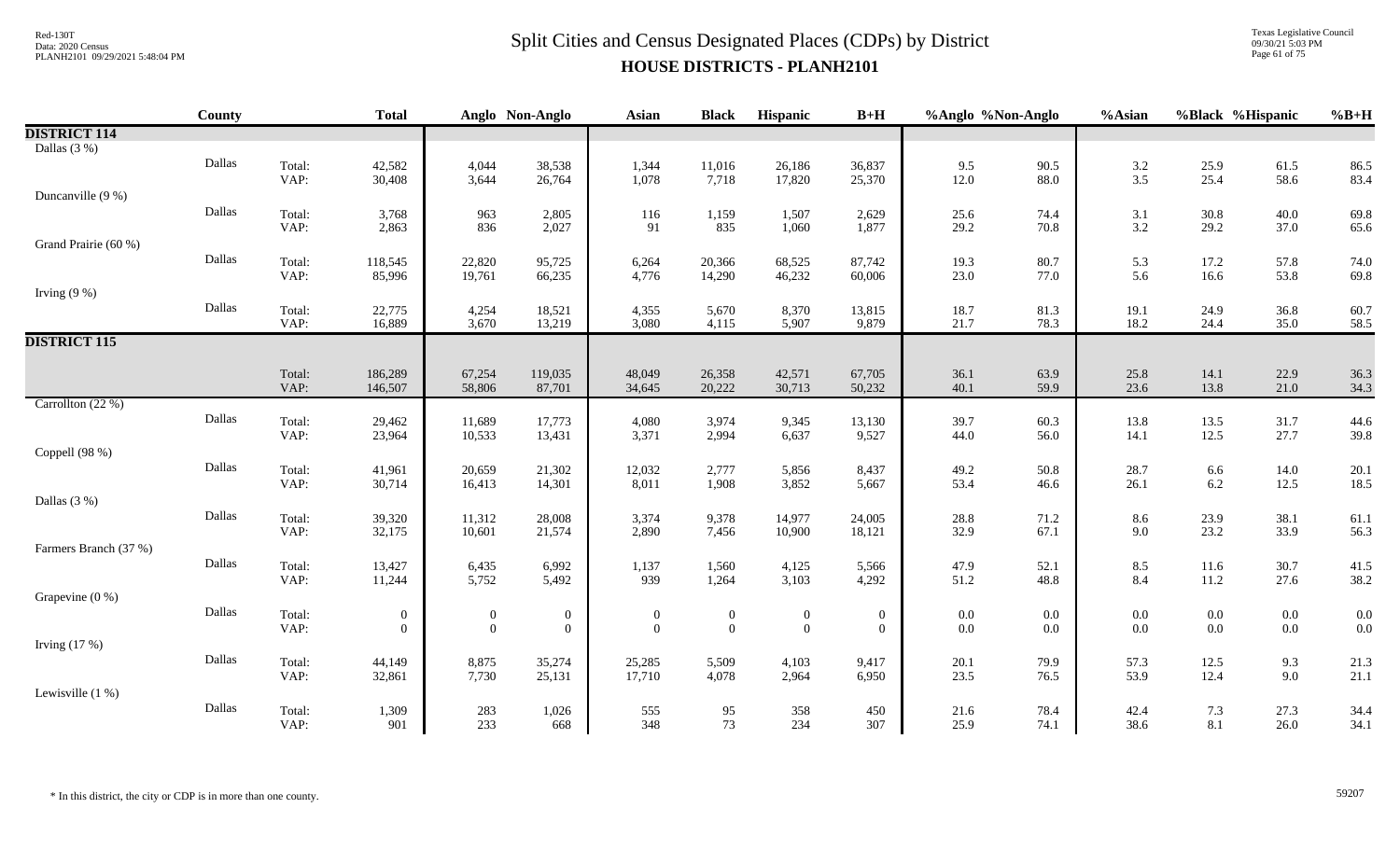# $Split$  Cities and Census Designated Places (CDPs) by District Data: 2020 Census **HOUSE DISTRICTS - PLANH2101**

Texas Legislative Council 09/30/21 5:03 PM Page 62 of 75

|                         | County |                | <b>Total</b>                 |                                  | Anglo Non-Anglo                    | Asian                              | <b>Black</b>                     | Hispanic                                  | $B+H$                              | %Anglo %Non-Anglo |                    | %Asian            | %Black %Hispanic   |                                           | $%B+H$       |
|-------------------------|--------|----------------|------------------------------|----------------------------------|------------------------------------|------------------------------------|----------------------------------|-------------------------------------------|------------------------------------|-------------------|--------------------|-------------------|--------------------|-------------------------------------------|--------------|
| <b>DISTRICT 116</b>     |        |                |                              |                                  |                                    |                                    |                                  |                                           |                                    |                   |                    |                   |                    |                                           |              |
|                         |        | Total:<br>VAP: | 200,120<br>160,090           | 46,572<br>41,340                 | 153,548<br>118,750                 | 16,432<br>12,243                   | 17,238<br>12,831                 | 120,649<br>93,294                         | 135,340<br>104,725                 | 23.3<br>25.8      | 76.7<br>74.2       | 8.2<br>7.6        | $8.6\,$<br>8.0     | 60.3<br>58.3                              | 67.6<br>65.4 |
| Balcones Heights (91 %) |        |                |                              |                                  |                                    |                                    |                                  |                                           |                                    |                   |                    |                   |                    |                                           |              |
|                         | Bexar  | Total:<br>VAP: | 2,491<br>1,956               | 390<br>367                       | 2,101<br>1,589                     | 65<br>56                           | 370<br>265                       | 1,685<br>1,257                            | 2,010<br>1,510                     | 15.7<br>18.8      | 84.3<br>81.2       | 2.6<br>2.9        | 14.9<br>13.5       | 67.6<br>64.3                              | 80.7<br>77.2 |
| Leon Valley (29 %)      |        |                |                              |                                  |                                    |                                    |                                  |                                           |                                    |                   |                    |                   |                    |                                           |              |
|                         | Bexar  | Total:<br>VAP: | 3,320<br>2,595               | 1,030<br>903                     | 2,290<br>1,692                     | $\frac{95}{65}$                    | 178<br>119                       | 2,032<br>1,509                            | 2,172<br>1,600                     | 31.0<br>34.8      | 69.0<br>65.2       | 2.9<br>2.5        | 5.4<br>4.6         | 61.2<br>58.2                              | 65.4<br>61.7 |
| San Antonio (14 %)      |        |                |                              |                                  |                                    |                                    |                                  |                                           |                                    |                   |                    |                   |                    |                                           |              |
|                         | Bexar  | Total:<br>VAP: | 194,307<br>155,539           | 45,152<br>40,070                 | 149,155<br>115,469                 | 16,272<br>12,122                   | 16,689<br>12,447                 | 116,931<br>90,528                         | 131,156<br>101,615                 | 23.2<br>25.8      | 76.8<br>74.2       | 8.4<br>7.8        | $8.6\,$<br>8.0     | 60.2<br>58.2                              | 67.5<br>65.3 |
| <b>DISTRICT 117</b>     |        |                |                              |                                  |                                    |                                    |                                  |                                           |                                    |                   |                    |                   |                    |                                           |              |
|                         |        | Total:         | 198,399                      | 37,659                           | 160,740                            | 7,697                              | 18,700                           | 136,085                                   | 151,686                            | 19.0              | 81.0               | 3.9               |                    | 68.6                                      | 76.5         |
|                         |        | VAP:           | 139,199                      | 29,527                           | 109,672                            | 5,131                              | 12,108                           | 92,285                                    | 103,084                            | 21.2              | 78.8               | 3.7               | 9.4<br>8.7         | 66.3                                      | 74.1         |
| San Antonio (6 %)       |        |                |                              |                                  |                                    |                                    |                                  |                                           |                                    |                   |                    |                   |                    |                                           |              |
|                         | Bexar  | Total:<br>VAP: | 87,882<br>61,847             | 6,328<br>5,198                   | 81,554<br>56,649                   | 1,167<br>839                       | 3,602<br>2,295                   | 77,301<br>53,535                          | 79,959<br>55,406                   | $7.2\,$<br>8.4    | 92.8<br>91.6       | 1.3<br>1.4        | 4.1<br>3.7         | 88.0<br>86.6                              | 91.0<br>89.6 |
| <b>DISTRICT 118</b>     |        |                |                              |                                  |                                    |                                    |                                  |                                           |                                    |                   |                    |                   |                    |                                           |              |
|                         |        | Total:         | 199,826                      | 45,708                           | 154,118                            | 4,533                              | 9,835                            | 139,585                                   | 147,417                            | 22.9              | 77.1               | $\frac{2.3}{2.2}$ | 4.9                | 69.9                                      | 73.8         |
|                         |        | VAP:           | 148,024                      | 37,930                           | 110,094                            | 3,253                              | 6,685                            | 99,109                                    | 104,874                            | 25.6              | 74.4               |                   | 4.5                | 67.0                                      | 70.8         |
| Cibolo $(0\%)$          | Bexar  | Total:         | $\bf{0}$                     | $\overline{0}$                   | $\boldsymbol{0}$                   | $\bf{0}$                           | $\boldsymbol{0}$                 | $\boldsymbol{0}$                          | $\boldsymbol{0}$                   | $0.0\,$           | $0.0\,$            | 0.0               | $0.0\,$            | $0.0\,$                                   | 0.0          |
|                         |        | VAP:           | $\theta$                     | $\boldsymbol{0}$                 | $\bf{0}$                           | $\overline{0}$                     | $\boldsymbol{0}$                 | $\overline{0}$                            | $\overline{0}$                     | $0.0\,$           | $0.0\,$            | 0.0               | $0.0\,$            | $0.0\,$                                   | 0.0          |
| Converse $(0\%)$        |        |                |                              |                                  |                                    |                                    |                                  |                                           |                                    |                   |                    |                   |                    |                                           |              |
|                         | Bexar  | Total:<br>VAP: | $\boldsymbol{0}$<br>$\theta$ | $\boldsymbol{0}$<br>$\mathbf{0}$ | $\boldsymbol{0}$<br>$\overline{0}$ | $\boldsymbol{0}$<br>$\overline{0}$ | $\boldsymbol{0}$<br>$\mathbf{0}$ | $\begin{smallmatrix}0\0\end{smallmatrix}$ | $\boldsymbol{0}$<br>$\overline{0}$ | $0.0\,$<br>0.0    | $0.0\,$<br>$0.0\,$ | $0.0\,$<br>0.0    | $0.0\,$<br>$0.0\,$ | $\begin{array}{c} 0.0 \\ 0.0 \end{array}$ | 0.0<br>0.0   |
| Elmendorf (100 %)       |        |                |                              |                                  |                                    |                                    |                                  |                                           |                                    |                   |                    |                   |                    |                                           |              |
|                         | Bexar  | Total:         | 1,861                        | 546                              | 1,315                              | 29                                 | 45                               | 1,229                                     | 1,252                              | 29.3              | 70.7               | 1.6               | 2.4                | 66.0                                      | 67.3         |
|                         |        | VAP:           | 1,375                        | 459                              | 916                                | 20                                 | 24                               | 852                                       | 868                                | 33.4              | 66.6               | 1.5               | $1.7\,$            | 62.0                                      | 63.1         |
| Live Oak (0 %)          | Bexar  | Total:         |                              |                                  |                                    | $\overline{7}$                     |                                  |                                           |                                    |                   |                    |                   |                    |                                           |              |
|                         |        | VAP:           | $33\,$<br>17                 | $10\,$<br>6                      | 23<br>11                           | $\boldsymbol{\Lambda}$             | 5<br>$\overline{1}$              | 13<br>$5\overline{)}$                     | 17<br>6                            | 30.3<br>35.3      | 69.7<br>64.7       | 21.2<br>23.5      | 15.2<br>5.9        | 39.4<br>29.4                              | 51.5<br>35.3 |
| Lytle $(1\%)$           |        |                |                              |                                  |                                    |                                    |                                  |                                           |                                    |                   |                    |                   |                    |                                           |              |
|                         | Bexar  | Total:         | $22\,$                       | $\mathfrak{Z}$                   | 19                                 |                                    | $\overline{4}$                   | 16                                        | 18                                 | 13.6              | 86.4               | 4.5               | 18.2               | 72.7                                      | 81.8         |
|                         |        | VAP:           | 19                           | $\overline{3}$                   | 16                                 |                                    | $\overline{2}$                   | 13                                        | 15                                 | 15.8              | 84.2               | 5.3               | 10.5               | 68.4                                      | 78.9         |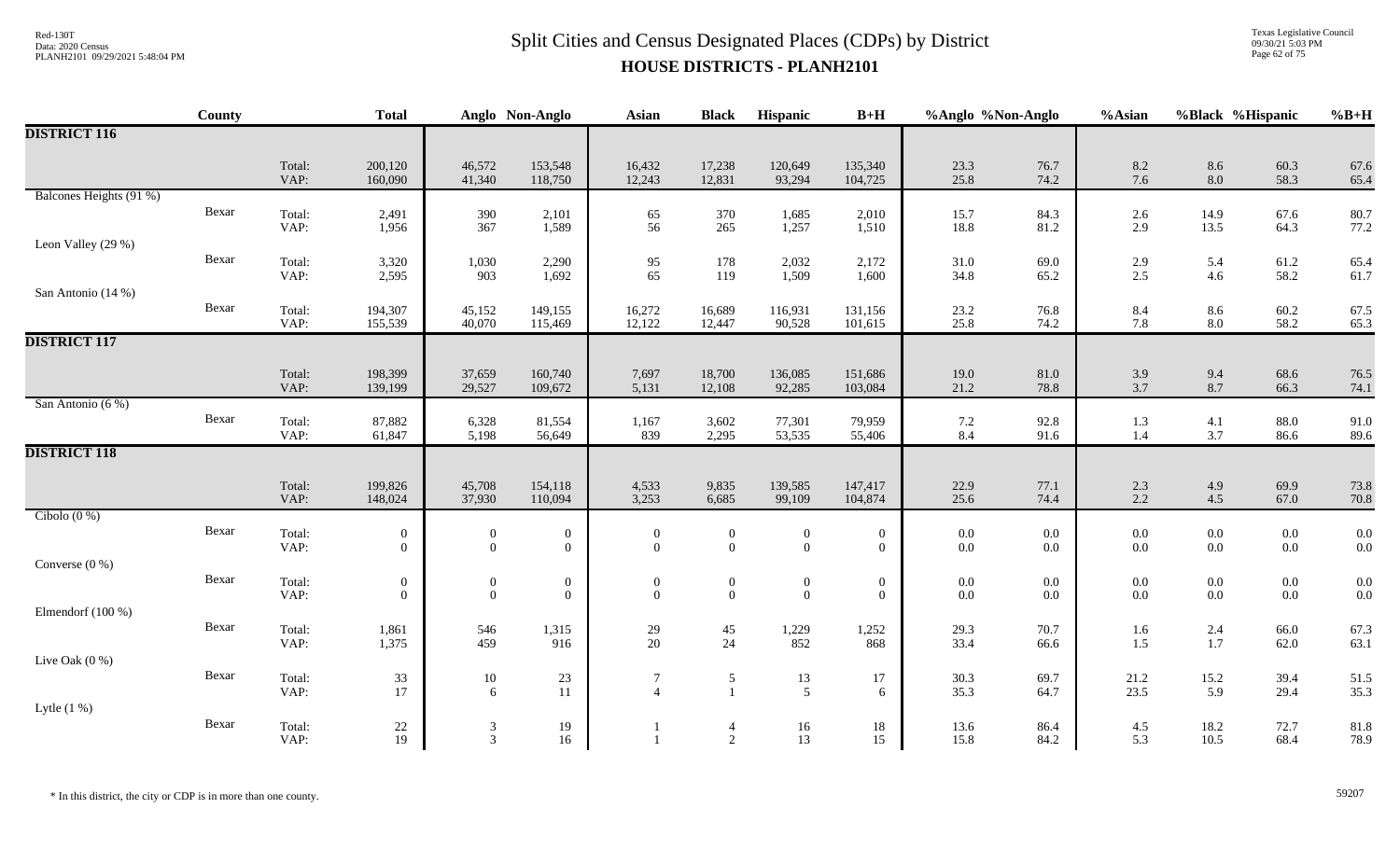### $Split$  Cities and Census Designated Places (CDPs) by District Data: 2020 Census **HOUSE DISTRICTS - PLANH2101**

Texas Legislative Council 09/30/21 5:03 PM Page 63 of 75

|                            | <b>County</b> |                | <b>Total</b>                   |                                  | Anglo Non-Anglo              | <b>Asian</b>                 | <b>Black</b>                       | Hispanic                         | $B+H$                            | %Anglo %Non-Anglo  |              | %Asian         | %Black %Hispanic |                    | $%B+H$       |
|----------------------------|---------------|----------------|--------------------------------|----------------------------------|------------------------------|------------------------------|------------------------------------|----------------------------------|----------------------------------|--------------------|--------------|----------------|------------------|--------------------|--------------|
| <b>DISTRICT 118</b>        |               |                |                                |                                  |                              |                              |                                    |                                  |                                  |                    |              |                |                  |                    |              |
| Randolph AFB (CDP) (100 %) |               |                |                                |                                  |                              |                              |                                    |                                  |                                  |                    |              |                |                  |                    |              |
|                            | Bexar         | Total:         | 1,280                          | 713                              | 567                          | 87                           | 247                                | 219                              | 436                              | 55.7               | 44.3         | 6.8            | 19.3             | 17.1               | 34.1         |
|                            |               | VAP:           | 828                            | 455                              | 373                          | 47                           | 171                                | 140                              | 297                              | 55.0               | 45.0         | 5.7            | 20.7             | 16.9               | 35.9         |
| San Antonio (8 %)          |               |                |                                |                                  |                              |                              |                                    |                                  |                                  |                    |              |                |                  |                    |              |
|                            | Bexar         | Total:<br>VAP: | 116,355<br>85,920              | 20,384<br>16,841                 | 95,971<br>69,079             | 2,455<br>1,777               | 5,265<br>3,582                     | 88,449                           | 92,562                           | 17.5               | 82.5<br>80.4 | 2.1<br>2.1     | 4.5<br>4.2       | 76.0<br>73.8       | 79.6<br>77.3 |
| Schertz $(6\%)$            |               |                |                                |                                  |                              |                              |                                    | 63,386                           | 66,428                           | 19.6               |              |                |                  |                    |              |
|                            | Bexar         | Total:         | 2,680                          | 1,007                            | 1,673                        | 138                          | 572                                | 964                              | 1,472                            | 37.6               | 62.4         | 5.1            | 21.3             | 36.0               | 54.9         |
|                            |               | VAP:           | 1,842                          | 764                              | 1,078                        | 97                           | 381                                | 574                              | 933                              | 41.5               | 58.5         | 5.3            | 20.7             | 31.2               | 50.7         |
| Selma (65 %)               |               |                |                                |                                  |                              |                              |                                    |                                  |                                  |                    |              |                |                  |                    |              |
|                            | Bexar         | Total:         | 7,147                          | 2,702                            | 4,445                        | 471                          | 1,016                              | 3,034                            | 3,903                            | 37.8               | 62.2         | 6.6            | 14.2             | 42.5               | 54.6         |
|                            |               | VAP:           | 5,265                          | 2,182                            | 3,083                        | 342                          | 681                                | 2,069                            | 2,678                            | 41.4               | 58.6         | 6.5            | 12.9             | 39.3               | 50.9         |
| St. Hedwig (86 %)          |               |                |                                |                                  |                              |                              |                                    |                                  |                                  |                    |              |                |                  |                    |              |
|                            | Bexar         | Total:         | 1,911                          | 1,327                            | 584                          | 18                           | 65                                 | 474                              | 537                              | 69.4               | 30.6         | 0.9            | 3.4              | 24.8               | 28.1         |
|                            |               | VAP:           | 1,559                          | 1,154                            | 405                          | 15                           | 42                                 | 319                              | 361                              | 74.0               | 26.0         | 1.0            | 2.7              | 20.5               | 23.2         |
| Universal City (71 %)      |               |                |                                |                                  |                              |                              |                                    |                                  |                                  |                    |              |                |                  |                    |              |
|                            | Bexar         | Total:         | 13,923                         | 6,250<br>5,427                   | 7,673                        | 730                          | 1,449                              | 5,421                            | 6,632                            | 44.9               | 55.1         | 5.2            | 10.4             | 38.9               | 47.6         |
| <b>DISTRICT 119</b>        |               | VAP:           | 11,104                         |                                  | 5,677                        | 561                          | 1,042                              | 3,878                            | 4,818                            | 48.9               | 51.1         | 5.1            | 9.4              | 34.9               | 43.4         |
|                            |               |                |                                |                                  |                              |                              |                                    |                                  |                                  |                    |              |                |                  |                    |              |
|                            |               | Total:         | 202,657                        | 40,222                           | 162,435                      | 5,292                        | 26,055                             | 132,596                          | 155,114                          | 19.8               | 80.2         | 2.6            | 12.9             | 65.4               | 76.5         |
|                            |               | VAP:           | 150,837                        | 34,063                           | 116,774                      | 3,835                        | 18,113                             | 94,494                           | 110,982                          | 22.6               | 77.4         | 2.5            | 12.0             | 62.6               | 73.6         |
| Converse $(74%)$           |               |                |                                |                                  |                              |                              |                                    |                                  |                                  |                    |              |                |                  |                    |              |
|                            | Bexar         | Total:         | 20,401                         | 5,437                            | 14,964                       | 980                          | 5,535                              | 8,781                            | 13,676                           | 26.7               | 73.3         | 4.8            | 27.1             | 43.0               | 67.0         |
|                            |               | VAP:           | 14,562                         | 4,392                            | 10,170                       | 691                          | 3,655                              | 5,809                            | 9,184                            | 30.2               | 69.8         | 4.7            | 25.1             | 39.9               | 63.1         |
| Live Oak (100 %)           |               |                |                                |                                  |                              |                              |                                    |                                  |                                  |                    |              |                |                  |                    |              |
|                            | Bexar         | Total:         | 15,748                         | 5,686                            | 10,062                       | 1,005                        | 2,616                              | 6,457                            | 8,781                            | 36.1               | 63.9         | 6.4            | 16.6             | 41.0               | 55.8         |
| Randolph AFB (CDP) (0 %)   |               | VAP:           | 12,398                         | 4,880                            | 7,518                        | 743                          | 1,961                              | 4,675                            | 6,481                            | 39.4               | 60.6         | 6.0            | 15.8             | 37.7               | 52.3         |
|                            | Bexar         | Total:         |                                |                                  |                              |                              |                                    |                                  |                                  |                    | 0.0          |                | $0.0\,$          |                    | 0.0          |
|                            |               | VAP:           | $\mathbf{0}$<br>$\overline{0}$ | $\overline{0}$<br>$\overline{0}$ | $\mathbf{0}$<br>$\mathbf{0}$ | $\boldsymbol{0}$<br>$\theta$ | $\boldsymbol{0}$<br>$\overline{0}$ | $\boldsymbol{0}$<br>$\mathbf{0}$ | $\overline{0}$<br>$\overline{0}$ | $0.0\,$<br>$0.0\,$ | 0.0          | $0.0\,$<br>0.0 | $0.0\,$          | $0.0\,$<br>$0.0\,$ | 0.0          |
| San Antonio (10 %)         |               |                |                                |                                  |                              |                              |                                    |                                  |                                  |                    |              |                |                  |                    |              |
|                            | Bexar         | Total:         | 146,998                        | 22,312                           | 124,686                      | 2,459                        | 13,779                             | 109,564                          | 121,145                          | 15.2               | 84.8         | 1.7            | 9.4              | 74.5               | 82.4         |
|                            |               | VAP:           | 109,469                        | 19,203                           | 90,266                       | 1,821                        | 9,605                              | 78,782                           | 87,387                           | 17.5               | 82.5         | 1.7            | $8.8\,$          | 72.0               | 79.8         |
| Schertz (7 %)              |               |                |                                |                                  |                              |                              |                                    |                                  |                                  |                    |              |                |                  |                    |              |
|                            | Bexar         | Total:         | 3,077                          | 964                              | 2,113                        | 186                          | 1,233                              | 751                              | 1,883                            | 31.3               | 68.7         | 6.0            | 40.1             | 24.4               | 61.2         |
|                            |               | VAP:           | 2,339                          | 750                              | 1,589                        | 132                          | 967                                | 513                              | 1,421                            | 32.1               | 67.9         | 5.6            | 41.3             | 21.9               | 60.8         |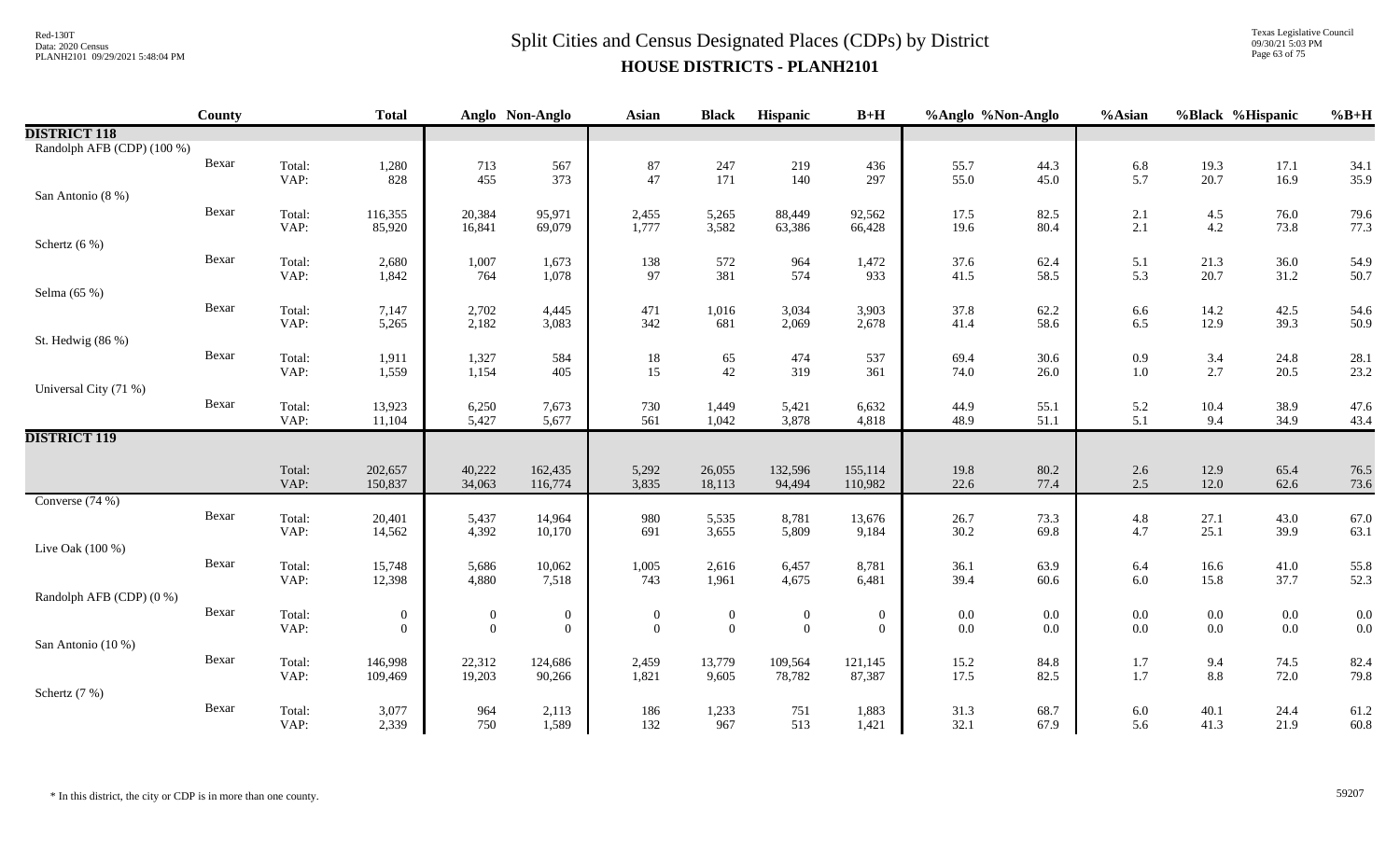### $Split$  Cities and Census Designated Places (CDPs) by District  $Split$  Cities and Census Designated Places (CDPs) by District **HOUSE DISTRICTS - PLANH2101**

Texas Legislative Council 09/30/21 5:03 PM Page 64 of 75

|                            | County |                | <b>Total</b>                 |                                    | Anglo Non-Anglo                    | <b>Asian</b>                     | <b>Black</b>                       | Hispanic                       | $B+H$                              | %Anglo %Non-Anglo |                | %Asian             | %Black %Hispanic |                    | $%B+H$       |
|----------------------------|--------|----------------|------------------------------|------------------------------------|------------------------------------|----------------------------------|------------------------------------|--------------------------------|------------------------------------|-------------------|----------------|--------------------|------------------|--------------------|--------------|
| <b>DISTRICT 119</b>        |        |                |                              |                                    |                                    |                                  |                                    |                                |                                    |                   |                |                    |                  |                    |              |
| St. Hedwig (14 %)          |        |                |                              |                                    |                                    |                                  |                                    |                                |                                    |                   |                |                    |                  |                    |              |
|                            | Bexar  | Total:         | 316                          | $202\,$                            | 114                                | $\overline{7}$                   | $10\,$                             | 90                             | 98                                 | 63.9              | 36.1           | 2.2                | $3.2$<br>$3.2$   | 28.5               | 31.0         |
|                            |        | VAP:           | 248                          | 163                                | 85                                 | $\overline{7}$                   | 8                                  | 63                             | 69                                 | 65.7              | 34.3           | 2.8                |                  | 25.4               | 27.8         |
| Universal City (29 %)      |        |                |                              |                                    |                                    |                                  |                                    |                                |                                    |                   |                |                    |                  |                    |              |
|                            | Bexar  | Total:         | 5,797                        | 1,871                              | 3,926                              | 409                              | 1,134                              | 2,388                          | 3,393                              | 32.3              | 67.7           | 7.1                | 19.6             | 41.2               | 58.5         |
|                            |        | VAP:           | 4,150                        | 1,501                              | 2,649                              | 282                              | 746                                | 1,567                          | 2,252                              | 36.2              | 63.8           | 6.8                | 18.0             | 37.8               | 54.3         |
| <b>DISTRICT 120</b>        |        |                |                              |                                    |                                    |                                  |                                    |                                |                                    |                   |                |                    |                  |                    |              |
|                            |        | Total:         | 203,115                      | 42,748                             | 160,367                            | 8,139                            | 50,165                             | 104,940                        | 150,099                            | 21.0              | 79.0           | 4.0                | 24.7             | 51.7               | 73.9         |
|                            |        | VAP:           | 149,887                      | 36,310                             | 113,577                            | 6,161                            | 35,699                             | 71,871                         | 105,411                            | 24.2              | 75.8           | 4.1                | 23.8             | 48.0               | 70.3         |
| Alamo Heights (0 %)        |        |                |                              |                                    |                                    |                                  |                                    |                                |                                    |                   |                |                    |                  |                    |              |
|                            | Bexar  | Total:         | $\overline{0}$               | $\overline{0}$                     | $\overline{0}$                     | $\mathbf{0}$                     | $\mathbf{0}$                       | $\boldsymbol{0}$               | $\boldsymbol{0}$                   | $0.0\,$           | $0.0\,$        | $0.0\,$            | $0.0\,$          | $0.0\,$            |              |
|                            |        | VAP:           | $\mathbf{0}$                 | $\mathbf{0}$                       | $\mathbf{0}$                       | $\mathbf{0}$                     | $\mathbf{0}$                       | $\overline{0}$                 | $\mathbf{0}$                       | 0.0               | $0.0\,$        | $0.0\,$            | 0.0              | $0.0\,$            | $0.0 \\ 0.0$ |
| Converse (26 %)            |        |                |                              |                                    |                                    |                                  |                                    |                                |                                    |                   |                |                    |                  |                    |              |
|                            | Bexar  | Total:         | 7,065                        | 2,126                              | 4,939                              | 376                              | 1,616                              | 3,005                          | 4,469                              | 30.1              | 69.9           | 5.3                | 22.9             | 42.5               | 63.3         |
|                            |        | VAP:           | 5,277                        | 1,730                              | 3,547                              | 269                              | 1,178                              | 2,063                          | 3,184                              | 32.8              | 67.2           | 5.1                | 22.3             | 39.1               | 60.3         |
| San Antonio (8 %)          |        |                |                              |                                    |                                    |                                  |                                    |                                |                                    |                   |                |                    |                  |                    |              |
|                            | Bexar  | Total:<br>VAP: | 121,408<br>89,829            | 22,903<br>19,525                   | 98,505<br>70,304                   | 4,720<br>3,638                   | 30,144<br>21,791                   | 65,285<br>45,070               | 92,542<br>65,584                   | 18.9<br>21.7      | 81.1<br>78.3   | 3.9<br>4.0         | 24.8<br>24.3     | 53.8<br>50.2       | 76.2<br>73.0 |
| <b>DISTRICT 121</b>        |        |                |                              |                                    |                                    |                                  |                                    |                                |                                    |                   |                |                    |                  |                    |              |
|                            |        |                |                              |                                    |                                    |                                  |                                    |                                |                                    |                   |                |                    |                  |                    |              |
|                            |        | Total:         | 203,209                      | 98,132                             | 105,077                            | 13,865                           | 16,430                             | 73,954                         | 88,036                             | 48.3              | 51.7           | 6.8                | 8.1              | 36.4               | 43.3         |
|                            |        | VAP:           | 155,904                      | 80,194                             | 75,710                             | 9,696                            | 11,513                             | 52,687                         | 63,062                             | 51.4              | 48.6           | $6.2\,$            | 7.4              | 33.8               | 40.4         |
| Alamo Heights (100 %)      |        |                |                              |                                    |                                    |                                  |                                    |                                |                                    |                   |                |                    |                  |                    |              |
|                            | Bexar  | Total:         | 7,357                        | 5,402                              | 1,955                              | 289                              | 127                                | 1,442                          | 1,544                              | 73.4              | 26.6           | 3.9                | 1.7              | 19.6               | 21.0         |
|                            |        | VAP:           | 5,765                        | 4,352                              | 1,413                              | 190                              | 98                                 | 1,041                          | 1,125                              | 75.5              | 24.5           | 3.3                | $1.7\,$          | 18.1               | 19.5         |
| Hill Country Village (0 %) |        |                |                              |                                    |                                    |                                  |                                    |                                |                                    |                   |                |                    |                  |                    |              |
|                            | Bexar  | Total:<br>VAP: | $\boldsymbol{0}$<br>$\theta$ | $\boldsymbol{0}$<br>$\overline{0}$ | $\boldsymbol{0}$<br>$\overline{0}$ | $\boldsymbol{0}$<br>$\mathbf{0}$ | $\boldsymbol{0}$<br>$\overline{0}$ | $\mathbf{0}$<br>$\overline{0}$ | $\boldsymbol{0}$<br>$\overline{0}$ | $0.0\,$<br>0.0    | $0.0\,$<br>0.0 | $0.0\,$<br>$0.0\,$ | $0.0\,$<br>0.0   | $0.0\,$<br>$0.0\,$ | $0.0 \\ 0.0$ |
| Hollywood Park (3 %)       |        |                |                              |                                    |                                    |                                  |                                    |                                |                                    |                   |                |                    |                  |                    |              |
|                            | Bexar  | Total:         | $88\,$                       | 59                                 | 29                                 | $\sqrt{2}$                       | $\mathbf{1}$                       | $23\,$                         |                                    | 67.0              | 33.0           | 2.3                |                  | 26.1               | 27.3         |
|                            |        | VAP:           | 65                           | 50                                 | 15                                 | $\overline{0}$                   | $\overline{1}$                     | 11                             | 24<br>12                           | 76.9              | 23.1           | 0.0                | 1.1<br>1.5       | 16.9               | 18.5         |
| Olmos Park (100 %)         |        |                |                              |                                    |                                    |                                  |                                    |                                |                                    |                   |                |                    |                  |                    |              |
|                            | Bexar  | Total:         | 2,180                        | 1,566                              | 614                                | $60\,$                           | 52                                 | 473                            | 517                                | 71.8              | 28.2           | 2.8                | 2.4              | 21.7               | 23.7         |
|                            |        | VAP:           | 1,690                        | 1,235                              | 455                                | 40                               | 27                                 | 358                            | 383                                | 73.1              | 26.9           | 2.4                | 1.6              | 21.2               | 22.7         |
| San Antonio (10 %)         |        |                |                              |                                    |                                    |                                  |                                    |                                |                                    |                   |                |                    |                  |                    |              |
|                            | Bexar  | Total:         | 142,461                      | 66,389                             | 76,072                             | 9,181                            | 12,065                             | 54,193                         | 64,529                             | 46.6              | 53.4           | 6.4                | 8.5              | 38.0               | 45.3         |
|                            |        | VAP:           | 112,152                      | 56,166                             | 55,986                             | 6,550                            | 8,566                              | 39,513                         | 47,228                             | 50.1              | 49.9           | 5.8                | 7.6              | 35.2               | 42.1         |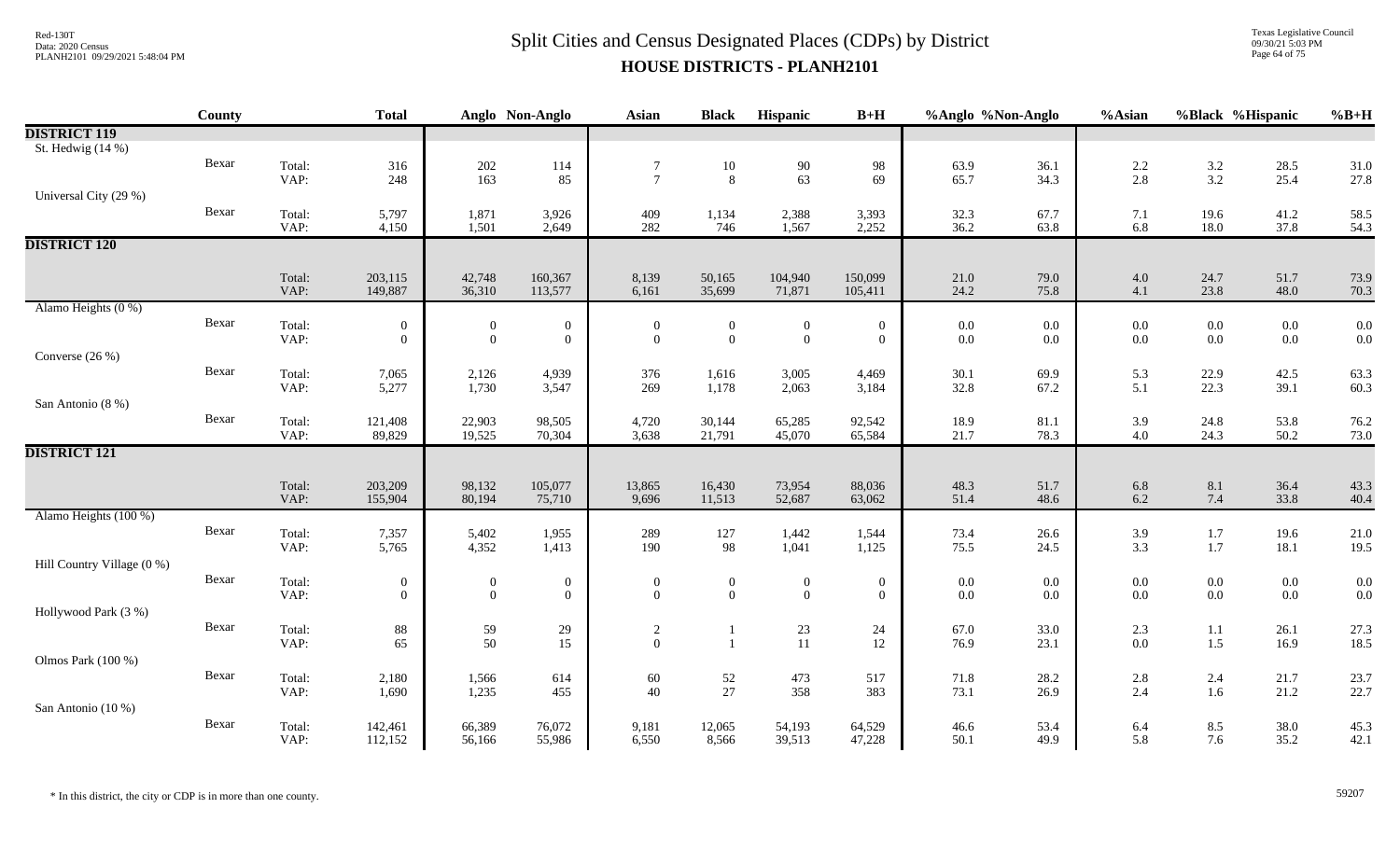Texas Legislative Council 09/30/21 5:03 PM Page 65 of 75

|                                     | County |                | <b>Total</b>                       |                                    | Anglo Non-Anglo                  | <b>Asian</b>                 | <b>Black</b>                   | Hispanic                         | $B+H$                        | %Anglo %Non-Anglo  |                    | %Asian        | %Black %Hispanic   |                    | $%B+H$       |
|-------------------------------------|--------|----------------|------------------------------------|------------------------------------|----------------------------------|------------------------------|--------------------------------|----------------------------------|------------------------------|--------------------|--------------------|---------------|--------------------|--------------------|--------------|
| <b>DISTRICT 121</b>                 |        |                |                                    |                                    |                                  |                              |                                |                                  |                              |                    |                    |               |                    |                    |              |
| Timberwood Park (CDP) (41<br>$%$ )  |        |                |                                    |                                    |                                  |                              |                                |                                  |                              |                    |                    |               |                    |                    |              |
|                                     | Bexar  | Total:<br>VAP: | 14,611<br>10,171                   | 6,618<br>4,808                     | 7,993<br>5,363                   | 1,446<br>979                 | 1,018<br>677                   | 5,463<br>3,589                   | 6,333<br>4,181               | 45.3<br>47.3       | 54.7<br>52.7       | 9.9<br>9.6    | $7.0\,$<br>6.7     | 37.4<br>35.3       | 43.3<br>41.1 |
| <b>DISTRICT 122</b>                 |        |                |                                    |                                    |                                  |                              |                                |                                  |                              |                    |                    |               |                    |                    |              |
|                                     |        | Total:<br>VAP: | 201,984<br>149,711                 | 94,580<br>74,617                   | 107,404<br>75,094                | 16,569<br>11,267             | 12,832<br>8,610                | 77,304<br>53,588                 | 88,204<br>61,388             | 46.8<br>49.8       | 53.2<br>50.2       | 8.2<br>7.5    | 6.4<br>5.8         | 38.3<br>35.8       | 43.7<br>41.0 |
| Fair Oaks Ranch (65 %)              |        |                |                                    |                                    |                                  |                              |                                |                                  |                              |                    |                    |               |                    |                    |              |
|                                     | Bexar  | Total:<br>VAP: | 6,393<br>4,939                     | 4,829<br>3,854                     | 1,564<br>1,085                   | 176<br>111                   | 126<br>97                      | 1,096<br>743                     | 1,214<br>835                 | 75.5<br>78.0       | 24.5<br>22.0       | 2.8<br>2.2    | $2.0\,$<br>$2.0\,$ | 17.1<br>15.0       | 19.0<br>16.9 |
| Hill Country Village (100 %)        |        |                |                                    |                                    |                                  |                              |                                |                                  |                              |                    |                    |               |                    |                    |              |
|                                     | Bexar  | Total:<br>VAP: | 942<br>769                         | 704<br>594                         | 238<br>175                       | 31<br>18                     | 13<br>6                        | 185<br>144                       | 196<br>150                   | 74.7<br>77.2       | 25.3<br>22.8       | 3.3<br>2.3    | 1.4<br>$0.8\,$     | 19.6<br>18.7       | 20.8<br>19.5 |
| Hollywood Park (97 %)               |        |                |                                    |                                    |                                  |                              |                                |                                  |                              |                    |                    |               |                    |                    |              |
|                                     | Bexar  | Total:<br>VAP: | 3,042<br>2,461                     | 2,188<br>1,834                     | 854<br>627                       | 83<br>55                     | 38<br>27                       | 674<br>495                       | 705<br>516                   | 71.9<br>74.5       | 28.1<br>25.5       | 2.7<br>2.2    | $1.2\,$<br>$1.1\,$ | 22.2<br>20.1       | 23.2<br>21.0 |
| San Antonio (6 %)                   |        |                |                                    |                                    |                                  |                              |                                |                                  |                              |                    |                    |               |                    |                    |              |
|                                     | Bexar  | Total:<br>VAP: | 85,573<br>65,666                   | 39,097<br>31,683                   | 46,476<br>33,983                 | 8,650<br>6,125               | 5,289<br>3,815                 | 32,239<br>23,448                 | 36,797<br>26,930             | 45.7<br>48.2       | 54.3<br>51.8       | $10.1$<br>9.3 | $6.2\,$<br>5.8     | 37.7<br>35.7       | 43.0<br>41.0 |
| Timberwood Park (CDP) (59<br>$\%$ ) |        |                |                                    |                                    |                                  |                              |                                |                                  |                              |                    |                    |               |                    |                    |              |
|                                     | Bexar  | Total:<br>VAP: | 20,606<br>15,178                   | 11,052<br>8,559                    | 9,554<br>6,619                   | 1,208<br>796                 | 1,289<br>883                   | 6,794<br>4,635                   | 7,932<br>5,445               | 53.6<br>56.4       | 46.4<br>43.6       | 5.9<br>5.2    | 6.3<br>5.8         | 33.0<br>30.5       | 38.5<br>35.9 |
| <b>DISTRICT 123</b>                 |        |                |                                    |                                    |                                  |                              |                                |                                  |                              |                    |                    |               |                    |                    |              |
|                                     |        | Total:<br>VAP: | 200,095<br>160,561                 | 53,903<br>48,378                   | 146,192<br>112,183               | 5,679<br>4,363               | 11,426<br>8,414                | 129,160<br>98,541                | 138,482<br>105,888           | 26.9<br>30.1       | 73.1<br>69.9       | 2.8<br>2.7    | 5.7<br>5.2         | 64.5<br>61.4       | 69.2<br>65.9 |
| Balcones Heights (9 %)              |        |                |                                    |                                    |                                  |                              |                                |                                  |                              |                    |                    |               |                    |                    |              |
|                                     | Bexar  | Total:<br>VAP: | 255<br>177                         | 27<br>25                           | 228<br>152                       | 5<br>5                       | 17<br>12                       | 204<br>132                       | 218<br>143                   | 10.6<br>14.1       | 89.4<br>85.9       | 2.0<br>2.8    | 6.7<br>6.8         | 80.0<br>74.6       | 85.5<br>80.8 |
| Olmos Park $(0\%)$                  |        |                |                                    |                                    |                                  |                              |                                |                                  |                              |                    |                    |               |                    |                    |              |
|                                     | Bexar  | Total:<br>VAP: | $\boldsymbol{0}$<br>$\overline{0}$ | $\boldsymbol{0}$<br>$\overline{0}$ | $\boldsymbol{0}$<br>$\mathbf{0}$ | $\boldsymbol{0}$<br>$\Omega$ | $\mathbf{0}$<br>$\overline{0}$ | $\overline{0}$<br>$\overline{0}$ | $\boldsymbol{0}$<br>$\theta$ | $0.0\,$<br>$0.0\,$ | $0.0\,$<br>$0.0\,$ | 0.0<br>0.0    | $0.0\,$<br>$0.0\,$ | $0.0\,$<br>$0.0\,$ | 0.0<br>0.0   |
| San Antonio (14 %)                  |        |                |                                    |                                    |                                  |                              |                                |                                  |                              |                    |                    |               |                    |                    |              |
|                                     | Bexar  | Total:<br>VAP: | 195,862<br>157,180                 | 52,047<br>46,765                   | 143,815<br>110,415               | 5,554<br>4,264               | 11,309<br>8,325                | 127,072<br>97,005                | 136,300<br>104,272           | 26.6<br>29.8       | 73.4<br>70.2       | 2.8<br>2.7    | 5.8<br>5.3         | 64.9<br>61.7       | 69.6<br>66.3 |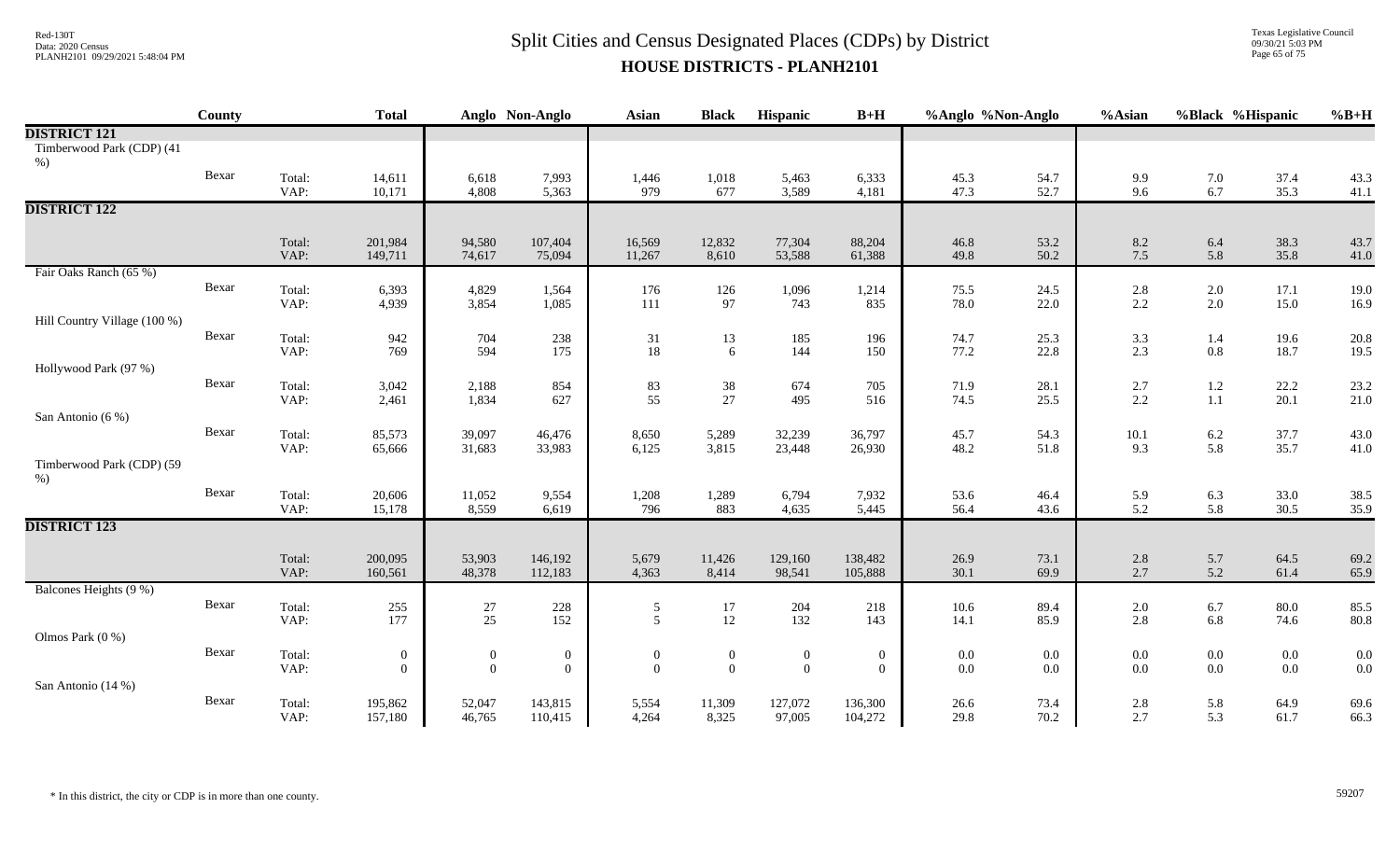Texas Legislative Council 09/30/21 5:03 PM Page 66 of 75

|                         | County |                | <b>Total</b>       |                  | Anglo Non-Anglo    | <b>Asian</b>     | <b>Black</b>     | Hispanic          | $B+H$              | %Anglo %Non-Anglo |              | %Asian                                    |                    | %Black %Hispanic | $%B+H$       |
|-------------------------|--------|----------------|--------------------|------------------|--------------------|------------------|------------------|-------------------|--------------------|-------------------|--------------|-------------------------------------------|--------------------|------------------|--------------|
| <b>DISTRICT 124</b>     |        |                |                    |                  |                    |                  |                  |                   |                    |                   |              |                                           |                    |                  |              |
|                         |        | Total:<br>VAP: | 197,852<br>146,224 | 31,633<br>26,648 | 166,219<br>119,576 | 7,399<br>5,417   | 19,757<br>14,488 | 140,821<br>99,810 | 157,454<br>112,757 | $16.0\,$<br>18.2  | 84.0<br>81.8 | 3.7<br>3.7                                | $10.0\,$<br>9.9    | 71.2<br>68.3     | 79.6<br>77.1 |
| San Antonio (12 %)      | Bexar  | Total:<br>VAP: | 167,318<br>123,213 | 23,079<br>19,175 | 144,239<br>104,038 | 6,149<br>4,459   | 15,007<br>10,782 | 124,399<br>88,736 | 137,008<br>98,422  | 13.8<br>15.6      | 86.2<br>84.4 | 3.7<br>3.6                                | $9.0\,$<br>$8.8\,$ | 74.3<br>72.0     | 81.9<br>79.9 |
| <b>DISTRICT 125</b>     |        |                |                    |                  |                    |                  |                  |                   |                    |                   |              |                                           |                    |                  |              |
|                         |        | Total:<br>VAP: | 202,067<br>151,951 | 44,575<br>37,146 | 157,492<br>114,805 | 8,957<br>6,586   | 13,759<br>9,365  | 135,864<br>98,364 | 146,933<br>106,561 | 22.1<br>24.4      | 77.9<br>75.6 | 4.4<br>4.3                                | 6.8<br>$6.2\,$     | 67.2<br>64.7     | 72.7<br>70.1 |
| Leon Valley (71 %)      | Bexar  | Total:<br>VAP: | 8,222<br>6,585     | 2,150<br>1,882   | 6,072<br>4,703     | 615<br>467       | 646<br>488       | 4,843<br>3,709    | 5,361<br>4,133     | 26.1<br>28.6      | 73.9<br>71.4 | $7.5$<br>7.1                              | 7.9<br>7.4         | 58.9<br>56.3     | 65.2<br>62.8 |
| San Antonio (12 %)      | Bexar  | Total:<br>VAP: | 176,456<br>133,731 | 38,122<br>32,158 | 138,334<br>101,573 | 7,246<br>5,417   | 11,282<br>7,818  | 120,573<br>87,869 | 129,688<br>94,718  | 21.6<br>24.0      | 78.4<br>76.0 | 4.1<br>4.1                                | 6.4<br>5.8         | 68.3<br>65.7     | 73.5<br>70.8 |
| <b>DISTRICT 126</b>     |        |                |                    |                  |                    |                  |                  |                   |                    |                   |              |                                           |                    |                  |              |
|                         |        | Total:<br>VAP: | 194,060<br>147,183 | 85,033<br>70,148 | 109,027<br>77,035  | 20,626<br>15,468 | 35,125<br>24,329 | 51,627<br>35,203  | 84,873<br>58,641   | 43.8<br>47.7      | 56.2<br>52.3 | $10.6\,$<br>10.5                          | 18.1<br>16.5       | 26.6<br>23.9     | 43.7<br>39.8 |
| Houston $(1%)$          | Harris | Total:<br>VAP: | 12,324<br>9,597    | 3,686<br>3,326   | 8,638<br>6,271     | 1,044<br>812     | 4,146<br>2,943   | 3,530<br>2,522    | 7,473<br>5,359     | 29.9<br>34.7      | 70.1<br>65.3 | $\begin{array}{c} 8.5 \\ 8.5 \end{array}$ | $33.6$<br>$30.7$   | 28.6<br>26.3     | 60.6<br>55.8 |
| <b>DISTRICT 127</b>     |        |                |                    |                  |                    |                  |                  |                   |                    |                   |              |                                           |                    |                  |              |
|                         |        | Total:<br>VAP: | 199,089<br>144,351 | 93,186<br>72,560 | 105,903<br>71,791  | 8,825<br>6,256   | 38,927<br>26,490 | 55,412<br>36,316  | 92,441<br>61,970   | 46.8<br>50.3      | 53.2<br>49.7 | 4.4<br>4.3                                | 19.6<br>18.4       | 27.8<br>25.2     | 46.4<br>42.9 |
| Atascocita (CDP) (78 %) | Harris | Total:<br>VAP: | 68,657<br>48,993   | 30,726<br>23,445 | 37,931<br>25,548   | 3,362<br>2,326   | 14,512<br>9,857  | 19,230<br>12,534  | 33,070<br>22,097   | 44.8<br>47.9      | 55.2<br>52.1 | 4.9<br>4.7                                | 21.1<br>20.1       | 28.0<br>25.6     | 48.2<br>45.1 |
| Houston $(3%)$          | Harris | Total:<br>VAP: | 70,610             | 46,309           | 24,301             | 3,524            | 6,306            | 13,027<br>8,380   | 18,922             | 65.6              | 34.4<br>31.2 | 5.0<br>4.7                                | 8.9<br>8.1         | 18.4<br>16.0     | 26.8         |
| Humble $(19%)$          |        |                | 52,264             | 35,956           | 16,308             | 2,451            | 4,246            |                   | 12,466             | 68.8              |              |                                           |                    |                  | 23.9         |
|                         | Harris | Total:<br>VAP: | 3,176<br>2,479     | 1,130<br>998     | 2,046<br>1,481     | 137<br>116       | 655<br>448       | 1,216<br>860      | 1,810<br>1,279     | 35.6<br>40.3      | 64.4<br>59.7 | 4.3<br>4.7                                | $20.6\,$<br>18.1   | 38.3<br>34.7     | 57.0<br>51.6 |
| Spring (CDP) (29 %)     | Harris | Total:<br>VAP: | 18,363<br>13,103   | 4,849<br>4,028   | 13,514<br>9,075    | 510<br>374       | 5,192<br>3,405   | 7,706<br>5,110    | 12,644<br>8,406    | 26.4<br>30.7      | 73.6<br>69.3 | 2.8<br>2.9                                | 28.3<br>26.0       | 42.0<br>39.0     | 68.9<br>64.2 |

\* In this district, the city or CDP is in more than one county. 59207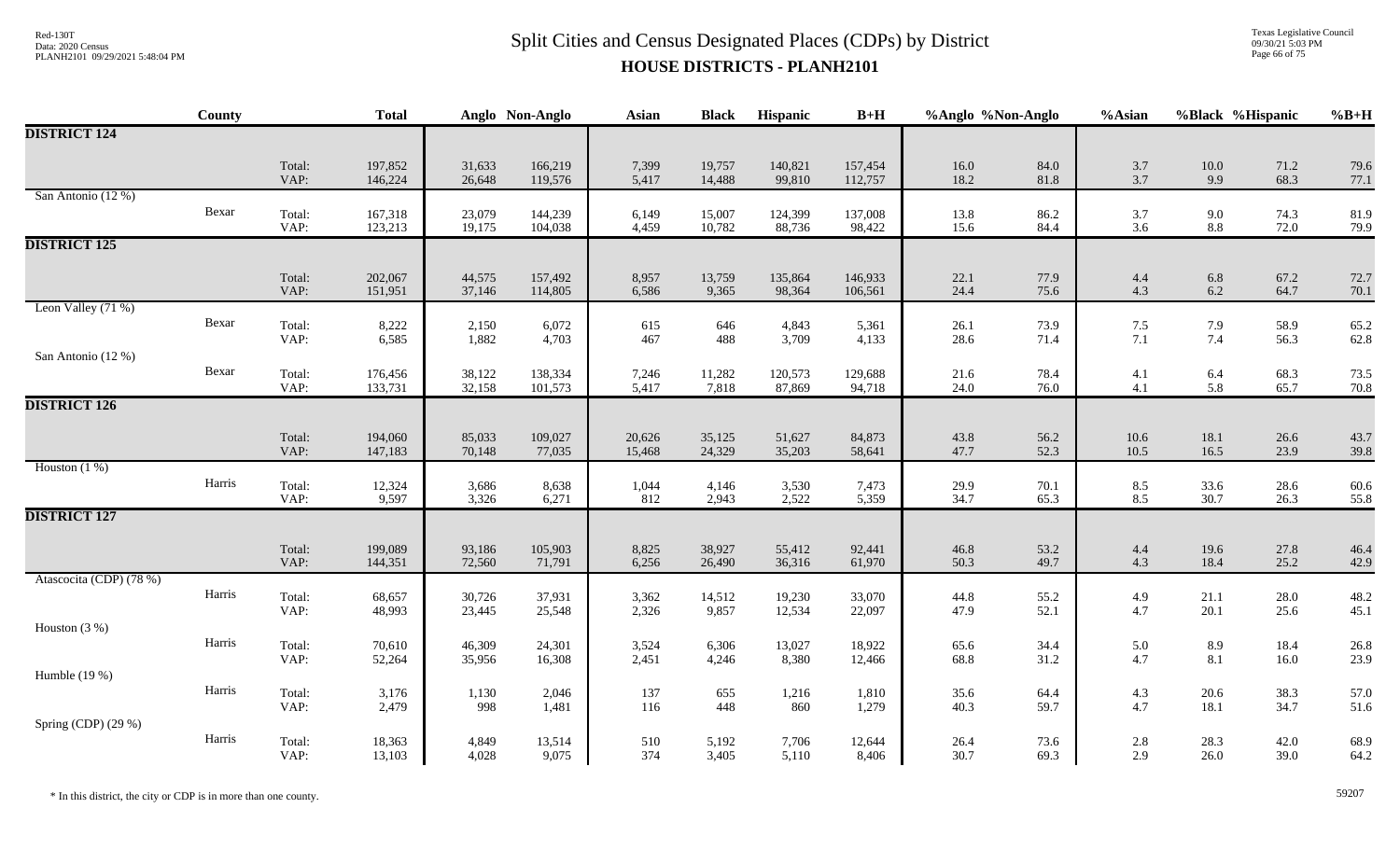# $Split$  Cities and Census Designated Places (CDPs) by District  $Split$  Cities and Census Designated Places (CDPs) by District **HOUSE DISTRICTS - PLANH2101**

Texas Legislative Council 09/30/21 5:03 PM Page 67 of 75

|                         | <b>County</b> |                | <b>Total</b>       |                     | Anglo Non-Anglo   | <b>Asian</b>             | <b>Black</b>                     | Hispanic         | $B+H$             | %Anglo %Non-Anglo |               | %Asian             | %Black %Hispanic |              | $%B+H$       |
|-------------------------|---------------|----------------|--------------------|---------------------|-------------------|--------------------------|----------------------------------|------------------|-------------------|-------------------|---------------|--------------------|------------------|--------------|--------------|
| <b>DISTRICT 128</b>     |               |                |                    |                     |                   |                          |                                  |                  |                   |                   |               |                    |                  |              |              |
|                         |               | Total:<br>VAP: | 201,183<br>148,227 | 90,425<br>73,200    | 110,758<br>75,027 | 5,093<br>3,782           | 23,678<br>16,149                 | 79,292<br>52,182 | 101,240<br>67,558 | 44.9<br>49.4      | 55.1<br>50.6  | 2.5<br>2.6         | 11.8<br>10.9     | 39.4<br>35.2 | 50.3<br>45.6 |
| Barrett (CDP) (3 %)     |               |                |                    |                     |                   |                          |                                  |                  |                   |                   |               |                    |                  |              |              |
|                         | Harris        | Total:<br>VAP: | 168<br>134         | $\frac{63}{57}$     | $105\,$<br>77     |                          | 52<br>41                         | $\frac{52}{37}$  | 103<br>77         | 37.5<br>42.5      | 62.5<br>57.5  | $0.6\,$<br>0.7     | 31.0<br>30.6     | 31.0<br>27.6 | 61.3<br>57.5 |
| Baytown (65 %)          |               |                |                    |                     |                   |                          |                                  |                  |                   |                   |               |                    |                  |              |              |
|                         | Harris        | Total:<br>VAP: | 54,445<br>39,890   | 17,579<br>14,740    | 36,866<br>25,150  | 1,529<br>1,180           | 11,710<br>7,995                  | 23,325<br>15,415 | 34,261<br>23,047  | 32.3<br>37.0      | 67.7<br>63.0  | 2.8<br>3.0         | 21.5<br>20.0     | 42.8<br>38.6 | 62.9<br>57.8 |
| Channelview (CDP) (0 %) |               |                |                    |                     |                   |                          |                                  |                  |                   |                   |               |                    |                  |              |              |
|                         | Harris        | Total:<br>VAP: | 39<br>14           | 3<br>$\overline{0}$ | $36\,$<br>14      | $\theta$<br>$\mathbf{0}$ | $\mathfrak{S}$<br>$\overline{3}$ | 31<br>10         | 34<br>13          | 7.7<br>$0.0\,$    | 92.3<br>100.0 | $0.0\,$<br>$0.0\,$ | 12.8<br>21.4     | 79.5<br>71.4 | 87.2<br>92.9 |
| Deer Park (100 %)       |               |                |                    |                     |                   |                          |                                  |                  |                   |                   |               |                    |                  |              |              |
|                         | Harris        | Total:<br>VAP: | 34,495<br>25,668   | 19,238<br>15,530    | 15,257<br>10,138  | 725<br>511               | 1,109<br>688                     | 12,714<br>8,280  | 13,668<br>8,907   | 55.8<br>60.5      | 44.2<br>39.5  | 2.1<br>$2.0\,$     | $3.2\,$<br>2.7   | 36.9<br>32.3 | 39.6<br>34.7 |
| Houston $(0\%)$         |               |                |                    |                     |                   |                          |                                  |                  |                   |                   |               |                    |                  |              |              |
|                         | Harris        | Total:<br>VAP: | 4,682<br>3,376     | 3,333<br>2,516      | 1,349<br>860      | 83<br>62                 | 300<br>176                       | 803<br>483       | 1,075<br>646      | 71.2<br>74.5      | 28.8<br>25.5  | 1.8<br>$1.8\,$     | $6.4\,$<br>5.2   | 17.2<br>14.3 | 23.0<br>19.1 |
| La Porte $(60\%)$       | Harris        |                |                    |                     |                   |                          |                                  |                  |                   |                   |               |                    |                  |              |              |
|                         |               | Total:<br>VAP: | 21,144<br>16,085   | 10,192<br>8,386     | 10,952<br>7,699   | 394<br>285               | 1,675<br>1,148                   | 8,556<br>5,892   | 10,050<br>6,960   | 48.2<br>52.1      | 51.8<br>47.9  | 1.9<br>$1.8\,$     | 7.9<br>7.1       | 40.5<br>36.6 | 47.5<br>43.3 |
| Morgan's Point (100 %)  |               |                |                    |                     |                   |                          |                                  |                  |                   |                   |               |                    |                  |              |              |
|                         | Harris        | Total:<br>VAP: | 273<br>204         | 175<br>144          | 98<br>60          | 3<br>$\mathbf{1}$        | 18<br>8                          | 73<br>44         | 88<br>51          | 64.1<br>70.6      | 35.9<br>29.4  | 1.1<br>$0.5\,$     | 6.6<br>3.9       | 26.7<br>21.6 | 32.2<br>25.0 |
| Pasadena (13 %)         |               |                |                    |                     |                   |                          |                                  |                  |                   |                   |               |                    |                  |              |              |
|                         | Harris        | Total:<br>VAP: | 20,352<br>15,465   | 8,695<br>7,287      | 11,657<br>8,178   | 853<br>682               | 706<br>474                       | 9,864<br>6,781   | 10,470<br>7,210   | 42.7<br>47.1      | 57.3<br>52.9  | $4.2$<br>$4.4$     | $3.5$<br>3.1     | 48.5<br>43.8 | 51.4<br>46.6 |
| <b>DISTRICT 129</b>     |               |                |                    |                     |                   |                          |                                  |                  |                   |                   |               |                    |                  |              |              |
|                         |               | Total:<br>VAP: | 198,661<br>154,787 | 97,049<br>80,757    | 101,612<br>74,030 | 23,001<br>17,638         | 20,265<br>14,545                 | 55,836<br>39,032 | 74,455<br>52,822  | 48.9<br>52.2      | 51.1<br>47.8  | $11.6\,$<br>11.4   | $10.2\,$<br>9.4  | 28.1<br>25.2 | 37.5<br>34.1 |
| Friendswood (26 %)      |               |                |                    |                     |                   |                          |                                  |                  |                   |                   |               |                    |                  |              |              |
|                         | Harris        | Total:<br>VAP: | 10,718<br>8,118    | 6,043<br>4,826      | 4,675<br>3,292    | 912<br>687               | 1,031<br>681                     | 2,599<br>1,790   | 3,561<br>2,433    | 56.4<br>59.4      | 43.6<br>40.6  | 8.5<br>8.5         | 9.6<br>8.4       | 24.2<br>22.0 | 33.2<br>30.0 |
| Houston $(3\%)$         |               |                |                    |                     |                   |                          |                                  |                  |                   |                   |               |                    |                  |              |              |
|                         | Harris        | Total:<br>VAP: | 65,897<br>51,739   | 32,639<br>27,323    | 33,258<br>24,416  | 8,741<br>6,748           | 7,156<br>5,184                   | 16,470<br>11,472 | 23,073<br>16,412  | 49.5<br>52.8      | 50.5<br>47.2  | 13.3<br>13.0       | 10.9<br>10.0     | 25.0<br>22.2 | 35.0<br>31.7 |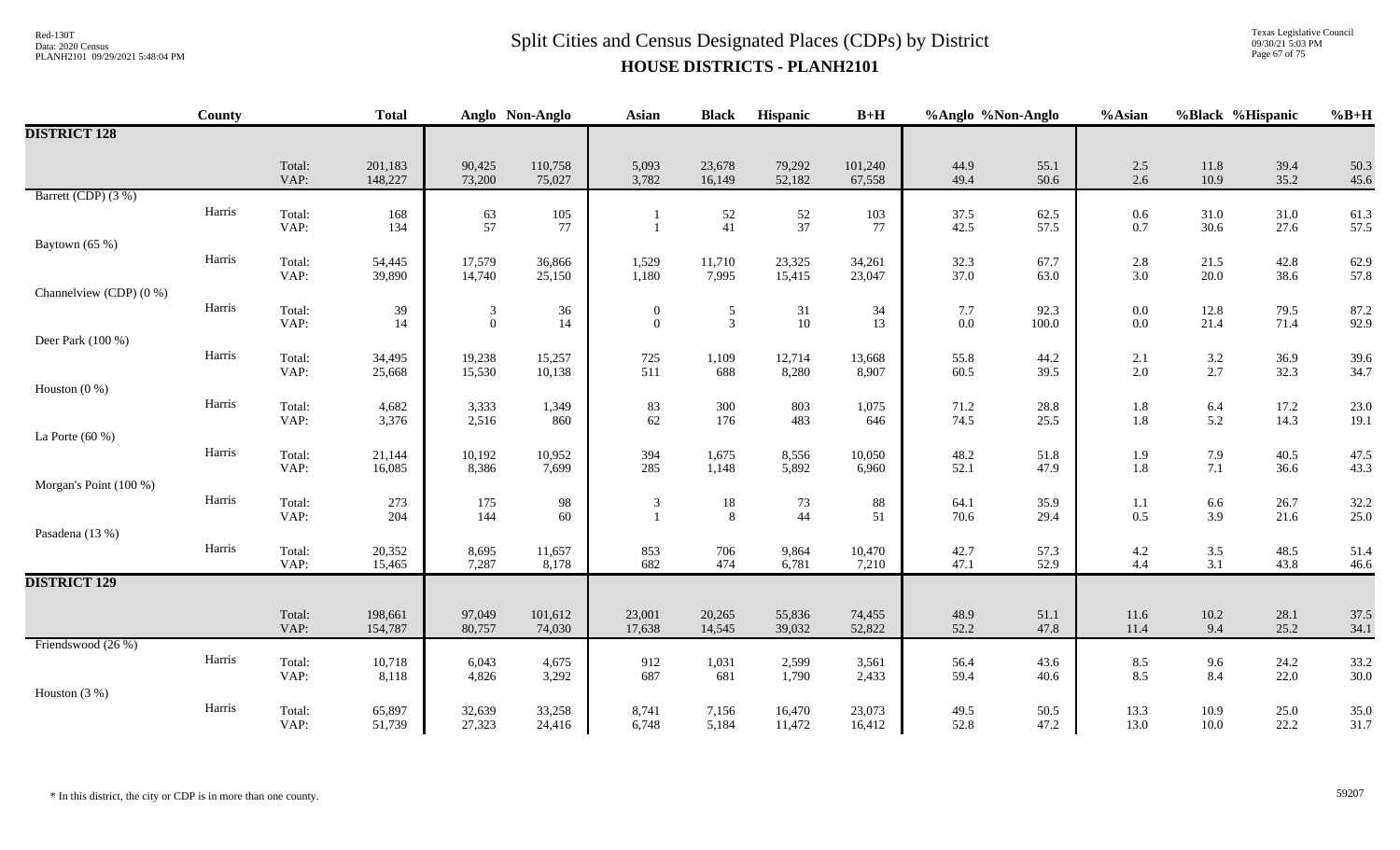Texas Legislative Council 09/30/21 5:03 PM Page 68 of 75

|                     | County |                | <b>Total</b>     |                 | Anglo Non-Anglo | <b>Asian</b>   | <b>Black</b>   | Hispanic       | $B+H$          | %Anglo %Non-Anglo |              | %Asian            | %Black %Hispanic  |              | $%B+H$       |
|---------------------|--------|----------------|------------------|-----------------|-----------------|----------------|----------------|----------------|----------------|-------------------|--------------|-------------------|-------------------|--------------|--------------|
| <b>DISTRICT 129</b> |        |                |                  |                 |                 |                |                |                |                |                   |              |                   |                   |              |              |
| La Porte $(40\%)$   |        |                |                  |                 |                 |                |                |                |                |                   |              |                   |                   |              |              |
|                     | Harris | Total:         | 13,980           | 8,041           | 5,939           | 229            | 896            | 4,489          | 5,312          | 57.5              | 42.5         | 1.6               | 6.4               | 32.1         | 38.0         |
|                     |        | VAP:           | 10,633           | 6,468           | 4,165           | 161            | 613            | 3,055          | 3,642          | 60.8              | 39.2         | 1.5               | 5.8               | 28.7         | 34.3         |
| League City (2 %)   |        |                |                  |                 |                 |                |                |                |                |                   |              |                   |                   |              |              |
|                     | Harris | Total:         | 2,527            | 1,026           | 1,501           | 734            | 285            | 449            | 726            | 40.6              | 59.4         | 29.0              | 11.3              | 17.8         | 28.7         |
| Pasadena (15 %)     |        | VAP:           | 1,902            | 812             | 1,090           | 544            | 203            | 301            | 502            | 42.7              | 57.3         | 28.6              | 10.7              | 15.8         | 26.4         |
|                     | Harris |                |                  |                 |                 |                |                |                |                |                   | 49.2         |                   |                   |              |              |
|                     |        | Total:<br>VAP: | 22,773<br>18,263 | 11,576<br>9,971 | 11,197<br>8,292 | 2,032<br>1,574 | 1,336<br>1,000 | 7,570<br>5,437 | 8,749<br>6,351 | 50.8<br>54.6      | 45.4         | 8.9<br>8.6        | 5.9<br>5.5        | 33.2<br>29.8 | 38.4<br>34.8 |
| Pearland $(6\%)$    |        |                |                  |                 |                 |                |                |                |                |                   |              |                   |                   |              |              |
|                     | Harris | Total:         | 8,038            | 3,278           | 4,760           | 1,349          | 887            | 2,479          | 3,294          | 40.8              | 59.2         | 16.8              | $11.0\,$          | 30.8         | 41.0         |
|                     |        | VAP:           | 6,239            | 2,872           | 3,367           | 1,020          | 615            | 1,661          | 2,246          | 46.0              | 54.0         | 16.3              | 9.9               | 26.6         | 36.0         |
| Seabrook (100 %)    |        |                |                  |                 |                 |                |                |                |                |                   |              |                   |                   |              |              |
|                     | Harris | Total:         | 13,618           | 9,136           | 4,482           | 717            | 883            | 2,511          | 3,310          | 67.1              | 32.9         | $\frac{5.3}{4.9}$ | $6.5$<br>$6.0$    | 18.4         | 24.3         |
|                     |        | VAP:           | 10,713           | 7,462           | 3,251           | 525            | 644            | 1,743          | 2,348          | 69.7              | 30.3         |                   |                   | 16.3         | 21.9         |
| Shoreacres (100 %)  |        |                |                  |                 |                 |                |                |                |                |                   |              |                   |                   |              |              |
|                     | Harris | Total:         | 1,566            | 1,113           | 453             | 25             | 52             | 331            | 371            | 71.1              | 28.9         | 1.6               | 3.3               | 21.1         | 23.7         |
|                     |        | VAP:           | 1,261            | 940             | 321             | $18\,$         | 34             | 235            | 259            | 74.5              | 25.5         | 1.4               | 2.7               | 18.6         | 20.5         |
| <b>DISTRICT 130</b> |        |                |                  |                 |                 |                |                |                |                |                   |              |                   |                   |              |              |
|                     |        | Total:         | 194,311          | 106,983         | 87,328          | 18,341         | 19,610         | 46,394         | 64,813         | 55.1              | 44.9         | 9.4               | $10.1\,$          | 23.9         | 33.4         |
|                     |        | VAP:           | 139,508          | 81,063          | 58,445          | 12,457         | 13,094         | 30,209         | 42,794         | 58.1              | 41.9         | 8.9               | 9.4               | 21.7         | 30.7         |
| Houston $(0\%)$     |        |                |                  |                 |                 |                |                |                |                |                   |              |                   |                   |              |              |
|                     | Harris | Total:         | 2,509            | 1,106           | 1,403           | 297            | 474            | 613            | 1,058          | 44.1              | 55.9         | 11.8              | 18.9              | 24.4         | 42.2         |
|                     |        | VAP:           | 1,999            | 971             | 1,028           | 208            | 363            | 427            | 780            | 48.6              | 51.4         | 10.4              | 18.2              | 21.4         | 39.0         |
| Tomball (96 %)      |        |                |                  |                 |                 |                |                |                |                |                   |              |                   |                   |              |              |
|                     | Harris | Total:         | 11,803           | 7,918           | 3,885           | 267            | 962            | 2,408          | 3,314          | 67.1              | 32.9         | 2.3               | $\frac{8.2}{7.0}$ | 20.4         | 28.1         |
|                     |        | VAP:           | 9,269            | 6,511           | 2,758           | 191            | 652            | 1,694          | 2,318          | 70.2              | 29.8         | 2.1               |                   | 18.3         | 25.0         |
| Waller (33 %)       | Harris |                |                  |                 |                 |                |                |                |                |                   |              |                   |                   |              |              |
|                     |        | Total:<br>VAP: | 872<br>629       | 322<br>255      | 550<br>374      | 20<br>$16\,$   | 213<br>151     | 307<br>200     | 514<br>346     | 36.9<br>40.5      | 63.1<br>59.5 | 2.3<br>2.5        | 24.4<br>24.0      | 35.2<br>31.8 | 58.9<br>55.0 |
| <b>DISTRICT 131</b> |        |                |                  |                 |                 |                |                |                |                |                   |              |                   |                   |              |              |
|                     |        |                |                  |                 |                 |                |                |                |                |                   |              |                   |                   |              |              |
|                     |        | Total:         | 201,256          | 11,971          | 189,285         | 15,670         | 62,611         | 112,324        | 171,975        | 5.9               | 94.1         | 7.8               | 31.1              | 55.8         | 85.5         |
|                     |        | VAP:           | 144,968          | 10,449          | 134,519         | 12,591         | 45,987         | 76,490         | 120,726        | $7.2\,$           | 92.8         | 8.7               | 31.7              | 52.8         | 83.3         |
| Houston $(8\%)$     |        |                |                  |                 |                 |                |                |                |                |                   |              |                   |                   |              |              |
|                     | Harris | Total:         | 180,739          | 10,608          | 170,131         | 14,482         | 52,017         | 104,742        | 154,098        | 5.9               | 94.1         | 8.0               | 28.8              | 58.0         | 85.3         |
|                     |        | VAP:           | 129,822          | 9,240           | 120,582         | 11,639         | 38,161         | 71,259         | 107,832        | 7.1               | 92.9         | 9.0               | 29.4              | 54.9         | 83.1         |

\* In this district, the city or CDP is in more than one county. 59207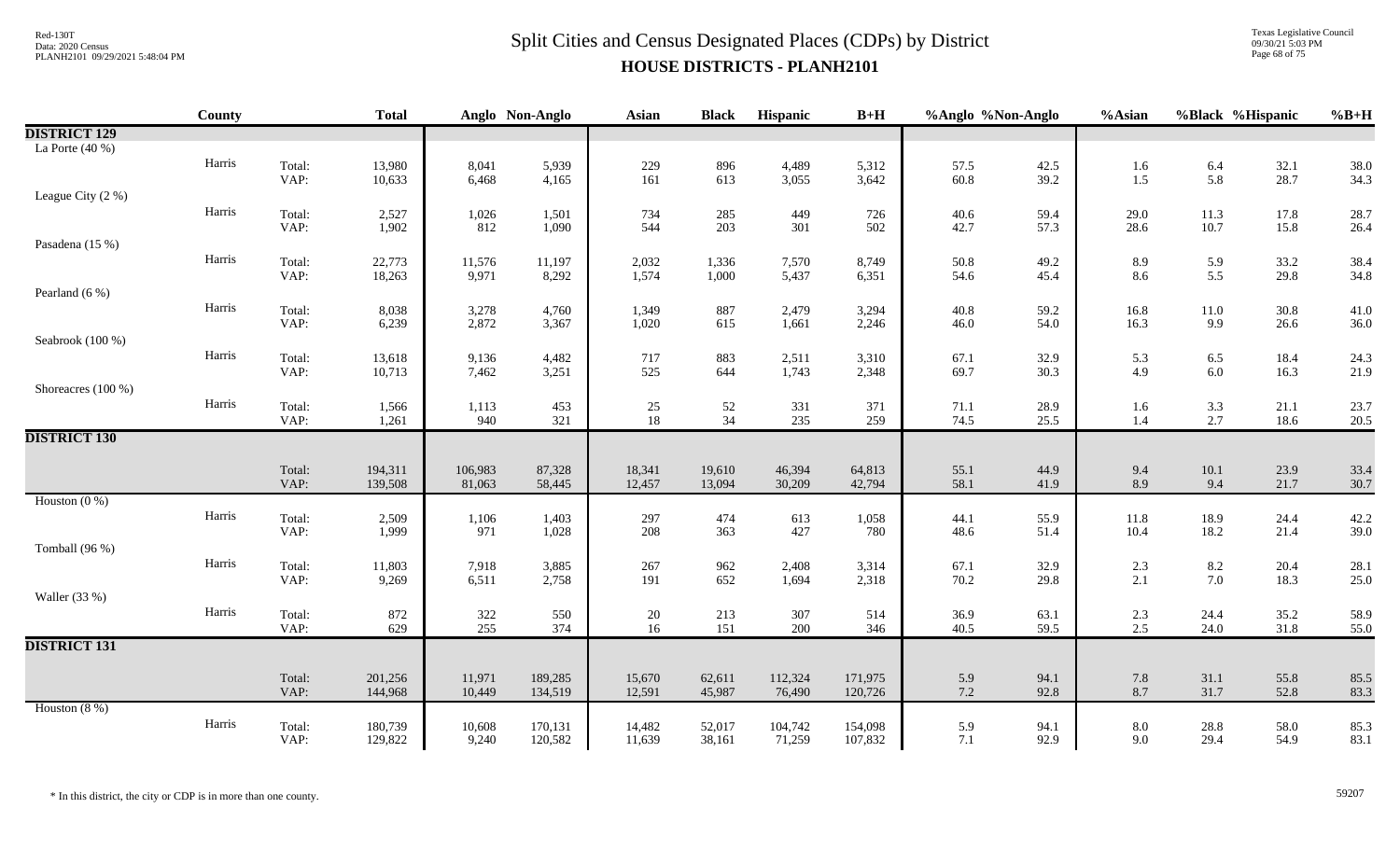Texas Legislative Council 09/30/21 5:03 PM Page 69 of 75

|                              | County |                | <b>Total</b>       |                  | Anglo Non-Anglo   | <b>Asian</b>                   | <b>Black</b>     | Hispanic         | $B+H$            | %Anglo %Non-Anglo |              | %Asian             |                | %Black %Hispanic | $%B+H$       |
|------------------------------|--------|----------------|--------------------|------------------|-------------------|--------------------------------|------------------|------------------|------------------|-------------------|--------------|--------------------|----------------|------------------|--------------|
| <b>DISTRICT 131</b>          |        |                |                    |                  |                   |                                |                  |                  |                  |                   |              |                    |                |                  |              |
| Missouri City (8 %)          |        |                |                    |                  |                   |                                |                  |                  |                  |                   |              |                    |                |                  |              |
|                              | Harris | Total:         | 5,730              | 410              | 5,320             | 376                            | 2,488            | 2,474            | 4,898            | $7.2\,$           | 92.8         | 6.6                | 43.4           | 43.2             | 85.5         |
|                              |        | VAP:           | 4,479              | 366              | 4,113             | 310                            | 2,041            | 1,765            | 3,771            | 8.2               | 91.8         | 6.9                | 45.6           | 39.4             | 84.2         |
| Pearland $(0\%)$             | Harris |                |                    |                  |                   |                                |                  |                  |                  |                   |              |                    |                |                  |              |
|                              |        | Total:<br>VAP: | 90<br>71           | $42\,$<br>33     | 48<br>38          | $\overline{0}$<br>$\mathbf{0}$ | 14<br>10         | 36<br>$28\,$     | 48<br>38         | 46.7<br>46.5      | 53.3<br>53.5 | $0.0\,$<br>$0.0\,$ | 15.6<br>14.1   | 40.0<br>39.4     | 53.3<br>53.5 |
| Stafford (2 %)               |        |                |                    |                  |                   |                                |                  |                  |                  |                   |              |                    |                |                  |              |
|                              | Harris | Total:         | 271                | 61               | 210               | 19                             | 25               | 174              | 194              | 22.5              | 77.5         | 7.0                | 9.2            | 64.2             | 71.6         |
|                              |        | VAP:           | 214                | 52               | 162               | 14                             | 17               | 133              | 148              | 24.3              | 75.7         | 6.5                | 7.9            | 62.1             | 69.2         |
| <b>DISTRICT 132</b>          |        |                |                    |                  |                   |                                |                  |                  |                  |                   |              |                    |                |                  |              |
|                              |        |                |                    |                  |                   |                                |                  |                  |                  |                   |              |                    |                |                  |              |
|                              |        | Total:<br>VAP: | 195,943<br>141,733 | 81,867<br>63,166 | 114,076<br>78,567 | 25,214<br>17,440               | 28,666<br>19,369 | 58,481<br>39,935 | 85,225<br>58,285 | 41.8<br>44.6      | 58.2<br>55.4 | 12.9<br>12.3       | 14.6<br>13.7   | 29.8<br>28.2     | 43.5<br>41.1 |
| Cinco Ranch (CDP) (16 %)     |        |                |                    |                  |                   |                                |                  |                  |                  |                   |              |                    |                |                  |              |
|                              | Harris | Total:         | 2,752              | 1,557            | 1,195             | 289                            | 180              | 667              | 841              | 56.6              | 43.4         | 10.5               | 6.5            | 24.2             | 30.6         |
|                              |        | VAP:           | 2,017              | 1,204            | 813               | 207                            | 121              | 442              | 558              | 59.7              | 40.3         | 10.3               | $6.0\,$        | 21.9             | 27.7         |
| Houston $(1%)$               |        |                |                    |                  |                   |                                |                  |                  |                  |                   |              |                    |                |                  |              |
|                              | Harris | Total:         | 14,393             | 4,305            | 10,088            | 1,225                          | 3,079            | 5,807            | 8,618            | 29.9              | 70.1         | 8.5                | 21.4           | 40.3             | 59.9         |
|                              |        | VAP:           | 11,226             | 3,714            | 7,512             | 940                            | 2,242            | 4,325            | 6,394            | 33.1              | 66.9         | 8.4                | 20.0           | 38.5             | 57.0         |
| Katy (54 %)                  | Harris |                |                    |                  |                   |                                |                  |                  |                  |                   |              |                    |                |                  |              |
|                              |        | Total:<br>VAP: | 11,817<br>8,908    | 6,362<br>5,133   | 5,455<br>3,775    | 321<br>230                     | 618<br>407       | 4,260<br>2,935   | 4,814<br>3,313   | 53.8<br>57.6      | 46.2<br>42.4 | 2.7<br>2.6         | 5.2<br>4.6     | 36.0<br>32.9     | 40.7<br>37.2 |
| Waller $(0\%)$               |        |                |                    |                  |                   |                                |                  |                  |                  |                   |              |                    |                |                  |              |
|                              | Harris | Total:         | $\tau$             |                  | 6                 |                                | 1                |                  | $\overline{4}$   | 14.3              | 85.7         | 14.3               | 14.3           | 42.9             | 57.1         |
|                              |        | VAP:           | $5\overline{)}$    |                  | $\overline{4}$    | $\overline{0}$                 | $\overline{0}$   | $\frac{3}{3}$    | $\overline{3}$   | 20.0              | 80.0         | 0.0                | $0.0\,$        | 60.0             | 60.0         |
| <b>DISTRICT 133</b>          |        |                |                    |                  |                   |                                |                  |                  |                  |                   |              |                    |                |                  |              |
|                              |        |                |                    |                  |                   |                                |                  |                  |                  |                   |              |                    |                |                  |              |
|                              |        | Total:<br>VAP: | 196,966<br>155,045 | 96,390<br>78,886 | 100,576<br>76,159 | 27,785<br>20,936               | 32,788<br>24,824 | 38,544<br>28,856 | 69,458<br>52,532 | 48.9<br>50.9      | 51.1<br>49.1 | 14.1<br>13.5       | 16.6<br>16.0   | 19.6<br>18.6     | 35.3<br>33.9 |
| Hedwig Village (100 %)       |        |                |                    |                  |                   |                                |                  |                  |                  |                   |              |                    |                |                  |              |
|                              | Harris | Total:         | 2,370              | 1,567            | 803               | 385                            | 62               | 315              | 367              | 66.1              | 33.9         | 16.2               | $2.6\,$        | 13.3             | 15.5         |
|                              |        | VAP:           | 1,736              | 1,178            | 558               | 271                            | 36               | 217              | 252              | 67.9              | 32.1         | 15.6               | 2.1            | 12.5             | 14.5         |
| Houston $(8\%)$              |        |                |                    |                  |                   |                                |                  |                  |                  |                   |              |                    |                |                  |              |
|                              | Harris | Total:         | 183,316            | 86,364           | 96,952            | 25,816                         | 32,587           | 37,332           | 68,085           | 47.1              | 52.9         | 14.1               | 17.8           | 20.4             | 37.1         |
|                              |        | VAP:           | 144,919            | 71,311           | 73,608            | 19,492                         | 24,703           | 28,059           | 51,628           | 49.2              | 50.8         | 13.5               | 17.0           | 19.4             | 35.6         |
| Hunters Creek Village (98 %) | Harris |                |                    |                  |                   |                                |                  |                  |                  |                   |              |                    |                |                  |              |
|                              |        | Total:<br>VAP: | 4,285<br>3,132     | 3,431<br>2,541   | 854<br>591        | 423<br>300                     | $48\,$<br>34     | 329<br>204       | 367<br>236       | 80.1<br>81.1      | 19.9<br>18.9 | 9.9<br>9.6         | $1.1\,$<br>1.1 | 7.7<br>6.5       | 8.6<br>7.5   |
|                              |        |                |                    |                  |                   |                                |                  |                  |                  |                   |              |                    |                |                  |              |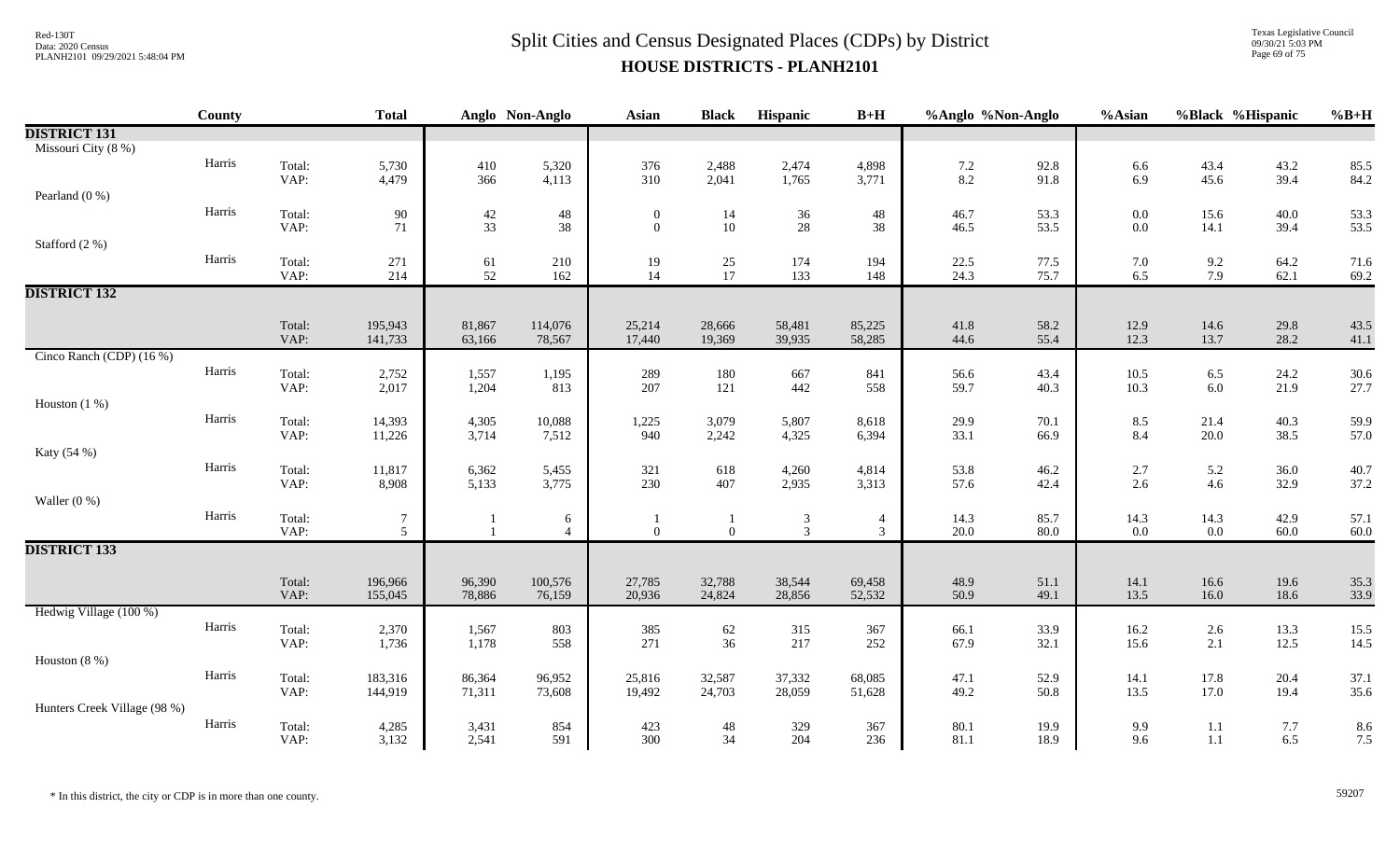Texas Legislative Council 09/30/21 5:03 PM Page 70 of 75

|                           | County     |                | <b>Total</b>       |                    | Anglo Non-Anglo    | <b>Asian</b>        | <b>Black</b>     | Hispanic          | $B+H$             | %Anglo %Non-Anglo |              | %Asian           |                   | %Black %Hispanic | $%B+H$       |
|---------------------------|------------|----------------|--------------------|--------------------|--------------------|---------------------|------------------|-------------------|-------------------|-------------------|--------------|------------------|-------------------|------------------|--------------|
| <b>DISTRICT 134</b>       |            |                |                    |                    |                    |                     |                  |                   |                   |                   |              |                  |                   |                  |              |
|                           |            | Total:<br>VAP: | 202,847<br>168,828 | 119,323<br>102,324 | 83,524<br>66,504   | 34,044<br>26,317    | 15,401<br>12,451 | 31,561<br>25,177  | 45,936<br>37,061  | 58.8<br>60.6      | 41.2<br>39.4 | 16.8<br>15.6     | 7.6<br>$7.4\,$    | 15.6<br>14.9     | 22.6<br>22.0 |
| Houston $(7%)$            | Harris     | Total:<br>VAP: | 168,652<br>144,236 | 97,015<br>85,581   | 71,637<br>58,655   | 26,865<br>21,624    | 14,654<br>11,941 | 28,094<br>22,905  | 41,800<br>34,315  | 57.5<br>59.3      | 42.5<br>40.7 | 15.9<br>15.0     | 8.7<br>8.3        | 16.7<br>15.9     | 24.8<br>23.8 |
| <b>DISTRICT 135</b>       |            |                |                    |                    |                    |                     |                  |                   |                   |                   |              |                  |                   |                  |              |
|                           |            | Total:<br>VAP: | 197,186<br>140,362 | 42,096<br>33,568   | 155,090<br>106,794 | 19,678<br>14,771    | 47,111<br>31,105 | 89,124<br>60,562  | 133,226<br>90,174 | 21.3<br>23.9      | 78.7<br>76.1 | $10.0\,$<br>10.5 | 23.9<br>22.2      | 45.2<br>43.1     | 67.6<br>64.2 |
| Houston $(0\%)$           | Harris     | Total:<br>VAP: | 2,692<br>2,102     | 513<br>450         | 2,179<br>1,652     | 369<br>292          | 922<br>705       | 941<br>677        | 1,800<br>1,349    | 19.1<br>21.4      | 80.9<br>78.6 | 13.7<br>13.9     | 34.2<br>33.5      | 35.0<br>32.2     | 66.9<br>64.2 |
| <b>DISTRICT 136</b>       |            |                |                    |                    |                    |                     |                  |                   |                   |                   |              |                  |                   |                  |              |
|                           |            | Total:<br>VAP: | 203,904<br>153,117 | 95,541<br>77,215   | 108,363<br>75,902  | 34,861<br>23,841    | 20,637<br>14,410 | 50,227<br>34,959  | 68,938<br>48,419  | 46.9<br>50.4      | 53.1<br>49.6 | 17.1<br>15.6     | 10.1<br>9.4       | 24.6<br>22.8     | 33.8<br>31.6 |
| Austin $(6\%)$            | Williamson | Total:<br>VAP: | 60,280<br>46,226   | 27,914<br>23,236   | 32,366<br>22,990   | 15,134<br>10,400    | 5,014<br>3,637   | 11,445<br>8,212   | 15,959<br>11,572  | 46.3<br>50.3      | 53.7<br>49.7 | 25.1<br>22.5     | 8.3<br>7.9        | 19.0<br>17.8     | 26.5<br>25.0 |
| Brushy Creek (CDP) (92 %) | Williamson | Total:<br>VAP: | 20,803             | 11,961<br>9,054    | 8,842<br>5,947     | 3,473               | 1,504<br>1,002   | 3,447             | 4,813<br>3,247    | 57.5<br>60.4      | 42.5<br>39.6 | 16.7<br>15.4     | $7.2\,$<br>6.7    | 16.6             | 23.1         |
| Cedar Park (29 %)         |            |                | 15,001             |                    |                    | 2,305               |                  | 2,311             |                   |                   |              |                  |                   | 15.4             | 21.6         |
|                           | Williamson | Total:<br>VAP: | 22,356<br>15,112   | 10,647<br>7,691    | 11,709<br>7,421    | 6,965<br>4,312      | 1,144<br>755     | 3,226<br>2,057    | 4,271<br>2,764    | 47.6<br>50.9      | 52.4<br>49.1 | 31.2<br>28.5     | 5.1<br>5.0        | 14.4<br>13.6     | 19.1<br>18.3 |
| Pflugerville $(0\%)$      | Williamson | Total:<br>VAP: | 164<br>115         | 70<br>51           | 94<br>64           | 8<br>$\overline{4}$ | $16\,$<br>6      | 65<br>47          | 79<br>53          | 42.7<br>44.3      | 57.3<br>55.7 | 4.9<br>3.5       | $\frac{9.8}{5.2}$ | 39.6<br>40.9     | 48.2<br>46.1 |
| Round Rock (65 %)         |            |                |                    |                    |                    |                     |                  |                   |                   |                   |              |                  |                   |                  |              |
|                           | Williamson | Total:<br>VAP: | 77,506<br>58,844   | 33,378<br>27,707   | 44,128<br>31,137   | 5,869<br>4,279      | 10,693<br>7,292  | 26,892<br>18,627  | 36,575<br>25,461  | 43.1<br>47.1      | 56.9<br>52.9 | 7.6<br>7.3       | 13.8<br>12.4      | 34.7<br>31.7     | 47.2<br>43.3 |
| <b>DISTRICT 137</b>       |            |                |                    |                    |                    |                     |                  |                   |                   |                   |              |                  |                   |                  |              |
|                           |            | Total:<br>VAP: | 187,800<br>140,396 | 26,036<br>22,173   | 161,764<br>118,223 | 23,589<br>18,135    | 37,878<br>28,661 | 101,185<br>71,888 | 136,454<br>98,789 | 13.9<br>15.8      | 86.1<br>84.2 | 12.6<br>12.9     | 20.2<br>20.4      | 53.9<br>51.2     | 72.7<br>70.4 |
| Houston $(8\%)$           | Harris     | Total:         | 187,800            | 26,036             | 161,764            | 23,589              | 37,878           | 101,185           | 136,454           | 13.9              | 86.1         | 12.6             | 20.2              | 53.9             | 72.7         |
|                           |            | VAP:           | 140,396            | 22,173             | 118,223            | 18,135              | 28,661           | 71,888            | 98,789            | 15.8              | 84.2         | 12.9             | 20.4              | 51.2             | 70.4         |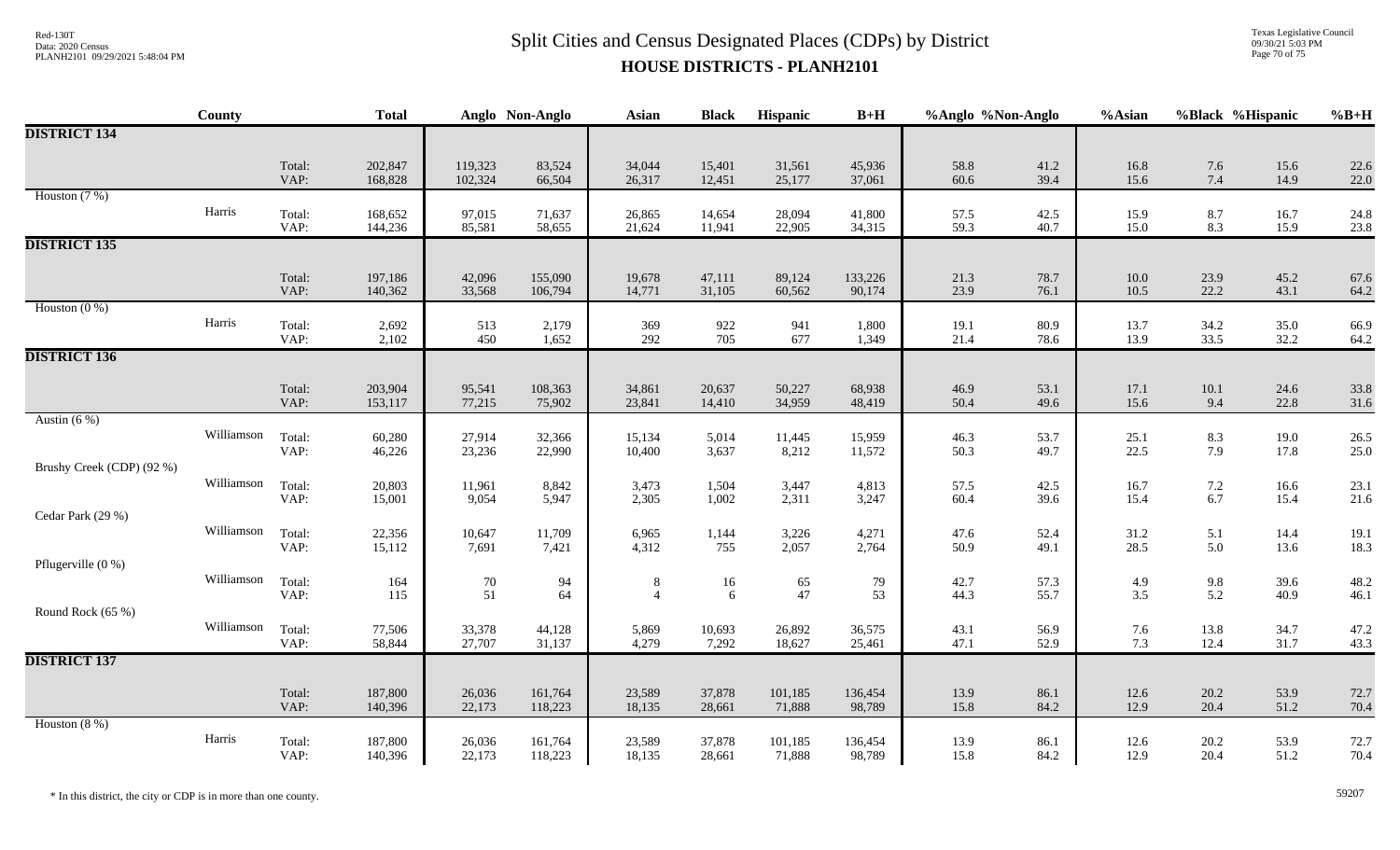Texas Legislative Council 09/30/21 5:03 PM Page 71 of 75

|                             | <b>County</b> |                | <b>Total</b>                     |                          | Anglo Non-Anglo                      | Asian                              | <b>Black</b>                     | Hispanic                         | $B+H$                        | %Anglo %Non-Anglo  |                | %Asian             | %Black %Hispanic   |                    | $%B+H$       |
|-----------------------------|---------------|----------------|----------------------------------|--------------------------|--------------------------------------|------------------------------------|----------------------------------|----------------------------------|------------------------------|--------------------|----------------|--------------------|--------------------|--------------------|--------------|
| <b>DISTRICT 138</b>         |               |                |                                  |                          |                                      |                                    |                                  |                                  |                              |                    |                |                    |                    |                    |              |
|                             |               | Total:<br>VAP: | 201,745<br>154,239               | 71,695<br>60,569         | 130,050<br>93,670                    | 23,187<br>18,344                   | 20,552<br>14,660                 | 85,508<br>59,473                 | 104,235<br>73,078            | 35.5<br>39.3       | 64.5<br>60.7   | 11.5<br>11.9       | $10.2\,$<br>9.5    | 42.4<br>38.6       | 51.7<br>47.4 |
| Hedwig Village (0 %)        |               |                |                                  |                          |                                      |                                    |                                  |                                  |                              |                    |                |                    |                    |                    |              |
|                             | Harris        | Total:<br>VAP: | $\mathbf{0}$<br>$\boldsymbol{0}$ | $\theta$<br>$\mathbf{0}$ | $\boldsymbol{0}$<br>$\boldsymbol{0}$ | $\overline{0}$<br>$\boldsymbol{0}$ | $\overline{0}$<br>$\overline{0}$ | $\overline{0}$<br>$\mathbf{0}$   | $\mathbf{0}$<br>$\mathbf{0}$ | $0.0\,$<br>$0.0\,$ | 0.0<br>$0.0\,$ | $0.0\,$<br>$0.0\,$ | $0.0\,$<br>$0.0\,$ | $0.0\,$<br>$0.0\,$ | 0.0<br>0.0   |
| Houston $(4\%)$             |               |                |                                  |                          |                                      |                                    |                                  |                                  |                              |                    |                |                    |                    |                    |              |
|                             | Harris        | Total:<br>VAP: | 93,129<br>72,139                 | 35,589<br>30,496         | 57,540<br>41,643                     | 8,971<br>7,259                     | 7,197<br>5,312                   | 41,053<br>28,646                 | 47,464<br>33,473             | 38.2<br>42.3       | 61.8<br>57.7   | 9.6<br>10.1        | 7.7<br>7.4         | 44.1<br>39.7       | 51.0<br>46.4 |
| Hunters Creek Village (2 %) |               |                |                                  |                          |                                      |                                    |                                  |                                  |                              |                    |                |                    |                    |                    |              |
|                             | Harris        | Total:<br>VAP: | 100<br>71                        | $77\,$<br>55             | 23<br>16                             | 3<br>$\overline{0}$                | 3<br>$\overline{3}$              | $\overline{7}$<br>$\mathfrak{S}$ | 10<br>8                      | 77.0<br>77.5       | 23.0<br>22.5   | 3.0<br>0.0         | $3.0\,$<br>4.2     | $7.0\,$<br>7.0     | 10.0<br>11.3 |
| Jersey Village (57 %)       |               |                |                                  |                          |                                      |                                    |                                  |                                  |                              |                    |                |                    |                    |                    |              |
|                             | Harris        | Total:<br>VAP: | 4,490<br>3,632                   | 2,761<br>2,370           | 1,729<br>1,262                       | 608<br>468                         | 191<br>127                       | 809<br>554                       | 985<br>673                   | 61.5<br>65.3       | 38.5<br>34.7   | 13.5<br>12.9       | 4.3<br>3.5         | 18.0<br>15.3       | 21.9<br>18.5 |
| <b>DISTRICT 139</b>         |               |                |                                  |                          |                                      |                                    |                                  |                                  |                              |                    |                |                    |                    |                    |              |
|                             |               | Total:<br>VAP: | 194,020<br>141,640               | 25,904<br>21,293         | 168,116<br>120,347                   | 12,122<br>9,653                    | 68,376<br>50,752                 | 88,038<br>59,705                 | 154,308<br>109,372           | 13.4<br>15.0       | 86.6<br>85.0   | 6.2<br>6.8         | 35.2<br>35.8       | 45.4<br>42.2       | 79.5<br>77.2 |
| Houston $(4\%)$             |               |                |                                  |                          |                                      |                                    |                                  |                                  |                              |                    |                |                    |                    |                    |              |
|                             | Harris        | Total:<br>VAP: | 88,365<br>65,220                 | 19,268<br>15,641         | 69,097<br>49,579                     | 2,368<br>1,673                     | 31,686<br>23,867                 | 34,884<br>23,645                 | 65,697<br>47,085             | 21.8<br>24.0       | 78.2<br>76.0   | 2.7<br>2.6         | 35.9<br>36.6       | 39.5<br>36.3       | 74.3<br>72.2 |
| <b>DISTRICT 140</b>         |               |                |                                  |                          |                                      |                                    |                                  |                                  |                              |                    |                |                    |                    |                    |              |
|                             |               | Total:<br>VAP: | 192,459<br>134,445               | 10,920<br>9,402          | 181,539<br>125,043                   | 4,122<br>3,235                     | 20,677<br>14,893                 | 157,488<br>107,039               | 176,636<br>121,192           | 5.7<br>$7.0\,$     | 94.3<br>93.0   | 2.1<br>2.4         | 10.7<br>11.1       | 81.8<br>79.6       | 91.8<br>90.1 |
| Aldine (CDP) (98 %)         |               |                |                                  |                          |                                      |                                    |                                  |                                  |                              |                    |                |                    |                    |                    |              |
|                             | Harris        | Total:<br>VAP: | 15,653<br>10,743                 | 1,260<br>1,064           | 14,393<br>9,679                      | 244<br>215                         | 442<br>320                       | 13,696<br>9,129                  | 14,062<br>9,403              | 8.0<br>9.9         | 92.0<br>90.1   | 1.6<br>2.0         | $2.8\,$<br>3.0     | 87.5<br>85.0       | 89.8<br>87.5 |
| Houston $(4\%)$             |               |                |                                  |                          |                                      |                                    |                                  |                                  |                              |                    |                |                    |                    |                    |              |
|                             | Harris        | Total:<br>VAP: | 86,055<br>60,925                 | 4,894<br>4,269           | 81,161<br>56,656                     | 839<br>617                         | 9,898<br>7,156                   | 70,764<br>48,942                 | 79,945<br>55,746             | 5.7<br>7.0         | 94.3<br>93.0   | $1.0\,$<br>1.0     | 11.5<br>11.7       | 82.2<br>80.3       | 92.9<br>91.5 |
| <b>DISTRICT 141</b>         |               |                |                                  |                          |                                      |                                    |                                  |                                  |                              |                    |                |                    |                    |                    |              |
|                             |               | Total:<br>VAP: | 201,495<br>141,906               | 12,361<br>10,561         | 189,134<br>131,345                   | 4,028<br>3,129                     | 93,324<br>67,019                 | 92,940<br>61,536                 | 183,528<br>127,128           | 6.1<br>7.4         | 93.9<br>92.6   | $2.0\,$<br>2.2     | 46.3<br>47.2       | 46.1<br>43.4       | 91.1<br>89.6 |
| Aldine (CDP) $(2\%)$        |               |                |                                  |                          |                                      |                                    |                                  |                                  |                              |                    |                |                    |                    |                    |              |
|                             | Harris        | Total:<br>VAP: | 346<br>268                       | $28\,$<br>25             | 318<br>243                           | 8<br>6                             | 21<br>14                         | 288<br>224                       | 307<br>237                   | 8.1<br>9.3         | 91.9<br>90.7   | 2.3<br>2.2         | 6.1<br>5.2         | 83.2<br>83.6       | 88.7<br>88.4 |

\* In this district, the city or CDP is in more than one county. 59207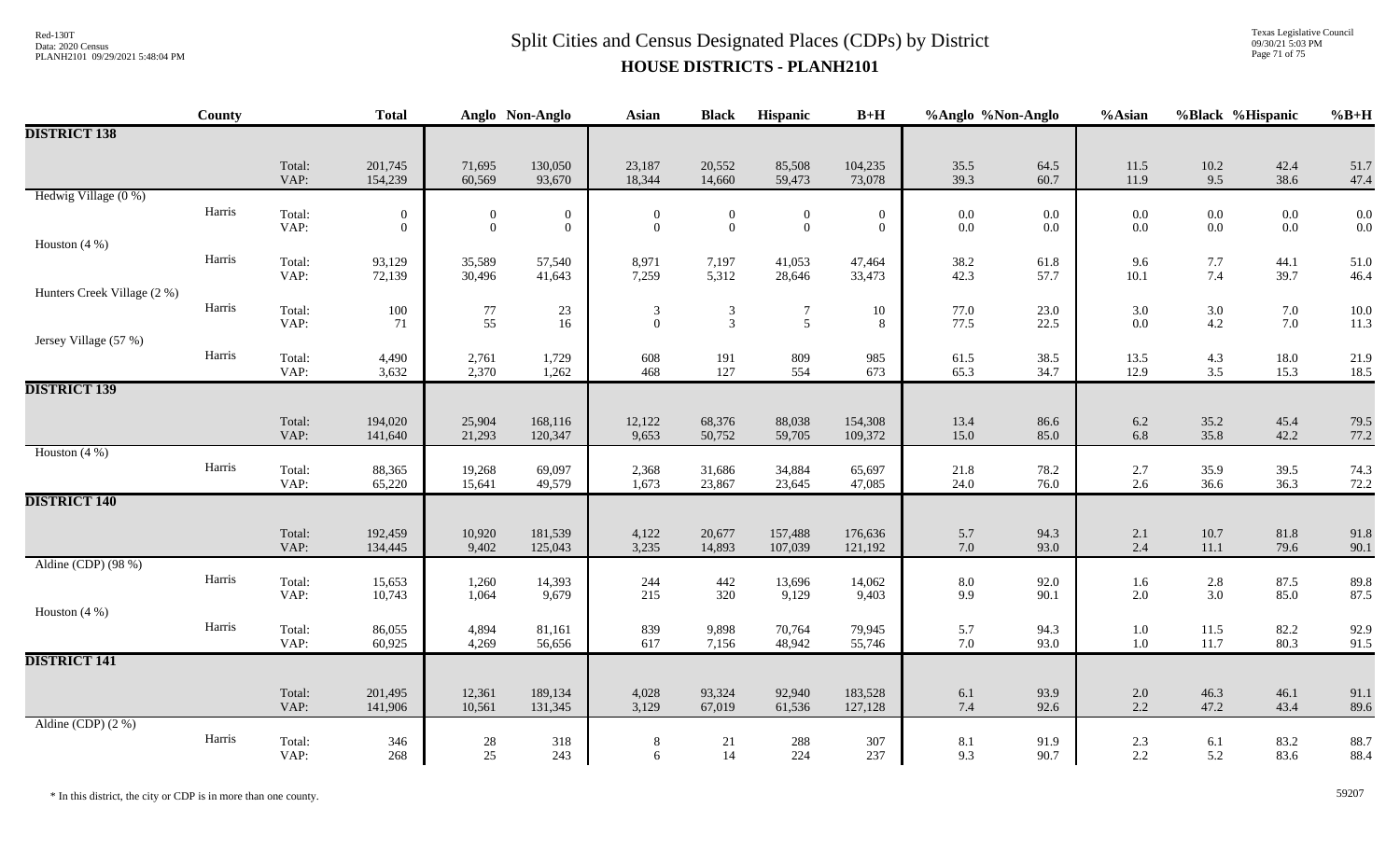Texas Legislative Council 09/30/21 5:03 PM Page 72 of 75

|                           | County |                | <b>Total</b>                       |                                  | Anglo Non-Anglo                    | <b>Asian</b>                       | <b>Black</b>                       | Hispanic                           | $B+H$                | %Anglo %Non-Anglo  |                | %Asian             | %Black %Hispanic |                    | $%B+H$       |
|---------------------------|--------|----------------|------------------------------------|----------------------------------|------------------------------------|------------------------------------|------------------------------------|------------------------------------|----------------------|--------------------|----------------|--------------------|------------------|--------------------|--------------|
| <b>DISTRICT 141</b>       |        |                |                                    |                                  |                                    |                                    |                                    |                                    |                      |                    |                |                    |                  |                    |              |
| Houston $(4\% )$          |        |                |                                    |                                  |                                    |                                    |                                    |                                    |                      |                    |                |                    |                  |                    |              |
|                           | Harris | Total:         | 95,891                             | 3,382                            | 92,509                             | 1,086                              | 50,832                             | 41,251                             | 90,883               | 3.5                | 96.5           | 1.1                | 53.0             | 43.0               | 94.8         |
|                           |        | VAP:           | 68,788                             | 2,880                            | 65,908                             | 803                                | 38,179                             | 27,179                             | 64,740               | 4.2                | 95.8           | $1.2\,$            | 55.5             | 39.5               | 94.1         |
| Humble (79 %)             |        |                |                                    |                                  |                                    |                                    |                                    |                                    |                      |                    |                |                    |                  |                    |              |
|                           | Harris | Total:<br>VAP: | 13,261<br>9,699                    | 2,566<br>2,269                   | 10,695<br>7,430                    | 374<br>327                         | 4,222<br>2,929                     | 5,889<br>3,994                     | 9,953<br>6,825       | 19.3<br>23.4       | 80.7<br>76.6   | 2.8<br>3.4         | 31.8<br>30.2     | 44.4<br>41.2       | 75.1<br>70.4 |
| <b>DISTRICT 142</b>       |        |                |                                    |                                  |                                    |                                    |                                    |                                    |                      |                    |                |                    |                  |                    |              |
|                           |        |                |                                    |                                  |                                    |                                    |                                    |                                    |                      |                    |                |                    |                  |                    |              |
|                           |        | Total:         | 193,612                            | 24,315                           | 169,297                            | 5,407                              | 74,397                             | 90,347                             | 162,243              | 12.6               | 87.4           | 2.8                | 38.4             | 46.7               | 83.8         |
|                           |        | VAP:           | 138,996                            | 19,863                           | 119,133                            | 3,954                              | 55,176                             | 60,008                             | 113,876              | 14.3               | 85.7           | 2.8                | 39.7             | 43.2               | 81.9         |
| Atascocita (CDP) (22 %)   |        |                |                                    |                                  |                                    |                                    |                                    |                                    |                      |                    |                |                    |                  |                    |              |
|                           | Harris | Total:         | 19,517                             | 3,593                            | 15,924                             | 557                                | 7,849                              | 7,546                              | 15,092               | 18.4               | 81.6           | 2.9                | 40.2             | 38.7               | 77.3         |
|                           |        | VAP:           | 14,237                             | 3,038                            | 11,199                             | 415                                | 5,551                              | 5,154                              | 10,562               | 21.3               | 78.7           | 2.9                | 39.0             | 36.2               | 74.2         |
| Barrett (CDP) (97 %)      |        |                |                                    |                                  |                                    |                                    |                                    |                                    |                      |                    |                |                    |                  |                    |              |
|                           | Harris | Total:         | 5,055                              | 491<br>355                       | 4,564                              | 35                                 | 2,375                              | 2,138<br>1,275                     | 4,480                | 9.7                | 90.3           | 0.7                | 47.0<br>52.7     | 42.3               | 88.6         |
| Houston $(3%)$            |        | VAP:           | 3,517                              |                                  | 3,162                              | 24                                 | 1,852                              |                                    | 3,106                | $10.1\,$           | 89.9           | 0.7                |                  | 36.3               | 88.3         |
|                           | Harris | Total:         | 79,444                             | 9,179                            | 70,265                             | 1,609                              | 36,584                             | 32,785                             | 68,314               | 11.6               | 88.4           | $2.0\,$            | 46.1             | 41.3               | 86.0         |
|                           |        | VAP:           | 60,117                             | 7,815                            | 52,302                             | 1,146                              | 28,714                             | 22,729                             | 50,834               | 13.0               | 87.0           | 1.9                | 47.8             | 37.8               | 84.6         |
| Humble $(2\%)$            |        |                |                                    |                                  |                                    |                                    |                                    |                                    |                      |                    |                |                    |                  |                    |              |
|                           | Harris | Total:         | 358                                | $111\,$                          | 247                                | $\,8\,$                            | 155                                | $86\,$                             | 234                  | 31.0               | 69.0           | 2.2                | 43.3             | 24.0               | 65.4         |
|                           |        | VAP:           | 270                                | $101\,$                          | 169                                | $\,8\,$                            | 102                                | 58                                 | 156                  | 37.4               | 62.6           | 3.0                | 37.8             | 21.5               | 57.8         |
| Sheldon (CDP) (100 %)     |        |                |                                    |                                  |                                    |                                    |                                    |                                    |                      |                    |                |                    |                  |                    |              |
|                           | Harris | Total:         | 2,360                              | 366                              | 1,994                              | $\frac{33}{23}$                    | 256                                | 1,722                              | 1,952                | 15.5               | 84.5           | 1.4                | 10.8             | 73.0               | 82.7         |
|                           |        | VAP:           | 1,628                              | 311                              | 1,317                              |                                    | 194                                | 1,106                              | 1,279                | 19.1               | 80.9           | $1.4\,$            | 11.9             | 67.9               | 78.6         |
| <b>DISTRICT 143</b>       |        |                |                                    |                                  |                                    |                                    |                                    |                                    |                      |                    |                |                    |                  |                    |              |
|                           |        |                |                                    |                                  |                                    |                                    |                                    |                                    |                      |                    |                |                    |                  |                    |              |
|                           |        | Total:<br>VAP: | 201,644<br>144,434                 | 20,245<br>17,202                 | 181,399<br>127,232                 | 2,495<br>1,910                     | 26,481<br>19,300                   | 153,168<br>105,941                 | 177,623<br>124,201   | $10.0\,$<br>11.9   | 90.0<br>88.1   | 1.2<br>1.3         | 13.1<br>13.4     | 76.0<br>73.3       | 88.1<br>86.0 |
| Baytown (29 %)            |        |                |                                    |                                  |                                    |                                    |                                    |                                    |                      |                    |                |                    |                  |                    |              |
|                           | Harris | Total:         | 24,395                             | 4,102                            | 20,293                             | 237                                | 3,558                              | 16,405                             | 19,698               | 16.8               | 83.2           | $1.0\,$            | 14.6             | 67.2               | 80.7         |
|                           |        | VAP:           | 17,711                             | 3,430                            | 14,281                             | 163                                | 2,533                              | 11,389                             | 13,795               | 19.4               | 80.6           | 0.9                | 14.3             | 64.3               | 77.9         |
| Channelview (CDP) (100 %) |        |                |                                    |                                  |                                    |                                    |                                    |                                    |                      |                    |                |                    |                  |                    |              |
|                           | Harris | Total:         | 45,649                             | 6,117                            | 39,532                             | 784                                | 6,280                              | 32,611                             | 38,394               | 13.4               | 86.6           | $1.7\,$            | 13.8             | 71.4               | 84.1         |
|                           |        | VAP:           | 31,337                             | 5,120                            | 26,217                             | 613                                | 4,367                              | 21,172                             | 25,297               | 16.3               | 83.7           | 2.0                | 13.9             | 67.6               | 80.7         |
| Deer Park (0 %)           | Harris |                |                                    |                                  |                                    |                                    |                                    |                                    |                      |                    |                |                    |                  |                    |              |
|                           |        | Total:<br>VAP: | $\boldsymbol{0}$<br>$\overline{0}$ | $\boldsymbol{0}$<br>$\mathbf{0}$ | $\boldsymbol{0}$<br>$\overline{0}$ | $\boldsymbol{0}$<br>$\overline{0}$ | $\boldsymbol{0}$<br>$\overline{0}$ | $\boldsymbol{0}$<br>$\overline{0}$ | $\bf{0}$<br>$\theta$ | $0.0\,$<br>$0.0\,$ | $0.0\,$<br>0.0 | $0.0\,$<br>$0.0\,$ | $0.0\,$<br>0.0   | $0.0\,$<br>$0.0\,$ | 0.0<br>0.0   |
|                           |        |                |                                    |                                  |                                    |                                    |                                    |                                    |                      |                    |                |                    |                  |                    |              |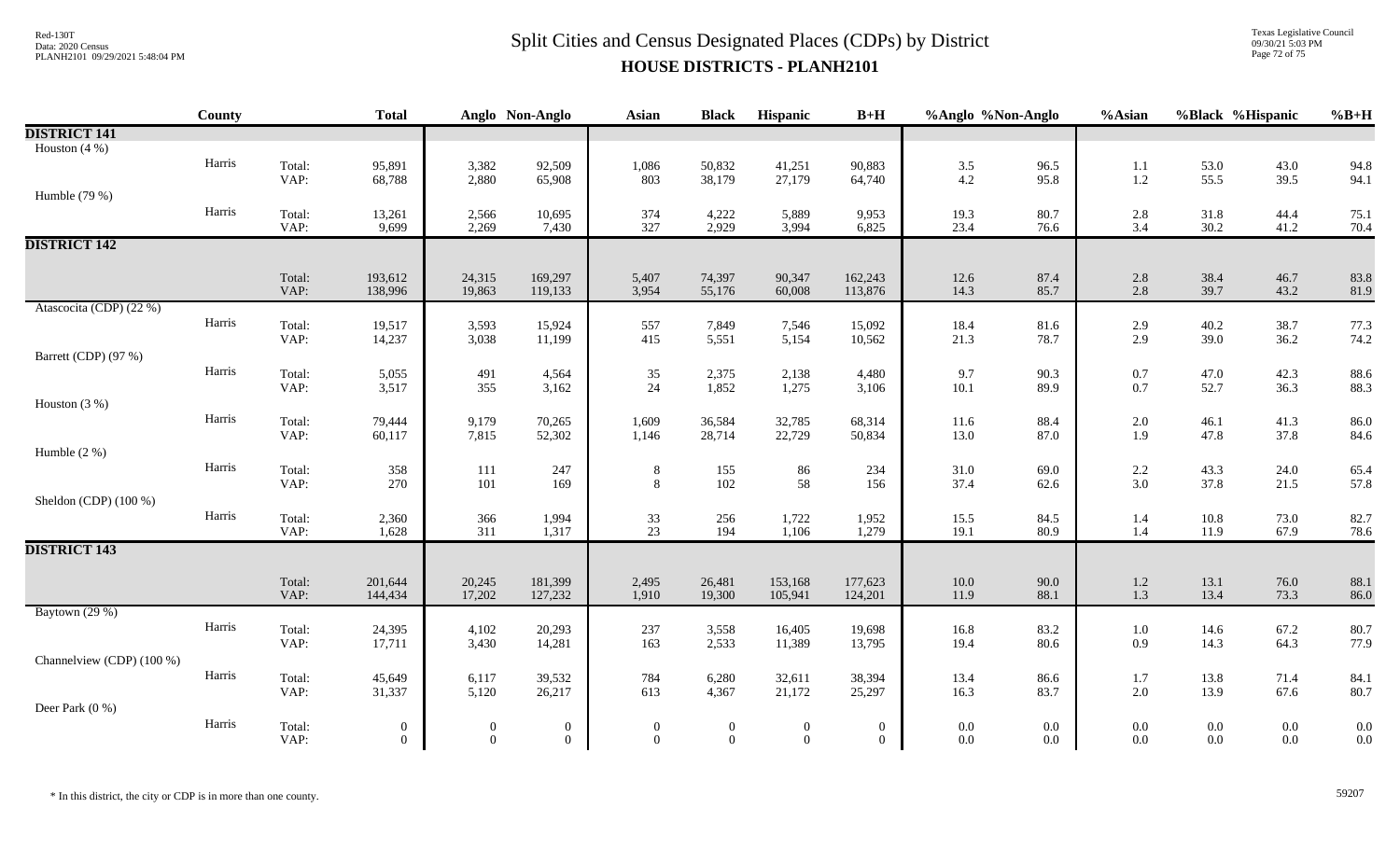## $Split$  Cities and Census Designated Places (CDPs) by District Data: 2020 Census **HOUSE DISTRICTS - PLANH2101**

Texas Legislative Council 09/30/21 5:03 PM Page 73 of 75

|                       | County |                | <b>Total</b>                 |                                      | Anglo Non-Anglo                  | Asian                            | <b>Black</b>                     | Hispanic                         | $B+H$                            | %Anglo %Non-Anglo  |                    | %Asian             | %Black %Hispanic   |                    | $%B+H$         |
|-----------------------|--------|----------------|------------------------------|--------------------------------------|----------------------------------|----------------------------------|----------------------------------|----------------------------------|----------------------------------|--------------------|--------------------|--------------------|--------------------|--------------------|----------------|
| <b>DISTRICT 143</b>   |        |                |                              |                                      |                                  |                                  |                                  |                                  |                                  |                    |                    |                    |                    |                    |                |
| Houston $(3%)$        |        |                |                              |                                      |                                  |                                  |                                  |                                  |                                  |                    |                    |                    |                    |                    |                |
|                       | Harris | Total:         | 71,577                       | 3,991                                | 67,586                           | 642                              | 7,779                            | 59,648                           | 66,693                           | 5.6                | 94.4               | 0.9                | $10.9\,$           | 83.3               | 93.2           |
|                       |        | VAP:           | 52,487                       | 3,457                                | 49,030                           | 464                              | 5,731                            | 43,030                           | 48,363                           | 6.6                | 93.4               | 0.9                | 10.9               | 82.0               | 92.1           |
| La Porte $(0\%)$      | Harris |                |                              |                                      |                                  |                                  |                                  |                                  |                                  |                    |                    |                    |                    |                    |                |
|                       |        | Total:<br>VAP: | $\boldsymbol{0}$<br>$\Omega$ | $\boldsymbol{0}$<br>$\boldsymbol{0}$ | $\boldsymbol{0}$<br>$\mathbf{0}$ | $\boldsymbol{0}$<br>$\mathbf{0}$ | $\boldsymbol{0}$<br>$\mathbf{0}$ | $\boldsymbol{0}$<br>$\mathbf{0}$ | $\boldsymbol{0}$<br>$\mathbf{0}$ | $0.0\,$<br>$0.0\,$ | $0.0\,$<br>$0.0\,$ | $0.0\,$<br>$0.0\,$ | $0.0\,$<br>$0.0\,$ | $0.0\,$<br>$0.0\,$ | $0.0\,$<br>0.0 |
| Pasadena (1 %)        |        |                |                              |                                      |                                  |                                  |                                  |                                  |                                  |                    |                    |                    |                    |                    |                |
|                       | Harris | Total:         | 1,625                        | 187                                  | 1,438                            | 19                               | 62                               | 1,366                            | 1,417                            | 11.5               | 88.5               | 1.2                |                    | 84.1               | 87.2           |
|                       |        | VAP:           | 1,173                        | 161                                  | 1,012                            | 16                               | 38                               | 962                              | 997                              | 13.7               | 86.3               | 1.4                | $3.8$<br>$3.2$     | 82.0               | 85.0           |
| Sheldon (CDP) $(0\%)$ |        |                |                              |                                      |                                  |                                  |                                  |                                  |                                  |                    |                    |                    |                    |                    |                |
|                       | Harris | Total:         |                              | $\boldsymbol{0}$                     |                                  | $\bf{0}$                         |                                  |                                  |                                  | $0.0\,$            | 100.0              | $0.0\,$            | 100.0              | $100.0\,$          | 100.0          |
|                       |        | VAP:           | $\overline{0}$               | $\overline{0}$                       | $\overline{0}$                   | $\overline{0}$                   | $\overline{0}$                   | $\overline{0}$                   | $\overline{0}$                   | $0.0\,$            | $0.0\,$            | $0.0\,$            | 0.0                | 0.0                | 0.0            |
| <b>DISTRICT 144</b>   |        |                |                              |                                      |                                  |                                  |                                  |                                  |                                  |                    |                    |                    |                    |                    |                |
|                       |        |                |                              |                                      |                                  |                                  |                                  |                                  |                                  |                    |                    |                    |                    |                    |                |
|                       |        | Total:<br>VAP: | 201,228                      | 27,113<br>23,346                     | 174,115<br>120,759               | 6,375<br>4,853                   | 14,681<br>9,853                  | 153,314                          | 166,245                          | 13.5<br>16.2       | 86.5<br>83.8       | 3.2<br>3.4         | $7.3\,$<br>6.8     | 76.2<br>73.3       | 82.6           |
| Houston $(3%)$        |        |                | 144,105                      |                                      |                                  |                                  |                                  | 105,667                          | 114,644                          |                    |                    |                    |                    |                    | 79.6           |
|                       | Harris | Total:         | 70,275                       | 7,871                                | 62,404                           | 4,287                            | 8,018                            | 50,432                           | 57,679                           | $11.2\,$           | 88.8               | 6.1                | $11.4\,$           | 71.8               | 82.1           |
|                       |        | VAP:           | 50,914                       | 6,845                                | 44,069                           | 3,271                            | 5,601                            | 35,241                           | 40,429                           | 13.4               | 86.6               | 6.4                | $11.0\,$           | 69.2               | 79.4           |
| Pasadena (71 %)       |        |                |                              |                                      |                                  |                                  |                                  |                                  |                                  |                    |                    |                    |                    |                    |                |
|                       | Harris | Total:         | 107,200                      | 16,883                               | 90,317                           | 1,264                            | 4,675                            | 84,237                           | 88,123                           | 15.7               | 84.3               | $1.2\,$            | 4.4                | 78.6               | 82.2           |
|                       |        | VAP:           | 76,187                       | 14,487                               | 61,700                           | 907                              | 2,927                            | 57,437                           | 59,995                           | 19.0               | 81.0               | 1.2                | 3.8                | 75.4               | 78.7           |
| <b>DISTRICT 145</b>   |        |                |                              |                                      |                                  |                                  |                                  |                                  |                                  |                    |                    |                    |                    |                    |                |
|                       |        |                |                              |                                      |                                  |                                  |                                  |                                  |                                  |                    |                    |                    |                    |                    |                |
|                       |        | Total:         | 191,918                      | 42,853                               | 149,065                          | 6,470                            | 20,260                           | 121,819                          | 140,709                          | 22.3               | 77.7               | 3.4                | $10.6\,$           | 63.5               | 73.3           |
|                       |        | VAP:           | 148,962                      | 37,115                               | 111,847                          | 4,992                            | 15,619                           | 90,309                           | 105,179                          | 24.9               | 75.1               | 3.4                | 10.5               | 60.6               | 70.6           |
| Houston $(8\%)$       | Harris |                |                              |                                      |                                  |                                  |                                  |                                  |                                  |                    |                    |                    |                    |                    |                |
|                       |        | Total:<br>VAP: | 191,918<br>148,962           | 42,853<br>37,115                     | 149,065<br>111,847               | 6,470<br>4,992                   | 20,260<br>15,619                 | 121,819<br>90,309                | 140,709<br>105,179               | 22.3<br>24.9       | 77.7<br>75.1       | 3.4<br>3.4         | $10.6\,$<br>10.5   | 63.5<br>60.6       | 73.3<br>70.6   |
| <b>DISTRICT 146</b>   |        |                |                              |                                      |                                  |                                  |                                  |                                  |                                  |                    |                    |                    |                    |                    |                |
|                       |        |                |                              |                                      |                                  |                                  |                                  |                                  |                                  |                    |                    |                    |                    |                    |                |
|                       |        | Total:         | 198,728                      | 30,700                               | 168,028                          | 16,618                           | 95,063                           | 57,265                           | 149,720                          | 15.4               | 84.6               | 8.4                | 47.8               | 28.8               | 75.3           |
|                       |        | VAP:           | 151,548                      | 26,069                               | 125,479                          | 14,187                           | 72,218                           | 39,257                           | 109,951                          | 17.2               | 82.8               | 9.4                | 47.7               | 25.9               | 72.6           |
| Houston $(9\%)$       |        |                |                              |                                      |                                  |                                  |                                  |                                  |                                  |                    |                    |                    |                    |                    |                |
|                       | Harris | Total:         | 198,728                      | 30,700                               | 168,028                          | 16,618                           | 95,063                           | 57,265                           | 149,720                          | 15.4               | 84.6               | 8.4                | 47.8               | 28.8               | 75.3           |
|                       |        | VAP:           | 151,548                      | 26,069                               | 125,479                          | 14,187                           | 72,218                           | 39,257                           | 109,951                          | 17.2               | 82.8               | 9.4                | 47.7               | 25.9               | 72.6           |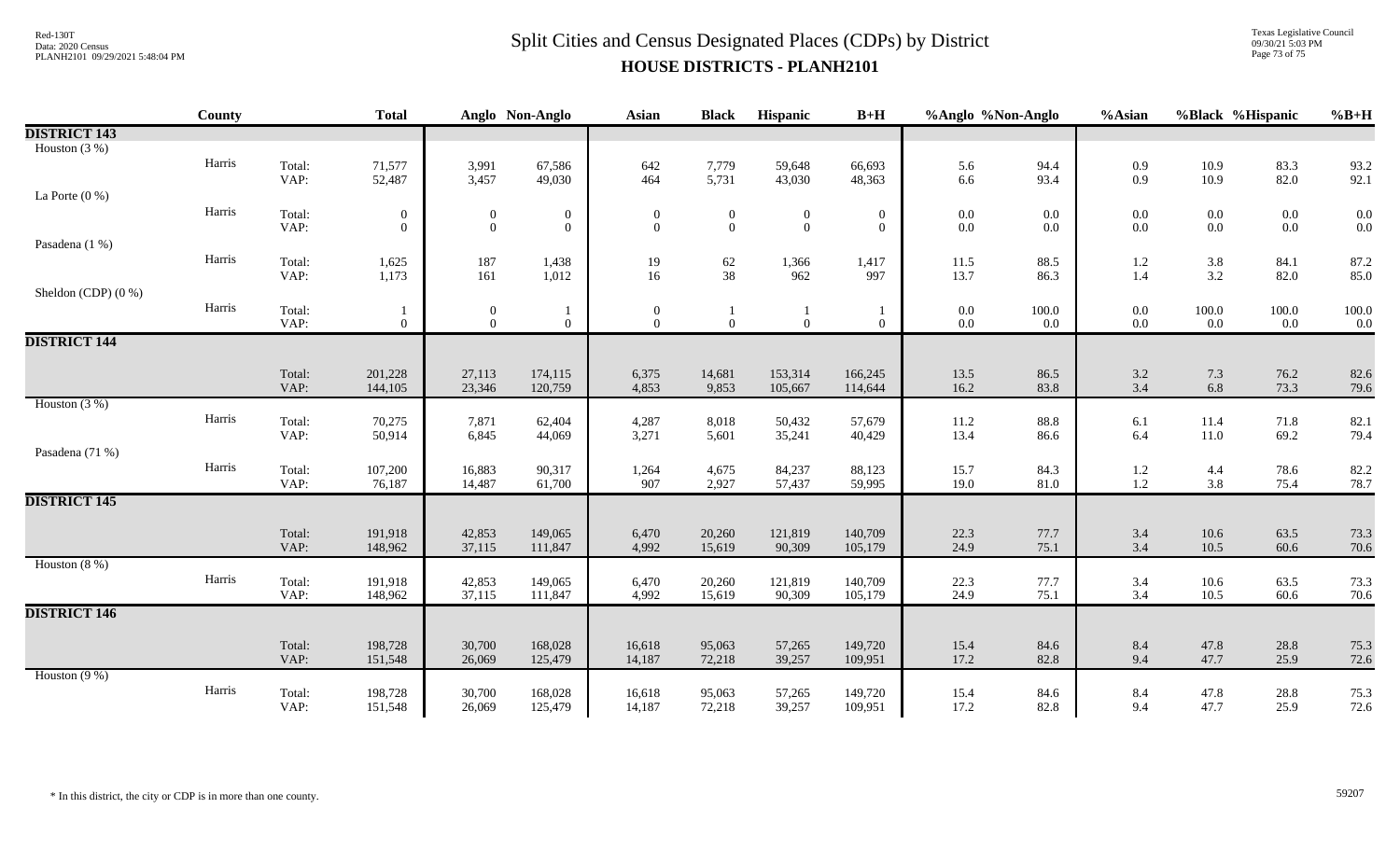## $Split Clities and Census$  Data: 2020 Census CODPs) by District Data: 2020 Census  $Split Clities$ **HOUSE DISTRICTS - PLANH2101**

Texas Legislative Council 09/30/21 5:03 PM Page 74 of 75

|                            | County |                | <b>Total</b>       |                  | Anglo Non-Anglo    | Asian            | <b>Black</b>     | Hispanic          | $B+H$              | %Anglo %Non-Anglo |              | %Asian                                    |                  | %Black %Hispanic | $%B+H$       |
|----------------------------|--------|----------------|--------------------|------------------|--------------------|------------------|------------------|-------------------|--------------------|-------------------|--------------|-------------------------------------------|------------------|------------------|--------------|
| <b>DISTRICT 147</b>        |        |                |                    |                  |                    |                  |                  |                   |                    |                   |              |                                           |                  |                  |              |
|                            |        | Total:<br>VAP: | 201,033<br>162,711 | 42,861<br>40,306 | 158,172<br>122,405 | 18,042<br>15,941 | 66,231<br>52,354 | 74,413<br>53,897  | 138,250<br>104,849 | 21.3<br>24.8      | 78.7<br>75.2 | 9.0<br>9.8                                | 32.9<br>32.2     | 37.0<br>33.1     | 68.8<br>64.4 |
| Houston $(9\%)$            | Harris | Total:<br>VAP: | 201,033<br>162,711 | 42,861<br>40,306 | 158,172<br>122,405 | 18,042<br>15,941 | 66,231<br>52,354 | 74,413<br>53,897  | 138,250<br>104,849 | 21.3<br>24.8      | 78.7<br>75.2 | 9.0<br>9.8                                | 32.9<br>32.2     | 37.0<br>33.1     | 68.8<br>64.4 |
| <b>DISTRICT 148</b>        |        |                |                    |                  |                    |                  |                  |                   |                    |                   |              |                                           |                  |                  |              |
|                            |        | Total:<br>VAP: | 194,470<br>144,597 | 38,386<br>33,241 | 156,084<br>111,356 | 17,207<br>13,672 | 31,157<br>22,282 | 107,506<br>74,627 | 136,739<br>95,889  | 19.7<br>23.0      | 80.3<br>77.0 | $8.8\,$<br>9.5                            | 16.0<br>15.4     | 55.3<br>51.6     | 70.3<br>66.3 |
| Houston $(4\%)$            | Harris | Total:<br>VAP: | 92,085<br>67,340   | 16,194<br>14,164 | 75,891<br>53,176   | 3,470<br>2,783   | 10,375<br>7,496  | 61,997<br>42,588  | 71,528<br>49,640   | 17.6<br>21.0      | 82.4<br>79.0 | 3.8<br>4.1                                | 11.3<br>$11.1\,$ | 67.3<br>63.2     | 77.7<br>73.7 |
| Jersey Village (43 %)      | Harris | Total:<br>VAP: | 3,431<br>2,882     | 1,352<br>1,225   | 2,079<br>1,657     | 281<br>235       | 849<br>646       | 942<br>750        | 1,748<br>1,371     | 39.4<br>42.5      | 60.6<br>57.5 | $\begin{array}{c} 8.2 \\ 8.2 \end{array}$ | 24.7<br>22.4     | 27.5<br>26.0     | 50.9<br>47.6 |
| <b>DISTRICT 149</b>        |        |                |                    |                  |                    |                  |                  |                   |                    |                   |              |                                           |                  |                  |              |
|                            |        | Total:<br>VAP: | 193,813<br>145,144 | 27,062<br>22,469 | 166,751<br>122,675 | 37,789<br>30,743 | 54,002<br>37,963 | 75,423<br>53,779  | 126,924<br>90,257  | 14.0<br>15.5      | 86.0<br>84.5 | 19.5<br>21.2                              | 27.9<br>26.2     | 38.9<br>37.1     | 65.5<br>62.2 |
| Houston $(4\%)$            | Harris | Total:<br>VAP: | 90,159<br>67,760   | 9,833<br>8,497   | 80,326<br>59,263   | 15,547<br>13,007 | 28,654<br>20,441 | 36,274<br>25,696  | 63,614<br>45,344   | 10.9<br>12.5      | 89.1<br>87.5 | 17.2<br>19.2                              | 31.8<br>30.2     | 40.2<br>37.9     | 70.6<br>66.9 |
| Mission Bend (CDP) (35 %)  |        |                |                    |                  |                    |                  |                  |                   |                    |                   |              |                                           |                  |                  |              |
|                            | Harris | Total:<br>VAP: | 12,862<br>9,648    | 1,413<br>1,196   | 11,449<br>8,452    | 2,315<br>1,887   | 3,413<br>2,451   | 5,826<br>4,142    | 9,073<br>6,501     | $11.0\,$<br>12.4  | 89.0<br>87.6 | 18.0<br>19.6                              | 26.5<br>25.4     | 45.3<br>42.9     | 70.5<br>67.4 |
| <b>DISTRICT 150</b>        |        |                |                    |                  |                    |                  |                  |                   |                    |                   |              |                                           |                  |                  |              |
|                            |        | Total:<br>VAP: | 195,678<br>141,469 | 84,819<br>65,933 | 110,859<br>75,536  | 16,707<br>11,944 | 34,223<br>23,073 | 57,700<br>38,265  | 90,012<br>60,432   | 43.3<br>46.6      | 56.7<br>53.4 | 8.5<br>8.4                                | 17.5<br>16.3     | 29.5<br>27.0     | 46.0<br>42.7 |
| Houston $(0\%)$            | Harris | Total:<br>VAP: | 3,169<br>2,514     | 1,074<br>945     | 2,095<br>1,569     | 252<br>184       | 862<br>658       | 957<br>683        | 1,772<br>1,320     | 33.9<br>37.6      | 66.1<br>62.4 | 8.0<br>7.3                                | 27.2<br>26.2     | 30.2<br>27.2     | 55.9<br>52.5 |
| Spring (CDP) (71 %)        |        |                |                    |                  |                    |                  |                  |                   |                    |                   |              |                                           |                  |                  |              |
|                            | Harris | Total:<br>VAP: | 44,196<br>32,661   | 13,559<br>11,457 | 30,637<br>21,204   | 2,002<br>1,534   | 12,225<br>8,306  | 15,998<br>10,876  | 27,651<br>18,904   | 30.7<br>35.1      | 69.3<br>64.9 | 4.5<br>4.7                                | 27.7<br>25.4     | 36.2<br>33.3     | 62.6<br>57.9 |
| The Woodlands (CDP) (14 %) | Harris | Total:<br>VAP: | 16,370<br>10,678   | 9,225<br>6,286   | 7,145<br>4,392     | 1,970<br>1,192   | 722<br>465       | 4,055<br>2,449    | 4,737<br>2,900     | 56.4<br>58.9      | 43.6<br>41.1 | $12.0\,$<br>11.2                          | 4.4<br>4.4       | 24.8<br>22.9     | 28.9<br>27.2 |

\* In this district, the city or CDP is in more than one county. 59207